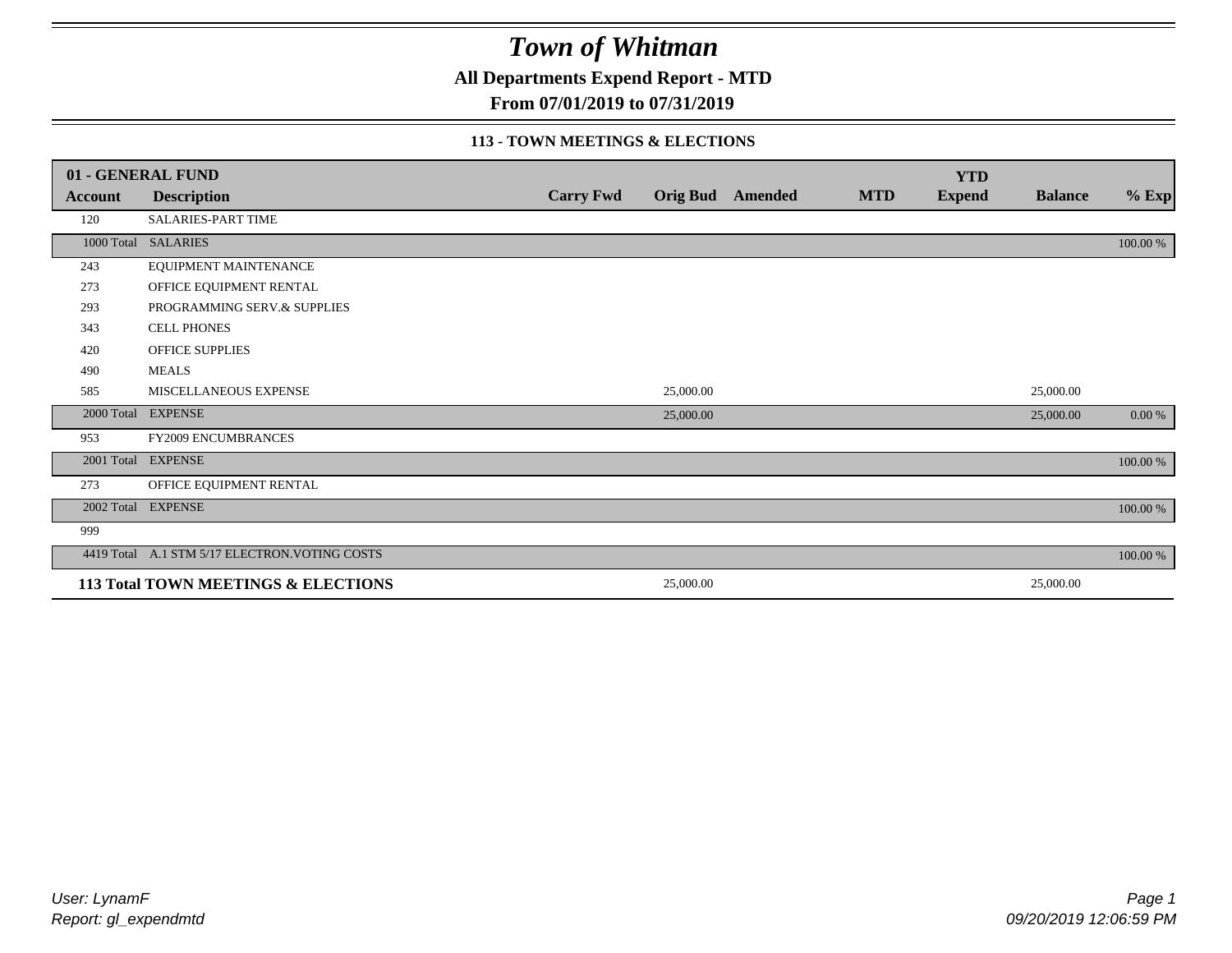### **All Departments Expend Report - MTD**

### **From 07/01/2019 to 07/31/2019**

#### **114 - MODERATOR**

|         | 01 - GENERAL FUND          |                  |                         |            | YTD           |                |            |
|---------|----------------------------|------------------|-------------------------|------------|---------------|----------------|------------|
| Account | <b>Description</b>         | <b>Carry Fwd</b> | <b>Orig Bud</b> Amended | <b>MTD</b> | <b>Expend</b> | <b>Balance</b> | $%$ Exp    |
| 120     | SALARIES-PART TIME         |                  |                         |            |               |                |            |
|         | 1000 Total SALARIES        |                  |                         |            |               |                | $100.00\%$ |
|         | <b>114 Total MODERATOR</b> |                  |                         |            |               |                |            |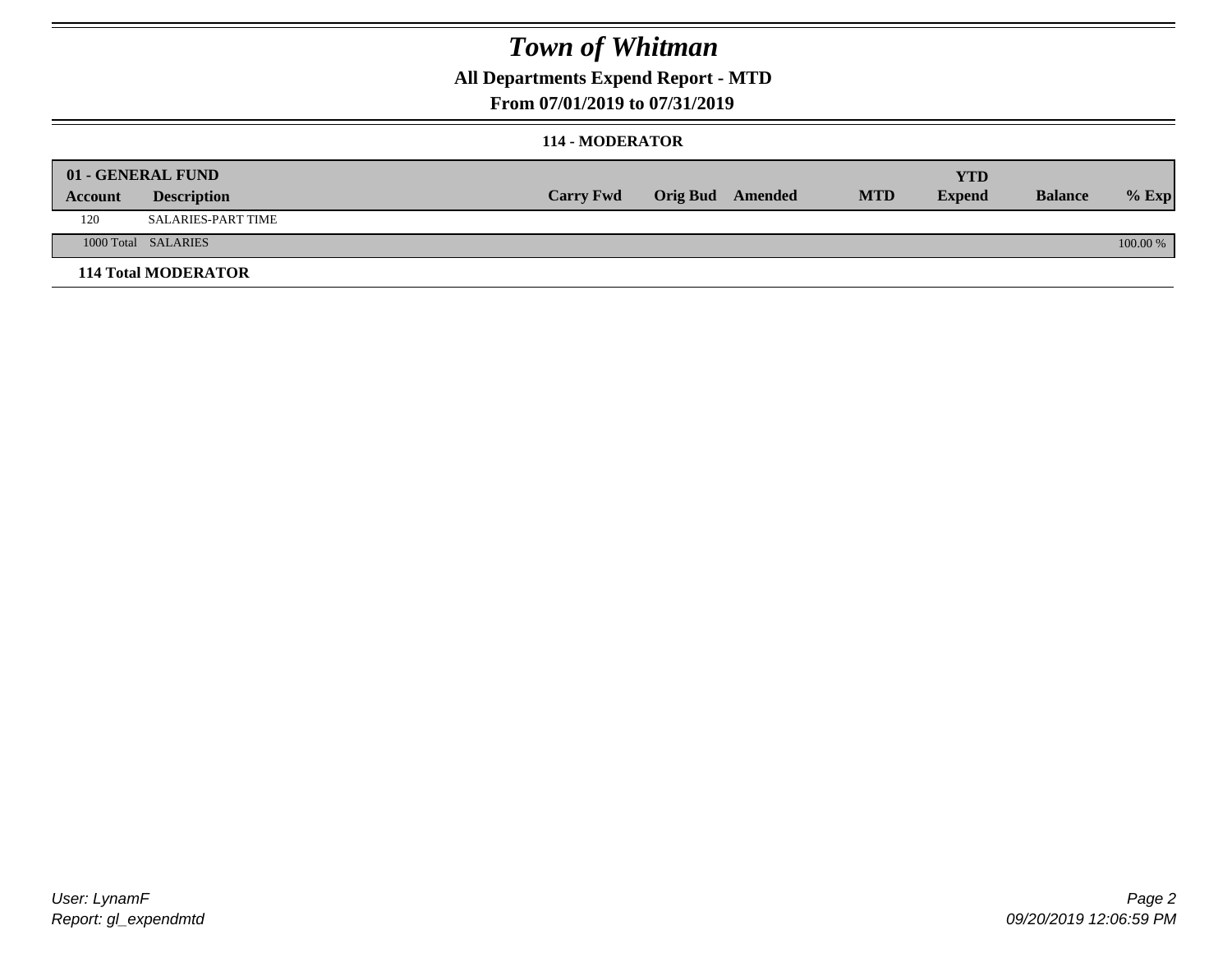### **All Departments Expend Report - MTD**

### **From 07/01/2019 to 07/31/2019**

#### **122 - SELECTMEN**

|                | 01 - GENERAL FUND                 |                  |                                       | <b>YTD</b>    |                |             |
|----------------|-----------------------------------|------------------|---------------------------------------|---------------|----------------|-------------|
| <b>Account</b> | <b>Description</b>                | <b>Carry Fwd</b> | <b>Orig Bud</b> Amended<br><b>MTD</b> | <b>Expend</b> | <b>Balance</b> | $%$ Exp     |
| 110            | SALARIES-BOARD MEMBERS            |                  |                                       |               |                |             |
| 111            | SALARIES-ADMINSTRATIVE            |                  |                                       |               |                |             |
|                | 1000 Total SALARIES               |                  |                                       |               |                | $100.00~\%$ |
| 115            | SECRETARIAL                       | 50,490.00        | 3,870.90                              | 3,870.90      | 46,619.10      |             |
|                | 1001 Total SALARIES               | 50,490.00        | 3,870.90                              | 3,870.90      | 46,619.10      | 7.66 %      |
| 121            | <b>CLERICAL I</b>                 |                  |                                       |               |                |             |
| 123            | RECORDING SECRETARY               | 1,681.00         | 118.80                                | 118.80        | 1,562.20       |             |
|                | 1003 Total SALARIES               | 1,681.00         | 118.80                                | 118.80        | 1,562.20       | 7.06 %      |
| 211            | MUNICIPAL HEARINGS OFFICER        | 2,500.00         |                                       |               | 2,500.00       |             |
|                | 1004 Total SALARIES               | 2,500.00         |                                       |               | 2,500.00       | 0.00 %      |
| 121            | <b>CLERICAL I</b>                 |                  |                                       |               |                |             |
|                | 1005 Total SALARIES               |                  |                                       |               |                | 100.00 %    |
| 244            | OFFICE EQUIPMENT MAINTENANCE      |                  |                                       |               |                |             |
| 304            | <b>ADVERTISING</b>                |                  |                                       |               |                |             |
| 340            | <b>TELEPHONE</b>                  |                  |                                       |               |                |             |
| 593            | <b>EMPLOYEE RECRUITMENT COSTS</b> |                  |                                       |               |                |             |
| 605            | <b>CONSULTING SERVICES</b>        |                  |                                       |               |                |             |
| 420            | OFFICE SUPPLIES                   |                  |                                       |               |                |             |
| 585            | MISCELLANEOUS EXPENSE             | 9,000.00         |                                       |               | 9,000.00       |             |
| 710            | IN STATE TRAVEL                   |                  |                                       |               |                |             |
| 730            | <b>ASSOCIATION DUES</b>           |                  | 3,112.00                              | 3,112.00      | $-3,112.00$    |             |
| 731            | <b>MEETINGS</b>                   |                  |                                       |               |                |             |
| 870            | OFFICE EQUIPMENT                  |                  |                                       |               |                |             |
|                | 2000 Total EXPENSE                | 9,000.00         | 3,112.00                              | 3,112.00      | 5,888.00       | 34.57 %     |
| 304            | <b>ADVERTISING</b>                |                  |                                       |               |                |             |
| 959            | FY 2019 ENCUMBRANCES              | 54.66            | 54.66                                 | 54.66         |                |             |
|                | 2001 Total EXPENSE                | 54.66            | 54.66                                 | 54.66         |                | 100.00 %    |
| 306            | <b>BOOKBINDING</b>                |                  |                                       |               |                |             |
| 946            | FY2010 ENCUMBRANCES               |                  |                                       |               |                |             |
|                | 2002 Total EXPENSE                |                  |                                       |               |                | 100.00 %    |
|                |                                   |                  |                                       |               |                |             |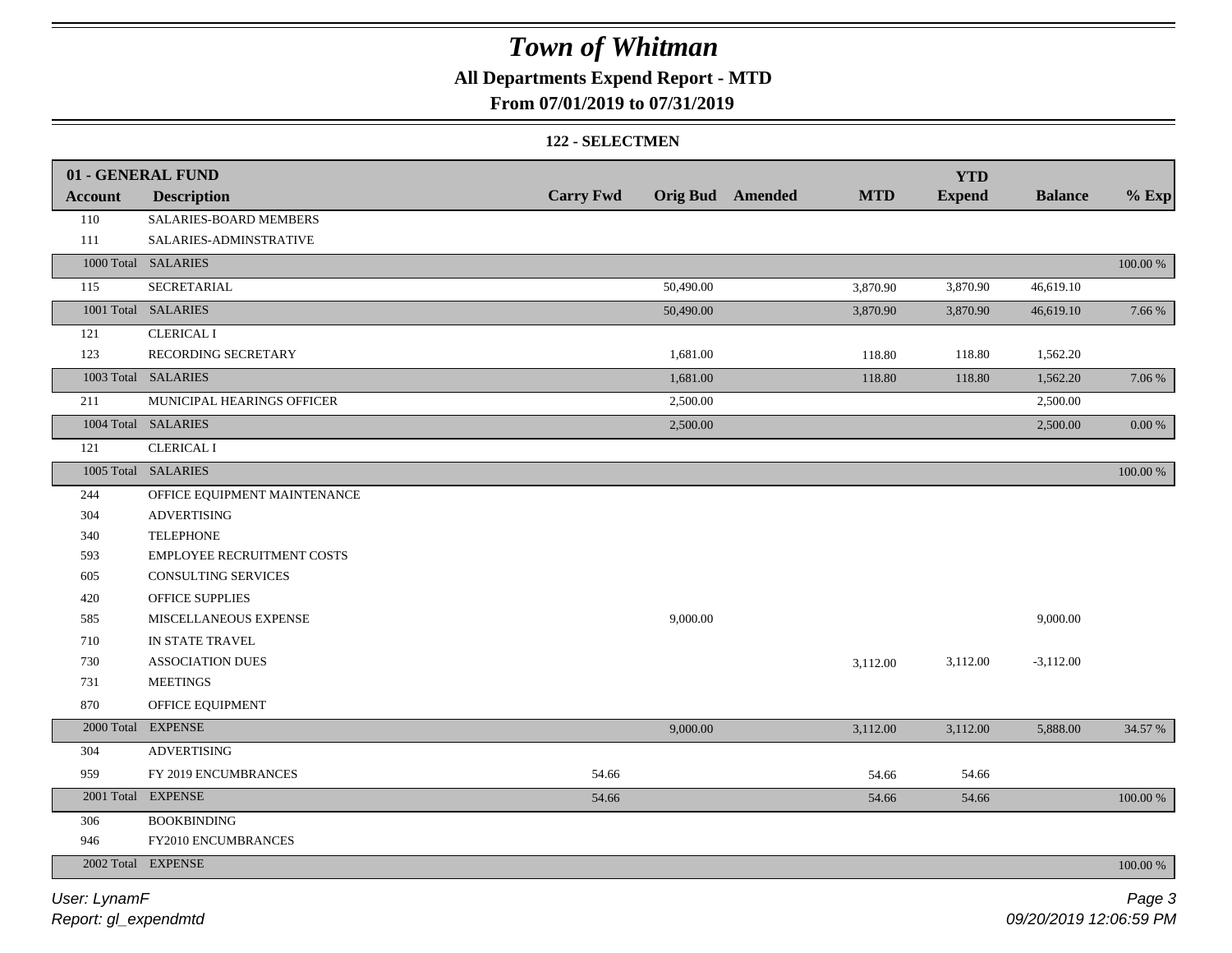## **All Departments Expend Report - MTD**

### **From 07/01/2019 to 07/31/2019**

#### **122 - SELECTMEN**

|                | 01 - GENERAL FUND                                   |                  |           |                         |            | <b>YTD</b>    |                |             |
|----------------|-----------------------------------------------------|------------------|-----------|-------------------------|------------|---------------|----------------|-------------|
| <b>Account</b> | <b>Description</b>                                  | <b>Carry Fwd</b> |           | <b>Orig Bud</b> Amended | <b>MTD</b> | <b>Expend</b> | <b>Balance</b> | $%$ Exp     |
| 711            | EDUC.EXP.-SELECTMEN'S OFFICE                        |                  |           |                         |            |               |                |             |
|                | 2003 Total EXPENSE                                  |                  |           |                         |            |               |                | $100.00~\%$ |
| 713            | SICK LEAVE BUY-BACK-ALL DEPTS                       |                  | 11,000.00 |                         |            |               | 11,000.00      |             |
| 714            | SICK LEAVE BUY BACK -NON UNION                      |                  |           |                         |            |               |                |             |
| 715            | LONGEVITY-TOWN HALL & NON-UNIO                      |                  | 6,675.00  |                         | 1,875.00   | 1,875.00      | 4,800.00       |             |
| 716            | ASST.DEPT.HEADS - STIPEND                           |                  | 2,500.00  |                         | 2,500.00   | 2,500.00      |                |             |
| 712            | EDUCATION EXPENSE - ALL DEPTS                       |                  | 7,000.00  |                         | 62.18      | 62.18         | 6,937.82       |             |
| 949            | FY2014 ENCUMBRANCES                                 |                  |           |                         |            |               |                |             |
|                | 2004 Total EXPENSE                                  |                  | 27,175.00 |                         | 4,437.18   | 4,437.18      | 22,737.82      | 16.32 %     |
| 959            | FY 2019 ENCUMBRANCES                                | 975.00           |           |                         |            |               | 975.00         |             |
|                | 2005 Total EXPENSE                                  | 975.00           |           |                         |            |               | 975.00         | $0.00\,\%$  |
| 940            | FY2016 ENCUMBRANCES                                 |                  |           |                         |            |               |                |             |
| 945            | FY2013 ENCUMBRANCES                                 |                  |           |                         |            |               |                |             |
| 948            | <b>FY07 ENCUMBRANCES</b>                            |                  |           |                         |            |               |                |             |
|                | 2006 Total EXPENSE                                  |                  |           |                         |            |               |                | 100.00 %    |
| 999            |                                                     |                  |           |                         |            |               |                |             |
|                | 4403 Total A.14STM.5/16 DEMOLISH 215 SO.AVE.        |                  |           |                         |            |               |                | 100.00 %    |
| 999            |                                                     |                  |           |                         |            |               |                |             |
|                | 4409 Total A.7 STM 1/12/15 DEMOLISH 36 EAST AVENUE  |                  |           |                         |            |               |                | 100.00 %    |
| 123            | RECORDING SECRETARY                                 |                  |           |                         |            |               |                |             |
|                | 4424 Total ESTABLISH PETTY CASH - TOWN CLERK        |                  |           |                         |            |               |                | 100.00 %    |
| 999            |                                                     |                  |           |                         |            |               |                |             |
|                | 4434 Total ART19 ATM5/18 LEASE/PCH 2016 FORD INTER  |                  |           |                         |            |               |                | 100.00 %    |
| 999            |                                                     |                  |           |                         |            |               |                |             |
|                | 4454 Total S1ATM5/18SECURITYIMPDUVALSCHOOL          |                  |           |                         |            |               |                | 100.00 %    |
| 999            |                                                     |                  |           |                         |            |               |                |             |
|                | 4481 Total CONSULT FEES FOR FIN MGMT                |                  |           |                         |            |               |                | 100.00 %    |
| 999            |                                                     | 20,000.00        |           |                         |            |               | 20,000.00      |             |
|                | 4549 Total A.22 ATM 5/16 cons.fees-solar ener.proj. | 20,000.00        |           |                         |            |               | 20,000.00      | 0.00 %      |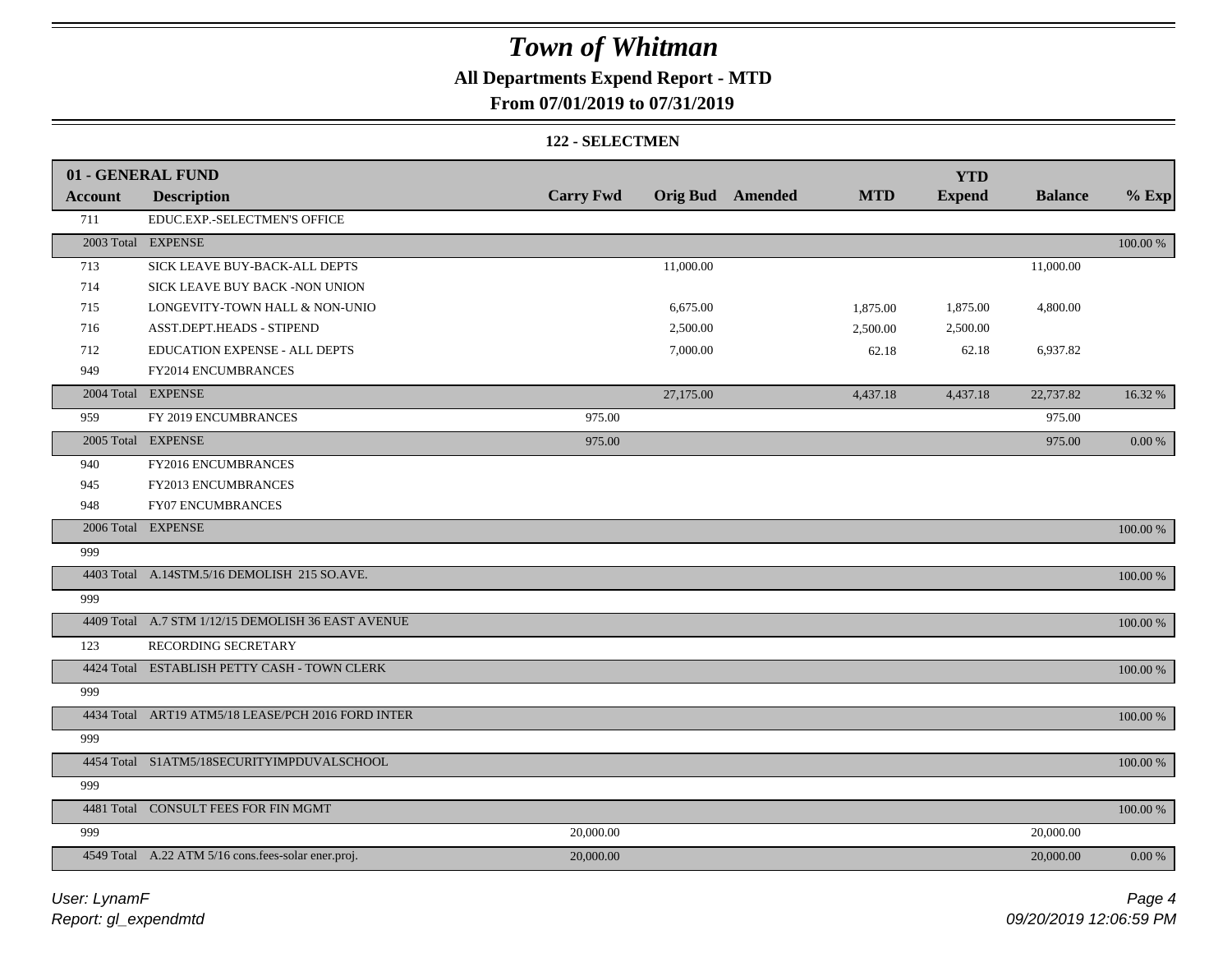### **All Departments Expend Report - MTD**

### **From 07/01/2019 to 07/31/2019**

#### **122 - SELECTMEN**

| 01 - GENERAL FUND             |                  |           |         |            | <b>YTD</b>    |                |         |
|-------------------------------|------------------|-----------|---------|------------|---------------|----------------|---------|
| <b>Description</b><br>Account | <b>Carry Fwd</b> | Orig Bud  | Amended | <b>MTD</b> | <b>Expend</b> | <b>Balance</b> | $%$ Exp |
| <b>122 Total SELECTMEN</b>    | 21,029.66        | 90.846.00 |         | 11.593.54  | 11.593.54     | 100.282.12     |         |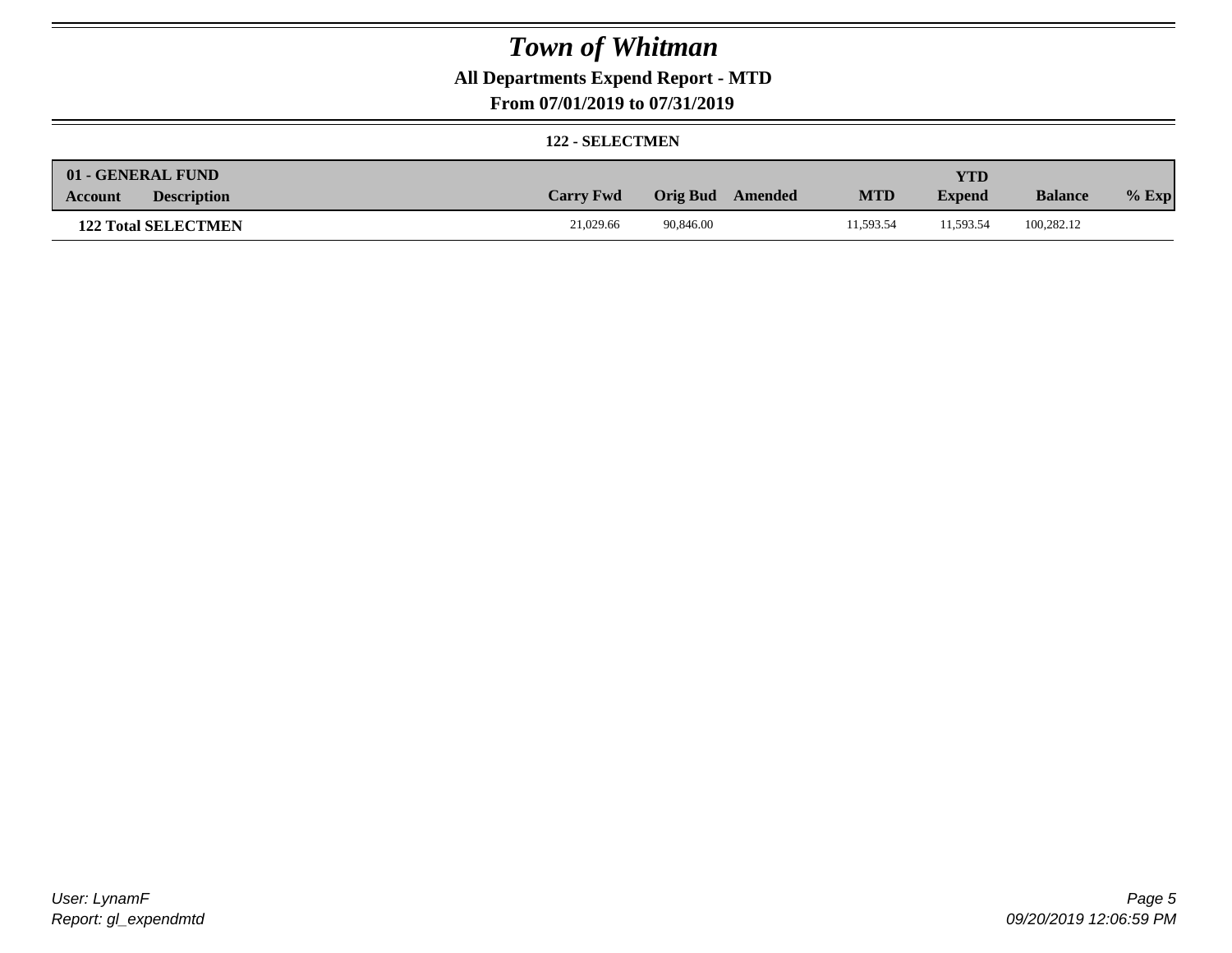**All Departments Expend Report - MTD**

**From 07/01/2019 to 07/31/2019**

#### **123 - TOWN ADMINISTRATOR**

|         | 01 - GENERAL FUND                                   |                  |                 |         |            | <b>YTD</b>    |                |             |
|---------|-----------------------------------------------------|------------------|-----------------|---------|------------|---------------|----------------|-------------|
| Account | <b>Description</b>                                  | <b>Carry Fwd</b> | <b>Orig Bud</b> | Amended | <b>MTD</b> | <b>Expend</b> | <b>Balance</b> | $%$ Exp     |
| 111     | SALARIES-ADMINSTRATIVE                              |                  | 128,169.00      |         | 9,783.32   | 9,783.32      | 118,385.68     |             |
|         | 1000 Total SALARIES                                 |                  | 128,169.00      |         | 9,783.32   | 9,783.32      | 118,385.68     | 7.63 %      |
| 133     | <b>ASSISTANT</b>                                    |                  | 88,678.00       |         | 6,768.92   | 6,768.92      | 81,909.08      |             |
|         | 1001 Total SALARIES                                 |                  | 88,678.00       |         | 6,768.92   | 6,768.92      | 81,909.08      | 7.63 %      |
| 420     | OFFICE SUPPLIES                                     |                  |                 |         |            |               |                |             |
| 585     | MISCELLANEOUS EXPENSE                               |                  |                 |         |            |               |                |             |
| 710     | IN STATE TRAVEL                                     |                  |                 |         |            |               |                |             |
| 730     | <b>ASSOCIATION DUES</b>                             |                  |                 |         |            |               |                |             |
| 731     | <b>MEETINGS</b>                                     |                  |                 |         |            |               |                |             |
|         | 2000 Total EXPENSE                                  |                  |                 |         |            |               |                | 100.00 %    |
| 945     | FY2013 ENCUMBRANCES                                 |                  |                 |         |            |               |                |             |
|         | 2001 Total EXPENSE                                  |                  |                 |         |            |               |                | $100.00~\%$ |
| 999     |                                                     |                  |                 |         |            |               |                |             |
|         | 4404 Total Res.Fnd. Board up Park Ave. School       |                  |                 |         |            |               |                | $100.00~\%$ |
| 999     |                                                     |                  |                 |         |            |               |                |             |
|         | 4405 Total RES.FND.TR-UPDATE STDY DPW BARN/GAR.     |                  |                 |         |            |               |                | $100.00~\%$ |
| 999     |                                                     | 9,707.50         |                 |         |            |               | 9,707.50       |             |
|         | 4406 Total A.37ATM5/17MAINTAIN T.T/FORECL.PROPERTIE | 9,707.50         |                 |         |            |               | 9,707.50       | $0.00~\%$   |
| 999     |                                                     |                  | 6,100.00        |         |            |               | 6,100.00       |             |
|         | 4407 Total PILOT PMT.TO ROCKLAND                    |                  | 6,100.00        |         |            |               | 6,100.00       | $0.00~\%$   |
| 999     |                                                     | 10,000.00        |                 |         |            |               | 10,000.00      |             |
|         | 4408 Total A.26ATM5/14SFTY.&COND.ASSESS.TN.BLDGS.   | 10,000.00        |                 |         |            |               | 10,000.00      | $0.00~\%$   |
| 999     |                                                     |                  |                 |         |            |               |                |             |
|         | 4414 Total A.2 ATM WHITMAN COUNSELING               |                  |                 |         |            |               |                | 100.00 %    |
| 999     |                                                     |                  |                 |         |            |               |                |             |
|         | 4575 Total A35ATM5/17INSTL.CARD ACCESS TN.BLDGS     |                  |                 |         |            |               |                | 100.00 %    |
| 999     |                                                     | 8,454.50         |                 |         |            |               | 8,454.50       |             |
|         | 5620 Total A.26 ATM5/18 CODIFY/DIGITIZE BYLAWS      | 8,454.50         |                 |         |            |               | 8,454.50       | 0.00 %      |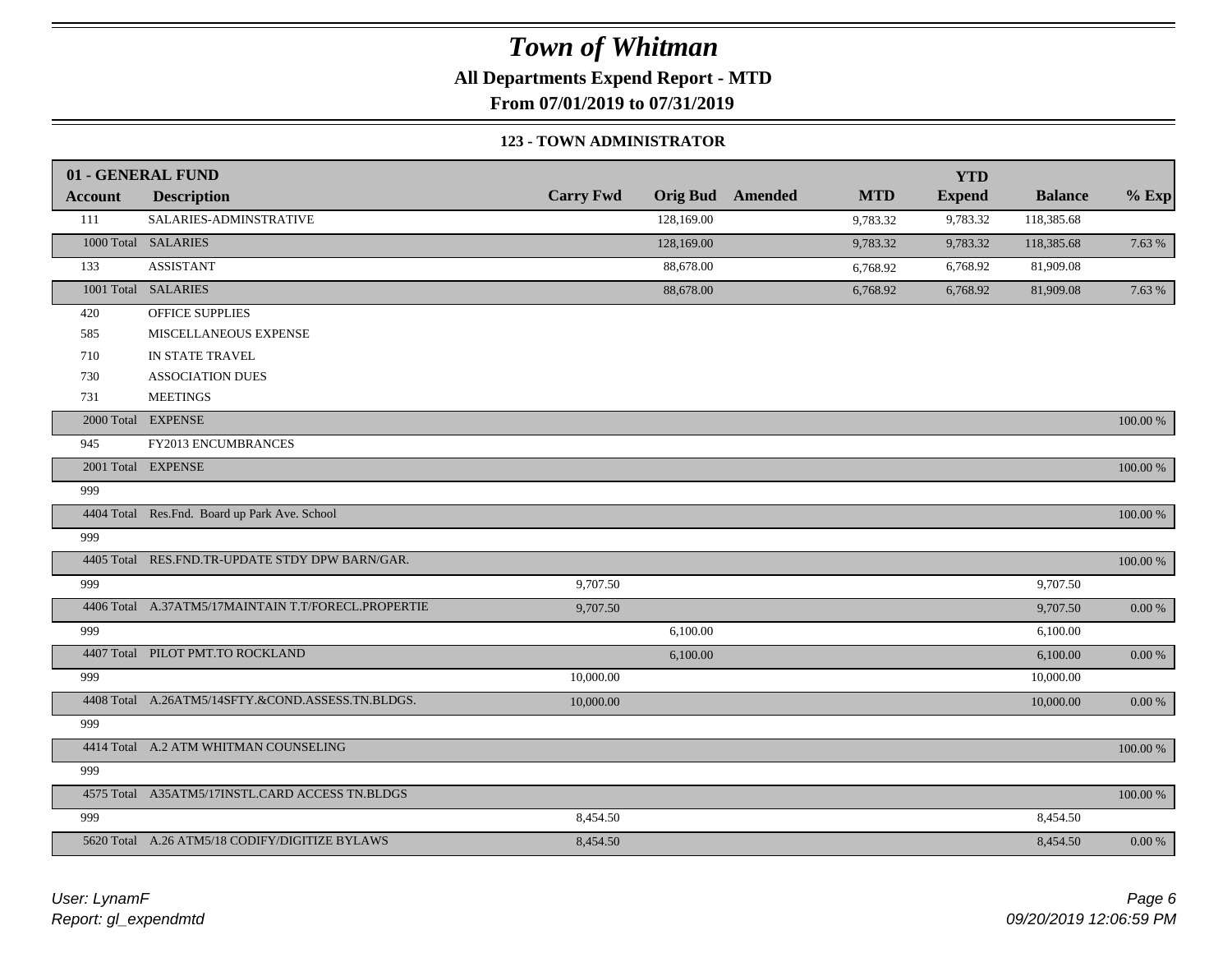**All Departments Expend Report - MTD**

**From 07/01/2019 to 07/31/2019**

#### **123 - TOWN ADMINISTRATOR**

| 01 - GENERAL FUND |                                     |                  |                     |            | <b>YTD</b>    |                |         |
|-------------------|-------------------------------------|------------------|---------------------|------------|---------------|----------------|---------|
| Account           | <b>Description</b>                  | <b>Carry Fwd</b> | Orig Bud<br>Amended | <b>MTD</b> | <b>Expend</b> | <b>Balance</b> | $%$ Exp |
|                   | <b>123 Total TOWN ADMINISTRATOR</b> | 28,162.00        | 222,947.00          | 16.552.24  | 16.552.24     | 234,556.76     |         |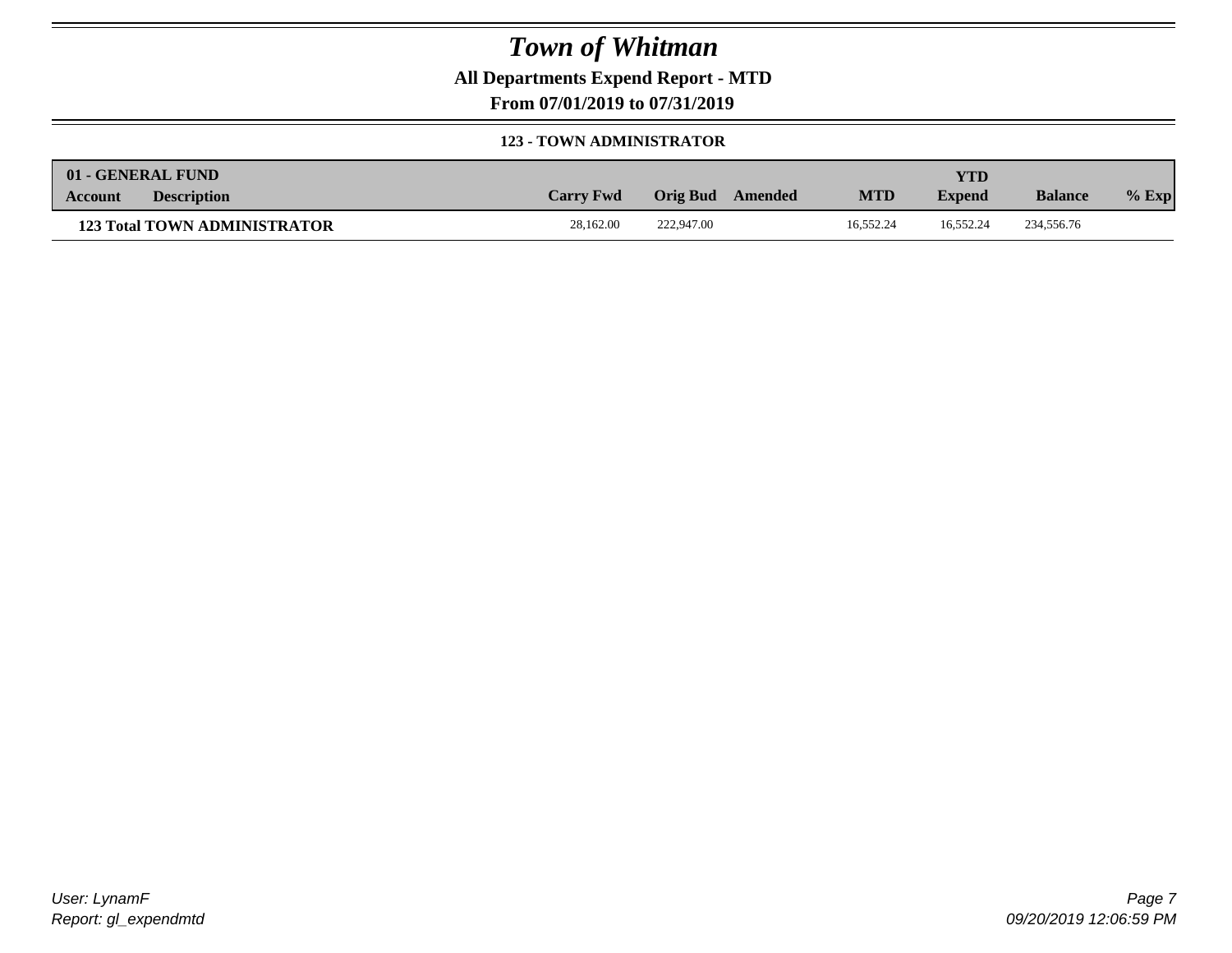**All Departments Expend Report - MTD**

### **From 07/01/2019 to 07/31/2019**

#### **129 - BUSINESS MANAGER**

|            | 01 - GENERAL FUND                 |                  |                 |         |            | <b>YTD</b>    |                |          |
|------------|-----------------------------------|------------------|-----------------|---------|------------|---------------|----------------|----------|
| Account    | <b>Description</b>                | <b>Carry Fwd</b> | <b>Orig Bud</b> | Amended | <b>MTD</b> | <b>Expend</b> | <b>Balance</b> | $%$ Exp  |
| 111        | SALARIES-ADMINSTRATIVE            |                  |                 |         |            |               |                |          |
|            | 1000 Total SALARIES               |                  |                 |         |            |               |                | 100.00 % |
| 420        | OFFICE SUPPLIES                   |                  |                 |         |            |               |                |          |
| 585        | MISCELLANEOUS EXPENSE             |                  |                 |         |            |               |                |          |
| 710        | IN STATE TRAVEL                   |                  |                 |         |            |               |                |          |
| 730        | <b>ASSOCIATION DUES</b>           |                  |                 |         |            |               |                |          |
| 731        | <b>MEETINGS</b>                   |                  |                 |         |            |               |                |          |
| 2000 Total | <b>EXPENSE</b>                    |                  |                 |         |            |               |                | 100.00 % |
| 304        | <b>ADVERTISING</b>                |                  |                 |         |            |               |                |          |
| 2001 Total | <b>EXPENSE</b>                    |                  |                 |         |            |               |                | 100.00 % |
| 593        | <b>EMPLOYEE RECRUITMENT COSTS</b> |                  |                 |         |            |               |                |          |
|            | 2002 Total EXPENSE                |                  |                 |         |            |               |                | 100.00 % |
| 948        | <b>FY07 ENCUMBRANCES</b>          |                  |                 |         |            |               |                |          |
|            | 2003 Total EXPENSE                |                  |                 |         |            |               |                | 100.00 % |
|            | <b>129 Total BUSINESS MANAGER</b> |                  |                 |         |            |               |                |          |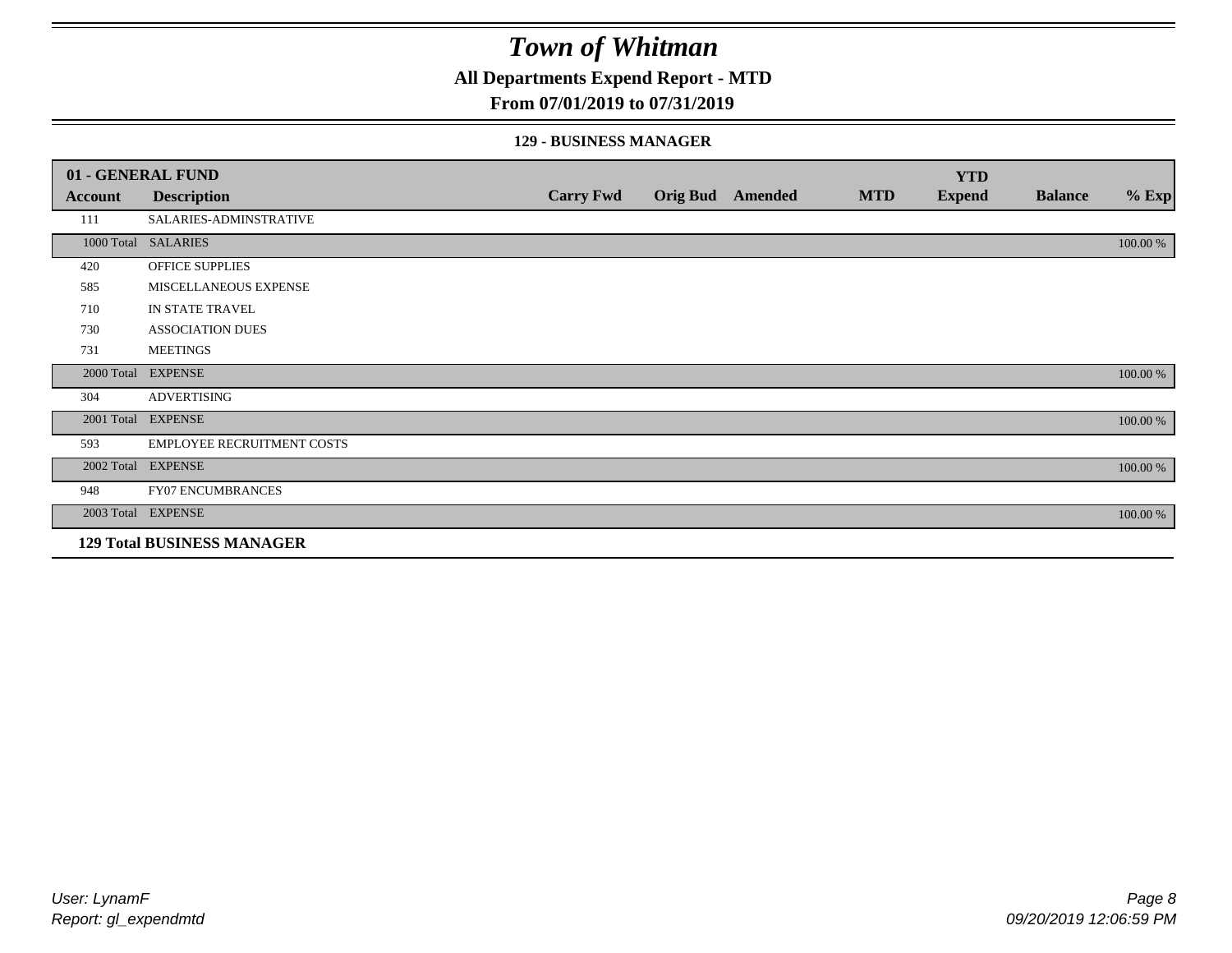**All Departments Expend Report - MTD**

**From 07/01/2019 to 07/31/2019**

### **131 - FINANCE COMMITTEE**

|         | 01 - GENERAL FUND                  |                                     |                | <b>YTD</b>                  |                |           |
|---------|------------------------------------|-------------------------------------|----------------|-----------------------------|----------------|-----------|
| Account | <b>Description</b>                 | <b>Carry Fwd</b><br><b>Orig Bud</b> | <b>Amended</b> | <b>MTD</b><br><b>Expend</b> | <b>Balance</b> | $%$ Exp   |
| 116     | <b>CLERICAL</b>                    | 3,447.00                            |                |                             | 3,447.00       |           |
|         | 1000 Total SALARIES                | 3,447.00                            |                |                             | 3,447.00       | 0.00 %    |
| 949     | FY2014 ENCUMBRANCES                |                                     |                |                             |                |           |
|         | 1001 Total SALARIES                |                                     |                |                             |                | 100.00 %  |
| 420     | <b>OFFICE SUPPLIES</b>             |                                     |                |                             |                |           |
| 585     | MISCELLANEOUS EXPENSE              | 695.00                              |                |                             | 695.00         |           |
| 730     | <b>ASSOCIATION DUES</b>            |                                     |                |                             |                |           |
| 731     | <b>MEETINGS</b>                    |                                     |                |                             |                |           |
|         | 2000 Total EXPENSE                 | 695.00                              |                |                             | 695.00         | $0.00 \%$ |
|         | <b>131 Total FINANCE COMMITTEE</b> | 4,142.00                            |                |                             | 4,142.00       |           |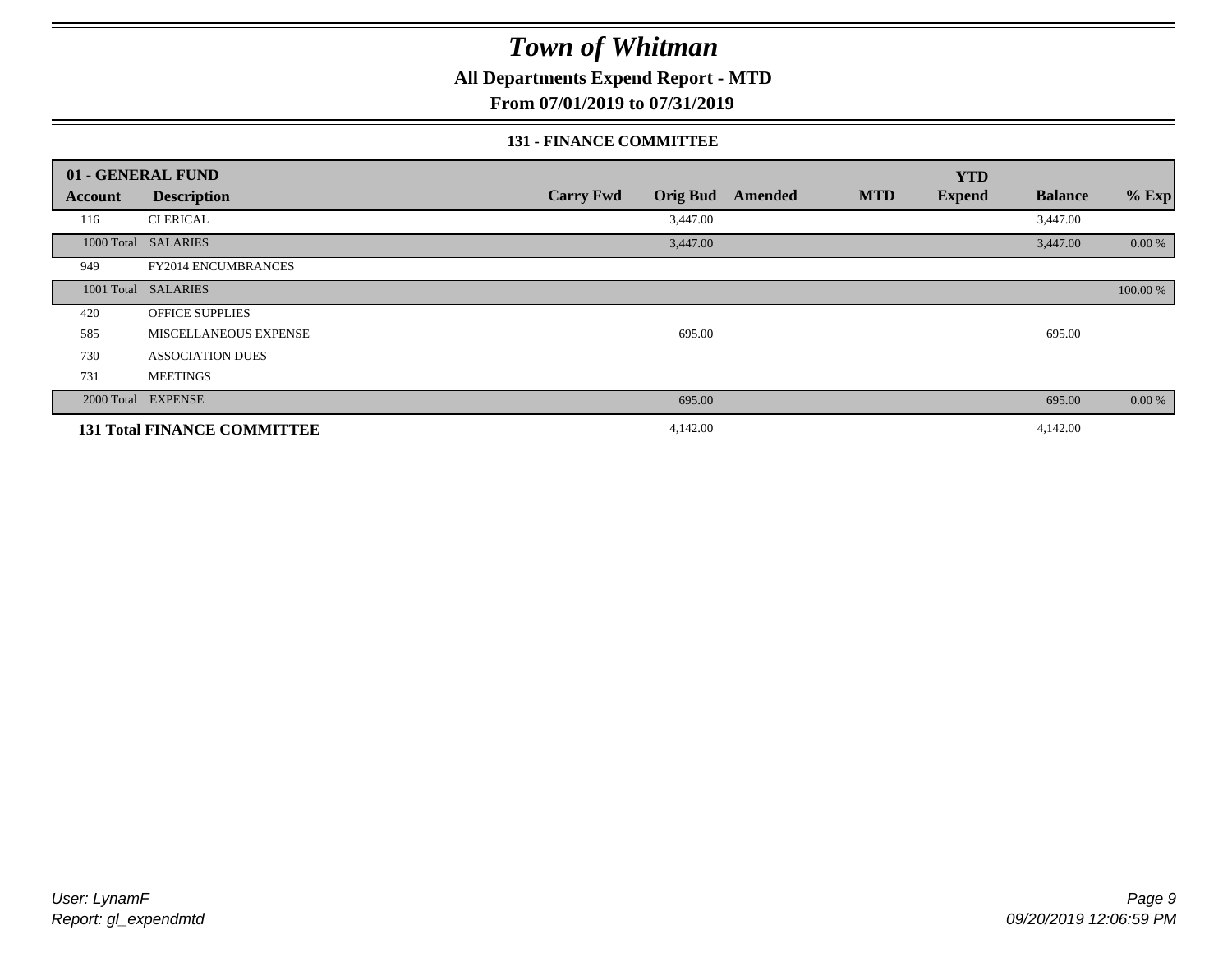### **All Departments Expend Report - MTD**

**From 07/01/2019 to 07/31/2019**

#### **132 - RESERVE FUND**

| 01 - GENERAL FUND                 |                  |                 |         |            | <b>YTD</b>    |                |          |
|-----------------------------------|------------------|-----------------|---------|------------|---------------|----------------|----------|
| <b>Description</b><br>Account     | <b>Carry Fwd</b> | <b>Orig Bud</b> | Amended | <b>MTD</b> | <b>Expend</b> | <b>Balance</b> | $%$ Exp  |
| 999                               |                  | 50,000.00       |         |            |               | 50,000.00      |          |
| 4301 Total RESERVE FUND TRANSFERS |                  | 50,000.00       |         |            |               | 50,000.00      | $0.00\%$ |
| <b>132 Total RESERVE FUND</b>     |                  | 50,000.00       |         |            |               | 50,000.00      |          |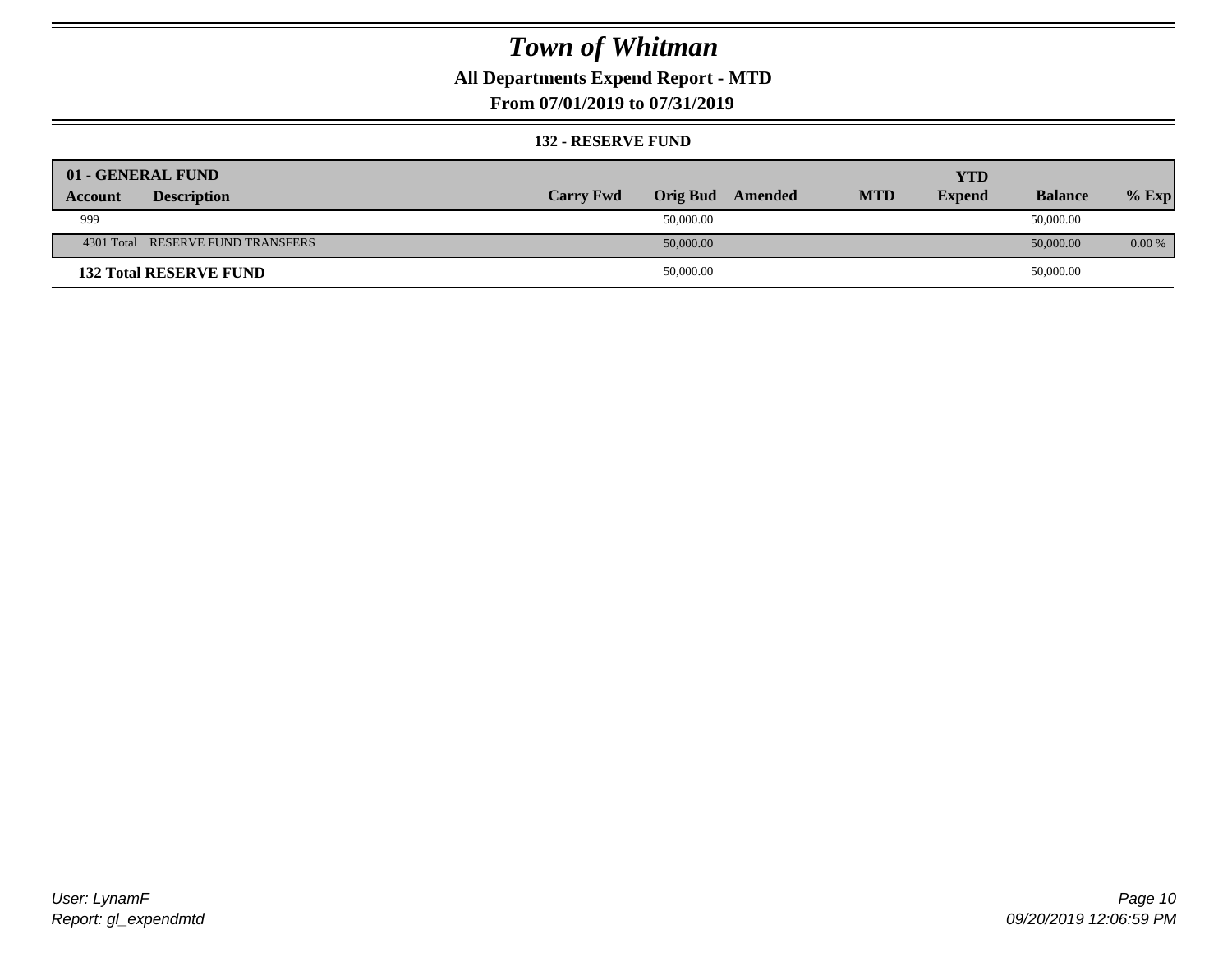### **All Departments Expend Report - MTD**

**From 07/01/2019 to 07/31/2019**

### **135 - ACCOUNTANT**

|                | 01 - GENERAL FUND            |                  |                                       | <b>YTD</b>    |                |             |
|----------------|------------------------------|------------------|---------------------------------------|---------------|----------------|-------------|
| <b>Account</b> | <b>Description</b>           | <b>Carry Fwd</b> | <b>Orig Bud</b> Amended<br><b>MTD</b> | <b>Expend</b> | <b>Balance</b> | $%$ Exp     |
| 112            | <b>SALARIES</b>              | 68,125.00        | 5,190.00                              | 5,190.00      | 62,935.00      |             |
| 146            | SALARIES-LONGEVITY           |                  |                                       |               |                |             |
|                | 1000 Total SALARIES          | 68,125.00        | 5,190.00                              | 5,190.00      | 62,935.00      | 7.61 %      |
| 121            | <b>CLERICAL I</b>            |                  |                                       |               |                |             |
|                | 1001 Total SALARIES          |                  |                                       |               |                | 100.00 %    |
| 116            | <b>CLERICAL</b>              | 42,508.00        | 3,234.40                              | 3,234.40      | 39,273.60      |             |
|                | 1002 Total SALARIES          | 42,508.00        | 3,234.40                              | 3,234.40      | 39,273.60      | 7.60 %      |
| 130            | <b>SALARIES-OVERTIME</b>     |                  |                                       |               |                |             |
|                | 1004 Total SALARIES          |                  |                                       |               |                | 100.00 %    |
| 143            | SALARIES-COLLEGE INCENTIVE   |                  |                                       |               |                |             |
| 186            | <b>CERTIFICATION STIPEND</b> |                  |                                       |               |                |             |
|                | 1005 Total SALARIES          |                  |                                       |               |                | $100.00~\%$ |
| 244            | OFFICE EQUIPMENT MAINTENANCE |                  |                                       |               |                |             |
| 304            | <b>ADVERTISING</b>           |                  |                                       |               |                |             |
| 340            | <b>TELEPHONE</b>             |                  |                                       |               |                |             |
| 420            | <b>OFFICE SUPPLIES</b>       |                  |                                       |               |                |             |
| 585            | MISCELLANEOUS EXPENSE        | 1,100.00         |                                       |               | 1,100.00       |             |
| 710            | IN STATE TRAVEL              |                  |                                       |               |                |             |
| 730            | <b>ASSOCIATION DUES</b>      |                  | 125.00                                | 125.00        | $-125.00$      |             |
| 731            | <b>MEETINGS</b>              |                  |                                       |               |                |             |
| 870            | OFFICE EQUIPMENT             |                  |                                       |               |                |             |
|                | 2000 Total EXPENSE           | 1,100.00         | 125.00                                | 125.00        | 975.00         | 11.36 %     |
|                | <b>135 Total ACCOUNTANT</b>  | 111,733.00       | 8,549.40                              | 8,549.40      | 103,183.60     |             |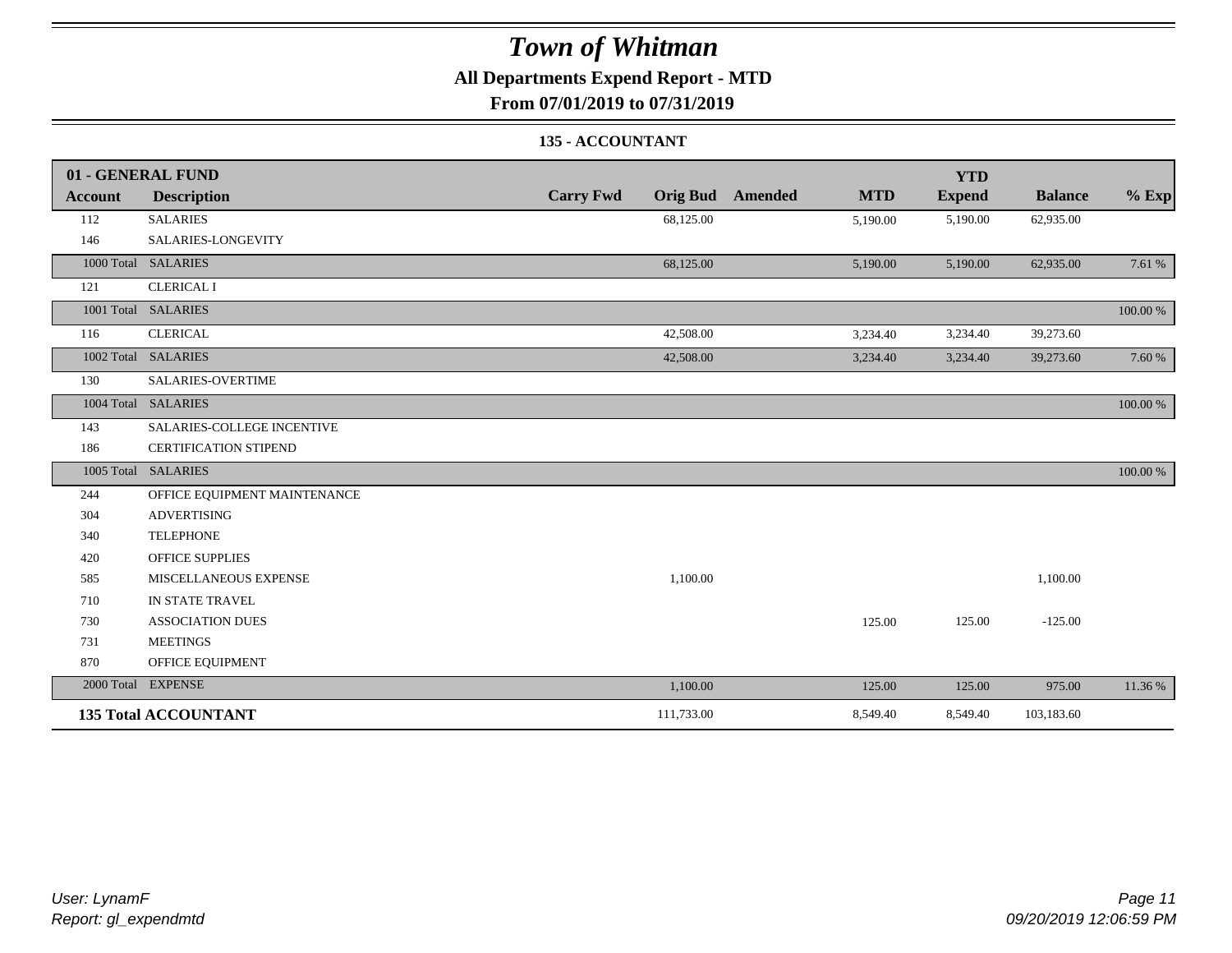**All Departments Expend Report - MTD**

**From 07/01/2019 to 07/31/2019**

### **136 - AUDIT MUNICIPAL ACCOUNTS**

|                | 01 - GENERAL FUND                         |                  |                 |         |            | <b>YTD</b>    |                |          |
|----------------|-------------------------------------------|------------------|-----------------|---------|------------|---------------|----------------|----------|
| <b>Account</b> | <b>Description</b>                        | <b>Carry Fwd</b> | <b>Orig Bud</b> | Amended | <b>MTD</b> | <b>Expend</b> | <b>Balance</b> | $%$ Exp  |
| 252            | <b>SERVICES</b>                           |                  | 45,000.00       |         | 2,000.00   | 2,000.00      | 43,000.00      |          |
| 2000 Total     | <b>EXPENSE</b>                            |                  | 45,000.00       |         | 2,000.00   | 2,000.00      | 43,000.00      | 4.44 %   |
| 938            | FY 2018 ENCUMBRANCES                      | 5,000.00         |                 |         |            |               | 5,000.00       |          |
| 939            | <b>FY2015 ENCUMBRANCES</b>                |                  |                 |         |            |               |                |          |
| 940            | <b>FY2016 ENCUMBRANCES</b>                |                  |                 |         |            |               |                |          |
| 945            | FY2013 ENCUMBRANCES                       |                  |                 |         |            |               |                |          |
| 948            | <b>FY07 ENCUMBRANCES</b>                  |                  |                 |         |            |               |                |          |
| 949            | FY2014 ENCUMBRANCES                       |                  |                 |         |            |               |                |          |
| 953            | <b>FY2009 ENCUMBRANCES</b>                |                  |                 |         |            |               |                |          |
| 958            | <b>FY2005 ENCUMBRANCES</b>                |                  |                 |         |            |               |                |          |
| 959            | FY 2019 ENCUMBRANCES                      |                  |                 |         |            |               |                |          |
| 2001 Total     | <b>EXPENSE</b>                            | 5,000.00         |                 |         |            |               | 5,000.00       | $0.00\%$ |
| 999            |                                           |                  |                 |         |            |               |                |          |
| 4421 Total     | A.39ATM5/02GASB34FIX.ASSET SYS            |                  |                 |         |            |               |                | 100.00 % |
| 999            |                                           |                  |                 |         |            |               |                |          |
| 4552 Total     | A.11 STM 5/05 GASB34 FIX.ASSET            |                  |                 |         |            |               |                | 100.00 % |
|                | <b>136 Total AUDIT MUNICIPAL ACCOUNTS</b> | 5,000.00         | 45,000.00       |         | 2,000.00   | 2,000.00      | 48,000.00      |          |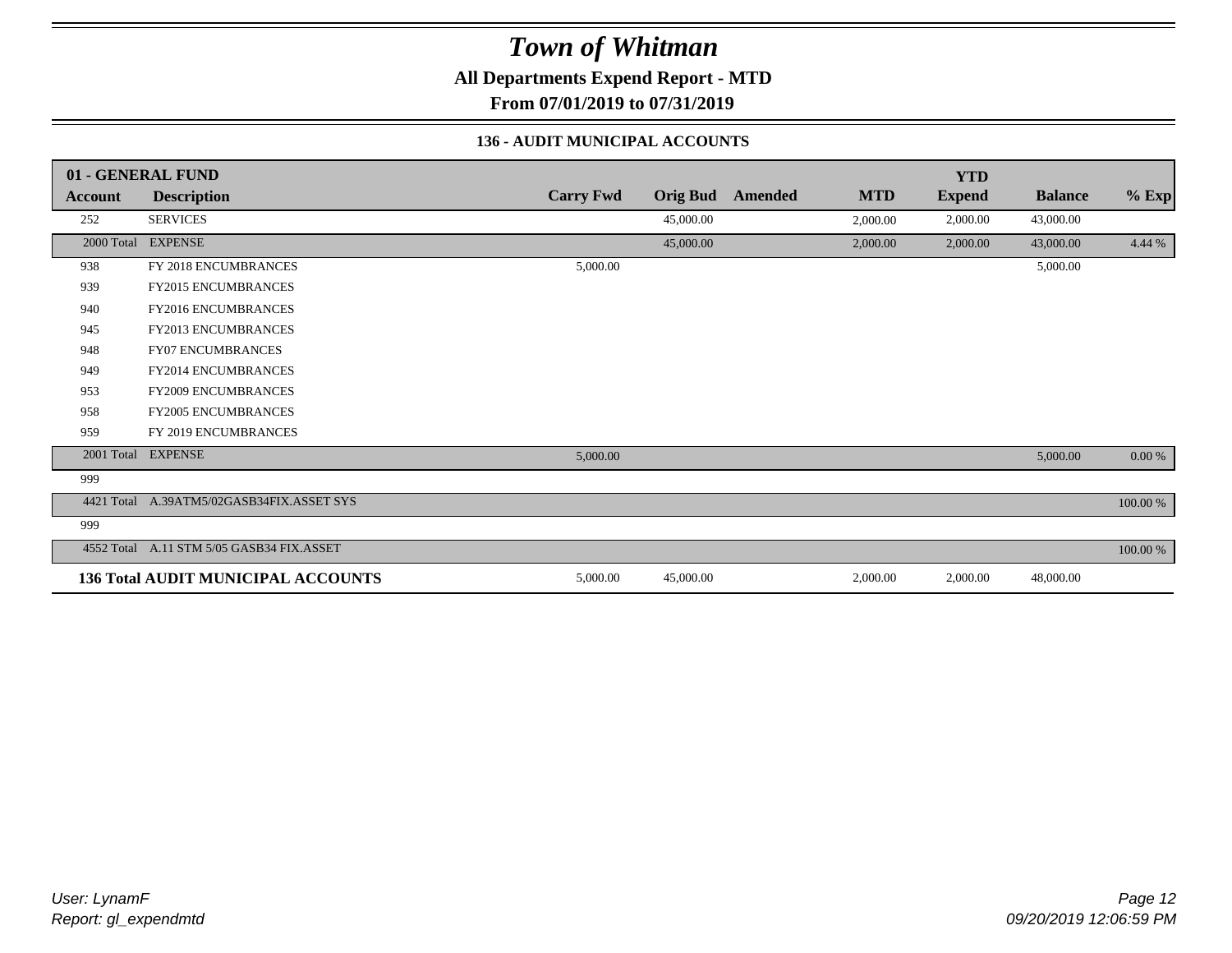**All Departments Expend Report - MTD**

**From 07/01/2019 to 07/31/2019**

#### **137 - CAPITAL IMPROV.ADVISORY COMM.**

|         | 01 - GENERAL FUND                       |                                     |         |            | <b>YTD</b>    |                |          |
|---------|-----------------------------------------|-------------------------------------|---------|------------|---------------|----------------|----------|
| Account | <b>Description</b>                      | <b>Orig Bud</b><br><b>Carry Fwd</b> | Amended | <b>MTD</b> | <b>Expend</b> | <b>Balance</b> | $%$ Exp  |
| 123     | <b>RECORDING SECRETARY</b>              | 1,500.00                            |         |            |               | 1,500.00       |          |
| 959     | FY 2019 ENCUMBRANCES                    |                                     |         |            |               |                |          |
|         | 1001 Total SALARIES                     | 1,500.00                            |         |            |               | 1,500.00       | 0.00 %   |
| 585     | MISCELLANEOUS EXPENSE                   | 200.00                              |         |            |               | 200.00         |          |
|         | 2000 Total EXPENSE                      | 200.00                              |         |            |               | 200.00         | 0.00 %   |
| 940     | <b>FY2016 ENCUMBRANCES</b>              |                                     |         |            |               |                |          |
|         | 2001 Total EXPENSE                      |                                     |         |            |               |                | 100.00 % |
|         | 137 Total CAPITAL IMPROV.ADVISORY COMM. | 1,700.00                            |         |            |               | 1,700.00       |          |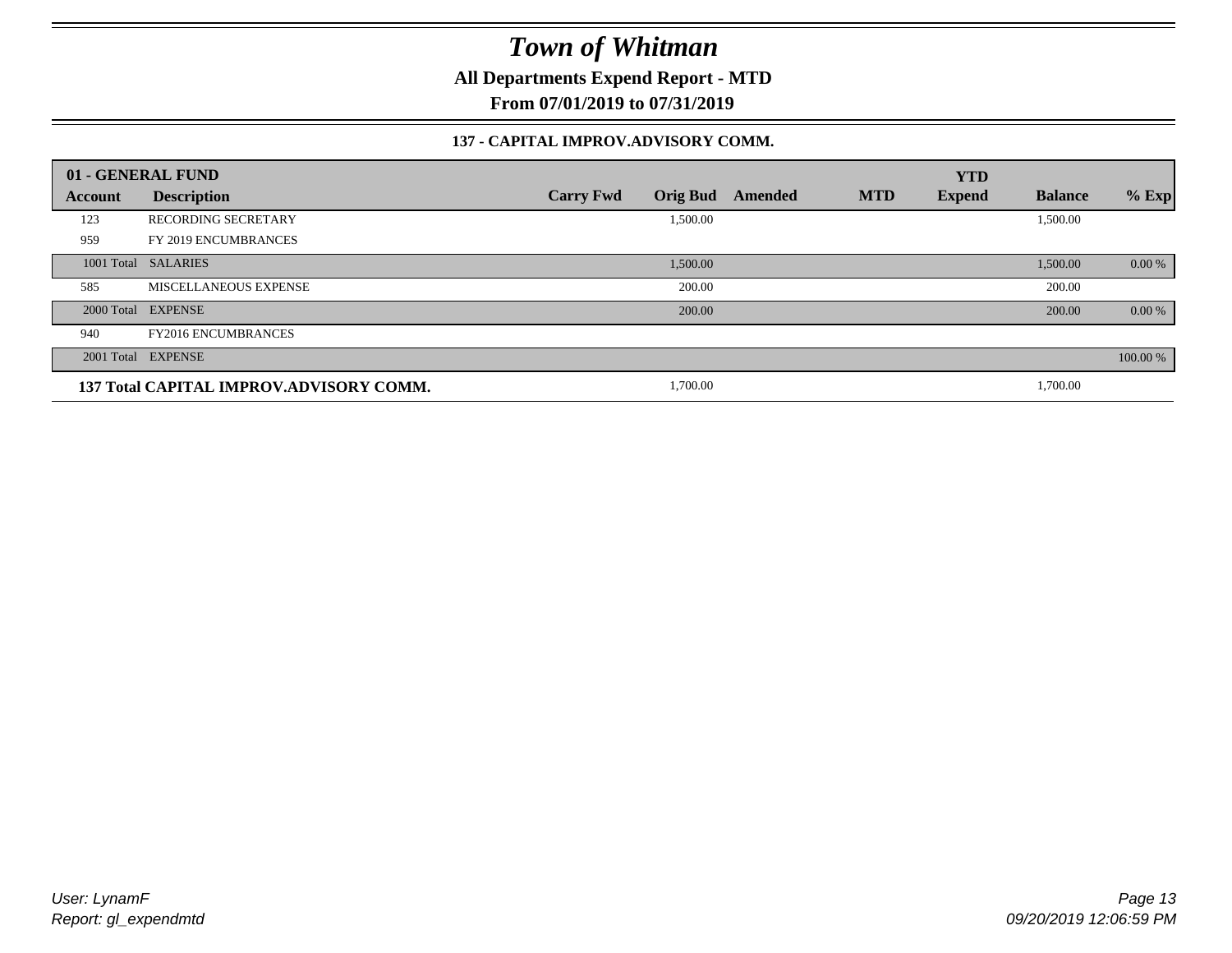**All Departments Expend Report - MTD**

**From 07/01/2019 to 07/31/2019**

#### **138 - BY-LAW STUDY COMMITTEE**

|         | 01 - GENERAL FUND                                   |                  |        |                  |            | <b>YTD</b>    |                |          |
|---------|-----------------------------------------------------|------------------|--------|------------------|------------|---------------|----------------|----------|
| Account | <b>Description</b>                                  | <b>Carry Fwd</b> |        | Orig Bud Amended | <b>MTD</b> | <b>Expend</b> | <b>Balance</b> | $%$ Exp  |
| 585     | MISCELLANEOUS EXPENSE                               |                  | 800.00 |                  |            |               | 800.00         |          |
|         | 2000 Total EXPENSE                                  |                  | 800.00 |                  |            |               | 800.00         | $0.00\%$ |
| 999     |                                                     |                  |        |                  |            |               |                |          |
|         | 4516 Total ART24 ATM5/18 PCH 100 REMOTE DESKTOP USE |                  |        |                  |            |               |                | 100.00 % |
|         | <b>138 Total BY-LAW STUDY COMMITTEE</b>             |                  | 800.00 |                  |            |               | 800.00         |          |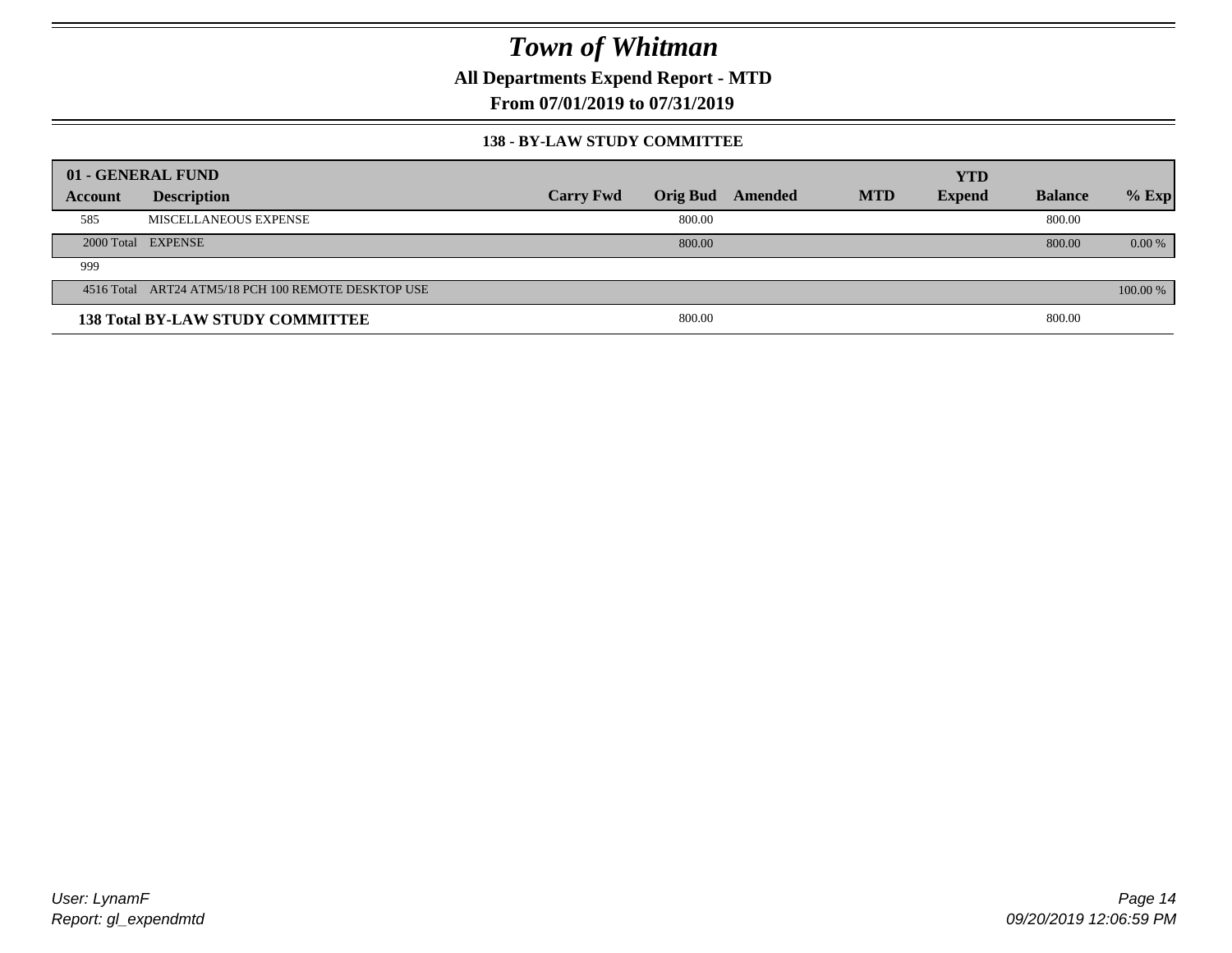### **All Departments Expend Report - MTD**

### **From 07/01/2019 to 07/31/2019**

#### **141 - ASSESSORS**

|                | 01 - GENERAL FUND            |                  |                                | <b>YTD</b>    |                |             |
|----------------|------------------------------|------------------|--------------------------------|---------------|----------------|-------------|
| <b>Account</b> | <b>Description</b>           | <b>Carry Fwd</b> | Orig Bud Amended<br><b>MTD</b> | <b>Expend</b> | <b>Balance</b> | $%$ Exp     |
| 110            | SALARIES-BOARD MEMBERS       |                  |                                |               |                |             |
|                | 1000 Total SALARIES          |                  |                                |               |                | 100.00 %    |
| 112            | <b>SALARIES</b>              | 68,125.00        | 5,190.00                       | 5,190.00      | 62,935.00      |             |
| 146            | SALARIES-LONGEVITY           |                  |                                |               |                |             |
|                | 1001 Total SALARIES          | 68,125.00        | 5,190.00                       | 5,190.00      | 62,935.00      | 7.61 %      |
| 116            | <b>CLERICAL</b>              | 43,790.00        | 3,293.50                       | 3,293.50      | 40,496.50      |             |
|                | 1002 Total SALARIES          | 43,790.00        | 3,293.50                       | 3,293.50      | 40,496.50      | 7.52 %      |
| 121            | <b>CLERICAL I</b>            | 40,066.00        | 3,048.56                       | 3,048.56      | 37,017.44      |             |
|                | 1003 Total SALARIES          | 40,066.00        | 3,048.56                       | 3,048.56      | 37,017.44      | 7.60 %      |
| 123            | RECORDING SECRETARY          |                  |                                |               |                |             |
| 126            | <b>CLERICAL II</b>           |                  |                                |               |                |             |
|                | 1004 Total SALARIES          |                  |                                |               |                | 100.00 %    |
| 123            | RECORDING SECRETARY          |                  |                                |               |                |             |
|                | 1005 Total SALARIES          |                  |                                |               |                | $100.00~\%$ |
| 186            | CERTIFICATION STIPEND        | 1,000.00         | 1,000.00                       | 1,000.00      |                |             |
|                | 1006 Total SALARIES          | 1,000.00         | 1,000.00                       | 1,000.00      |                | 100.00 %    |
| 244            | OFFICE EQUIPMENT MAINTENANCE |                  |                                |               |                |             |
| 306            | <b>BOOKBINDING</b>           |                  |                                |               |                |             |
| 311            | <b>COMPUTER SERVICES</b>     |                  |                                |               |                |             |
| 313            | <b>DEEDS &amp; PROBATE</b>   |                  |                                |               |                |             |
| 340            | <b>TELEPHONE</b>             |                  |                                |               |                |             |
| 420            | <b>OFFICE SUPPLIES</b>       |                  |                                |               |                |             |
| 585            | MISCELLANEOUS EXPENSE        | 3,000.00         | 12.30                          | 12.30         | 2,987.70       |             |
| 710            | IN STATE TRAVEL              |                  |                                |               |                |             |
| 730            | <b>ASSOCIATION DUES</b>      |                  | 300.00                         | 300.00        | $-300.00$      |             |
| 731            | <b>MEETINGS</b>              |                  |                                |               |                |             |
| 2000 Total     | <b>EXPENSE</b>               | 3,000.00         | 312.30                         | 312.30        | 2,687.70       | 10.41 %     |
| 312            | <b>REVALUATION</b>           | 24,700.00        |                                |               | 24,700.00      |             |
|                | 2001 Total EXPENSE           | 24,700.00        |                                |               | 24,700.00      | 0.00 %      |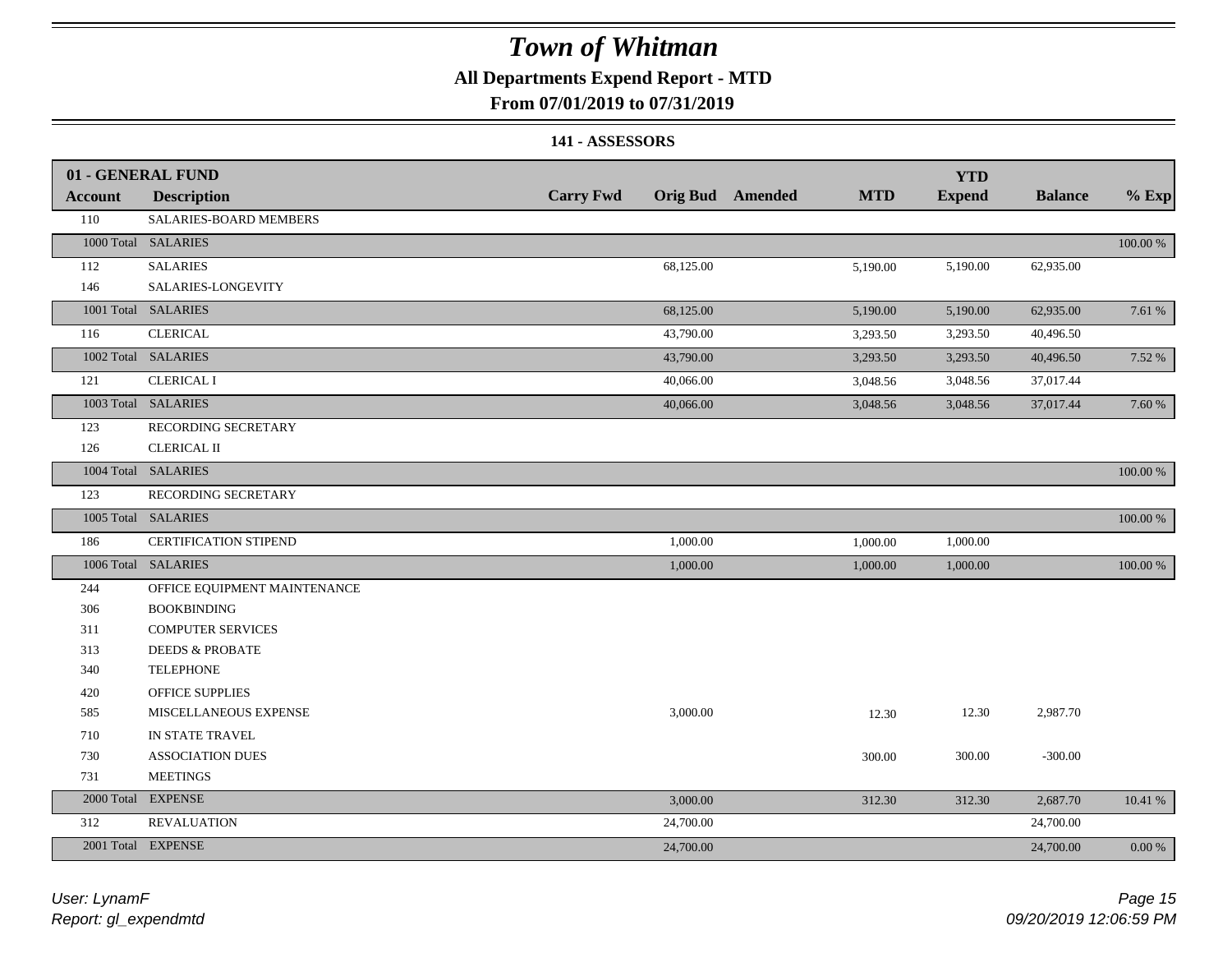### **All Departments Expend Report - MTD**

### **From 07/01/2019 to 07/31/2019**

#### **141 - ASSESSORS**

|                | 01 - GENERAL FUND                                  |                  |                 |         |            | <b>YTD</b>    |                |          |
|----------------|----------------------------------------------------|------------------|-----------------|---------|------------|---------------|----------------|----------|
| <b>Account</b> | <b>Description</b>                                 | <b>Carry Fwd</b> | <b>Orig Bud</b> | Amended | <b>MTD</b> | <b>Expend</b> | <b>Balance</b> | $%$ Exp  |
| 939            | <b>FY2015 ENCUMBRANCES</b>                         |                  |                 |         |            |               |                |          |
| 943            | <b>FY2012 ENCUMBRANCES</b>                         |                  |                 |         |            |               |                |          |
| 946            | <b>FY2010 ENCUMBRANCES</b>                         |                  |                 |         |            |               |                |          |
| 949            | <b>FY2014 ENCUMBRANCES</b>                         |                  |                 |         |            |               |                |          |
|                | 2002 Total EXPENSE                                 |                  |                 |         |            |               |                | 100.00 % |
| 999            |                                                    |                  |                 |         |            |               |                |          |
|                | 4410 Total A.15 ATM 5/16 PUR.COPIER-ASSESSORS OFF. |                  |                 |         |            |               |                | 100.00 % |
|                | 141 Total ASSESSORS                                |                  | 180,681.00      |         | 12,844.36  | 12,844.36     | 167,836.64     |          |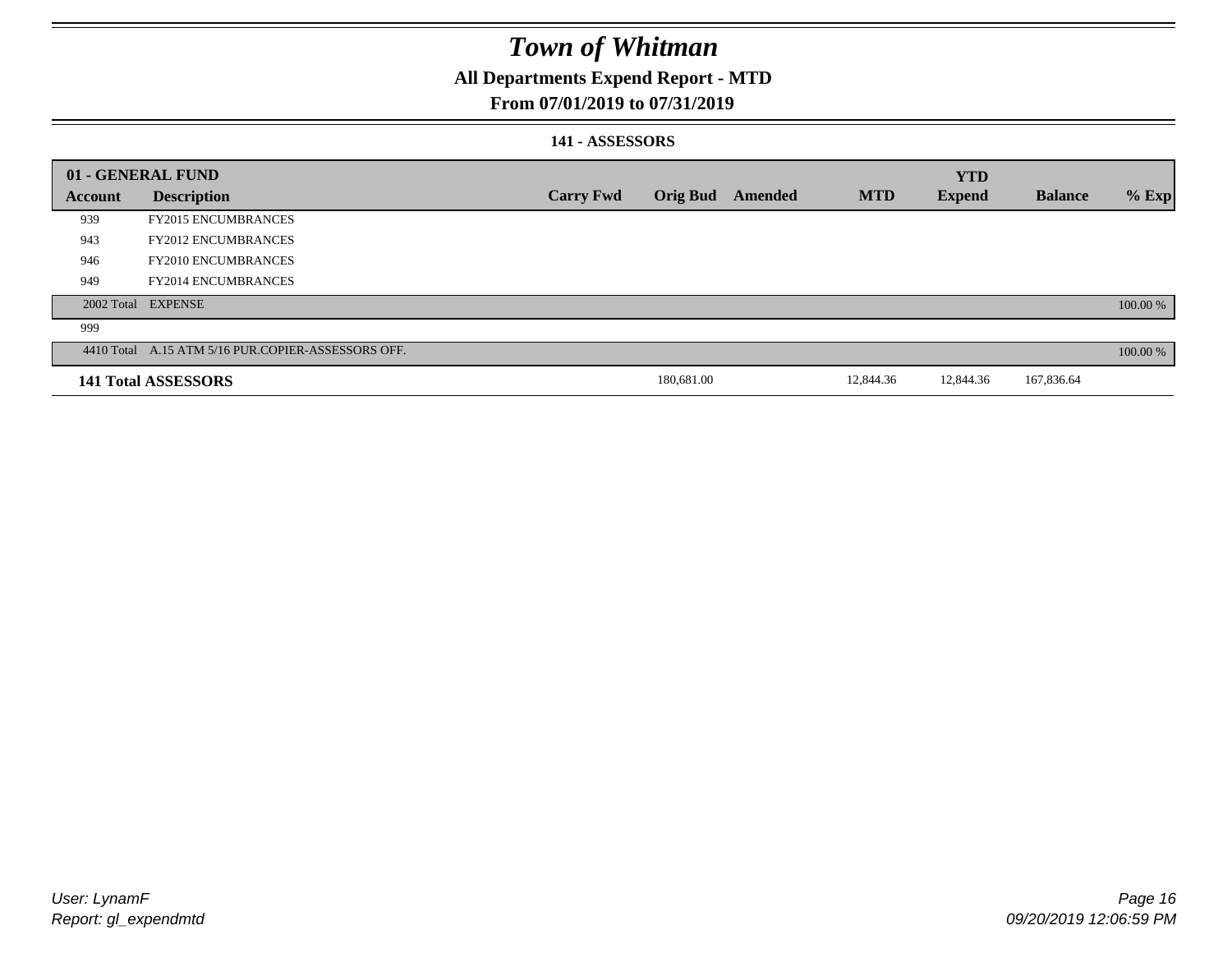## **All Departments Expend Report - MTD**

**From 07/01/2019 to 07/31/2019**

#### **145 - TREASURER**

|                | 01 - GENERAL FUND            |                  |                         |            | <b>YTD</b>    |                |            |
|----------------|------------------------------|------------------|-------------------------|------------|---------------|----------------|------------|
| <b>Account</b> | <b>Description</b>           | <b>Carry Fwd</b> | <b>Orig Bud</b> Amended | <b>MTD</b> | <b>Expend</b> | <b>Balance</b> | $%$ Exp    |
| 112            | <b>SALARIES</b>              | 91,397.00        |                         | 6,976.44   | 6,976.44      | 84,420.56      |            |
| 146            | SALARIES-LONGEVITY           |                  |                         |            |               |                |            |
|                | 1000 Total SALARIES          | 91,397.00        |                         | 6,976.44   | 6,976.44      | 84,420.56      | 7.63 %     |
| 116            | <b>CLERICAL</b>              | 39,867.00        |                         | 2,925.99   | 2,925.99      | 36,941.01      |            |
|                | 1001 Total SALARIES          | 39,867.00        |                         | 2,925.99   | 2,925.99      | 36,941.01      | 7.33 %     |
| 121            | <b>CLERICAL I</b>            | 33,340.00        |                         | 2,761.68   | 2,761.68      | 30,578.32      |            |
|                | 1002 Total SALARIES          | 33,340.00        |                         | 2,761.68   | 2,761.68      | 30,578.32      | 8.28 %     |
| 126            | <b>CLERICAL II</b>           | 42,508.00        |                         | 3,234.40   | 3,234.40      | 39,273.60      |            |
|                | 1003 Total SALARIES          | 42,508.00        |                         | 3,234.40   | 3,234.40      | 39,273.60      | 7.60 %     |
| 139            | <b>CERTIFICATION STIPEND</b> | 2,000.00         |                         |            |               | 2,000.00       |            |
|                | 1004 Total SALARIES          | 2,000.00         |                         |            |               | 2,000.00       | $0.00 \%$  |
| 244            | OFFICE EQUIPMENT MAINTENANCE |                  |                         |            |               |                |            |
| 310            | NOTE CERTIFICATION           |                  |                         |            |               |                |            |
| 311            | <b>COMPUTER SERVICES</b>     |                  |                         |            |               |                |            |
| 340            | <b>TELEPHONE</b>             |                  |                         |            |               |                |            |
| 343            | <b>CELL PHONES</b>           |                  |                         |            |               |                |            |
| 420            | <b>OFFICE SUPPLIES</b>       |                  |                         |            |               |                |            |
| 585            | MISCELLANEOUS EXPENSE        | 14,200.00        |                         |            |               | 14,200.00      |            |
| 710            | IN STATE TRAVEL              |                  |                         |            |               |                |            |
| 730            | <b>ASSOCIATION DUES</b>      |                  |                         |            |               |                |            |
| 731            | <b>MEETINGS</b>              |                  |                         |            |               |                |            |
| 741            | <b>SURETY BONDS</b>          |                  |                         |            |               |                |            |
| 870            | OFFICE EQUIPMENT             |                  |                         |            |               |                |            |
|                | 2000 Total EXPENSE           | 14,200.00        |                         |            |               | 14,200.00      | $0.00\ \%$ |
| 308            | <b>BANK CHARGES</b>          | 500.00           |                         |            |               | 500.00         |            |
| 953            | FY2009 ENCUMBRANCES          |                  |                         |            |               |                |            |
| 959            | FY 2019 ENCUMBRANCES         | 131.52           |                         |            |               | 131.52         |            |
|                | 2001 Total EXPENSE           | 500.00<br>131.52 |                         |            |               | 631.52         | 0.00 %     |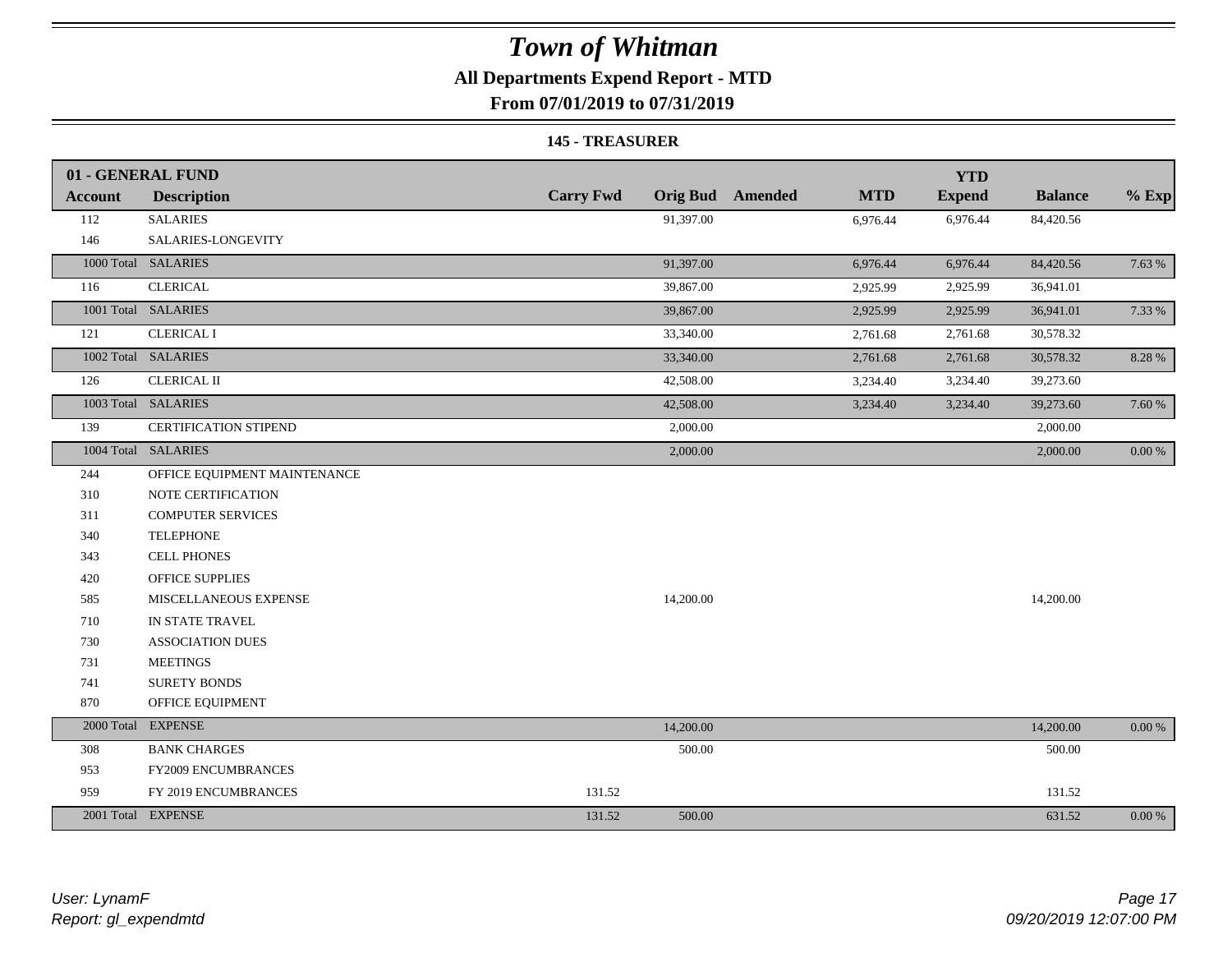## **All Departments Expend Report - MTD**

### **From 07/01/2019 to 07/31/2019**

#### **145 - TREASURER**

|         | 01 - GENERAL FUND                           |                  |                 |         |            | <b>YTD</b>    |                |          |
|---------|---------------------------------------------|------------------|-----------------|---------|------------|---------------|----------------|----------|
| Account | <b>Description</b>                          | <b>Carry Fwd</b> | <b>Orig Bud</b> | Amended | <b>MTD</b> | <b>Expend</b> | <b>Balance</b> | $%$ Exp  |
| 946     | <b>FY2010 ENCUMBRANCES</b>                  |                  |                 |         |            |               |                |          |
| 959     | FY 2019 ENCUMBRANCES                        |                  |                 |         |            |               |                |          |
|         | 2002 Total EXPENSE                          |                  |                 |         |            |               |                | 100.00 % |
| 744     | PENALTY & INTEREST ON PR TAXES              |                  |                 |         |            |               |                |          |
|         | 2003 Total EXPENSE                          |                  |                 |         |            |               |                | 100.00 % |
| 999     |                                             |                  | 7,500.00        |         |            |               | 7,500.00       |          |
|         | 4572 Total A.4 ATM5/19 GASB45 ACTUARY SERV. |                  | 7,500.00        |         |            |               | 7,500.00       | 0.00 %   |
|         | <b>145 Total TREASURER</b>                  | 131.52           | 231,312.00      |         | 15,898.51  | 15,898.51     | 215,545.01     |          |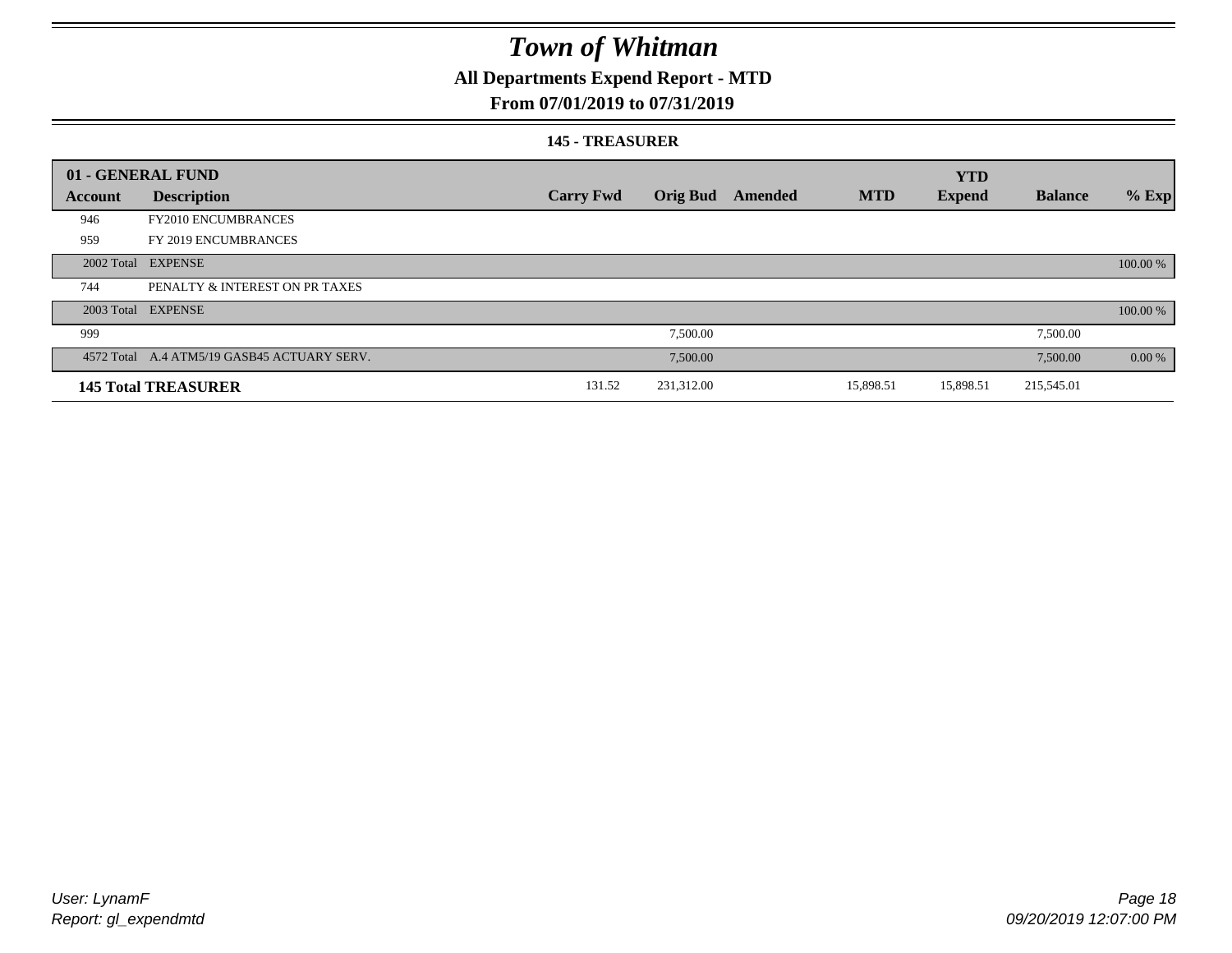## **All Departments Expend Report - MTD**

### **From 07/01/2019 to 07/31/2019**

#### **146 - COLLECTOR**

|                | 01 - GENERAL FUND            |                  |           |                         |            | <b>YTD</b>    |                |             |
|----------------|------------------------------|------------------|-----------|-------------------------|------------|---------------|----------------|-------------|
| <b>Account</b> | <b>Description</b>           | <b>Carry Fwd</b> |           | <b>Orig Bud</b> Amended | <b>MTD</b> | <b>Expend</b> | <b>Balance</b> | $%$ Exp     |
| 112            | <b>SALARIES</b>              |                  |           |                         |            |               |                |             |
| 146            | SALARIES-LONGEVITY           |                  |           |                         |            |               |                |             |
|                | 1000 Total SALARIES          |                  |           |                         |            |               |                | $100.00~\%$ |
| 116            | <b>CLERICAL</b>              |                  | 45,105.00 |                         | 3,445.20   | 3,445.20      | 41,659.80      |             |
|                | 1001 Total SALARIES          |                  | 45,105.00 |                         | 3,445.20   | 3,445.20      | 41,659.80      | 7.63 %      |
| 121            | <b>CLERICAL I</b>            |                  | 43,302.00 |                         | 3,197.08   | 3,197.08      | 40,104.92      |             |
|                | 1002 Total SALARIES          |                  | 43,302.00 |                         | 3,197.08   | 3,197.08      | 40,104.92      | 7.38 %      |
| 126            | <b>CLERICAL II</b>           |                  |           |                         |            |               |                |             |
|                | 1003 Total SALARIES          |                  |           |                         |            |               |                | 100.00 %    |
| 130            | SALARIES-OVERTIME            |                  | 2,000.00  |                         |            |               | 2,000.00       |             |
|                | 1004 Total SALARIES          |                  | 2,000.00  |                         |            |               | 2,000.00       | $0.00\ \%$  |
| 186            | <b>CERTIFICATION STIPEND</b> |                  |           |                         |            |               |                |             |
|                | 1005 Total SALARIES          |                  |           |                         |            |               |                | 100.00 %    |
| 244            | OFFICE EQUIPMENT MAINTENANCE |                  |           |                         |            |               |                |             |
| 340            | <b>TELEPHONE</b>             |                  |           |                         |            |               |                |             |
| 343            | <b>CELL PHONES</b>           |                  |           |                         |            |               |                |             |
| 420            | OFFICE SUPPLIES              |                  |           |                         |            |               |                |             |
| 585            | MISCELLANEOUS EXPENSE        |                  |           |                         |            |               |                |             |
| 710            | IN STATE TRAVEL              |                  |           |                         |            |               |                |             |
| 730            | <b>ASSOCIATION DUES</b>      |                  |           |                         |            |               |                |             |
| 731            | <b>MEETINGS</b>              |                  |           |                         |            |               |                |             |
| 741            | SURETY BONDS                 |                  |           |                         |            |               |                |             |
| 870            | OFFICE EQUIPMENT             |                  |           |                         |            |               |                |             |
|                | 2000 Total EXPENSE           |                  |           |                         |            |               |                | $100.00~\%$ |
| 311            | <b>COMPUTER SERVICES</b>     |                  |           |                         |            |               |                |             |
|                | 2001 Total EXPENSE           |                  |           |                         |            |               |                | $100.00~\%$ |
| 958            | FY2005 ENCUMBRANCES          |                  |           |                         |            |               |                |             |
| 939            | FY2015 ENCUMBRANCES          |                  |           |                         |            |               |                |             |
| 943            | FY2012 ENCUMBRANCES          |                  |           |                         |            |               |                |             |
| 948            | FY07 ENCUMBRANCES            |                  |           |                         |            |               |                |             |
|                |                              |                  |           |                         |            |               |                |             |

*Report: gl\_expendmtd User: LynamF*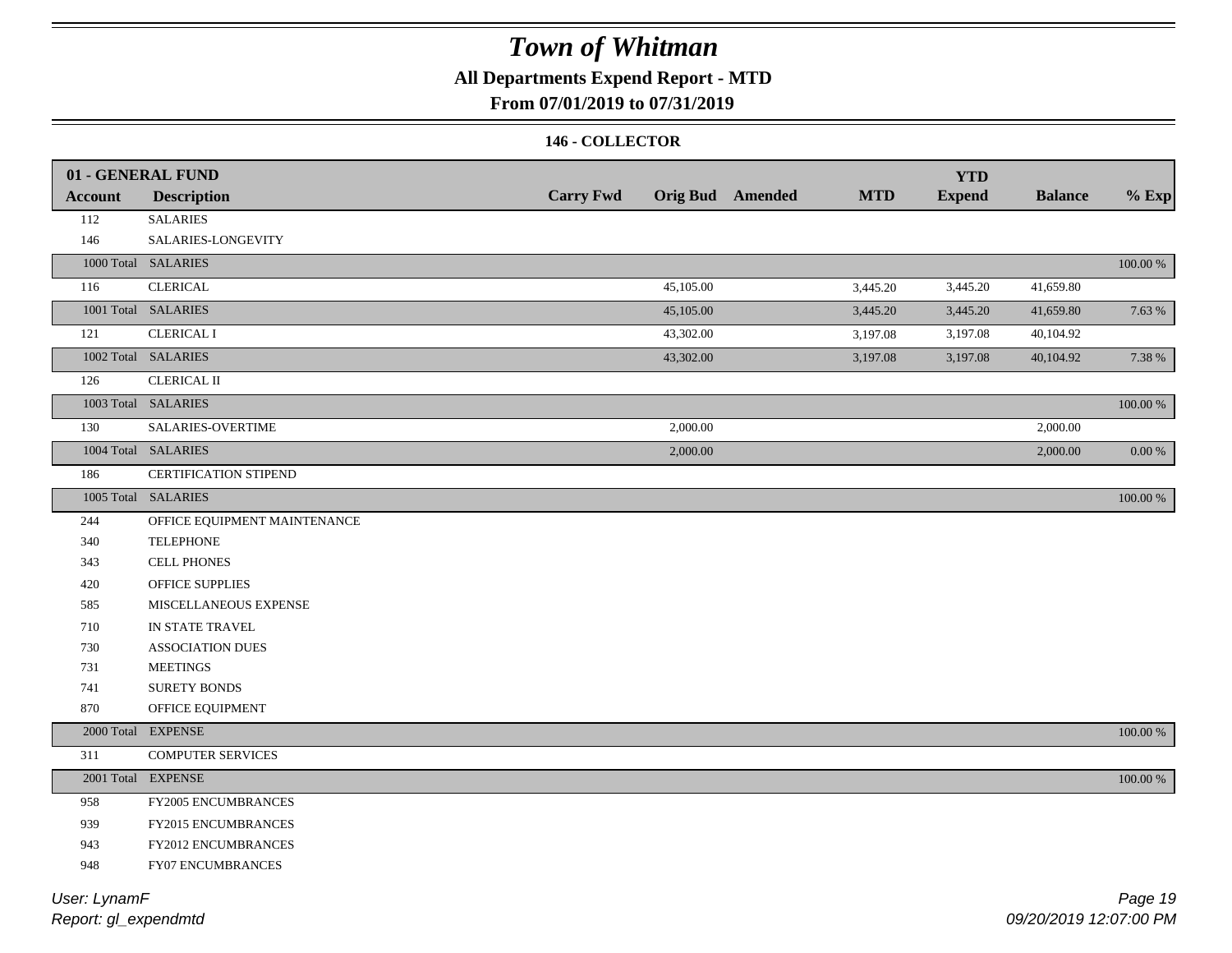**All Departments Expend Report - MTD**

### **From 07/01/2019 to 07/31/2019**

#### **146 - COLLECTOR**

|         | 01 - GENERAL FUND                     |                  |                 |         |            | <b>YTD</b>    |                |          |
|---------|---------------------------------------|------------------|-----------------|---------|------------|---------------|----------------|----------|
| Account | <b>Description</b>                    | <b>Carry Fwd</b> | <b>Orig Bud</b> | Amended | <b>MTD</b> | <b>Expend</b> | <b>Balance</b> | $%$ Exp  |
| 959     | FY 2019 ENCUMBRANCES                  |                  |                 |         |            |               |                |          |
|         | 2002 Total EXPENSE                    |                  |                 |         |            |               |                | 100.00 % |
| 999     |                                       |                  |                 |         |            |               |                |          |
|         | 4570 Total A.1 STM 5/07 THEFT REFUNDS |                  |                 |         |            |               |                | 100.00 % |
|         | <b>146 Total COLLECTOR</b>            |                  | 90,407.00       |         | 6,642.28   | 6,642.28      | 83,764.72      |          |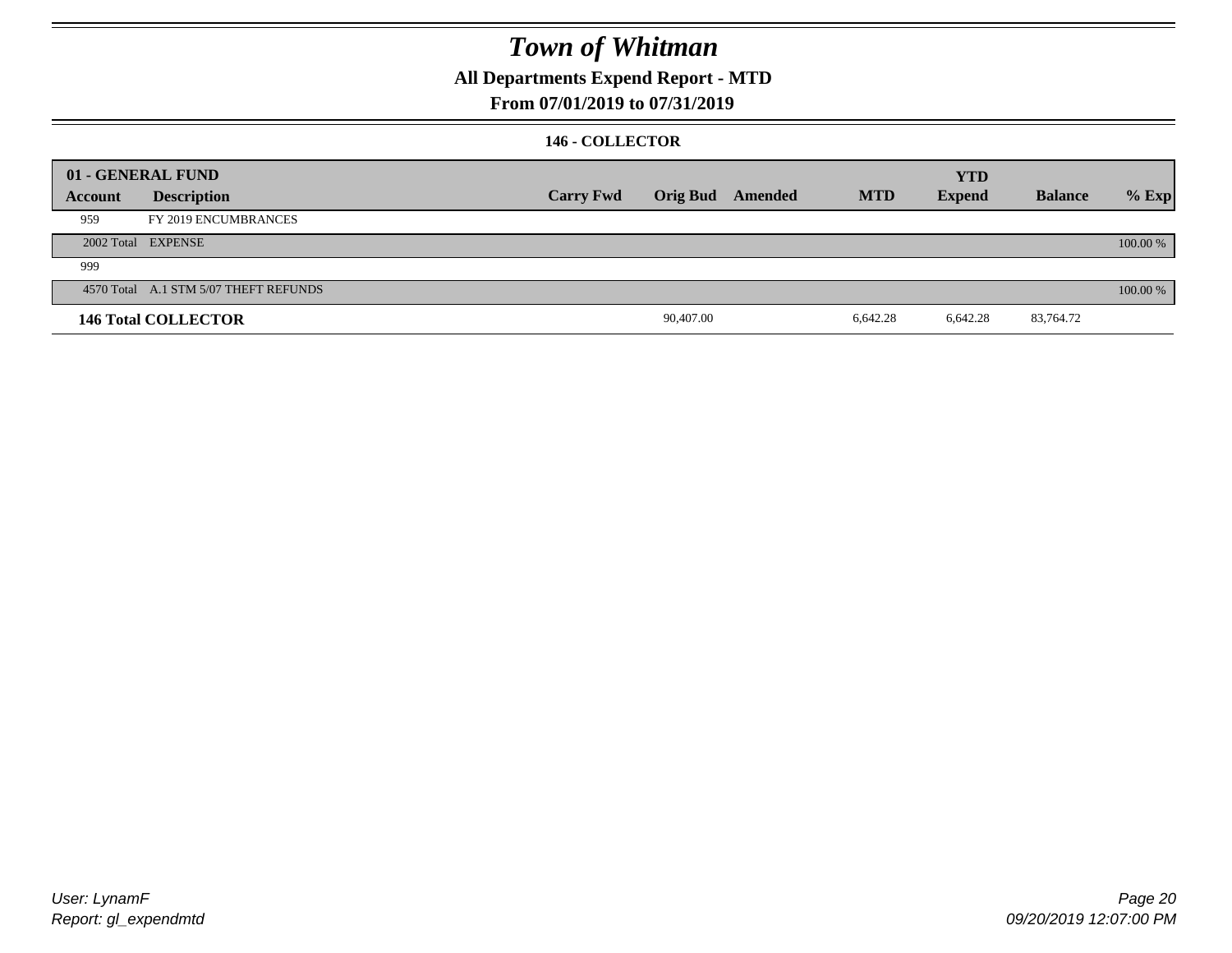### **All Departments Expend Report - MTD**

**From 07/01/2019 to 07/31/2019**

#### **151 - LAW DEPARTMENT**

|            | 01 - GENERAL FUND               |                  |                 |         |            | <b>YTD</b>    |                |          |
|------------|---------------------------------|------------------|-----------------|---------|------------|---------------|----------------|----------|
| Account    | <b>Description</b>              | <b>Carry Fwd</b> | <b>Orig Bud</b> | Amended | <b>MTD</b> | <b>Expend</b> | <b>Balance</b> | $%$ Exp  |
| 301        | <b>LEGAL SERVICES</b>           |                  | 185,000.00      |         |            |               | 185,000.00     |          |
| 585        | <b>MISCELLANEOUS EXPENSE</b>    |                  | 15,000.00       |         |            |               | 15,000.00      |          |
| 2000 Total | <b>EXPENSE</b>                  |                  | 200,000.00      |         |            |               | 200,000.00     | 0.00 %   |
| 302        | <b>CLAIMS SETTLEMENT</b>        |                  | 5,000.00        |         |            |               | 5,000.00       |          |
| 959        | FY 2019 ENCUMBRANCES            | 5,000.00         |                 |         |            |               | 5,000.00       |          |
| 2001 Total | <b>EXPENSE</b>                  | 5,000.00         | 5,000.00        |         |            |               | 10,000.00      | 0.00 %   |
| 943        | FY2012 ENCUMBRANCES             |                  |                 |         |            |               |                |          |
| 940        | <b>FY2016 ENCUMBRANCES</b>      |                  |                 |         |            |               |                |          |
| 945        | <b>FY2013 ENCUMBRANCES</b>      |                  |                 |         |            |               |                |          |
| 2002 Total | <b>EXPENSE</b>                  |                  |                 |         |            |               |                | 100.00 % |
|            | <b>151 Total LAW DEPARTMENT</b> | 5,000.00         | 205,000.00      |         |            |               | 210,000.00     |          |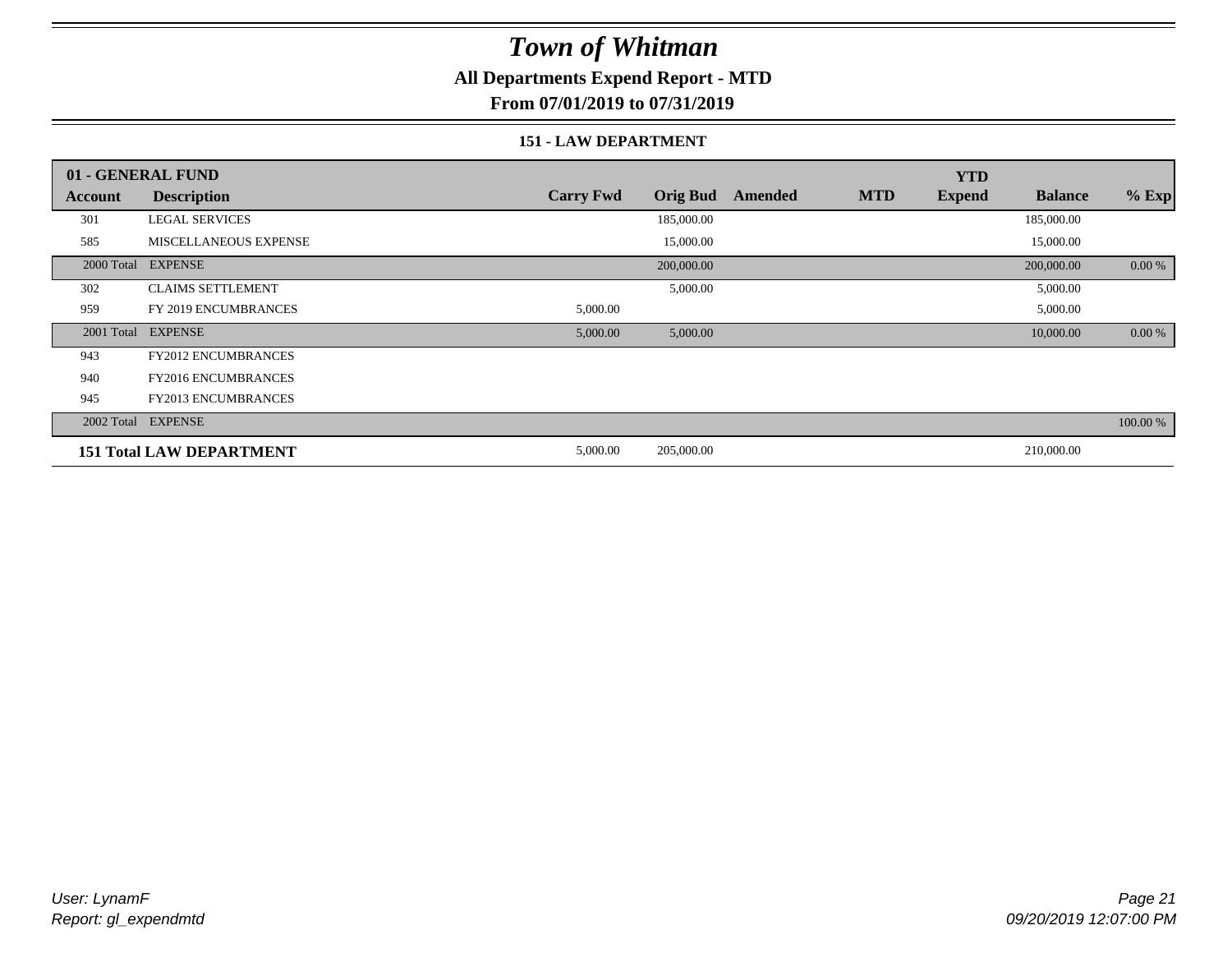### **All Departments Expend Report - MTD**

### **From 07/01/2019 to 07/31/2019**

#### **155 - TECHNOLOGY**

|         | 01 - GENERAL FUND             |                  |            |                         |            | <b>YTD</b>    |                |             |
|---------|-------------------------------|------------------|------------|-------------------------|------------|---------------|----------------|-------------|
| Account | <b>Description</b>            | <b>Carry Fwd</b> |            | <b>Orig Bud</b> Amended | <b>MTD</b> | <b>Expend</b> | <b>Balance</b> | $%$ Exp     |
| 112     | <b>SALARIES</b>               |                  | 127,590.00 |                         | 9,739.12   | 9,739.12      | 117,850.88     |             |
|         | 1000 Total SALARIES           |                  | 127,590.00 |                         | 9,739.12   | 9,739.12      | 117,850.88     | 7.63 %      |
| 116     | <b>CLERICAL</b>               |                  |            |                         |            |               |                |             |
|         | 1001 Total SALARIES           |                  |            |                         |            |               |                | $100.00~\%$ |
| 243     | EQUIPMENT MAINTENANCE         |                  |            |                         | 9,058.27   | 9,058.27      | $-9,058.27$    |             |
| 280     | <b>SUPPORT SERVICES</b>       |                  |            |                         |            |               |                |             |
| 311     | <b>COMPUTER SERVICES</b>      |                  |            |                         | 1,011.50   | 1,011.50      | $-1,011.50$    |             |
| 340     | <b>TELEPHONE</b>              |                  |            |                         |            |               |                |             |
| 343     | <b>CELL PHONES</b>            |                  |            |                         |            |               |                |             |
| 420     | OFFICE SUPPLIES               |                  |            |                         |            |               |                |             |
| 585     | MISCELLANEOUS EXPENSE         |                  | 175,128.00 |                         |            |               | 175,128.00     |             |
| 269     | DATA PROCESSING SOFTWARE      |                  |            |                         | 35,452.09  | 35,452.09     | $-35,452.09$   |             |
| 276     | DATA PROCESSING EQUIP.        |                  |            |                         | 189.90     | 189.90        | $-189.90$      |             |
|         | 2000 Total EXPENSE            |                  | 175,128.00 |                         | 45,711.76  | 45,711.76     | 129,416.24     | 26.10 %     |
| 938     | FY 2018 ENCUMBRANCES          |                  |            |                         |            |               |                |             |
| 940     | FY2016 ENCUMBRANCES           |                  |            |                         |            |               |                |             |
| 941     | FY 2017 ENCUMBRANCES          |                  |            |                         |            |               |                |             |
| 943     | FY2012 ENCUMBRANCES           |                  |            |                         |            |               |                |             |
| 948     | FY07 ENCUMBRANCES             |                  |            |                         |            |               |                |             |
| 949     | FY2014 ENCUMBRANCES           |                  |            |                         |            |               |                |             |
| 953     | FY2009 ENCUMBRANCES           |                  |            |                         |            |               |                |             |
| 958     | <b>FY2005 ENCUMBRANCES</b>    |                  |            |                         |            |               |                |             |
| 959     | FY 2019 ENCUMBRANCES          | 518.88           |            |                         | 518.88     | 518.88        |                |             |
| 945     | FY2013 ENCUMBRANCES           |                  |            |                         |            |               |                |             |
| 946     | FY2010 ENCUMBRANCES           |                  |            |                         |            |               |                |             |
|         | 2001 Total EXPENSE            | 518.88           |            |                         | 518.88     | 518.88        |                | 100.00 %    |
| 281     | <b>GIS SYSTEM MAINTENANCE</b> |                  | 15,000.00  |                         |            |               | 15,000.00      |             |
| 941     | FY 2017 ENCUMBRANCES          |                  |            |                         |            |               |                |             |
|         | 2002 Total EXPENSE            |                  | 15,000.00  |                         |            |               | 15,000.00      | $0.00\ \%$  |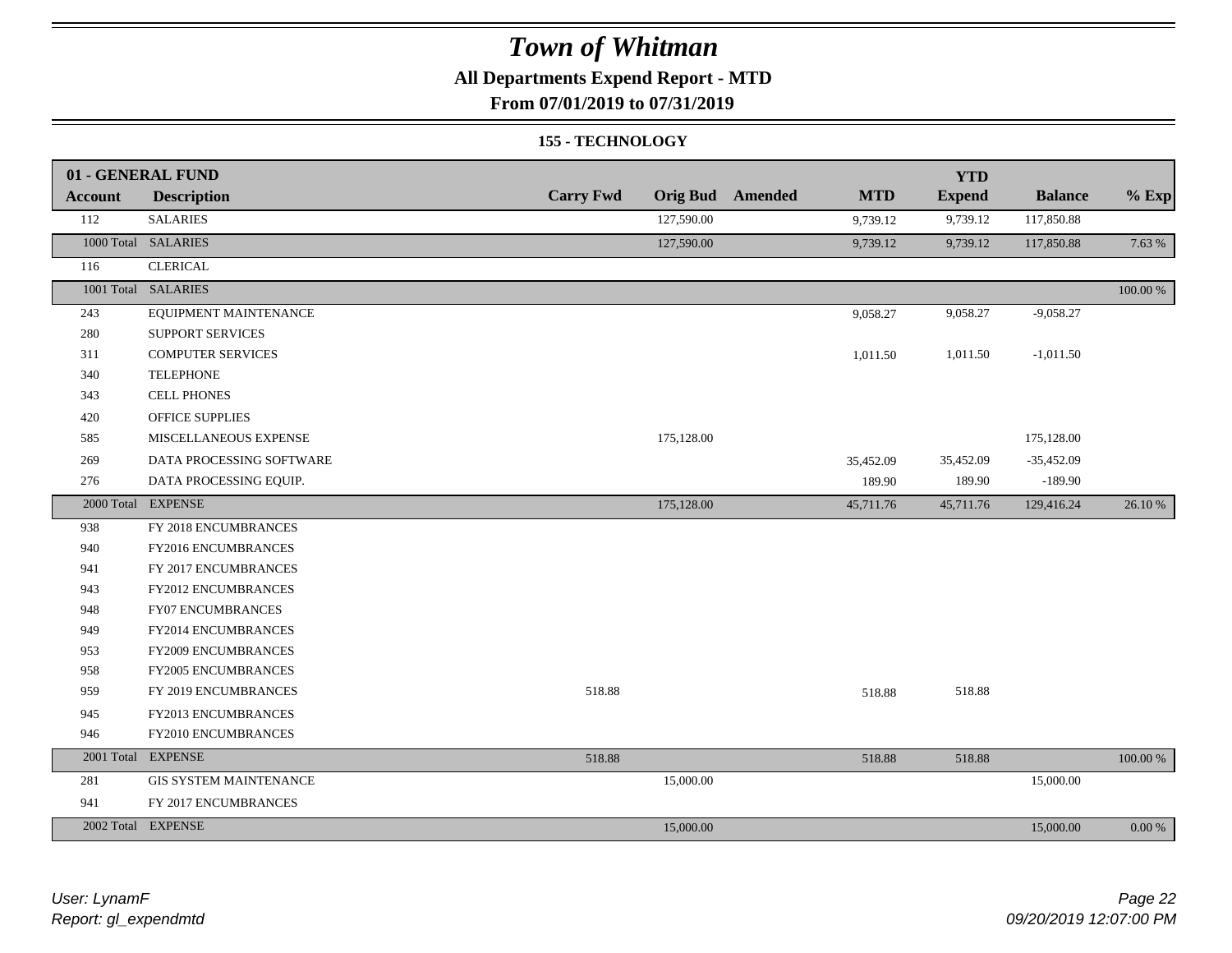**All Departments Expend Report - MTD**

### **From 07/01/2019 to 07/31/2019**

#### **155 - TECHNOLOGY**

|                | 01 - GENERAL FUND                                   |                  |                         |            | <b>YTD</b>    |                |             |
|----------------|-----------------------------------------------------|------------------|-------------------------|------------|---------------|----------------|-------------|
| <b>Account</b> | <b>Description</b>                                  | <b>Carry Fwd</b> | <b>Orig Bud</b> Amended | <b>MTD</b> | <b>Expend</b> | <b>Balance</b> | $%$ Exp     |
| 999            |                                                     |                  |                         |            |               |                |             |
|                | 4402 Total A.16ATM5/16 PUR. WIRELESS NTWK CNTRLR    |                  |                         |            |               |                | $100.00~\%$ |
| 999            |                                                     | 454.08           |                         |            |               | 454.08         |             |
|                | 4411 Total A.17ATM5/16 PUR.BATT.-POLICE NTWRK       | 454.08           |                         |            |               | 454.08         | 0.00 %      |
| 999            |                                                     |                  |                         |            |               |                |             |
|                | 4500 Total ART21ATM5/1830MSOFFICE2016LICENSES       |                  |                         |            |               |                | $100.00~\%$ |
| 999            |                                                     |                  |                         |            |               |                |             |
|                | 4509 Total ART22ATM5/18PCHMLTIFUNCPRTFORTWNNTWK     |                  |                         |            |               |                | 100.00 %    |
| 999            |                                                     | 4,700.00         |                         |            |               | 4,700.00       |             |
|                | 4510 Total A.23 ATM 5/18 DEPT HDR PKGS FOR P&F SITE | 4,700.00         |                         |            |               | 4,700.00       | $0.00\,\%$  |
| 999            |                                                     |                  |                         |            |               |                |             |
|                | 4512 Total A.37ATM 5/15 PUR.2 COPIERS/TOWN OFFICES  |                  |                         |            |               |                | 100.00 %    |
| 999            |                                                     | 8,500.00         |                         |            |               | 8,500.00       |             |
|                | 4516 Total ART24 ATM5/18 PCH 100 REMOTE DESKTOP USE | 8,500.00         |                         |            |               | 8,500.00       | $0.00\,\%$  |
| 999            |                                                     |                  |                         |            |               |                |             |
|                | 4519 Total A.34ATM 5/17 PUR.MULTI-FUNCTION PRINTER  |                  |                         |            |               |                | 100.00 %    |
| 999            |                                                     |                  |                         |            |               |                |             |
|                | 4520 Total A33ATM 5/17 PUR.FIREWALLS                |                  |                         |            |               |                | $100.00~\%$ |
| 999            |                                                     | 2,400.00         |                         |            |               | 2,400.00       |             |
|                | 4523 Total ART25 ATM5/18 PCH & INSTALL 6 SURVEILL C | 2,400.00         |                         |            |               | 2,400.00       | 0.00 %      |
| 999            |                                                     | 3,413.38         |                         |            |               | 3,413.38       |             |
|                | 4526 Total A.36 ATM5/15PUR.POW.SUPPLY/NETWK.EQ.     | 3,413.38         |                         |            |               | 3,413.38       | $0.00\,\%$  |
| 999            |                                                     | 1,018.65         |                         |            |               | 1,018.65       |             |
|                | 4527 Total A.14ATM5/16 PUR.SFTWR NET.SECURITY       | 1,018.65         |                         |            |               | 1,018.65       | 0.00 %      |
| 999            |                                                     |                  |                         |            |               |                |             |
|                | 4564 Total A36ATM5/17PUR.COMP.EQ.TN.BLDGS           |                  |                         |            |               |                | $100.00~\%$ |
| 999            |                                                     |                  |                         |            |               |                |             |
|                | 4585 Total A.23 ATM5/18 HEADER PKGS P&F WEBSITES    |                  |                         |            |               |                | 100.00 %    |
|                |                                                     |                  |                         |            |               |                |             |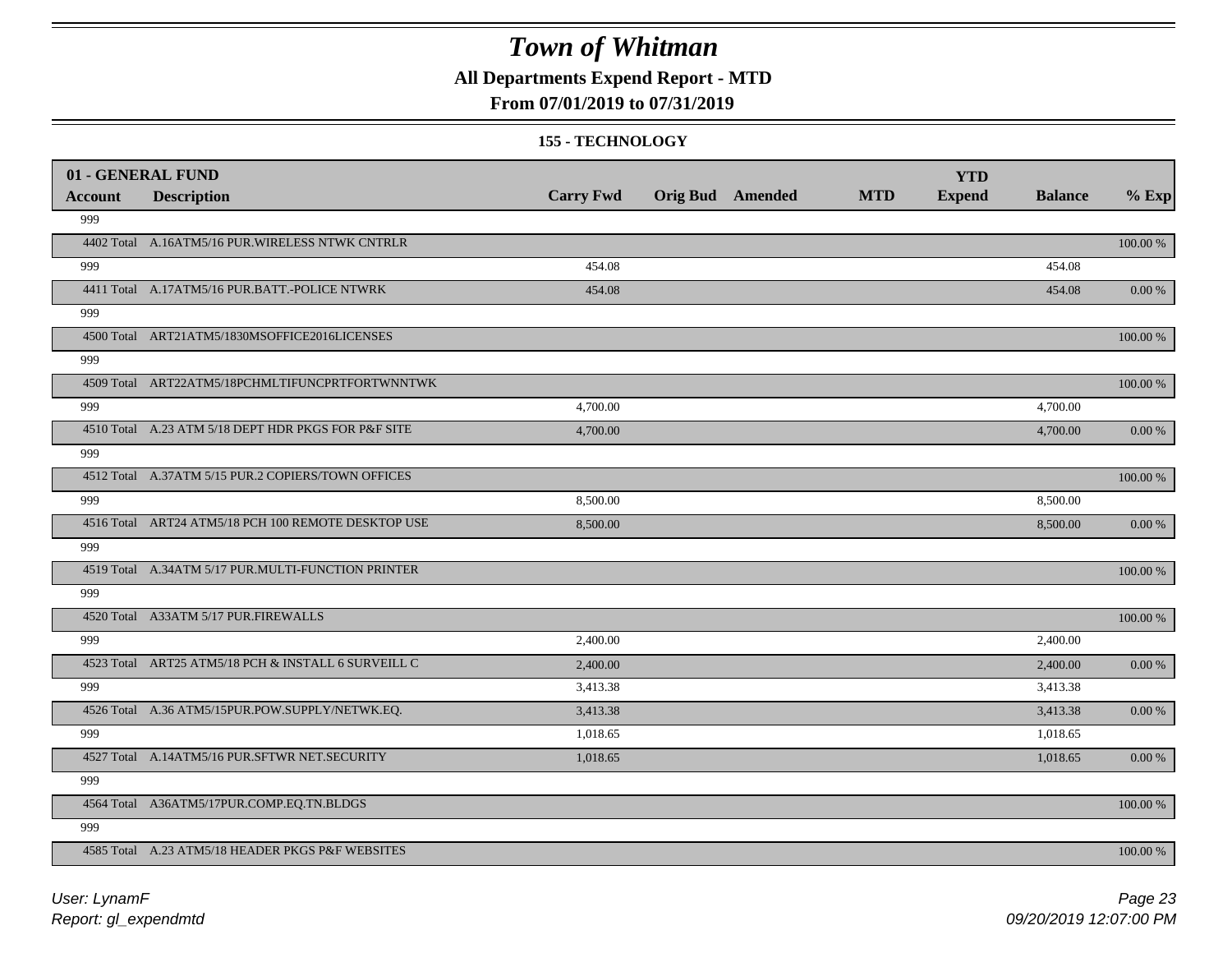### **All Departments Expend Report - MTD**

### **From 07/01/2019 to 07/31/2019**

#### **155 - TECHNOLOGY**

| 01 - GENERAL FUND             |                  |                  |            | <b>YTD</b>    |                |         |
|-------------------------------|------------------|------------------|------------|---------------|----------------|---------|
| <b>Description</b><br>Account | <b>Carry Fwd</b> | Orig Bud Amended | <b>MTD</b> | <b>Expend</b> | <b>Balance</b> | $%$ Exp |
| <b>155 Total TECHNOLOGY</b>   | 21,004.99        | 317.718.00       | 55,969.76  | 55,969.76     | 282,753.23     |         |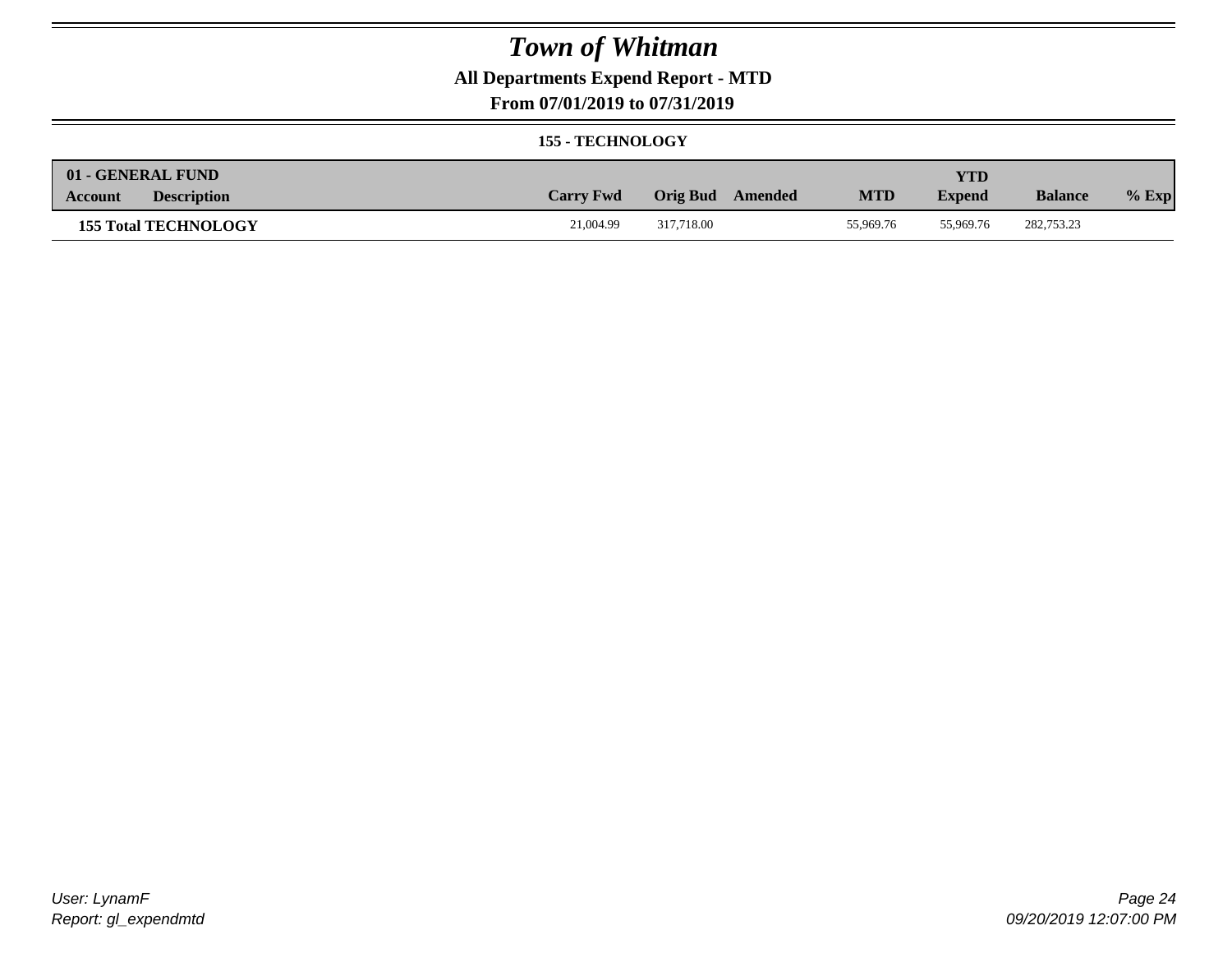**All Departments Expend Report - MTD**

**From 07/01/2019 to 07/31/2019**

#### **158 - TAX TITLE FORECLOSURE-TREAS.**

|         | 01 - GENERAL FUND                             |                  |           |                         |            | <b>YTD</b>    |                |          |
|---------|-----------------------------------------------|------------------|-----------|-------------------------|------------|---------------|----------------|----------|
| Account | <b>Description</b>                            | <b>Carry Fwd</b> |           | <b>Orig Bud Amended</b> | <b>MTD</b> | <b>Expend</b> | <b>Balance</b> | $%$ Exp  |
| 252     | <b>SERVICES</b>                               |                  | 35,000.00 |                         |            |               | 35,000.00      |          |
|         | 2000 Total EXPENSE                            |                  | 35,000.00 |                         |            |               | 35,000.00      | $0.00\%$ |
| 948     | <b>FY07 ENCUMBRANCES</b>                      |                  |           |                         |            |               |                |          |
|         | 2001 Total EXPENSE                            |                  |           |                         |            |               |                | 100.00 % |
|         | <b>158 Total TAX TITLE FORECLOSURE-TREAS.</b> |                  | 35,000.00 |                         |            |               | 35,000.00      |          |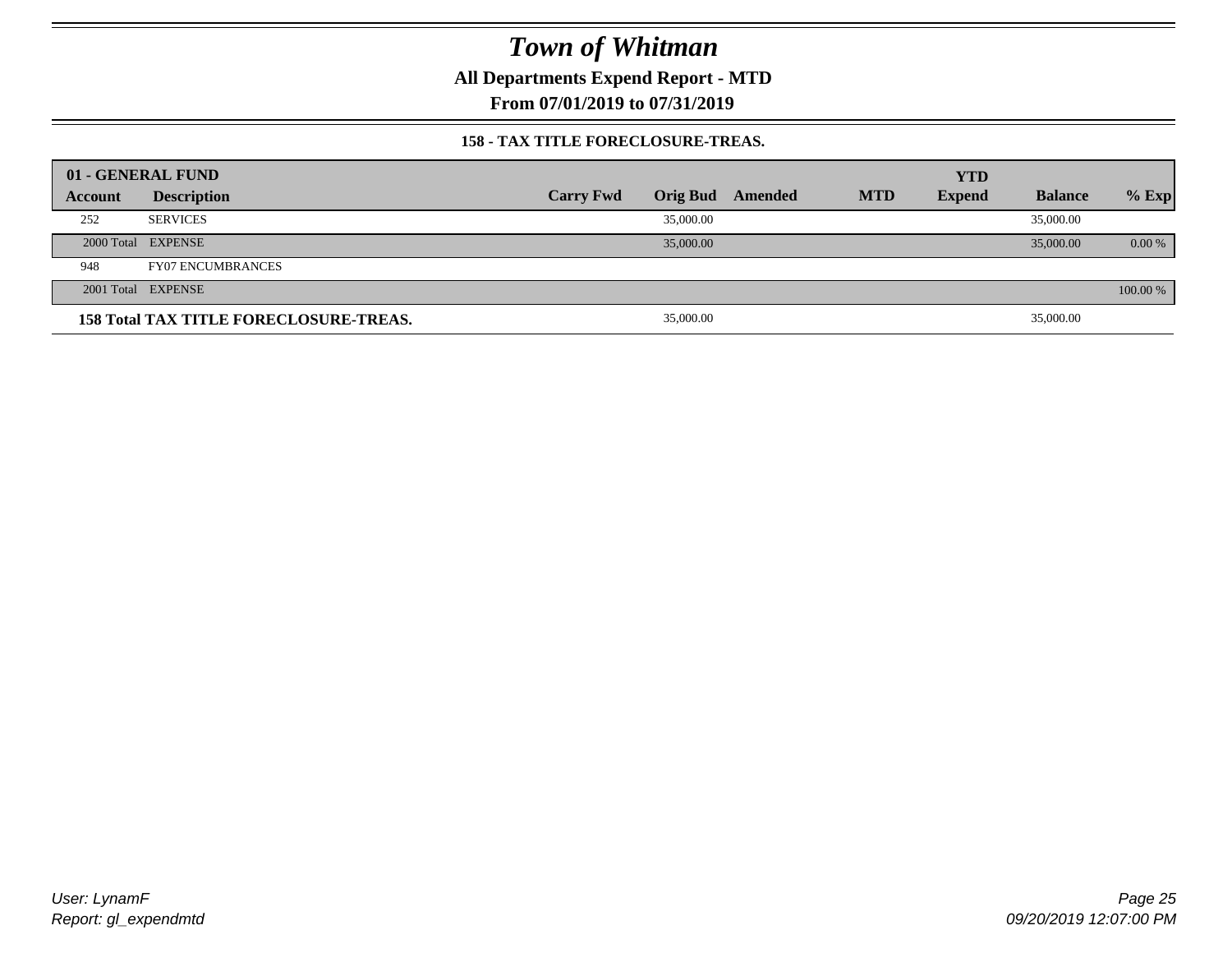**All Departments Expend Report - MTD**

**From 07/01/2019 to 07/31/2019**

#### **159 - TAX TITLE EXPENSE-COLLECTOR**

|         | 01 - GENERAL FUND                            |                  |                         |            | YTD           |                |          |
|---------|----------------------------------------------|------------------|-------------------------|------------|---------------|----------------|----------|
| Account | <b>Description</b>                           | <b>Carry Fwd</b> | <b>Orig Bud</b> Amended | <b>MTD</b> | <b>Expend</b> | <b>Balance</b> | $%$ Exp  |
| 252     | <b>SERVICES</b>                              |                  |                         |            |               |                |          |
|         | 2000 Total EXPENSE                           |                  |                         |            |               |                | 100.00 % |
|         | <b>159 Total TAX TITLE EXPENSE-COLLECTOR</b> |                  |                         |            |               |                |          |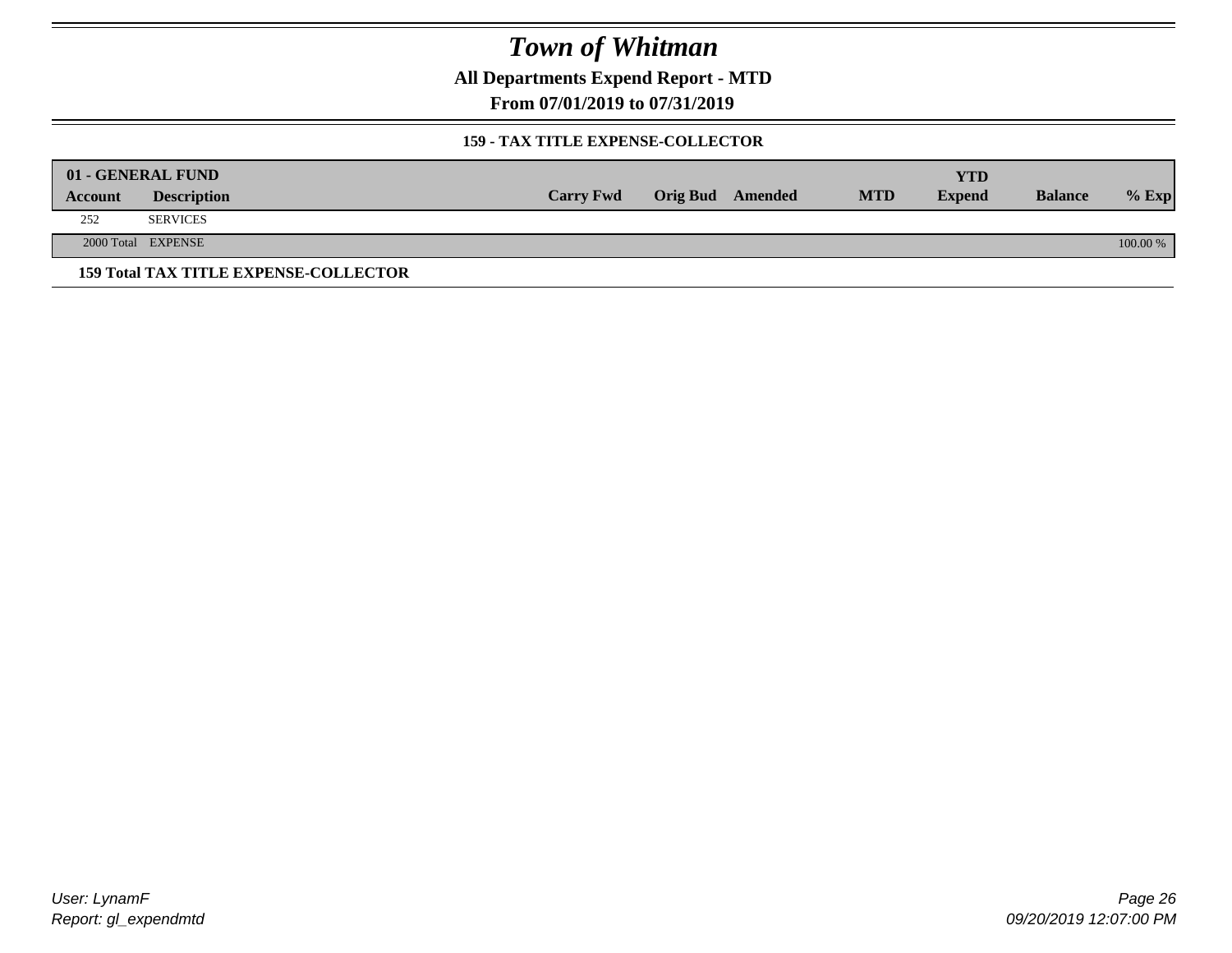### **All Departments Expend Report - MTD**

**From 07/01/2019 to 07/31/2019**

#### **161 - TOWN CLERK**

|                | 01 - GENERAL FUND            |                  |                                       | <b>YTD</b>    |                |          |
|----------------|------------------------------|------------------|---------------------------------------|---------------|----------------|----------|
| <b>Account</b> | <b>Description</b>           | <b>Carry Fwd</b> | <b>Orig Bud</b> Amended<br><b>MTD</b> | <b>Expend</b> | <b>Balance</b> | $%$ Exp  |
| 112            | <b>SALARIES</b>              | 68,125.00        | 5,190.00                              | 5,190.00      | 62,935.00      |          |
| 146            | SALARIES-LONGEVITY           |                  |                                       |               |                |          |
|                | 1000 Total SALARIES          | 68,125.00        | 5,190.00                              | 5,190.00      | 62,935.00      | 7.61 %   |
| 116            | <b>CLERICAL</b>              | 42,508.00        | 3,197.08                              | 3,197.08      | 39,310.92      |          |
|                | 1001 Total SALARIES          | 42,508.00        | 3,197.08                              | 3,197.08      | 39,310.92      | 7.52 %   |
| 126            | <b>CLERICAL II</b>           | 41,278.00        | 3,140.80                              | 3,140.80      | 38,137.20      |          |
|                | 1002 Total SALARIES          | 41,278.00        | 3,140.80                              | 3,140.80      | 38,137.20      | 7.60 %   |
| 130            | SALARIES-OVERTIME            | 1,000.00         |                                       |               | 1,000.00       |          |
|                | 1004 Total SALARIES          | 1,000.00         |                                       |               | 1,000.00       | 0.00 %   |
| 142            | <b>CERTIFICATION STIPEND</b> | 1,000.00         | 1,000.00                              | 1,000.00      |                |          |
|                | 1005 Total SALARIES          | 1,000.00         | 1,000.00                              | 1,000.00      |                | 100.00 % |
| 244            | OFFICE EQUIPMENT MAINTENANCE |                  |                                       |               |                |          |
| 306            | <b>BOOKBINDING</b>           |                  |                                       |               |                |          |
| 314            | MICRO FILM STORAGE           |                  |                                       |               |                |          |
| 340            | <b>TELEPHONE</b>             |                  |                                       |               |                |          |
| 343            | <b>CELL PHONES</b>           |                  |                                       |               |                |          |
| 736            | TOWN RECORDS RESTORATION     |                  |                                       |               |                |          |
| 420            | <b>OFFICE SUPPLIES</b>       |                  |                                       |               |                |          |
| 585            | MISCELLANEOUS EXPENSE        | 3,950.00         |                                       |               | 3,950.00       |          |
| 732            | DOG LICENSES & SUPPLIES      |                  |                                       |               |                |          |
| 710            | IN STATE TRAVEL              |                  |                                       |               |                |          |
| 730            | <b>ASSOCIATION DUES</b>      |                  |                                       |               |                |          |
| 731            | <b>MEETINGS</b>              |                  |                                       |               |                |          |
| 741            | <b>SURETY BONDS</b>          |                  |                                       |               |                |          |
| 870            | OFFICE EQUIPMENT             |                  |                                       |               |                |          |
|                | 2000 Total EXPENSE           | 3,950.00         |                                       |               | 3,950.00       | $0.00\%$ |
| 736            | TOWN RECORDS RESTORATION     | 2,500.00         |                                       |               | 2,500.00       |          |
|                | 2001 Total EXPENSE           | 2,500.00         |                                       |               | 2,500.00       | 0.00 %   |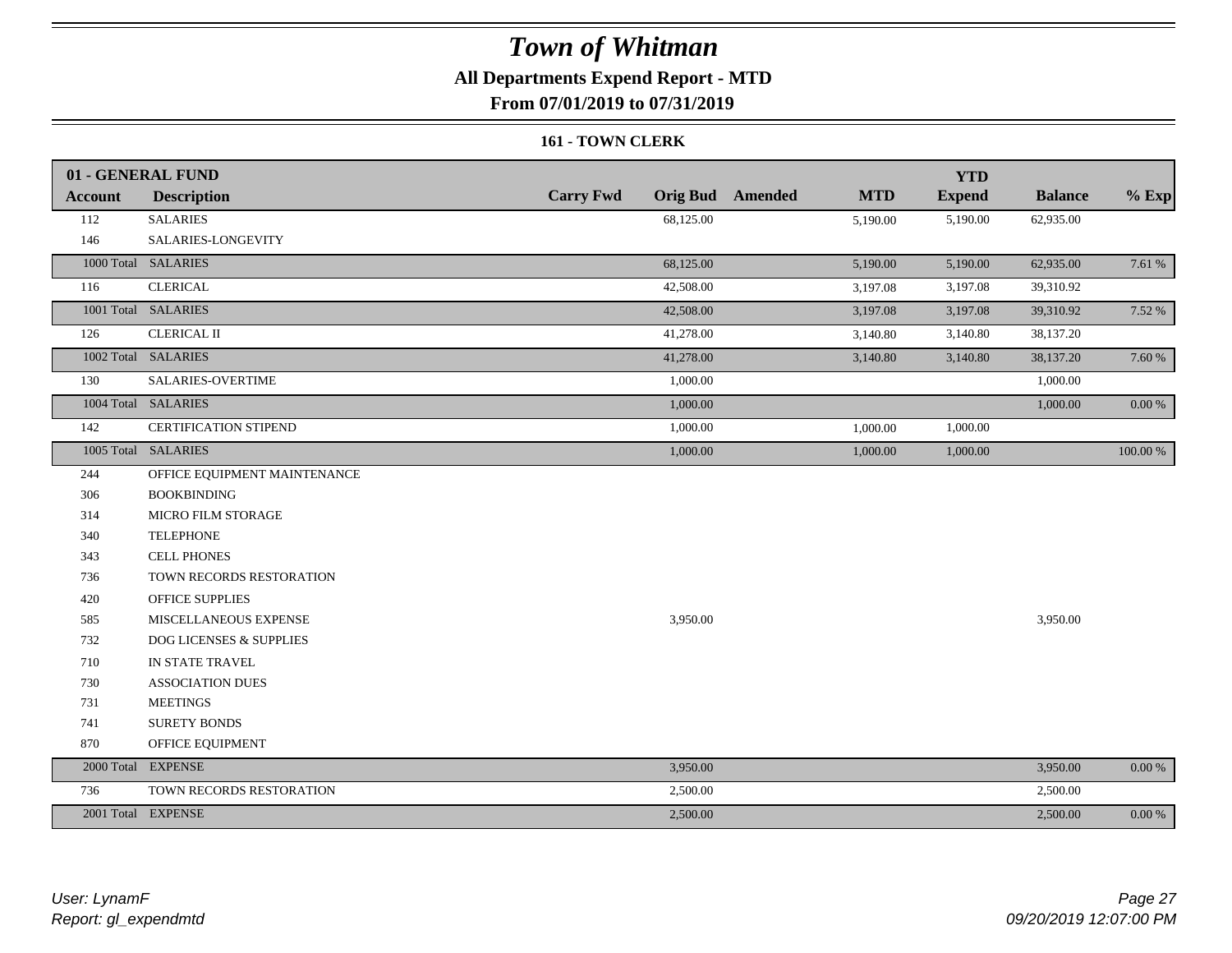## **All Departments Expend Report - MTD**

### **From 07/01/2019 to 07/31/2019**

#### **161 - TOWN CLERK**

|            | 01 - GENERAL FUND                            |                  |            |                         |            | <b>YTD</b>    |                |          |
|------------|----------------------------------------------|------------------|------------|-------------------------|------------|---------------|----------------|----------|
| Account    | <b>Description</b>                           | <b>Carry Fwd</b> |            | <b>Orig Bud</b> Amended | <b>MTD</b> | <b>Expend</b> | <b>Balance</b> | $%$ Exp  |
| 946        | FY2010 ENCUMBRANCES                          |                  |            |                         |            |               |                |          |
| 953        | FY2009 ENCUMBRANCES                          |                  |            |                         |            |               |                |          |
|            | 2002 Total EXPENSE                           |                  |            |                         |            |               |                | 100.00 % |
| 732        | <b>DOG LICENSES &amp; SUPPLIES</b>           |                  |            |                         |            |               |                |          |
|            | 2003 Total EXPENSE                           |                  |            |                         |            |               |                | 100.00 % |
| 999        |                                              |                  |            |                         |            |               |                |          |
| 4422 Total | <b>A30ATM5/07PURCHASE PRINTER</b>            |                  |            |                         |            |               |                | 100.00 % |
| 999        |                                              |                  |            |                         |            |               |                |          |
|            | 4424 Total ESTABLISH PETTY CASH - TOWN CLERK |                  |            |                         |            |               |                | 100.00 % |
| 999        |                                              |                  |            |                         |            |               |                |          |
|            | 4425 Total A.36ATM5/06MICROF.TN.REC.93-05    |                  |            |                         |            |               |                | 100.00 % |
|            | <b>161 Total TOWN CLERK</b>                  |                  | 160,361.00 |                         | 12,527.88  | 12,527.88     | 147,833.12     |          |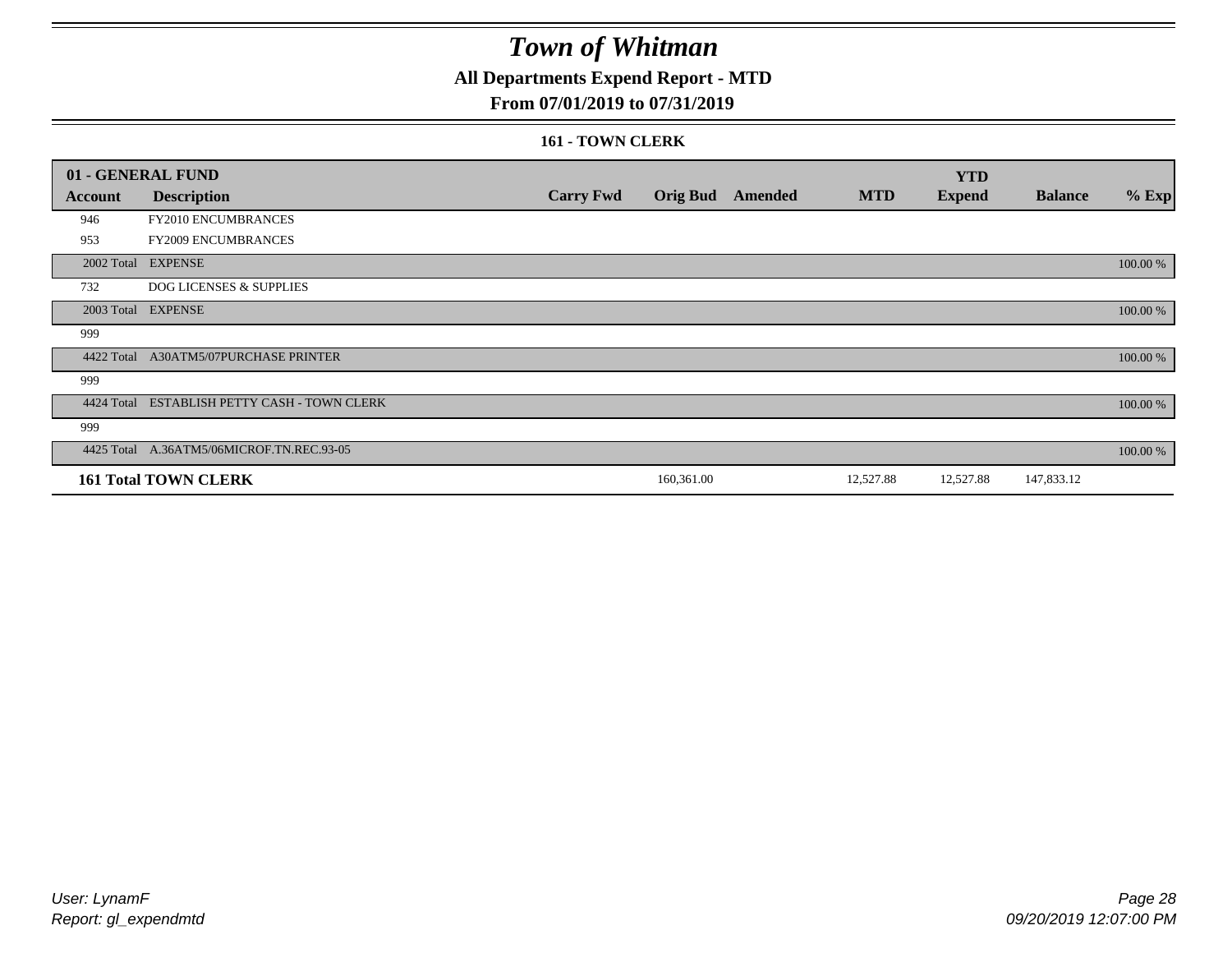## **All Departments Expend Report - MTD**

### **From 07/01/2019 to 07/31/2019**

#### **163 - REGISTRARS**

|                | 01 - GENERAL FUND            |                                     |                              | <b>YTD</b>    |                |            |
|----------------|------------------------------|-------------------------------------|------------------------------|---------------|----------------|------------|
| <b>Account</b> | <b>Description</b>           | <b>Carry Fwd</b><br><b>Orig Bud</b> | <b>MTD</b><br><b>Amended</b> | <b>Expend</b> | <b>Balance</b> | $%$ Exp    |
| 110            | SALARIES-BOARD MEMBERS       | 3,858.00                            | 321.48                       | 321.48        | 3,536.52       |            |
| 128            | <b>TOWN CLERK</b>            | 723.00                              |                              |               | 723.00         |            |
|                | 1000 Total SALARIES          | 4,581.00                            | 321.48                       | 321.48        | 4,259.52       | 7.01 %     |
| 121            | <b>CLERICAL I</b>            |                                     |                              |               |                |            |
|                | 1001 Total SALARIES          |                                     |                              |               |                | 100.00 %   |
| 122            | <b>CANVAS LIST SERVICES</b>  | 4,262.00                            |                              |               | 4,262.00       |            |
|                | 1002 Total SALARIES          | 4,262.00                            |                              |               | 4,262.00       | 0.00 %     |
| 244            | OFFICE EQUIPMENT MAINTENANCE |                                     |                              |               |                |            |
| 340            | <b>TELEPHONE</b>             |                                     |                              |               |                |            |
| 420            | <b>OFFICE SUPPLIES</b>       | 400.00                              |                              |               | 400.00         |            |
| 731            | <b>MEETINGS</b>              |                                     |                              |               |                |            |
|                | 2000 Total EXPENSE           | 400.00                              |                              |               | 400.00         | 0.00 %     |
| 342            | <b>PRINTING</b>              | 1,600.00                            |                              |               | 1,600.00       |            |
|                | 2001 Total EXPENSE           | 1,600.00                            |                              |               | 1,600.00       | $0.00\ \%$ |
| 590            | <b>CENSUS SUPPLIES</b>       | 1,900.00                            |                              |               | 1,900.00       |            |
|                | 2002 Total EXPENSE           | 1,900.00                            |                              |               | 1,900.00       | 0.00 %     |
| 943            | <b>FY2012 ENCUMBRANCES</b>   |                                     |                              |               |                |            |
| 945            | FY2013 ENCUMBRANCES          |                                     |                              |               |                |            |
| 946            | FY2010 ENCUMBRANCES          |                                     |                              |               |                |            |
|                | 2003 Total EXPENSE           |                                     |                              |               |                | 100.00 %   |
|                | <b>163 Total REGISTRARS</b>  | 12,743.00                           | 321.48                       | 321.48        | 12,421.52      |            |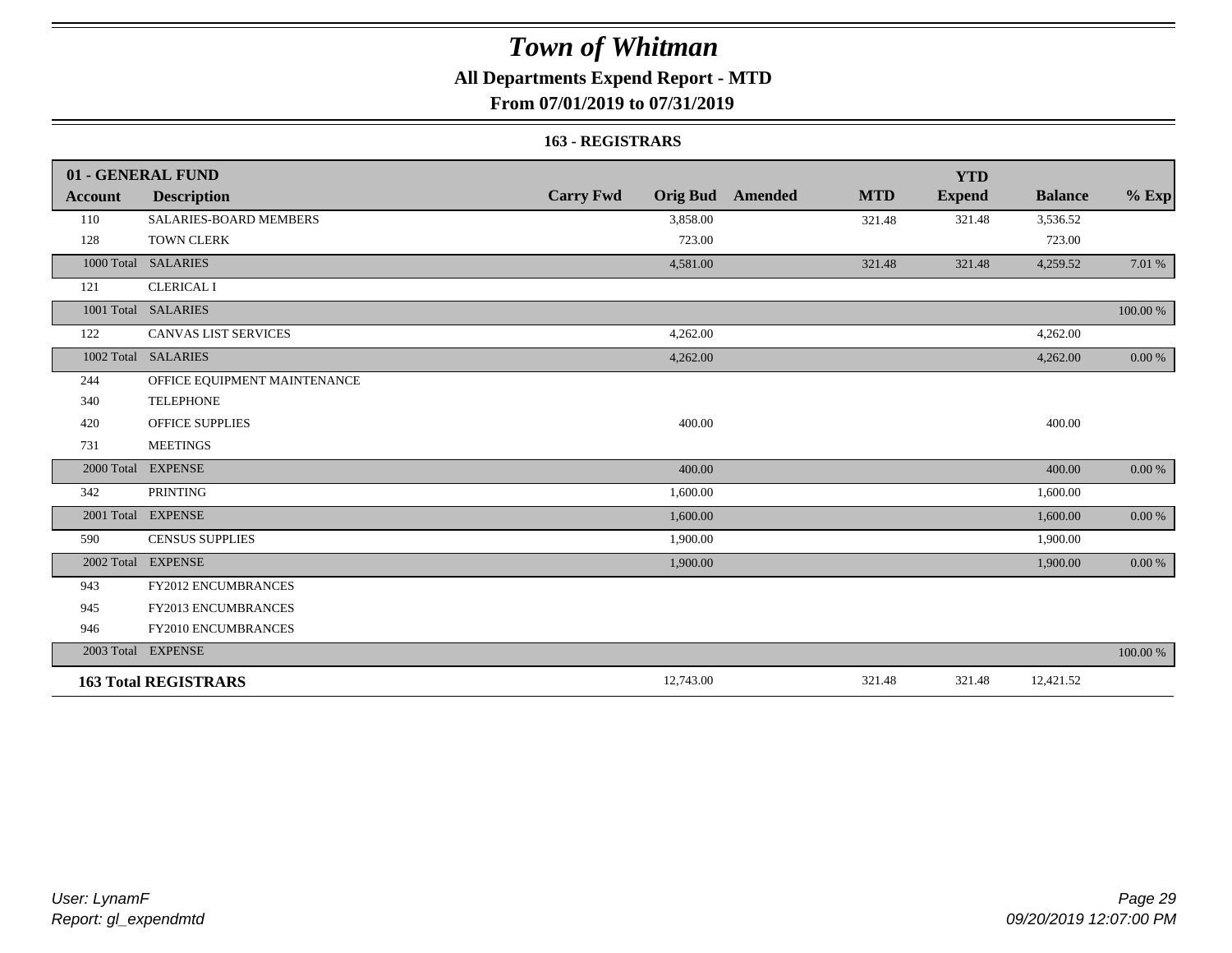**All Departments Expend Report - MTD**

**From 07/01/2019 to 07/31/2019**

#### **171 - CONSERVATION COMMISSION**

|            | 01 - GENERAL FUND                              |                  |          |                         |            | <b>YTD</b>    |                |           |
|------------|------------------------------------------------|------------------|----------|-------------------------|------------|---------------|----------------|-----------|
| Account    | <b>Description</b>                             | <b>Carry Fwd</b> |          | <b>Orig Bud</b> Amended | <b>MTD</b> | <b>Expend</b> | <b>Balance</b> | $%$ Exp   |
| 121        | <b>CLERICAL I</b>                              |                  | 1,340.00 |                         |            |               | 1,340.00       |           |
|            | 1000 Total SALARIES                            |                  | 1,340.00 |                         |            |               | 1,340.00       | $0.00 \%$ |
| 949        | FY2014 ENCUMBRANCES                            |                  |          |                         |            |               |                |           |
|            | 1001 Total SALARIES                            |                  |          |                         |            |               |                | 100.00 %  |
| 304        | <b>ADVERTISING</b>                             |                  |          |                         |            |               |                |           |
| 307        | ENGINEERING/ARCHITECTURAL                      |                  |          |                         |            |               |                |           |
| 420        | <b>OFFICE SUPPLIES</b>                         |                  |          |                         |            |               |                |           |
| 585        | MISCELLANEOUS EXPENSE                          |                  | 580.00   |                         |            |               | 580.00         |           |
| 710        | IN STATE TRAVEL                                |                  |          |                         |            |               |                |           |
| 730        | <b>ASSOCIATION DUES</b>                        |                  |          |                         |            |               |                |           |
| 731        | <b>MEETINGS</b>                                |                  |          |                         |            |               |                |           |
| 2000 Total | <b>EXPENSE</b>                                 |                  | 580.00   |                         |            |               | 580.00         | 0.00 %    |
| 733        | CONS. N.O.I. FEES APPROPRIATED                 |                  |          |                         |            |               |                |           |
|            | 2001 Total EXPENSE                             |                  |          |                         |            |               |                | 100.00 %  |
| 943        | FY2012 ENCUMBRANCES                            |                  |          |                         |            |               |                |           |
|            | 2002 Total EXPENSE                             |                  |          |                         |            |               |                | 100.00 %  |
| 999        |                                                | 2,100.00         |          |                         |            |               | 2,100.00       |           |
|            | 4401 Total A.12STM12/17PHS1 ASSESS.HOBART POND | 2,100.00         |          |                         |            |               | 2,100.00       | 0.00 %    |
|            | <b>171 Total CONSERVATION COMMISSION</b>       | 2,100.00         | 1,920.00 |                         |            |               | 4,020.00       |           |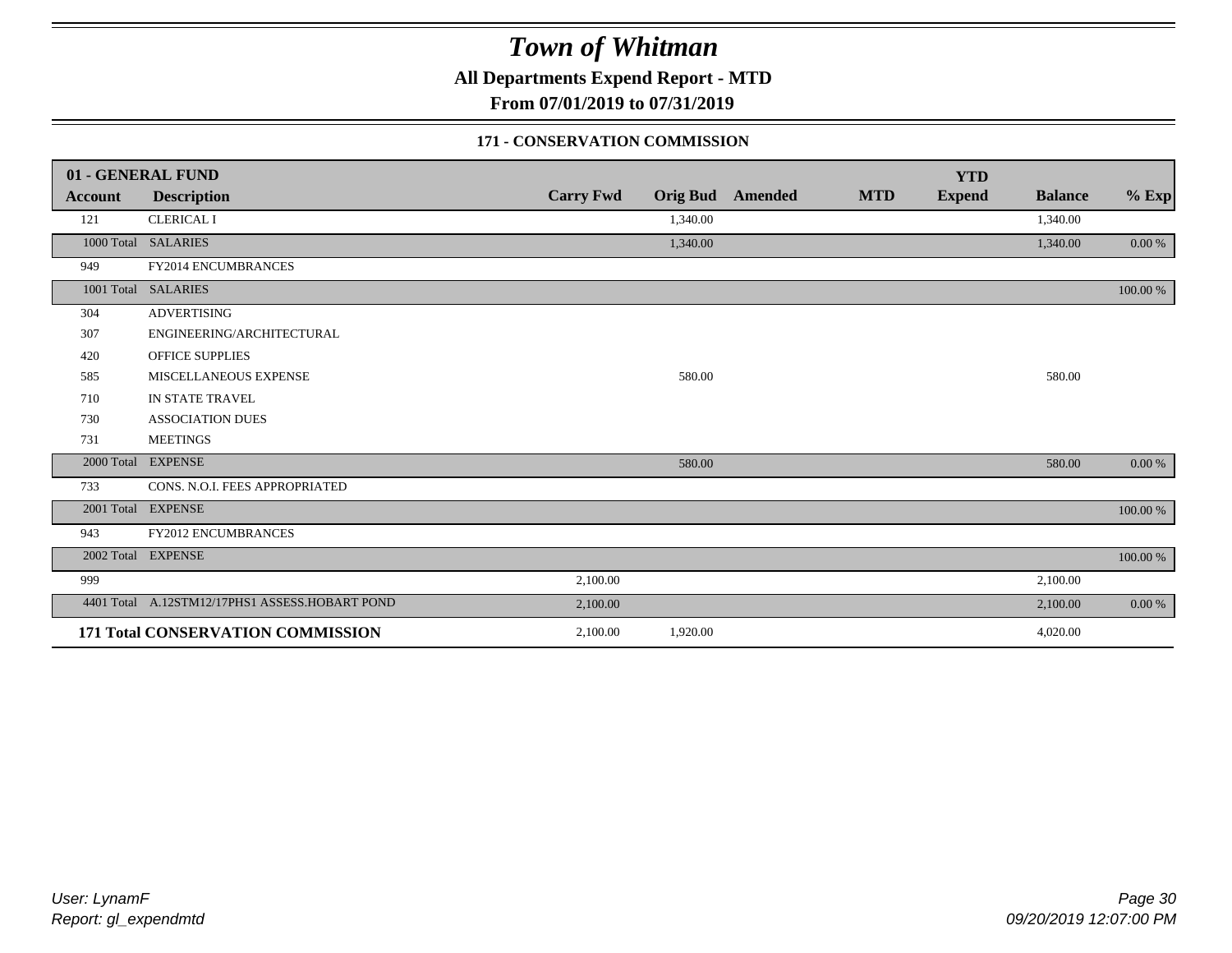**All Departments Expend Report - MTD**

**From 07/01/2019 to 07/31/2019**

#### **175 - PLANNING BOARD**

|                | 01 - GENERAL FUND               |                                     |                       | <b>YTD</b>    |                |          |
|----------------|---------------------------------|-------------------------------------|-----------------------|---------------|----------------|----------|
| <b>Account</b> | <b>Description</b>              | <b>Carry Fwd</b><br><b>Orig Bud</b> | <b>MTD</b><br>Amended | <b>Expend</b> | <b>Balance</b> | $%$ Exp  |
| 121            | <b>CLERICAL I</b>               | 6,805.00                            | 157.95                | 157.95        | 6,647.05       |          |
|                | 1000 Total SALARIES             | 6,805.00                            | 157.95                | 157.95        | 6,647.05       | 2.32 %   |
| 939            | <b>FY2015 ENCUMBRANCES</b>      |                                     |                       |               |                |          |
| 1001 Total     | <b>SALARIES</b>                 |                                     |                       |               |                | 100.00 % |
| 304            | <b>ADVERTISING</b>              |                                     |                       |               |                |          |
| 420            | <b>OFFICE SUPPLIES</b>          |                                     |                       |               |                |          |
| 585            | MISCELLANEOUS EXPENSE           | 400.00                              |                       |               | 400.00         |          |
| 730            | <b>ASSOCIATION DUES</b>         |                                     |                       |               |                |          |
| 2000 Total     | <b>EXPENSE</b>                  | 400.00                              |                       |               | 400.00         | 0.00 %   |
| 121            | <b>CLERICAL I</b>               |                                     |                       |               |                |          |
| 852            | A.21STM11/00 TOWN MASTER PLAN   |                                     |                       |               |                |          |
|                | 2001 Total EXPENSE              |                                     |                       |               |                | 100.00 % |
|                | <b>175 Total PLANNING BOARD</b> | 7,205.00                            | 157.95                | 157.95        | 7,047.05       |          |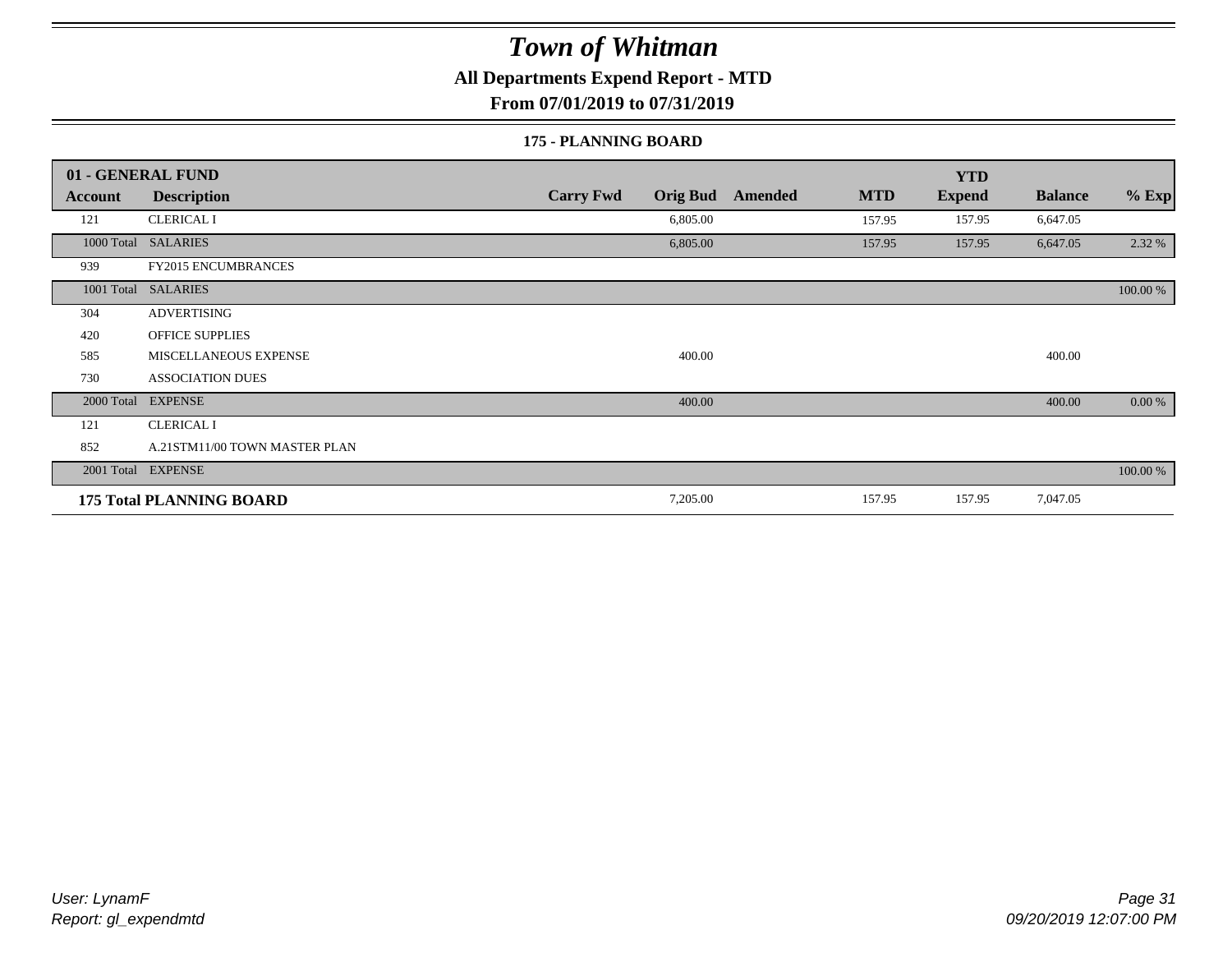**All Departments Expend Report - MTD**

**From 07/01/2019 to 07/31/2019**

### **176 - ZONING BOARD OF APPEALS**

|            | 01 - GENERAL FUND                 |                                     |                              | <b>YTD</b>    |                |          |
|------------|-----------------------------------|-------------------------------------|------------------------------|---------------|----------------|----------|
| Account    | <b>Description</b>                | <b>Carry Fwd</b><br><b>Orig Bud</b> | <b>MTD</b><br><b>Amended</b> | <b>Expend</b> | <b>Balance</b> | $%$ Exp  |
| 110        | SALARIES-BOARD MEMBERS            |                                     |                              |               |                |          |
|            | 1000 Total SALARIES               |                                     |                              |               |                | 100.00 % |
| 121        | <b>CLERICAL I</b>                 | 5,202.00                            | 374.00                       | 374.00        | 4,828.00       |          |
| 1001 Total | <b>SALARIES</b>                   | 5,202.00                            | 374.00                       | 374.00        | 4,828.00       | 7.18 %   |
| 304        | <b>ADVERTISING</b>                |                                     |                              |               |                |          |
| 420        | <b>OFFICE SUPPLIES</b>            |                                     |                              |               |                |          |
| 585        | MISCELLANEOUS EXPENSE             | 500.00                              |                              |               | 500.00         |          |
| 710        | <b>IN STATE TRAVEL</b>            |                                     |                              |               |                |          |
| 730        | <b>ASSOCIATION DUES</b>           |                                     |                              |               |                |          |
| 731        | <b>MEETINGS</b>                   |                                     |                              |               |                |          |
|            | 2000 Total EXPENSE                | 500.00                              |                              |               | 500.00         | $0.00\%$ |
|            | 176 Total ZONING BOARD OF APPEALS | 5,702.00                            | 374.00                       | 374.00        | 5,328.00       |          |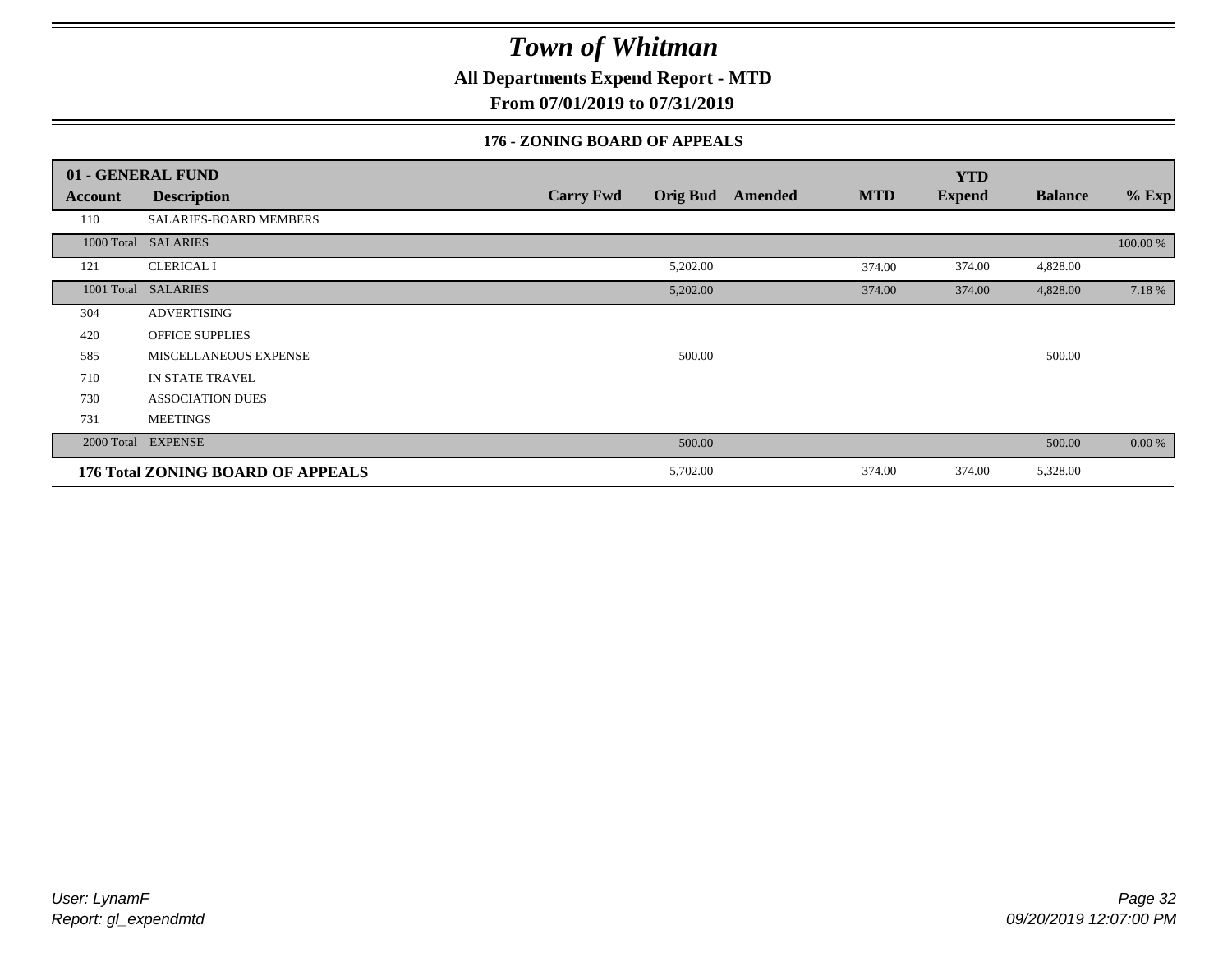**All Departments Expend Report - MTD**

**From 07/01/2019 to 07/31/2019**

#### **189 - AFFIRMATIVE ACTION OFFICER**

|         | 01 - GENERAL FUND                           |                  |        |                         |            | <b>YTD</b>    |                |          |
|---------|---------------------------------------------|------------------|--------|-------------------------|------------|---------------|----------------|----------|
| Account | <b>Description</b>                          | <b>Carry Fwd</b> |        | <b>Orig Bud</b> Amended | <b>MTD</b> | <b>Expend</b> | <b>Balance</b> | $%$ Exp  |
| 112     | <b>SALARIES</b>                             |                  |        |                         |            |               |                |          |
| 167     | <b>INTERPRETIVE SERVICES</b>                |                  |        |                         |            |               |                |          |
|         | 1000 Total SALARIES                         |                  |        |                         |            |               |                | 100.00 % |
| 167     | <b>INTERPRETIVE SERVICES</b>                |                  | 500.00 |                         |            |               | 500.00         |          |
|         | 2000 Total EXPENSE                          |                  | 500.00 |                         |            |               | 500.00         | 0.00 %   |
|         | <b>189 Total AFFIRMATIVE ACTION OFFICER</b> |                  | 500.00 |                         |            |               | 500.00         |          |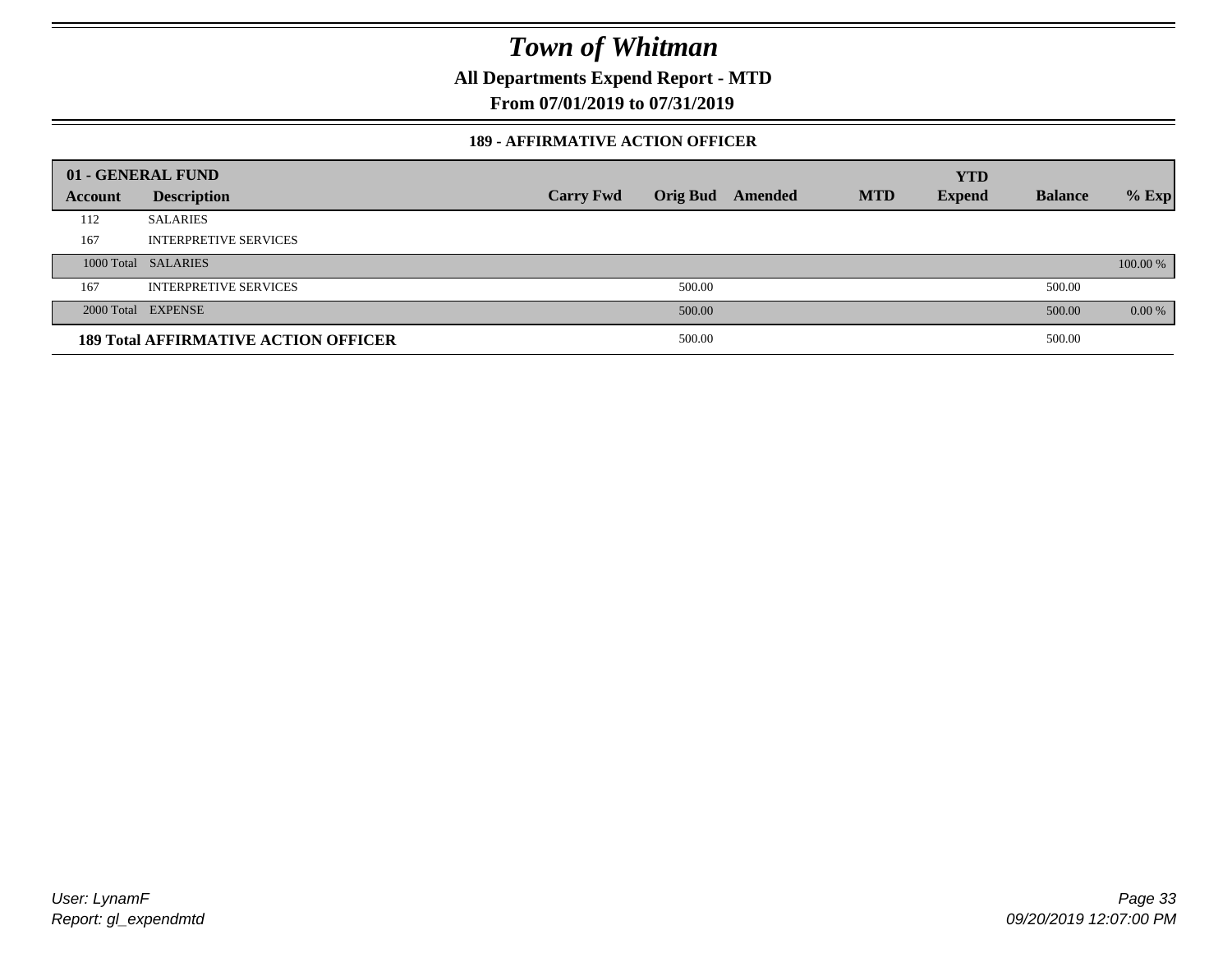**All Departments Expend Report - MTD**

**From 07/01/2019 to 07/31/2019**

### **192 - TOWN HALL MAINTENANCE**

|                | 01 - GENERAL FUND             |                  |           |                         |            | <b>YTD</b>    |                |             |
|----------------|-------------------------------|------------------|-----------|-------------------------|------------|---------------|----------------|-------------|
| <b>Account</b> | <b>Description</b>            | <b>Carry Fwd</b> |           | <b>Orig Bud</b> Amended | <b>MTD</b> | <b>Expend</b> | <b>Balance</b> | $%$ Exp     |
| 112            | <b>SALARIES</b>               |                  | 53,050.00 |                         | 4,049.60   | 4,049.60      | 49,000.40      |             |
| 117            | <b>CUSTODIAL</b>              |                  |           |                         |            |               |                |             |
|                | 1000 Total SALARIES           |                  | 53,050.00 |                         | 4,049.60   | 4,049.60      | 49,000.40      | 7.63 %      |
| 120            | SALARIES-PART TIME            |                  | 24,900.00 |                         | 360.72     | 360.72        | 24,539.28      |             |
| 130            | <b>SALARIES-OVERTIME</b>      |                  | 4,000.00  |                         | 284.78     | 284.78        | 3,715.22       |             |
| 188            | MAINTENANCE TECHNICIAN        |                  | 24,246.00 |                         | 1,846.40   | 1,846.40      | 22,399.60      |             |
|                | 1001 Total SALARIES           |                  | 53,146.00 |                         | 2,491.90   | 2,491.90      | 50,654.10      | 4.68%       |
| 943            | <b>FY2012 ENCUMBRANCES</b>    |                  |           |                         |            |               |                |             |
|                | 1002 Total SALARIES           |                  |           |                         |            |               |                | 100.00 %    |
| 130            | SALARIES-OVERTIME             |                  |           |                         |            |               |                |             |
|                | 1003 Total SALARIES           |                  |           |                         |            |               |                | $100.00~\%$ |
| 210            | <b>ELECTRICITY</b>            |                  |           |                         | 2,314.29   | 2,314.29      | $-2,314.29$    |             |
| 212            | <b>GAS (NATURAL)</b>          |                  |           |                         | 138.71     | 138.71        | $-138.71$      |             |
| 214            | OIL (HEATING)                 |                  |           |                         |            |               |                |             |
| 243            | EQUIPMENT MAINTENANCE         |                  |           |                         |            |               |                |             |
| 340            | <b>TELEPHONE</b>              |                  |           |                         |            |               |                |             |
| 343            | <b>CELL PHONES</b>            |                  |           |                         |            |               |                |             |
| 430            | BUILDING MAINTENANCE & REPAIR |                  |           |                         |            |               |                |             |
| 450            | <b>CUSTODIAL SUPPLIES</b>     |                  |           |                         | 420.27     | 420.27        | $-420.27$      |             |
| 481            | <b>GASOLINE</b>               |                  |           |                         |            |               |                |             |
| 585            | MISCELLANEOUS EXPENSE         |                  | 85,000.00 |                         | 59.00      | 59.00         | 84,941.00      |             |
|                | 2000 Total EXPENSE            |                  | 85,000.00 |                         | 2,932.27   | 2,932.27      | 82,067.73      | 3.44 %      |
| 221            | <b>CUSTODIAL SERVICES</b>     |                  |           |                         | 2,145.30   | 2,145.30      | $-2,145.30$    |             |
| 239            | ELEVATOR MAINTENANCE          |                  | 7,500.00  |                         |            |               | 7,500.00       |             |
| 959            | FY 2019 ENCUMBRANCES          | 164.64           |           |                         | 164.64     | 164.64        |                |             |
|                | 2001 Total EXPENSE            | 164.64           | 7,500.00  |                         | 2,309.94   | 2,309.94      | 5,354.70       | 30.13 %     |
| 948            | <b>FY07 ENCUMBRANCES</b>      |                  |           |                         |            |               |                |             |
| 949            | FY2014 ENCUMBRANCES           |                  |           |                         |            |               |                |             |
| 941            | FY 2017 ENCUMBRANCES          |                  |           |                         |            |               |                |             |
| 939            | <b>FY2015 ENCUMBRANCES</b>    |                  |           |                         |            |               |                |             |
|                |                               |                  |           |                         |            |               |                |             |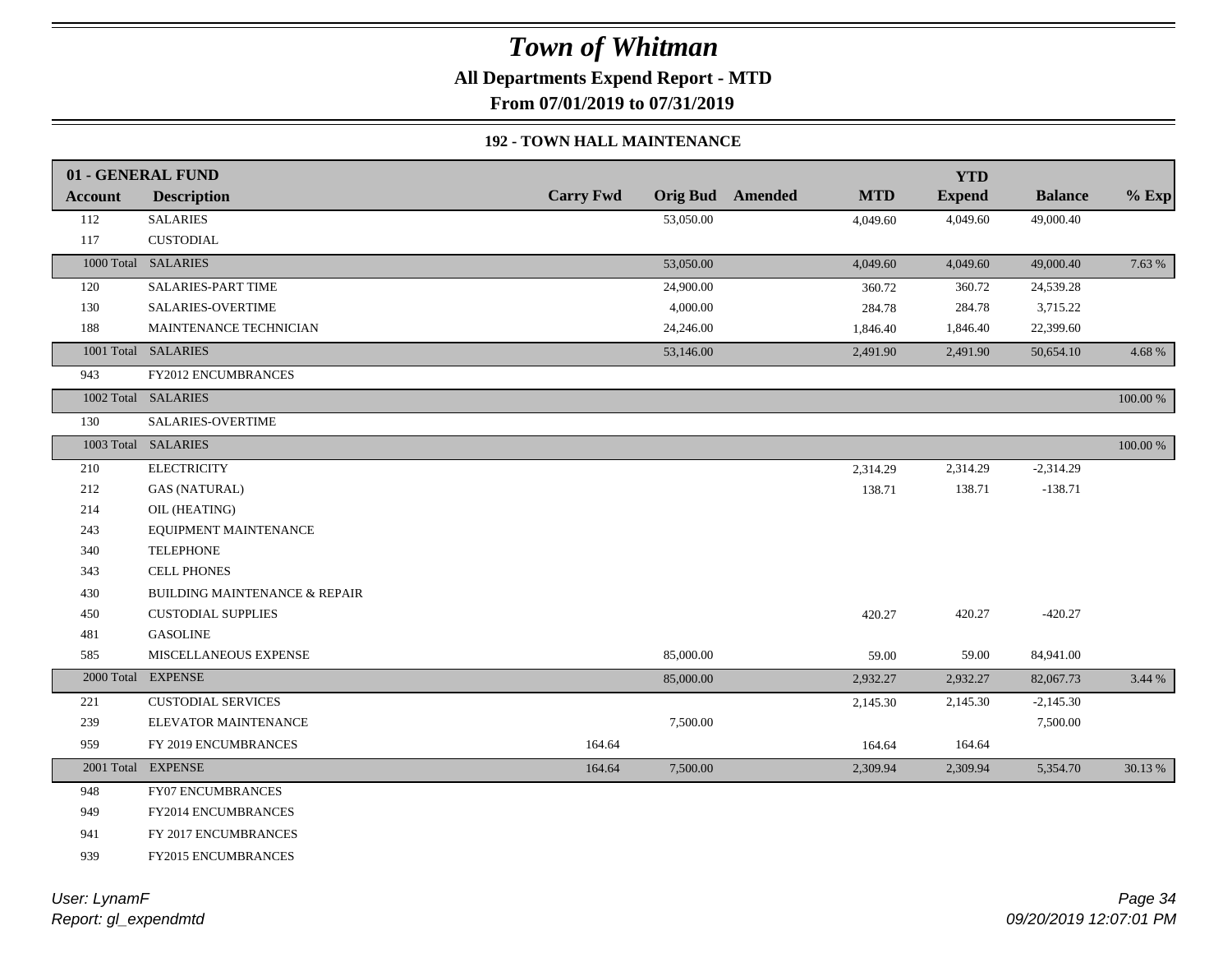**All Departments Expend Report - MTD**

**From 07/01/2019 to 07/31/2019**

#### **192 - TOWN HALL MAINTENANCE**

|                | 01 - GENERAL FUND                                   |                  |                         |            | <b>YTD</b>    |                |          |
|----------------|-----------------------------------------------------|------------------|-------------------------|------------|---------------|----------------|----------|
| <b>Account</b> | <b>Description</b>                                  | <b>Carry Fwd</b> | <b>Orig Bud</b> Amended | <b>MTD</b> | <b>Expend</b> | <b>Balance</b> | $%$ Exp  |
| 940            | FY2016 ENCUMBRANCES                                 |                  |                         |            |               |                |          |
| 943            | <b>FY2012 ENCUMBRANCES</b>                          |                  |                         |            |               |                |          |
|                | 2002 Total EXPENSE                                  |                  |                         |            |               |                | 100.00 % |
| 999            |                                                     |                  |                         |            |               |                |          |
|                | 4400 Total A.41ATM 5/05T.HALL BRICK REPOI           |                  |                         |            |               |                | 100.00 % |
| 999            |                                                     |                  |                         |            |               |                |          |
|                | 4415 Total A.15ATM5/17REPLACE T.HALL FIRE PANEL     |                  |                         |            |               |                | 100.00 % |
| 999            |                                                     |                  |                         |            |               |                |          |
|                | 4417 Total A.5 STM 5/19 ROOFTOP UNIT CONLEY         |                  |                         |            |               |                | 100.00 % |
| 999            |                                                     |                  |                         |            |               |                |          |
| 999            |                                                     |                  |                         |            |               |                |          |
|                | 4418 Total A.2 ATM WHITMAN WILL                     |                  |                         |            |               |                | 100.00 % |
| 999            |                                                     |                  |                         |            |               |                |          |
|                | 4420 Total A.6 STM 5/19 BOILER STACK WMS            |                  |                         |            |               |                | 100.00 % |
| 999            |                                                     |                  |                         |            |               |                |          |
|                | 4435 Total A27A ATM5/16TN.KEN.-REP.FLR.INST.FENC    |                  |                         |            |               |                | 100.00 % |
| 999            |                                                     |                  |                         |            |               |                |          |
|                | 4462 Total S3ATM5/18UPDATEEXISTINGCAMARASDUVALSCHOO |                  |                         |            |               |                | 100.00 % |
| 999            |                                                     |                  |                         |            |               |                |          |
|                | 4468 Total A.28ATM5/16PUR.DOCMT.STOR.SYS-TN.HALL    |                  |                         |            |               |                | 100.00 % |
| 999            |                                                     |                  |                         |            |               |                |          |
|                | 4553 Total A.9 STM 5/19 MS4 PERMIT REQS             |                  |                         |            |               |                | 100.00 % |
|                | <b>192 Total TOWN HALL MAINTENANCE</b>              | 164.64           | 198,696.00              | 11,783.71  | 11,783.71     | 187,076.93     |          |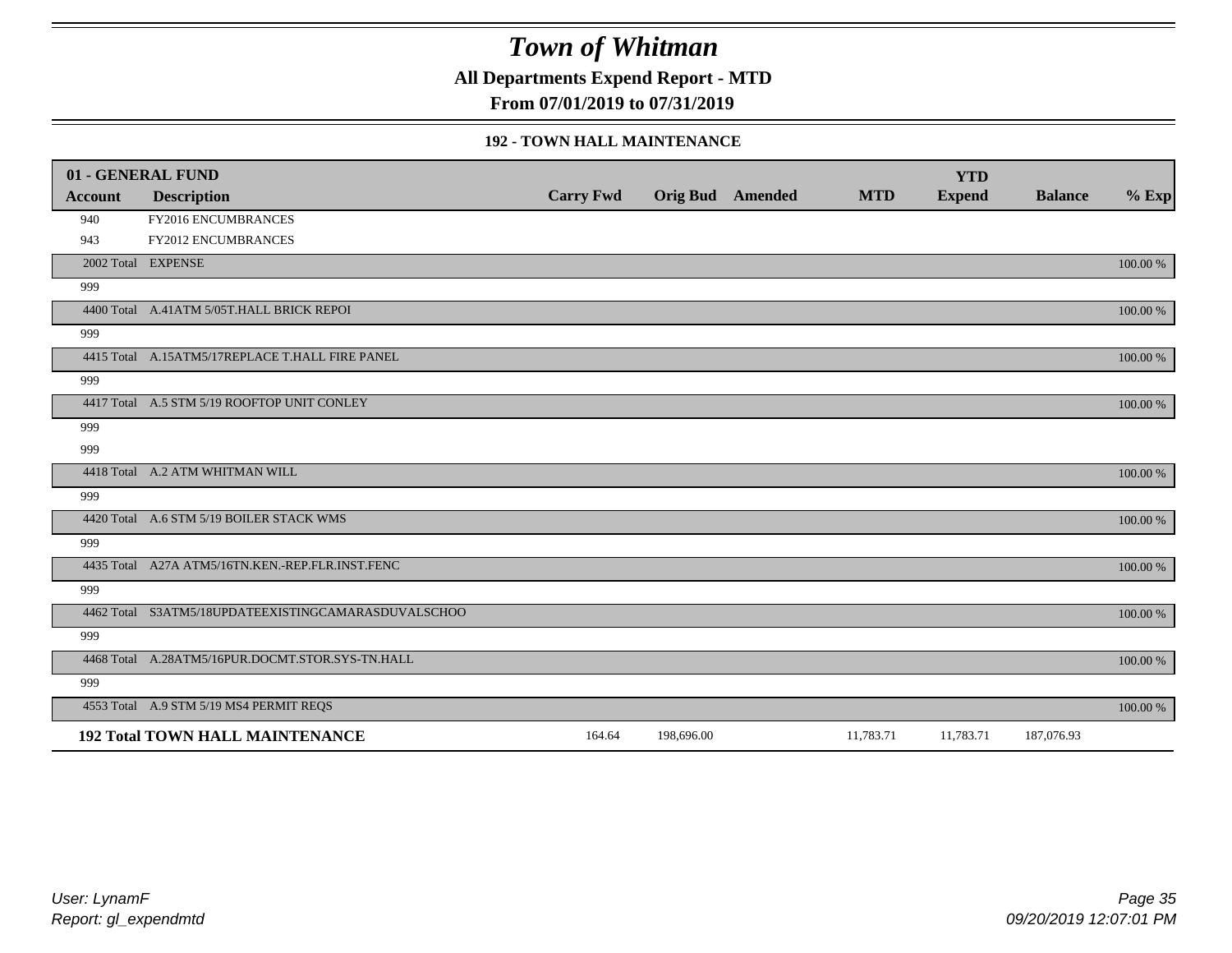### **All Departments Expend Report - MTD**

**From 07/01/2019 to 07/31/2019**

#### **193 - FACILITIES MANAGER**

|         | 01 - GENERAL FUND                   |                  |                 |         |            | YTD           |                |         |
|---------|-------------------------------------|------------------|-----------------|---------|------------|---------------|----------------|---------|
| Account | <b>Description</b>                  | <b>Carry Fwd</b> | <b>Orig Bud</b> | Amended | <b>MTD</b> | <b>Expend</b> | <b>Balance</b> | $%$ Exp |
| 137     | <b>FACILITIES MANAGER</b>           |                  | 13,690.00       |         | 1.044.96   | 1.044.96      | 12,645.04      |         |
|         | 1000 Total SALARIES                 |                  | 13,690.00       |         | 1.044.96   | 1.044.96      | 12,645.04      | 7.63 %  |
|         | <b>193 Total FACILITIES MANAGER</b> |                  | 13,690.00       |         | 1,044.96   | 1.044.96      | 12,645.04      |         |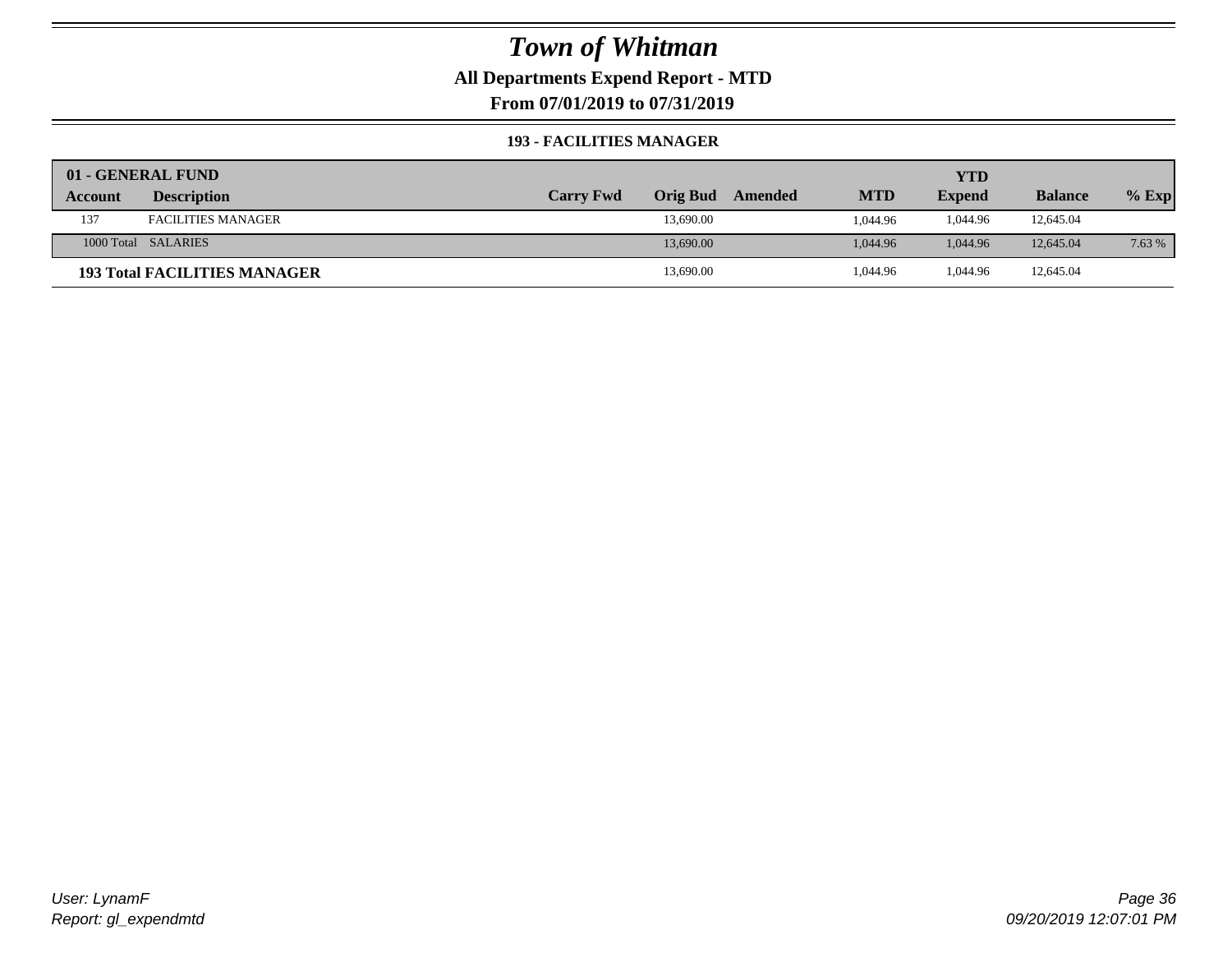### **All Departments Expend Report - MTD**

### **From 07/01/2019 to 07/31/2019**

#### **195 - TOWN REPORTS**

|         | 01 - GENERAL FUND             |                  |          |                         |            | <b>YTD</b>    |                |          |
|---------|-------------------------------|------------------|----------|-------------------------|------------|---------------|----------------|----------|
| Account | <b>Description</b>            | <b>Carry Fwd</b> |          | <b>Orig Bud</b> Amended | <b>MTD</b> | <b>Expend</b> | <b>Balance</b> | $%$ Exp  |
| 252     | <b>SERVICES</b>               |                  |          |                         |            |               |                |          |
| 342     | PRINTING                      |                  | 6,000.00 |                         |            |               | 6,000.00       |          |
|         | 2000 Total EXPENSE            |                  | 6,000.00 |                         |            |               | 6,000.00       | $0.00\%$ |
| 945     | <b>FY2013 ENCUMBRANCES</b>    |                  |          |                         |            |               |                |          |
| 958     | <b>FY2005 ENCUMBRANCES</b>    |                  |          |                         |            |               |                |          |
|         | 2001 Total EXPENSE            |                  |          |                         |            |               |                | 100.00 % |
|         | <b>195 Total TOWN REPORTS</b> |                  | 6,000.00 |                         |            |               | 6,000.00       |          |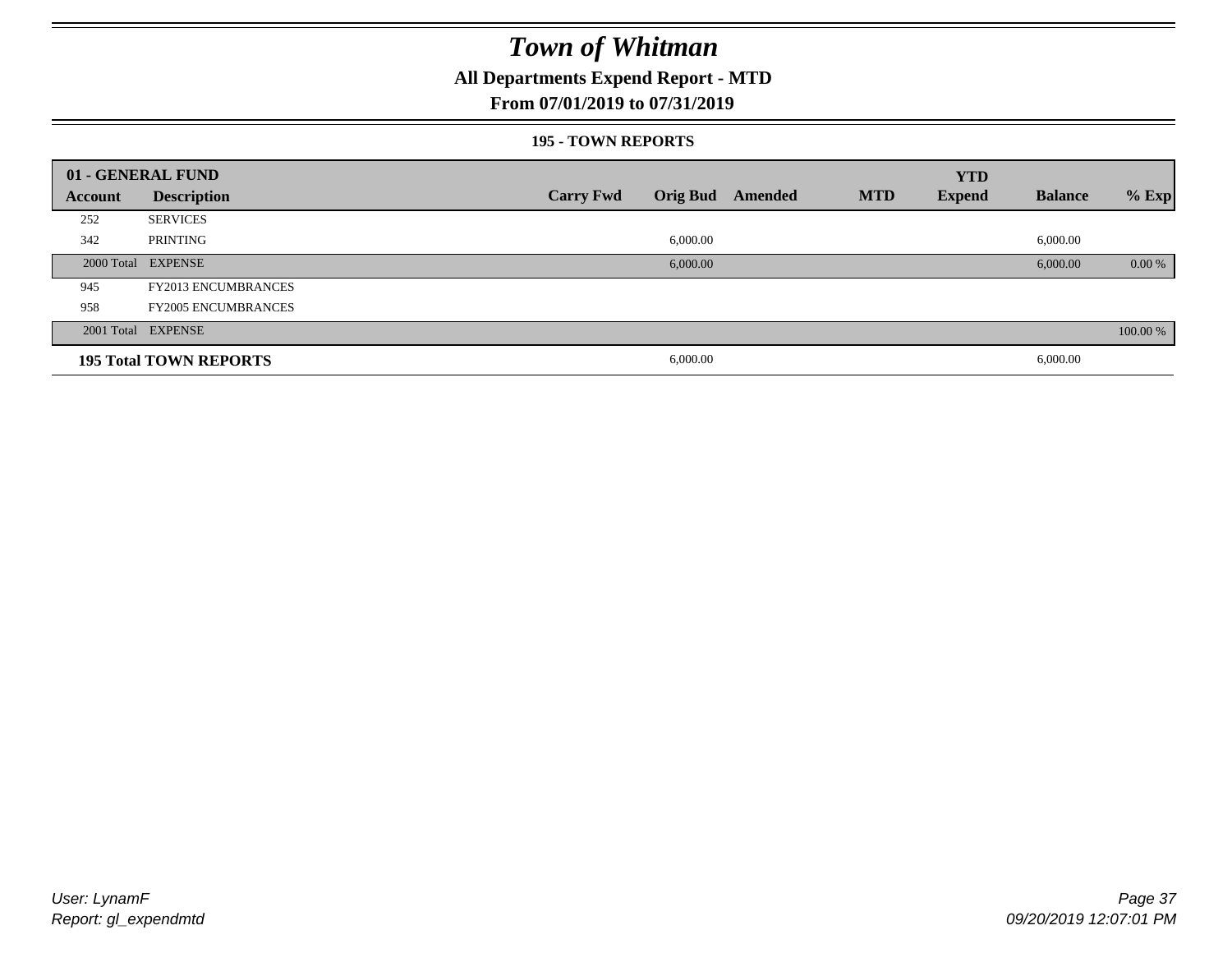### **All Departments Expend Report - MTD**

**From 07/01/2019 to 07/31/2019**

### **196 - MAILING & DUPLICATING**

|            | 01 - GENERAL FUND                          |                  |                 |         |            | <b>YTD</b>    |                |          |
|------------|--------------------------------------------|------------------|-----------------|---------|------------|---------------|----------------|----------|
| Account    | <b>Description</b>                         | <b>Carry Fwd</b> | <b>Orig Bud</b> | Amended | <b>MTD</b> | <b>Expend</b> | <b>Balance</b> | $%$ Exp  |
| 277        | POSTAGE METER RENTAL                       |                  |                 |         |            |               |                |          |
| 279        | MAILING EQUIPMENT MAINTENANCE              |                  | 4,272.00        |         |            |               | 4,272.00       |          |
| 344        | <b>POSTAGE</b>                             |                  | 48,960.00       |         | 265.35     | 265.35        | 48,694.65      |          |
| 585        | <b>MISCELLANEOUS EXPENSE</b>               |                  |                 |         | 235.00     | 235.00        | $-235.00$      |          |
| 2000 Total | <b>EXPENSE</b>                             |                  | 53,232.00       |         | 500.35     | 500.35        | 52,731.65      | 0.93 %   |
| 278        | LEASE/PUR.MAINT.POSTAL METER               |                  |                 |         |            |               |                |          |
| 2001 Total | <b>EXPENSE</b>                             |                  |                 |         |            |               |                | 100.00 % |
| 275        | PHOTOCOPIER MAINTENANCE                    |                  |                 |         | 2,830.00   | 2,830.00      | $-2,830.00$    |          |
| 421        | <b>DUPLICATING SUPPLIES</b>                |                  |                 |         |            |               |                |          |
| 2002 Total | <b>EXPENSE</b>                             |                  |                 |         | 2,830.00   | 2,830.00      | $-2,830.00$    | 100.00 % |
| 940        | <b>FY2016 ENCUMBRANCES</b>                 |                  |                 |         |            |               |                |          |
| 941        | FY 2017 ENCUMBRANCES                       |                  |                 |         |            |               |                |          |
|            | 2003 Total EXPENSE                         |                  |                 |         |            |               |                | 100.00 % |
|            | <b>196 Total MAILING &amp; DUPLICATING</b> |                  | 53,232.00       |         | 3,330.35   | 3,330.35      | 49,901.65      |          |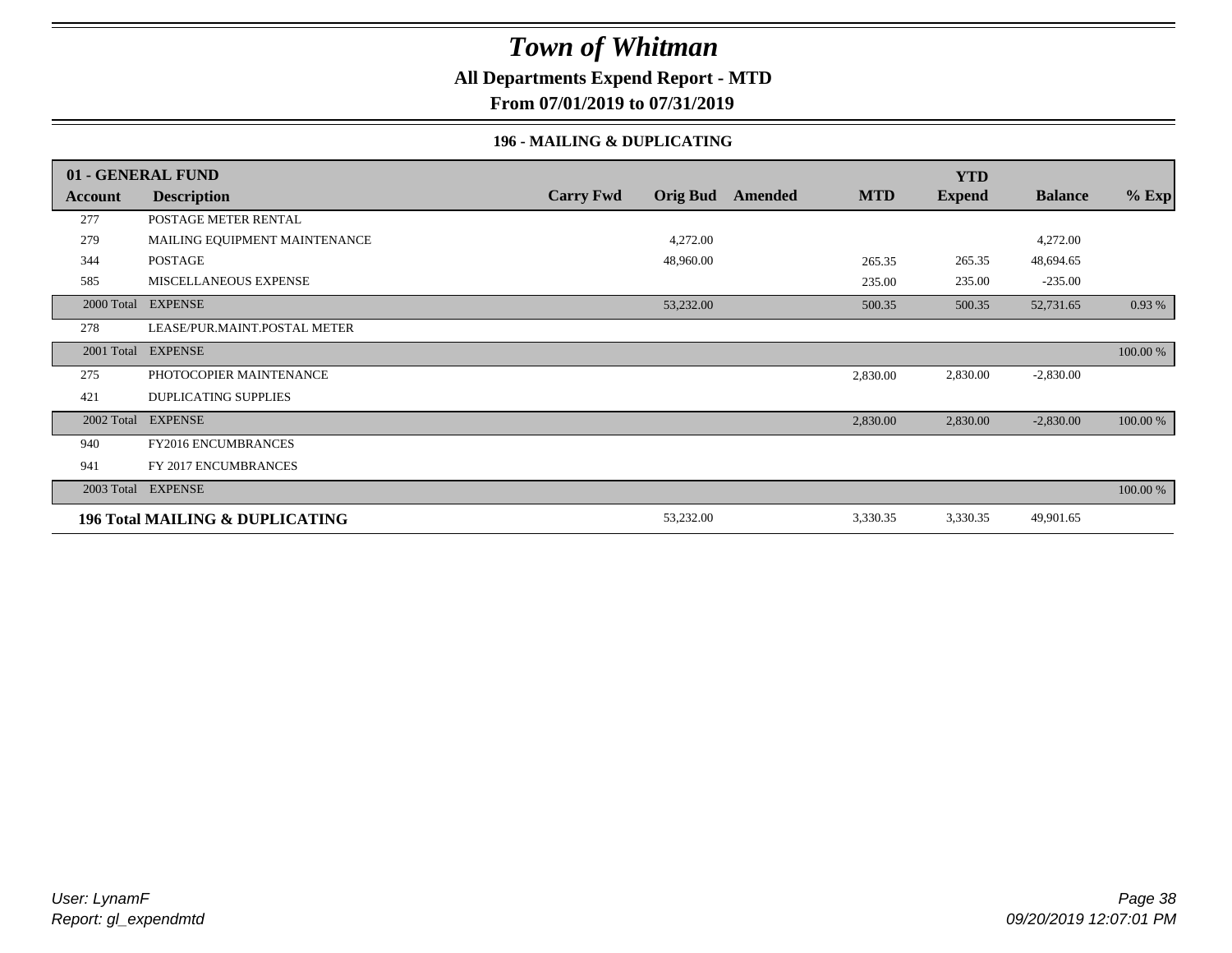**All Departments Expend Report - MTD**

**From 07/01/2019 to 07/31/2019**

#### **197 - CENTRAL TELEPHONE SYSTEM**

|            | 01 - GENERAL FUND                         |                  |                 |         |            | <b>YTD</b>    |                |          |
|------------|-------------------------------------------|------------------|-----------------|---------|------------|---------------|----------------|----------|
| Account    | <b>Description</b>                        | <b>Carry Fwd</b> | <b>Orig Bud</b> | Amended | <b>MTD</b> | <b>Expend</b> | <b>Balance</b> | $%$ Exp  |
| 340        | <b>TELEPHONE</b>                          |                  | 35,000.00       |         | 7,919.80   | 7,919.80      | 27,080.20      |          |
| 343        | <b>CELL PHONES</b>                        |                  |                 |         |            |               |                |          |
| 2000 Total | <b>EXPENSE</b>                            |                  | 35,000.00       |         | 7,919.80   | 7,919.80      | 27,080.20      | 22.62 %  |
| 340        | <b>TELEPHONE</b>                          |                  |                 |         |            |               |                |          |
| 939        | <b>FY2015 ENCUMBRANCES</b>                |                  |                 |         |            |               |                |          |
| 946        | FY2010 ENCUMBRANCES                       |                  |                 |         |            |               |                |          |
| 959        | FY 2019 ENCUMBRANCES                      | 16.06            |                 |         | 16.06      | 16.06         |                |          |
|            | 2001 Total EXPENSE                        | 16.06            |                 |         | 16.06      | 16.06         |                | 100.00 % |
| 939        | <b>FY2015 ENCUMBRANCES</b>                |                  |                 |         |            |               |                |          |
| 940        | <b>FY2016 ENCUMBRANCES</b>                |                  |                 |         |            |               |                |          |
| 943        | FY2012 ENCUMBRANCES                       |                  |                 |         |            |               |                |          |
| 945        | FY2013 ENCUMBRANCES                       |                  |                 |         |            |               |                |          |
| 948        | <b>FY07 ENCUMBRANCES</b>                  |                  |                 |         |            |               |                |          |
| 949        | FY2014 ENCUMBRANCES                       |                  |                 |         |            |               |                |          |
| 953        | <b>FY2009 ENCUMBRANCES</b>                |                  |                 |         |            |               |                |          |
| 959        | FY 2019 ENCUMBRANCES                      |                  |                 |         |            |               |                |          |
| 941        | FY 2017 ENCUMBRANCES                      |                  |                 |         |            |               |                |          |
|            | 2002 Total EXPENSE                        |                  |                 |         |            |               |                | 100.00 % |
|            | <b>197 Total CENTRAL TELEPHONE SYSTEM</b> | 16.06            | 35,000.00       |         | 7,935.86   | 7,935.86      | 27,080.20      |          |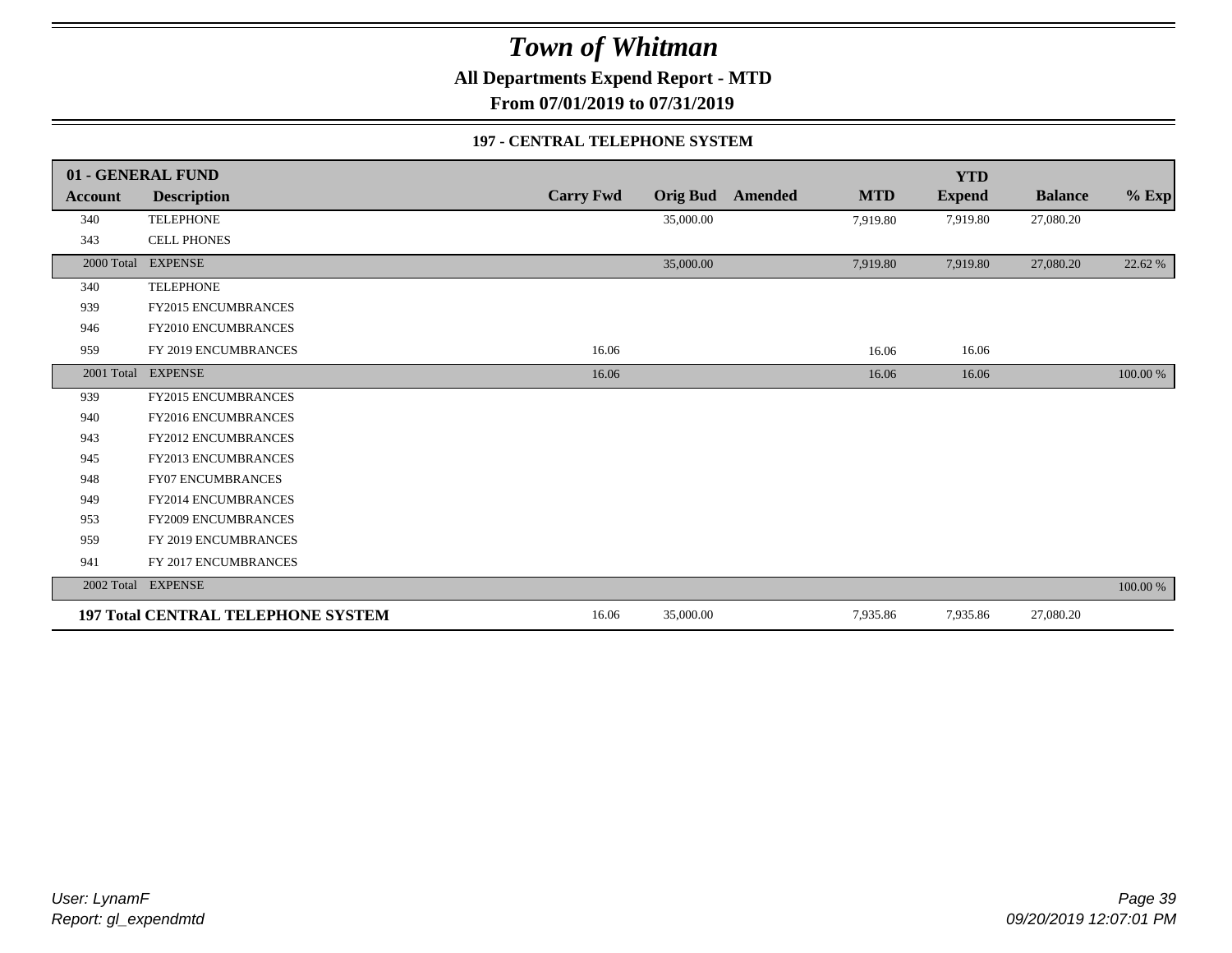**All Departments Expend Report - MTD**

### **From 07/01/2019 to 07/31/2019**

#### **199 - FAIR HOUSING COMMITTEE**

|         | 01 - GENERAL FUND                       |                  |                         |            | <b>YTD</b>    |                |          |
|---------|-----------------------------------------|------------------|-------------------------|------------|---------------|----------------|----------|
| Account | <b>Description</b>                      | <b>Carry Fwd</b> | <b>Orig Bud</b> Amended | <b>MTD</b> | <b>Expend</b> | <b>Balance</b> | $%$ Exp  |
| 111     | <b>SALARIES-ADMINSTRATIVE</b>           |                  |                         |            |               |                |          |
|         | 1000 Total SALARIES                     |                  |                         |            |               |                | 100.00 % |
| 121     | <b>CLERICAL I</b>                       |                  |                         |            |               |                |          |
|         | 1001 Total SALARIES                     |                  |                         |            |               |                | 100.00 % |
| 420     | <b>OFFICE SUPPLIES</b>                  |                  |                         |            |               |                |          |
| 585     | MISCELLANEOUS EXPENSE                   |                  |                         |            |               |                |          |
|         | 2000 Total EXPENSE                      |                  |                         |            |               |                | 100.00 % |
|         | <b>199 Total FAIR HOUSING COMMITTEE</b> |                  |                         |            |               |                |          |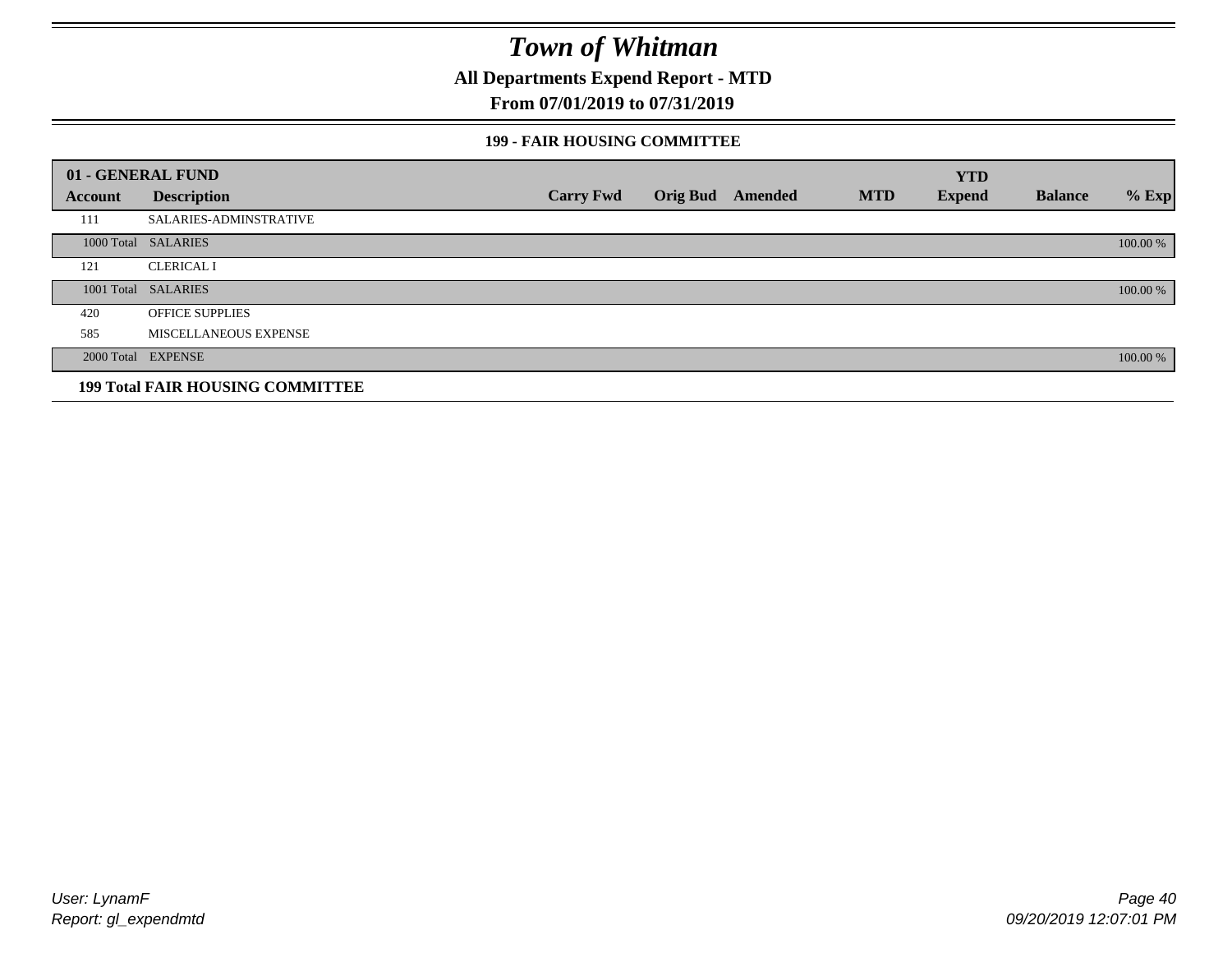### **All Departments Expend Report - MTD**

### **From 07/01/2019 to 07/31/2019**

### **241 - BUILDING INSPECTOR**

|         | 01 - GENERAL FUND                              |                  |                         |            | YTD           |                |          |
|---------|------------------------------------------------|------------------|-------------------------|------------|---------------|----------------|----------|
| Account | <b>Description</b>                             | <b>Carry Fwd</b> | <b>Orig Bud</b> Amended | <b>MTD</b> | <b>Expend</b> | <b>Balance</b> | $%$ Exp  |
| 999     |                                                |                  |                         |            |               |                |          |
|         | 4586 Total SPEC. PURP. BOARD UP 602 BEDFORD ST |                  |                         |            |               |                | 100.00 % |
|         | <b>241 Total BUILDING INSPECTOR</b>            |                  |                         |            |               |                |          |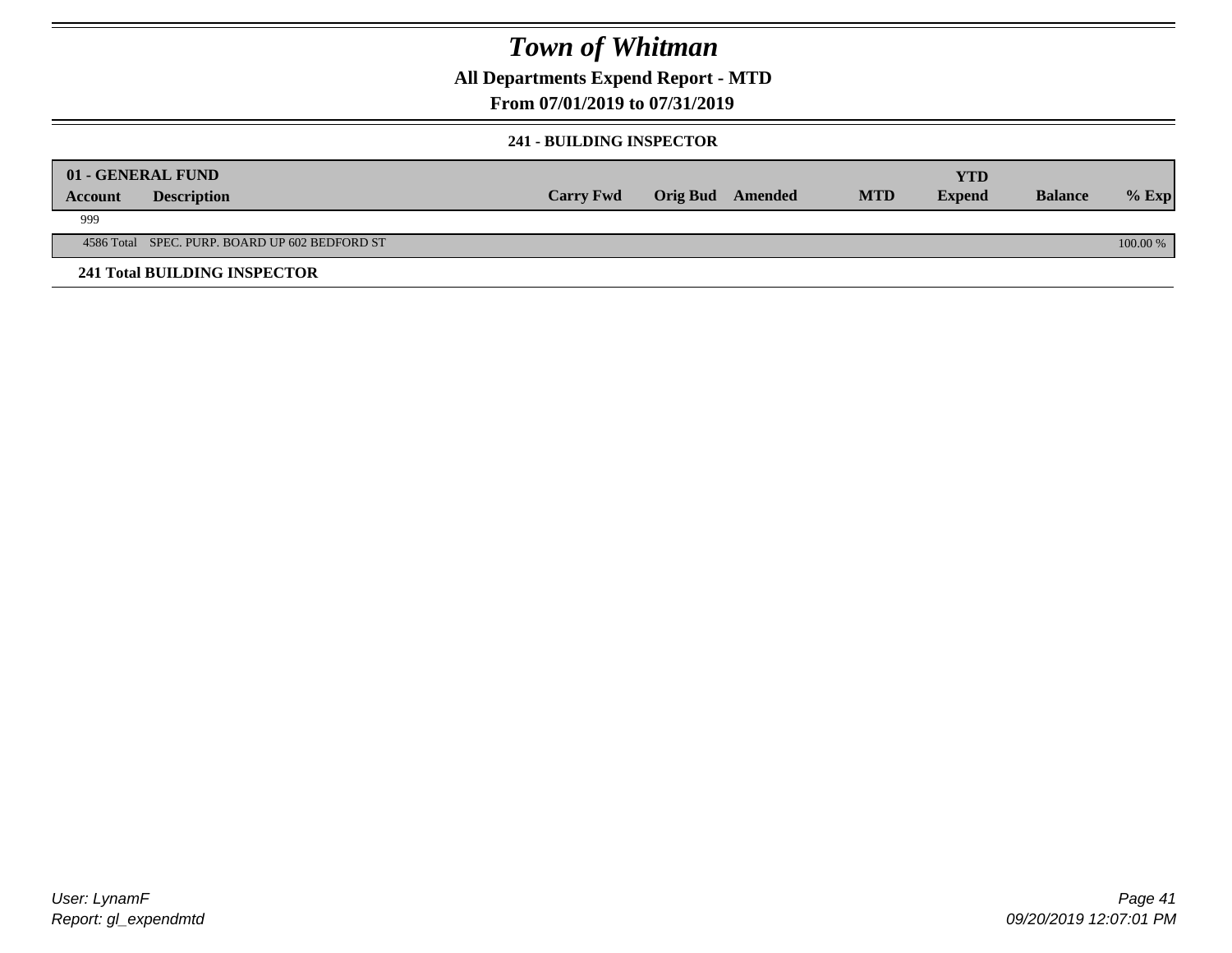### **All Departments Expend Report - MTD From 07/01/2019 to 07/31/2019**

|                | 01 - GENERAL FUND                    |                  |                 |                |            | <b>YTD</b>    |                |          |
|----------------|--------------------------------------|------------------|-----------------|----------------|------------|---------------|----------------|----------|
| <b>Account</b> | <b>Description</b>                   | <b>Carry Fwd</b> | <b>Orig Bud</b> | <b>Amended</b> | <b>MTD</b> | <b>Expend</b> | <b>Balance</b> | $%$ Exp  |
| 111            | SALARIES-ADMINSTRATIVE               |                  | 173,375.00      |                | 12,789.96  | 12,789.96     | 160,585.04     |          |
| 282            | DEPUTY CHIEF-SALARY                  |                  | 137,584.00      |                | 10,149.63  | 10,149.63     | 127,434.37     |          |
| 285            | <b>ACCRUED &amp; UNUSED VACATION</b> |                  |                 |                |            |               |                |          |
| 959            | FY 2019 ENCUMBRANCES                 | 42,907.28        |                 |                |            |               | 42,907.28      |          |
|                | 1000 Total SALARIES                  | 42,907.28        | 310,959.00      |                | 22,939.59  | 22,939.59     | 330,926.69     | 6.48 %   |
| 112            | <b>SALARIES</b>                      |                  | 2,520,994.00    |                | 119,878.00 | 119,878.00    | 2,401,116.00   |          |
| 130            | <b>SALARIES-OVERTIME</b>             |                  |                 |                | 30,944.38  | 30,944.38     | $-30,944.38$   |          |
| 132            | <b>SALARIES-RESERVE SERVICES</b>     |                  |                 |                |            |               |                |          |
| 134            | SALARIES-DPW COVERAGE                |                  |                 |                |            |               |                |          |
| 135            | <b>SALARIES-COURT TIME</b>           |                  |                 |                | 2,948.06   | 2,948.06      | $-2,948.06$    |          |
| 143            | SALARIES-COLLEGE INCENTIVE           |                  |                 |                | 16,087.37  | 16,087.37     | $-16,087.37$   |          |
| 145            | SALARIES-HOLIDAY                     |                  |                 |                |            |               |                |          |
| 146            | SALARIES-LONGEVITY                   |                  |                 |                |            |               |                |          |
| 147            | SALARIES-SHIFT DIFFERENTIAL          |                  |                 |                | 6,298.69   | 6,298.69      | $-6,298.69$    |          |
| 148            | <b>SERVICE TRAINING</b>              |                  |                 |                | 3,831.55   | 3,831.55      | $-3,831.55$    |          |
| 149            | SERVICE TRAINING-COLLEGE INCEN       |                  |                 |                |            |               |                |          |
| 188            | MAINTENANCE TECHNICIAN               |                  |                 |                |            |               |                |          |
|                | 1001 Total SALARIES                  |                  | 2,520,994.00    |                | 179,988.05 | 179,988.05    | 2,341,005.95   | 7.13 %   |
| 130            | <b>SALARIES-OVERTIME</b>             |                  |                 |                |            |               |                |          |
|                | 1002 Total SALARIES                  |                  |                 |                |            |               |                | 100.00 % |
| 132            | SALARIES-RESERVE SERVICES            |                  |                 |                |            |               |                |          |
|                | 1003 Total SALARIES                  |                  |                 |                |            |               |                | 100.00 % |
| 134            | SALARIES-DPW COVERAGE                |                  |                 |                |            |               |                |          |
|                | 1004 Total SALARIES                  |                  |                 |                |            |               |                | 100.00 % |
| 135            | SALARIES-COURT TIME                  |                  |                 |                |            |               |                |          |
|                | 1005 Total SALARIES                  |                  |                 |                |            |               |                | 100.00 % |
| 140            | SALARIES-CHIEF-COLLEGE INCENT.       |                  |                 |                |            |               |                |          |
| 284            | DEPUTY CHIEF-COLLEGE INCENTIVE       |                  |                 |                |            |               |                |          |
|                | 1006 Total SALARIES                  |                  |                 |                |            |               |                | 100.00 % |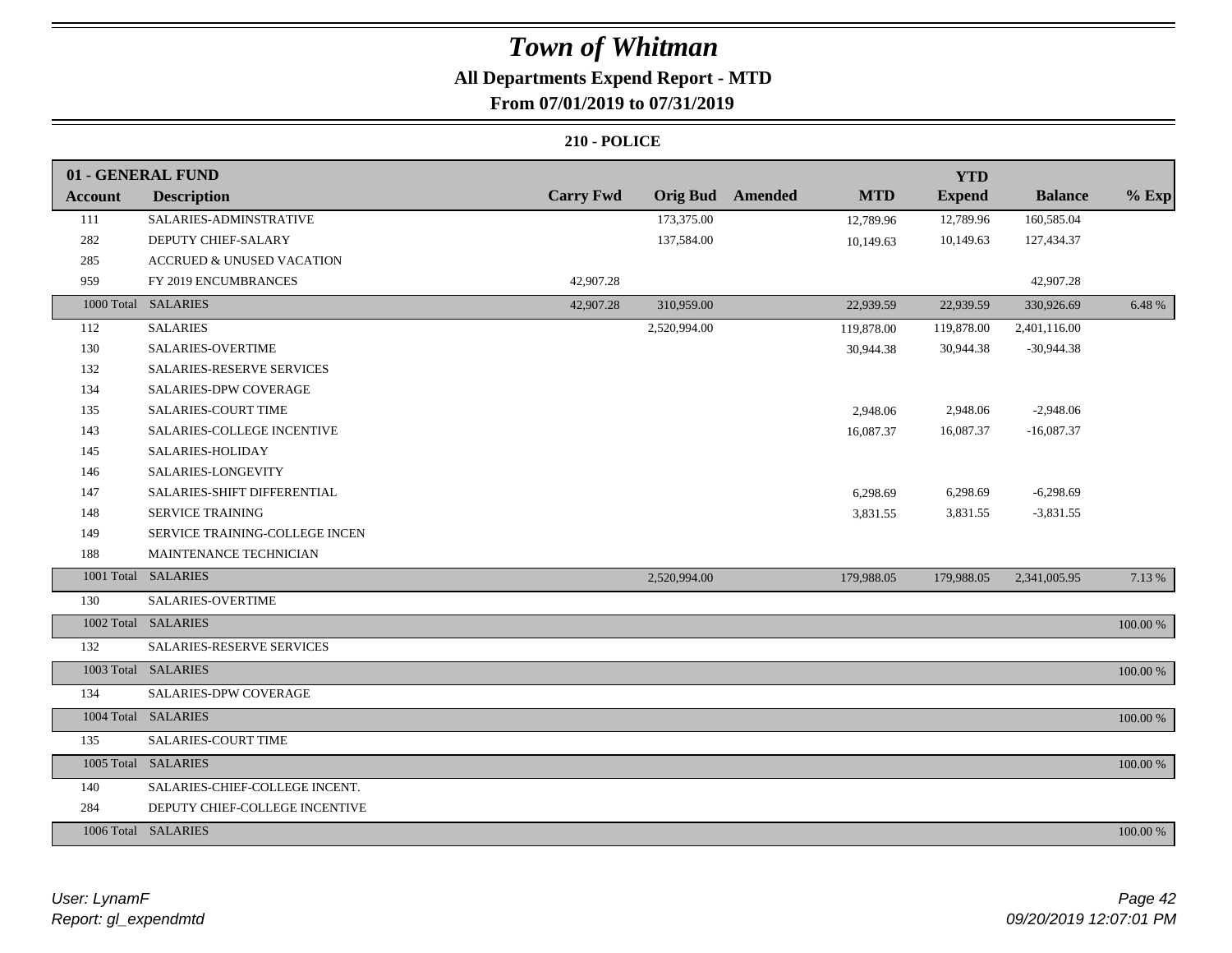### **All Departments Expend Report - MTD**

### **From 07/01/2019 to 07/31/2019**

#### **210 - POLICE**

|                | 01 - GENERAL FUND              |                  |           |                         |            | <b>YTD</b>    |                |             |
|----------------|--------------------------------|------------------|-----------|-------------------------|------------|---------------|----------------|-------------|
| <b>Account</b> | <b>Description</b>             | <b>Carry Fwd</b> |           | <b>Orig Bud</b> Amended | <b>MTD</b> | <b>Expend</b> | <b>Balance</b> | $%$ Exp     |
| 141            | SALARIES-CHIEF-HOLIDAY         |                  |           |                         |            |               |                |             |
| 283            | DEPUTY CHIEF-HOLIDAY PAY       |                  |           |                         |            |               |                |             |
|                | 1007 Total SALARIES            |                  |           |                         |            |               |                | 100.00 %    |
| 143            | SALARIES-COLLEGE INCENTIVE     |                  |           |                         |            |               |                |             |
|                | 1008 Total SALARIES            |                  |           |                         |            |               |                | 100.00 %    |
| 145            | SALARIES-HOLIDAY               |                  |           |                         |            |               |                |             |
|                | 1009 Total SALARIES            |                  |           |                         |            |               |                | 100.00 %    |
| 146            | SALARIES-LONGEVITY             |                  |           |                         |            |               |                |             |
|                | 1010 Total SALARIES            |                  |           |                         |            |               |                | $100.00~\%$ |
| 147            | SALARIES-SHIFT DIFFERENTIAL    |                  |           |                         |            |               |                |             |
|                | 1011 Total SALARIES            |                  |           |                         |            |               |                | $100.00~\%$ |
| 148            | <b>SERVICE TRAINING</b>        |                  |           |                         |            |               |                |             |
|                | 1012 Total SALARIES            |                  |           |                         |            |               |                | 100.00 %    |
| 149            | SERVICE TRAINING-COLLEGE INCEN |                  |           |                         |            |               |                |             |
|                | 1013 Total SALARIES            |                  |           |                         |            |               |                | 100.00 %    |
| 152            | CELL WATCH                     |                  |           |                         |            |               |                |             |
|                | 1014 Total SALARIES            |                  |           |                         |            |               |                | 100.00 %    |
| 158            | <b>KEEPER OF THE JAILS</b>     |                  |           |                         |            |               |                |             |
|                | 1015 Total SALARIES            |                  |           |                         |            |               |                | 100.00 %    |
| 116            | <b>CLERICAL</b>                |                  | 51,876.00 |                         | 3,960.00   | 3,960.00      | 47,916.00      |             |
| 120            | <b>SALARIES-PART TIME</b>      |                  | 22,771.00 |                         | 1,735.32   | 1,735.32      | 21,035.68      |             |
|                | 1016 Total SALARIES            |                  | 74,647.00 |                         | 5,695.32   | 5,695.32      | 68,951.68      | 7.62 %      |
| 117            | <b>CUSTODIAL</b>               |                  |           |                         |            |               |                |             |
|                | 1017 Total SALARIES            |                  |           |                         |            |               |                | $100.00~\%$ |
| 210            | <b>ELECTRICITY</b>             |                  |           |                         |            |               |                |             |
| 242            | <b>VEHICLE MAINTENANCE</b>     |                  |           |                         |            |               |                |             |
| 243            | EQUIPMENT MAINTENANCE          |                  |           |                         |            |               |                |             |
| 275            | PHOTOCOPIER MAINTENANCE        |                  |           |                         |            |               |                |             |
| 303            | RESERVE OFFICERS - STIPEND     |                  |           |                         |            |               |                |             |
|                |                                |                  |           |                         |            |               |                |             |

*Report: gl\_expendmtd User: LynamF*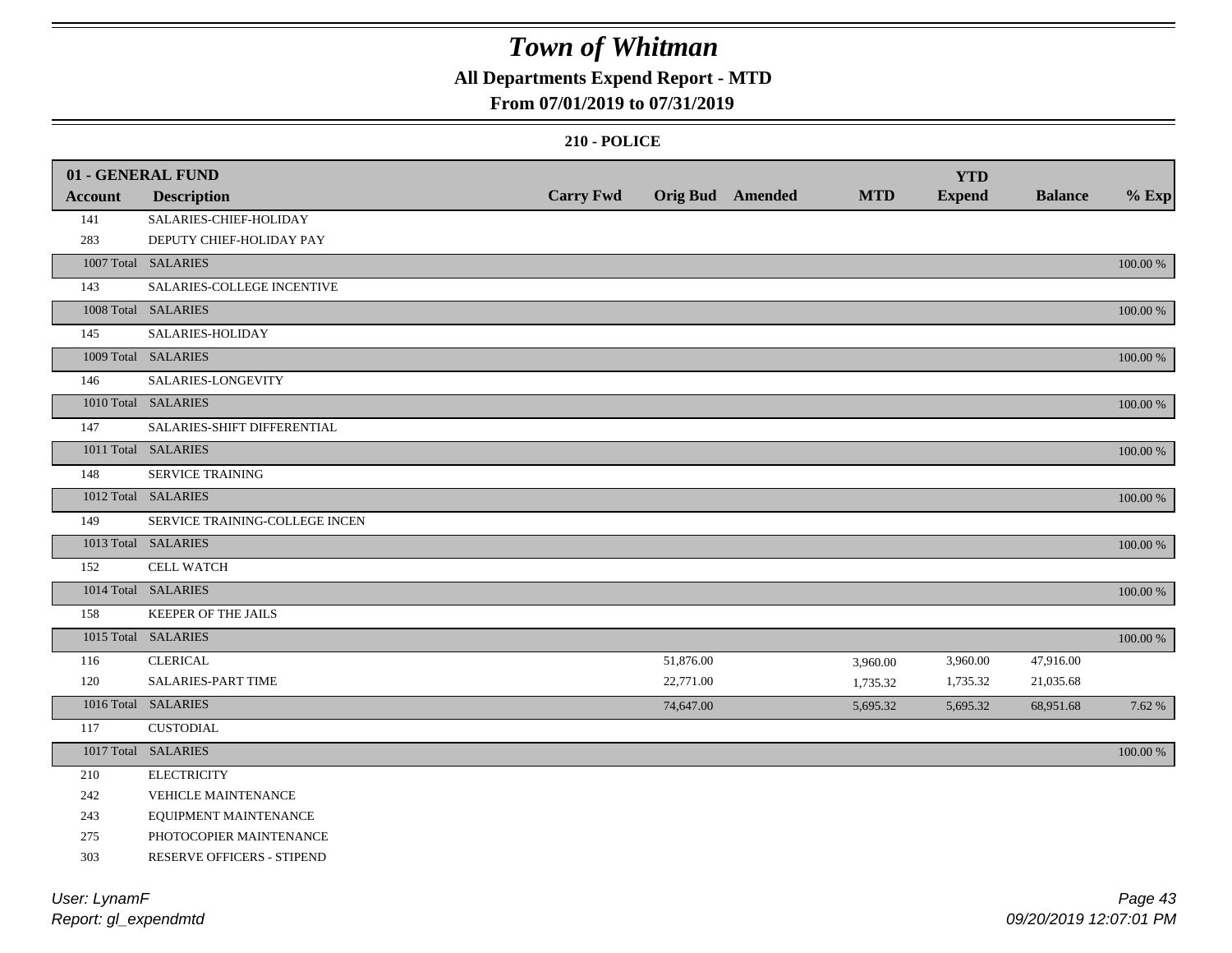### **All Departments Expend Report - MTD**

### **From 07/01/2019 to 07/31/2019**

|                | 01 - GENERAL FUND                        |                  |            |                         |            | <b>YTD</b>    |                |          |
|----------------|------------------------------------------|------------------|------------|-------------------------|------------|---------------|----------------|----------|
| <b>Account</b> | <b>Description</b>                       | <b>Carry Fwd</b> |            | <b>Orig Bud</b> Amended | <b>MTD</b> | <b>Expend</b> | <b>Balance</b> | $%$ Exp  |
| 305            | <b>INSTRUCTIONAL</b>                     |                  |            |                         | 295.00     | 295.00        | $-295.00$      |          |
| 311            | <b>COMPUTER SERVICES</b>                 |                  |            |                         |            |               |                |          |
| 340            | <b>TELEPHONE</b>                         |                  |            |                         |            |               |                |          |
| 343            | <b>CELL PHONES</b>                       |                  |            |                         |            |               |                |          |
| 420            | OFFICE SUPPLIES                          |                  |            |                         | 439.56     | 439.56        | $-439.56$      |          |
| 430            | <b>BUILDING MAINTENANCE &amp; REPAIR</b> |                  |            |                         |            |               |                |          |
| 450            | <b>CUSTODIAL SUPPLIES</b>                |                  |            |                         |            |               |                |          |
| 481            | <b>GASOLINE</b>                          |                  |            |                         | 3,017.50   | 3,017.50      | $-3,017.50$    |          |
| 582            | <b>UNIFORMS</b>                          |                  |            |                         | 1,671.73   | 1,671.73      | $-1,671.73$    |          |
| 583            | <b>CRIME PREVENTION</b>                  |                  |            |                         |            |               |                |          |
| 585            | MISCELLANEOUS EXPENSE                    |                  | 236,500.00 |                         | 1,181.07   | 1,181.07      | 235,318.93     |          |
| 320            | HEALTH CLUB MEMBERSHIPS                  |                  |            |                         |            |               |                |          |
| 596            | <b>OCCUPANCY-UTILITIES</b>               |                  |            |                         |            |               |                |          |
| 730            | <b>ASSOCIATION DUES</b>                  |                  |            |                         | 4,050.00   | 4,050.00      | $-4,050.00$    |          |
| 731            | <b>MEETINGS</b>                          |                  |            |                         |            |               |                |          |
|                | 2000 Total EXPENSE                       |                  | 236,500.00 |                         | 10,654.86  | 10,654.86     | 225,845.14     | 4.50 %   |
| 596            | <b>OCCUPANCY-UTILITIES</b>               |                  | 57,200.00  |                         | 3,984.31   | 3,984.31      | 53,215.69      |          |
| 595            | DRUG ENFORCEMENT EXPENSE                 |                  |            |                         |            |               |                |          |
| 959            | FY 2019 ENCUMBRANCES                     | 250.00           |            |                         |            |               | 250.00         |          |
|                | 2001 Total EXPENSE                       | 250.00           | 57,200.00  |                         | 3,984.31   | 3,984.31      | 53,465.69      | 6.93 %   |
| 939            | <b>FY2015 ENCUMBRANCES</b>               |                  |            |                         |            |               |                |          |
| 953            | <b>FY2009 ENCUMBRANCES</b>               |                  |            |                         |            |               |                |          |
| 958            | FY2005 ENCUMBRANCES                      |                  |            |                         |            |               |                |          |
| 948            | <b>FY07 ENCUMBRANCES</b>                 |                  |            |                         |            |               |                |          |
| 959            | FY 2019 ENCUMBRANCES                     |                  |            |                         |            |               |                |          |
| 949            | FY2014 ENCUMBRANCES                      |                  |            |                         |            |               |                |          |
| 940            | FY2016 ENCUMBRANCES                      |                  |            |                         |            |               |                |          |
| 945            | FY2013 ENCUMBRANCES                      |                  |            |                         |            |               |                |          |
|                | 2002 Total EXPENSE                       |                  |            |                         |            |               |                | 100.00 % |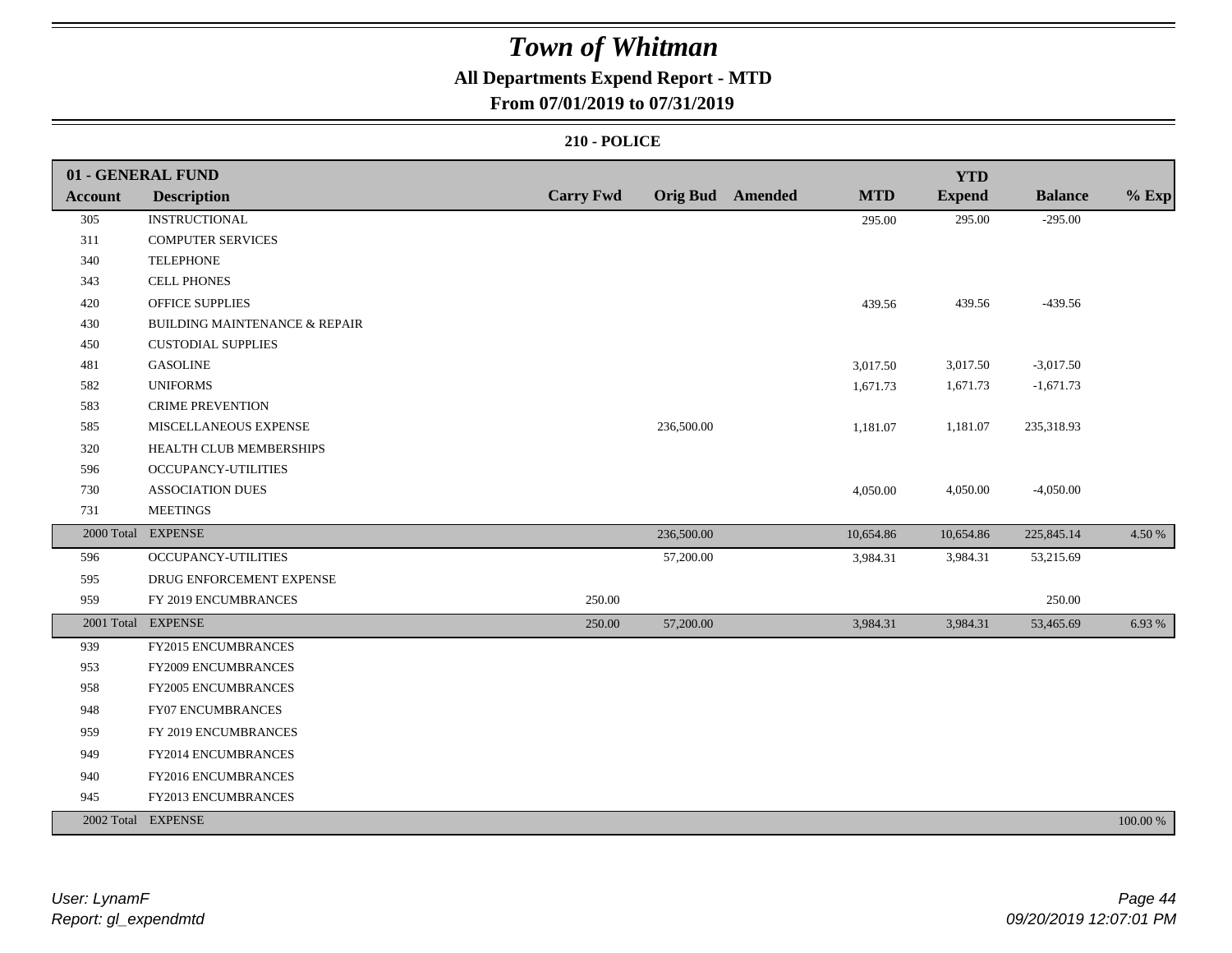### **All Departments Expend Report - MTD**

### **From 07/01/2019 to 07/31/2019**

|                | 01 - GENERAL FUND                                   |                  |           |                         |            | <b>YTD</b>    |                |             |
|----------------|-----------------------------------------------------|------------------|-----------|-------------------------|------------|---------------|----------------|-------------|
| <b>Account</b> | <b>Description</b>                                  | <b>Carry Fwd</b> |           | <b>Orig Bud</b> Amended | <b>MTD</b> | <b>Expend</b> | <b>Balance</b> | $%$ Exp     |
| 739            | <b>AUXILIARY POLICE</b>                             |                  | 3,833.00  |                         |            |               | 3,833.00       |             |
|                | 2003 Total EXPENSE                                  |                  | 3,833.00  |                         |            |               | 3,833.00       | 0.00 %      |
| 352            | MISCELLANEOUS EXPENSE                               |                  |           |                         |            |               |                |             |
|                | 2004 Total EXPENSE                                  |                  |           |                         |            |               |                | 100.00 %    |
| 959            | FY 2019 ENCUMBRANCES                                | 14,909.00        |           |                         |            |               | 14,909.00      |             |
|                | 2005 Total EXPENSE                                  | 14,909.00        |           |                         |            |               | 14,909.00      | 0.00 %      |
| 999            |                                                     |                  |           |                         |            |               |                |             |
|                | 4426 Total A.20ATM5/17PUR26MOTOROLA POLICE RADIOS   |                  |           |                         |            |               |                | 100.00 %    |
| 999            |                                                     |                  |           |                         |            |               |                |             |
|                | 4427 Total A19ATM5/18 LEASE/PCH 2017 FORD EXPLORER  |                  |           |                         |            |               |                | 100.00 %    |
| 999            |                                                     |                  |           |                         |            |               |                |             |
|                | 4428 Total A25ATM5/15 LEA/PUR CRUIS.1OF3            |                  |           |                         |            |               |                | 100.00 %    |
| 999            |                                                     |                  |           |                         |            |               |                |             |
|                | 4429 Total A34ATM5/16PUR.45 BULLET PROOF VESTS      |                  |           |                         |            |               |                | 100.00 %    |
| 999            |                                                     |                  |           |                         |            |               |                |             |
|                | 4430 Total A22ATM5/17 PUR.BODY ARMOR KITS           |                  |           |                         |            |               |                | 100.00 %    |
| 999            |                                                     |                  | 13,772.42 |                         |            |               | 13,772.42      |             |
|                | 4431 Total A.9 ATM5/19 LEA/PUR 2017 FORD EXPLOR (3/ |                  | 13,772.42 |                         |            |               | 13,772.42      | $0.00\,\%$  |
| 999            |                                                     |                  |           |                         |            |               |                |             |
|                | 4432 Total A.14ATM5/14PUR.ELECTROSHOCK WEAPONS      |                  |           |                         |            |               |                | $100.00~\%$ |
| 999            |                                                     |                  | 14,655.69 |                         | 14,655.69  | 14,655.69     |                |             |
|                | 4433 Total A.9 ATM5/19 LEA/PUR 2017FORDINT(2/3)     |                  | 14,655.69 |                         | 14,655.69  | 14,655.69     |                | $100.00~\%$ |
| 999            |                                                     |                  |           |                         |            |               |                |             |
|                | 4434 Total ART19 ATM5/18 LEASE/PCH 2016 FORD INTER  |                  |           |                         |            |               |                | 100.00 %    |
| 999            |                                                     |                  |           |                         |            |               |                |             |
|                | 4444 Total A25 ATM5/14 PUR. VOICE RECORD. SYS.      |                  |           |                         |            |               |                | 100.00 %    |
| 999            |                                                     |                  |           |                         |            |               |                |             |
|                | 4445 Total A.21ATM5/17 PUR.6 TASERS-POLICE          |                  |           |                         |            |               |                | 100.00 %    |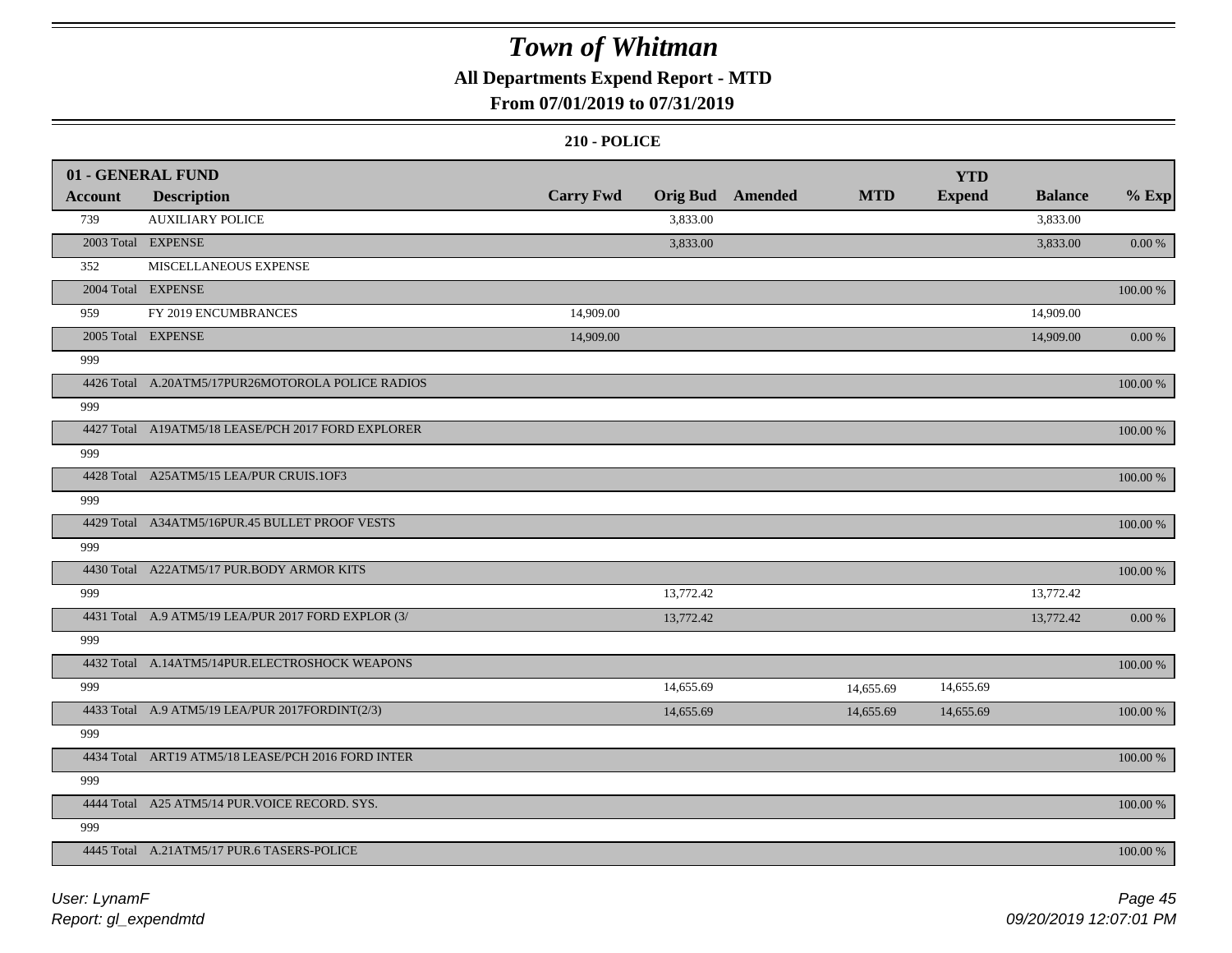### **All Departments Expend Report - MTD**

### **From 07/01/2019 to 07/31/2019**

|         | 01 - GENERAL FUND                                |                  |                         |            | <b>YTD</b>    |                |             |
|---------|--------------------------------------------------|------------------|-------------------------|------------|---------------|----------------|-------------|
| Account | <b>Description</b>                               | <b>Carry Fwd</b> | <b>Orig Bud</b> Amended | <b>MTD</b> | <b>Expend</b> | <b>Balance</b> | $%$ Exp     |
| 999     |                                                  |                  |                         |            |               |                |             |
|         | 4446 Total A12 ATM5/16 PUR.6 POLICE TASERS       |                  |                         |            |               |                | 100.00 %    |
| 999     |                                                  |                  | 4,400.00                | 4,400.00   | 4,400.00      |                |             |
|         | 4513 Total A.9 ATM5/19 LEASE MOTORCYCLE          |                  | 4,400.00                | 4,400.00   | 4,400.00      |                | $100.00~\%$ |
| 999     |                                                  |                  |                         |            |               |                |             |
|         | 4514 Total A26 ATM 5/15 LEASE MOTORCYCLE         |                  |                         |            |               |                | 100.00 %    |
| 999     |                                                  |                  |                         |            |               |                |             |
|         | 4524 Total A18ATM5/17LEASE / HARLEY-DAV (1YR)    |                  |                         |            |               |                | 100.00 %    |
| 999     |                                                  |                  |                         |            |               |                |             |
|         | 4544 Total A.16ATM 5/17L/P 2016 FORD SUV(2)2ND/3 |                  |                         |            |               |                | 100.00 %    |
| 999     |                                                  |                  |                         |            |               |                |             |
|         | 4545 Total A.33ATM 5/16 L/P 2014CRUIS.3RD/3      |                  |                         |            |               |                | 100.00 %    |
| 999     |                                                  |                  |                         |            |               |                |             |
|         | 4546 Total A13ATM5/16PUR 2 MOBILE DATA TERM      |                  |                         |            |               |                | 100.00 %    |
| 999     |                                                  |                  |                         |            |               |                |             |
|         | 4550 Total A.24 ATM 5/15 L/P CRUISER 2ND 0F 3    |                  |                         |            |               |                | 100.00 %    |
| 999     |                                                  |                  |                         |            |               |                |             |
|         | 4551 Total A.19 ATM 5/17 L/P FORD EXPLORER 1/3   |                  |                         |            |               |                | 100.00 %    |
| 999     |                                                  |                  |                         |            |               |                |             |
|         | 4571 Total A.17ATM5/17L/P 2015 CRUIS.3/3         |                  |                         |            |               |                | 100.00 %    |
| 999     |                                                  |                  | 21,957.50               |            |               | 21,957.50      |             |
|         | 4621 Total A.30 ATM 5/19 LEA/PUR CRUISER (1/3)   |                  | 21,957.50               |            |               | 21,957.50      | 0.00 %      |
| 999     |                                                  |                  | 21,957.50               |            |               | 21,957.50      |             |
|         | 4622 Total A.30 ATM 5/19 LEA/PUR CRUISER2 (1/3)  |                  | 21,957.50               |            |               | 21,957.50      | 0.00 %      |
|         | 210 Total POLICE                                 | 58,066.28        | 3,280,876.11            | 242,317.82 | 242,317.82    | 3,096,624.57   |             |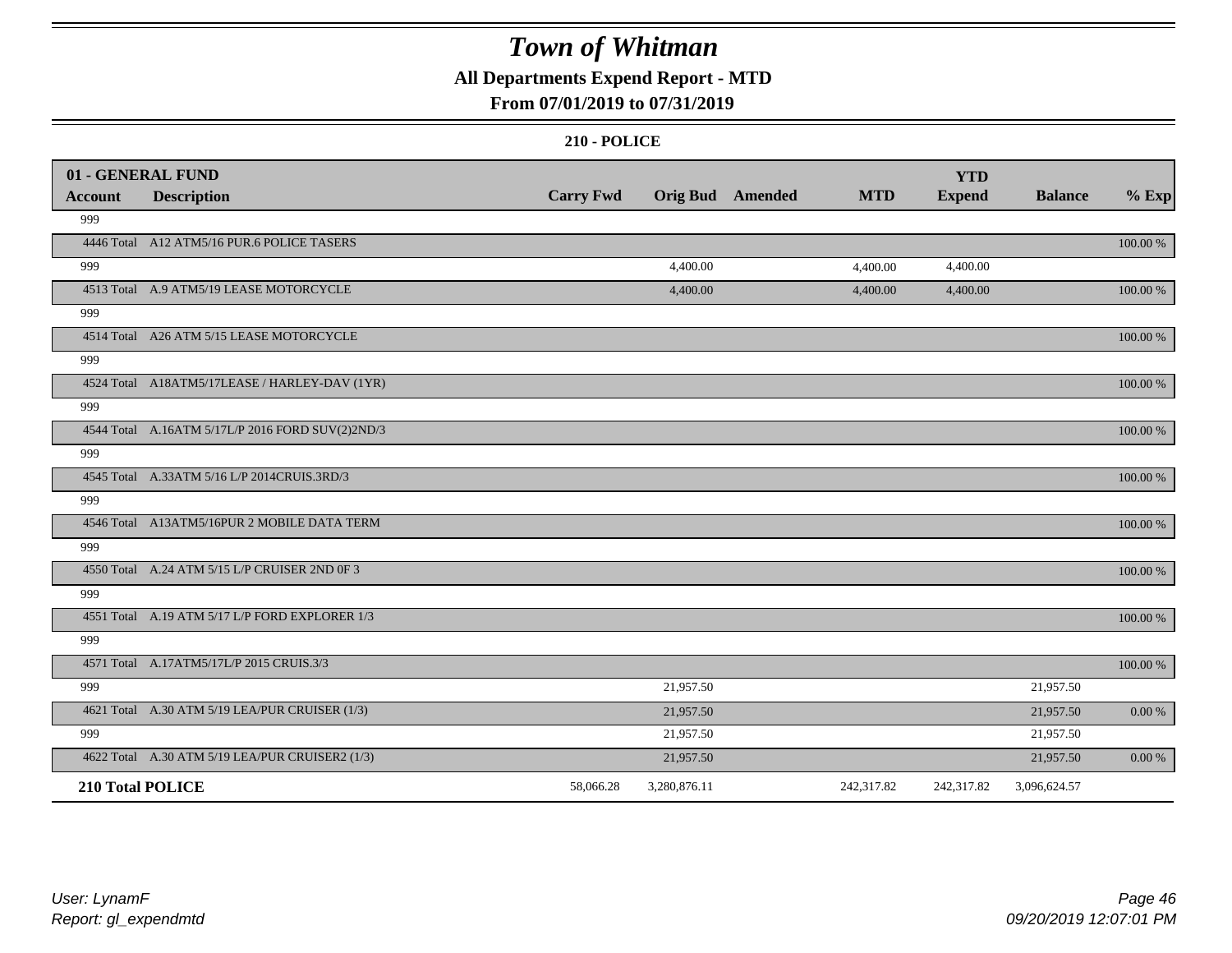# **All Departments Expend Report - MTD**

### **From 07/01/2019 to 07/31/2019**

#### **220 - FIRE**

|                | 01 - GENERAL FUND              |                  |              |                  |            | <b>YTD</b>    |                |             |
|----------------|--------------------------------|------------------|--------------|------------------|------------|---------------|----------------|-------------|
| <b>Account</b> | <b>Description</b>             | <b>Carry Fwd</b> |              | Orig Bud Amended | <b>MTD</b> | <b>Expend</b> | <b>Balance</b> | $%$ Exp     |
| 111            | SALARIES-ADMINSTRATIVE         |                  | 160,666.00   |                  | 11,852.43  | 11,852.43     | 148,813.57     |             |
|                | 1000 Total SALARIES            |                  | 160,666.00   |                  | 11,852.43  | 11,852.43     | 148,813.57     | 7.37 %      |
| 112            | <b>SALARIES</b>                |                  | 2,989,111.00 |                  | 153,842.17 | 153,842.17    | 2,835,268.83   |             |
| 130            | SALARIES-OVERTIME              |                  |              |                  | 68,297.30  | 68,297.30     | $-68,297.30$   |             |
| 138            | SICK LEAVE BUY-BACK            |                  |              |                  |            |               |                |             |
| 143            | SALARIES-COLLEGE INCENTIVE     |                  |              |                  |            |               |                |             |
| 145            | SALARIES-HOLIDAY               |                  |              |                  | 564.48     | 564.48        | $-564.48$      |             |
| 146            | SALARIES-LONGEVITY             |                  |              |                  |            |               |                |             |
| 938            | FY 2018 ENCUMBRANCES           |                  |              |                  |            |               |                |             |
| 940            | FY2016 ENCUMBRANCES            |                  |              |                  |            |               |                |             |
| 941            | FY 2017 ENCUMBRANCES           |                  |              |                  |            |               |                |             |
| 949            | FY2014 ENCUMBRANCES            |                  |              |                  |            |               |                |             |
| 959            | FY 2019 ENCUMBRANCES           | 28,033.79        |              |                  | 3,364.18   | 3,364.18      | 24,669.61      |             |
|                | 1001 Total SALARIES            | 28,033.79        | 2,989,111.00 |                  | 226,068.13 | 226,068.13    | 2,791,076.66   | 7.49 %      |
| 140            | SALARIES-CHIEF-COLLEGE INCENT. |                  |              |                  |            |               |                |             |
|                | 1002 Total SALARIES            |                  |              |                  |            |               |                | 100.00 %    |
| 141            | SALARIES-CHIEF-HOLIDAY         |                  |              |                  |            |               |                |             |
|                | 1003 Total SALARIES            |                  |              |                  |            |               |                | $100.00~\%$ |
| 121            | <b>CLERICAL I</b>              |                  | 43,059.00    |                  | 3,280.64   | 3,280.64      | 39,778.36      |             |
|                | 1004 Total SALARIES            |                  | 43,059.00    |                  | 3,280.64   | 3,280.64      | 39,778.36      | 7.61 %      |
| 130            | SALARIES-OVERTIME              |                  |              |                  |            |               |                |             |
|                | 1005 Total SALARIES            |                  |              |                  |            |               |                | 100.00 %    |
| 138            | SICK LEAVE BUY-BACK            |                  |              |                  |            |               |                |             |
|                | 1007 Total SALARIES            |                  |              |                  |            |               |                | 100.00 %    |
| 210            | <b>ELECTRICITY</b>             |                  |              |                  |            |               |                |             |
| 212            | <b>GAS (NATURAL)</b>           |                  |              |                  |            |               |                |             |
| 214            | OIL (HEATING)                  |                  |              |                  |            |               |                |             |
| 242            | <b>VEHICLE MAINTENANCE</b>     |                  |              |                  |            |               |                |             |
| 243            | EQUIPMENT MAINTENANCE          |                  |              |                  |            |               |                |             |
| 271            | VEHICLE RENTAL                 |                  |              |                  |            |               |                |             |

*Report: gl\_expendmtd User: LynamF*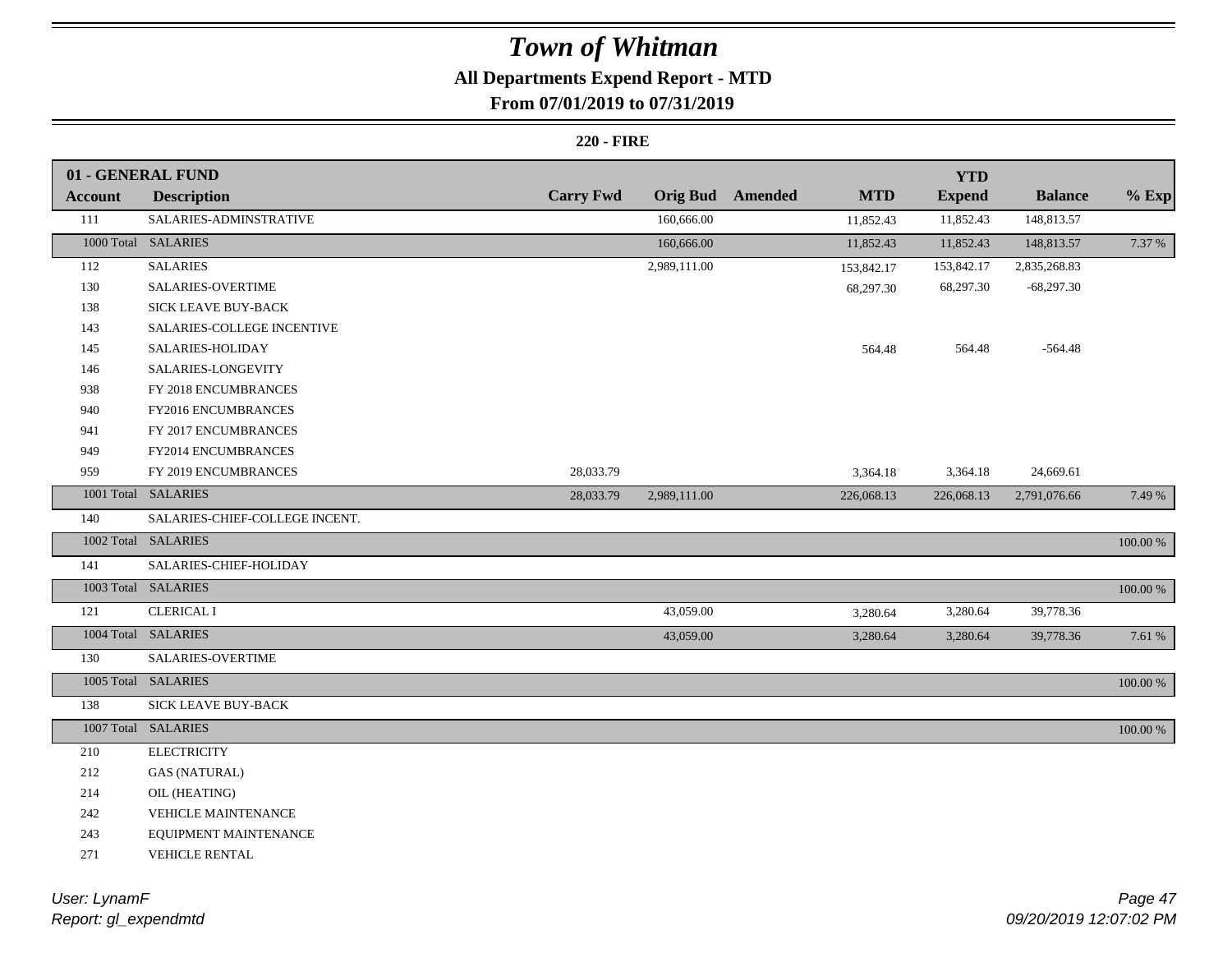### **All Departments Expend Report - MTD**

### **From 07/01/2019 to 07/31/2019**

#### **220 - FIRE**

|                | 01 - GENERAL FUND                        |                  |            |                         |            | <b>YTD</b>    |                |            |
|----------------|------------------------------------------|------------------|------------|-------------------------|------------|---------------|----------------|------------|
| <b>Account</b> | <b>Description</b>                       | <b>Carry Fwd</b> |            | <b>Orig Bud</b> Amended | <b>MTD</b> | <b>Expend</b> | <b>Balance</b> | $%$ Exp    |
| 305            | <b>INSTRUCTIONAL</b>                     |                  |            |                         |            |               |                |            |
| 340            | <b>TELEPHONE</b>                         |                  |            |                         |            |               |                |            |
| 341            | <b>AMBULANCE LICENSES</b>                |                  |            |                         | 2,920.00   | 2,920.00      | $-2,920.00$    |            |
| 343            | <b>CELL PHONES</b>                       |                  |            |                         |            |               |                |            |
| 420            | <b>OFFICE SUPPLIES</b>                   |                  |            |                         |            |               |                |            |
| 430            | <b>BUILDING MAINTENANCE &amp; REPAIR</b> |                  |            |                         |            |               |                |            |
| 481            | <b>GASOLINE</b>                          |                  |            |                         | 1,193.01   | 1,193.01      | $-1,193.01$    |            |
| 580            | FIRE SUPPLIES/PROTECT GEAR               |                  |            |                         |            |               |                |            |
| 581            | AMBULANCE SUPPLIES & EXPENSE             |                  |            |                         |            |               |                |            |
| 582            | <b>UNIFORMS</b>                          |                  |            |                         | 1,100.00   | 1,100.00      | $-1,100.00$    |            |
| 585            | MISCELLANEOUS EXPENSE                    |                  | 220,000.00 |                         |            |               | 220,000.00     |            |
| 320            | HEALTH CLUB MEMBERSHIPS                  |                  |            |                         |            |               |                |            |
| 717            | FIRE/SPRINKLER ALARM SYS.MAINT           |                  |            |                         |            |               |                |            |
| 730            | <b>ASSOCIATION DUES</b>                  |                  |            |                         |            |               |                |            |
| 731            | <b>MEETINGS</b>                          |                  |            |                         |            |               |                |            |
|                | 2000 Total EXPENSE                       |                  | 220,000.00 |                         | 5,213.01   | 5,213.01      | 214,786.99     | 2.36 %     |
| 354            | FIRE / SPRINKLER ALARM SYSTEM            |                  | 12,500.00  |                         |            |               | 12,500.00      |            |
| 959            | FY 2019 ENCUMBRANCES                     | 1,729.35         |            |                         |            |               | 1,729.35       |            |
|                | 2001 Total EXPENSE                       | 1,729.35         | 12,500.00  |                         |            |               | 14,229.35      | $0.00\ \%$ |
| 948            | FY07 ENCUMBRANCES                        |                  |            |                         |            |               |                |            |
| 939            | FY2015 ENCUMBRANCES                      |                  |            |                         |            |               |                |            |
| 940            | FY2016 ENCUMBRANCES                      |                  |            |                         |            |               |                |            |
| 941            | FY 2017 ENCUMBRANCES                     |                  |            |                         |            |               |                |            |
| 943            | FY2012 ENCUMBRANCES                      |                  |            |                         |            |               |                |            |
| 945            | FY2013 ENCUMBRANCES                      |                  |            |                         |            |               |                |            |
| 946            | FY2010 ENCUMBRANCES                      |                  |            |                         |            |               |                |            |
| 949            | FY2014 ENCUMBRANCES                      |                  |            |                         |            |               |                |            |
| 953            | FY2009 ENCUMBRANCES                      |                  |            |                         |            |               |                |            |
| 958            | FY2005 ENCUMBRANCES                      |                  |            |                         |            |               |                |            |
| 959            | FY 2019 ENCUMBRANCES                     |                  |            |                         |            |               |                |            |
|                | 2002 Total EXPENSE                       |                  |            |                         |            |               |                | 100.00 %   |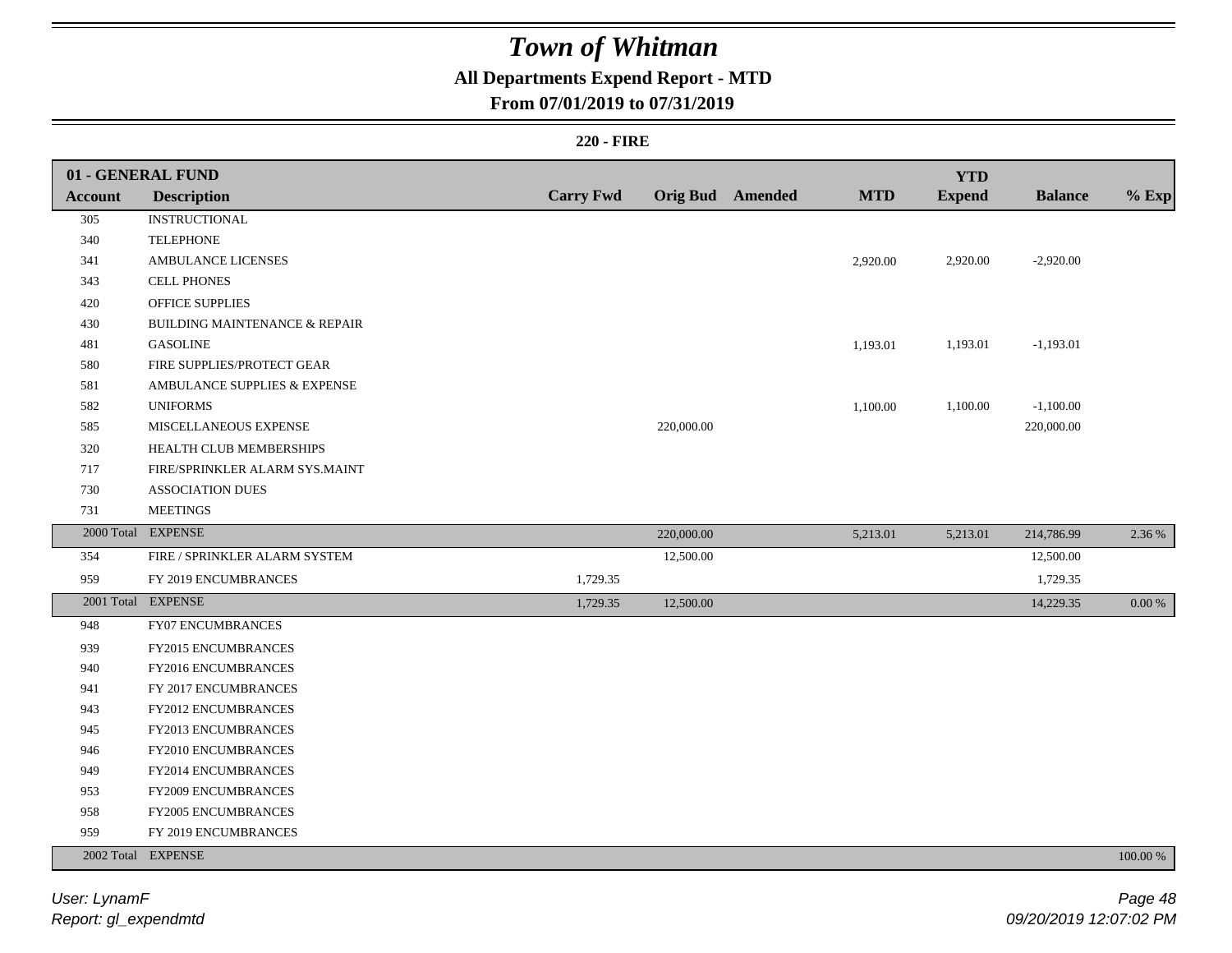### **All Departments Expend Report - MTD**

### **From 07/01/2019 to 07/31/2019**

#### **220 - FIRE**

|                | 01 - GENERAL FUND                                   |                  |           |                         |            | <b>YTD</b>    |                |             |
|----------------|-----------------------------------------------------|------------------|-----------|-------------------------|------------|---------------|----------------|-------------|
| <b>Account</b> | <b>Description</b>                                  | <b>Carry Fwd</b> |           | <b>Orig Bud</b> Amended | <b>MTD</b> | <b>Expend</b> | <b>Balance</b> | $%$ Exp     |
| 382            | ARMORY BUILDING MAINTENANCE                         |                  | 10,000.00 |                         |            |               | 10,000.00      |             |
|                | 2003 Total EXPENSE                                  |                  | 10,000.00 |                         |            |               | 10,000.00      | 0.00 %      |
| 353            | REGIONAL DISPATCH                                   |                  | 60,000.00 |                         |            |               | 60,000.00      |             |
|                | 2004 Total EXPENSE                                  |                  | 60,000.00 |                         |            |               | 60,000.00      | 0.00 %      |
| 999            |                                                     |                  |           |                         |            |               |                |             |
|                | 4436 Total A.2 STM 5/4/15 PUR.FIRE/CHF AUTO         |                  |           |                         |            |               |                | 100.00 %    |
| 999            |                                                     |                  |           |                         |            |               |                |             |
|                | 4437 Total A20ATM5/15LEA/PUR2015PUMP.ENG.1/8        |                  |           |                         |            |               |                | $100.00\%$  |
| 580            | FIRE SUPPLIES/PROTECT GEAR                          |                  |           |                         |            |               |                |             |
|                | 4438 Total A.23ATM 5/17EQUIP NEW FIREFIGHTERS       |                  |           |                         |            |               |                | $100.00~\%$ |
| 999            |                                                     |                  |           |                         |            |               |                |             |
|                | 4439 Total A24ATM5/17L/P 2015 PUMP.ENG.3/8          |                  |           |                         |            |               |                | 100.00 %    |
| 999            |                                                     |                  |           |                         |            |               |                |             |
|                | 4440 Total A21ATM 5/09 PUR.FIRE/CHF AUTO            |                  |           |                         |            |               |                | 100.00 %    |
| 999            |                                                     |                  |           |                         |            |               |                |             |
|                | 4441 Total A11ATM5/16 FUND REGIONAL DISPATCH        |                  |           |                         |            |               |                | $100.00\%$  |
| 999            |                                                     |                  |           |                         |            |               |                |             |
|                | 4442 Total A.42 ATM5/16 PUR.PROT.EQ./FIRE DEPT      |                  |           |                         |            |               |                | 100.00 %    |
| 999            |                                                     |                  |           |                         |            |               |                |             |
|                | 4443 Total A27ATM5/17 SELF CONT.BR.APPAR.10%MTCH    |                  |           |                         |            |               |                | $100.00~\%$ |
| 999            |                                                     |                  |           |                         |            |               |                |             |
|                | 4458 Total A.16STM12/17REPL.ROOFTOP UNITS-FIRE STA. |                  |           |                         |            |               |                | $100.00~\%$ |
| 999            |                                                     |                  |           |                         |            |               |                |             |
|                | 4502 Total A15ATM5/18 PURCHASE SUV FOR FIRE DEPT    |                  |           |                         |            |               |                | $100.00~\%$ |
| 999            |                                                     |                  | 70,926.90 |                         | 70,926.90  | 70,926.90     |                |             |
|                | 4517 Total A.23 ATM 5/19 - LEA/PUR PUMP ENG 5/7     |                  | 70,926.90 |                         | 70,926.90  | 70,926.90     |                | 100.00 %    |
| 999            |                                                     |                  | 42,000.00 |                         |            |               | 42,000.00      |             |
|                | 4518 Total A.24 ATM5/19 NEW PPE FOR FIREFIGHTERS    |                  | 42,000.00 |                         |            |               | 42,000.00      | $0.00\,\%$  |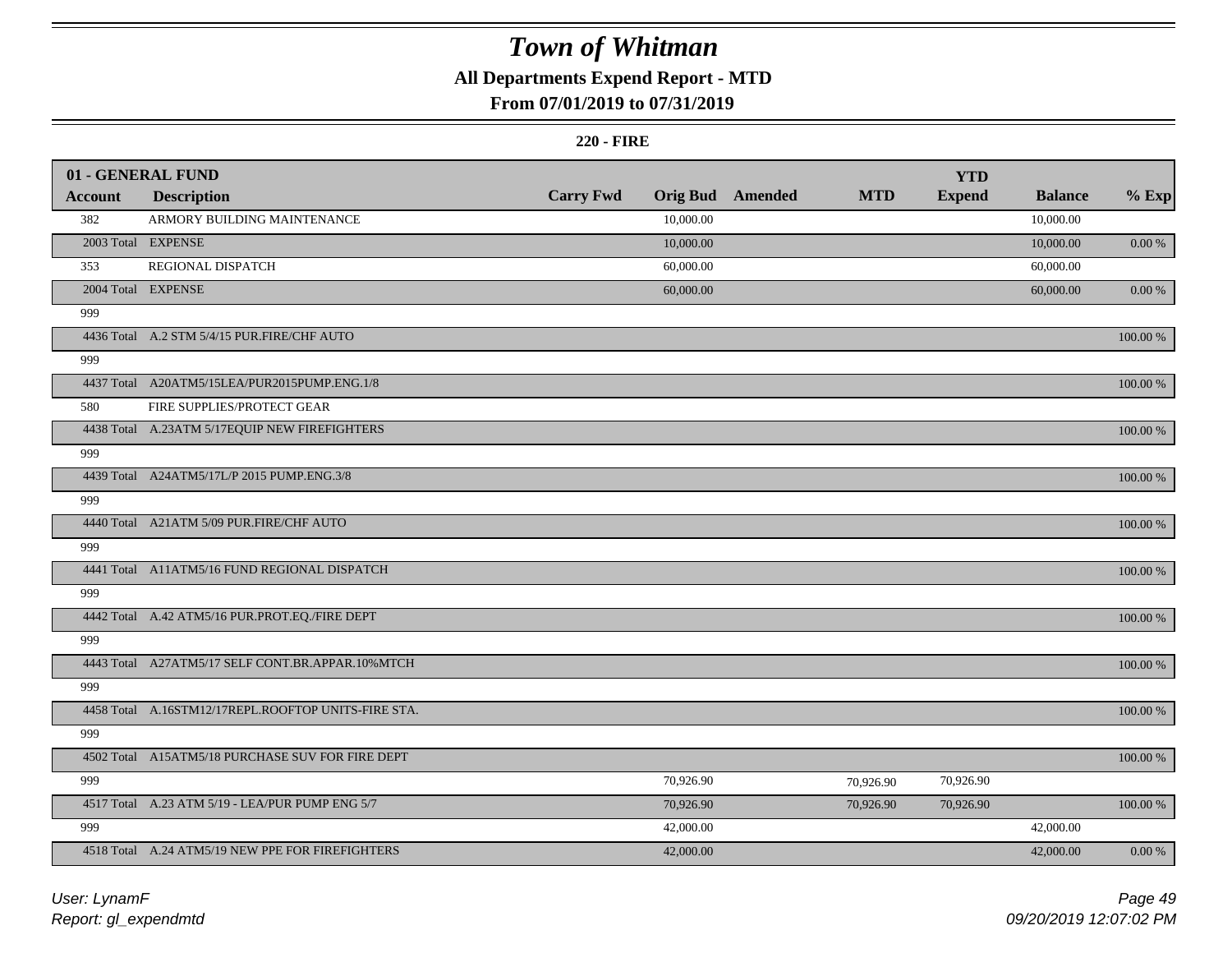### **All Departments Expend Report - MTD**

### **From 07/01/2019 to 07/31/2019**

#### **220 - FIRE**

|                | 01 - GENERAL FUND                                   |                  |                 |         |            | <b>YTD</b>    |                |          |
|----------------|-----------------------------------------------------|------------------|-----------------|---------|------------|---------------|----------------|----------|
| Account        | <b>Description</b>                                  | <b>Carry Fwd</b> | <b>Orig Bud</b> | Amended | <b>MTD</b> | <b>Expend</b> | <b>Balance</b> | $%$ Exp  |
| 999            |                                                     |                  |                 |         |            |               |                |          |
|                | 4528 Total A25ATM5/17&19STM12/17REFURB1990PUMP.ENG  |                  |                 |         |            |               |                | 100.00 % |
| 999            |                                                     |                  |                 |         |            |               |                |          |
|                | 4530 Total A18ATM5/18 5% MATCH - SCBA GEAR          |                  |                 |         |            |               |                | 100.00 % |
| 999            |                                                     |                  | 39,599.50       |         | 39,599.50  | 39,599.50     |                |          |
|                | 4547 Total A.22 ATM 5/19 LEA/PUR. 2017 AMB. 3 OF 5  |                  | 39,599.50       |         | 39,599.50  | 39,599.50     |                | 100.00 % |
| 999            |                                                     |                  |                 |         |            |               |                |          |
|                | 4554 Total A16ATM5/18 LEASE PMT 2 OF 5 2016 AMBULAN |                  |                 |         |            |               |                | 100.00 % |
| 999            |                                                     |                  |                 |         |            |               |                |          |
|                | 4558 Total A19ATM5/14 REPL. FIRE STA.HEAT UNITS     |                  |                 |         |            |               |                | 100.00 % |
| 999            |                                                     |                  |                 |         |            |               |                |          |
|                | 4559 Total A.40ATM5/16LEA/PUR&EQ.2012.AMB.4/4       |                  |                 |         |            |               |                | 100.00 % |
| 999            |                                                     |                  |                 |         |            |               |                |          |
|                | 4566 Total A.18STM12/17RADIO SYSTEM-FIRE DEPT       |                  |                 |         |            |               |                | 100.00 % |
| 999            |                                                     |                  |                 |         |            |               |                |          |
|                | 4567 Total A.37ATM 5/16PUR2.AMB.STRCHS&STRUC.SYS    |                  |                 |         |            |               |                | 100.00 % |
| 999            |                                                     |                  |                 |         |            |               |                |          |
|                | 4568 Total A.18ATM 5/14 PUR/EQ.FIRE COMMAND VEH.    |                  |                 |         |            |               |                | 100.00 % |
| 999            |                                                     |                  | 85,000.00       |         |            |               | 85,000.00      |          |
|                | 4620 Total A.26 ATM 5/19 PUB SAFETY RADIO EQUIP     |                  | 85,000.00       |         |            |               | 85,000.00      | 0.00 %   |
| 220 Total FIRE |                                                     | 29,763.14        | 3,732,862.40    |         | 356,940.61 | 356,940.61    | 3,405,684.93   |          |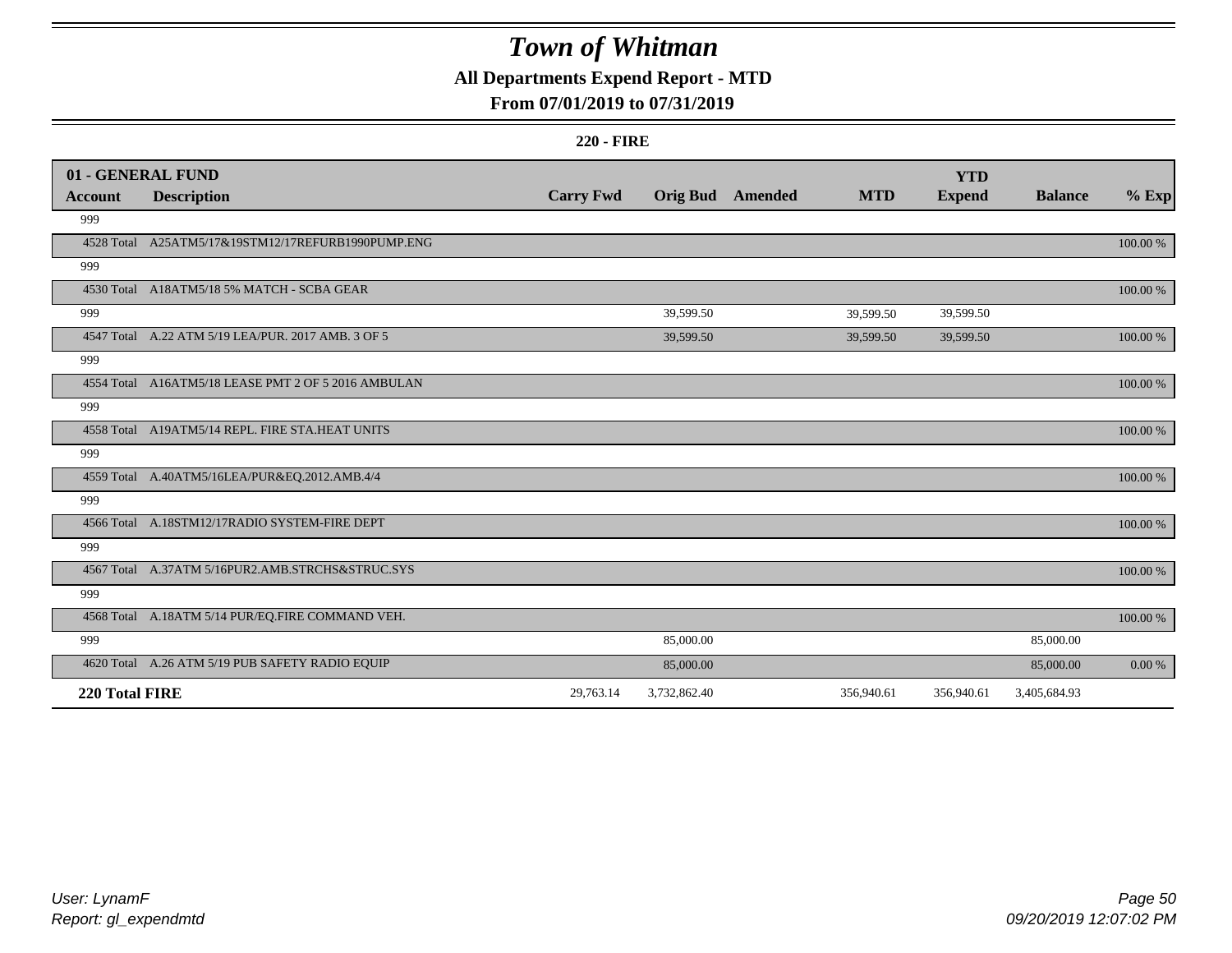**All Departments Expend Report - MTD**

### **From 07/01/2019 to 07/31/2019**

#### **221 - FIRE ALARM MAINTENANCE**

|         | 01 - GENERAL FUND                         |                  |                 |         |            | <b>YTD</b>    |                |          |
|---------|-------------------------------------------|------------------|-----------------|---------|------------|---------------|----------------|----------|
| Account | <b>Description</b>                        | <b>Carry Fwd</b> | <b>Orig Bud</b> | Amended | <b>MTD</b> | <b>Expend</b> | <b>Balance</b> | $%$ Exp  |
| 585     | MISCELLANEOUS EXPENSE                     |                  |                 |         |            |               |                |          |
|         | 2000 Total EXPENSE                        |                  |                 |         |            |               |                | 100.00 % |
| 945     | <b>FY2013 ENCUMBRANCES</b>                |                  |                 |         |            |               |                |          |
| 946     | <b>FY2010 ENCUMBRANCES</b>                |                  |                 |         |            |               |                |          |
| 949     | <b>FY2014 ENCUMBRANCES</b>                |                  |                 |         |            |               |                |          |
|         | 2001 Total EXPENSE                        |                  |                 |         |            |               |                | 100.00 % |
| 999     |                                           |                  |                 |         |            |               |                |          |
|         | 4423 Total A.4STM5/6/02FIRE ALMS.TN.BLDGS |                  |                 |         |            |               |                | 100.00 % |
|         | <b>221 Total FIRE ALARM MAINTENANCE</b>   |                  |                 |         |            |               |                |          |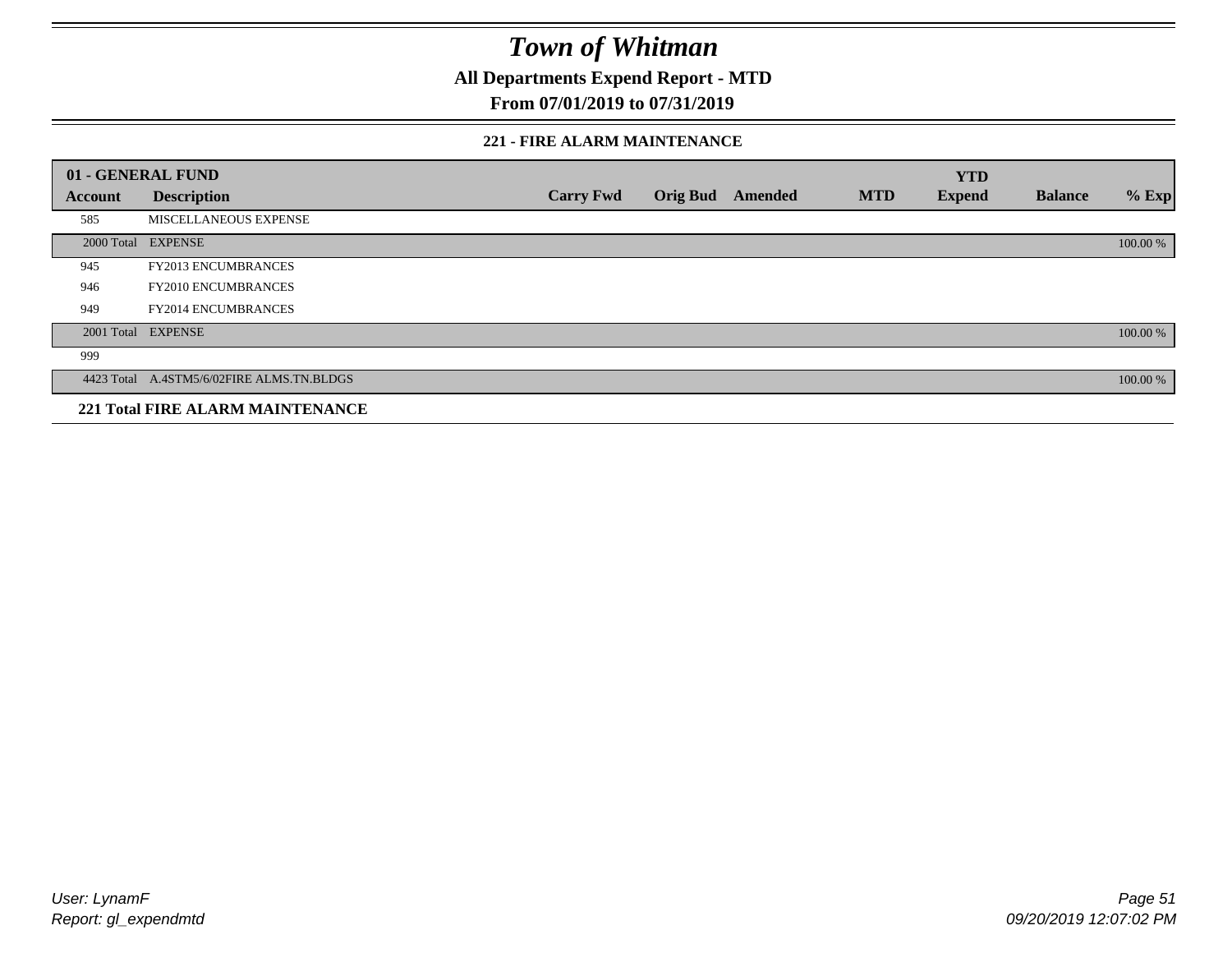### **All Departments Expend Report - MTD**

### **From 07/01/2019 to 07/31/2019**

#### **222 - FOREST FIRES**

|         | 01 - GENERAL FUND             |                  |                 |         |            | <b>YTD</b>    |                |          |
|---------|-------------------------------|------------------|-----------------|---------|------------|---------------|----------------|----------|
| Account | <b>Description</b>            | <b>Carry Fwd</b> | <b>Orig Bud</b> | Amended | <b>MTD</b> | <b>Expend</b> | <b>Balance</b> | $%$ Exp  |
| 112     | <b>SALARIES</b>               |                  |                 |         |            |               |                |          |
|         | 1000 Total SALARIES           |                  |                 |         |            |               |                | 100.00 % |
| 585     | <b>MISCELLANEOUS EXPENSE</b>  |                  | 2,000.00        |         |            |               | 2,000.00       |          |
|         | 2000 Total EXPENSE            |                  | 2,000.00        |         |            |               | 2,000.00       | 0.00 %   |
| 943     | <b>FY2012 ENCUMBRANCES</b>    |                  |                 |         |            |               |                |          |
| 945     | <b>FY2013 ENCUMBRANCES</b>    |                  |                 |         |            |               |                |          |
| 946     | <b>FY2010 ENCUMBRANCES</b>    |                  |                 |         |            |               |                |          |
|         | 2001 Total EXPENSE            |                  |                 |         |            |               |                | 100.00 % |
|         | <b>222 Total FOREST FIRES</b> |                  | 2,000.00        |         |            |               | 2,000.00       |          |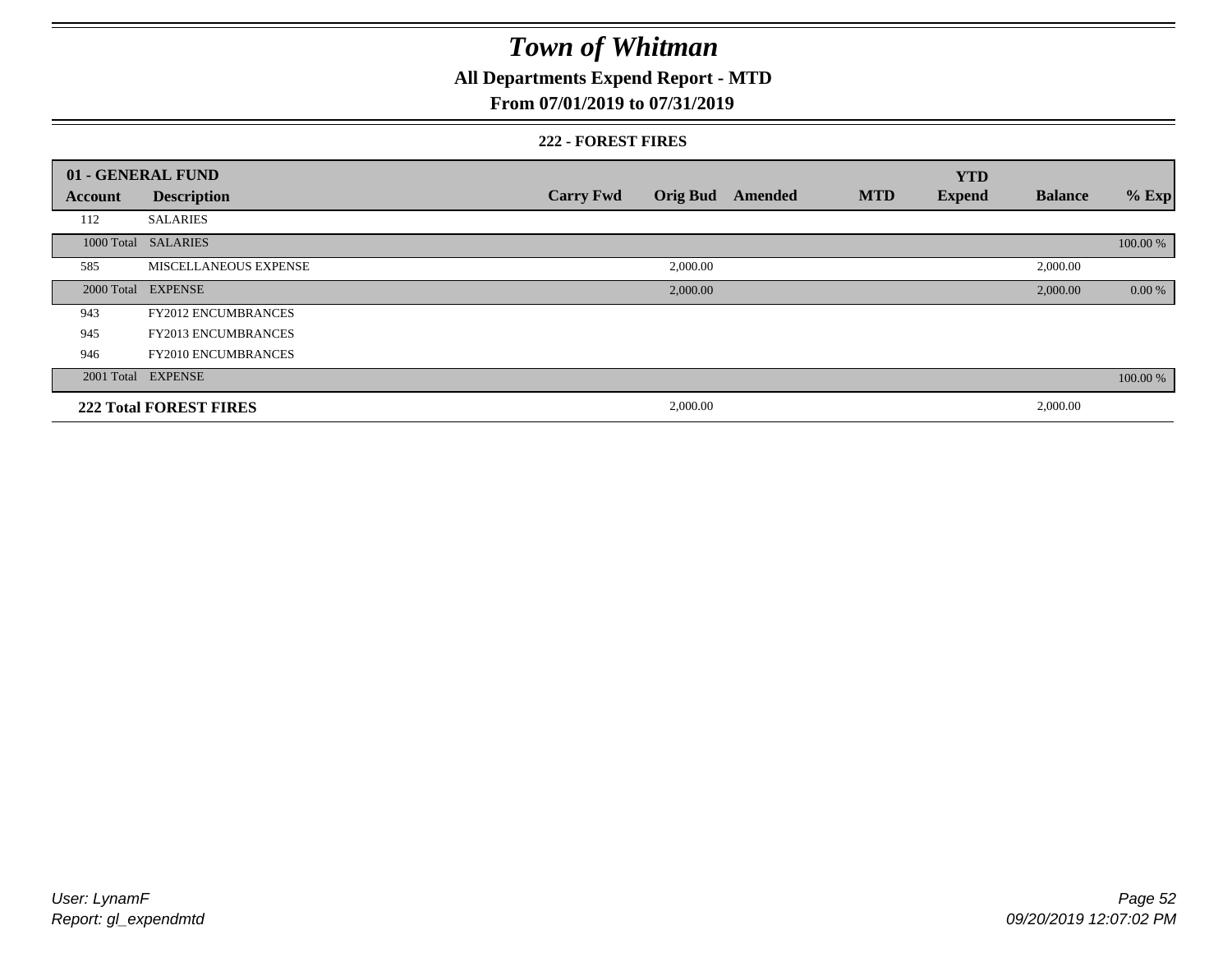**All Departments Expend Report - MTD**

**From 07/01/2019 to 07/31/2019**

### **230 - RIGHT TO KNOW LAW BUDGET**

|         | 01 - GENERAL FUND                  |                  |                         |            | YTD           |                |          |
|---------|------------------------------------|------------------|-------------------------|------------|---------------|----------------|----------|
| Account | <b>Description</b>                 | <b>Carry Fwd</b> | <b>Orig Bud</b> Amended | <b>MTD</b> | <b>Expend</b> | <b>Balance</b> | $%$ Exp  |
| 585     | <b>MISCELLANEOUS EXPENSE</b>       |                  |                         |            |               |                |          |
|         | 2000 Total EXPENSE                 |                  |                         |            |               |                | 100.00 % |
|         | 230 Total RIGHT TO KNOW LAW BUDGET |                  |                         |            |               |                |          |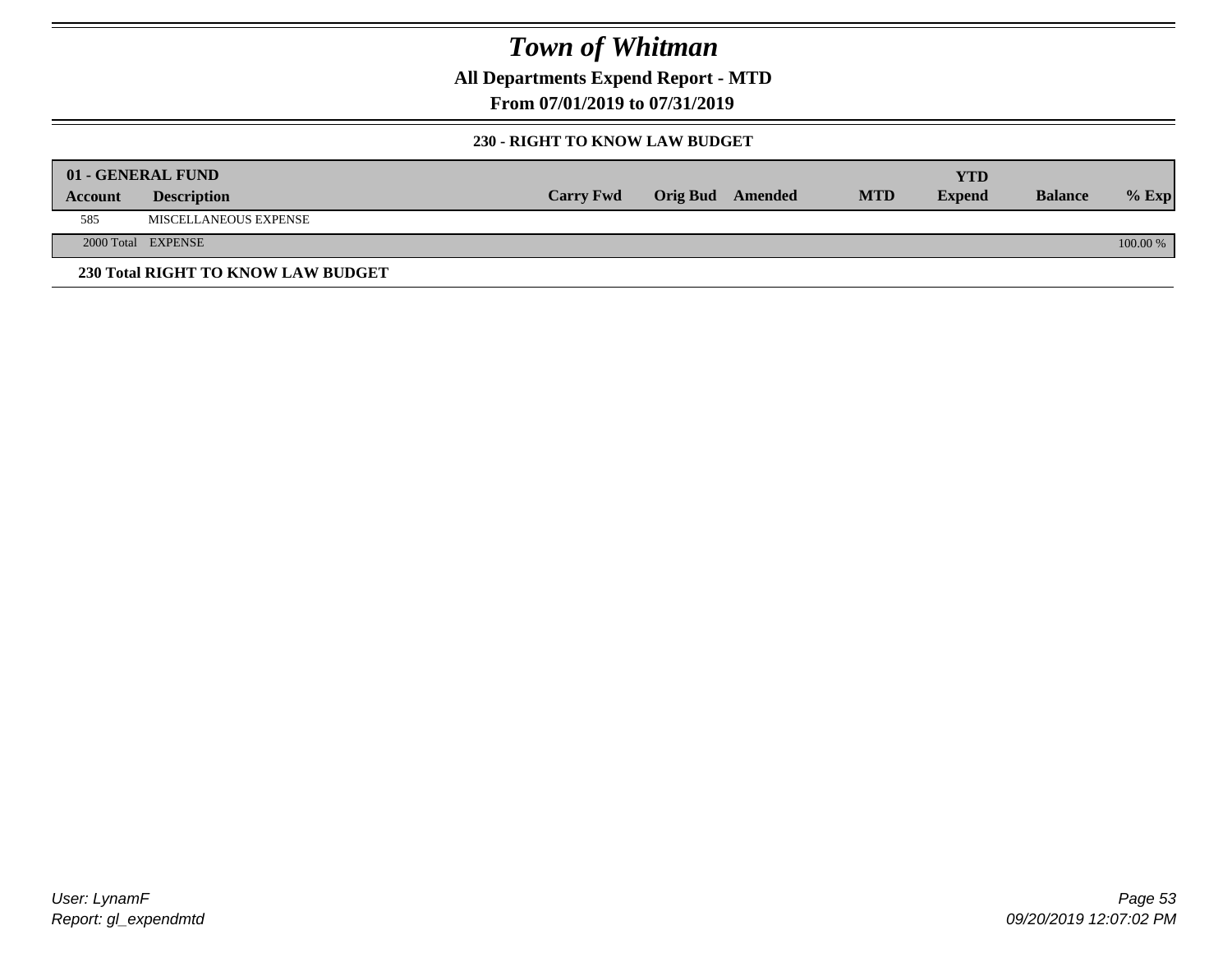**All Departments Expend Report - MTD**

### **From 07/01/2019 to 07/31/2019**

#### **231 - AMBULANCE REPAIR**

|         | 01 - GENERAL FUND                 |                  |           |                  |            | <b>YTD</b>    |                |          |
|---------|-----------------------------------|------------------|-----------|------------------|------------|---------------|----------------|----------|
| Account | <b>Description</b>                | <b>Carry Fwd</b> |           | Orig Bud Amended | <b>MTD</b> | <b>Expend</b> | <b>Balance</b> | $%$ Exp  |
| 585     | MISCELLANEOUS EXPENSE             |                  | 25,000.00 |                  |            |               | 25,000.00      |          |
|         | 2000 Total EXPENSE                |                  | 25,000.00 |                  |            |               | 25,000.00      | $0.00\%$ |
| 939     | <b>FY2015 ENCUMBRANCES</b>        |                  |           |                  |            |               |                |          |
|         | 2001 Total EXPENSE                |                  |           |                  |            |               |                | 100.00 % |
|         | <b>231 Total AMBULANCE REPAIR</b> |                  | 25,000.00 |                  |            |               | 25,000.00      |          |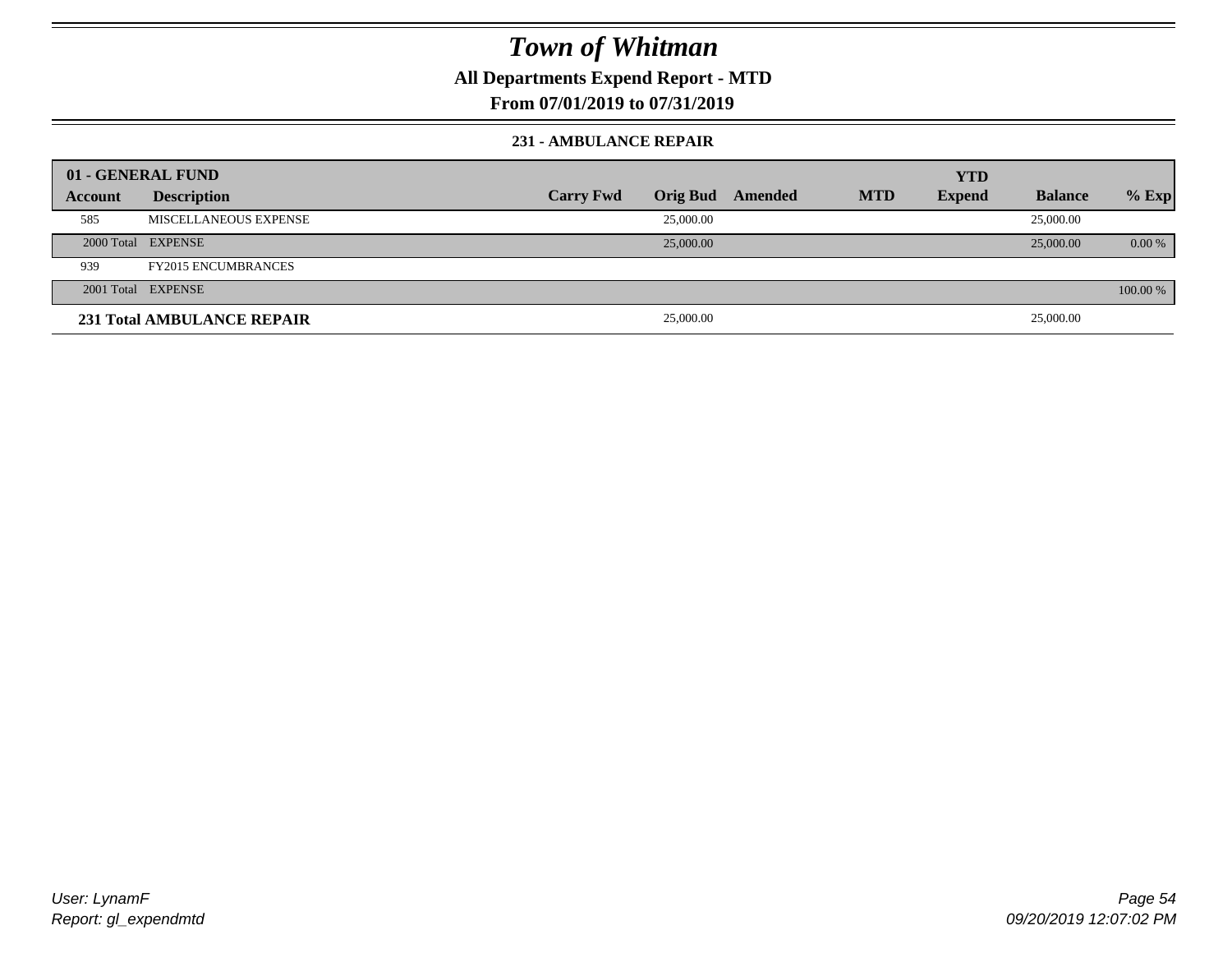**All Departments Expend Report - MTD**

### **From 07/01/2019 to 07/31/2019**

#### **233 - AMBULANCE BILLING**

|         | 01 - GENERAL FUND                  |                  |                 |         |            | <b>YTD</b>    |                |          |
|---------|------------------------------------|------------------|-----------------|---------|------------|---------------|----------------|----------|
| Account | <b>Description</b>                 | <b>Carry Fwd</b> | <b>Orig Bud</b> | Amended | <b>MTD</b> | <b>Expend</b> | <b>Balance</b> | $%$ Exp  |
| 252     | <b>SERVICES</b>                    |                  | 35,000.00       |         |            |               | 35,000.00      |          |
|         | 2000 Total EXPENSE                 |                  | 35,000.00       |         |            |               | 35,000.00      | 0.00 %   |
| 941     | FY 2017 ENCUMBRANCES               |                  |                 |         |            |               |                |          |
| 943     | <b>FY2012 ENCUMBRANCES</b>         |                  |                 |         |            |               |                |          |
| 945     | <b>FY2013 ENCUMBRANCES</b>         |                  |                 |         |            |               |                |          |
| 946     | <b>FY2010 ENCUMBRANCES</b>         |                  |                 |         |            |               |                |          |
| 949     | <b>FY2014 ENCUMBRANCES</b>         |                  |                 |         |            |               |                |          |
| 959     | FY 2019 ENCUMBRANCES               |                  |                 |         |            |               |                |          |
| 938     | FY 2018 ENCUMBRANCES               |                  |                 |         |            |               |                |          |
|         | 2001 Total EXPENSE                 |                  |                 |         |            |               |                | 100.00 % |
|         | <b>233 Total AMBULANCE BILLING</b> |                  | 35,000.00       |         |            |               | 35,000.00      |          |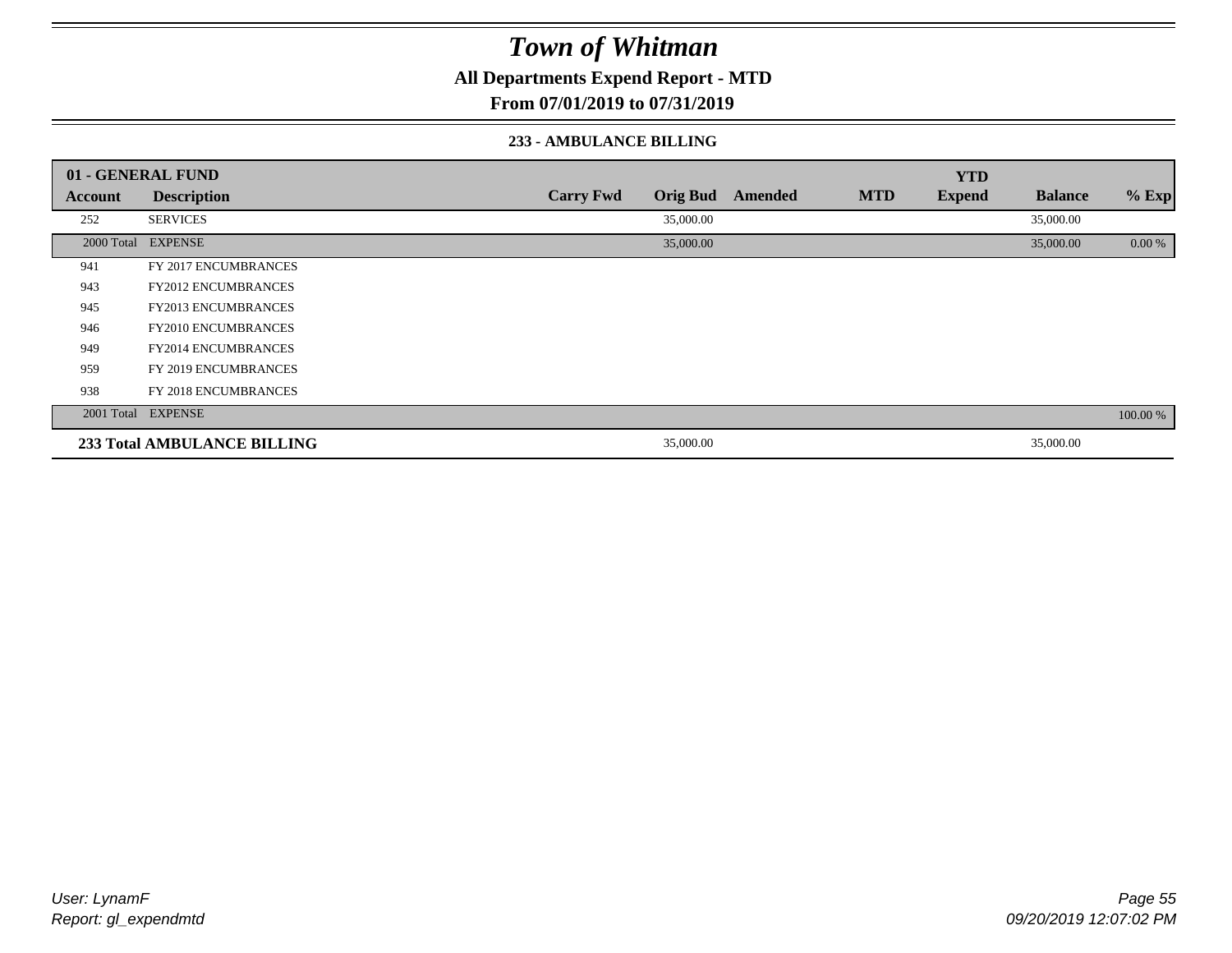**All Departments Expend Report - MTD**

**From 07/01/2019 to 07/31/2019**

#### **241 - BUILDING INSPECTOR**

|                | 01 - GENERAL FUND                   |                  |           |                         |            | <b>YTD</b>    |                |            |
|----------------|-------------------------------------|------------------|-----------|-------------------------|------------|---------------|----------------|------------|
| <b>Account</b> | <b>Description</b>                  | <b>Carry Fwd</b> |           | <b>Orig Bud</b> Amended | <b>MTD</b> | <b>Expend</b> | <b>Balance</b> | $%$ Exp    |
| 120            | SALARIES-PART TIME                  |                  | 72,886.00 |                         | 5,563.48   | 5,563.48      | 67,322.52      |            |
|                | 1000 Total SALARIES                 |                  | 72,886.00 |                         | 5,563.48   | 5,563.48      | 67,322.52      | 7.63 %     |
| 121            | <b>CLERICAL I</b>                   |                  | 38,801.00 |                         | 2,874.36   | 2,874.36      | 35,926.64      |            |
|                | 1001 Total SALARIES                 |                  | 38,801.00 |                         | 2,874.36   | 2,874.36      | 35,926.64      | 7.40 %     |
| 126            | <b>CLERICAL II</b>                  |                  |           |                         |            |               |                |            |
|                | 1002 Total SALARIES                 |                  |           |                         |            |               |                | $100.00\%$ |
| 133            | <b>ASSISTANT</b>                    |                  | 1,700.00  |                         |            |               | 1,700.00       |            |
|                | 1003 Total SALARIES                 |                  | 1,700.00  |                         |            |               | 1,700.00       | $0.00~\%$  |
| 242            | VEHICLE MAINTENANCE                 |                  |           |                         |            |               |                |            |
| 340            | <b>TELEPHONE</b>                    |                  |           |                         |            |               |                |            |
| 343            | <b>CELL PHONES</b>                  |                  |           |                         |            |               |                |            |
| 420            | <b>OFFICE SUPPLIES</b>              |                  |           |                         |            |               |                |            |
| 481            | <b>GASOLINE</b>                     |                  |           |                         |            |               |                |            |
| 585            | MISCELLANEOUS EXPENSE               |                  | 5,000.00  |                         |            |               | 5,000.00       |            |
| 730            | <b>ASSOCIATION DUES</b>             |                  |           |                         | 70.00      | 70.00         | $-70.00$       |            |
| 731            | <b>MEETINGS</b>                     |                  |           |                         |            |               |                |            |
| 746            | <b>AUTO EXPENSE</b>                 |                  |           |                         | 94.08      | 94.08         | $-94.08$       |            |
|                | 2000 Total EXPENSE                  |                  | 5,000.00  |                         | 164.08     | 164.08        | 4,835.92       | 3.28 %     |
| 710            | IN STATE TRAVEL                     |                  |           |                         |            |               |                |            |
| 746            | <b>AUTO EXPENSE</b>                 |                  | 800.00    |                         |            |               | 800.00         |            |
|                | 2001 Total EXPENSE                  |                  | 800.00    |                         |            |               | 800.00         | $0.00\%$   |
| 940            | FY2016 ENCUMBRANCES                 |                  |           |                         |            |               |                |            |
| 943            | FY2012 ENCUMBRANCES                 |                  |           |                         |            |               |                |            |
| 939            | FY2015 ENCUMBRANCES                 |                  |           |                         |            |               |                |            |
| 949            | FY2014 ENCUMBRANCES                 |                  |           |                         |            |               |                |            |
|                | 2002 Total EXPENSE                  |                  |           |                         |            |               |                | 100.00 %   |
| 750            | RS.FD.-DEMO.BARN-655 WASHINGTON ST. |                  |           |                         |            |               |                |            |
|                | 2003 Total EXPENSE                  |                  |           |                         |            |               |                | 100.00 %   |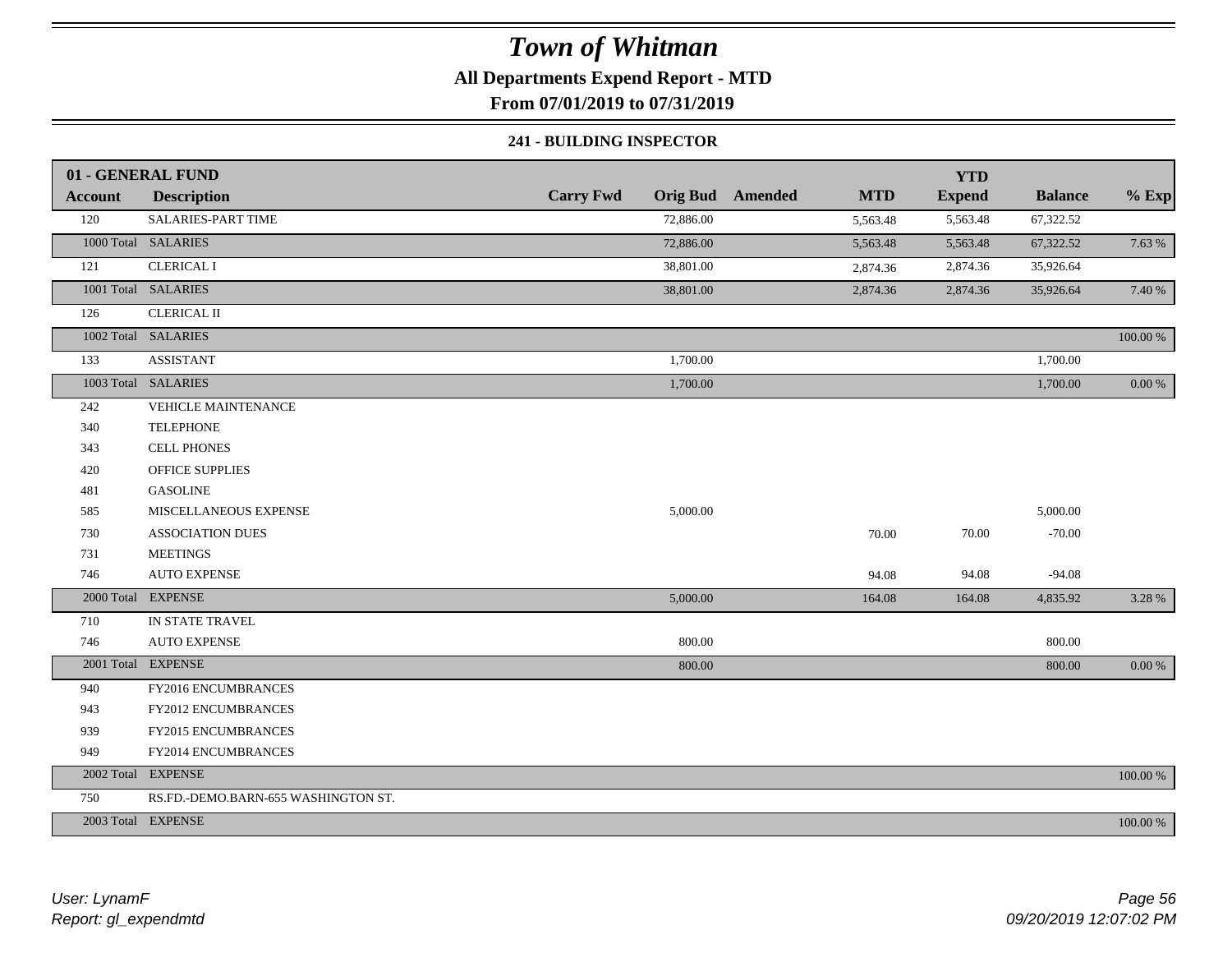### **All Departments Expend Report - MTD**

### **From 07/01/2019 to 07/31/2019**

#### **241 - BUILDING INSPECTOR**

|         | 01 - GENERAL FUND                 |                  |                 |         |            | <b>YTD</b>    |                |          |
|---------|-----------------------------------|------------------|-----------------|---------|------------|---------------|----------------|----------|
| Account | <b>Description</b>                | <b>Carry Fwd</b> | <b>Orig Bud</b> | Amended | <b>MTD</b> | <b>Expend</b> | <b>Balance</b> | $%$ Exp  |
| 753     | RS.FD.-COND.PROP.- 64 STAR ST.    |                  |                 |         |            |               |                |          |
| 754     | RES.FND.TR.-BOARD UP 35 EAST AVE. |                  |                 |         |            |               |                |          |
|         | 2004 Total EXPENSE                |                  |                 |         |            |               |                | 100.00 % |
|         | 241 Total BUILDING INSPECTOR      |                  | 119,187.00      |         | 8,601.92   | 8,601.92      | 110,585.08     |          |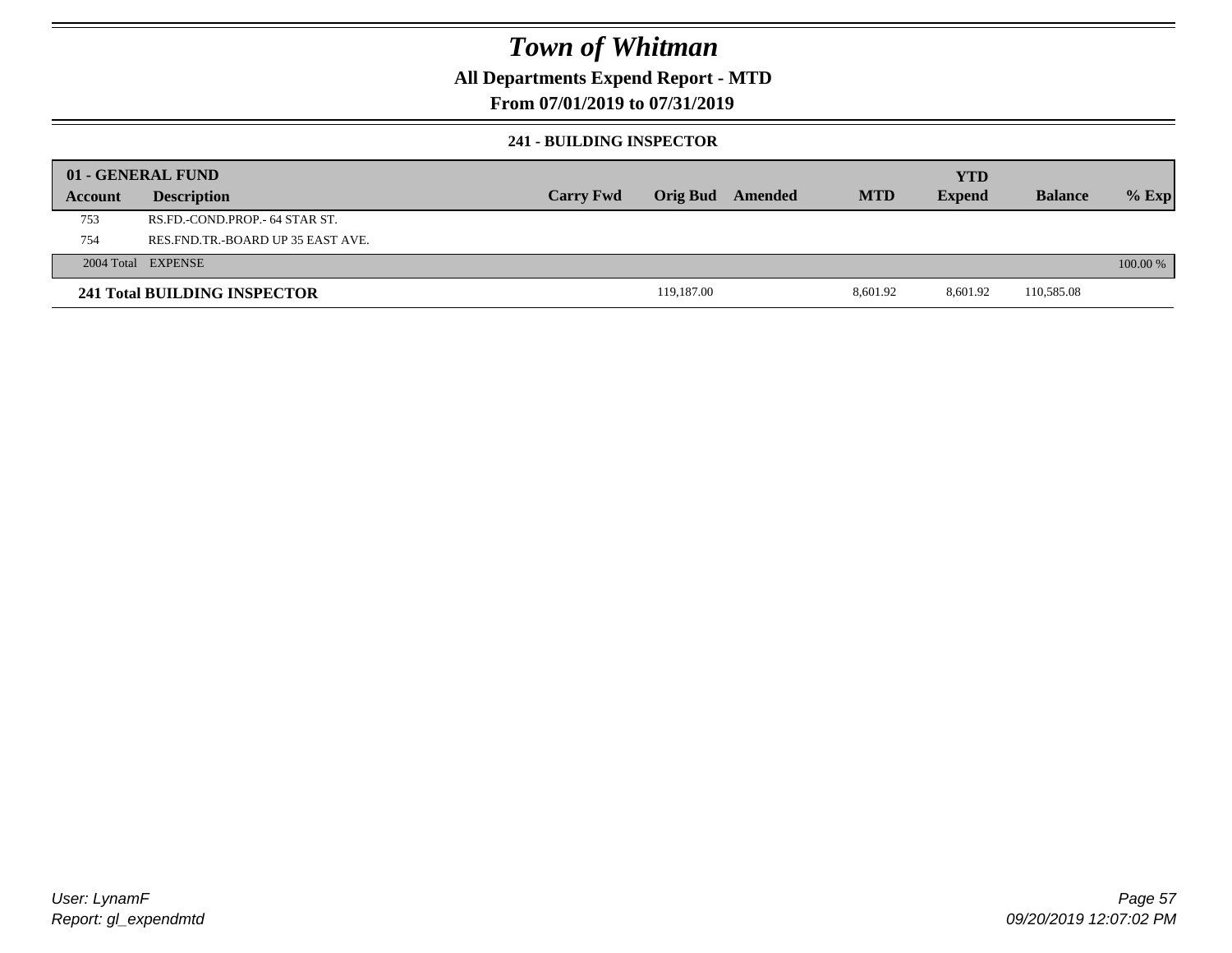### **All Departments Expend Report - MTD**

**From 07/01/2019 to 07/31/2019**

#### **242 - GAS INSPECTOR**

|                | 01 - GENERAL FUND              |                                     |                       | <b>YTD</b>    |                |          |
|----------------|--------------------------------|-------------------------------------|-----------------------|---------------|----------------|----------|
| <b>Account</b> | <b>Description</b>             | <b>Orig Bud</b><br><b>Carry Fwd</b> | <b>MTD</b><br>Amended | <b>Expend</b> | <b>Balance</b> | $%$ Exp  |
| 120            | <b>SALARIES-PART TIME</b>      | 4,757.00                            | 396.42                | 396.42        | 4,360.58       |          |
|                | 1000 Total SALARIES            | 4,757.00                            | 396.42                | 396.42        | 4,360.58       | 8.33 %   |
| 420            | <b>OFFICE SUPPLIES</b>         |                                     |                       |               |                |          |
| 585            | MISCELLANEOUS EXPENSE          | 400.00                              |                       |               | 400.00         |          |
| 710            | IN STATE TRAVEL                |                                     |                       |               |                |          |
| 731            | <b>MEETINGS</b>                |                                     |                       |               |                |          |
|                | 2000 Total EXPENSE             | 400.00                              |                       |               | 400.00         | $0.00\%$ |
|                | <b>242 Total GAS INSPECTOR</b> | 5,157.00                            | 396.42                | 396.42        | 4,760.58       |          |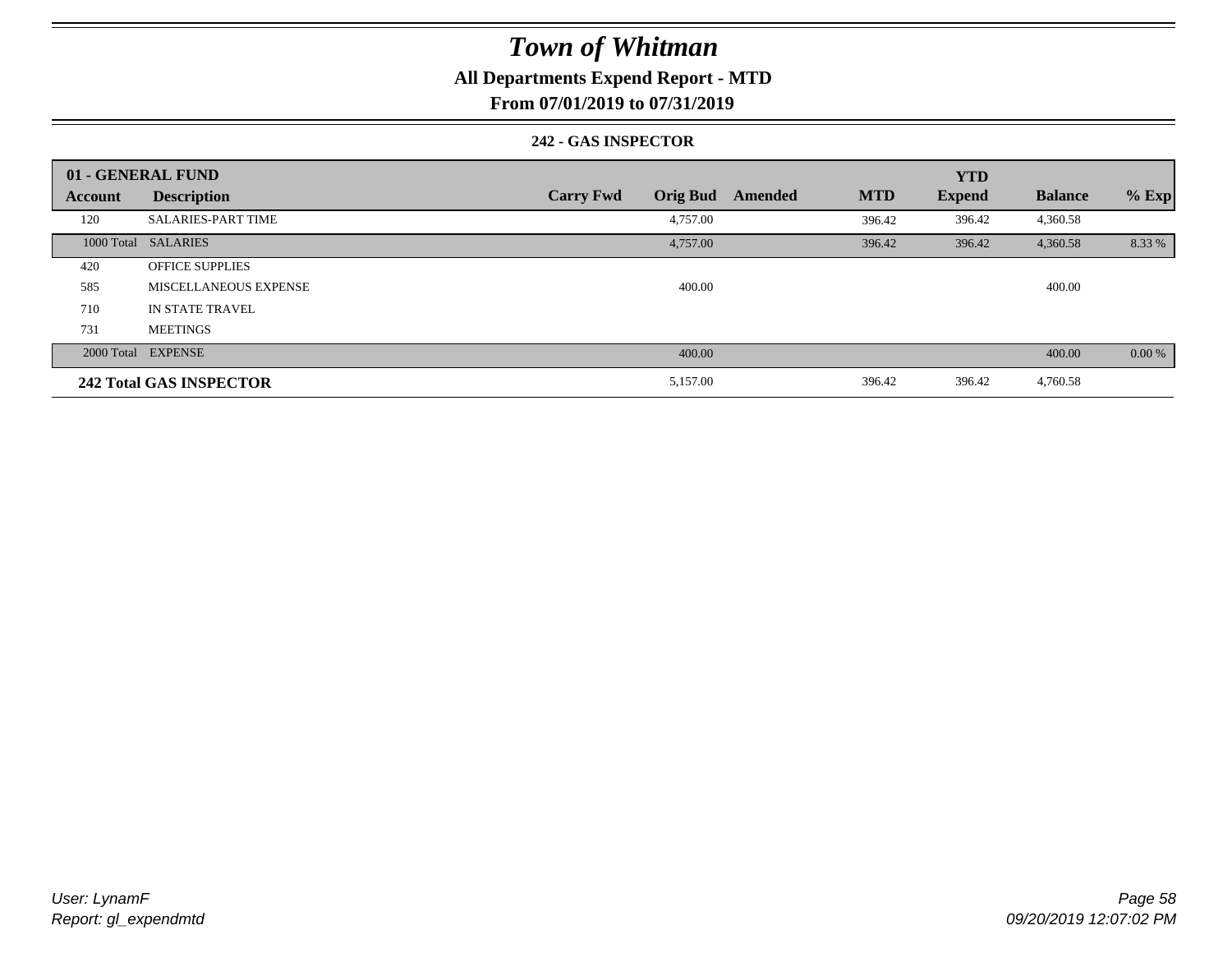### **All Departments Expend Report - MTD**

**From 07/01/2019 to 07/31/2019**

#### **243 - PLUMBING INSPECTOR**

|                | 01 - GENERAL FUND                   |                                     |                       | <b>YTD</b>    |                |         |
|----------------|-------------------------------------|-------------------------------------|-----------------------|---------------|----------------|---------|
| <b>Account</b> | <b>Description</b>                  | <b>Orig Bud</b><br><b>Carry Fwd</b> | <b>MTD</b><br>Amended | <b>Expend</b> | <b>Balance</b> | $%$ Exp |
| 120            | <b>SALARIES-PART TIME</b>           | 11,556.00                           | 963.00                | 963.00        | 10,593.00      |         |
|                | 1000 Total SALARIES                 | 11,556.00                           | 963.00                | 963.00        | 10,593.00      | 8.33 %  |
| 420            | <b>OFFICE SUPPLIES</b>              |                                     |                       |               |                |         |
| 585            | MISCELLANEOUS EXPENSE               | 500.00                              |                       |               | 500.00         |         |
| 710            | <b>IN STATE TRAVEL</b>              |                                     | 7.54                  | 7.54          | $-7.54$        |         |
| 731            | <b>MEETINGS</b>                     |                                     |                       |               |                |         |
|                | 2000 Total EXPENSE                  | 500.00                              | 7.54                  | 7.54          | 492.46         | 1.50 %  |
|                | <b>243 Total PLUMBING INSPECTOR</b> | 12,056.00                           | 970.54                | 970.54        | 11,085.46      |         |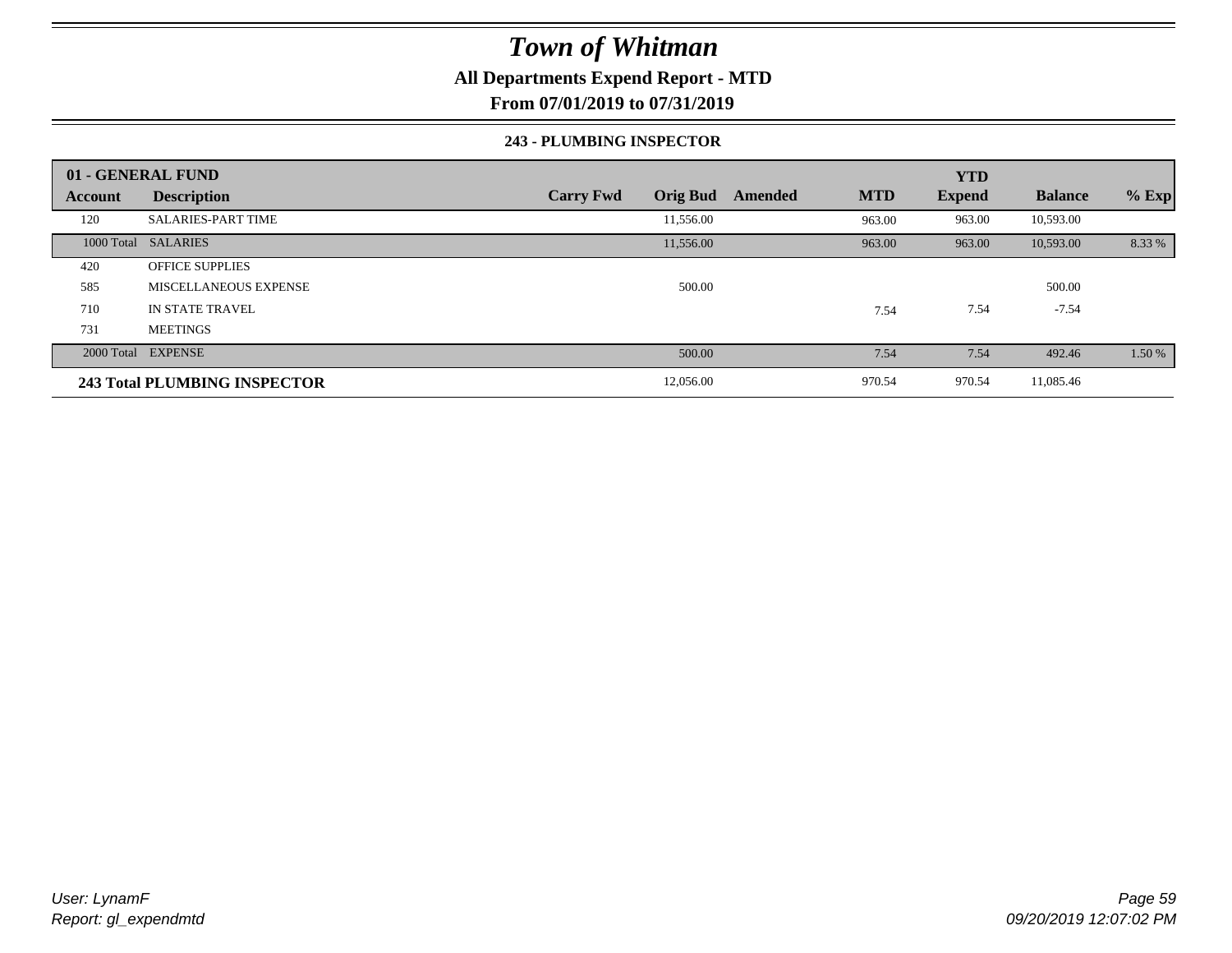**All Departments Expend Report - MTD**

**From 07/01/2019 to 07/31/2019**

#### **244 - SEALER OF WEIGHTS & MEASURES**

|            | 01 - GENERAL FUND                        |                  |                 |         |            | <b>YTD</b>    |                |          |
|------------|------------------------------------------|------------------|-----------------|---------|------------|---------------|----------------|----------|
| Account    | <b>Description</b>                       | <b>Carry Fwd</b> | <b>Orig Bud</b> | Amended | <b>MTD</b> | <b>Expend</b> | <b>Balance</b> | $%$ Exp  |
| 120        | SALARIES-PART TIME                       |                  | 4,710.00        |         | 392.50     | 392.50        | 4,317.50       |          |
|            | 1000 Total SALARIES                      |                  | 4,710.00        |         | 392.50     | 392.50        | 4,317.50       | 8.33 %   |
| 420        | <b>OFFICE SUPPLIES</b>                   |                  |                 |         |            |               |                |          |
| 585        | MISCELLANEOUS EXPENSE                    |                  | 800.00          |         |            |               | 800.00         |          |
| 710        | IN STATE TRAVEL                          |                  |                 |         |            |               |                |          |
| 730        | <b>ASSOCIATION DUES</b>                  |                  |                 |         |            |               |                |          |
| 731        | <b>MEETINGS</b>                          |                  |                 |         |            |               |                |          |
| 2000 Total | <b>EXPENSE</b>                           |                  | 800.00          |         |            |               | 800.00         | 0.00 %   |
| 243        | EQUIPMENT MAINTENANCE                    |                  | 125.00          |         |            |               | 125.00         |          |
| 2001 Total | <b>EXPENSE</b>                           |                  | 125.00          |         |            |               | 125.00         | 0.00 %   |
| 949        | <b>FY2014 ENCUMBRANCES</b>               |                  |                 |         |            |               |                |          |
|            | 2002 Total EXPENSE                       |                  |                 |         |            |               |                | 100.00 % |
| 999        |                                          |                  |                 |         |            |               |                |          |
|            | 3801 Total RESERVE FND.TRAN. - EQUIPMENT |                  |                 |         |            |               |                | 100.00 % |
|            | 244 Total SEALER OF WEIGHTS & MEASURES   |                  | 5,635.00        |         | 392.50     | 392.50        | 5,242.50       |          |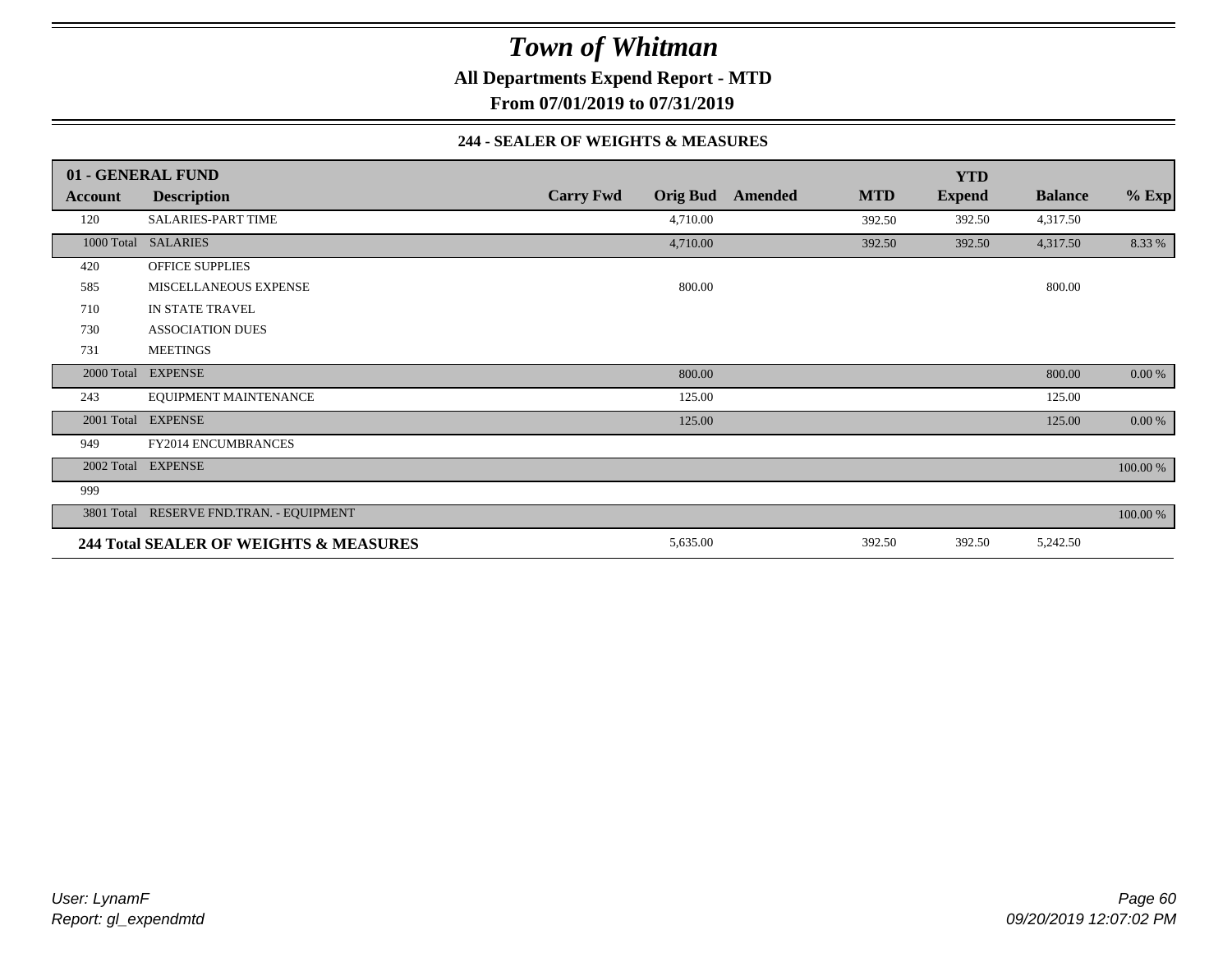**All Departments Expend Report - MTD**

**From 07/01/2019 to 07/31/2019**

#### **245 - ELECTRICAL INSPECTOR**

|         | 01 - GENERAL FUND                     |                                     |                |            | <b>YTD</b>    |                |          |
|---------|---------------------------------------|-------------------------------------|----------------|------------|---------------|----------------|----------|
| Account | <b>Description</b>                    | <b>Orig Bud</b><br><b>Carry Fwd</b> | <b>Amended</b> | <b>MTD</b> | <b>Expend</b> | <b>Balance</b> | $%$ Exp  |
| 120     | SALARIES-PART TIME                    | 17,120.00                           |                | 1,426.67   | 1,426.67      | 15,693.33      |          |
| 219     | <b>EMERGENCY RESPONSE</b>             | 1,200.00                            |                |            |               | 1,200.00       |          |
|         | 1000 Total SALARIES                   | 18,320.00                           |                | 1,426.67   | 1,426.67      | 16,893.33      | 7.78 %   |
| 340     | <b>TELEPHONE</b>                      |                                     |                |            |               |                |          |
| 343     | <b>CELL PHONES</b>                    |                                     |                |            |               |                |          |
| 420     | <b>OFFICE SUPPLIES</b>                |                                     |                |            |               |                |          |
| 585     | MISCELLANEOUS EXPENSE                 | 2,600.00                            |                |            |               | 2,600.00       |          |
| 710     | IN STATE TRAVEL                       |                                     |                |            |               |                |          |
| 948     | <b>FY07 ENCUMBRANCES</b>              |                                     |                |            |               |                |          |
|         | 2000 Total EXPENSE                    | 2,600.00                            |                |            |               | 2,600.00       | 0.00 %   |
| 948     | <b>FY07 ENCUMBRANCES</b>              |                                     |                |            |               |                |          |
|         | 2001 Total EXPENSE                    |                                     |                |            |               |                | 100.00 % |
|         | <b>245 Total ELECTRICAL INSPECTOR</b> | 20,920.00                           |                | 1,426.67   | 1,426.67      | 19,493.33      |          |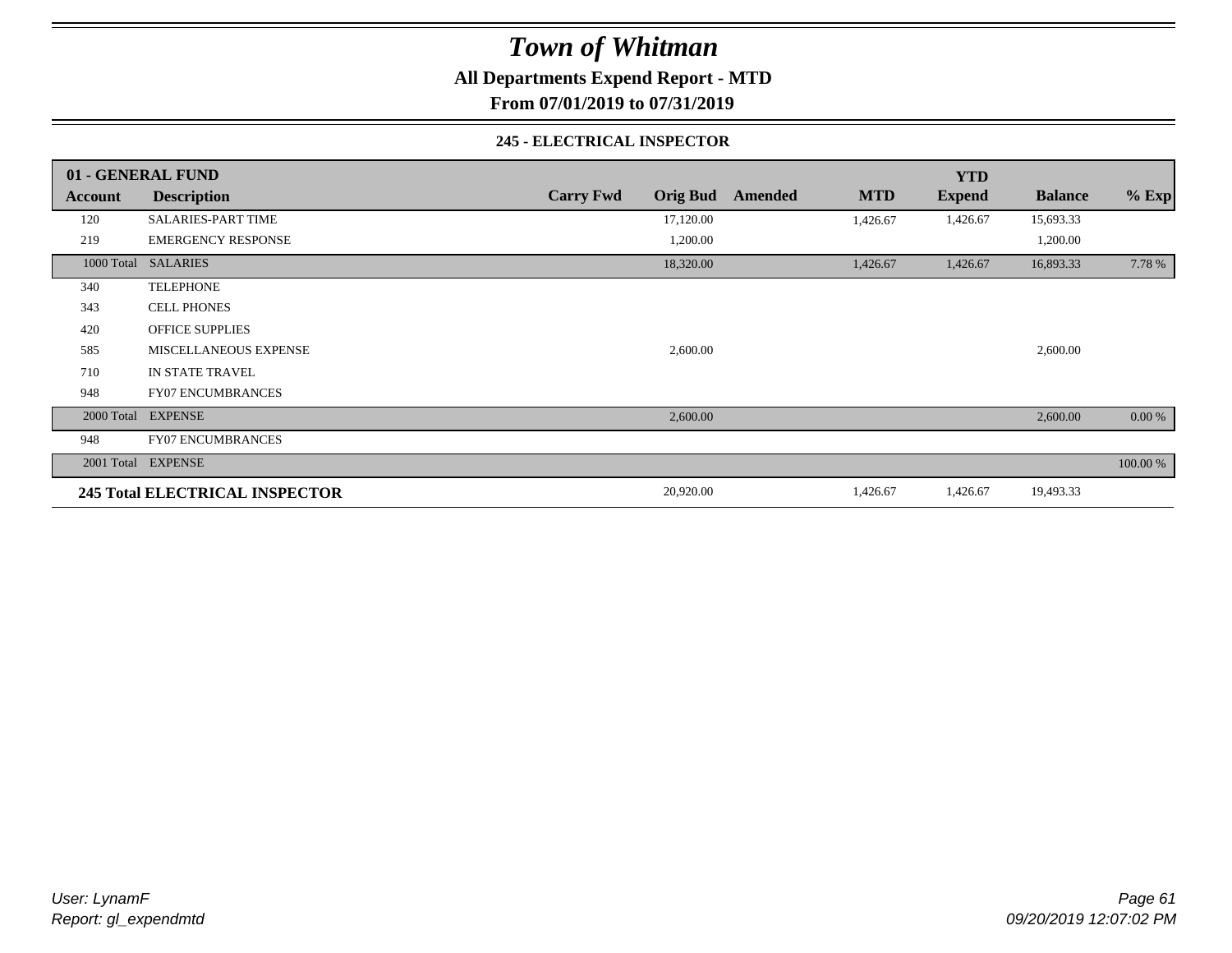**All Departments Expend Report - MTD**

### **From 07/01/2019 to 07/31/2019**

#### **291 - CIVIL DEFENSE**

|            | 01 - GENERAL FUND              |                  |           |                         |            | <b>YTD</b>    |                |             |
|------------|--------------------------------|------------------|-----------|-------------------------|------------|---------------|----------------|-------------|
| Account    | <b>Description</b>             | <b>Carry Fwd</b> |           | <b>Orig Bud</b> Amended | <b>MTD</b> | <b>Expend</b> | <b>Balance</b> | $%$ Exp     |
| 112        | <b>SALARIES</b>                |                  |           |                         |            |               |                |             |
|            | 1000 Total SALARIES            |                  |           |                         |            |               |                | $100.00~\%$ |
| 116        | <b>CLERICAL</b>                |                  | 3,817.00  |                         |            |               | 3,817.00       |             |
|            | 1001 Total SALARIES            |                  | 3,817.00  |                         |            |               | 3,817.00       | 0.00 %      |
| 242        | VEHICLE MAINTENANCE            |                  |           |                         |            |               |                |             |
| 243        | EQUIPMENT MAINTENANCE          |                  |           |                         |            |               |                |             |
| 311        | <b>COMPUTER SERVICES</b>       |                  |           |                         |            |               |                |             |
| 340        | <b>TELEPHONE</b>               |                  |           |                         |            |               |                |             |
| 343        | <b>CELL PHONES</b>             |                  |           |                         |            |               |                |             |
| 748        | <b>GENERATOR MAINTENANCE</b>   |                  |           |                         |            |               |                |             |
| 420        | <b>OFFICE SUPPLIES</b>         |                  |           |                         |            |               |                |             |
| 582        | <b>UNIFORMS</b>                |                  |           |                         |            |               |                |             |
| 585        | MISCELLANEOUS EXPENSE          |                  | 3,000.00  |                         |            |               | 3,000.00       |             |
| 730        | <b>ASSOCIATION DUES</b>        |                  |           |                         |            |               |                |             |
| 740        | <b>INSURANCE PREMIUMS</b>      |                  |           |                         |            |               |                |             |
|            | 2000 Total EXPENSE             |                  | 3,000.00  |                         |            |               | 3,000.00       | 0.00 %      |
| 311        | <b>COMPUTER SERVICES</b>       |                  |           |                         |            |               |                |             |
| 343        | CELL PHONES                    |                  |           |                         |            |               |                |             |
| 739        | <b>AUXILIARY POLICE</b>        |                  |           |                         |            |               |                |             |
|            | 2001 Total EXPENSE             |                  |           |                         |            |               |                | $100.00~\%$ |
| 943        | FY2012 ENCUMBRANCES            |                  |           |                         |            |               |                |             |
| 946        | FY2010 ENCUMBRANCES            |                  |           |                         |            |               |                |             |
| 949        | FY2014 ENCUMBRANCES            |                  |           |                         |            |               |                |             |
| 2002 Total | <b>EXPENSE</b>                 |                  |           |                         |            |               |                | 100.00 %    |
| 748        | <b>GENERATOR MAINTENANCE</b>   |                  | 7,500.00  |                         |            |               | 7,500.00       |             |
|            | 2003 Total EXPENSE             |                  | 7,500.00  |                         |            |               | 7,500.00       | $0.00\,\%$  |
|            | <b>291 Total CIVIL DEFENSE</b> |                  | 14,317.00 |                         |            |               | 14,317.00      |             |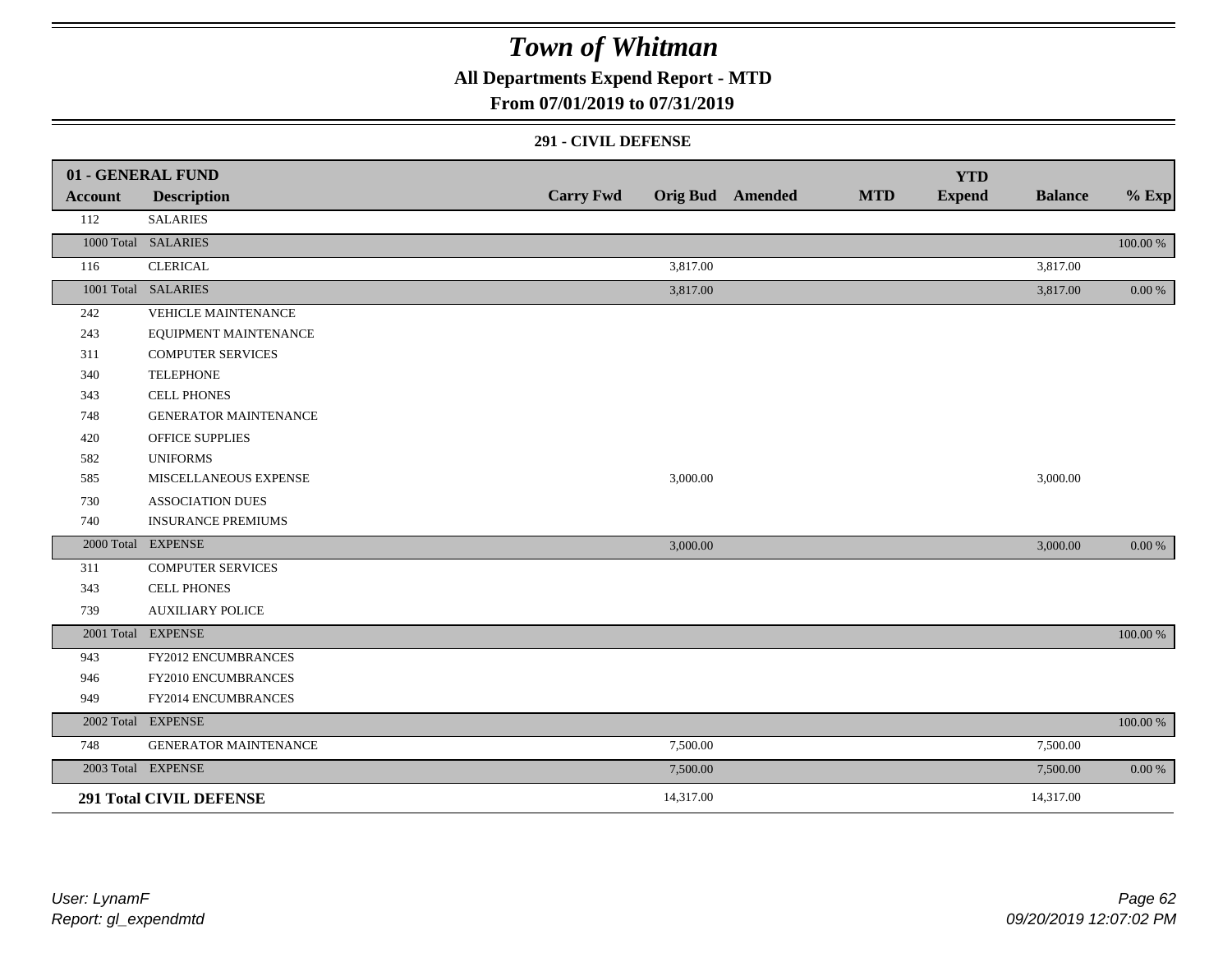**All Departments Expend Report - MTD**

**From 07/01/2019 to 07/31/2019**

### **292 - SMALL ANIMAL CONTROL**

|         | 01 - GENERAL FUND                                |                  |           |                         |            | <b>YTD</b>    |                |             |
|---------|--------------------------------------------------|------------------|-----------|-------------------------|------------|---------------|----------------|-------------|
| Account | <b>Description</b>                               | <b>Carry Fwd</b> |           | <b>Orig Bud</b> Amended | <b>MTD</b> | <b>Expend</b> | <b>Balance</b> | $%$ Exp     |
| 112     | <b>SALARIES</b>                                  |                  | 46,191.00 |                         | 3,260.66   | 3,260.66      | 42,930.34      |             |
|         | 1000 Total SALARIES                              |                  | 46,191.00 |                         | 3,260.66   | 3,260.66      | 42,930.34      | 7.05 %      |
| 120     | SALARIES-PART TIME                               |                  |           |                         |            |               |                |             |
|         | 1001 Total SALARIES                              |                  |           |                         |            |               |                | 100.00 %    |
| 210     | <b>ELECTRICITY</b>                               |                  |           |                         |            |               |                |             |
| 212     | <b>GAS (NATURAL)</b>                             |                  |           |                         |            |               |                |             |
| 242     | <b>VEHICLE MAINTENANCE</b>                       |                  |           |                         |            |               |                |             |
| 340     | <b>TELEPHONE</b>                                 |                  |           |                         |            |               |                |             |
| 343     | <b>CELL PHONES</b>                               |                  |           |                         |            |               |                |             |
| 430     | <b>BUILDING MAINTENANCE &amp; REPAIR</b>         |                  |           |                         | 541.13     | 541.13        | $-541.13$      |             |
| 481     | <b>GASOLINE</b>                                  |                  |           |                         | 32.48      | 32.48         | $-32.48$       |             |
| 585     | MISCELLANEOUS EXPENSE                            |                  | 10,234.00 |                         | 421.14     | 421.14        | 9,812.86       |             |
| 586     | <b>CARE OF ANIMALS</b>                           |                  |           |                         |            |               |                |             |
| 730     | <b>ASSOCIATION DUES</b>                          |                  |           |                         |            |               |                |             |
|         | 2000 Total EXPENSE                               |                  | 10,234.00 |                         | 994.75     | 994.75        | 9,239.25       | 9.72 %      |
| 200     | <b>BURIAL OF DEAD ANIMALS</b>                    |                  | 4,088.00  |                         |            |               | 4,088.00       |             |
| 959     | FY 2019 ENCUMBRANCES                             | 909.01           |           |                         | 898.60     | 898.60        | 10.41          |             |
|         | 2001 Total EXPENSE                               | 909.01           | 4,088.00  |                         | 898.60     | 898.60        | 4,098.41       | 17.98 %     |
| 941     | FY 2017 ENCUMBRANCES                             |                  |           |                         |            |               |                |             |
| 945     | FY2013 ENCUMBRANCES                              |                  |           |                         |            |               |                |             |
| 940     | FY2016 ENCUMBRANCES                              |                  |           |                         |            |               |                |             |
|         | 2002 Total EXPENSE                               |                  |           |                         |            |               |                | 100.00 %    |
| 999     |                                                  |                  |           |                         |            |               |                |             |
|         | 4433 Total A.9 ATM5/19 LEA/PUR 2017FORDINT(2/3)  |                  |           |                         |            |               |                | $100.00~\%$ |
| 999     |                                                  | 3,234.85         |           |                         |            |               | 3,234.85       |             |
|         | 4435 Total A27A ATM5/16TN.KEN.-REP.FLR.INST.FENC | 3,234.85         |           |                         |            |               | 3,234.85       | 0.00 %      |
| 999     |                                                  |                  |           |                         |            |               |                |             |
|         | 4463 Total S4ATM5/18INSTALL2ROOF-TOPUNITSWMS     |                  |           |                         |            |               |                | $100.00~\%$ |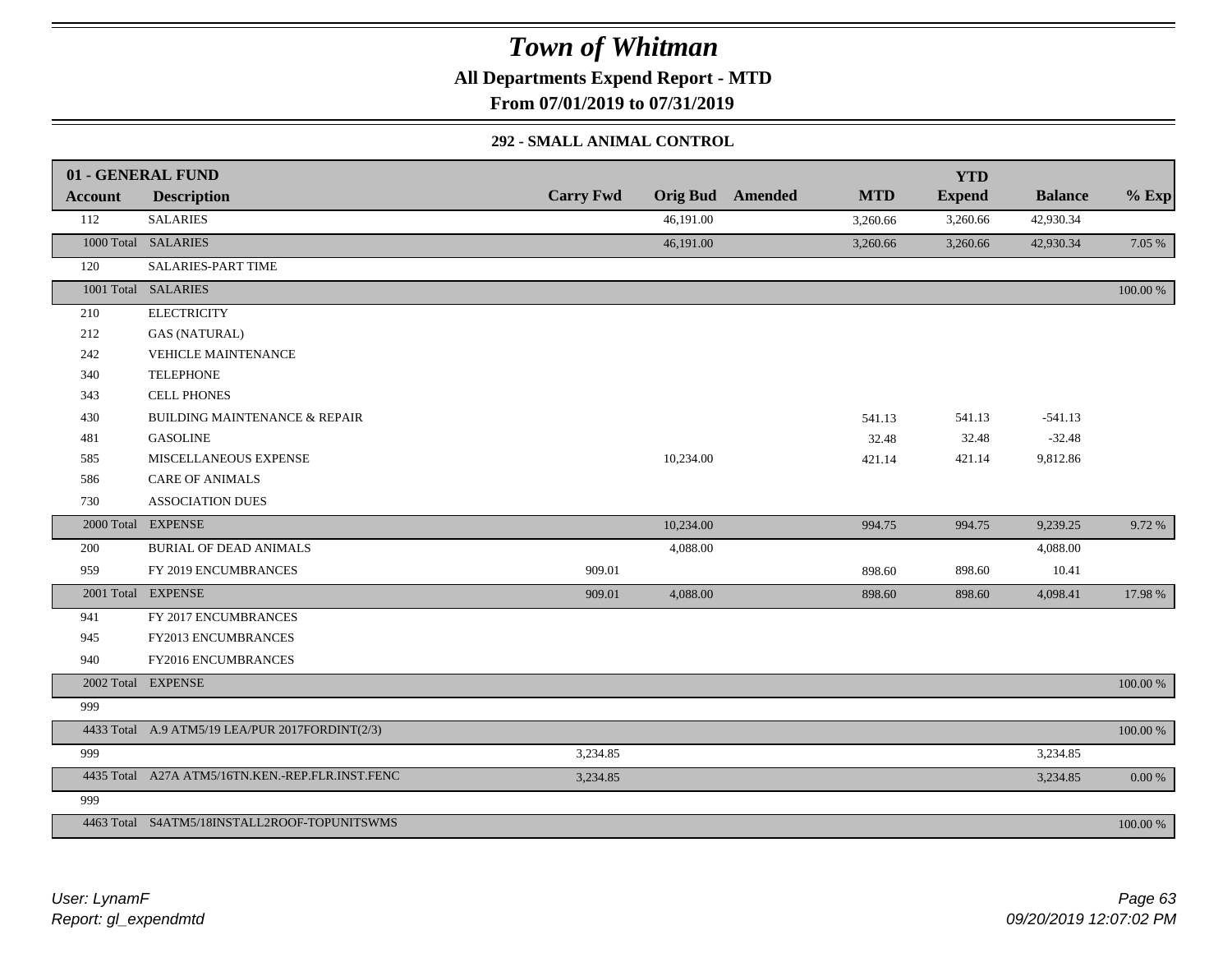**All Departments Expend Report - MTD**

### **From 07/01/2019 to 07/31/2019**

### **292 - SMALL ANIMAL CONTROL**

| <b>Account</b> | 01 - GENERAL FUND<br><b>Description</b>   | <b>Carry Fwd</b> | Orig Bud  | Amended | <b>MTD</b> | YTD<br><b>Expend</b> | <b>Balance</b> | $%$ Exp    |
|----------------|-------------------------------------------|------------------|-----------|---------|------------|----------------------|----------------|------------|
| 999            |                                           |                  |           |         |            |                      |                |            |
|                | 4464 Total S5ATM5/18REPLACE2UNIVENTSATWMS |                  |           |         |            |                      |                | $100.00\%$ |
|                | <b>292 Total SMALL ANIMAL CONTROL</b>     | 4.143.86         | 60,513.00 |         | 5.154.01   | 5.154.01             | 59,502.85      |            |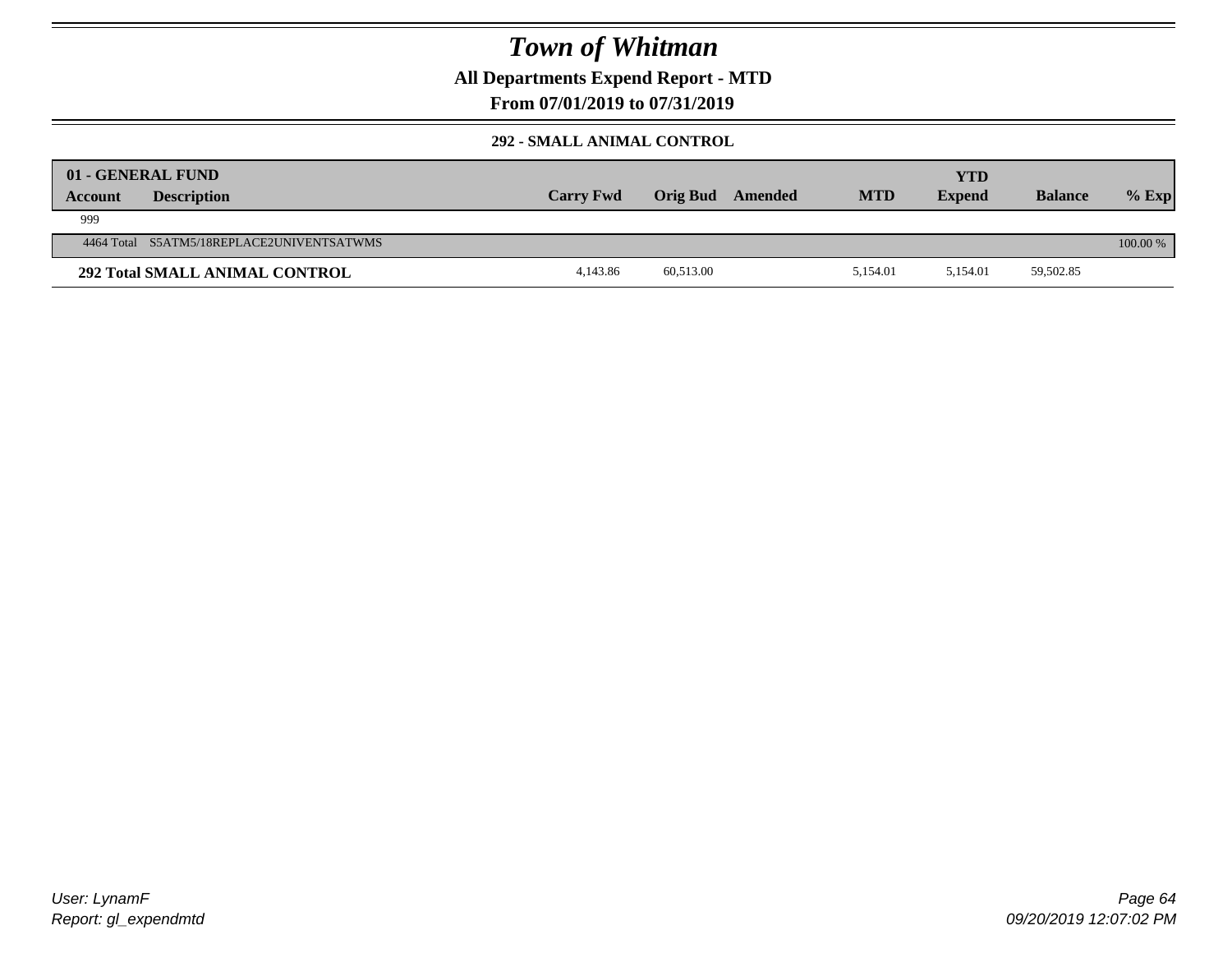**All Departments Expend Report - MTD**

### **From 07/01/2019 to 07/31/2019**

#### **300 - SCHOOL DEPARTMENT**

|                | 01 - GENERAL FUND                                   |                  |                         |            | <b>YTD</b>    |                |             |
|----------------|-----------------------------------------------------|------------------|-------------------------|------------|---------------|----------------|-------------|
| <b>Account</b> | <b>Description</b>                                  | <b>Carry Fwd</b> | <b>Orig Bud</b> Amended | <b>MTD</b> | <b>Expend</b> | <b>Balance</b> | $%$ Exp     |
| 718            | HOLT SCHOOL-MAINTENANCE & EXP.                      |                  |                         |            |               |                |             |
|                | 2000 Total EXPENSE                                  |                  |                         |            |               |                | 100.00 %    |
| 940            | FY2016 ENCUMBRANCES                                 |                  |                         |            |               |                |             |
| 945            | FY2013 ENCUMBRANCES                                 |                  |                         |            |               |                |             |
|                | 2001 Total EXPENSE                                  |                  |                         |            |               |                | 100.00 %    |
| 999            |                                                     |                  |                         |            |               |                |             |
|                | 4417 Total A.5 STM 5/19 ROOFTOP UNIT CONLEY         |                  |                         |            |               |                | 100.00 %    |
| 999            |                                                     |                  |                         |            |               |                |             |
|                | 4420 Total A.6 STM 5/19 BOILER STACK WMS            |                  |                         |            |               |                | 100.00 %    |
| 999            |                                                     | 541,858.50       |                         |            |               | 541,858.50     |             |
|                | 4447 Total A46BATM5/16&A15STM12/17REP.DUVAL ROOF    | 541,858.50       |                         |            |               | 541,858.50     | 0.00 %      |
| 999            |                                                     |                  |                         |            |               |                |             |
|                | 4449 Total A46A ATM5/16ENG.&DESIGN DUVAL ROOF       |                  |                         |            |               |                | 100.00 %    |
| 999            |                                                     |                  |                         |            |               |                |             |
|                | 4450 Total A.51ATM5/16 PUR.ACOUST.MAT.CON&DUV       |                  |                         |            |               |                | 100.00 %    |
| 999            |                                                     |                  |                         |            |               |                |             |
|                | 4454 Total S1ATM5/18SECURITYIMPDUVALSCHOOL          |                  |                         |            |               |                | 100.00 %    |
| 999            |                                                     |                  |                         |            |               |                |             |
|                | 4456 Total S2ATM5/18SECURITYIMPCONLEYSCHOOL         |                  |                         |            |               |                | 100.00 %    |
| 999            |                                                     |                  |                         |            |               |                |             |
|                | 4458 Total A.16STM12/17REPL.ROOFTOP UNITS-FIRE STA. |                  |                         |            |               |                | $100.00~\%$ |
| 999            |                                                     |                  |                         |            |               |                |             |
|                | 4461 Total A.13STM12/17REPL2ROOFTOP UNITS-MID.SCH   |                  |                         |            |               |                | 100.00 %    |
| 999            |                                                     | 1,463.09         |                         |            |               | 1,463.09       |             |
|                | 4462 Total S3ATM5/18UPDATEEXISTINGCAMARASDUVALSCHOO | 1,463.09         |                         |            |               | 1,463.09       | 0.00 %      |
| 999            |                                                     | 5,600.00         |                         |            |               | 5,600.00       |             |
|                | 4464 Total S5ATM5/18REPLACE2UNIVENTSATWMS           | 5,600.00         |                         |            |               | 5,600.00       | $0.00\,\%$  |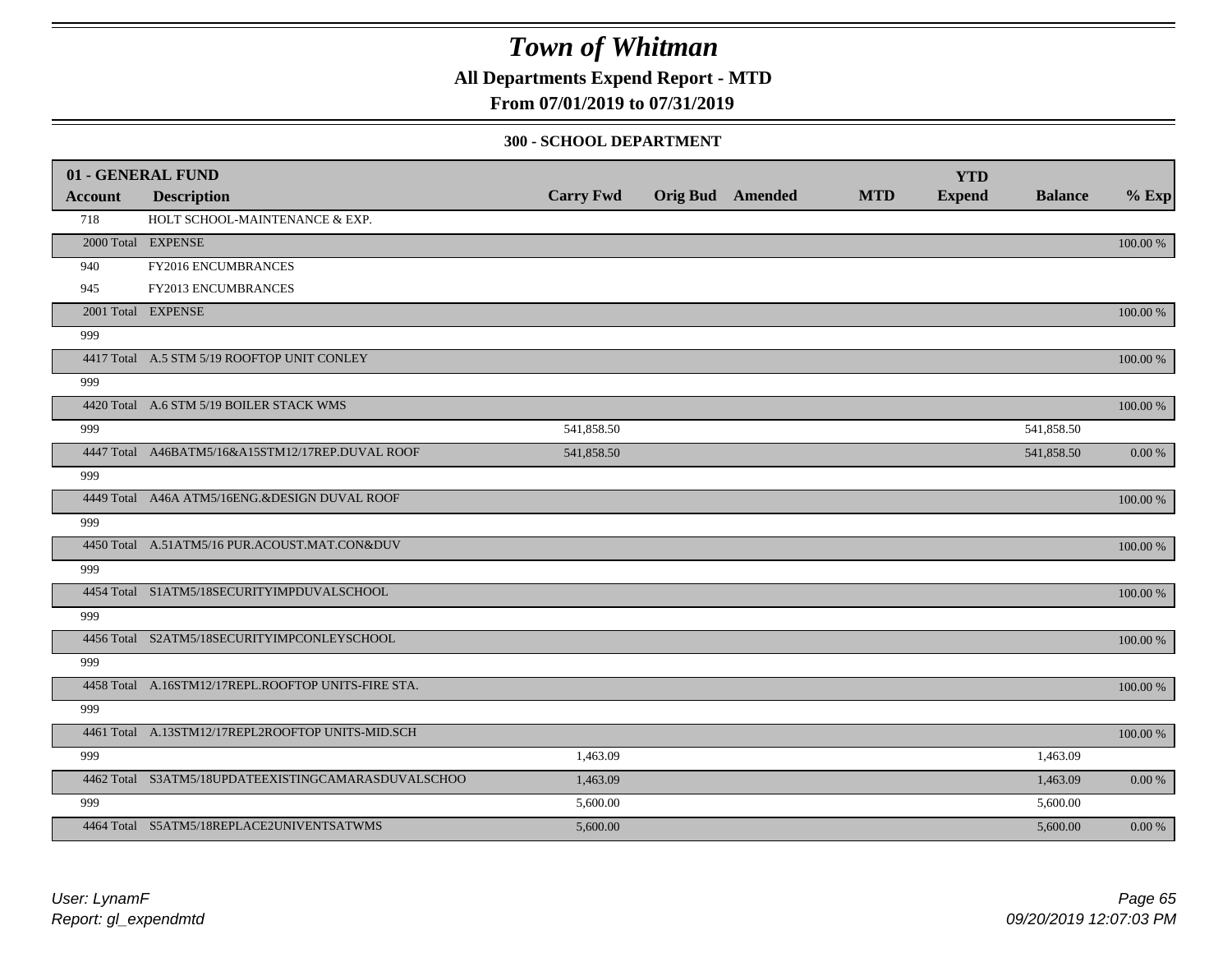**All Departments Expend Report - MTD**

**From 07/01/2019 to 07/31/2019**

#### **300 - SCHOOL DEPARTMENT**

|                | 01 - GENERAL FUND                                     |                  |           |                         |            | <b>YTD</b>    |                |           |
|----------------|-------------------------------------------------------|------------------|-----------|-------------------------|------------|---------------|----------------|-----------|
| <b>Account</b> | <b>Description</b>                                    | <b>Carry Fwd</b> |           | <b>Orig Bud</b> Amended | <b>MTD</b> | <b>Expend</b> | <b>Balance</b> | $%$ Exp   |
| 999            |                                                       | 14,636.80        |           |                         |            |               | 14,636.80      |           |
|                | 4469 Total S4 ATM5/18 INSTALL 2 ROOF-TOP UNITS - WM   | 14,636.80        |           |                         |            |               | 14,636.80      | $0.00 \%$ |
| 999            |                                                       |                  |           |                         |            |               |                |           |
|                | 4470 Total S6ATM5/18INT&EXTSECURITYCAMERAS-H.S.       |                  |           |                         |            |               |                | 100.00 %  |
| 999            |                                                       |                  |           |                         |            |               |                |           |
|                | 4540 Total A.50ATM5/16REPLACE CARPETS CONL&MID.       |                  |           |                         |            |               |                | 100.00 %  |
| 999            |                                                       |                  |           |                         |            |               |                |           |
|                | 4574 Total A.S2 ATM5/17 MIDDLE SCH.GYM FLOOR          |                  |           |                         |            |               |                | 100.00 %  |
| 999            |                                                       | 2,006.00         |           |                         |            |               | 2,006.00       |           |
|                | 4580 Total A.S3ATM5/17PHS.ED.CURT.&PORT.BLCH.MID.SC   | 2,006.00         |           |                         |            |               | 2,006.00       | 0.00 %    |
| 999            |                                                       |                  |           |                         |            |               |                |           |
|                | 4581 Total A.S4ATM5/17EXT.DOORS-DUV,CON.MID.          |                  |           |                         |            |               |                | 100.00 %  |
| 999            |                                                       |                  |           |                         |            |               |                |           |
|                | 4582 Total A.S6ATM5/17 SEAL PLAYGRDS.DUV,CON,MID.     |                  |           |                         |            |               |                | 100.00 %  |
| 999            |                                                       |                  |           |                         |            |               |                |           |
|                | 4583 Total A.S7ATM5/17REPAIR SIDEWALKS-DUVAL          |                  |           |                         |            |               |                | 100.00 %  |
| 999            |                                                       |                  | 14,000.00 |                         |            |               | 14,000.00      |           |
|                | 4640 Total A.35 ATM 5/19 MOTORIZED PE CURTAIN         |                  | 14,000.00 |                         |            |               | 14,000.00      | 0.00 %    |
| 999            |                                                       |                  | 25,000.00 |                         |            |               | 25,000.00      |           |
|                | 4641 Total A.36 ATM 5/19 EXT DOORS (CON, DUV, WMS)    |                  | 25,000.00 |                         |            |               | 25,000.00      | 0.00 %    |
| 999            |                                                       |                  | 45,000.00 |                         |            |               | 45,000.00      |           |
|                | 4642 Total A.37 ATM 5/19 THUMB LATCHES (CON, DUV, WMS |                  | 45,000.00 |                         |            |               | 45,000.00      | $0.00 \%$ |
| 999            |                                                       |                  |           |                         |            |               |                |           |
|                | 4648 Total A.3 STM6/19 LED LIGHTS CON, DUV            |                  |           |                         |            |               |                | 100.00 %  |
|                | <b>300 Total SCHOOL DEPARTMENT</b>                    | 565,564.39       | 84,000.00 |                         |            |               | 649,564.39     |           |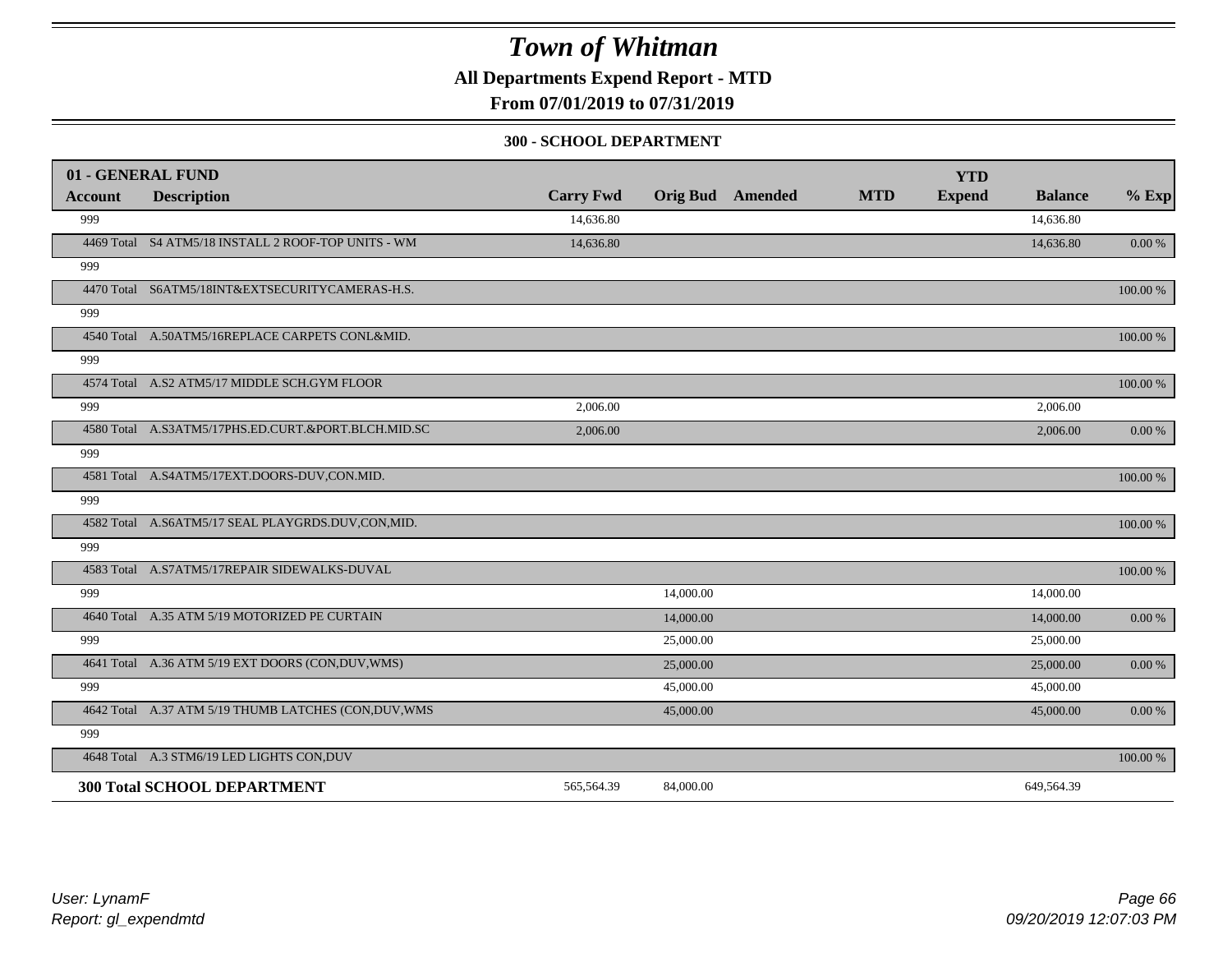### **All Departments Expend Report - MTD**

**From 07/01/2019 to 07/31/2019**

#### **301 - VOCATIONAL TRAINING**

|         | 01 - GENERAL FUND                    |                  |                 |         |            | <b>YTD</b>    |                |          |
|---------|--------------------------------------|------------------|-----------------|---------|------------|---------------|----------------|----------|
| Account | <b>Description</b>                   | <b>Carry Fwd</b> | <b>Orig Bud</b> | Amended | <b>MTD</b> | <b>Expend</b> | <b>Balance</b> | $%$ Exp  |
| 319     | SO.SH.VO.TEC.ADD'L APP.              |                  |                 |         |            |               |                |          |
| 321     | SOUTH SHORE VOCATIONAL-TECH.         |                  | 1,605,208.00    |         | 401.249.25 | 401,249.25    | 1,203,958.75   |          |
|         | 2000 Total EXPENSE                   |                  | 1,605,208.00    |         | 401,249.25 | 401,249.25    | 1,203,958.75   | 24.99 %  |
| 112     | <b>SALARIES</b>                      |                  |                 |         |            |               |                |          |
| 322     | OTHER VOCATIONAL TUITION             |                  | 294,174.00      |         |            |               | 294,174.00     |          |
|         | 2001 Total EXPENSE                   |                  | 294,174.00      |         |            |               | 294,174.00     | 0.00 %   |
| 710     | IN STATE TRAVEL                      |                  | 49,000.00       |         |            |               | 49,000.00      |          |
|         | 2002 Total EXPENSE                   |                  | 49,000.00       |         |            |               | 49,000.00      | $0.00\%$ |
| 946     | <b>FY2010 ENCUMBRANCES</b>           |                  |                 |         |            |               |                |          |
|         | 2003 Total EXPENSE                   |                  |                 |         |            |               |                | 100.00 % |
|         | <b>301 Total VOCATIONAL TRAINING</b> |                  | 1,948,382.00    |         | 401,249.25 | 401,249.25    | 1,547,132.75   |          |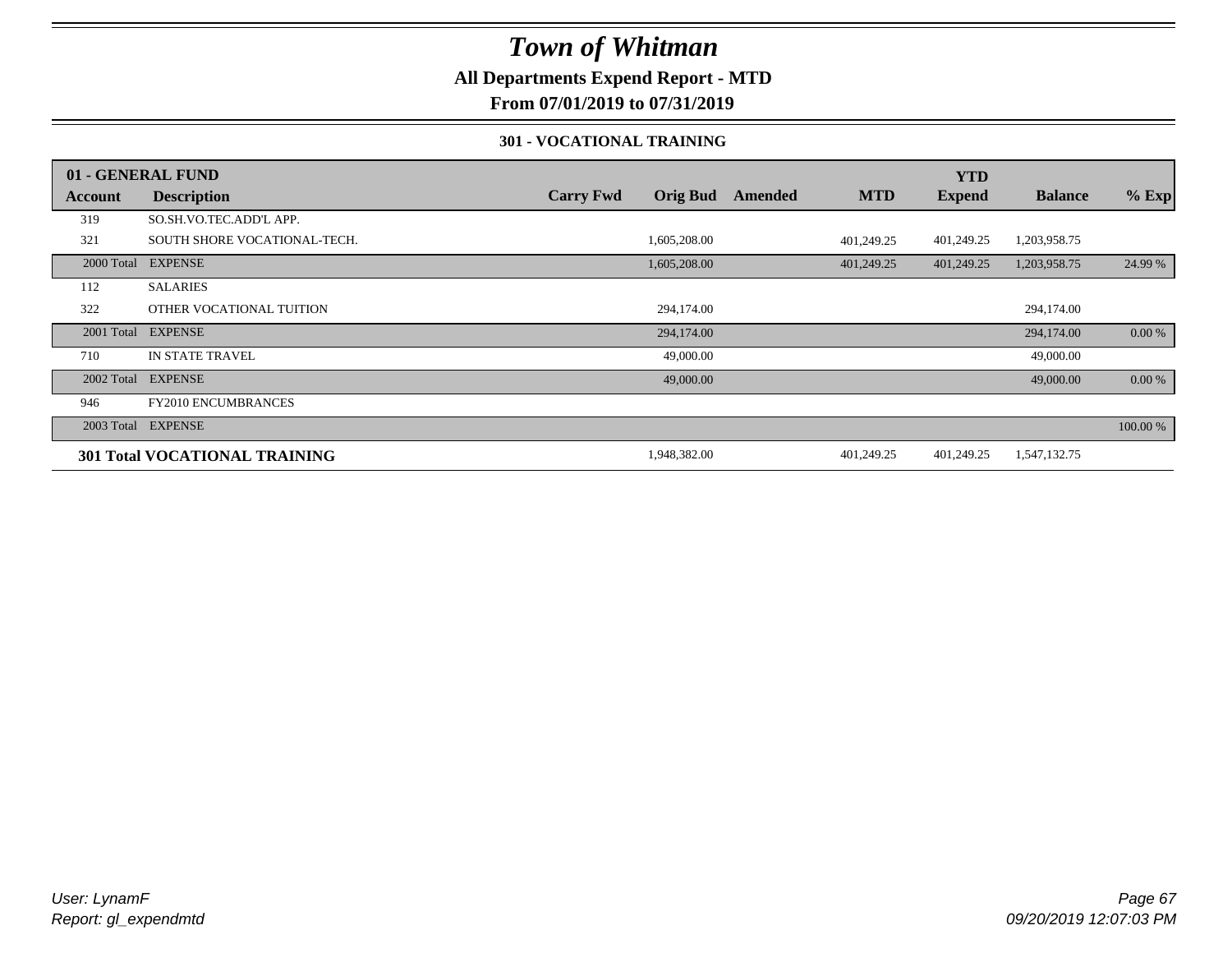**All Departments Expend Report - MTD**

**From 07/01/2019 to 07/31/2019**

#### **320 - WHITMAN-HANSON REGIONAL**

|         | 01 - GENERAL FUND                                |                  |                 |         |              | <b>YTD</b>    |                |          |
|---------|--------------------------------------------------|------------------|-----------------|---------|--------------|---------------|----------------|----------|
| Account | <b>Description</b>                               | <b>Carry Fwd</b> | <b>Orig Bud</b> | Amended | <b>MTD</b>   | <b>Expend</b> | <b>Balance</b> | $%$ Exp  |
| 324     | <b>CROSSING GUARDS</b>                           |                  | 39,808.00       |         |              |               | 39,808.00      |          |
| 959     | FY 2019 ENCUMBRANCES                             | 250.00           |                 |         |              |               | 250.00         |          |
|         | 1000 Total SALARIES                              | 250.00           | 39,808.00       |         |              |               | 40,058.00      | 0.00 %   |
| 305     | <b>INSTRUCTIONAL</b>                             |                  | 14,398,151.00   |         | 3,599,537.75 | 3,599,537.75  | 10,798,613.25  |          |
|         | 2000 Total EXPENSE                               |                  | 14,398,151.00   |         | 3,599,537.75 | 3,599,537.75  | 10,798,613.25  | 25.00 %  |
| 323     | NON-MANDATED BUSSING                             |                  | 397,604.00      |         | 99,401.00    | 99,401.00     | 298,203.00     |          |
| 943     | FY2012 ENCUMBRANCES                              |                  |                 |         |              |               |                |          |
| 959     | FY 2019 ENCUMBRANCES                             |                  |                 |         |              |               |                |          |
|         | 2001 Total EXPENSE                               |                  | 397,604.00      |         | 99,401.00    | 99,401.00     | 298,203.00     | 25.00 %  |
| 324     | <b>CROSSING GUARDS</b>                           |                  |                 |         |              |               |                |          |
|         | 2002 Total EXPENSE                               |                  |                 |         |              |               |                | 100.00 % |
| 999     |                                                  |                  |                 |         |              |               |                |          |
|         | 4452 Total A.53ATM5/16REPAIR WALKWAYS -WHRS      |                  |                 |         |              |               |                | 100.00 % |
| 999     |                                                  |                  |                 |         |              |               |                |          |
|         | 4453 Total A54ATM5/16REPL.BLCHER CHAIR LIFT WHRS |                  |                 |         |              |               |                | 100.00 % |
| 999     |                                                  |                  |                 |         |              |               |                |          |
|         | 4455 Total A7STM 5/16 REPL.HOT WTR. SYS.WHRHS    |                  |                 |         |              |               |                | 100.00 % |
| 999     |                                                  |                  |                 |         |              |               |                |          |
|         | 4457 Total A.14STM12/17MOVING P-K PROG.TO W-H    |                  |                 |         |              |               |                | 100.00 % |
| 999     |                                                  |                  |                 |         |              |               |                |          |
|         | 4459 Total A.8STM5/17 PUR.W.H.R.SCHL LUNCH VAN   |                  |                 |         |              |               |                | 100.00 % |
| 999     |                                                  |                  |                 |         |              |               |                |          |
|         | 4460 Total A.52ATM5/16RECONSTR.TENNIS CTS.WHRS   |                  |                 |         |              |               |                | 100.00 % |
| 999     |                                                  |                  |                 |         |              |               |                |          |
|         | 4465 Total ART.5 ATM5/18 DEBT SERV.HIGH SCH.     |                  |                 |         |              |               |                | 100.00 % |
| 999     |                                                  |                  |                 |         |              |               |                |          |
|         | 4466 Total A.9 ATM 5/17 DEBT SERV. HIGH SCHOOL   |                  |                 |         |              |               |                | 100.00 % |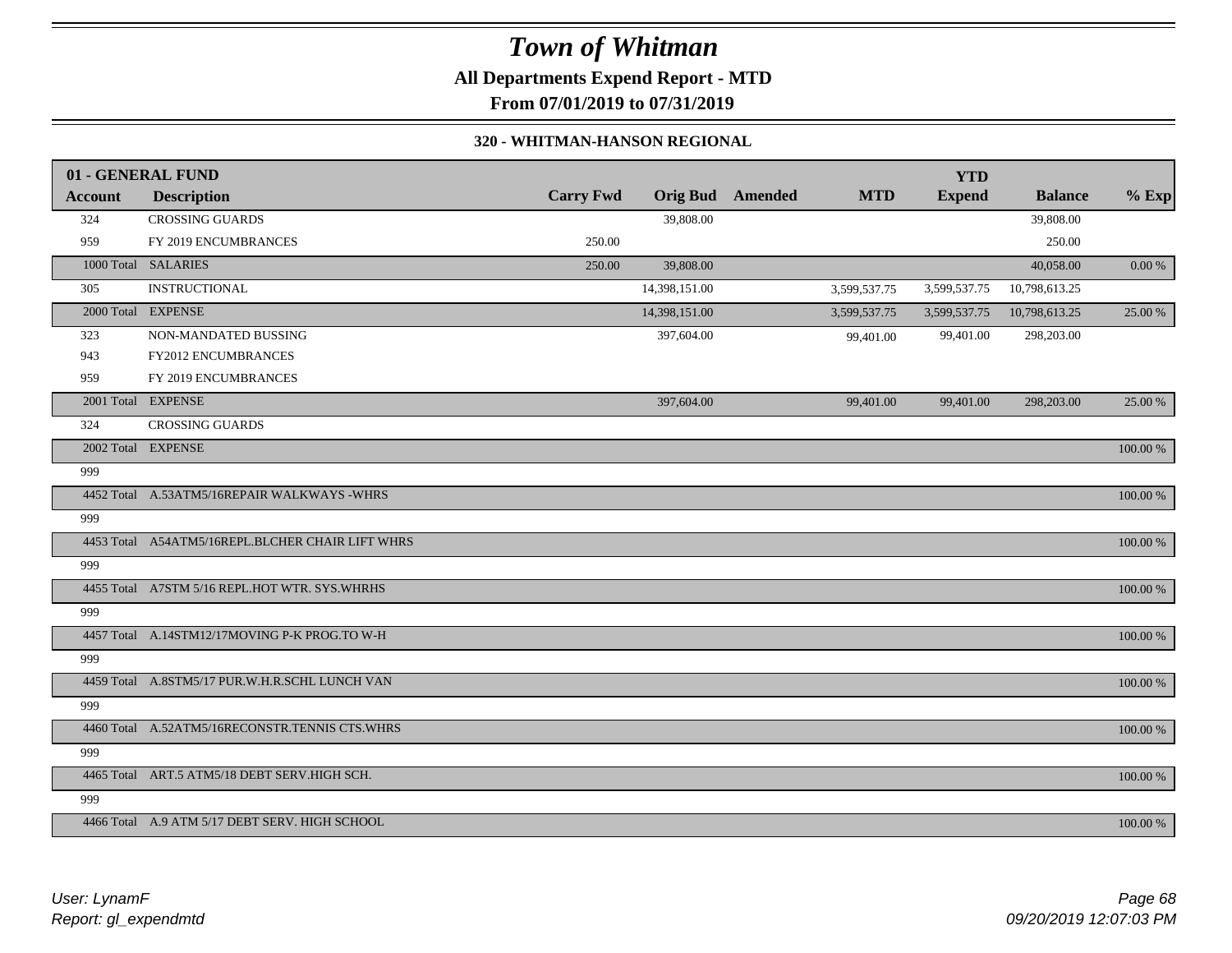**All Departments Expend Report - MTD**

**From 07/01/2019 to 07/31/2019**

#### **320 - WHITMAN-HANSON REGIONAL**

|                | 01 - GENERAL FUND                                |                  |                 |         |            | <b>YTD</b>    |                |            |
|----------------|--------------------------------------------------|------------------|-----------------|---------|------------|---------------|----------------|------------|
| <b>Account</b> | <b>Description</b>                               | <b>Carry Fwd</b> | <b>Orig Bud</b> | Amended | <b>MTD</b> | <b>Expend</b> | <b>Balance</b> | $%$ Exp    |
| 999            |                                                  |                  | 451,316.00      |         | 451,316.00 | 451,316.00    |                |            |
|                | 4467 Total A.5 ATM5/19 DEBT SERV. HIGH SCH       |                  | 451,316.00      |         | 451,316.00 | 451,316.00    |                | 100.00 %   |
| 999            |                                                  |                  |                 |         |            |               |                |            |
|                | 4470 Total S6ATM5/18INT&EXTSECURITYCAMERAS-H.S.  |                  |                 |         |            |               |                | 100.00 %   |
| 999            |                                                  | 704.19           |                 |         |            |               | 704.19         |            |
|                | 4584 Total A1STM3/18 Mov.P-K Fr.Maquan to WHRHS  | 704.19           |                 |         |            |               | 704.19         | 0.00 %     |
| 999            |                                                  |                  |                 |         |            |               |                |            |
|                | 4590 Total A.S8ATM5/17 RESTORE TURF-HIGH SCHOOL  |                  |                 |         |            |               |                | 100.00 %   |
| 999            |                                                  |                  |                 |         |            |               |                |            |
|                | 4591 Total A.S10ATM 5/17REP.POTHOLES&CRAKS-H.S.  |                  |                 |         |            |               |                | 100.00 %   |
| 999            |                                                  |                  |                 |         |            |               |                |            |
|                | 4592 Total A.S11ATM5/17CROSSING LIGHTS-H.S.      |                  |                 |         |            |               |                | 100.00 %   |
| 999            |                                                  |                  |                 |         |            |               |                |            |
|                | 4593 Total A.S13ATM5/17ENVELOPE REPAIRS-H.S.     |                  |                 |         |            |               |                | 100.00 %   |
| 999            |                                                  | 14,887.00        |                 |         |            |               | 14,887.00      |            |
|                | 4594 Total A.S14ATM5/17 HOT WATER HEATER -H.S.   | 14,887.00        |                 |         |            |               | 14,887.00      | $0.00\ \%$ |
| 999            |                                                  |                  | 17,946.00       |         |            |               | 17,946.00      |            |
|                | 4643 Total A.38 ATM 5/19 RESURF HS GYM FLOOR     |                  | 17,946.00       |         |            |               | 17,946.00      | $0.00\ \%$ |
| 999            |                                                  |                  | 41,874.00       |         |            |               | 41,874.00      |            |
|                | 4644 Total A.39 ATM 5/19 HC RAMP TO HS PRESS BOX |                  | 41,874.00       |         |            |               | 41,874.00      | 0.00 %     |
| 999            |                                                  |                  | 20,937.00       |         |            |               | 20,937.00      |            |
|                | 4645 Total A.40 ATM 5/19 THUMB LATCHES HS        |                  | 20,937.00       |         |            |               | 20,937.00      | 0.00 %     |
| 999            |                                                  |                  | 14,955.00       |         |            |               | 14,955.00      |            |
|                | 4646 Total A.41 ATM 5/19 FIRE LANE REPAIR HS     |                  | 14,955.00       |         |            |               | 14,955.00      | 0.00 %     |
| 999            |                                                  |                  | 134,595.00      |         |            |               | 134,595.00     |            |
|                | 4647 Total A.46 ATM 5/19 RESURF HS TRACK         |                  | 134,595.00      |         |            |               | 134,595.00     | 0.00 %     |
| 999            |                                                  |                  | 40,479.00       |         |            |               | 40,479.00      |            |
|                | 4648 Total A.3 STM6/19 LED LIGHTS CON, DUV       |                  | 40,479.00       |         |            |               | 40,479.00      | $0.00 \%$  |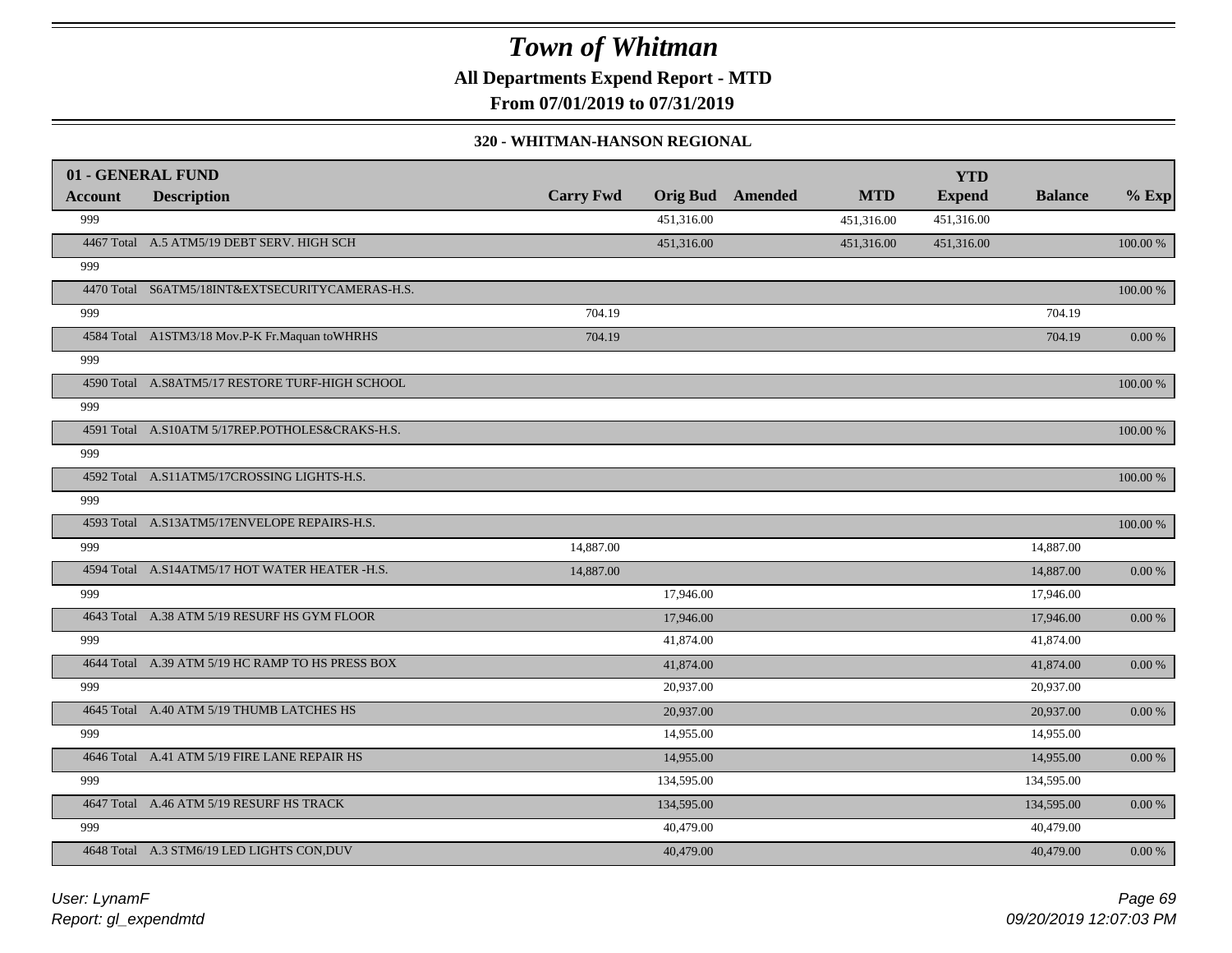**All Departments Expend Report - MTD**

**From 07/01/2019 to 07/31/2019**

#### **320 - WHITMAN-HANSON REGIONAL**

|         | 01 - GENERAL FUND                 |                  |               |                |              | YTD.          |                |         |
|---------|-----------------------------------|------------------|---------------|----------------|--------------|---------------|----------------|---------|
| Account | <b>Description</b>                | <b>Carry Fwd</b> | Orig Bud      | <b>Amended</b> | <b>MTD</b>   | <b>Expend</b> | <b>Balance</b> | $%$ Exp |
|         | 320 Total WHITMAN-HANSON REGIONAL | 15.841.19        | 15.557.665.00 |                | 4.150.254.75 | 4,150,254.75  | 11.423.251.44  |         |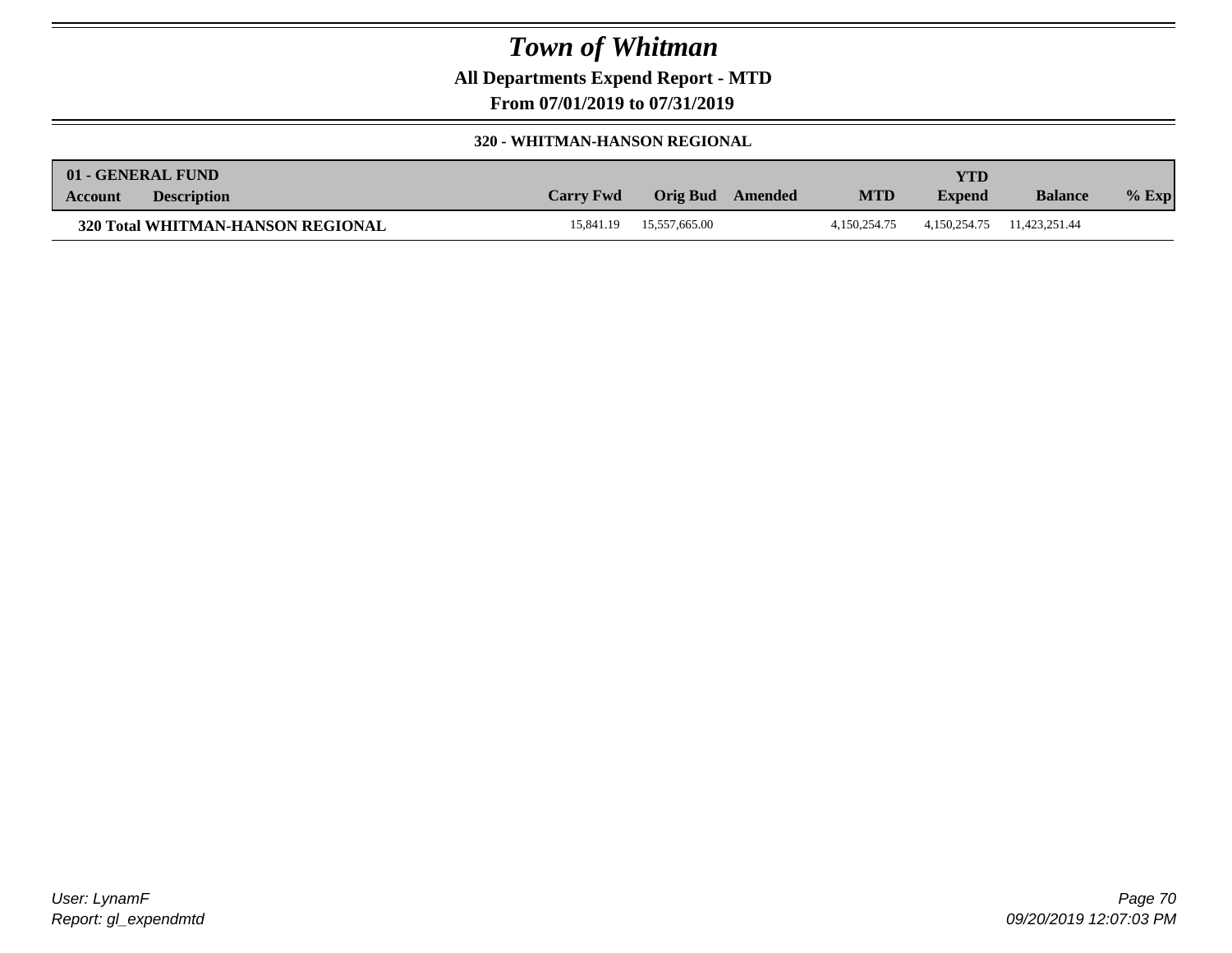### **All Departments Expend Report - MTD**

### **From 07/01/2019 to 07/31/2019**

#### **294 - DPW-TREE DEPARTMENT**

|         | 01 - GENERAL FUND              |                  |                  |            | <b>YTD</b>    |                |          |
|---------|--------------------------------|------------------|------------------|------------|---------------|----------------|----------|
| Account | <b>Description</b>             | <b>Carry Fwd</b> | Orig Bud Amended | <b>MTD</b> | <b>Expend</b> | <b>Balance</b> | $%$ Exp  |
| 247     | <b>INSECT CONTROL</b>          |                  |                  |            |               |                |          |
| 460     | <b>GROUNDSKEEPING SUPPLIES</b> |                  |                  |            |               |                |          |
| 585     | MISCELLANEOUS EXPENSE          |                  |                  |            |               |                |          |
|         | 2000 Total EXPENSE             |                  |                  |            |               |                | 100.00 % |
|         | 294 Total DPW-TREE DEPARTMENT  |                  |                  |            |               |                |          |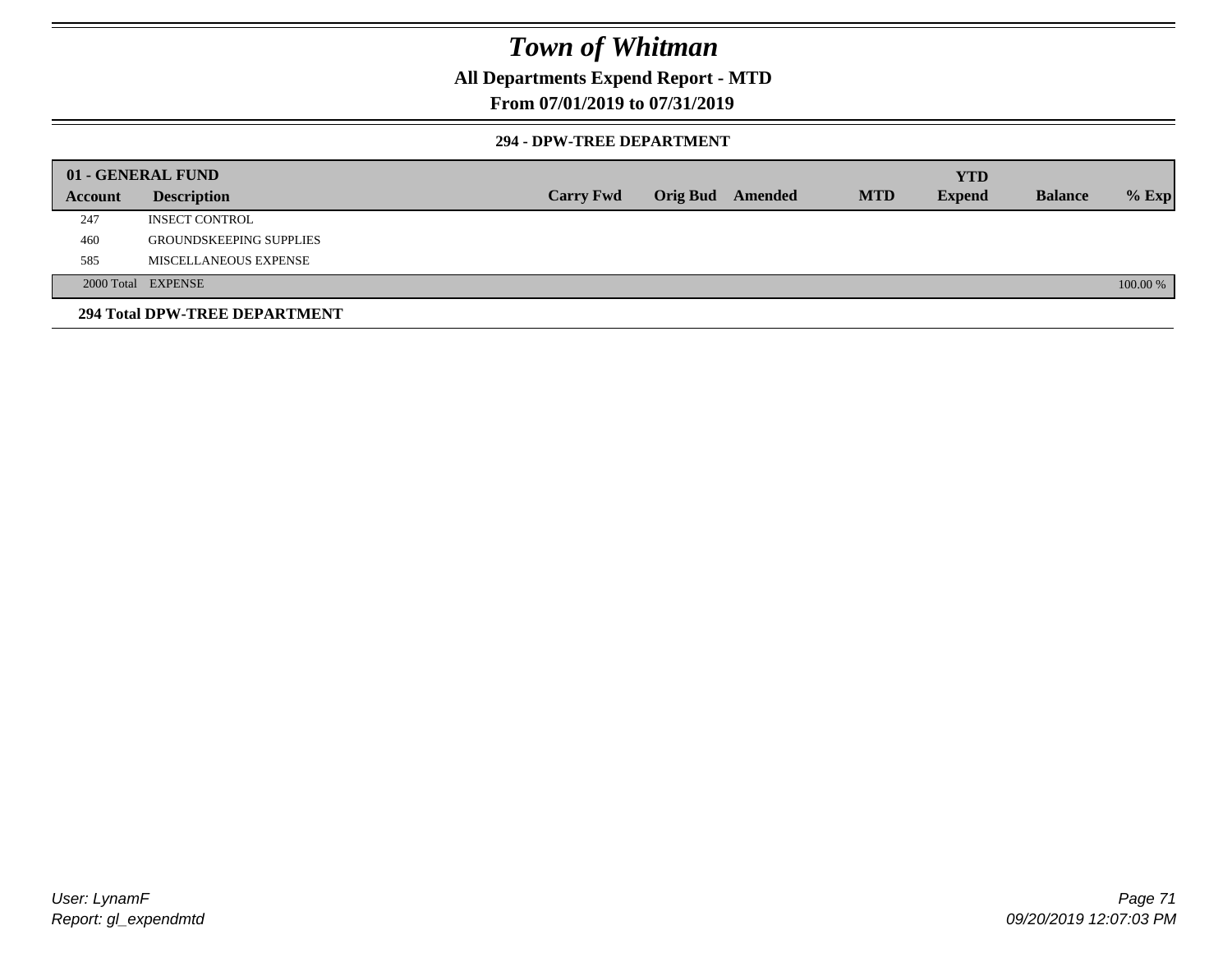### **All Departments Expend Report - MTD From 07/01/2019 to 07/31/2019**

#### **400 - DPW SALARIES**

|            | 01 - GENERAL FUND                             |                                     |                       | <b>YTD</b>    |                |          |
|------------|-----------------------------------------------|-------------------------------------|-----------------------|---------------|----------------|----------|
| Account    | <b>Description</b>                            | <b>Carry Fwd</b><br><b>Orig Bud</b> | <b>MTD</b><br>Amended | <b>Expend</b> | <b>Balance</b> | $%$ Exp  |
| 113        | DIVISIONAL LABOR-REGULAR                      | 474,011.00                          | 33,449.60             | 33,449.60     | 440,561.40     |          |
| 114        | DIVISIONAL LABOR-O.T.                         |                                     | 642.20                | 642.20        | $-642.20$      |          |
| 116        | <b>CLERICAL</b>                               | 44,772.00                           | 3,444.00              | 3,444.00      | 41,328.00      |          |
| 123        | <b>RECORDING SECRETARY</b>                    | 1,620.00                            | 107.52                | 107.52        | 1,512.48       |          |
| 144        | <b>EDUCATION INCENTIVE</b>                    |                                     |                       |               |                |          |
| 146        | SALARIES-LONGEVITY                            | 1,900.00                            |                       |               | 1,900.00       |          |
| 222        | CDL LIC. / STIPEND                            |                                     |                       |               |                |          |
| 939        | <b>FY2015 ENCUMBRANCES</b>                    |                                     |                       |               |                |          |
| 1000 Total | <b>SALARIES</b>                               | 522,303.00                          | 37,643.32             | 37,643.32     | 484,659.68     | 7.20 %   |
| 119        | SALARY-ASSIST.SUPERINTENDENT                  | 99,371.00                           | 7,585.12              | 7,585.12      | 91,785.88      |          |
| 222        | CDL LIC. / STIPEND                            | 1,003.00                            | 1,003.00              | 1,003.00      |                |          |
| 234        | <b>SALARIES - UNUSED SICK &amp; VAC. TIME</b> |                                     |                       |               |                |          |
| 1001 Total | <b>SALARIES</b>                               | 100,374.00                          | 8,588.12              | 8,588.12      | 91,785.88      | 8.55 %   |
| 138        | <b>SICK LEAVE BUY-BACK</b>                    |                                     |                       |               |                |          |
|            | 1002 Total SALARIES                           |                                     |                       |               |                | 100.00 % |
|            | <b>400 Total DPW SALARIES</b>                 | 622,677.00                          | 46,231.44             | 46,231.44     | 576,445.56     |          |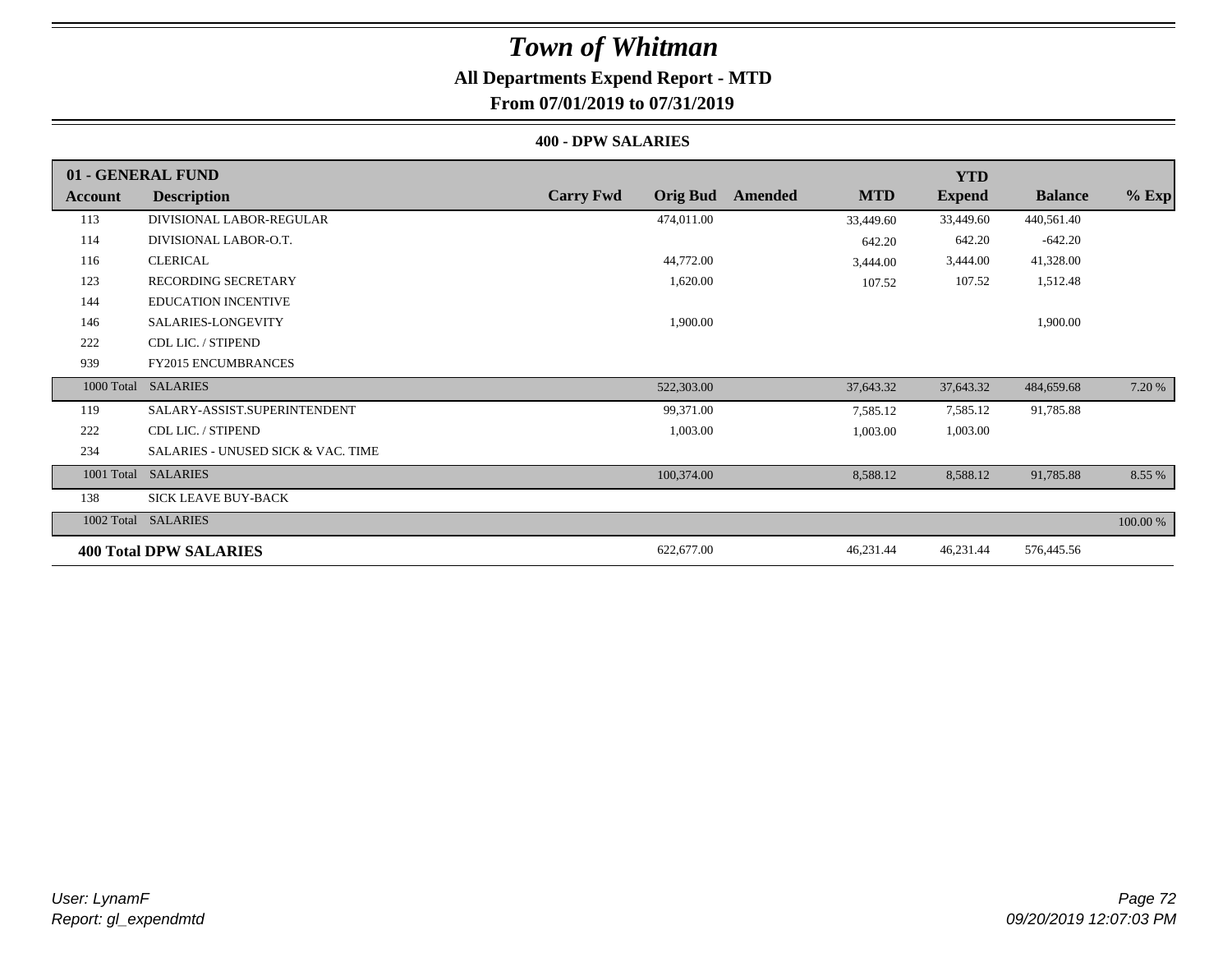### **All Departments Expend Report - MTD**

### **From 07/01/2019 to 07/31/2019**

#### **402 - DPW-DIVISIONAL EXPENSE**

| 01 - GENERAL FUND |                                |                  |            |                         |            | <b>YTD</b>    |                |             |
|-------------------|--------------------------------|------------------|------------|-------------------------|------------|---------------|----------------|-------------|
| <b>Account</b>    | <b>Description</b>             | <b>Carry Fwd</b> |            | <b>Orig Bud</b> Amended | <b>MTD</b> | <b>Expend</b> | <b>Balance</b> | $%$ Exp     |
| 247               | <b>INSECT CONTROL</b>          |                  |            |                         |            |               |                |             |
| 460               | GROUNDSKEEPING SUPPLIES        |                  |            |                         |            |               |                |             |
| 582               | <b>UNIFORMS</b>                |                  |            |                         |            |               |                |             |
| 585               | MISCELLANEOUS EXPENSE          |                  | 176,100.00 |                         |            |               | 176,100.00     |             |
|                   | 2294 Total DPW-TREE DEPARTMENT |                  | 176,100.00 |                         |            |               | 176,100.00     | $0.00\,\%$  |
| 144               | EDUCATION INCENTIVE            |                  |            |                         |            |               |                |             |
| 244               | OFFICE EQUIPMENT MAINTENANCE   |                  |            |                         |            |               |                |             |
| 340               | <b>TELEPHONE</b>               |                  |            |                         |            |               |                |             |
| 343               | <b>CELL PHONES</b>             |                  |            |                         |            |               |                |             |
| 948               | FY07 ENCUMBRANCES              |                  |            |                         |            |               |                |             |
| 949               | FY2014 ENCUMBRANCES            |                  |            |                         |            |               |                |             |
| 420               | OFFICE SUPPLIES                |                  |            |                         |            |               |                |             |
| 422               | COPY EXPENSE                   |                  |            |                         |            |               |                |             |
| 582               | <b>UNIFORMS</b>                |                  |            |                         | 502.96     | 502.96        | $-502.96$      |             |
| 585               | MISCELLANEOUS EXPENSE          |                  |            |                         | 154.86     | 154.86        | $-154.86$      |             |
| 939               | FY2015 ENCUMBRANCES            |                  |            |                         |            |               |                |             |
| 730               | ASSOCIATION DUES               |                  |            |                         |            |               |                |             |
| 870               | OFFICE EQUIPMENT               |                  |            |                         |            |               |                |             |
| 2405 Total        | DPW-ADMINISTRATION             |                  |            |                         | 657.82     | 657.82        | $-657.82$      | $100.00~\%$ |
| 530               | <b>CHEMICALS</b>               |                  |            |                         |            |               |                |             |
| 582               | <b>UNIFORMS</b>                |                  |            |                         |            |               |                |             |
| 585               | MISCELLANEOUS EXPENSE          |                  |            |                         |            |               |                |             |
| 730               | <b>ASSOCIATION DUES</b>        |                  |            |                         |            |               |                |             |
| 731               | <b>MEETINGS</b>                |                  |            |                         |            |               |                |             |
| 943               | FY2012 ENCUMBRANCES            |                  |            |                         |            |               |                |             |
| 2411 Total        | DPW-ENGINEERING                |                  |            |                         |            |               |                | 100.00 %    |
| 245               | ROADWAY MAINTENANCE            |                  |            |                         |            |               |                |             |
| 248               | STREET SIGNS & MARKINGS        |                  |            |                         |            |               |                |             |
| 250               | <b>DRAINAGE</b>                |                  |            |                         |            |               |                |             |
| 272               | EQUIPMENT RENTAL               |                  |            |                         |            |               |                |             |
| 582               | <b>UNIFORMS</b>                |                  |            |                         |            |               |                |             |
| User: LynamF      |                                |                  |            |                         |            |               |                | Page 73     |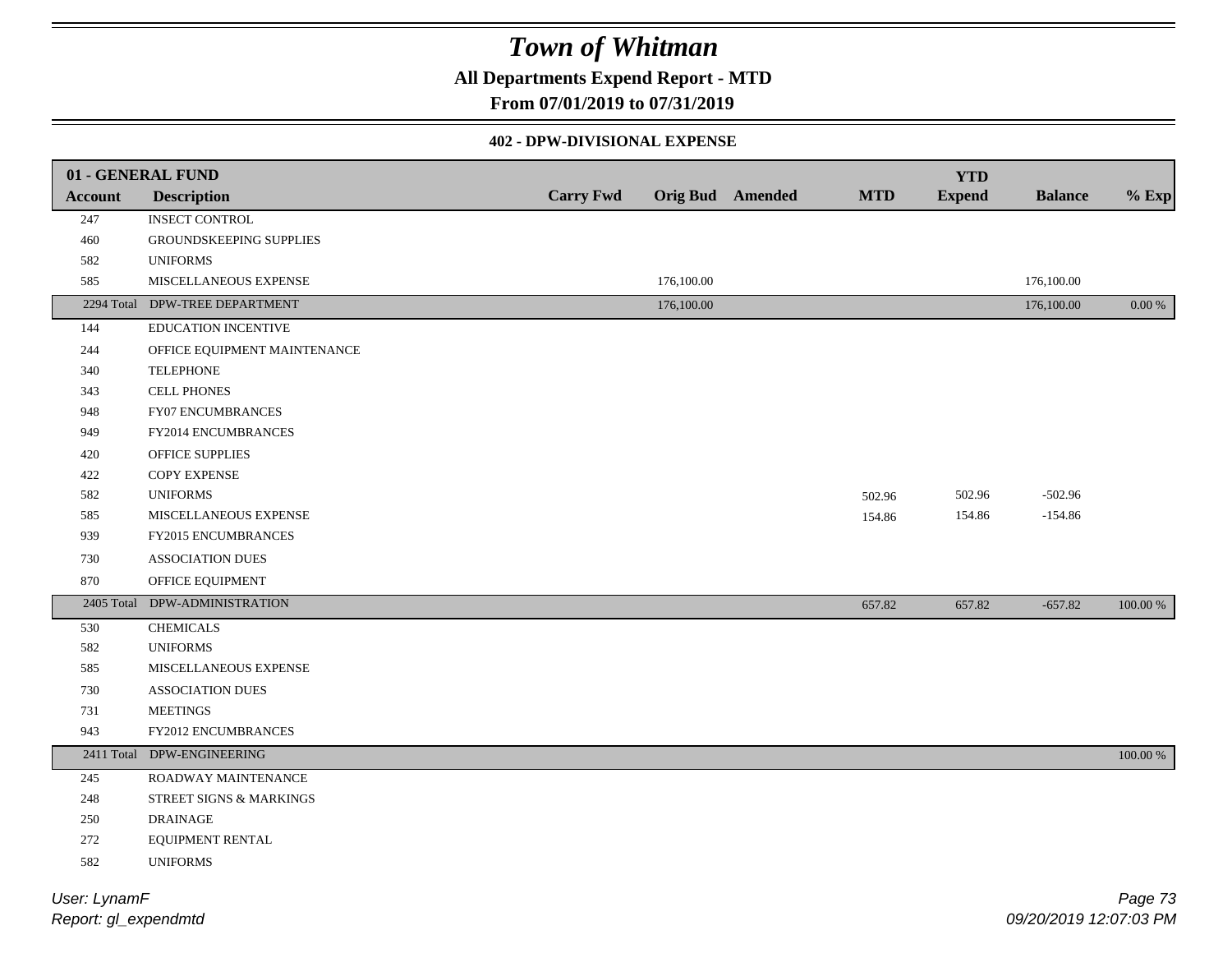**All Departments Expend Report - MTD**

**From 07/01/2019 to 07/31/2019**

#### **402 - DPW-DIVISIONAL EXPENSE**

|                | 01 - GENERAL FUND                         |                  |                         |            | <b>YTD</b>    |                |            |
|----------------|-------------------------------------------|------------------|-------------------------|------------|---------------|----------------|------------|
| <b>Account</b> | <b>Description</b>                        | <b>Carry Fwd</b> | <b>Orig Bud</b> Amended | <b>MTD</b> | <b>Expend</b> | <b>Balance</b> | $%$ Exp    |
| 585            | MISCELLANEOUS EXPENSE                     |                  |                         | 525.00     | 525.00        | $-525.00$      |            |
| 938            | FY 2018 ENCUMBRANCES                      |                  |                         |            |               |                |            |
| 959            | FY 2019 ENCUMBRANCES                      | 75.00            |                         | 75.00      | 75.00         |                |            |
|                | 2422 Total DPW-HIGHWAY CONSTRUCT. & MAINT | 75.00            |                         | 600.00     | 600.00        | $-525.00$      | 800.00 %   |
| 582            | <b>UNIFORMS</b>                           |                  |                         |            |               |                |            |
| 585            | MISCELLANEOUS EXPENSE                     |                  |                         |            |               |                |            |
|                | 2427 Total FUEL DEPOT MAINTENANCE         |                  |                         |            |               |                | 100.00 %   |
| 210            | <b>ELECTRICITY</b>                        |                  |                         | 546.27     | 546.27        | $-546.27$      |            |
| 212            | <b>GAS (NATURAL)</b>                      |                  |                         | 67.07      | 67.07         | $-67.07$       |            |
| 214            | OIL (HEATING)                             |                  |                         |            |               |                |            |
| 430            | <b>BUILDING MAINTENANCE &amp; REPAIR</b>  |                  |                         | 11.99      | 11.99         | $-11.99$       |            |
| 530            | <b>CHEMICALS</b>                          |                  |                         |            |               |                |            |
| 582            | <b>UNIFORMS</b>                           |                  |                         |            |               |                |            |
| 585            | MISCELLANEOUS EXPENSE                     |                  |                         | 480.00     | 480.00        | $-480.00$      |            |
| 959            | FY 2019 ENCUMBRANCES                      | 40.72            |                         | 40.72      | 40.72         |                |            |
|                | 2428 Total DPW-BUILDING & YARD MAINT.     | 40.72            |                         | 1,146.05   | 1,146.05      | $-1,105.33$    | 2,814.46 % |
| 242            | VEHICLE MAINTENANCE                       |                  |                         | 1,086.81   | 1,086.81      | $-1,086.81$    |            |
| 481            | <b>GASOLINE</b>                           |                  |                         | 8,588.00   | 8,588.00      | $-8,588.00$    |            |
| 582            | <b>UNIFORMS</b>                           |                  |                         |            |               |                |            |
| 585            | MISCELLANEOUS EXPENSE                     |                  |                         | 25.78      | 25.78         | $-25.78$       |            |
| 945            | FY2013 ENCUMBRANCES                       |                  |                         |            |               |                |            |
|                | 2429 Total DPW-EQUIPMENT MAINTENANCE      |                  |                         | 9,700.59   | 9,700.59      | $-9,700.59$    | 100.00 %   |
| 272            | EQUIPMENT RENTAL                          |                  |                         |            |               |                |            |
| 311            | <b>COMPUTER SERVICES</b>                  |                  |                         |            |               |                |            |
|                | 2450 Total DPW-WATER                      |                  |                         |            |               |                | 100.00 %   |
| 241            | RECREATIONAL FACILITIES MAINT.            |                  |                         |            |               |                |            |
| 460            | GROUNDSKEEPING SUPPLIES                   |                  |                         | 703.36     | 703.36        | $-703.36$      |            |
| 582            | <b>UNIFORMS</b>                           |                  |                         |            |               |                |            |
| 585            | MISCELLANEOUS EXPENSE                     |                  |                         | 125.43     | 125.43        | $-125.43$      |            |
|                | 2650 Total DPW-PARK MAINTENANCE           |                  |                         | 828.79     | 828.79        | $-828.79$      | 100.00 %   |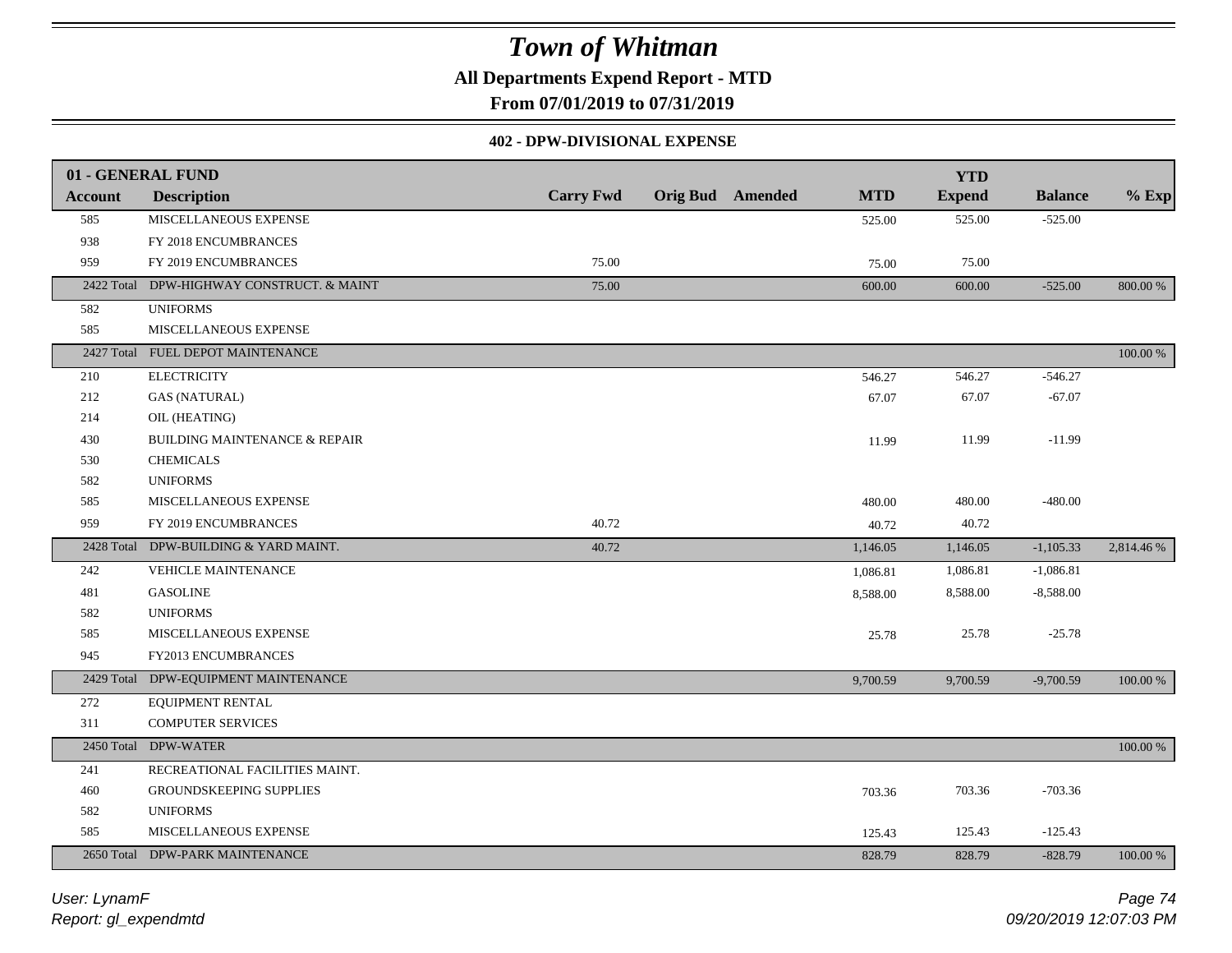**All Departments Expend Report - MTD**

**From 07/01/2019 to 07/31/2019**

#### **402 - DPW-DIVISIONAL EXPENSE**

| 01 - GENERAL FUND                |                  |                     |            | <b>YTD</b>    |                |         |
|----------------------------------|------------------|---------------------|------------|---------------|----------------|---------|
| <b>Description</b><br>Account    | <b>Carry Fwd</b> | Orig Bud<br>Amended | <b>MTD</b> | <b>Expend</b> | <b>Balance</b> | $%$ Exp |
| 402 Total DPW-DIVISIONAL EXPENSE | 115.72           | 176,100.00          | 12.933.25  | 12.933.25     | 163.282.47     |         |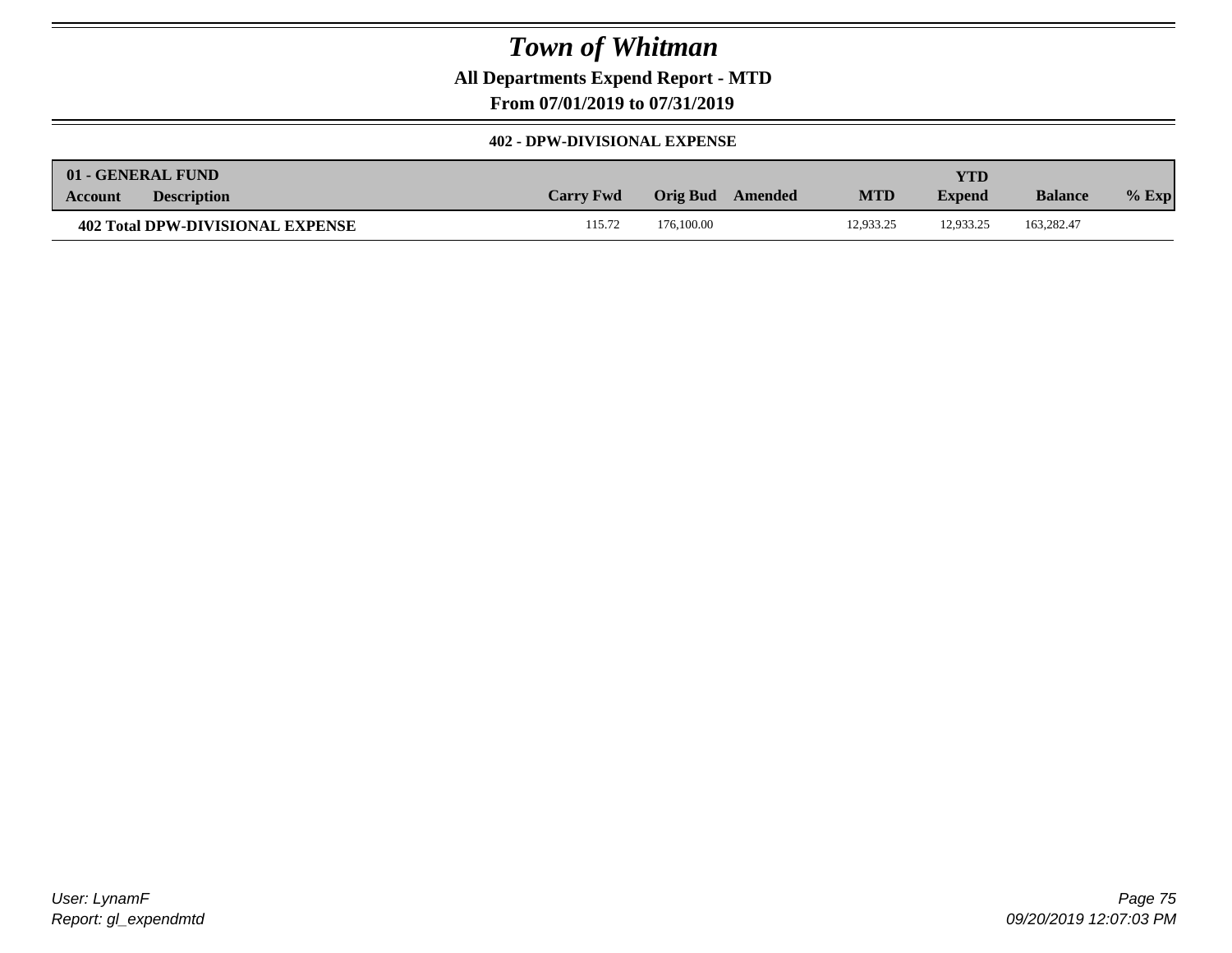**All Departments Expend Report - MTD**

**From 07/01/2019 to 07/31/2019**

#### **403 - DPW - SPECIAL ARTICLES**

| 01 - GENERAL FUND |                                                     |                  |                         |            | <b>YTD</b>    |                |             |
|-------------------|-----------------------------------------------------|------------------|-------------------------|------------|---------------|----------------|-------------|
| <b>Account</b>    | <b>Description</b>                                  | <b>Carry Fwd</b> | <b>Orig Bud</b> Amended | <b>MTD</b> | <b>Expend</b> | <b>Balance</b> | $%$ Exp     |
| 999               |                                                     | 52,000.00        |                         |            |               | 52,000.00      |             |
|                   | 4489 Total A.8 STM 5/19 PHASE II DAM ASSESSMENT     | 52,000.00        |                         |            |               | 52,000.00      | 0.00 %      |
| 999               |                                                     |                  |                         |            |               |                |             |
|                   | 4498 Total A.32ATM5/17LEA/PUR.2017SDWALK PLOW       |                  |                         |            |               |                | 100.00 %    |
| 999               |                                                     |                  | 42,110.51               | 42,110.51  | 42.110.51     |                |             |
|                   | 4499 Total A.10 ATM 5/19 LEA/PUR SIDEWALK PLOW (3/4 |                  | 42,110.51               | 42,110.51  | 42,110.51     |                | 100.00 %    |
| 999               |                                                     |                  |                         |            |               |                |             |
|                   | 4503 Total ART9ATM5/18 LEASE PMT #2OF4 SIDEWALK PLO |                  |                         |            |               |                | 100.00 %    |
| 999               |                                                     |                  |                         |            |               |                |             |
|                   | 4504 Total A14ATM 5/15 INSTALL TRAFFIC CNTRL.SIGNAL |                  |                         |            |               |                | $100.00~\%$ |
| 999               |                                                     |                  | 8,300.00                |            |               | 8,300.00       |             |
|                   | 4505 Total A11 ATM 5/19 PUR FERRIS LAWN MOWER       |                  | 8,300.00                |            |               | 8,300.00       | 0.00 %      |
| 999               |                                                     |                  | 100,000.00              | 6,937.61   | 6,937.61      | 93,062.39      |             |
|                   | 4506 Total A.31 ATM5/19 XTRA STREET REPAIRS         |                  | 100,000.00              | 6,937.61   | 6,937.61      | 93,062.39      | 6.93 %      |
| 999               |                                                     |                  |                         |            |               |                |             |
|                   | 4507 Total A10ATM5/16Pur&instdump trk.body&lift     |                  |                         |            |               |                | 100.00 %    |
| 999               |                                                     |                  |                         |            |               |                |             |
|                   | 4508 Total A.23ATM5/14PUR.3 SOLAR TRAFIC BEACONS    |                  |                         |            |               |                | 100.00 %    |
| 999               |                                                     |                  |                         |            |               |                |             |
|                   | 4509 Total ART22ATM5/18PCHMLTIFUNCPRTFORTWNNTWK     |                  |                         |            |               |                | 100.00 %    |
| 999               |                                                     |                  |                         |            |               |                |             |
|                   | 4525 Total A.12 ATM 5/19 REPAIR STREETS & SIDEWALKS |                  |                         |            |               |                | 100.00 %    |
| 999               |                                                     |                  |                         |            |               |                |             |
|                   | 4529 Total A31ATM 5/17CH90 REPAIR STS.& S/WALKS     |                  |                         |            |               |                | 100.00 %    |
| 999               |                                                     |                  |                         |            |               |                |             |
|                   | 4531 Total A13 ATM 5/15 CH90 REPAIR STS.& S/WALKS   |                  |                         |            |               |                | $100.00~\%$ |
| 999               |                                                     |                  |                         |            |               |                |             |
|                   | 4535 Total A24ATM5/10CH90PUR.PRE-MIX HEATER TRAILER |                  |                         |            |               |                | 100.00 %    |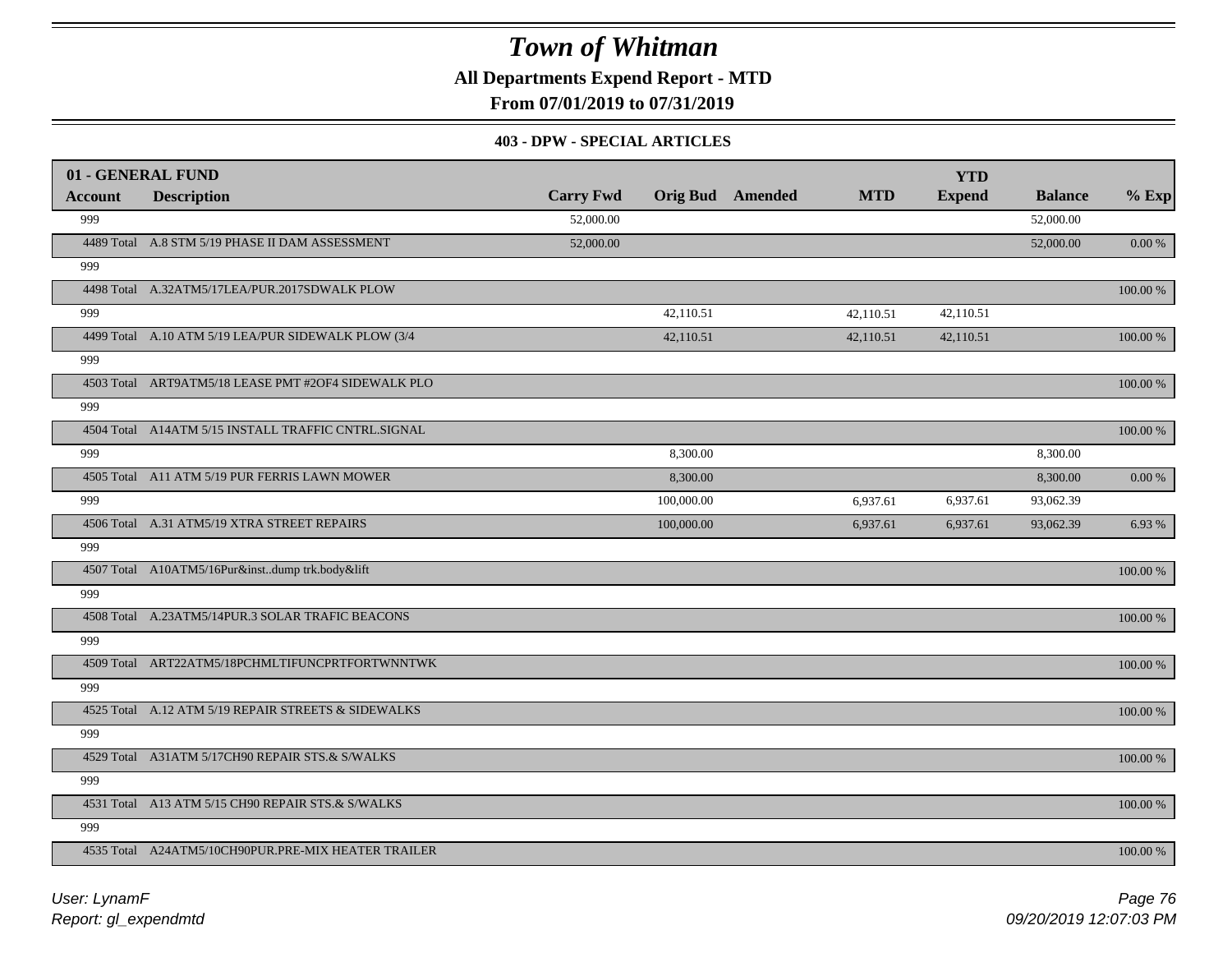**All Departments Expend Report - MTD**

**From 07/01/2019 to 07/31/2019**

#### **403 - DPW - SPECIAL ARTICLES**

|         | 01 - GENERAL FUND                                  |                  |                 |         |            | <b>YTD</b>    |                |           |
|---------|----------------------------------------------------|------------------|-----------------|---------|------------|---------------|----------------|-----------|
| Account | <b>Description</b>                                 | <b>Carry Fwd</b> | <b>Orig Bud</b> | Amended | <b>MTD</b> | <b>Expend</b> | <b>Balance</b> | $%$ Exp   |
| 999     |                                                    |                  |                 |         |            |               |                |           |
|         | 4537 Total A15 ATM 5/15 CH 90 REPAIR STS.& S/WALKS |                  |                 |         |            |               |                | 100.00 %  |
| 999     |                                                    |                  |                 |         |            |               |                |           |
|         | 4541 Total A.39 ATM 5/04STS - WHIT. WDS            |                  |                 |         |            |               |                | 100.00 %  |
| 999     |                                                    |                  |                 |         |            |               |                |           |
|         | 4542 Total A.40ATM5/04 PREP.STS.FOR ACCEP          |                  |                 |         |            |               |                | 100.00 %  |
| 999     |                                                    | 46,785.00        |                 |         |            |               | 46,785.00      |           |
|         | 4553 Total A.9 STM 5/19 MS4 PERMIT REQS            | 46,785.00        |                 |         |            |               | 46,785.00      | 0.00 %    |
| 999     |                                                    | 15,690.50        |                 |         |            |               | 15,690.50      |           |
|         | 4561 Total A.27B ATM 5/16 DPW SITE EVAL.           | 15,690.50        |                 |         |            |               | 15,690.50      | 0.00 %    |
| 999     |                                                    |                  |                 |         |            |               |                |           |
|         | 4569 Total A6 STM12/17INSTALL GEN.@ DPW            |                  |                 |         |            |               |                | 100.00 %  |
| 999     |                                                    |                  |                 |         |            |               |                |           |
|         | 4576 Total ESTABLISH PETTY CASH-DPW                |                  |                 |         |            |               |                | 100.00 %  |
| 999     |                                                    |                  | 39,291.00       |         |            |               | 39,291.00      |           |
|         | 4623 Total A.33 ATM 5/19 DPW PLOW TRUCK            |                  | 39,291.00       |         |            |               | 39,291.00      | 0.00 %    |
| 999     |                                                    |                  | 130,807.00      |         |            |               | 130,807.00     |           |
|         | 4624 Total A.34 ATM 5/19 GVW TRUCK W/ PLOW         |                  | 130,807.00      |         |            |               | 130,807.00     | $0.00 \%$ |
|         | <b>403 Total DPW - SPECIAL ARTICLES</b>            | 114,475.50       | 320,508.51      |         | 49,048.12  | 49,048.12     | 385,935.89     |           |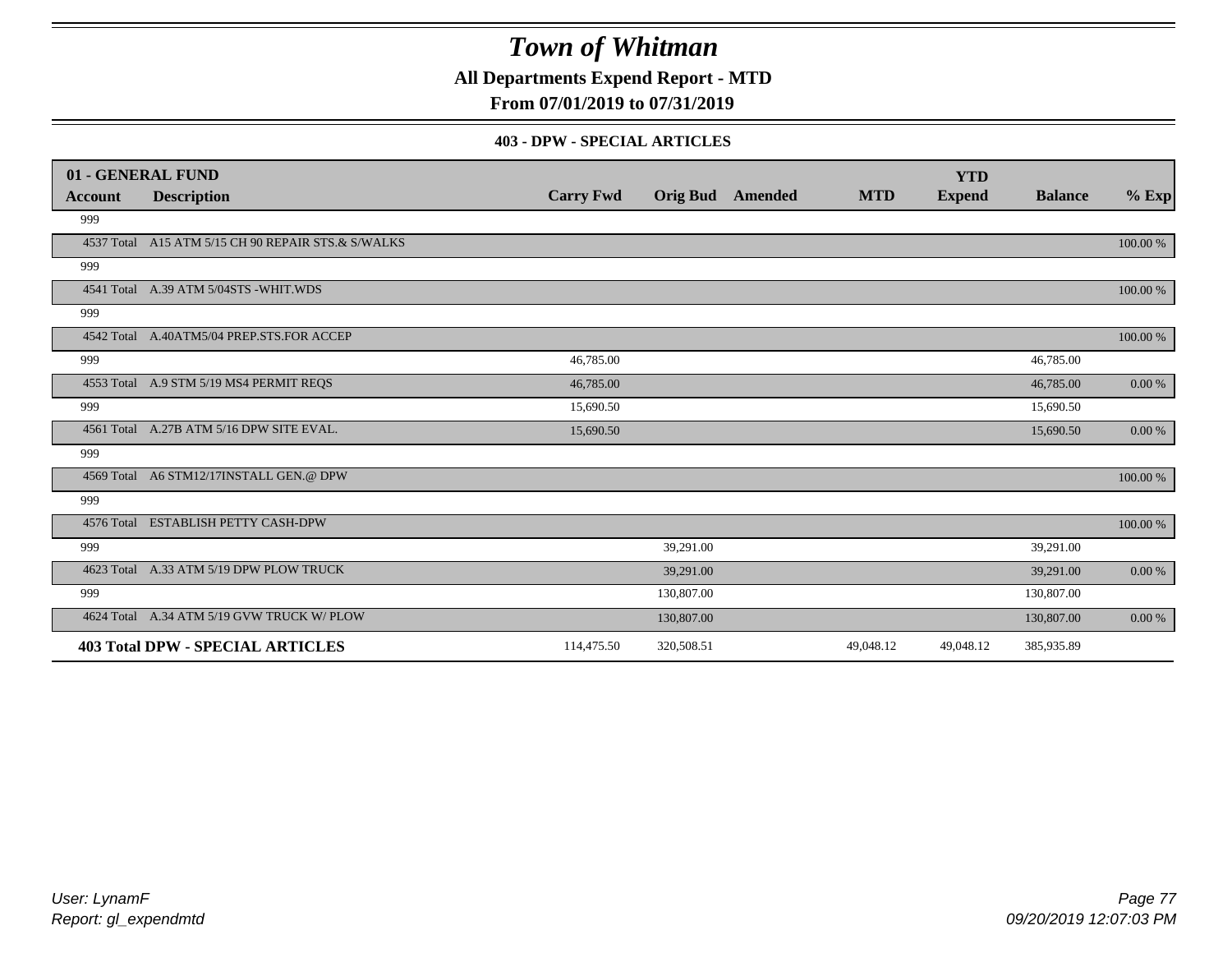**All Departments Expend Report - MTD**

### **From 07/01/2019 to 07/31/2019**

#### **405 - DPW-ADMINSTRATION**

|         | 01 - GENERAL FUND                  |                  |  |                  |            | <b>YTD</b>    |                |          |  |
|---------|------------------------------------|------------------|--|------------------|------------|---------------|----------------|----------|--|
| Account | <b>Description</b>                 | <b>Carry Fwd</b> |  | Orig Bud Amended | <b>MTD</b> | <b>Expend</b> | <b>Balance</b> | $%$ Exp  |  |
| 111     | SALARIES-ADMINSTRATIVE             |                  |  |                  |            |               |                |          |  |
|         | 1000 Total SALARIES                |                  |  |                  |            |               |                | 100.00 % |  |
| 244     | OFFICE EQUIPMENT MAINTENANCE       |                  |  |                  |            |               |                |          |  |
| 340     | <b>TELEPHONE</b>                   |                  |  |                  |            |               |                |          |  |
| 871     | OPERATING EQUIPMENT                |                  |  |                  |            |               |                |          |  |
| 877     | DEP ADMINISTRATIVE ASSESSMENT      |                  |  |                  |            |               |                |          |  |
| 420     | <b>OFFICE SUPPLIES</b>             |                  |  |                  |            |               |                |          |  |
| 422     | <b>COPY EXPENSE</b>                |                  |  |                  |            |               |                |          |  |
| 585     | MISCELLANEOUS EXPENSE              |                  |  |                  |            |               |                |          |  |
| 730     | <b>ASSOCIATION DUES</b>            |                  |  |                  |            |               |                |          |  |
| 870     | OFFICE EQUIPMENT                   |                  |  |                  |            |               |                |          |  |
|         | 2000 Total EXPENSE                 |                  |  |                  |            |               |                | 100.00 % |  |
|         | <b>405 Total DPW-ADMINSTRATION</b> |                  |  |                  |            |               |                |          |  |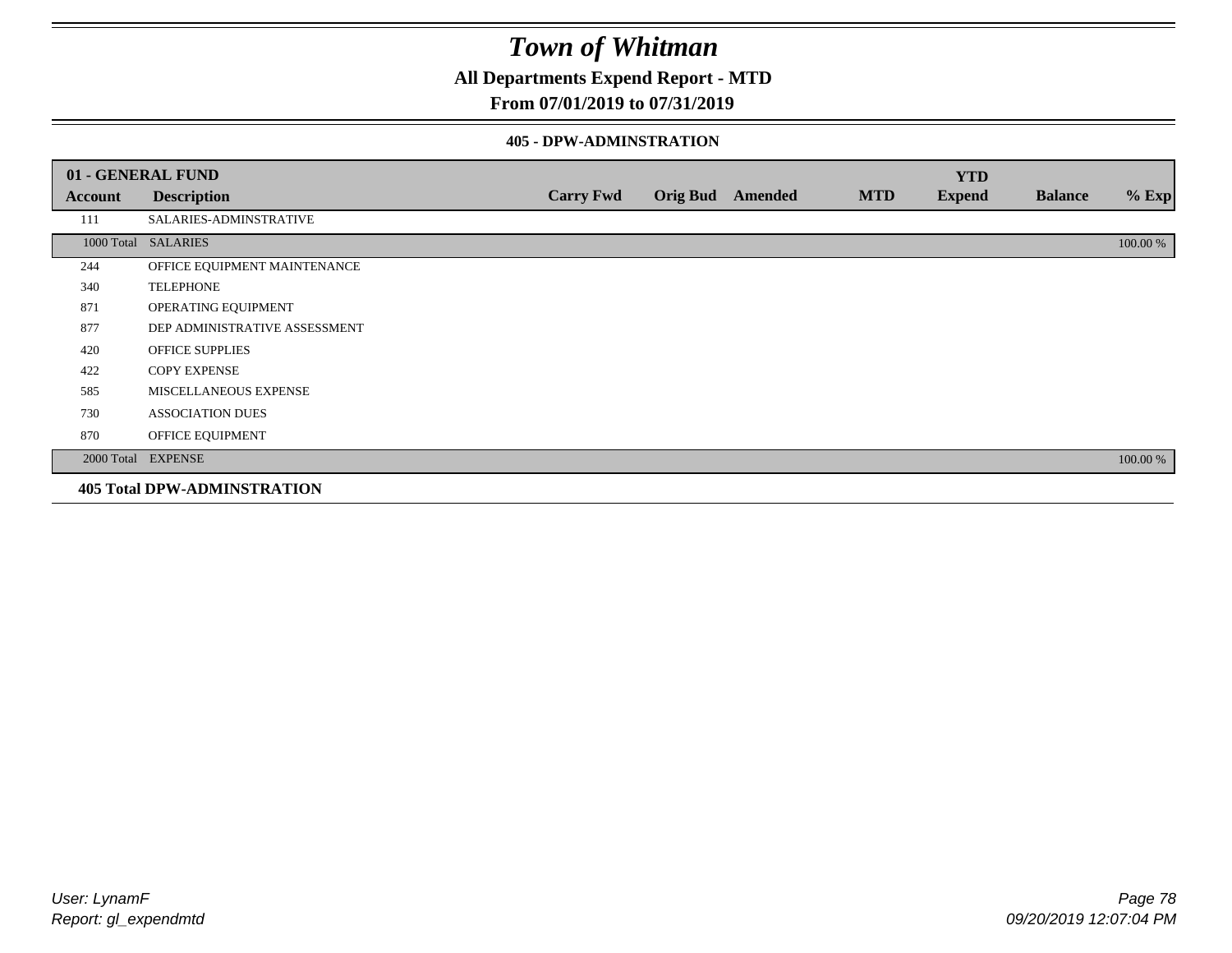### **All Departments Expend Report - MTD**

**From 07/01/2019 to 07/31/2019**

#### **414 - DPW-POLICE COVERAGE**

|         | 01 - GENERAL FUND             |                  |                 |         |            | <b>YTD</b>    |                |          |
|---------|-------------------------------|------------------|-----------------|---------|------------|---------------|----------------|----------|
| Account | <b>Description</b>            | <b>Carry Fwd</b> | <b>Orig Bud</b> | Amended | <b>MTD</b> | <b>Expend</b> | <b>Balance</b> | $%$ Exp  |
| 134     | <b>SALARIES-DPW COVERAGE</b>  |                  | 16,500.00       |         | 392.00     | 392.00        | 16,108.00      |          |
|         | 1000 Total SALARIES           |                  | 16,500.00       |         | 392.00     | 392.00        | 16,108,00      | 2.37 %   |
| 941     | FY 2017 ENCUMBRANCES          |                  |                 |         |            |               |                |          |
|         | 2001 Total EXPENSE            |                  |                 |         |            |               |                | 100.00 % |
|         | 414 Total DPW-POLICE COVERAGE |                  | 16,500.00       |         | 392.00     | 392.00        | 16,108.00      |          |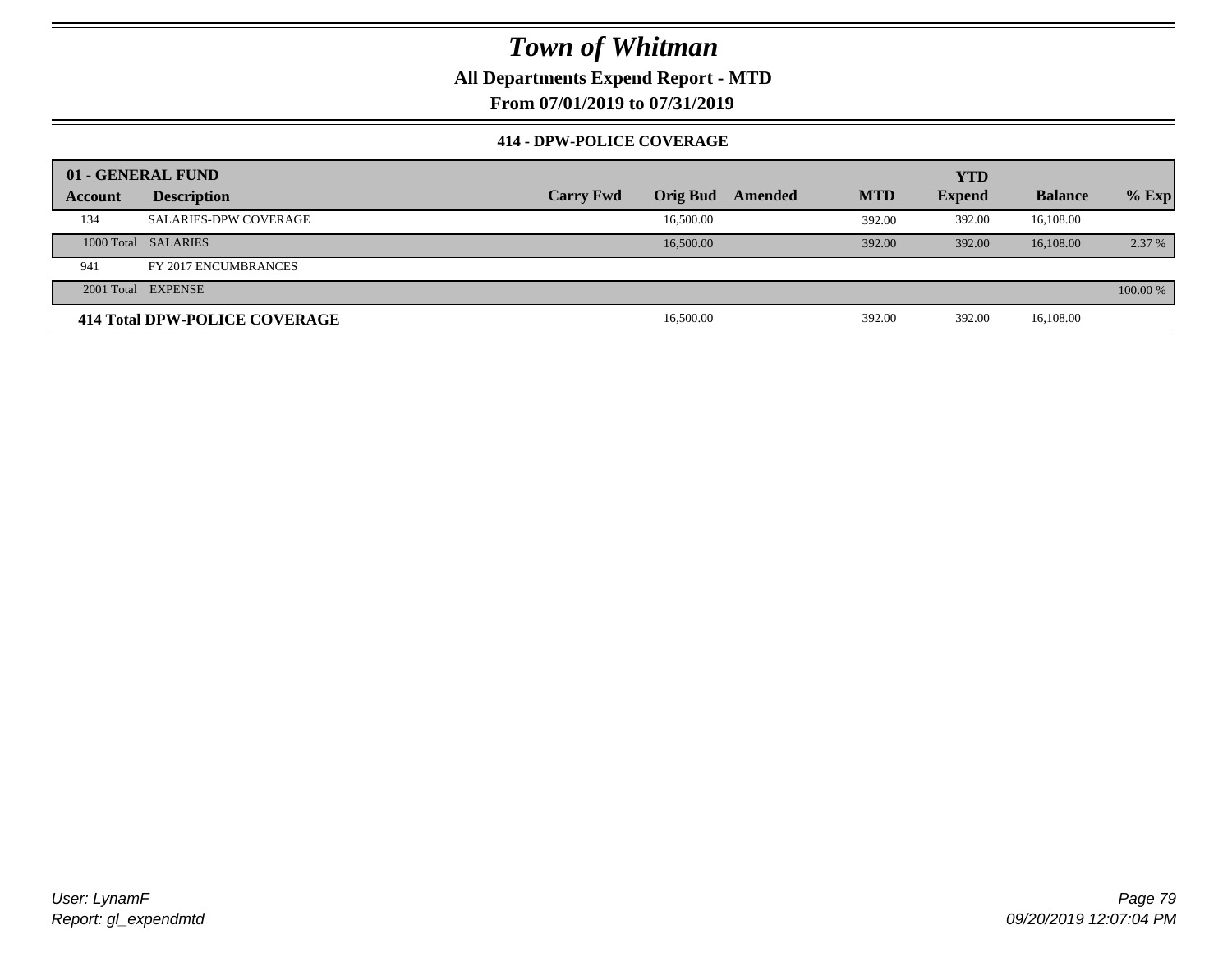**All Departments Expend Report - MTD**

### **From 07/01/2019 to 07/31/2019**

#### **423 - SNOW & ICE CONTROL**

|         | 01 - GENERAL FUND            |                  |                 |         |            | <b>YTD</b>    |                |          |
|---------|------------------------------|------------------|-----------------|---------|------------|---------------|----------------|----------|
| Account | <b>Description</b>           | <b>Carry Fwd</b> | <b>Orig Bud</b> | Amended | <b>MTD</b> | <b>Expend</b> | <b>Balance</b> | $%$ Exp  |
| 114     | DIVISIONAL LABOR-O.T.        |                  |                 |         |            |               |                |          |
|         | 1000 Total SALARIES          |                  |                 |         |            |               |                | 100.00 % |
| 272     | <b>EQUIPMENT RENTAL</b>      |                  |                 |         |            |               |                |          |
| 530     | <b>CHEMICALS</b>             |                  |                 |         |            |               |                |          |
| 585     | MISCELLANEOUS EXPENSE        |                  | 120,000.00      |         |            |               | 120,000.00     |          |
|         | 2000 Total EXPENSE           |                  | 120,000.00      |         |            |               | 120,000.00     | 0.00 %   |
|         | 423 Total SNOW & ICE CONTROL |                  | 120,000.00      |         |            |               | 120,000.00     |          |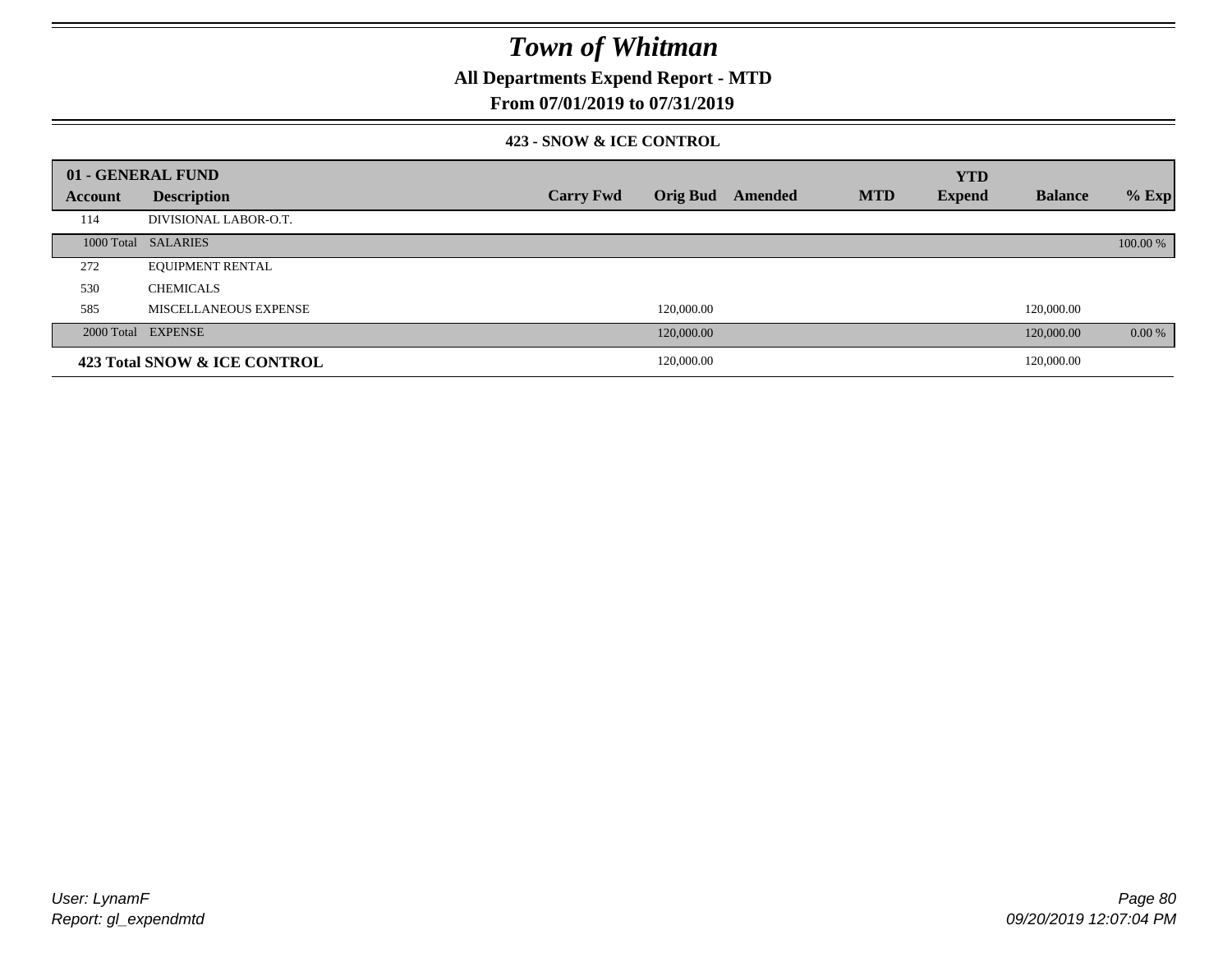### **All Departments Expend Report - MTD**

**From 07/01/2019 to 07/31/2019**

#### **424 - STREET LIGHTS**

|         | 01 - GENERAL FUND          |                  |                 |         |            | <b>YTD</b>    |                |          |
|---------|----------------------------|------------------|-----------------|---------|------------|---------------|----------------|----------|
| Account | <b>Description</b>         | <b>Carry Fwd</b> | <b>Orig Bud</b> | Amended | <b>MTD</b> | <b>Expend</b> | <b>Balance</b> | $%$ Exp  |
| 210     | <b>ELECTRICITY</b>         |                  | 100,000.00      |         | 620.78     | 620.78        | 99,379.22      |          |
|         | 2000 Total EXPENSE         |                  | 100,000.00      |         | 620.78     | 620.78        | 99,379.22      | 0.62%    |
| 940     | <b>FY2016 ENCUMBRANCES</b> |                  |                 |         |            |               |                |          |
| 945     | <b>FY2013 ENCUMBRANCES</b> |                  |                 |         |            |               |                |          |
| 953     | <b>FY2009 ENCUMBRANCES</b> |                  |                 |         |            |               |                |          |
|         | 2001 Total EXPENSE         |                  |                 |         |            |               |                | 100.00 % |
|         | 424 Total STREET LIGHTS    |                  | 100,000.00      |         | 620.78     | 620.78        | 99,379.22      |          |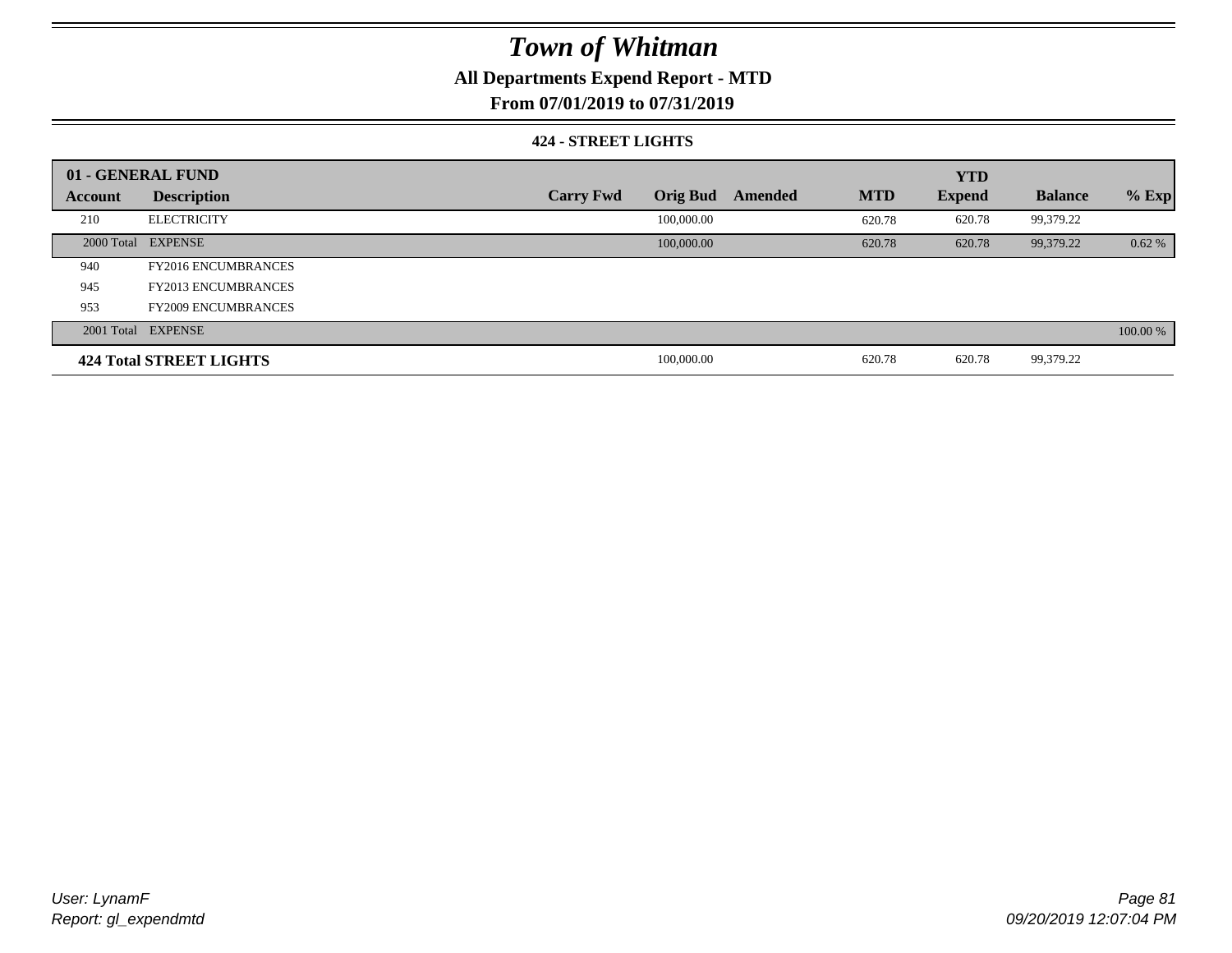**All Departments Expend Report - MTD**

**From 07/01/2019 to 07/31/2019**

#### **433 - DPW-WASTE COLLECTION & DISP.**

|            | 01 - GENERAL FUND                                   |                  |                 |         |            | <b>YTD</b>    |                |          |
|------------|-----------------------------------------------------|------------------|-----------------|---------|------------|---------------|----------------|----------|
| Account    | <b>Description</b>                                  | <b>Carry Fwd</b> | <b>Orig Bud</b> | Amended | <b>MTD</b> | <b>Expend</b> | <b>Balance</b> | $%$ Exp  |
| 112        | <b>SALARIES</b>                                     |                  |                 |         |            |               |                |          |
| 380        | <b>DISPOSAL COSTS</b>                               |                  | 1,279,513.00    |         | 17,252.49  | 17,252.49     | 1,262,260.51   |          |
| 585        | <b>MISCELLANEOUS EXPENSE</b>                        |                  |                 |         |            |               |                |          |
| 2000 Total | <b>EXPENSE</b>                                      |                  | 1,279,513.00    |         | 17,252.49  | 17,252.49     | 1,262,260.51   | 1.34 %   |
| 939        | <b>FY2015 ENCUMBRANCES</b>                          |                  |                 |         |            |               |                |          |
| 943        | <b>FY2012 ENCUMBRANCES</b>                          |                  |                 |         |            |               |                |          |
| 945        | <b>FY2013 ENCUMBRANCES</b>                          |                  |                 |         |            |               |                |          |
| 938        | FY 2018 ENCUMBRANCES                                |                  |                 |         |            |               |                |          |
| 959        | FY 2019 ENCUMBRANCES                                | 88,087.15        |                 |         | 88,087.15  | 88,087.15     |                |          |
|            | 2001 Total EXPENSE                                  | 88,087.15        |                 |         | 88,087.15  | 88,087.15     |                | 100.00 % |
| 999        |                                                     |                  |                 |         |            |               |                |          |
|            | 4496 Total A.19 ATM5/19 REPAIR AUBURN ST PUMP STATI |                  |                 |         |            |               |                | 100.00 % |
|            | 433 Total DPW-WASTE COLLECTION & DISP.              | 88,087.15        | 1,279,513.00    |         | 105,339.64 | 105,339.64    | 1,262,260.51   |          |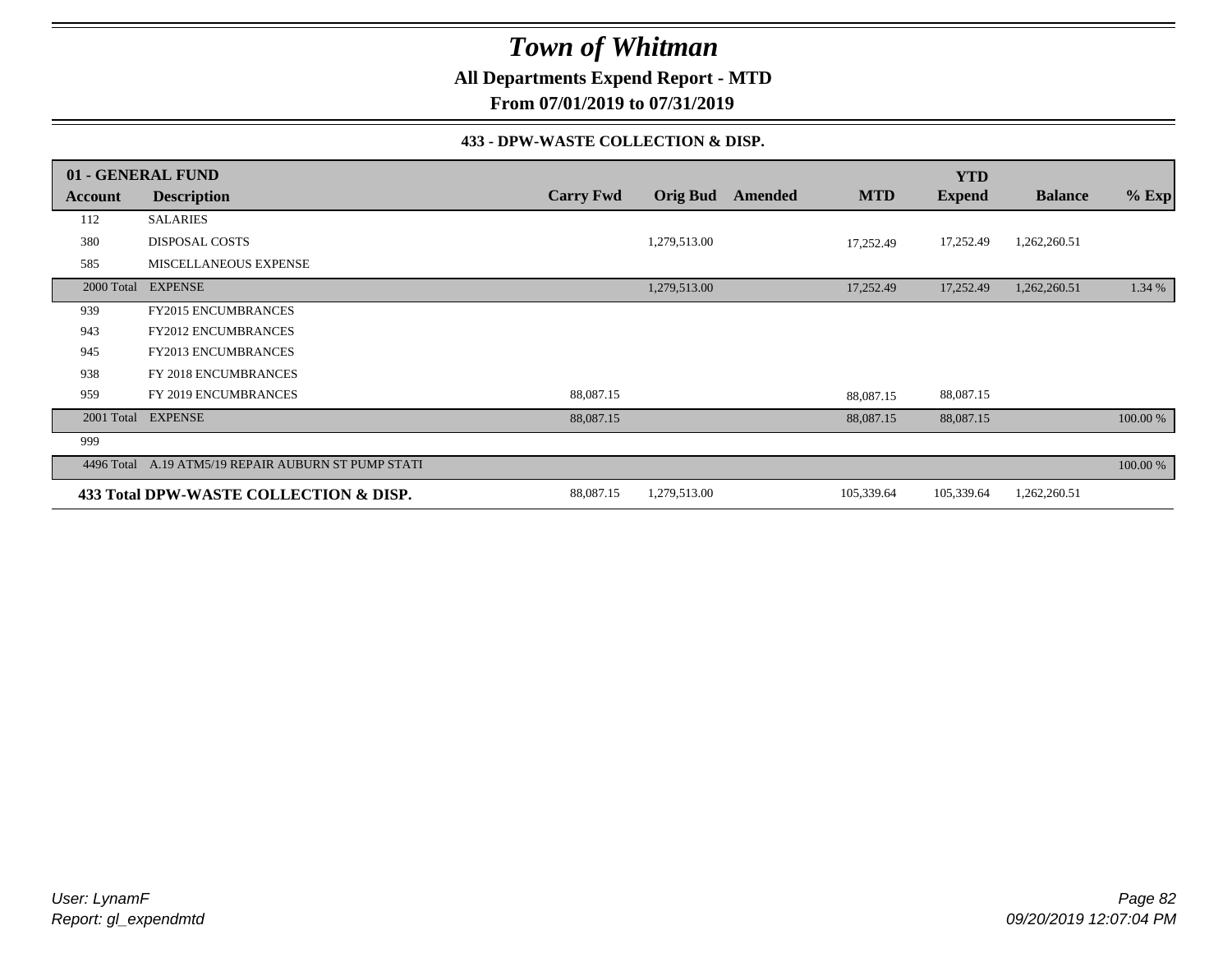**All Departments Expend Report - MTD**

### **From 07/01/2019 to 07/31/2019**

#### **452 - WATER PURCHASE**

|         | 01 - GENERAL FUND               |                  |                 |         |            | <b>YTD</b>    |                |          |
|---------|---------------------------------|------------------|-----------------|---------|------------|---------------|----------------|----------|
| Account | <b>Description</b>              | <b>Carry Fwd</b> | <b>Orig Bud</b> | Amended | <b>MTD</b> | <b>Expend</b> | <b>Balance</b> | $%$ Exp  |
| 230     | <b>WATER PURCHASE</b>           |                  |                 |         |            |               |                |          |
| 585     | MISCELLANEOUS EXPENSE           |                  |                 |         |            |               |                |          |
|         | 2000 Total EXPENSE              |                  |                 |         |            |               |                | 100.00 % |
| 940     | <b>FY2016 ENCUMBRANCES</b>      |                  |                 |         |            |               |                |          |
| 949     | <b>FY2014 ENCUMBRANCES</b>      |                  |                 |         |            |               |                |          |
|         | 2001 Total EXPENSE              |                  |                 |         |            |               |                | 100.00 % |
|         | <b>452 Total WATER PURCHASE</b> |                  |                 |         |            |               |                |          |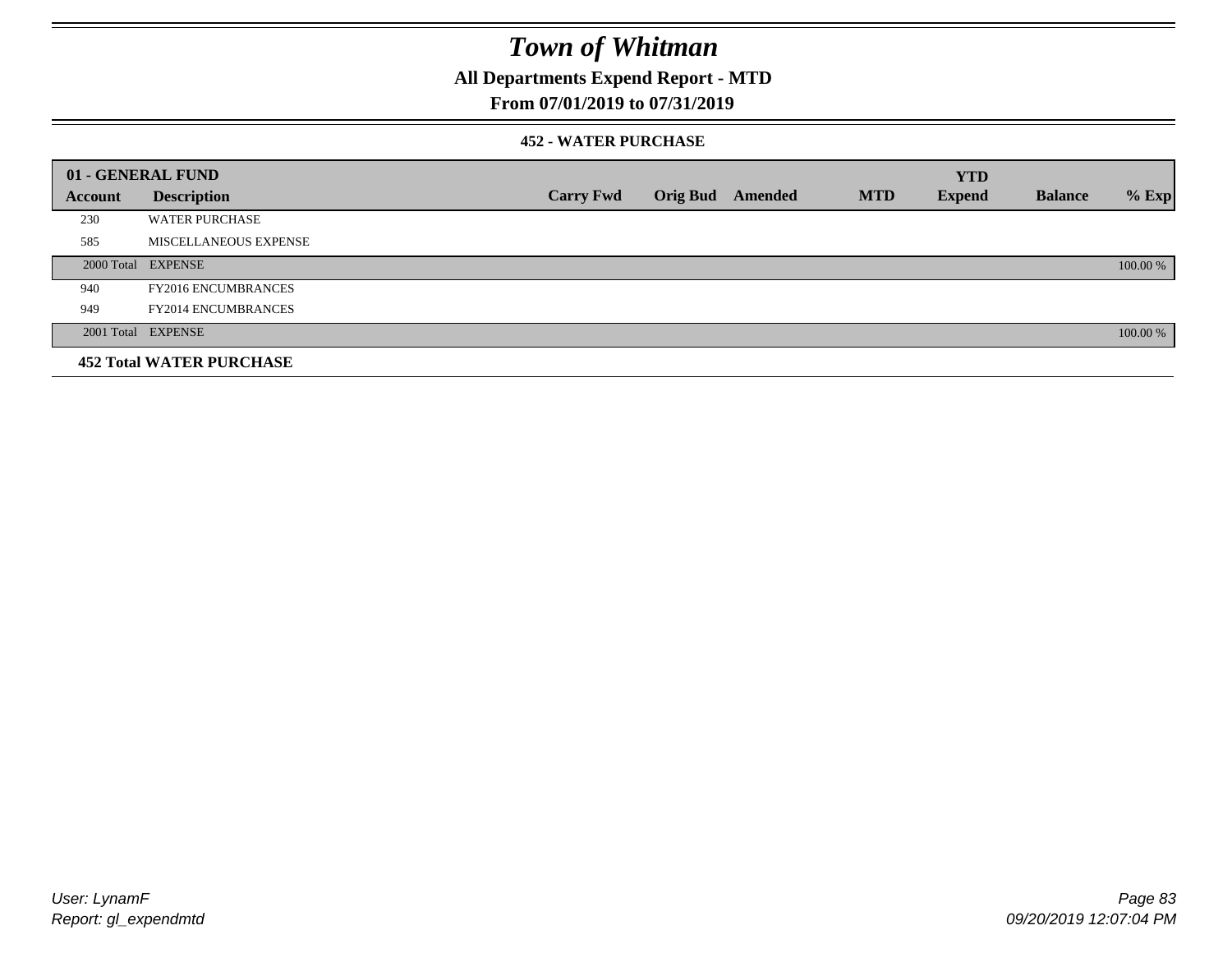**All Departments Expend Report - MTD**

**From 07/01/2019 to 07/31/2019**

#### **492 - CARE OF SOLDIERS GRAVES**

|                | 01 - GENERAL FUND                        |                  |                 |         |            | YTD           |                |            |
|----------------|------------------------------------------|------------------|-----------------|---------|------------|---------------|----------------|------------|
| <b>Account</b> | <b>Description</b>                       | <b>Carry Fwd</b> | <b>Orig Bud</b> | Amended | <b>MTD</b> | <b>Expend</b> | <b>Balance</b> | $%$ Exp    |
| 240            | BUILDING & GROUNDS MAINT.                |                  | 1,500.00        |         | 1.500.00   | 1,500.00      |                |            |
|                | 2000 Total EXPENSE                       |                  | 1,500.00        |         | 1,500.00   | 1,500.00      |                | $100.00\%$ |
|                | <b>492 Total CARE OF SOLDIERS GRAVES</b> |                  | 1,500.00        |         | 1,500.00   | 1,500.00      |                |            |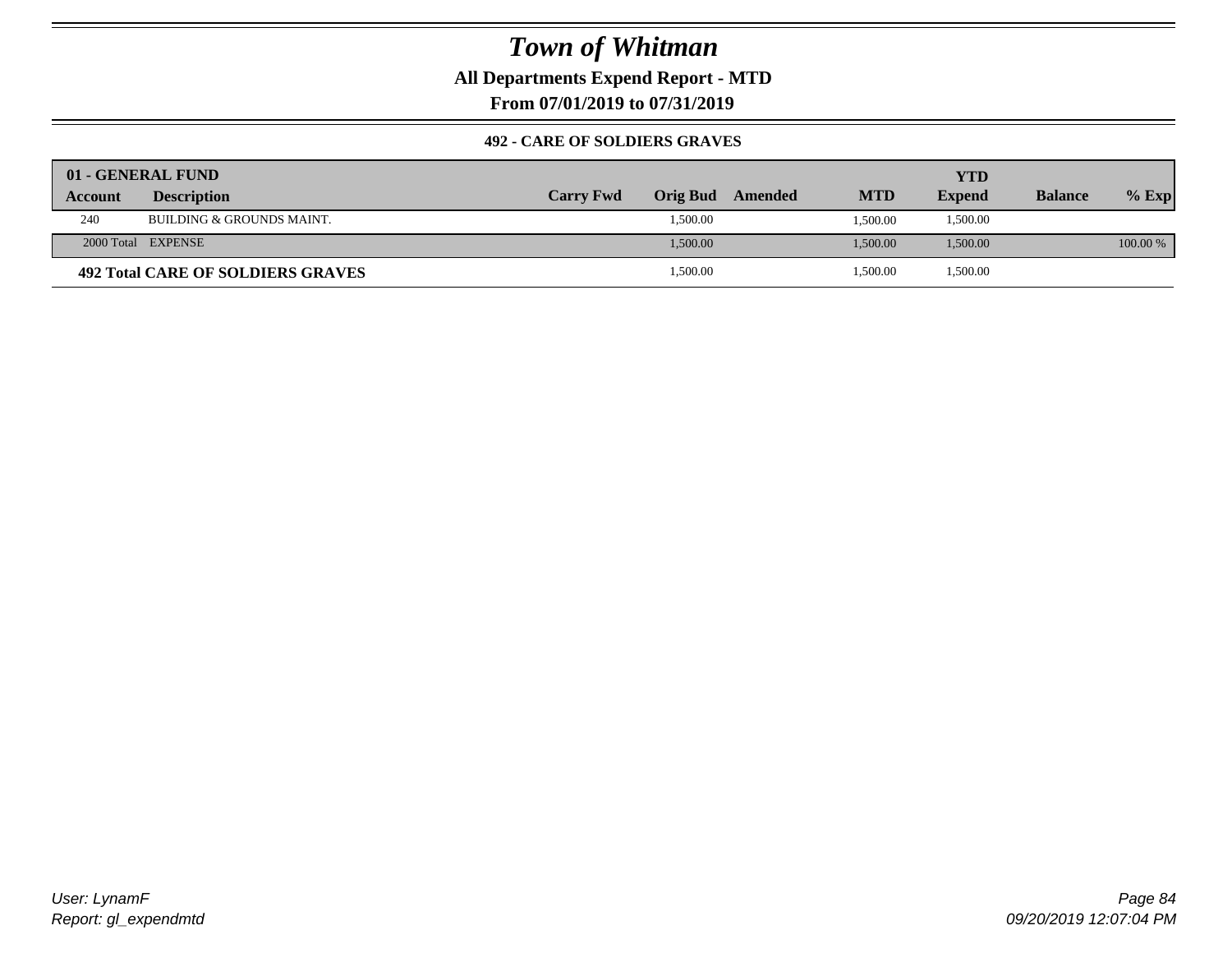### **All Departments Expend Report - MTD**

**From 07/01/2019 to 07/31/2019**

#### **510 - BOARD OF HEALTH**

|                | 01 - GENERAL FUND            |                  |                                       | <b>YTD</b>    |                |            |
|----------------|------------------------------|------------------|---------------------------------------|---------------|----------------|------------|
| <b>Account</b> | <b>Description</b>           | <b>Carry Fwd</b> | <b>MTD</b><br><b>Orig Bud</b> Amended | <b>Expend</b> | <b>Balance</b> | $%$ Exp    |
| 110            | SALARIES-BOARD MEMBERS       |                  |                                       |               |                |            |
|                | 1001 Total SALARIES          |                  |                                       |               |                | 100.00 %   |
| 120            | <b>SALARIES-PART TIME</b>    | 66,789.00        | 5,088.20                              | 5,088.20      | 61,700.80      |            |
|                | 1002 Total SALARIES          | 66,789.00        | 5,088.20                              | 5,088.20      | 61,700.80      | 7.61 %     |
| 121            | <b>CLERICAL I</b>            | 26,224.00        | 1,990.40                              | 1,990.40      | 24,233.60      |            |
|                | 1003 Total SALARIES          | 26,224.00        | 1,990.40                              | 1,990.40      | 24,233.60      | 7.58 %     |
| 123            | RECORDING SECRETARY          | 3,571.00         | 136.50                                | 136.50        | 3,434.50       |            |
|                | 1004 Total SALARIES          | 3,571.00         | 136.50                                | 136.50        | 3,434.50       | 3.82 %     |
| 133            | <b>ASSISTANT</b>             | 1,818.00         |                                       |               | 1,818.00       |            |
|                | 1005 Total SALARIES          | 1,818.00         |                                       |               | 1,818.00       | $0.00\,\%$ |
| 126            | <b>CLERICAL II</b>           | 1,400.00         | 87.08                                 | 87.08         | 1,312.92       |            |
|                | 1006 Total SALARIES          | 1,400.00         | 87.08                                 | 87.08         | 1,312.92       | 6.22%      |
| 482            | RESERVE FUND TRANS.-SALARIES |                  |                                       |               |                |            |
| 483            | RESERVE FUND TRANS.-VACATION |                  |                                       |               |                |            |
|                | 1019 Total SALARIES          |                  |                                       |               |                | 100.00 %   |
| 150            | <b>ANIMAL INSPECTOR</b>      | 1,000.00         | 30.00                                 | 30.00         | 970.00         |            |
| 151            | <b>BURIAL DEAD ANIMALS</b>   |                  |                                       |               |                |            |
| 315            | <b>BURIAL AGENT</b>          | 275.00           |                                       |               | 275.00         |            |
| 316            | <b>LABORATORY FEES</b>       |                  |                                       |               |                |            |
| 340            | <b>TELEPHONE</b>             |                  |                                       |               |                |            |
| 343            | <b>CELL PHONES</b>           |                  |                                       |               |                |            |
| 420            | <b>OFFICE SUPPLIES</b>       |                  |                                       |               |                |            |
| 501            | PREMIUM ON SALE OF BONDS     |                  |                                       |               |                |            |
| 585            | MISCELLANEOUS EXPENSE        | 2,500.00         |                                       |               | 2,500.00       |            |
| 730            | <b>ASSOCIATION DUES</b>      |                  |                                       |               |                |            |
| 731            | <b>MEETINGS</b>              |                  |                                       |               |                |            |
| 737            | RABID ANIMAL EXPENSE         | 200.00           |                                       |               | 200.00         |            |
| 738            | HOUSEHOLD HAZARDOUS WASTE    | 3,500.00         |                                       |               | 3,500.00       |            |
|                | 2000 Total EXPENSE           | 7,475.00         | 30.00                                 | 30.00         | 7,445.00       | 0.40%      |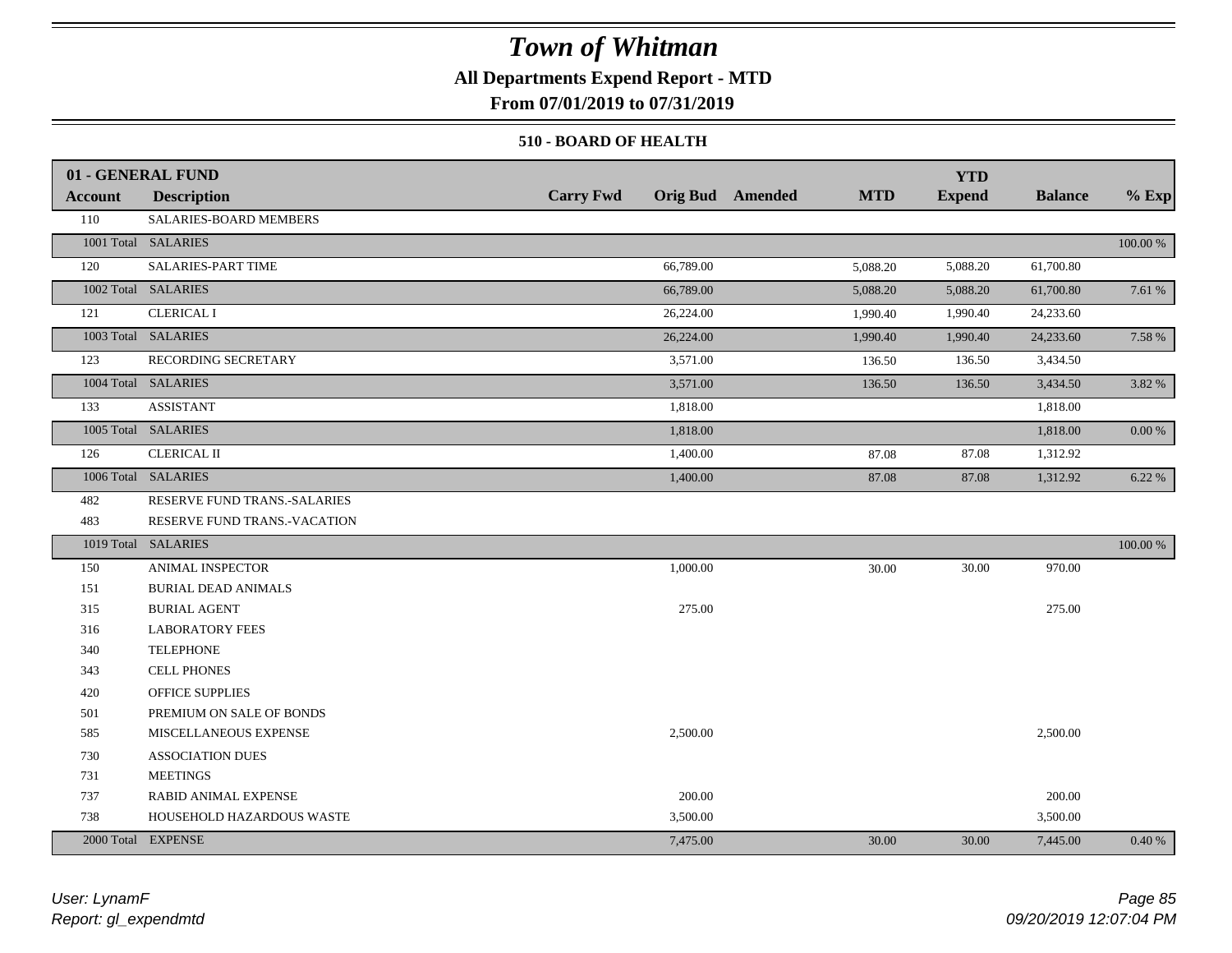### **All Departments Expend Report - MTD**

**From 07/01/2019 to 07/31/2019**

#### **510 - BOARD OF HEALTH**

|            | 01 - GENERAL FUND                           |                  |                 |         |            | <b>YTD</b>    |                |          |
|------------|---------------------------------------------|------------------|-----------------|---------|------------|---------------|----------------|----------|
| Account    | <b>Description</b>                          | <b>Carry Fwd</b> | <b>Orig Bud</b> | Amended | <b>MTD</b> | <b>Expend</b> | <b>Balance</b> | $%$ Exp  |
| 710        | IN STATE TRAVEL                             |                  | 1,443.00        |         |            |               | 1,443.00       |          |
| 938        | FY 2018 ENCUMBRANCES                        |                  |                 |         |            |               |                |          |
| 959        | FY 2019 ENCUMBRANCES                        | 247.41           |                 |         | 247.41     | 247.41        |                |          |
|            | 2001 Total EXPENSE                          | 247.41           | 1,443.00        |         | 247.41     | 247.41        | 1,443.00       | 14.63 %  |
| 940        | FY2016 ENCUMBRANCES                         |                  |                 |         |            |               |                |          |
|            | 2002 Total EXPENSE                          |                  |                 |         |            |               |                | 100.00 % |
| 999        |                                             |                  |                 |         |            |               |                |          |
| 4448 Total | ART12 ATM5/18 SHARPS COLLECTION KIOSK       |                  |                 |         |            |               |                | 100.00 % |
| 999        |                                             |                  |                 |         |            |               |                |          |
|            | 4451 Total A.6 ATM 5/16 HAZ.WASTE.DAY       |                  |                 |         |            |               |                | 100.00 % |
| 999        |                                             |                  |                 |         |            |               |                |          |
|            | 4456 Total S2ATM5/18SECURITYIMPCONLEYSCHOOL |                  |                 |         |            |               |                | 100.00 % |
| 999        |                                             | 1,500.00         |                 |         |            |               | 1,500.00       |          |
|            | 4543 Total A.14 ATM5/17 B.O.H.SITE TRAINING | 1,500.00         |                 |         |            |               | 1,500.00       | 0.00 %   |
|            | 510 Total BOARD OF HEALTH                   | 1,747.41         | 108,720.00      |         | 7,579.59   | 7,579.59      | 102,887.82     |          |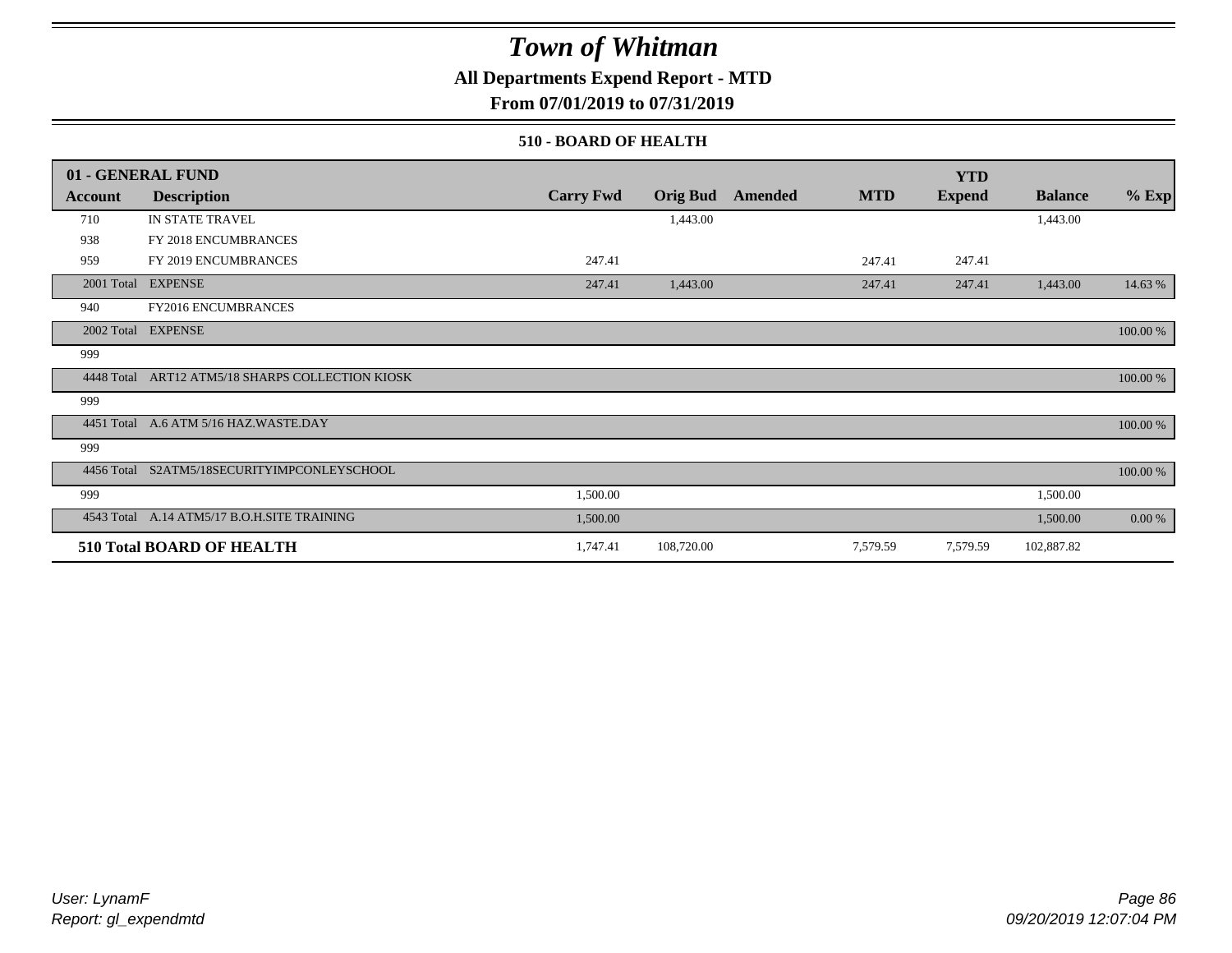**All Departments Expend Report - MTD**

**From 07/01/2019 to 07/31/2019**

#### **519 - BOH-SEWER HOOK-UP INSPECTORS**

|         | 01 - GENERAL FUND                      |                  |                  |            | YTD           |                |          |
|---------|----------------------------------------|------------------|------------------|------------|---------------|----------------|----------|
| Account | <b>Description</b>                     | <b>Carry Fwd</b> | Orig Bud Amended | <b>MTD</b> | <b>Expend</b> | <b>Balance</b> | $%$ Exp  |
| 120     | SALARIES-PART TIME                     |                  |                  |            |               |                |          |
|         | 1000 Total SALARIES                    |                  |                  |            |               |                | 100.00 % |
|         | 519 Total BOH-SEWER HOOK-UP INSPECTORS |                  |                  |            |               |                |          |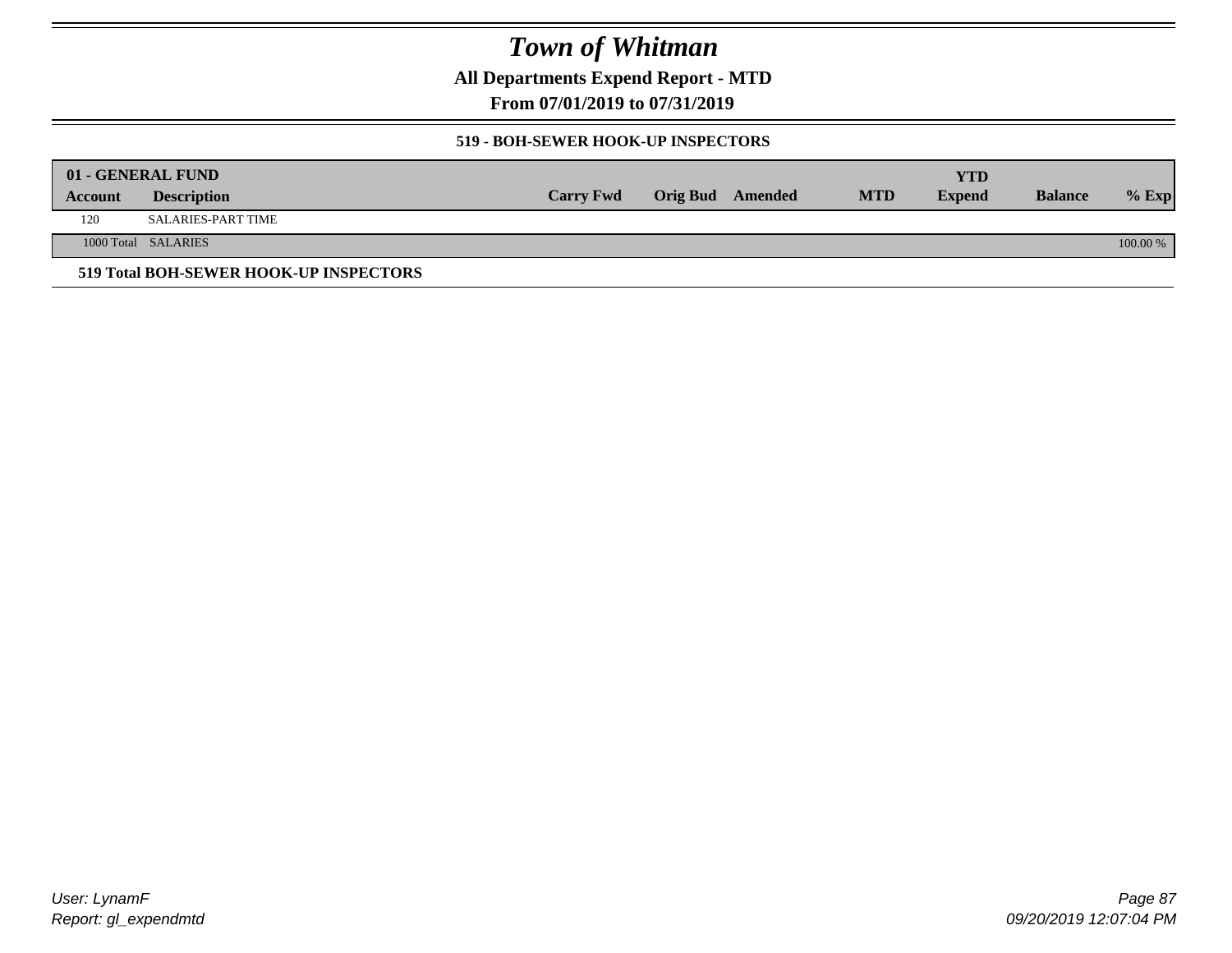## **All Departments Expend Report - MTD**

### **From 07/01/2019 to 07/31/2019**

#### **522 - VISITING NURSE**

| 01 - GENERAL FUND |                            |                  |                 |         |            | <b>YTD</b>    |                |          |
|-------------------|----------------------------|------------------|-----------------|---------|------------|---------------|----------------|----------|
| Account           | <b>Description</b>         | <b>Carry Fwd</b> | <b>Orig Bud</b> | Amended | <b>MTD</b> | <b>Expend</b> | <b>Balance</b> | $%$ Exp  |
| 300               | MEDICAL & DENTAL EXPENSE   |                  | 12,000.00       |         |            |               | 12,000.00      |          |
|                   | 2000 Total EXPENSE         |                  | 12,000.00       |         |            |               | 12,000.00      | $0.00\%$ |
| 946               | <b>FY2010 ENCUMBRANCES</b> |                  |                 |         |            |               |                |          |
|                   | 2001 Total EXPENSE         |                  |                 |         |            |               |                | 100.00 % |
|                   | 522 Total VISITING NURSE   |                  | 12,000.00       |         |            |               | 12,000.00      |          |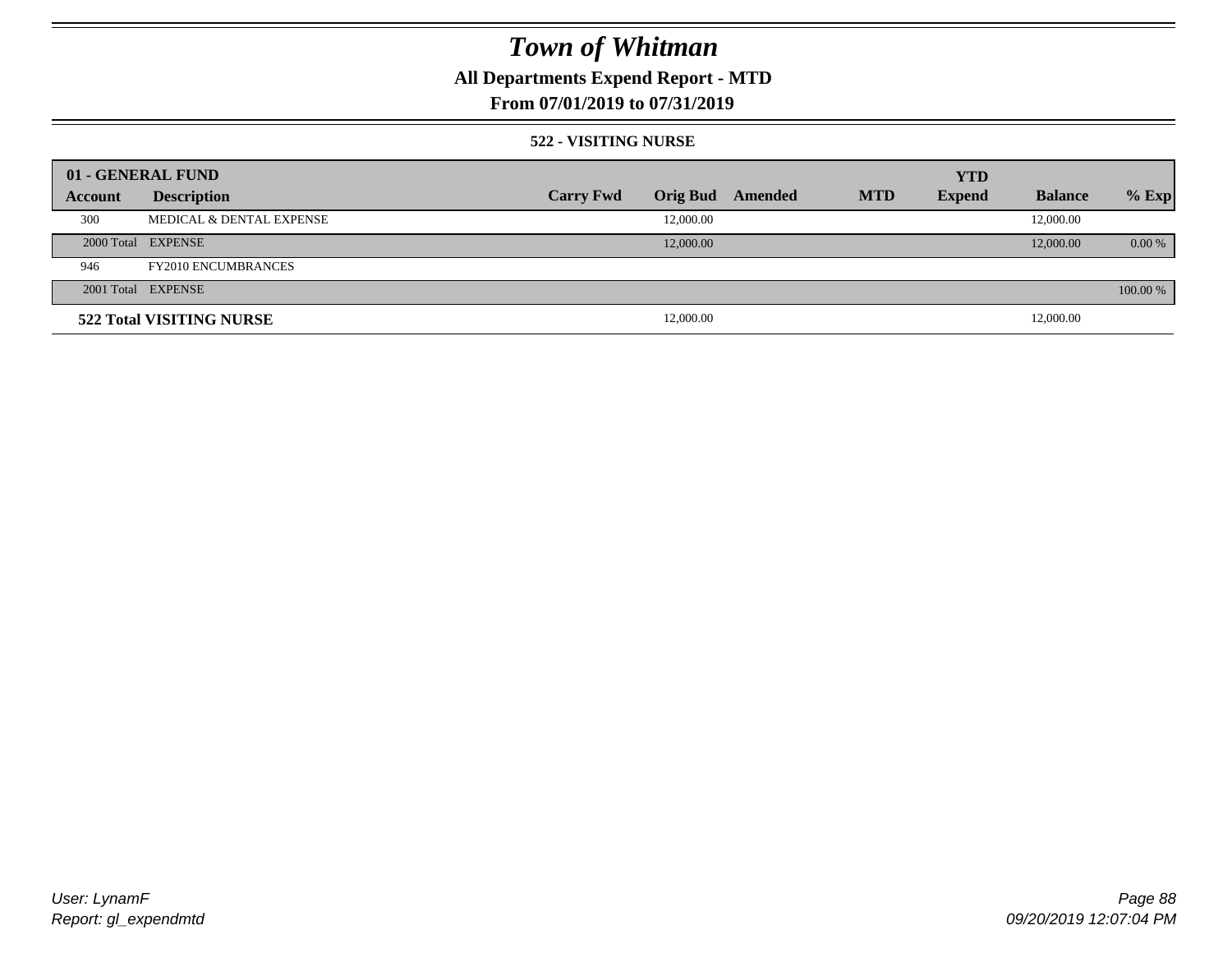### **All Departments Expend Report - MTD**

### **From 07/01/2019 to 07/31/2019**

#### **524 - DENTAL**

|         | 01 - GENERAL FUND       |                  |                  |            | <b>YTD</b>    |                |          |
|---------|-------------------------|------------------|------------------|------------|---------------|----------------|----------|
| Account | <b>Description</b>      | <b>Carry Fwd</b> | Orig Bud Amended | <b>MTD</b> | <b>Expend</b> | <b>Balance</b> | $%$ Exp  |
| 730     | <b>ASSOCIATION DUES</b> |                  |                  |            |               |                |          |
|         | 2000 Total EXPENSE      |                  |                  |            |               |                | 100.00 % |
|         | <b>524 Total DENTAL</b> |                  |                  |            |               |                |          |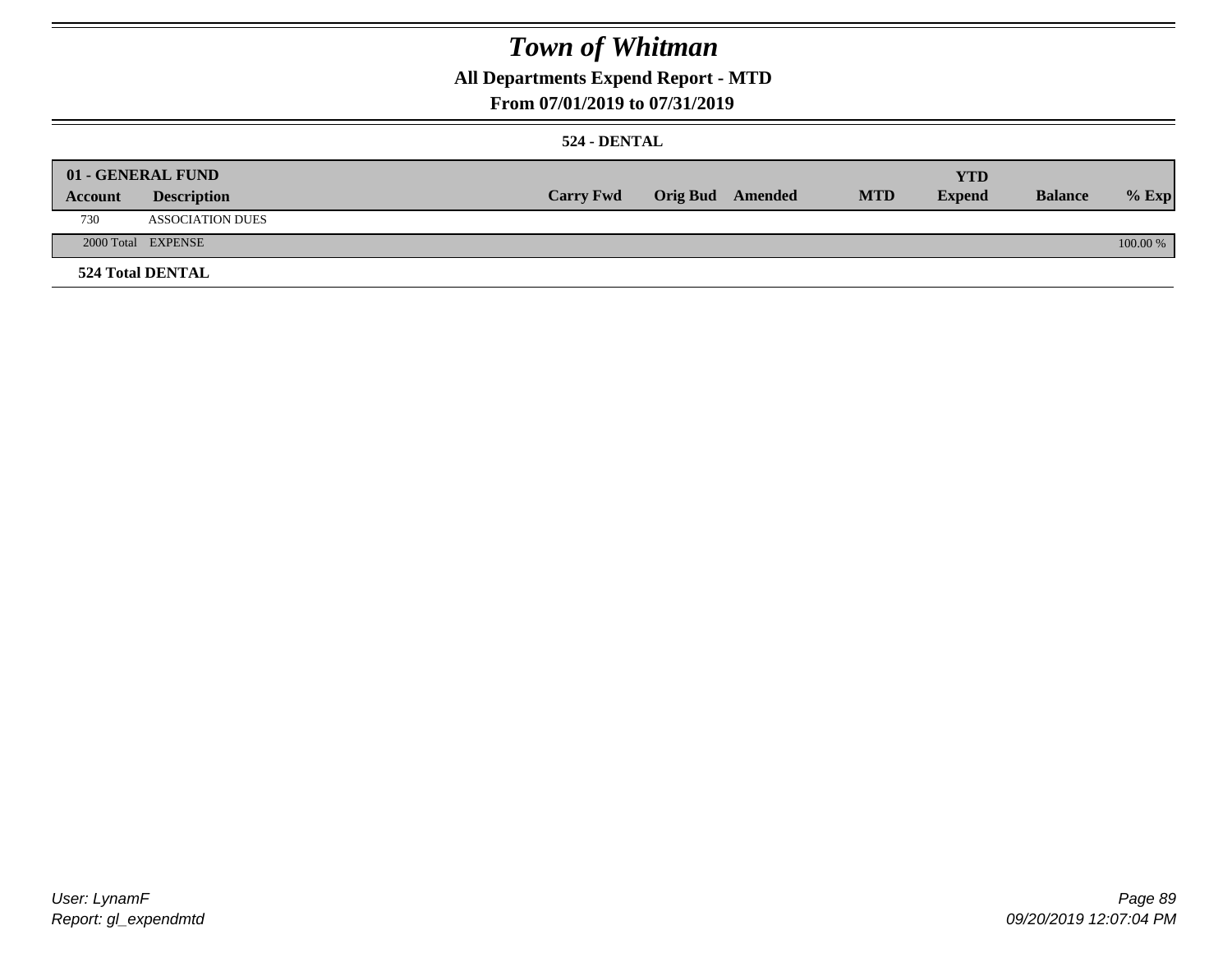### **All Departments Expend Report - MTD**

**From 07/01/2019 to 07/31/2019**

#### **541 - COUNCIL ON AGING**

|         | 01 - GENERAL FUND                        |                                     |                       | <b>YTD</b>    |                |          |
|---------|------------------------------------------|-------------------------------------|-----------------------|---------------|----------------|----------|
| Account | <b>Description</b>                       | <b>Carry Fwd</b><br><b>Orig Bud</b> | <b>MTD</b><br>Amended | <b>Expend</b> | <b>Balance</b> | $%$ Exp  |
| 111     | SALARIES-ADMINSTRATIVE                   | 68,125.00                           | 5,200.08              | 5,200.08      | 62,924.92      |          |
| 138     | <b>SICK LEAVE BUY-BACK</b>               |                                     |                       |               |                |          |
| 146     | SALARIES-LONGEVITY                       |                                     |                       |               |                |          |
|         | 1000 Total SALARIES                      | 68,125.00                           | 5,200.08              | 5,200.08      | 62,924.92      | 7.63 %   |
| 121     | <b>CLERICAL I</b>                        | 43,055.00                           | 3,281.20              | 3,281.20      | 39,773.80      |          |
|         | 1001 Total SALARIES                      | 43,055.00                           | 3,281.20              | 3,281.20      | 39,773.80      | 7.62 %   |
| 117     | <b>CUSTODIAL</b>                         |                                     |                       |               |                |          |
|         | 1002 Total SALARIES                      |                                     |                       |               |                | 100.00 % |
| 157     | <b>BUS DRIVER</b>                        | 36,988.00                           | 1,993.05              | 1,993.05      | 34,994.95      |          |
|         | 1003 Total SALARIES                      | 36,988.00                           | 1,993.05              | 1,993.05      | 34,994.95      | 5.38 %   |
| 129     | ADDITIONAL CLERICAL                      | 34,629.00                           | 2,639.04              | 2,639.04      | 31,989.96      |          |
|         | 1004 Total SALARIES                      | 34,629.00                           | 2,639.04              | 2,639.04      | 31,989.96      | 7.62 %   |
| 131     | SOCIAL WORKER                            | 33,983.00                           | 2,597.28              | 2,597.28      | 31,385.72      |          |
|         | 1005 Total SALARIES                      | 33,983.00                           | 2,597.28              | 2,597.28      | 31,385.72      | 7.64 %   |
| 210     | <b>ELECTRICITY</b>                       |                                     | 320.05                | 320.05        | $-320.05$      |          |
| 212     | <b>GAS (NATURAL)</b>                     |                                     | 35.33                 | 35.33         | $-35.33$       |          |
| 242     | VEHICLE MAINTENANCE                      |                                     |                       |               |                |          |
| 340     | <b>TELEPHONE</b>                         |                                     |                       |               |                |          |
| 343     | <b>CELL PHONES</b>                       |                                     |                       |               |                |          |
| 420     | <b>OFFICE SUPPLIES</b>                   |                                     |                       |               |                |          |
| 481     | <b>GASOLINE</b>                          |                                     |                       |               |                |          |
| 585     | MISCELLANEOUS EXPENSE                    | 14,500.00                           | 8.16                  | 8.16          | 14,491.84      |          |
| 430     | <b>BUILDING MAINTENANCE &amp; REPAIR</b> |                                     |                       |               |                |          |
| 710     | IN STATE TRAVEL                          |                                     |                       |               |                |          |
| 730     | <b>ASSOCIATION DUES</b>                  |                                     |                       |               |                |          |
| 731     | <b>MEETINGS</b>                          |                                     |                       |               |                |          |
| 870     | OFFICE EQUIPMENT                         |                                     |                       |               |                |          |
|         | 2000 Total EXPENSE                       | 14,500.00                           | 363.54                | 363.54        | 14,136.46      | 2.50 %   |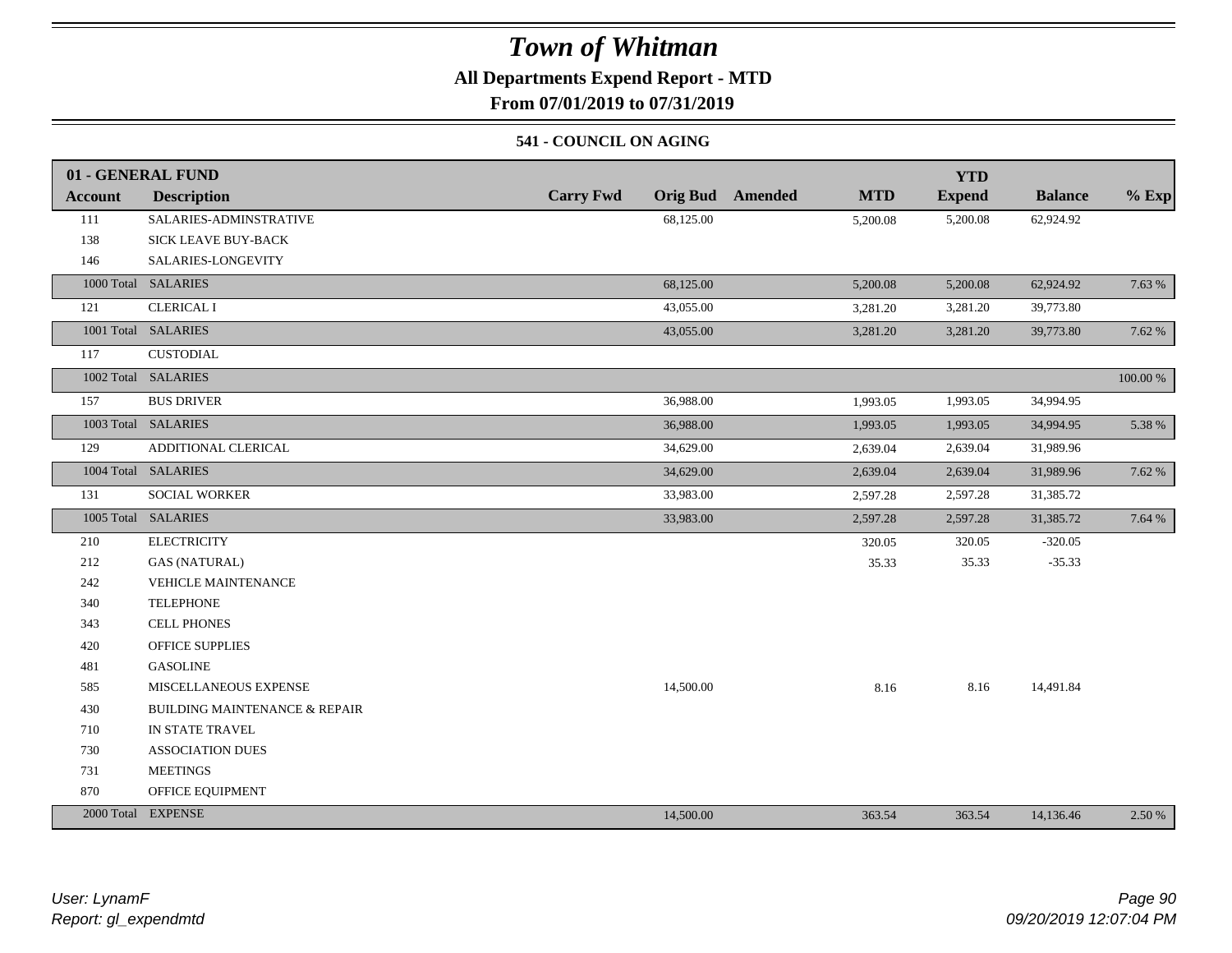### **All Departments Expend Report - MTD**

### **From 07/01/2019 to 07/31/2019**

#### **541 - COUNCIL ON AGING**

|         | 01 - GENERAL FUND                                |                  |                 |         |            | <b>YTD</b>    |                |          |
|---------|--------------------------------------------------|------------------|-----------------|---------|------------|---------------|----------------|----------|
| Account | <b>Description</b>                               | <b>Carry Fwd</b> | <b>Orig Bud</b> | Amended | <b>MTD</b> | <b>Expend</b> | <b>Balance</b> | $%$ Exp  |
| 940     | FY2016 ENCUMBRANCES                              |                  |                 |         |            |               |                |          |
| 941     | FY 2017 ENCUMBRANCES                             |                  |                 |         |            |               |                |          |
| 943     | FY2012 ENCUMBRANCES                              |                  |                 |         |            |               |                |          |
| 945     | <b>FY2013 ENCUMBRANCES</b>                       |                  |                 |         |            |               |                |          |
|         | 2002 Total EXPENSE                               |                  |                 |         |            |               |                | 100.00 % |
| 999     |                                                  |                  |                 |         |            |               |                |          |
|         | 4492 Total A.6 STM 5/7/12 PUR.CHAIRS-SENIOR CTR. |                  |                 |         |            |               |                | 100.00 % |
| 999     |                                                  |                  |                 |         |            |               |                |          |
|         | 4493 Total A19 ATM 5/12 C.O.A. BUILDING REPAIRS  |                  |                 |         |            |               |                | 100.00 % |
| 999     |                                                  |                  |                 |         |            |               |                |          |
|         | 4494 Total A.5STM5/17TOWN SHR.WHL CHR.EQ.BUS     |                  |                 |         |            |               |                | 100.00 % |
| 999     |                                                  |                  |                 |         |            |               |                |          |
|         | 4557 Total A.17 ATM 5/13 REPAVE COA PARKING LOT  |                  |                 |         |            |               |                | 100.00 % |
| 999     |                                                  |                  |                 |         |            |               |                |          |
|         | 4563 Total A.27A ATM 5/16 AIR COND. SEN.CTR.     |                  |                 |         |            |               |                | 100.00 % |
|         | 541 Total COUNCIL ON AGING                       |                  | 231,280.00      |         | 16,074.19  | 16,074.19     | 215,205.81     |          |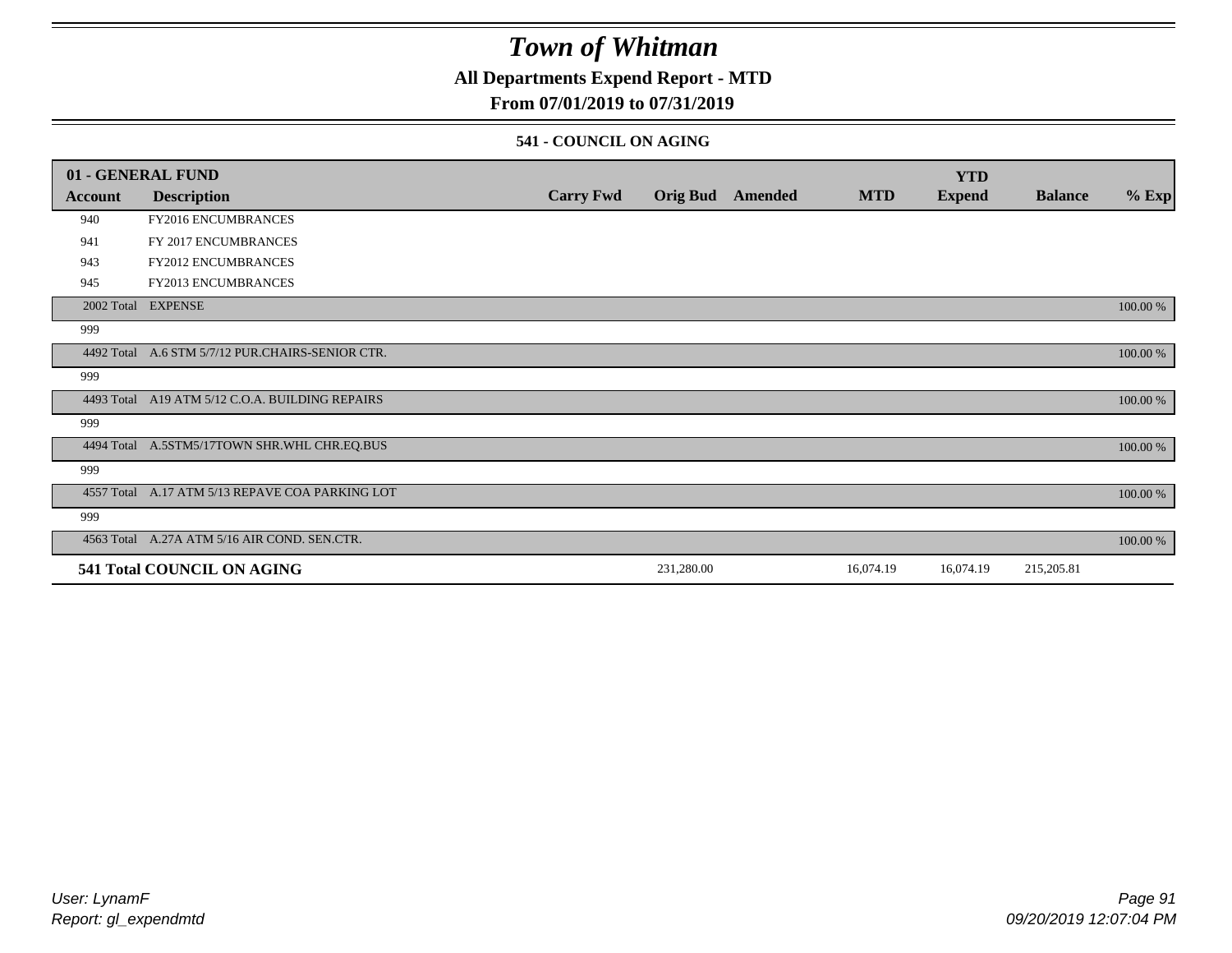**All Departments Expend Report - MTD**

### **From 07/01/2019 to 07/31/2019**

#### **543 - VETERANS SERVICES**

|            | 01 - GENERAL FUND                  |                  |                 |         |            | <b>YTD</b>    |                |           |
|------------|------------------------------------|------------------|-----------------|---------|------------|---------------|----------------|-----------|
| Account    | <b>Description</b>                 | <b>Carry Fwd</b> | <b>Orig Bud</b> | Amended | <b>MTD</b> | <b>Expend</b> | <b>Balance</b> | $%$ Exp   |
| 112        | <b>SALARIES</b>                    |                  |                 |         |            |               |                |           |
|            | 1000 Total SALARIES                |                  |                 |         |            |               |                | 100.00 %  |
| 120        | SALARIES-PART TIME                 |                  |                 |         |            |               |                |           |
|            | 1001 Total SALARIES                |                  |                 |         |            |               |                | 100.00 %  |
| 330        | <b>DISTRICT SERVICES</b>           |                  | 50,000.00       |         |            |               | 50,000.00      |           |
| 340        | <b>TELEPHONE</b>                   |                  |                 |         |            |               |                |           |
| 343        | <b>CELL PHONES</b>                 |                  |                 |         |            |               |                |           |
| 420        | <b>OFFICE SUPPLIES</b>             |                  |                 |         |            |               |                |           |
| 585        | MISCELLANEOUS EXPENSE              |                  | 1,500.00        |         |            |               | 1,500.00       |           |
| 730        | <b>ASSOCIATION DUES</b>            |                  |                 |         |            |               |                |           |
| 731        | <b>MEETINGS</b>                    |                  |                 |         |            |               |                |           |
|            | 2000 Total EXPENSE                 |                  | 51,500.00       |         |            |               | 51,500.00      | $0.00 \%$ |
| 710        | IN STATE TRAVEL                    |                  | 1,000.00        |         |            |               | 1,000.00       |           |
| 959        | FY 2019 ENCUMBRANCES               | 9,117.23         |                 |         |            |               | 9,117.23       |           |
|            | 2001 Total EXPENSE                 | 9,117.23         | 1,000.00        |         |            |               | 10,117.23      | $0.00~\%$ |
| 999        |                                    |                  | 6,000.00        |         |            |               | 6,000.00       |           |
| 4412 Total | TRI-TOWN PARADE                    |                  | 6,000.00        |         |            |               | 6,000.00       | $0.00 \%$ |
|            | <b>543 Total VETERANS SERVICES</b> | 9,117.23         | 58,500.00       |         |            |               | 67,617.23      |           |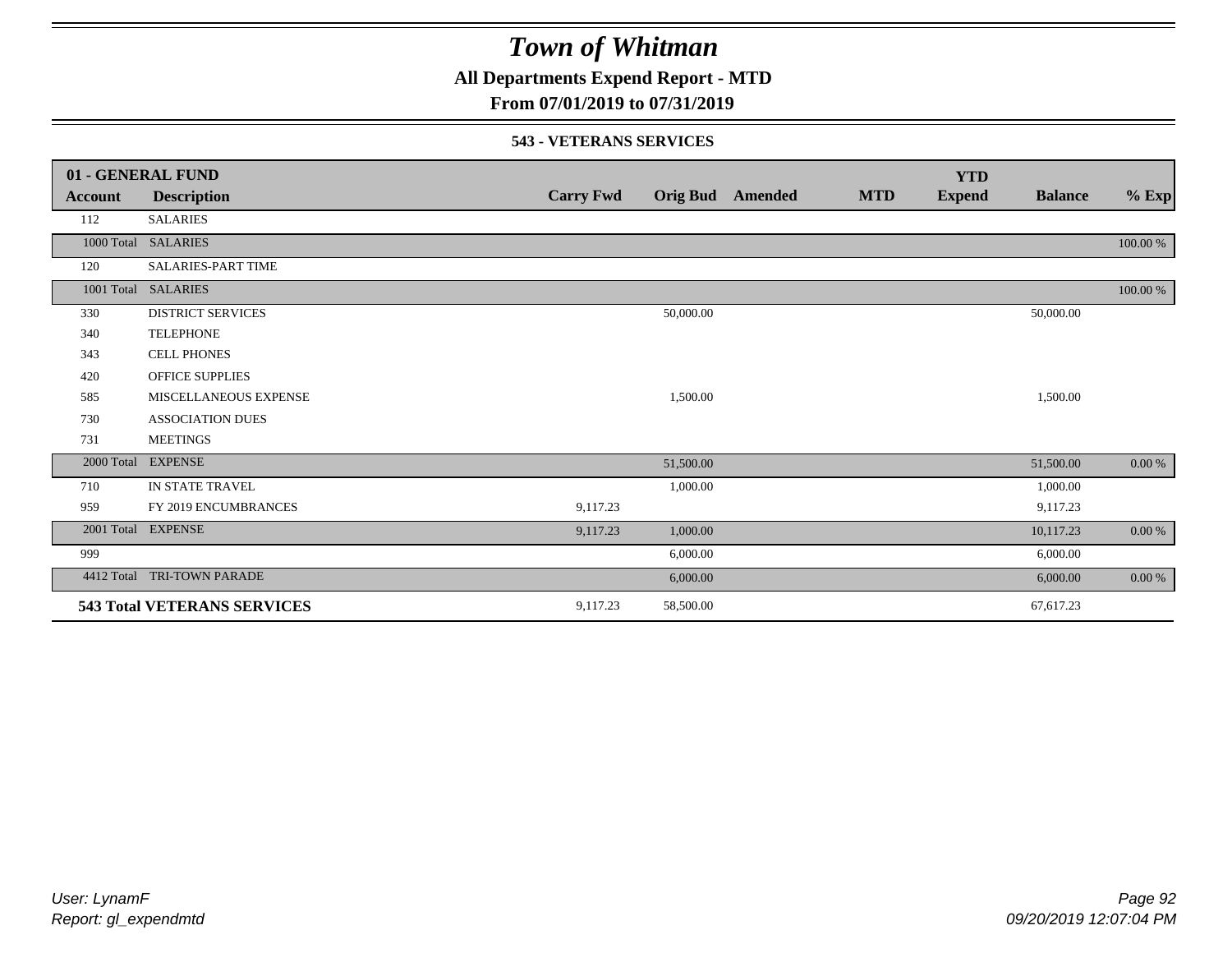### **All Departments Expend Report - MTD**

### **From 07/01/2019 to 07/31/2019**

#### **544 - VETERANS BENEFITS**

|         | 01 - GENERAL FUND                  |                  |                 |         |            | <b>YTD</b>    |                |         |
|---------|------------------------------------|------------------|-----------------|---------|------------|---------------|----------------|---------|
| Account | <b>Description</b>                 | <b>Carry Fwd</b> | <b>Orig Bud</b> | Amended | <b>MTD</b> | <b>Expend</b> | <b>Balance</b> | $%$ Exp |
| 585     | MISCELLANEOUS EXPENSE              |                  |                 |         |            |               |                |         |
| 770     | <b>SUBSISTENCE</b>                 |                  | 180,000.00      |         | 19,471.90  | 19,471.90     | 160,528.10     |         |
| 771     | <b>FOOD</b>                        |                  |                 |         |            |               |                |         |
| 772     | <b>FUEL</b>                        |                  |                 |         |            |               |                |         |
| 773     | <b>HOSPITAL</b>                    |                  |                 |         |            |               |                |         |
| 774     | <b>MEDICAL CARE</b>                |                  |                 |         |            |               |                |         |
| 775     | <b>MEDICAL SUPPLIES</b>            |                  |                 |         |            |               |                |         |
| 776     | <b>HOUSING</b>                     |                  |                 |         |            |               |                |         |
|         | 2000 Total EXPENSE                 |                  | 180,000.00      |         | 19,471.90  | 19,471.90     | 160,528.10     | 10.81 % |
|         | <b>544 Total VETERANS BENEFITS</b> |                  | 180,000.00      |         | 19,471.90  | 19,471.90     | 160,528.10     |         |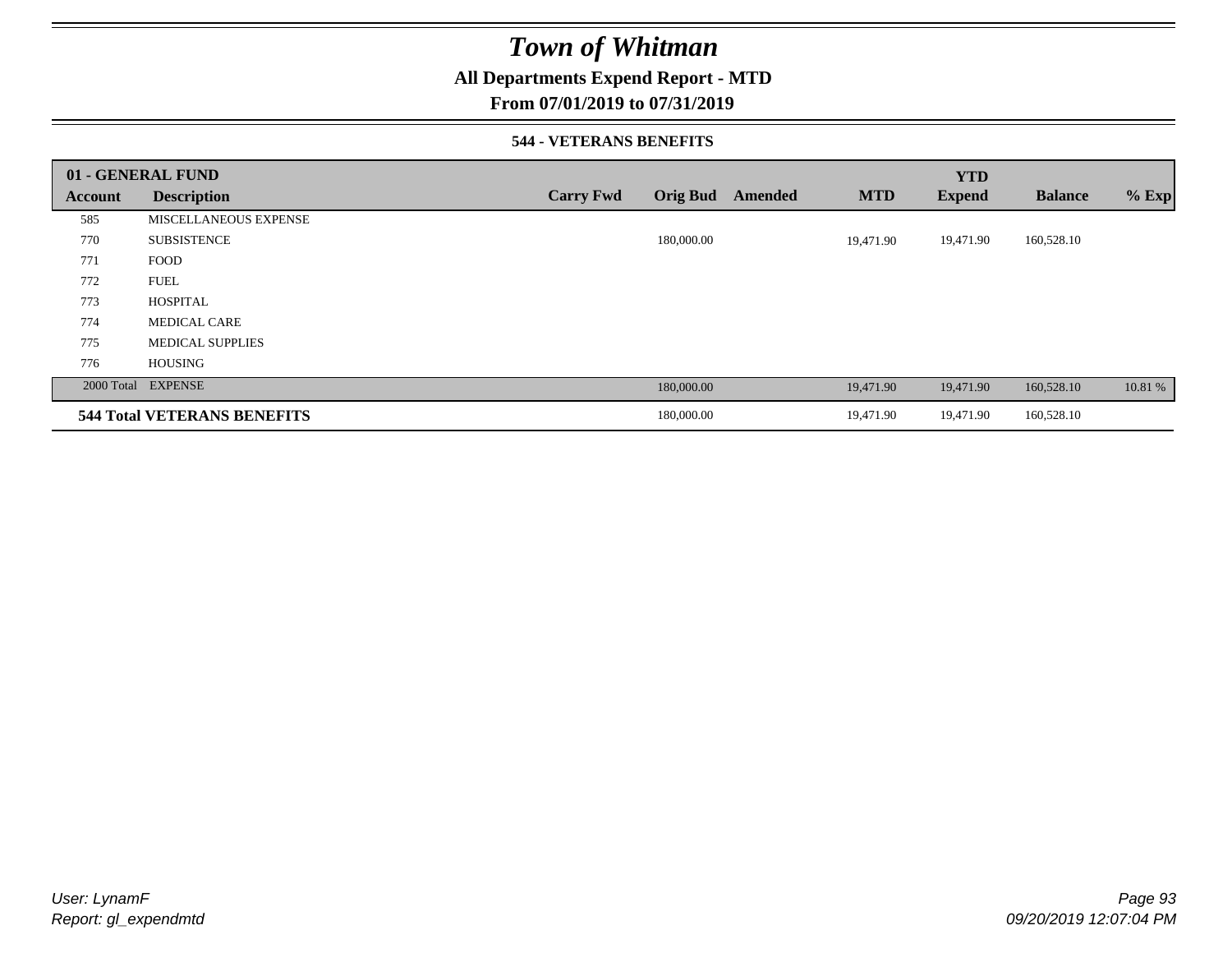**All Departments Expend Report - MTD**

### **From 07/01/2019 to 07/31/2019**

#### **545 - DAV RENTAL**

|         | 01 - GENERAL FUND           |                  |                         |            | YTD           |                |            |
|---------|-----------------------------|------------------|-------------------------|------------|---------------|----------------|------------|
| Account | <b>Description</b>          | <b>Carry Fwd</b> | <b>Orig Bud</b> Amended | <b>MTD</b> | <b>Expend</b> | <b>Balance</b> | $%$ Exp    |
| 270     | <b>BUILDING RENTAL</b>      |                  |                         |            |               |                |            |
|         | 2000 Total EXPENSE          |                  |                         |            |               |                | $100.00\%$ |
|         | <b>545 Total DAV RENTAL</b> |                  |                         |            |               |                |            |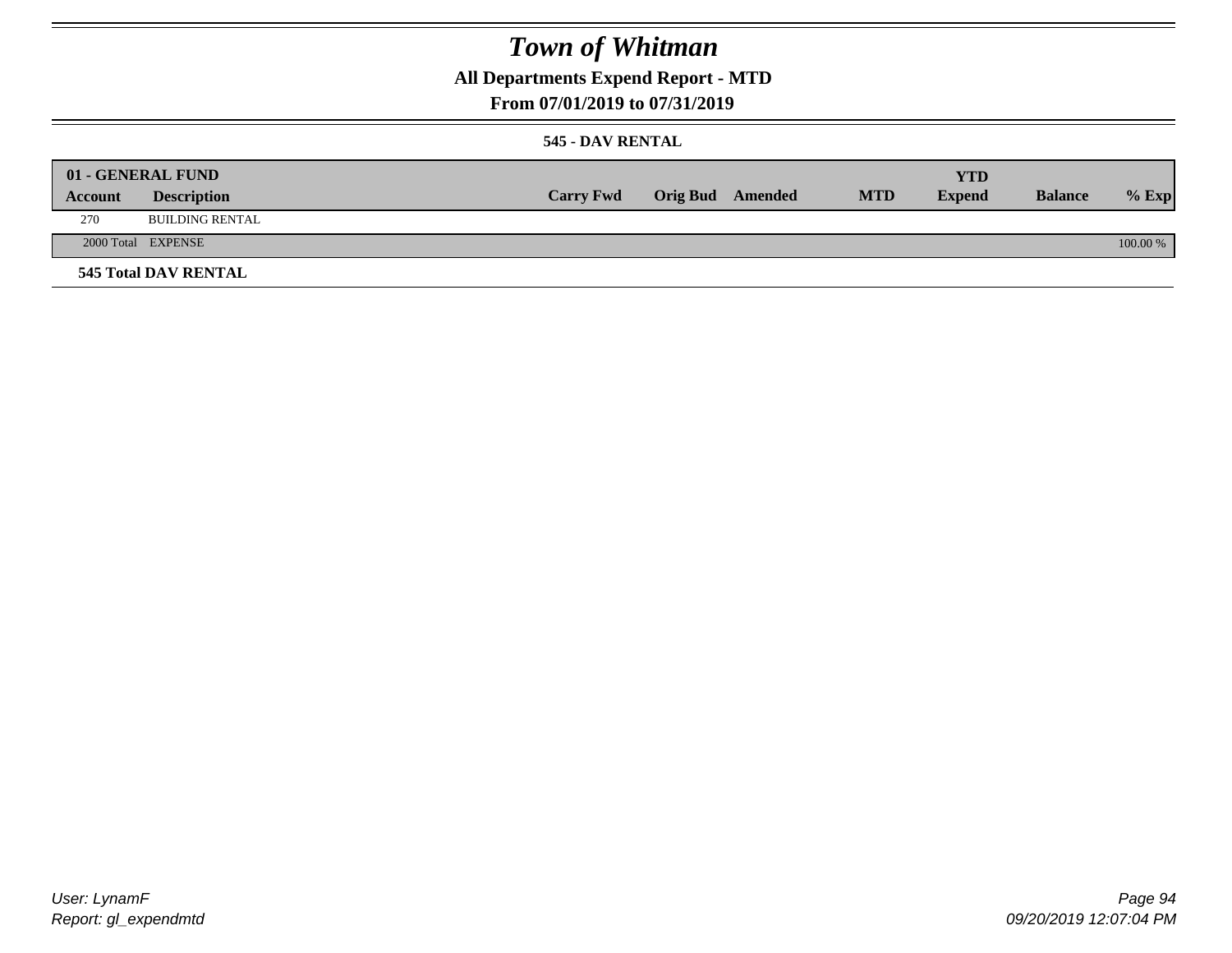### **All Departments Expend Report - MTD**

### **From 07/01/2019 to 07/31/2019**

#### **550 - MISC. HUMAN SERVICES**

|            | 01 - GENERAL FUND                         |                  |                 |         |            | <b>YTD</b>    |                |          |
|------------|-------------------------------------------|------------------|-----------------|---------|------------|---------------|----------------|----------|
| Account    | <b>Description</b>                        | <b>Carry Fwd</b> | <b>Orig Bud</b> | Amended | <b>MTD</b> | <b>Expend</b> | <b>Balance</b> | $%$ Exp  |
| 939        | <b>FY2015 ENCUMBRANCES</b>                |                  |                 |         |            |               |                |          |
| 943        | <b>FY2012 ENCUMBRANCES</b>                |                  |                 |         |            |               |                |          |
| 945        | <b>FY2013 ENCUMBRANCES</b>                |                  |                 |         |            |               |                |          |
| 999        |                                           |                  | 3,000.00        |         |            |               | 3,000.00       |          |
| 4414 Total | A.2 ATM WHITMAN COUNSELING                |                  | 3,000.00        |         |            |               | 3,000.00       | $0.00\%$ |
| 999        |                                           |                  | 500.00          |         |            |               | 500.00         |          |
|            | 4416 Total PLYMOUTH COUNTY COOP EXTENSION |                  | 500.00          |         |            |               | 500.00         | 0.00 %   |
| 999        |                                           |                  | 6,000.00        |         |            |               | 6,000.00       |          |
| 4418 Total | A.2 ATM WHITMAN WILL                      |                  | 6,000.00        |         |            |               | 6,000.00       | 0.00 %   |
| 999        |                                           |                  |                 |         |            |               |                |          |
| 4522 Total | <b>COMPLETE STREETS GRANT -TIER 2</b>     |                  |                 |         |            |               |                | 100.00 % |
|            | 550 Total MISC. HUMAN SERVICES            |                  | 9,500.00        |         |            |               | 9,500.00       |          |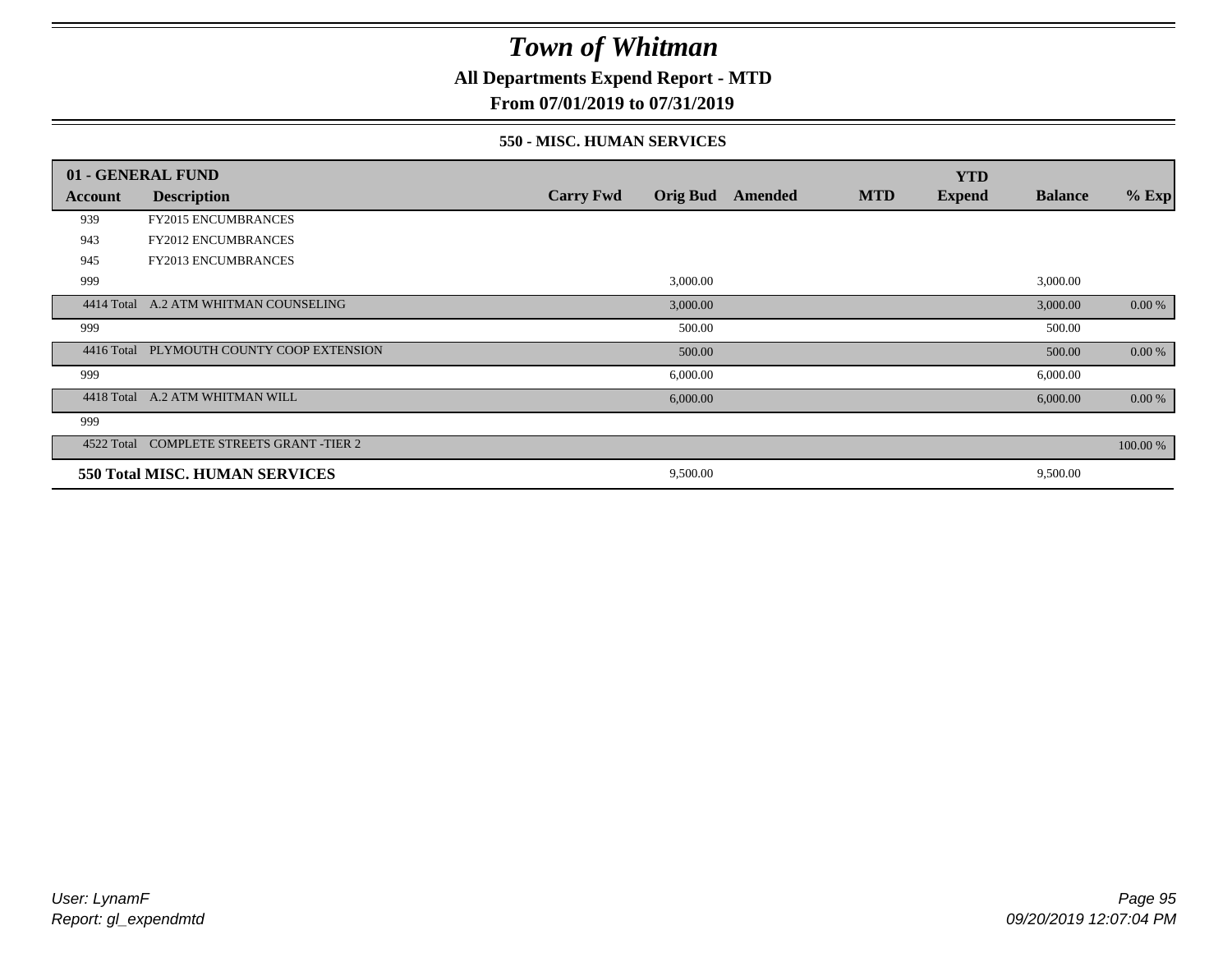### **All Departments Expend Report - MTD From 07/01/2019 to 07/31/2019**

#### **610 - LIBRARY**

|                | 01 - GENERAL FUND                        |                  |           |                         |            | <b>YTD</b>    |                |          |
|----------------|------------------------------------------|------------------|-----------|-------------------------|------------|---------------|----------------|----------|
| <b>Account</b> | <b>Description</b>                       | <b>Carry Fwd</b> |           | <b>Orig Bud</b> Amended | <b>MTD</b> | <b>Expend</b> | <b>Balance</b> | $%$ Exp  |
| 111            | SALARIES-ADMINSTRATIVE                   |                  | 69,121.00 |                         | 5,276.12   | 5,276.12      | 63,844.88      |          |
| 138            | SICK LEAVE BUY-BACK                      |                  |           |                         |            |               |                |          |
| 146            | SALARIES-LONGEVITY                       |                  | 1,375.00  |                         | 1,300.00   | 1,300.00      | 75.00          |          |
|                | 1000 Total SALARIES                      |                  | 70,496.00 |                         | 6,576.12   | 6,576.12      | 63,919.88      | 9.32 %   |
| 153            | SALARY-REF.LIBRARIAN-P.T.                |                  |           |                         |            |               |                |          |
|                | 1001 Total SALARIES                      |                  |           |                         |            |               |                | 100.00 % |
| 154            | SALARY-ASSISTANT DIRECTOR                |                  | 52,253.00 |                         | 3,988.56   | 3,988.56      | 48,264.44      |          |
|                | 1002 Total SALARIES                      |                  | 52,253.00 |                         | 3,988.56   | 3,988.56      | 48,264.44      | 7.63 %   |
| 155            | SALARY-CIRCULATION SUPERVISOR            |                  | 50,912.00 |                         | 3,886.40   | 3,886.40      | 47,025.60      |          |
|                | 1003 Total SALARIES                      |                  | 50,912.00 |                         | 3,886.40   | 3,886.40      | 47,025.60      | 7.63 %   |
| 156            | SALARY-YOUTH SERV. LIBRARIAN             |                  | 49,417.00 |                         | 3,714.20   | 3,714.20      | 45,702.80      |          |
|                | 1004 Total SALARIES                      |                  | 49,417.00 |                         | 3,714.20   | 3,714.20      | 45,702.80      | 7.51 %   |
| 159            | SALARY-LIBRARY TECHNICIANS-P.T.          |                  | 77,826.00 |                         | 5,327.24   | 5,327.24      | 72,498.76      |          |
|                | 1005 Total SALARIES                      |                  | 77,826.00 |                         | 5,327.24   | 5,327.24      | 72,498.76      | 6.84 %   |
| 117            | <b>CUSTODIAL</b>                         |                  |           |                         |            |               |                |          |
|                | 1006 Total SALARIES                      |                  |           |                         |            |               |                | 100.00 % |
| 220            | SENIOR LIBRARY TECHNICIAN                |                  | 43,430.00 |                         | 3,315.20   | 3,315.20      | 40,114.80      |          |
|                | 1007 Total SALARIES                      |                  | 43,430.00 |                         | 3,315.20   | 3,315.20      | 40,114.80      | 7.63 %   |
| 949            | FY2014 ENCUMBRANCES                      |                  |           |                         |            |               |                |          |
|                | 1008 Total SALARIES                      |                  |           |                         |            |               |                | 100.00 % |
| 210            | <b>ELECTRICITY</b>                       |                  |           |                         |            |               |                |          |
| 212            | <b>GAS (NATURAL)</b>                     |                  |           |                         |            |               |                |          |
| 244            | OFFICE EQUIPMENT MAINTENANCE             |                  |           |                         |            |               |                |          |
| 311            | <b>COMPUTER SERVICES</b>                 |                  |           |                         |            |               |                |          |
| 340            | <b>TELEPHONE</b>                         |                  |           |                         |            |               |                |          |
| 589            | CATALOGING                               |                  |           |                         |            |               |                |          |
| 420            | <b>OFFICE SUPPLIES</b>                   |                  |           |                         |            |               |                |          |
| 430            | <b>BUILDING MAINTENANCE &amp; REPAIR</b> |                  |           |                         |            |               |                |          |
| 585            | MISCELLANEOUS EXPENSE                    |                  | 35,624.00 |                         |            |               | 35,624.00      |          |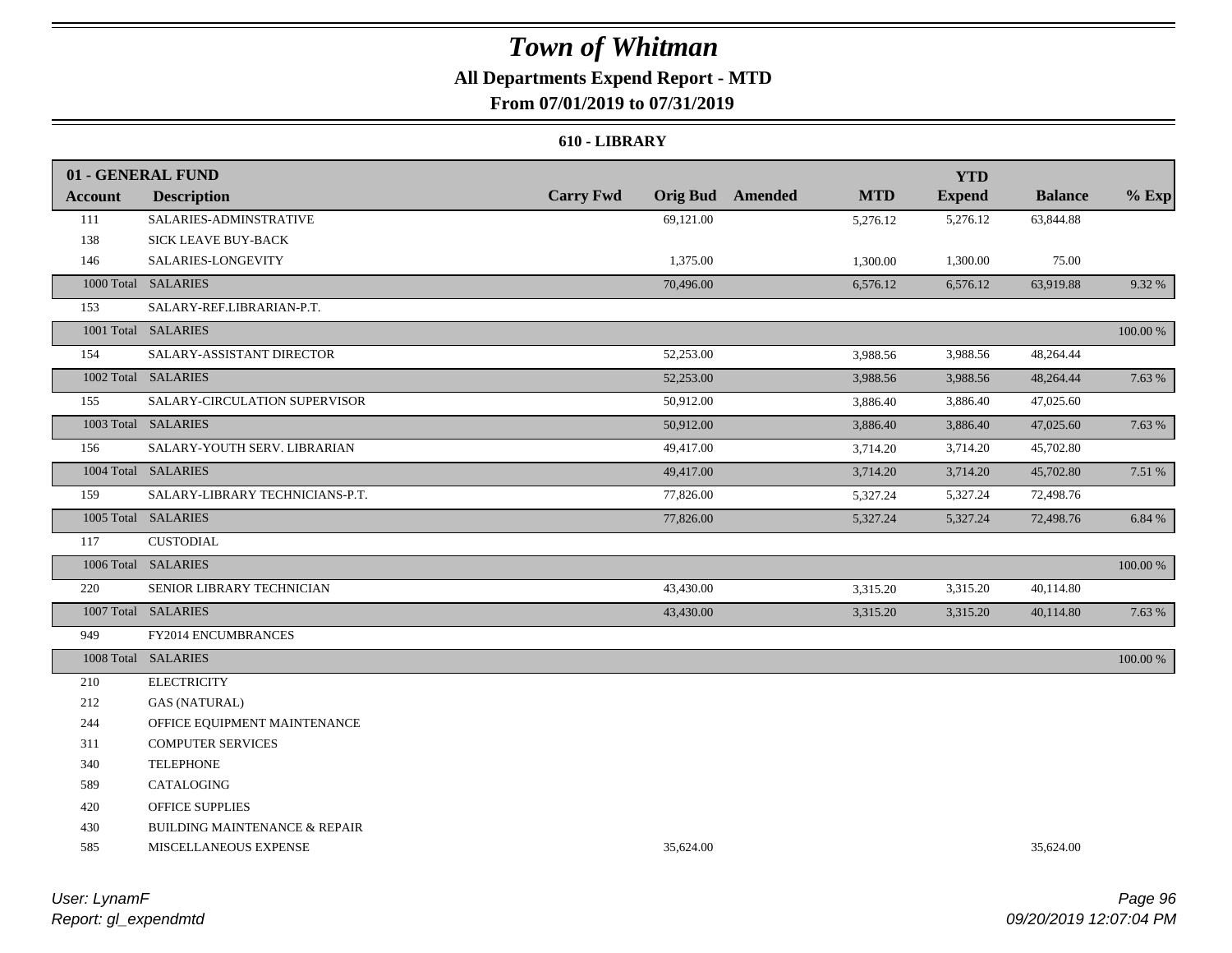### **All Departments Expend Report - MTD**

### **From 07/01/2019 to 07/31/2019**

#### **610 - LIBRARY**

|                | 01 - GENERAL FUND                               |                  |           |                  |            | <b>YTD</b>    |                |            |
|----------------|-------------------------------------------------|------------------|-----------|------------------|------------|---------------|----------------|------------|
| <b>Account</b> | <b>Description</b>                              | <b>Carry Fwd</b> |           | Orig Bud Amended | <b>MTD</b> | <b>Expend</b> | <b>Balance</b> | $%$ Exp    |
| 587            | <b>BOOKS</b>                                    |                  |           |                  |            |               |                |            |
| 588            | <b>PERIODICALS</b>                              |                  |           |                  |            |               |                |            |
| 939            | FY2015 ENCUMBRANCES                             |                  |           |                  |            |               |                |            |
| 710            | IN STATE TRAVEL                                 |                  |           |                  |            |               |                |            |
| 730            | <b>ASSOCIATION DUES</b>                         |                  |           |                  |            |               |                |            |
| 731            | <b>MEETINGS</b>                                 |                  |           |                  |            |               |                |            |
|                | 2000 Total EXPENSE                              |                  | 35,624.00 |                  |            |               | 35,624.00      | 0.00 %     |
| 210            | <b>ELECTRICITY</b>                              |                  | 25,069.00 |                  |            |               | 25,069.00      |            |
| 212            | <b>GAS (NATURAL)</b>                            |                  |           |                  |            |               |                |            |
| 213            | MAINTENANCE CONTRACTS                           |                  |           |                  |            |               |                |            |
| 240            | BUILDING & GROUNDS MAINT.                       |                  |           |                  |            |               |                |            |
|                | 2001 Total EXPENSE                              |                  | 25,069.00 |                  |            |               | 25,069.00      | $0.00\,\%$ |
| 940            | FY2016 ENCUMBRANCES                             |                  |           |                  |            |               |                |            |
| 946            | FY2010 ENCUMBRANCES                             |                  |           |                  |            |               |                |            |
| 2002 Total     | <b>EXPENSE</b>                                  |                  |           |                  |            |               |                | 100.00 %   |
| 940            | FY2016 ENCUMBRANCES                             |                  |           |                  |            |               |                |            |
|                | 2003 Total EXPENSE                              |                  |           |                  |            |               |                | 100.00 %   |
| 215            | <b>OCLN MEMBERSHIP</b>                          |                  | 22,361.00 |                  |            |               | 22,361.00      |            |
| 943            | FY2012 ENCUMBRANCES                             |                  |           |                  |            |               |                |            |
|                | 2004 Total EXPENSE                              |                  | 22,361.00 |                  |            |               | 22,361.00      | 0.00 %     |
| 949            | FY2014 ENCUMBRANCES                             |                  |           |                  |            |               |                |            |
| 943            | FY2012 ENCUMBRANCES                             |                  |           |                  |            |               |                |            |
| 945            | FY2013 ENCUMBRANCES                             |                  |           |                  |            |               |                |            |
|                | 2009 Total EXPENSE                              |                  |           |                  |            |               |                | 100.00 %   |
| 999            |                                                 |                  |           |                  |            |               |                |            |
|                | 4490 Total A19 ATM 5/12 REPAIR&PAINT LIBRARY    |                  |           |                  |            |               |                | 100.00 %   |
| 999            |                                                 |                  |           |                  |            |               |                |            |
|                | 4501 Total A.17 ATM 5/13 PAINT & REPAIR LIBRARY |                  |           |                  |            |               |                | 100.00 %   |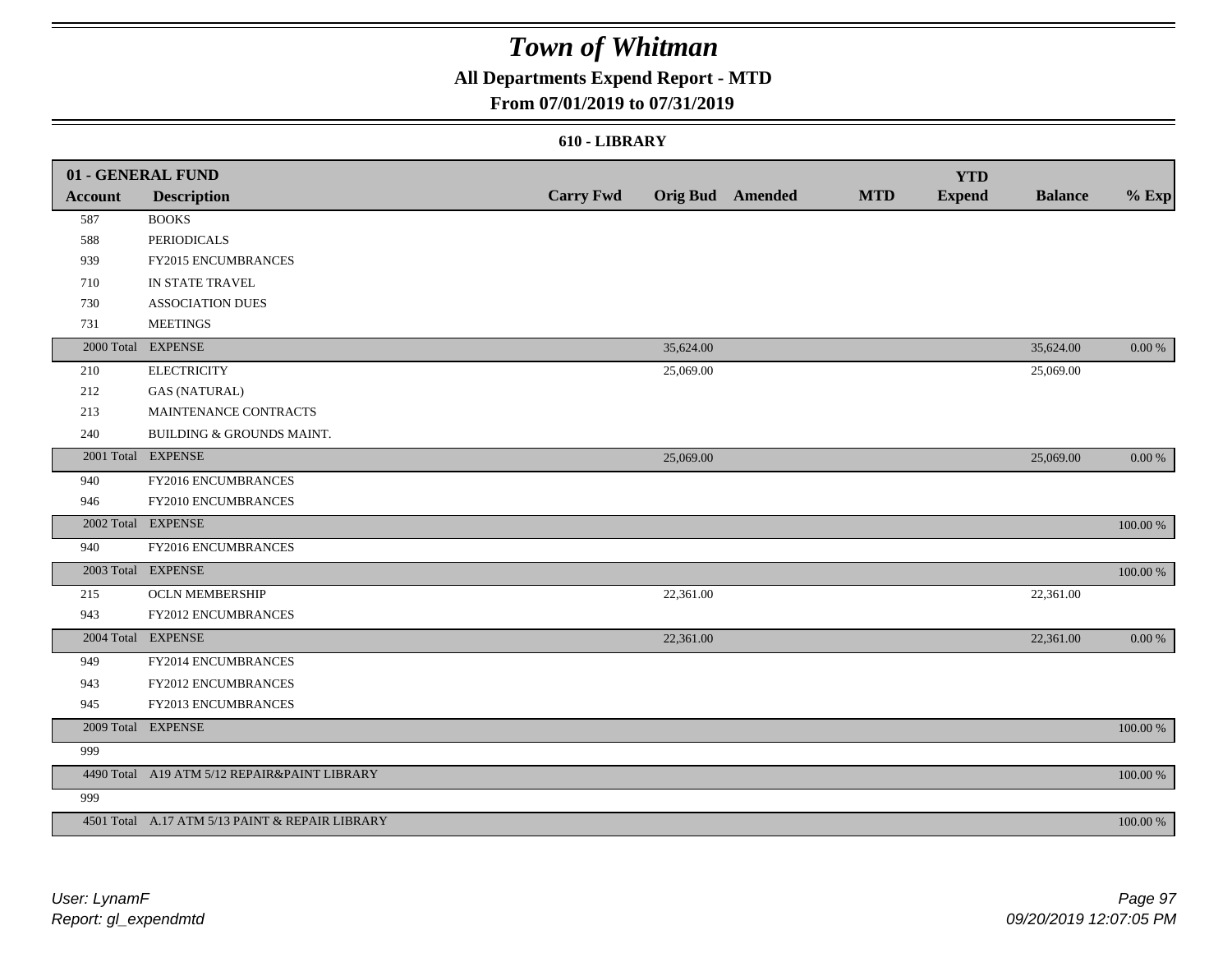### **All Departments Expend Report - MTD**

### **From 07/01/2019 to 07/31/2019**

#### **610 - LIBRARY**

|         | 01 - GENERAL FUND                                   |                  |                  |  |            |               |                |          |
|---------|-----------------------------------------------------|------------------|------------------|--|------------|---------------|----------------|----------|
|         |                                                     |                  |                  |  |            | <b>YTD</b>    |                |          |
| Account | <b>Description</b>                                  | <b>Carry Fwd</b> | Orig Bud Amended |  | <b>MTD</b> | <b>Expend</b> | <b>Balance</b> | $%$ Exp  |
| 999     |                                                     |                  |                  |  |            |               |                |          |
|         | 4523 Total ART25 ATM5/18 PCH & INSTALL 6 SURVEILL C |                  |                  |  |            |               |                | 100.00 % |
| 999     |                                                     |                  |                  |  |            |               |                |          |
|         | 4573 Total A.10ATM5/14 PAVE LIB. PARKING LOT        |                  |                  |  |            |               |                | 100.00 % |
|         | <b>610 Total LIBRARY</b>                            |                  | 427,388.00       |  | 26,807.72  | 26,807.72     | 400,580.28     |          |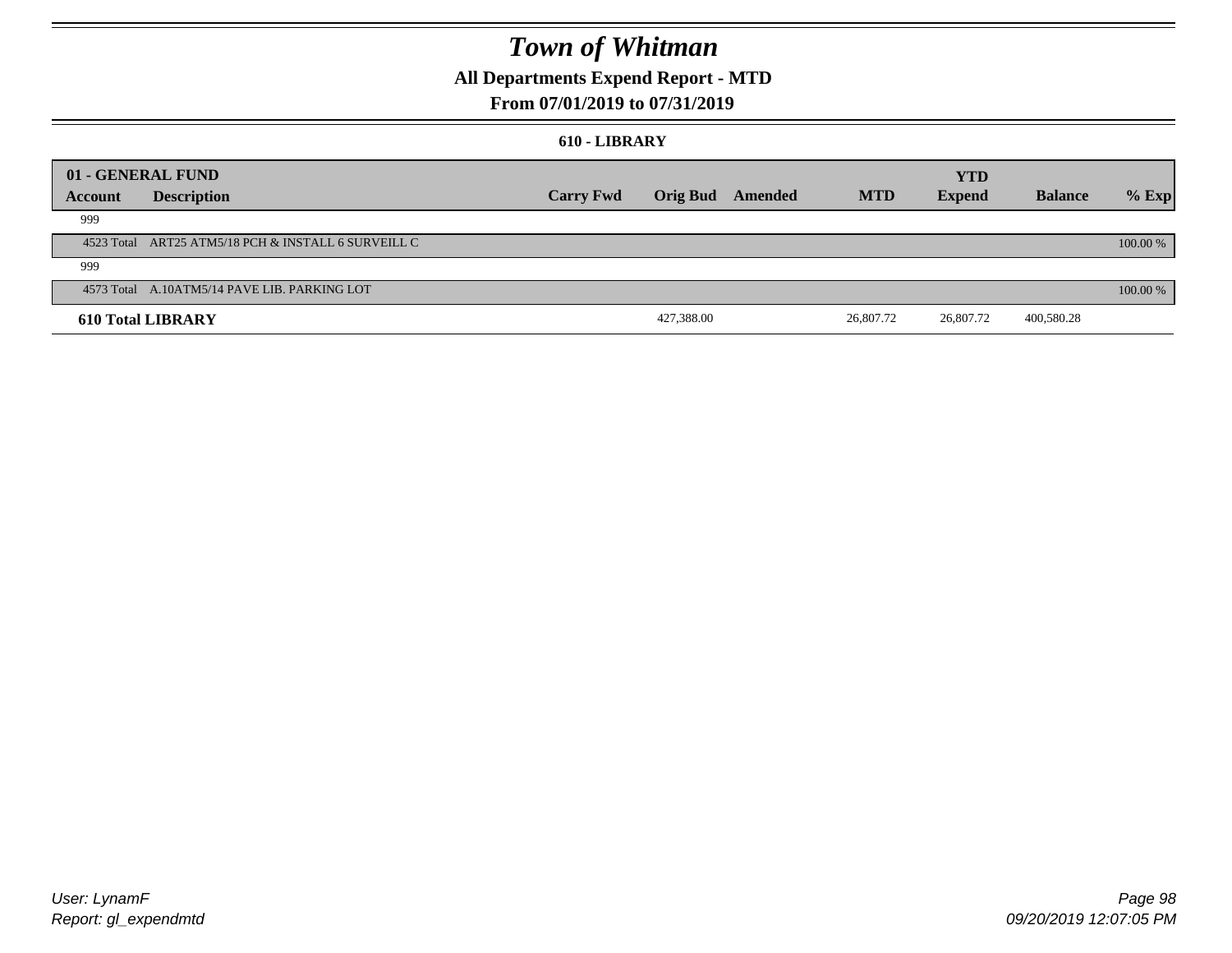### **All Departments Expend Report - MTD**

### **From 07/01/2019 to 07/31/2019**

#### **630 - RECREATION**

|                | 01 - GENERAL FUND                        |                  |           |                  |            | <b>YTD</b>    |                |          |
|----------------|------------------------------------------|------------------|-----------|------------------|------------|---------------|----------------|----------|
| <b>Account</b> | <b>Description</b>                       | <b>Carry Fwd</b> |           | Orig Bud Amended | <b>MTD</b> | <b>Expend</b> | <b>Balance</b> | $%$ Exp  |
| 111            | SALARIES-ADMINSTRATIVE                   |                  | 21,574.00 |                  | 1,646.76   | 1,646.76      | 19,927.24      |          |
|                | 1000 Total SALARIES                      |                  | 21,574.00 |                  | 1,646.76   | 1,646.76      | 19,927.24      | 7.63 %   |
| 124            | SALARIES-POOL                            |                  | 5,000.00  |                  | 4,995.12   | 4,995.12      | 4.88           |          |
|                | 1001 Total SALARIES                      |                  | 5,000.00  |                  | 4,995.12   | 4,995.12      | 4.88           | 99.90 %  |
| 120            | <b>SALARIES-PART TIME</b>                |                  |           |                  |            |               |                |          |
|                | 1002 Total SALARIES                      |                  |           |                  |            |               |                | 100.00 % |
| 125            | SALARIES-WINTER PROGRAM                  |                  |           |                  |            |               |                |          |
|                | 1003 Total SALARIES                      |                  |           |                  |            |               |                | 100.00 % |
| 127            | PARK PROGRAM                             |                  |           |                  |            |               |                |          |
|                | 1004 Total SALARIES                      |                  |           |                  |            |               |                | 100.00 % |
| 210            | <b>ELECTRICITY</b>                       |                  |           |                  |            |               |                |          |
| 340            | <b>TELEPHONE</b>                         |                  |           |                  |            |               |                |          |
| 430            | <b>BUILDING MAINTENANCE &amp; REPAIR</b> |                  |           |                  |            |               |                |          |
| 584            | RECREATIONAL SUPPLIES                    |                  |           |                  |            |               |                |          |
| 585            | MISCELLANEOUS EXPENSE                    |                  | 6,100.00  |                  | 1,106.50   | 1,106.50      | 4,993.50       |          |
| 591            | <b>FOURTH OF JULY</b>                    |                  |           |                  | 1,336.25   | 1,336.25      | $-1,336.25$    |          |
| 710            | IN STATE TRAVEL                          |                  |           |                  |            |               |                |          |
| 730            | <b>ASSOCIATION DUES</b>                  |                  |           |                  |            |               |                |          |
| 731            | <b>MEETINGS</b>                          |                  |           |                  |            |               |                |          |
| 749            | POOL MAINTENANCE                         |                  |           |                  |            |               |                |          |
|                | 2000 Total EXPENSE                       |                  | 6,100.00  |                  | 2,442.75   | 2,442.75      | 3,657.25       | 40.04 %  |
| 939            | FY2015 ENCUMBRANCES                      |                  |           |                  |            |               |                |          |
| 948            | <b>FY07 ENCUMBRANCES</b>                 |                  |           |                  |            |               |                |          |
| 959            | FY 2019 ENCUMBRANCES                     |                  |           |                  |            |               |                |          |
|                | 2001 Total EXPENSE                       |                  |           |                  |            |               |                | 100.00 % |
| 999            |                                          |                  |           |                  |            |               |                |          |
|                | 4412 Total TRI-TOWN PARADE               |                  |           |                  |            |               |                | 100.00 % |
| 999            |                                          |                  |           |                  |            |               |                |          |
|                | 4413 Total RES.FD.TR.POOL FILTER REPAIRS |                  |           |                  |            |               |                | 100.00 % |

*Report: gl\_expendmtd User: LynamF*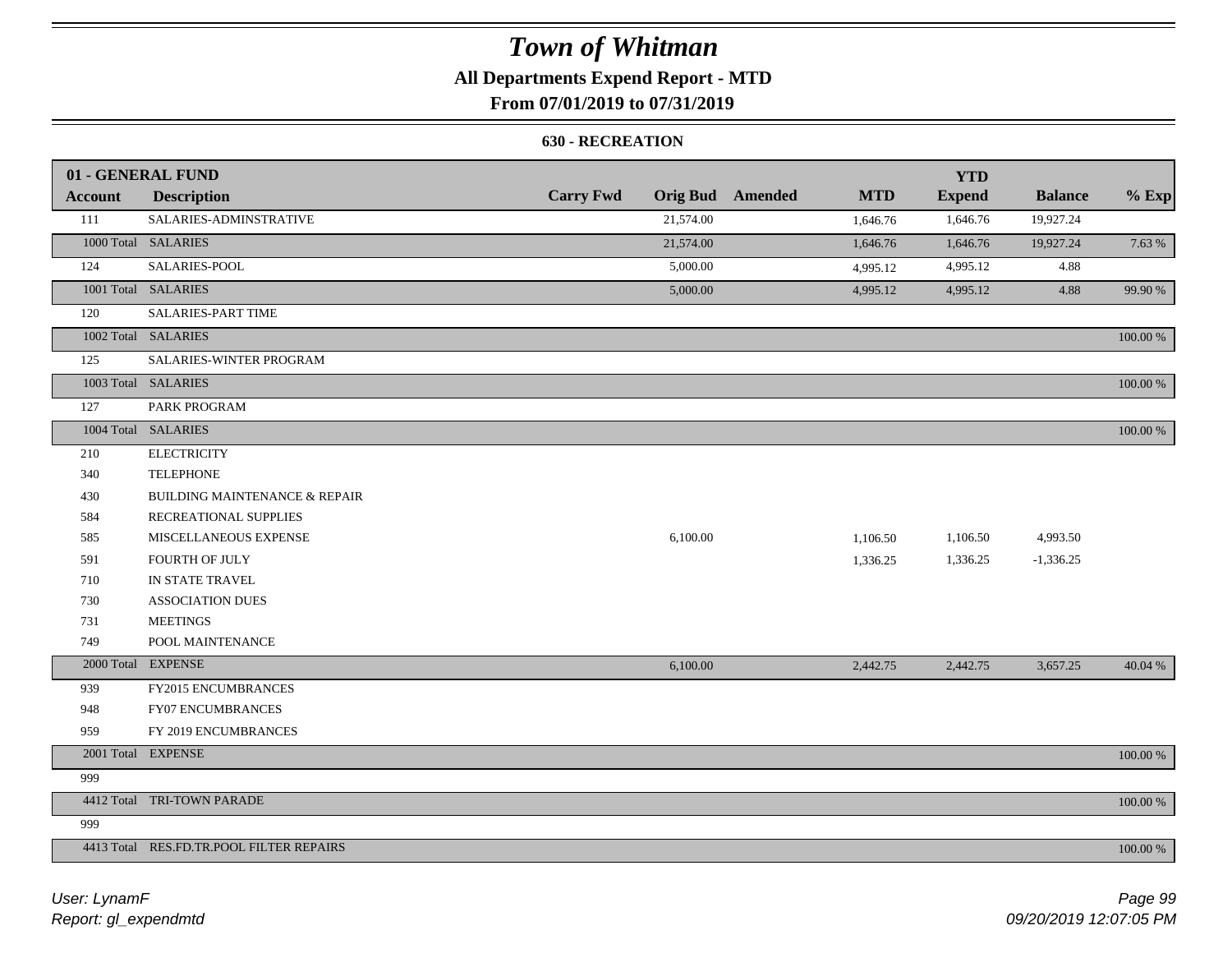### **All Departments Expend Report - MTD**

### **From 07/01/2019 to 07/31/2019**

#### **630 - RECREATION**

|         | 01 - GENERAL FUND                                   |                  |                 |         |            | <b>YTD</b>    |                |          |
|---------|-----------------------------------------------------|------------------|-----------------|---------|------------|---------------|----------------|----------|
| Account | <b>Description</b>                                  | <b>Carry Fwd</b> | <b>Orig Bud</b> | Amended | <b>MTD</b> | <b>Expend</b> | <b>Balance</b> | $%$ Exp  |
| 999     |                                                     |                  |                 |         |            |               |                |          |
|         | 4489 Total A.8 STM 5/19 PHASE II DAM ASSESSMENT     |                  |                 |         |            |               |                | 100.00 % |
| 999     |                                                     |                  |                 |         |            |               |                |          |
|         | 4491 Total A14STM5/6/13REP/UPGR.POOL FILTRATION SYS |                  |                 |         |            |               |                | 100.00 % |
| 999     |                                                     |                  |                 |         |            |               |                |          |
|         | 4555 Total ESTABLISH PETTY CASH-PARK PROGRAM        |                  |                 |         |            |               |                | 100.00 % |
| 999     |                                                     |                  |                 |         |            |               |                |          |
|         | 4556 Total ESTABLISH PETTY CASH-POOL PROGRAM        |                  |                 |         |            |               |                | 100.00 % |
|         | <b>630 Total RECREATION</b>                         |                  | 32,674.00       |         | 9,084.63   | 9,084.63      | 23,589.37      |          |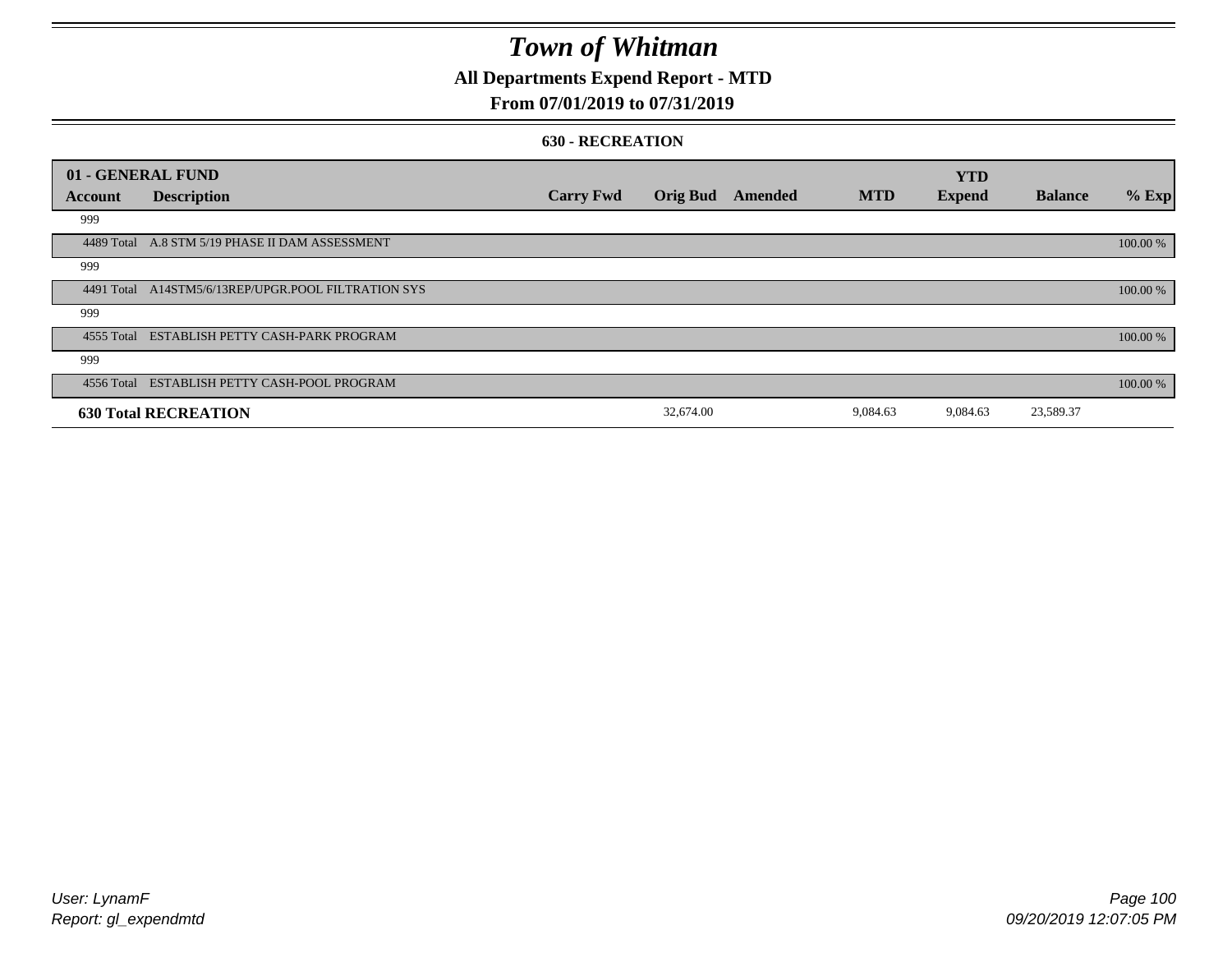**All Departments Expend Report - MTD**

**From 07/01/2019 to 07/31/2019**

#### **650 - DPW-BANDSTAND & PARK MAINTENANCE**

|            | 01 - GENERAL FUND                          |                  |                 |         |            | <b>YTD</b>    |                |          |
|------------|--------------------------------------------|------------------|-----------------|---------|------------|---------------|----------------|----------|
| Account    | <b>Description</b>                         | <b>Carry Fwd</b> | <b>Orig Bud</b> | Amended | <b>MTD</b> | <b>Expend</b> | <b>Balance</b> | $%$ Exp  |
| 241        | RECREATIONAL FACILITIES MAINT.             |                  |                 |         |            |               |                |          |
| 460        | <b>GROUNDSKEEPING SUPPLIES</b>             |                  |                 |         |            |               |                |          |
| 585        | <b>MISCELLANEOUS EXPENSE</b>               |                  | 2,000.00        |         | 651.62     | 651.62        | 1,348.38       |          |
|            | 2000 Total EXPENSE                         |                  | 2,000.00        |         | 651.62     | 651.62        | 1,348.38       | 32.58 %  |
| 999        |                                            | 20,339.00        |                 |         |            |               | 20,339.00      |          |
| 4485 Total | A.40ATM05/07PARK GRTS-TN.MATCH             | 20,339.00        |                 |         |            |               | 20,339.00      | 0.00 %   |
| 999        |                                            | 33,709.67        |                 |         |            |               | 33,709.67      |          |
| 4486 Total | A6 STM5/17 TOWN PARK UPGRADES              | 33,709.67        |                 |         |            |               | 33,709.67      | 0.00 %   |
| 999        |                                            |                  |                 |         |            |               |                |          |
| 4487 Total | A.20 ATM5/19 REPL WATER MAIN RAYNOR        |                  |                 |         |            |               |                | 100.00 % |
| 999        |                                            |                  |                 |         |            |               |                |          |
| 4488 Total | A10STM5/14TOWN PARK ADA IMPROVE            |                  |                 |         |            |               |                | 100.00 % |
|            | 650 Total DPW-BANDSTAND & PARK MAINTENANCE | 54,048.67        | 2,000.00        |         | 651.62     | 651.62        | 55,397.05      |          |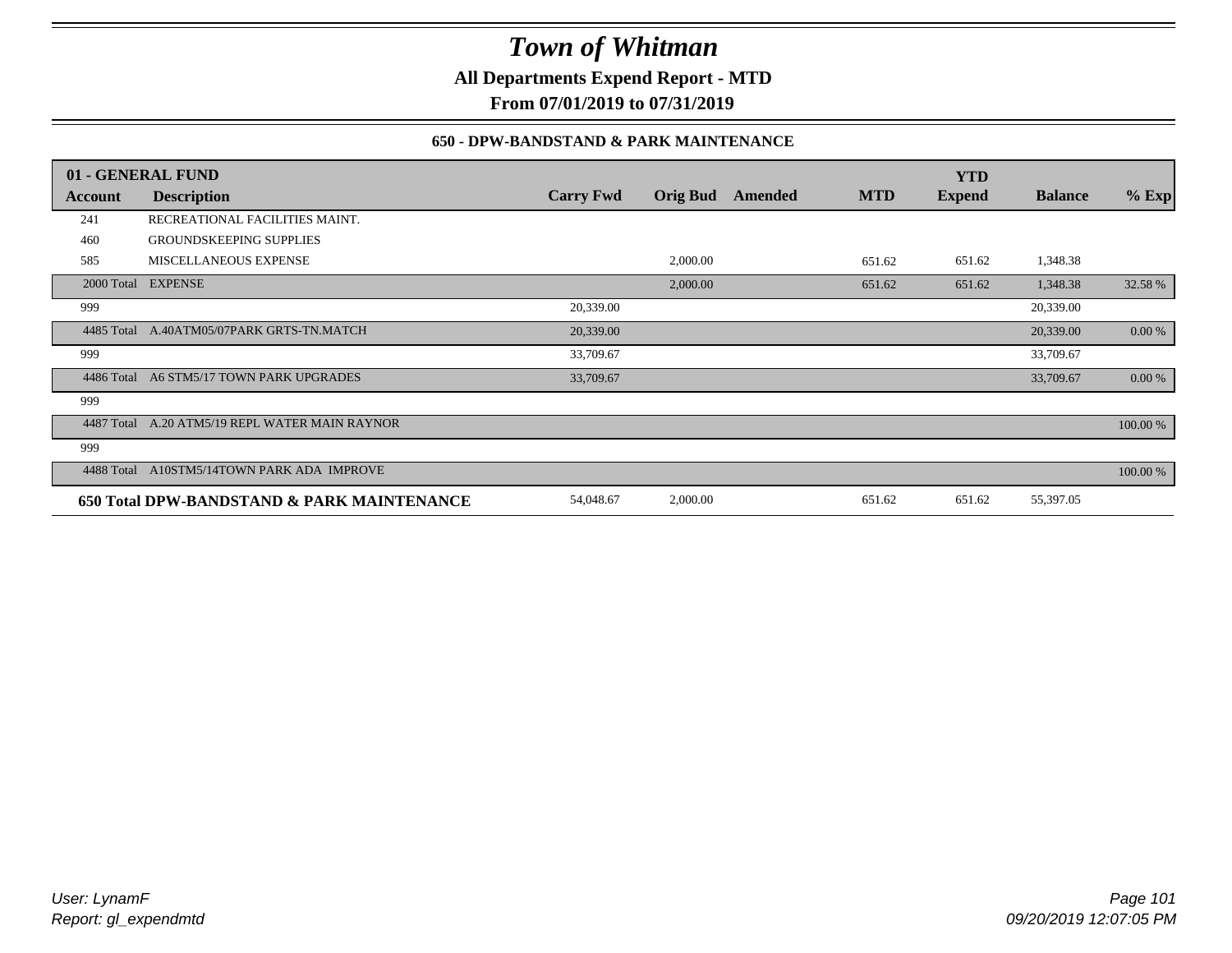**All Departments Expend Report - MTD**

**From 07/01/2019 to 07/31/2019**

#### **651 - BANDSTAND MAINTENANCE**

|                | 01 - GENERAL FUND                          |                  |                 |         |            | <b>YTD</b>    |                |          |
|----------------|--------------------------------------------|------------------|-----------------|---------|------------|---------------|----------------|----------|
| <b>Account</b> | <b>Description</b>                         | <b>Carry Fwd</b> | <b>Orig Bud</b> | Amended | <b>MTD</b> | <b>Expend</b> | <b>Balance</b> | $%$ Exp  |
| 585            | MISCELLANEOUS EXPENSE                      |                  |                 |         |            |               |                |          |
|                | 2000 Total EXPENSE                         |                  |                 |         |            |               |                | 100.00 % |
| 999            |                                            |                  |                 |         |            |               |                |          |
|                | 4488 Total A10STM5/14TOWN PARK ADA IMPROVE |                  |                 |         |            |               |                | 100.00 % |
|                | <b>651 Total BANDSTAND MAINTENANCE</b>     |                  |                 |         |            |               |                |          |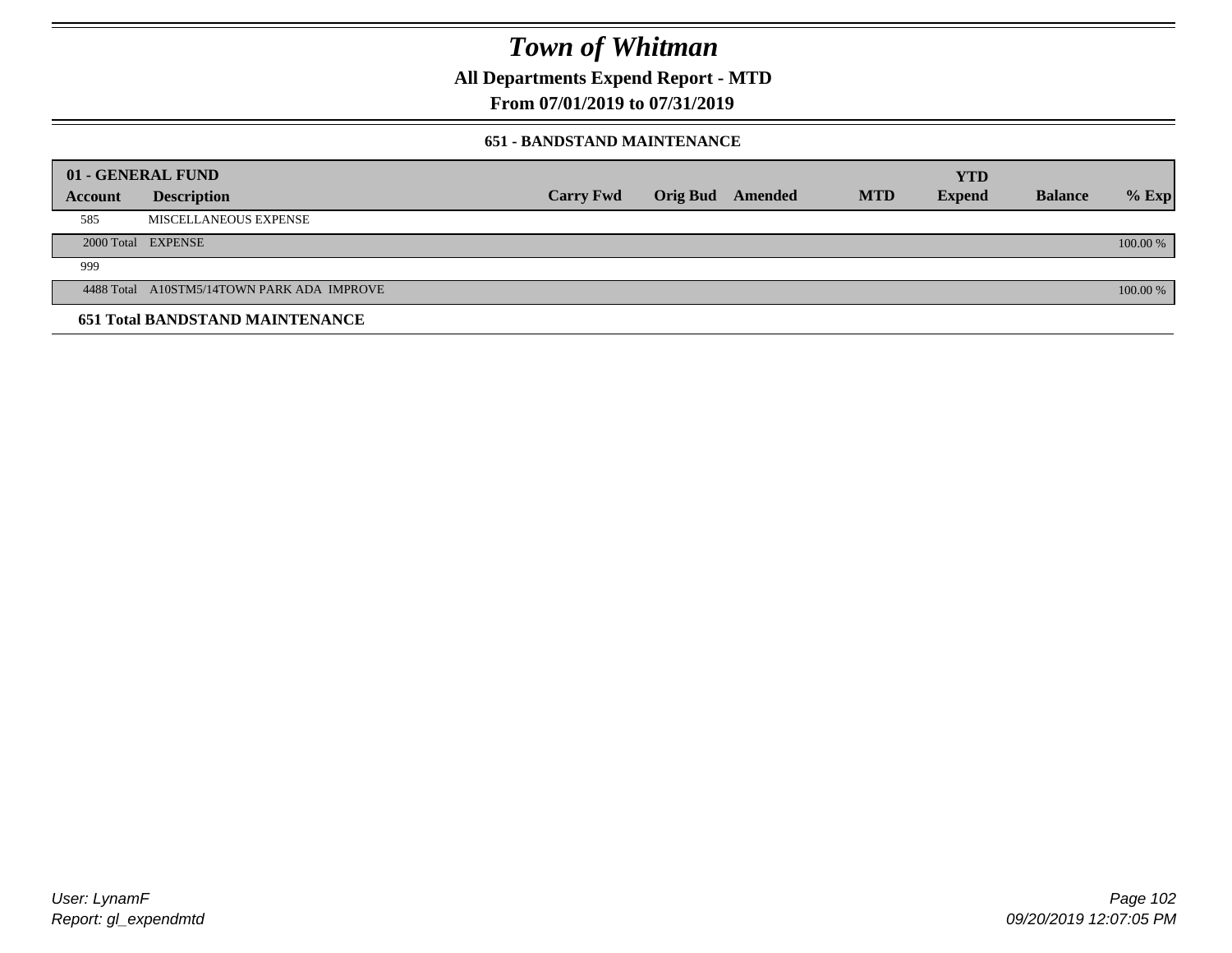### **All Departments Expend Report - MTD**

### **From 07/01/2019 to 07/31/2019**

#### **691 - HISTORICAL COMMISSION**

|         | 01 - GENERAL FUND                               |                  |        |                  |            | <b>YTD</b>    |                |          |
|---------|-------------------------------------------------|------------------|--------|------------------|------------|---------------|----------------|----------|
| Account | <b>Description</b>                              | <b>Carry Fwd</b> |        | Orig Bud Amended | <b>MTD</b> | <b>Expend</b> | <b>Balance</b> | $%$ Exp  |
| 420     | <b>OFFICE SUPPLIES</b>                          |                  |        |                  |            |               |                |          |
| 585     | MISCELLANEOUS EXPENSE                           |                  | 500.00 |                  |            |               | 500.00         |          |
| 730     | <b>ASSOCIATION DUES</b>                         |                  |        |                  |            |               |                |          |
| 731     | <b>MEETINGS</b>                                 |                  |        |                  |            |               |                |          |
|         | 2000 Total EXPENSE                              |                  | 500.00 |                  |            |               | 500.00         | 0.00 %   |
| 945     | FY2013 ENCUMBRANCES                             |                  |        |                  |            |               |                |          |
| 953     | <b>FY2009 ENCUMBRANCES</b>                      |                  |        |                  |            |               |                |          |
|         | 2001 Total EXPENSE                              |                  |        |                  |            |               |                | 100.00 % |
| 999     |                                                 |                  |        |                  |            |               |                |          |
|         | 4484 Total A.3STM5/13TN.HALL HIST.REG.MTCH.FNDS |                  |        |                  |            |               |                | 100.00 % |
|         | 691 Total HISTORICAL COMMISSION                 |                  | 500.00 |                  |            |               | 500.00         |          |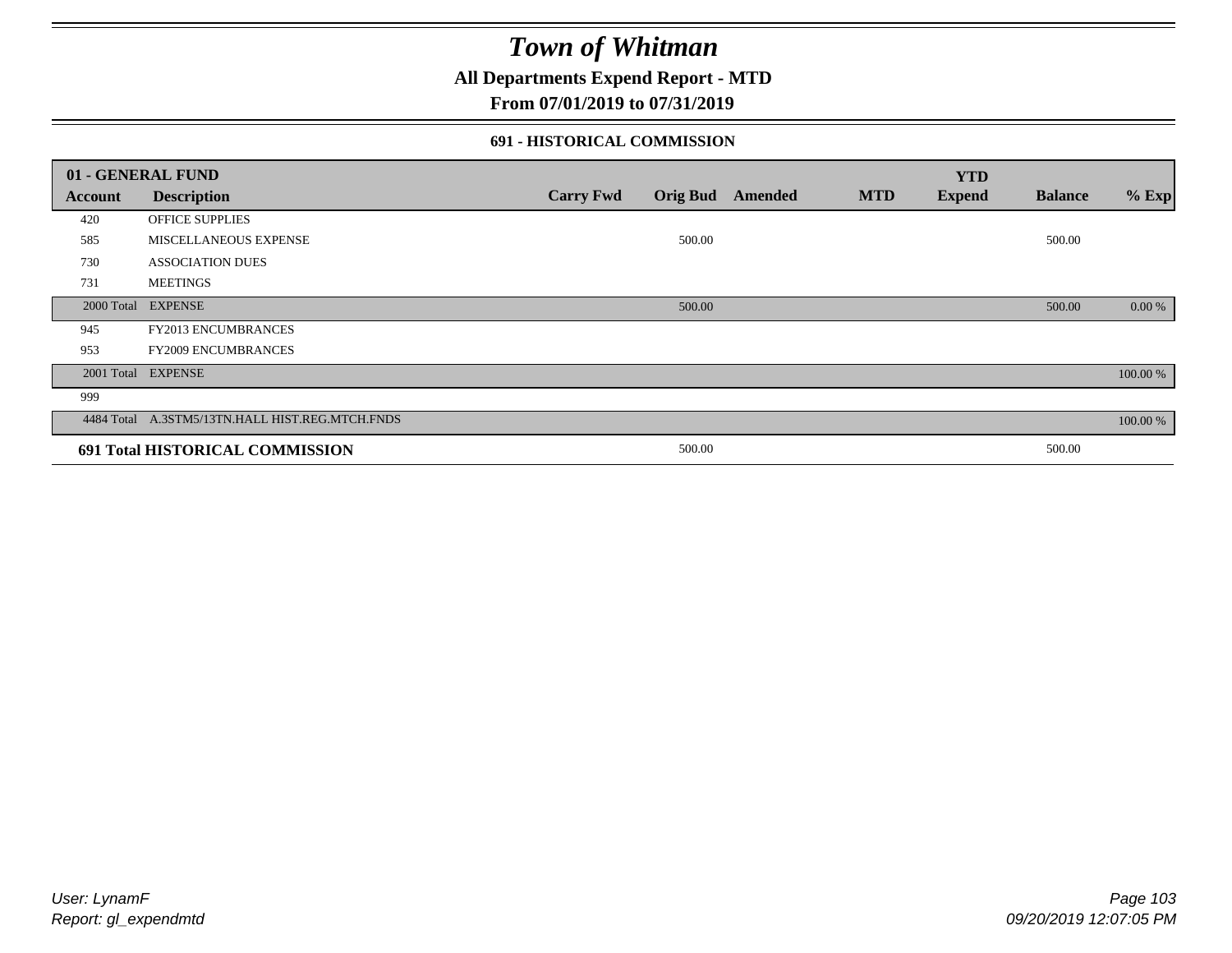### **All Departments Expend Report - MTD**

### **From 07/01/2019 to 07/31/2019**

#### **692 - MEMORIAL DAY**

| 01 - GENERAL FUND |                               |                  |                 |         |            | <b>YTD</b>    |                |           |
|-------------------|-------------------------------|------------------|-----------------|---------|------------|---------------|----------------|-----------|
| Account           | <b>Description</b>            | <b>Carry Fwd</b> | <b>Orig Bud</b> | Amended | <b>MTD</b> | <b>Expend</b> | <b>Balance</b> | $%$ Exp   |
| 585               | MISCELLANEOUS EXPENSE         |                  | 2,200.00        |         |            |               | 2,200.00       |           |
|                   | 2000 Total EXPENSE            |                  | 2,200.00        |         |            |               | 2,200.00       | $0.00 \%$ |
| 945               | <b>FY2013 ENCUMBRANCES</b>    |                  |                 |         |            |               |                |           |
|                   | 2001 Total EXPENSE            |                  |                 |         |            |               |                | 100.00 %  |
|                   | <b>692 Total MEMORIAL DAY</b> |                  | 2,200.00        |         |            |               | 2,200.00       |           |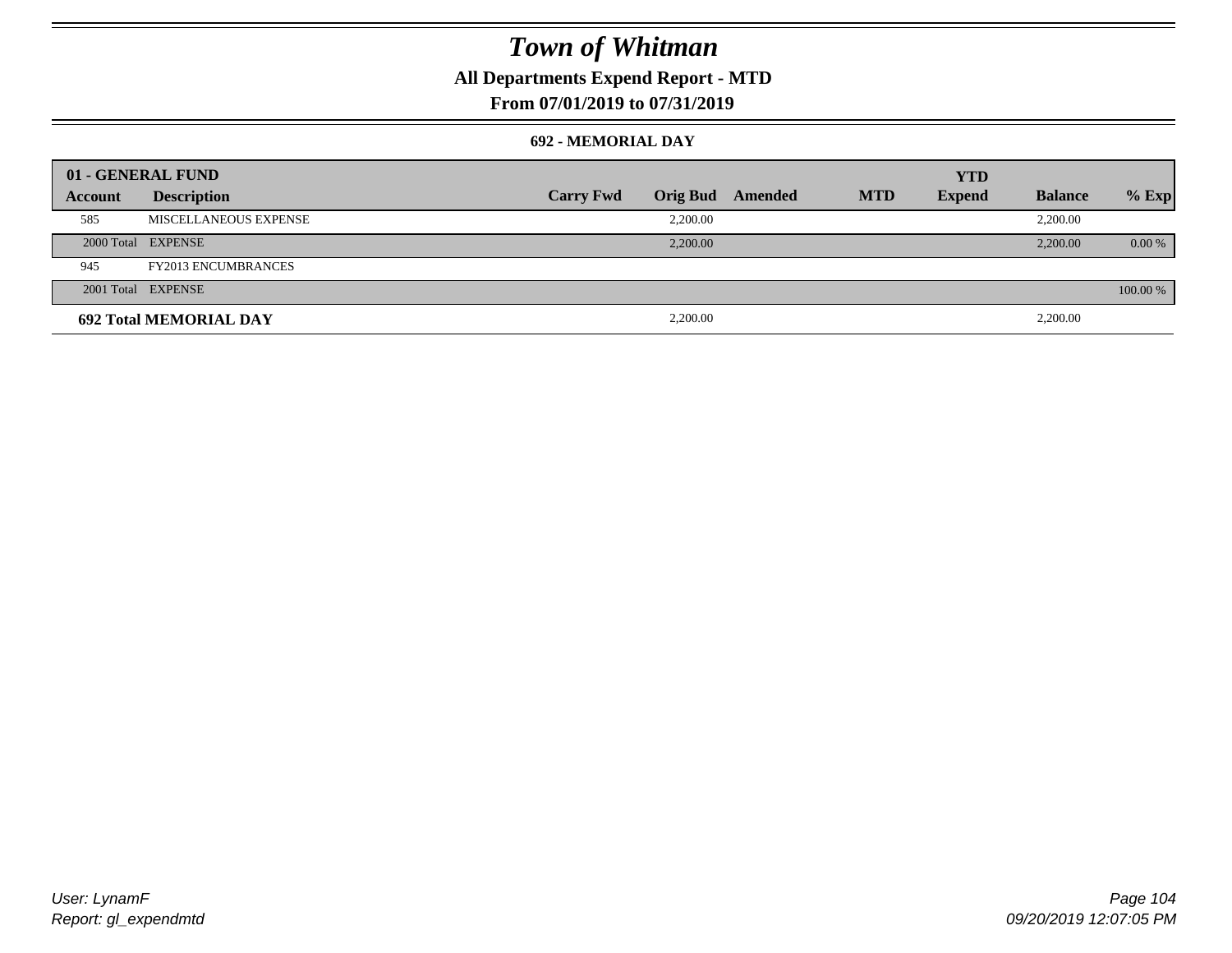**All Departments Expend Report - MTD**

**From 07/01/2019 to 07/31/2019**

#### **693 - 125TH ANNIVERSARY CELEBRATION**

|         | 01 - GENERAL FUND                       |                  |                         |            | YTD           |                |          |
|---------|-----------------------------------------|------------------|-------------------------|------------|---------------|----------------|----------|
| Account | <b>Description</b>                      | <b>Carry Fwd</b> | <b>Orig Bud</b> Amended | <b>MTD</b> | <b>Expend</b> | <b>Balance</b> | $%$ Exp  |
| 585     | MISCELLANEOUS EXPENSE                   |                  |                         |            |               |                |          |
|         | 2000 Total EXPENSE                      |                  |                         |            |               |                | 100.00 % |
|         | 693 Total 125TH ANNIVERSARY CELEBRATION |                  |                         |            |               |                |          |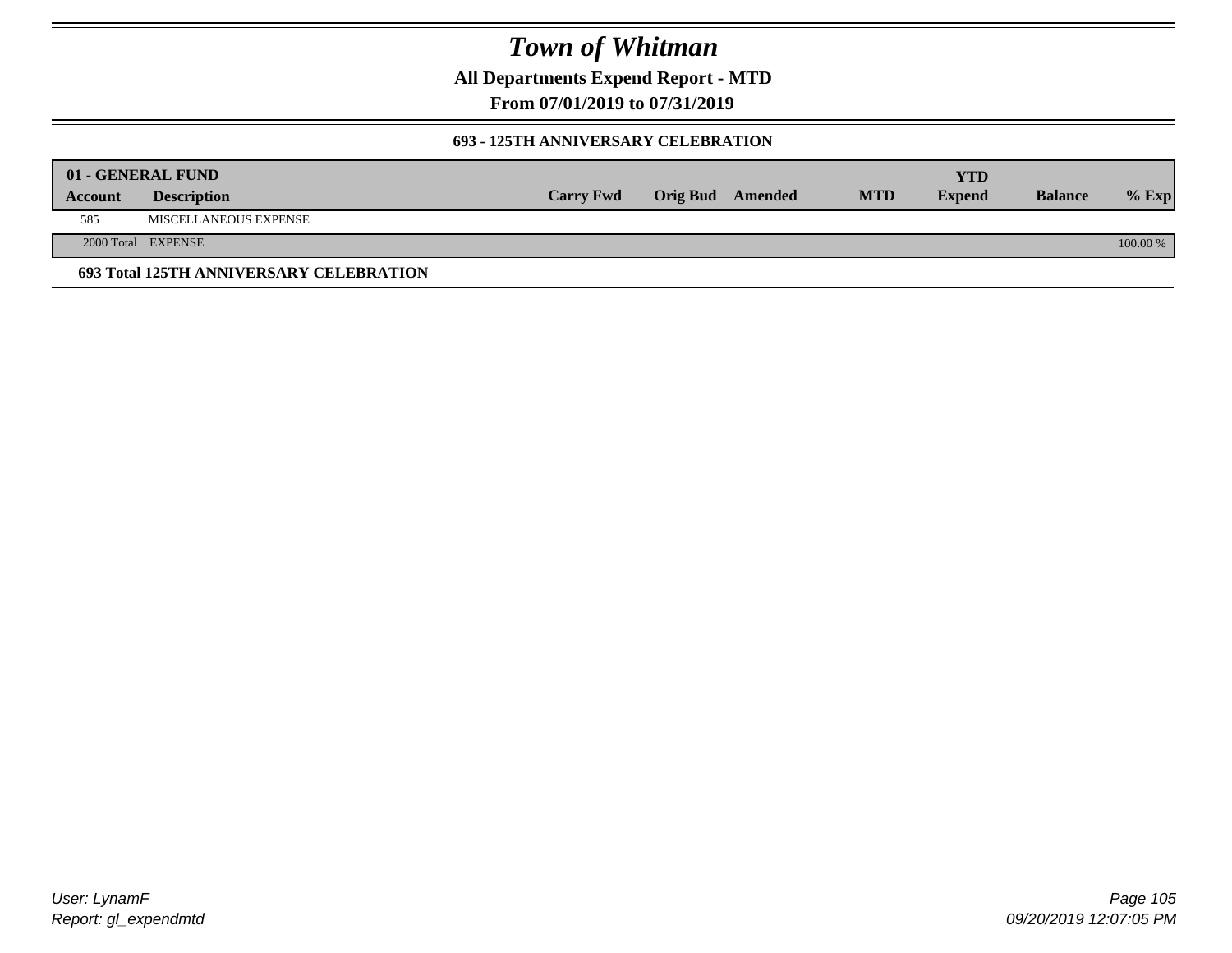### **All Departments Expend Report - MTD**

### **From 07/01/2019 to 07/31/2019**

#### **710 - RETIREMENT OF DEBT**

|                | 01 - GENERAL FUND                                |                  |                         |            | <b>YTD</b>    |                |          |
|----------------|--------------------------------------------------|------------------|-------------------------|------------|---------------|----------------|----------|
| <b>Account</b> | <b>Description</b>                               | <b>Carry Fwd</b> | <b>Orig Bud</b> Amended | <b>MTD</b> | <b>Expend</b> | <b>Balance</b> | $%$ Exp  |
| 910            | MAT.PRIN.L.T.DEBT 6/1/2008                       |                  |                         |            |               |                |          |
| 911            | INT.LONG TERM DEBT WTR/SWR                       |                  |                         |            |               |                |          |
| 912            | MAT.PRIN.-L.TERM DEBT TN.BLDGS                   |                  |                         |            |               |                |          |
| 919            | <b>INT.LONG TERM DEBT - WATER</b>                |                  |                         |            |               |                |          |
| 921            | MAT.PRIN.-REVENUE ANT.NOTES                      |                  |                         |            |               |                |          |
|                | 2000 Total EXPENSE                               |                  |                         |            |               |                | 100.00 % |
| 912            | MAT.PRIN.-L.TERM DEBT TN.BLDGS                   |                  |                         |            |               |                |          |
| 922            | MAT.PRIN.-BANS-TH/POL/FIRE STA                   |                  |                         |            |               |                |          |
| 923            | PRINCIPAL LONG TERM - SEWER                      |                  |                         |            |               |                |          |
| 925            | <b>INTEREST TEMPORARY LOANS</b>                  |                  |                         |            |               |                |          |
|                | 2001 Total EXPENSE                               |                  |                         |            |               |                | 100.00 % |
| 924            | DEBT MISCELLANEOUS - WATER                       |                  |                         |            |               |                |          |
|                | 2002 Total EXPENSE                               |                  |                         |            |               |                | 100.00 % |
| 907            | A.6 ATM 5/19 TITLE V DEBT SERVICE                |                  | 7,352.20                | 5,873.20   | 5,873.20      | 1,479.00       |          |
| 928            | A. 8 ATM 5/14 TITLE V LOAN PMT.                  |                  |                         |            |               |                |          |
| 929            | A.7 ATM 5/16 TITLE V LOAN PMN                    |                  |                         |            |               |                |          |
| 934            | ART.8 ATM 5/18 - TITLE V DEBT SERVICE            |                  |                         |            |               |                |          |
| 936            | A.10 ATM 5/15 TITLE V LOAN PMN                   |                  |                         |            |               |                |          |
|                | 2003 Total EXPENSE                               |                  | 7,352.20                | 5,873.20   | 5,873.20      | 1,479.00       | 79.88%   |
| 912            | MAT.PRIN.-L.TERM DEBT TN.BLDGS                   |                  |                         |            |               |                |          |
| 916            | INTEREST LONG TERM DEBT                          |                  | 154,683.00              |            |               | 154,683.00     |          |
|                | 4601 Total A.8 ATM 5/19 DEBT TN.BLDGS.POLICE STA |                  | 154,683.00              |            |               | 154,683.00     | 0.00 %   |
| 912            | MAT.PRIN.-L.TERM DEBT TN.BLDGS                   |                  | 140,000.00              |            |               | 140,000.00     |          |
| 916            | <b>INTEREST LONG TERM DEBT</b>                   |                  | 1,050.00                |            |               | 1,050.00       |          |
|                | 4602 Total A.7 ATM 5/19 DEBT SERV. TN.BLDGS.     |                  | 141,050.00              |            |               | 141,050.00     | 0.00 %   |
| 908            | A.7 STM 5/19 PRIN. PAYM. STREETLIGHTS            |                  |                         |            |               |                |          |
| 909            | A.7 STM 5/19 INT. PAYM. STREETLIGHTS             |                  |                         |            |               |                |          |
| 912            | MAT.PRIN.-L.TERM DEBT TN.BLDGS                   |                  |                         |            |               |                |          |
| 916            | <b>INTEREST LONG TERM DEBT</b>                   |                  |                         |            |               |                |          |
|                | 4603 Total A.7 STM5/19 DEBT.SERV. STREETLIGHTS   |                  |                         |            |               |                | 100.00 % |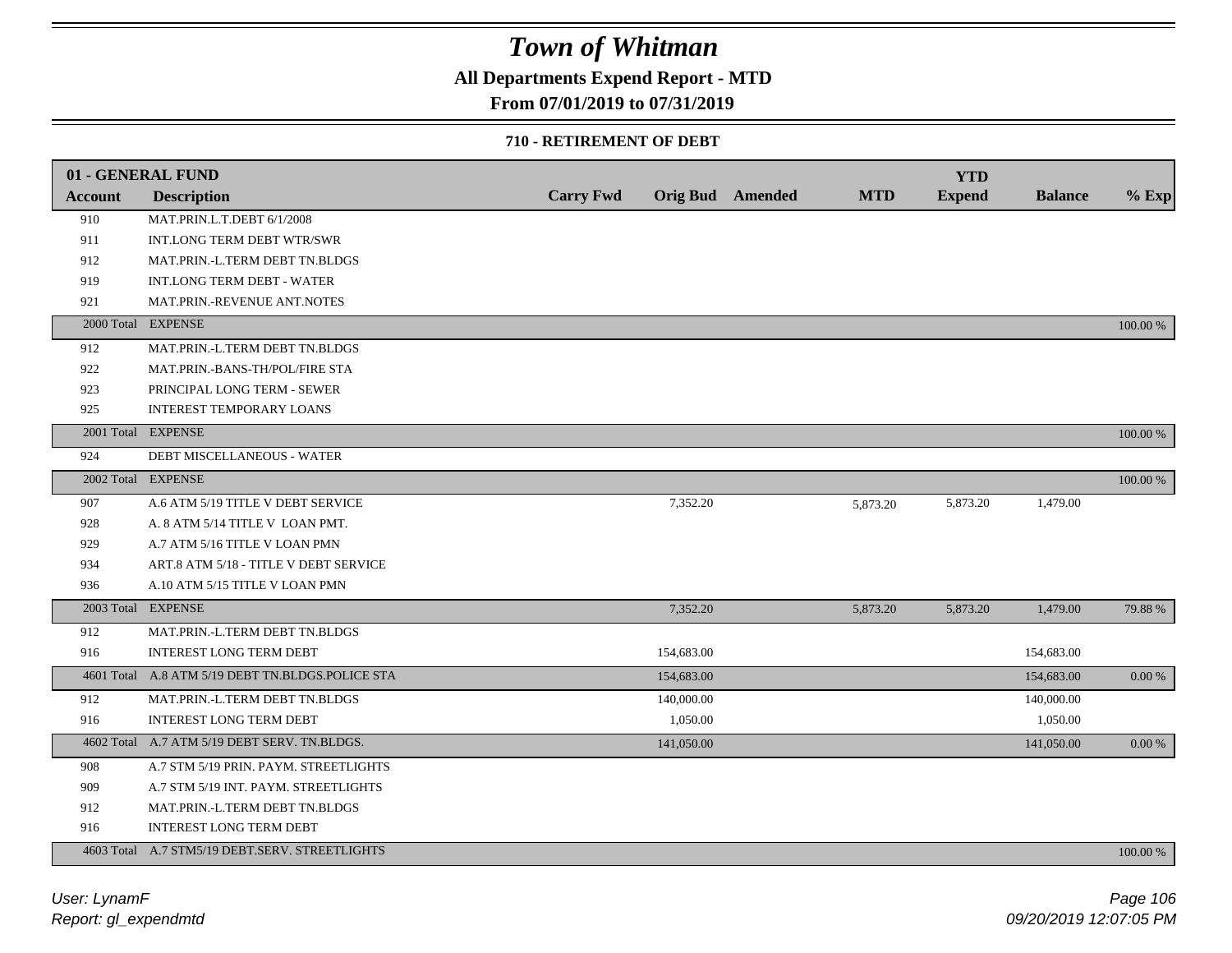**All Departments Expend Report - MTD**

### **From 07/01/2019 to 07/31/2019**

#### **710 - RETIREMENT OF DEBT**

|            | 01 - GENERAL FUND                                |                  |                 |         |            | <b>YTD</b>    |                |          |
|------------|--------------------------------------------------|------------------|-----------------|---------|------------|---------------|----------------|----------|
| Account    | <b>Description</b>                               | <b>Carry Fwd</b> | <b>Orig Bud</b> | Amended | <b>MTD</b> | <b>Expend</b> | <b>Balance</b> | $%$ Exp  |
| 912        | MAT.PRIN.-L.TERM DEBT TN.BLDGS                   |                  |                 |         |            |               |                |          |
| 916        | <b>INTEREST LONG TERM DEBT</b>                   |                  |                 |         |            |               |                |          |
| 4604 Total | A.10 ATM5/17 DEBT TN.BLDGS.                      |                  |                 |         |            |               |                | 100.00 % |
| 912        | MAT.PRIN.-L.TERM DEBT TN.BLDGS                   |                  |                 |         |            |               |                |          |
| 916        | <b>INTEREST LONG TERM DEBT</b>                   |                  |                 |         |            |               |                |          |
|            | 4605 Total A.12ATM5/17DEBT SERV.TN.BLDGS-POL.STA |                  |                 |         |            |               |                | 100.00 % |
| 912        | MAT.PRIN.-L.TERM DEBT TN.BLDGS                   |                  |                 |         |            |               |                |          |
|            | 4619 Total A.7 ATM 5/18 REFUNDED BOND PROCEEDS   |                  |                 |         |            |               |                | 100.00 % |
|            | <b>710 Total RETIREMENT OF DEBT</b>              |                  | 303,085.20      |         | 5,873.20   | 5,873.20      | 297,212.00     |          |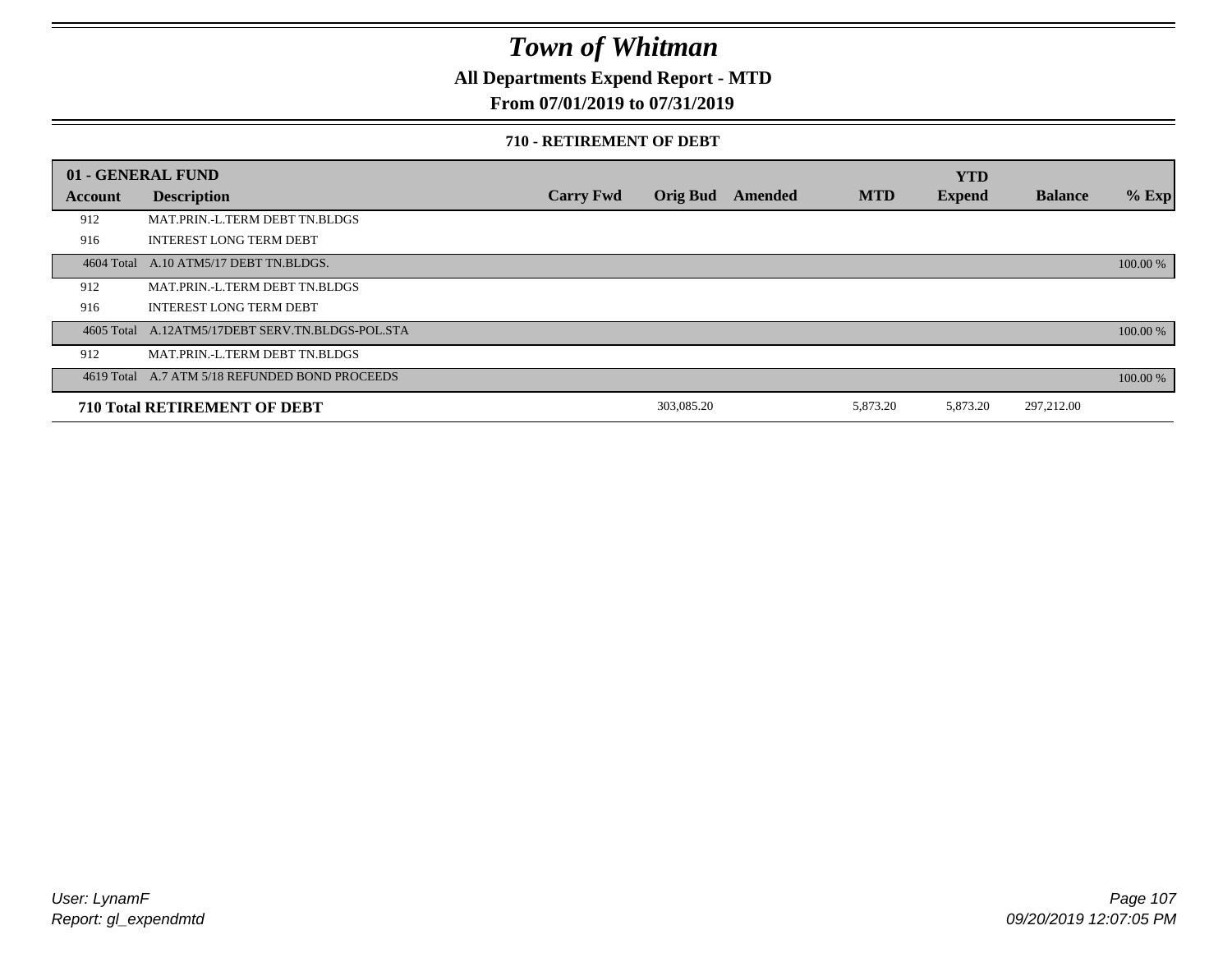### **All Departments Expend Report - MTD**

### **From 07/01/2019 to 07/31/2019**

#### **751 - INTEREST-LONG TERM DEBT**

|         | 01 - GENERAL FUND                 |                  |  |                  |            | <b>YTD</b>    |                |          |
|---------|-----------------------------------|------------------|--|------------------|------------|---------------|----------------|----------|
| Account | <b>Description</b>                | <b>Carry Fwd</b> |  | Orig Bud Amended | <b>MTD</b> | <b>Expend</b> | <b>Balance</b> | $%$ Exp  |
| 916     | <b>INTEREST LONG TERM DEBT</b>    |                  |  |                  |            |               |                |          |
| 917     | INTEREST LONG TERM DEBT-T.HALL    |                  |  |                  |            |               |                |          |
| 918     | INT.LONG TERM DEBT-LIBRARY        |                  |  |                  |            |               |                |          |
|         | 2000 Total EXPENSE                |                  |  |                  |            |               |                | 100.00 % |
|         | 751 Total INTEREST-LONG TERM DEBT |                  |  |                  |            |               |                |          |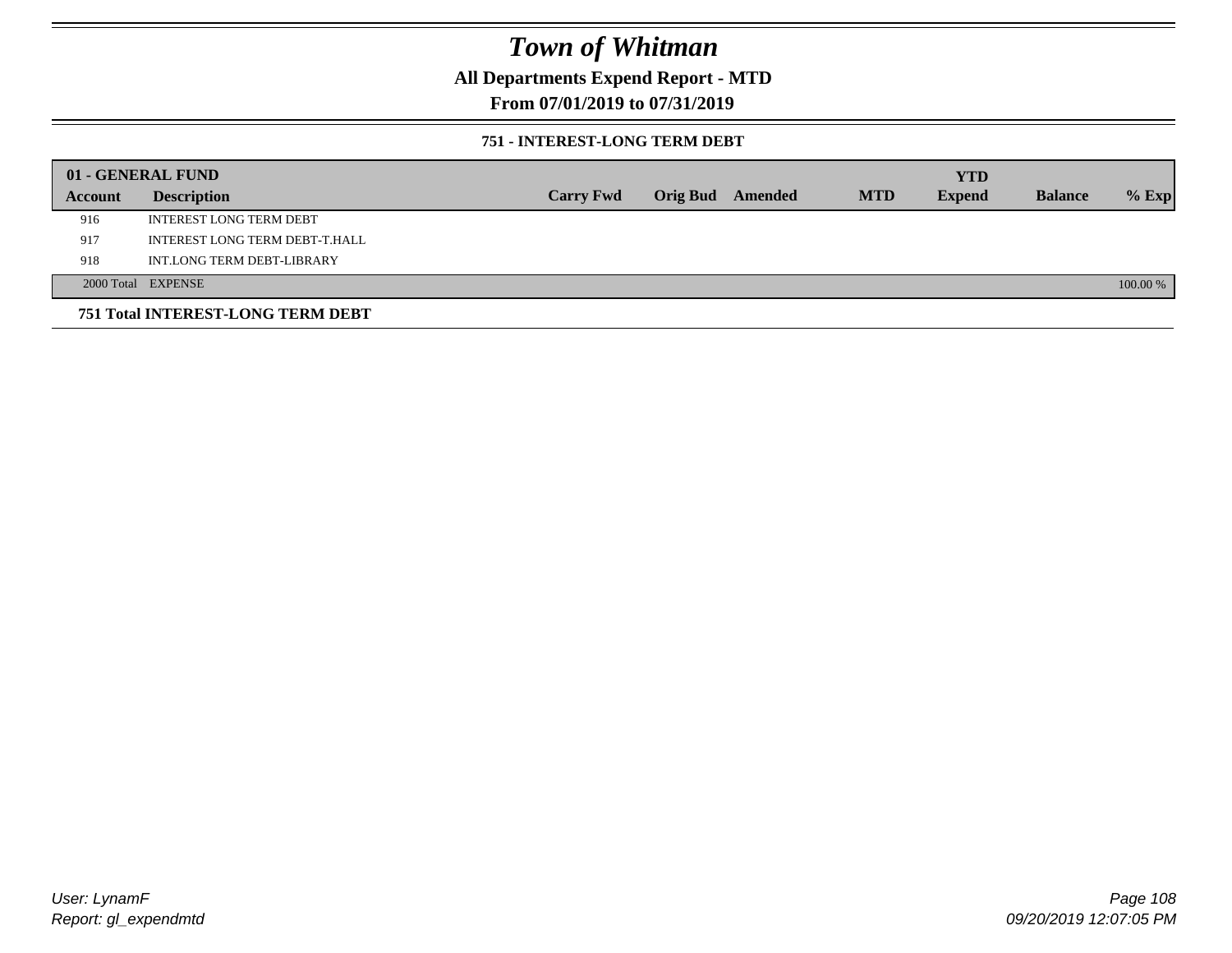### **All Departments Expend Report - MTD**

### **From 07/01/2019 to 07/31/2019**

#### **752 - INTEREST-SHORT TERM DEBT**

|         | 01 - GENERAL FUND                  |                  |                 |         |            | <b>YTD</b>    |                |          |
|---------|------------------------------------|------------------|-----------------|---------|------------|---------------|----------------|----------|
| Account | <b>Description</b>                 | <b>Carry Fwd</b> | <b>Orig Bud</b> | Amended | <b>MTD</b> | <b>Expend</b> | <b>Balance</b> | $%$ Exp  |
| 925     | <b>INTEREST TEMPORARY LOANS</b>    |                  |                 |         |            |               |                |          |
| 927     | <b>INTEREST ON TAX ABATEMENTS</b>  |                  |                 |         |            |               |                |          |
| 951     | <b>DEBT ISSUANCE EXPENSE</b>       |                  |                 |         |            |               |                |          |
|         | 2000 Total EXPENSE                 |                  |                 |         |            |               |                | 100.00 % |
|         | 752 Total INTEREST-SHORT TERM DEBT |                  |                 |         |            |               |                |          |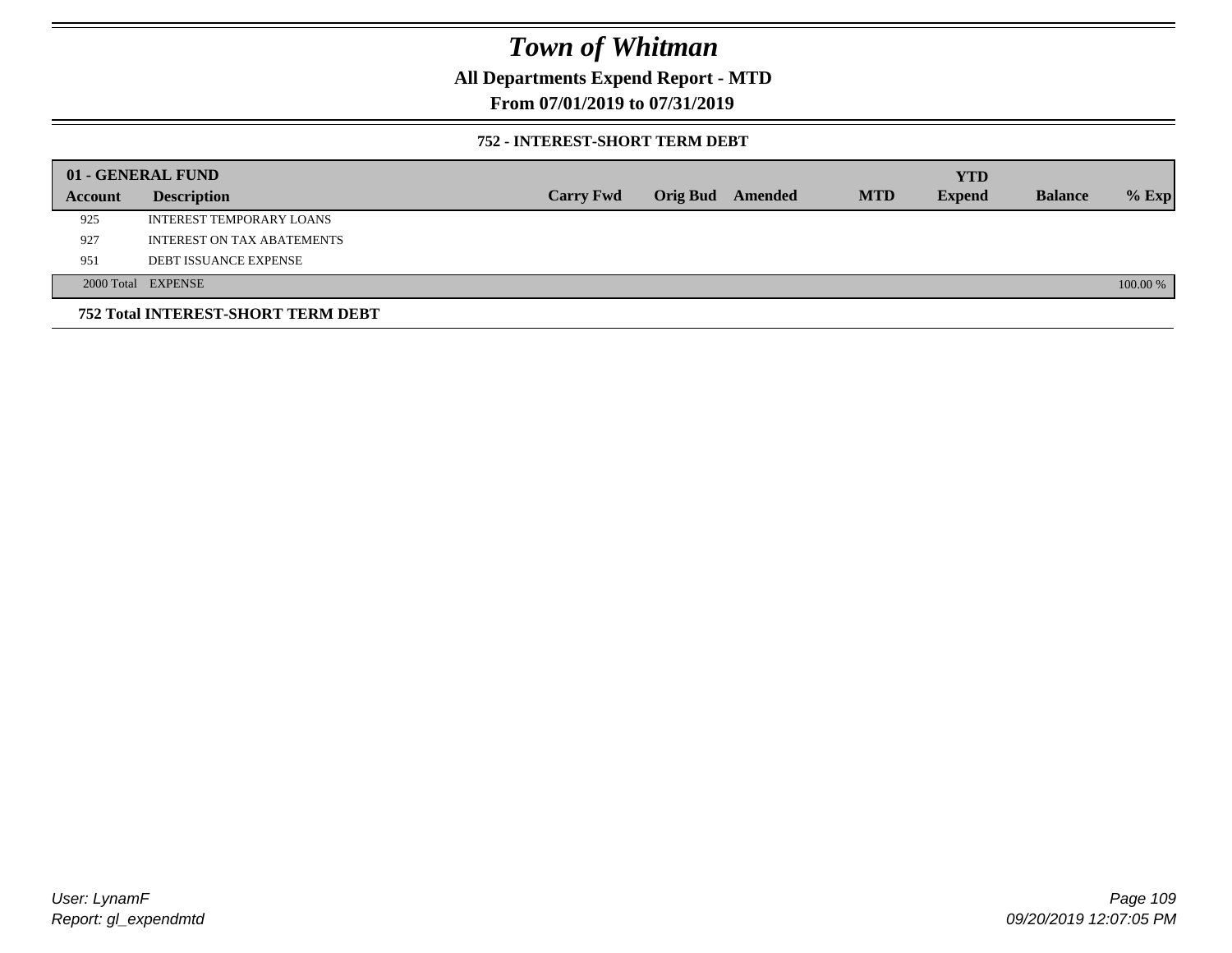**All Departments Expend Report - MTD**

**From 07/01/2019 to 07/31/2019**

#### **760 - AGENCY & REGISTRATION FEES**

|         | 01 - GENERAL FUND                    |                  |                         |            | YTD           |                |          |
|---------|--------------------------------------|------------------|-------------------------|------------|---------------|----------------|----------|
| Account | <b>Description</b>                   | <b>Carry Fwd</b> | <b>Orig Bud</b> Amended | <b>MTD</b> | <b>Expend</b> | <b>Balance</b> | $%$ Exp  |
| 252     | <b>SERVICES</b>                      |                  |                         |            |               |                |          |
|         | 2000 Total EXPENSE                   |                  |                         |            |               |                | 100.00 % |
|         | 760 Total AGENCY & REGISTRATION FEES |                  |                         |            |               |                |          |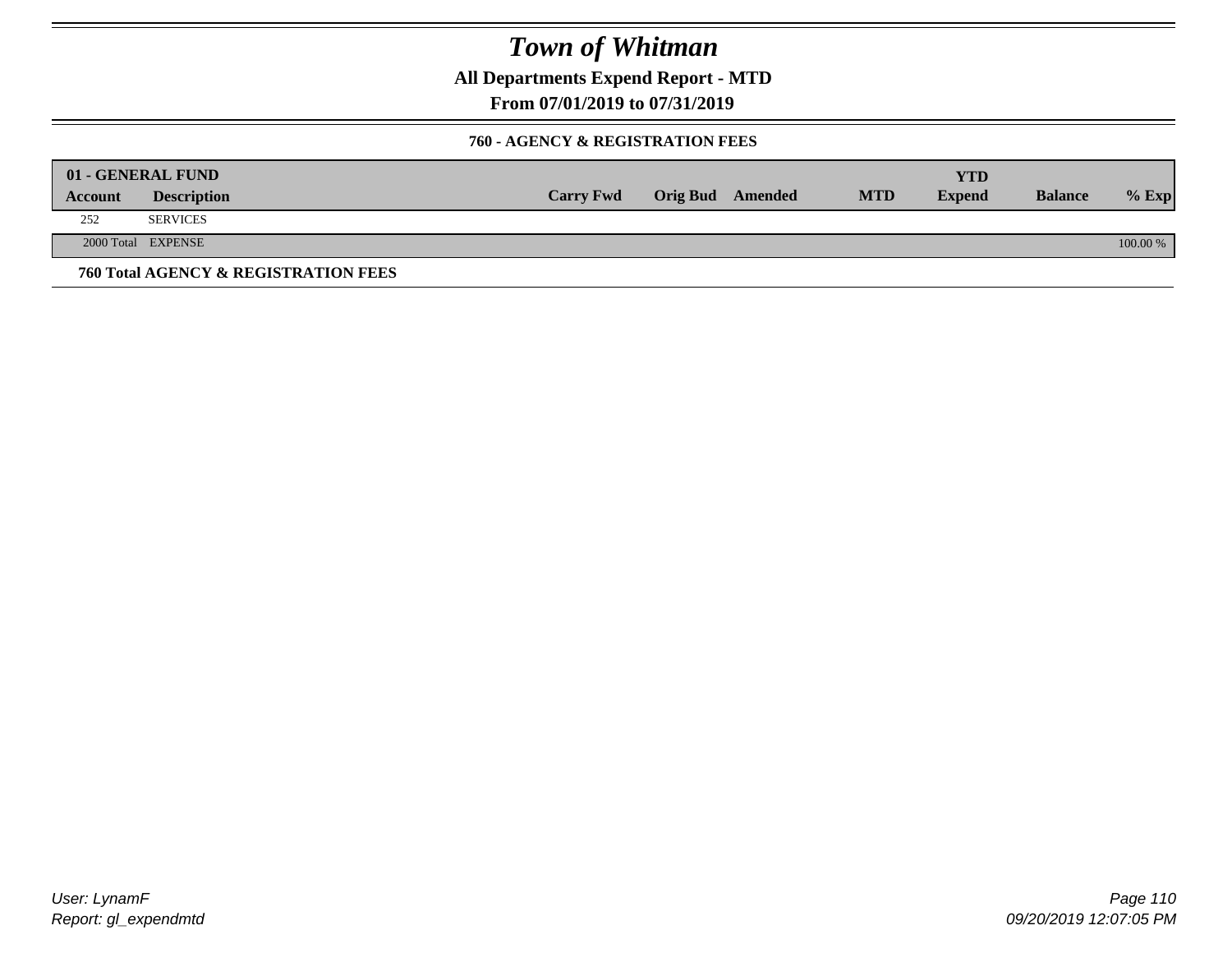### **All Departments Expend Report - MTD**

### **From 07/01/2019 to 07/31/2019**

#### **761 - DEBT ISSUE EXPENSE**

|         | 01 - GENERAL FUND                       |                  |          |                  |            | <b>YTD</b>    |                |          |
|---------|-----------------------------------------|------------------|----------|------------------|------------|---------------|----------------|----------|
| Account | <b>Description</b>                      | <b>Carry Fwd</b> |          | Orig Bud Amended | <b>MTD</b> | <b>Expend</b> | <b>Balance</b> | $%$ Exp  |
| 252     | <b>SERVICES</b>                         |                  | 2,000.00 |                  |            |               | 2,000.00       |          |
| 255     | PRIOR YEAR ADJUSTMENT                   |                  |          |                  |            |               |                |          |
| 298     | RES. FND. TRAN. TITLE V DEBT ISSUE EXP. |                  |          |                  |            |               |                |          |
|         | 2000 Total EXPENSE                      |                  | 2,000.00 |                  |            |               | 2,000.00       | $0.00\%$ |
|         | <b>761 Total DEBT ISSUE EXPENSE</b>     |                  | 2,000.00 |                  |            |               | 2,000.00       |          |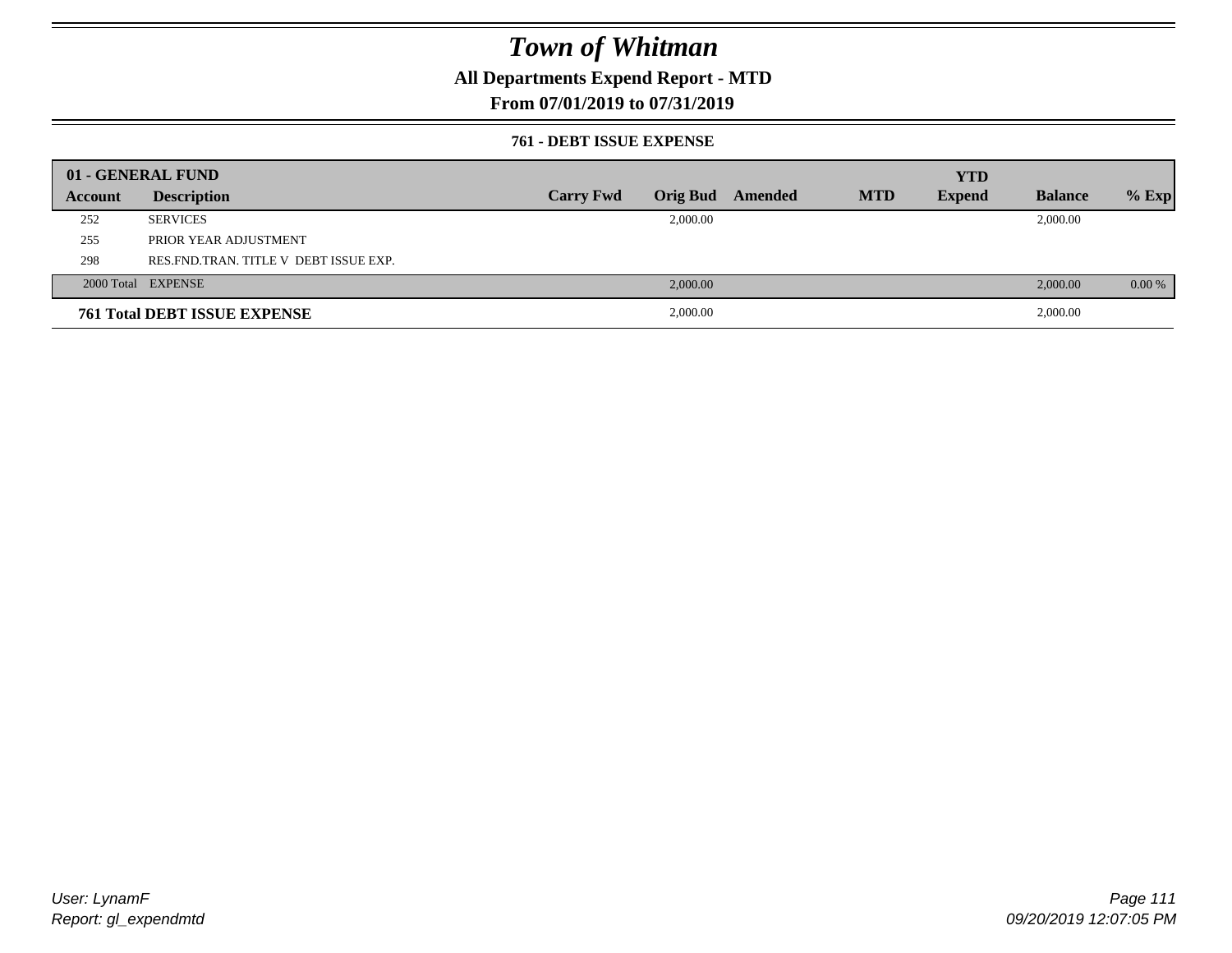### **All Departments Expend Report - MTD**

**From 07/01/2019 to 07/31/2019**

#### **820 - STATE ASSESSMENTS**

|            | 01 - GENERAL FUND                  |                  |                 |         |            | <b>YTD</b>    |                |          |
|------------|------------------------------------|------------------|-----------------|---------|------------|---------------|----------------|----------|
| Account    | <b>Description</b>                 | <b>Carry Fwd</b> | <b>Orig Bud</b> | Amended | <b>MTD</b> | <b>Expend</b> | <b>Balance</b> | $%$ Exp  |
| 640        | AIR POLLUTION CONTROL DISTRICT     |                  |                 |         | 344.00     | 344.00        | $-344.00$      |          |
| 2002 Total | <b>EXPENSE</b>                     |                  |                 |         | 344.00     | 344.00        | $-344.00$      | 100.00 % |
| 642        | OLD COLONY PLANNING COUNCIL        |                  |                 |         | 470.00     | 470.00        | $-470.00$      |          |
| 2003 Total | <b>EXPENSE</b>                     |                  |                 |         | 470.00     | 470.00        | $-470.00$      | 100.00 % |
| 644        | REGIONAL TRANSPORTATION AUTH.      |                  |                 |         | 4,311.00   | 4,311.00      | $-4,311.00$    |          |
| 2005 Total | <b>EXPENSE</b>                     |                  |                 |         | 4,311.00   | 4,311.00      | $-4,311.00$    | 100.00 % |
| 645        | RMV NON-RENEWAL SURCHARGE          |                  |                 |         | 1,819.00   | 1,819.00      | $-1,819.00$    |          |
| 2006 Total | <b>EXPENSE</b>                     |                  |                 |         | 1,819.00   | 1,819.00      | $-1,819.00$    | 100.00 % |
| 646        | MOSOUITO CONTROL                   |                  |                 |         | 2,446.00   | 2,446.00      | $-2,446.00$    |          |
| 2007 Total | <b>EXPENSE</b>                     |                  |                 |         | 2,446.00   | 2,446.00      | $-2,446.00$    | 100.00 % |
| 647        | <b>MBTA</b>                        |                  |                 |         | 4,159.00   | 4,159.00      | $-4,159.00$    |          |
| 2009 Total | <b>EXPENSE</b>                     |                  |                 |         | 4,159.00   | 4,159.00      | $-4,159.00$    | 100.00 % |
|            | <b>820 Total STATE ASSESSMENTS</b> |                  |                 |         | 13,549.00  | 13,549.00     | $-13,549.00$   |          |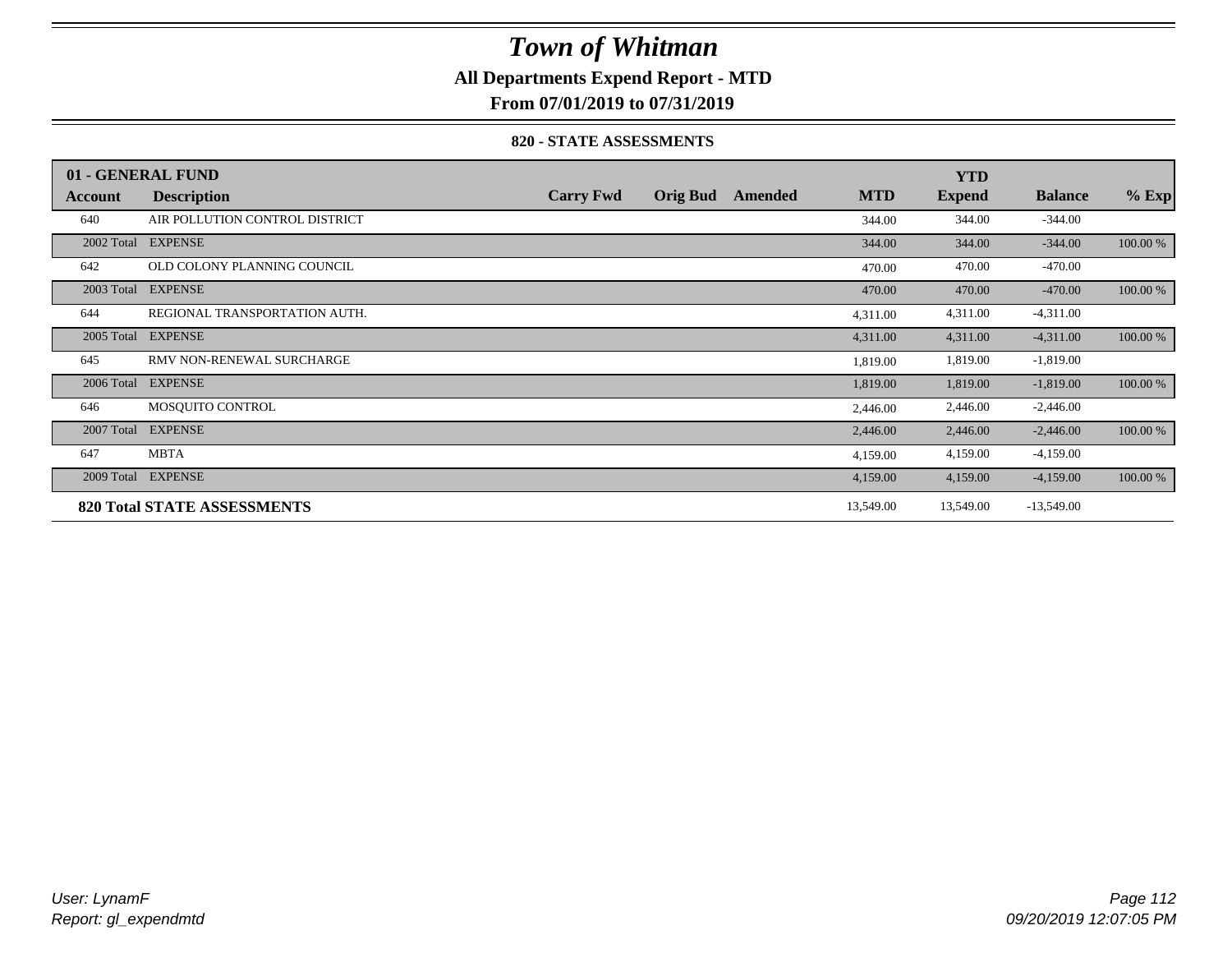**All Departments Expend Report - MTD**

### **From 07/01/2019 to 07/31/2019**

#### **830 - COUNTY ASSESSMENT**

|         | 01 - GENERAL FUND           |                  |                         |            | YTD           |                |            |
|---------|-----------------------------|------------------|-------------------------|------------|---------------|----------------|------------|
| Account | <b>Description</b>          | <b>Carry Fwd</b> | <b>Orig Bud</b> Amended | <b>MTD</b> | <b>Expend</b> | <b>Balance</b> | $%$ Exp    |
| 622     | <b>COUNTY TAX</b>           |                  |                         |            |               |                |            |
|         | 2000 Total EXPENSE          |                  |                         |            |               |                | $100.00\%$ |
|         | 830 Total COUNTY ASSESSMENT |                  |                         |            |               |                |            |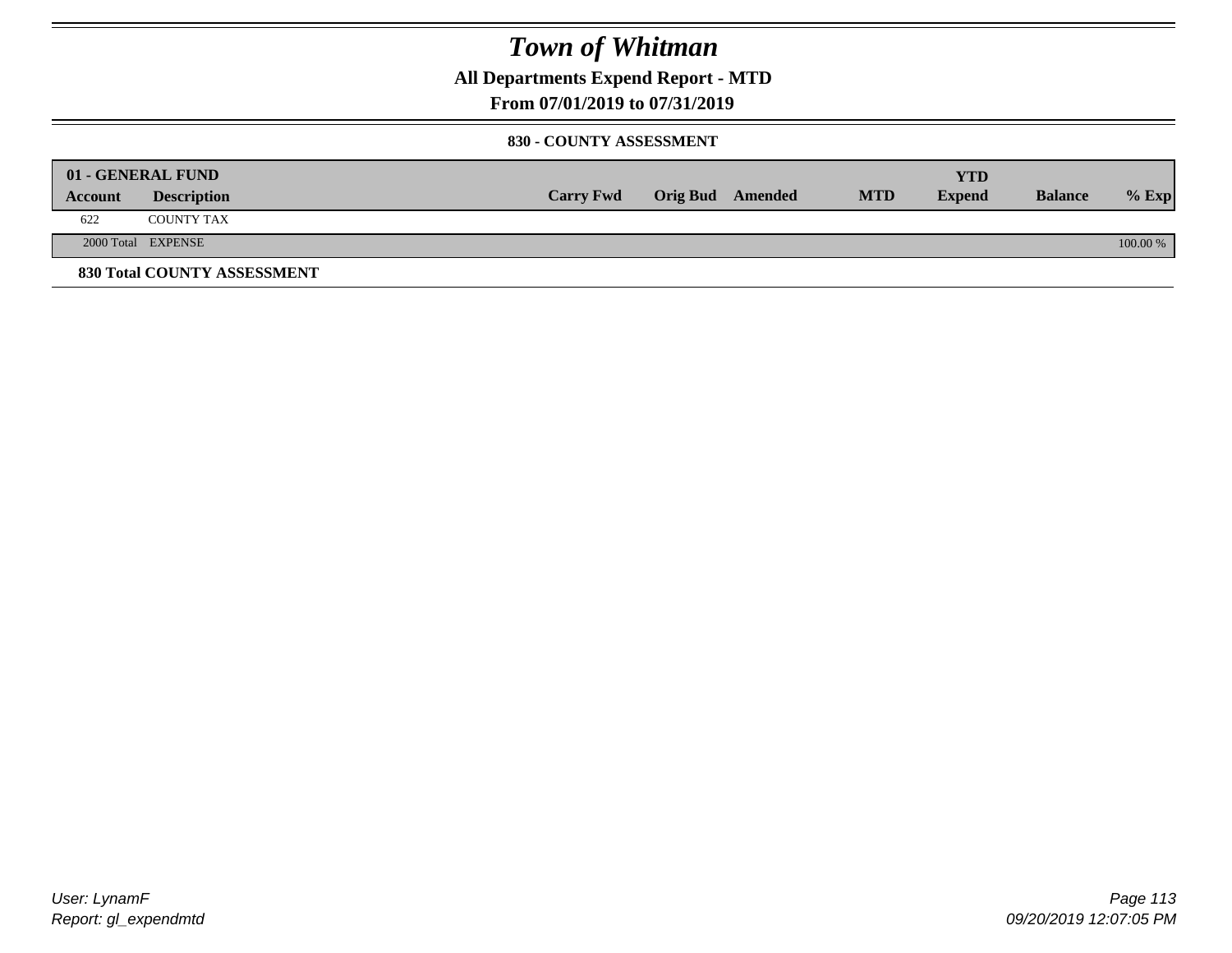### **All Departments Expend Report - MTD**

### **From 07/01/2019 to 07/31/2019**

#### **870 - AGENCY**

| Account | 01 - GENERAL FUND<br><b>Description</b> | <b>Carry Fwd</b> | <b>Orig Bud</b> Amended | <b>MTD</b> | <b>YTD</b><br><b>Expend</b> | <b>Balance</b> | $%$ Exp  |
|---------|-----------------------------------------|------------------|-------------------------|------------|-----------------------------|----------------|----------|
| 899     | EXCHANGE ACCOUNT                        |                  |                         |            |                             |                |          |
|         | 2002 Total EXPENSE                      |                  |                         |            |                             |                | 100.00 % |
|         | 870 Total AGENCY                        |                  |                         |            |                             |                |          |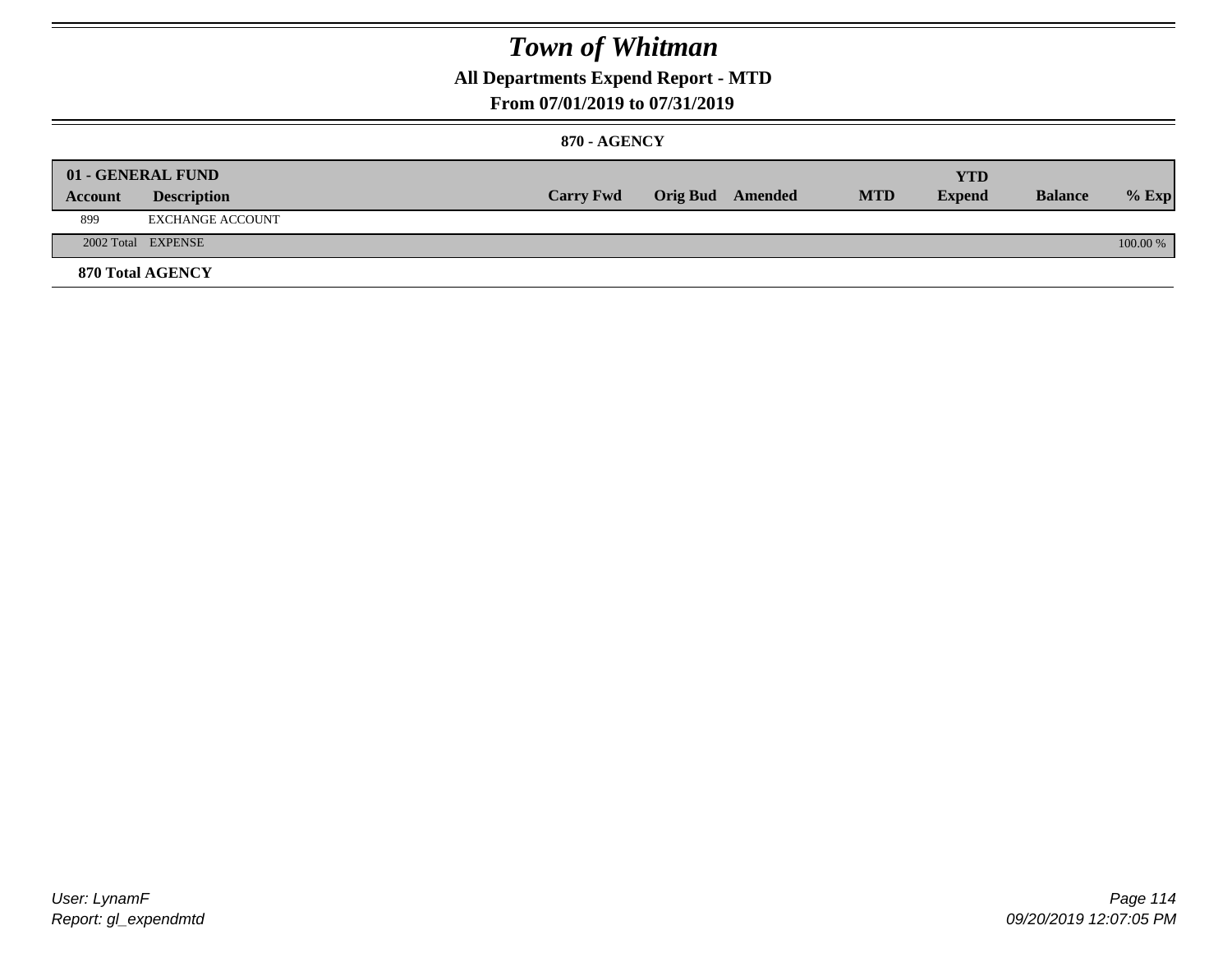**All Departments Expend Report - MTD**

**From 07/01/2019 to 07/31/2019**

#### **877 - OFF-SITE STOR.RECORDS RETENT.**

|         | 01 - GENERAL FUND                       |                  |                         |            | YTD           |                |          |
|---------|-----------------------------------------|------------------|-------------------------|------------|---------------|----------------|----------|
| Account | <b>Description</b>                      | <b>Carry Fwd</b> | <b>Orig Bud</b> Amended | <b>MTD</b> | <b>Expend</b> | <b>Balance</b> | $%$ Exp  |
| 585     | MISCELLANEOUS EXPENSE                   |                  |                         |            |               |                |          |
|         | 2000 Total EXPENSE                      |                  |                         |            |               |                | 100.00 % |
|         | 877 Total OFF-SITE STOR.RECORDS RETENT. |                  |                         |            |               |                |          |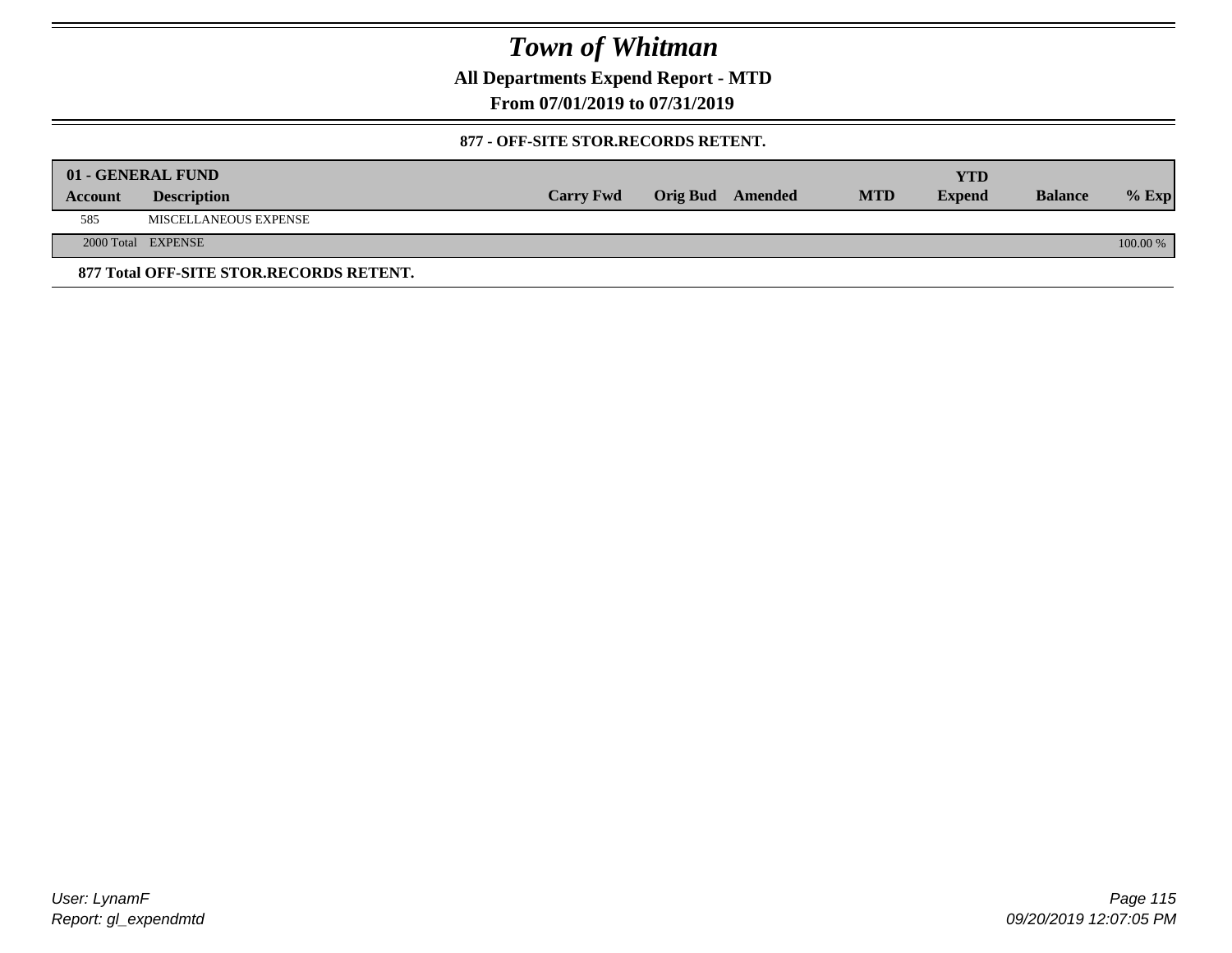### **All Departments Expend Report - MTD**

**From 07/01/2019 to 07/31/2019**

#### **878 - OTHER FINANCING USES**

|         | 01 - GENERAL FUND                     |                  |                 |         |            | <b>YTD</b> |                |         |
|---------|---------------------------------------|------------------|-----------------|---------|------------|------------|----------------|---------|
| Account | <b>Description</b>                    | <b>Carry Fwd</b> | <b>Orig Bud</b> | Amended | <b>MTD</b> | Expend     | <b>Balance</b> | $%$ Exp |
| 401     | WTR/SWR CAPITAL PROJ. FUND            |                  |                 |         |            |            |                |         |
| 403     | <b>CAPITAL PROJECT FUND</b>           |                  |                 |         |            |            |                |         |
| 404     | SPECIAL REVENUE FUND                  |                  | 532,432.00      |         | 532,432.00 | 532,432.00 |                |         |
| 405     | WATER/SEWER ENTERPRISE FUND           |                  |                 |         |            |            |                |         |
| 406     | <b>TRUST FUNDS</b>                    |                  | 140,000.00      |         |            |            | 140,000.00     |         |
| 407     | <b>AGENCY FUND</b>                    |                  |                 |         |            |            |                |         |
|         | 2100 Total INTERFUND TRANSFERS        |                  | 672,432.00      |         | 532,432.00 | 532,432.00 | 140,000.00     | 79.18 % |
|         | <b>878 Total OTHER FINANCING USES</b> |                  | 672,432.00      |         | 532,432.00 | 532,432.00 | 140,000.00     |         |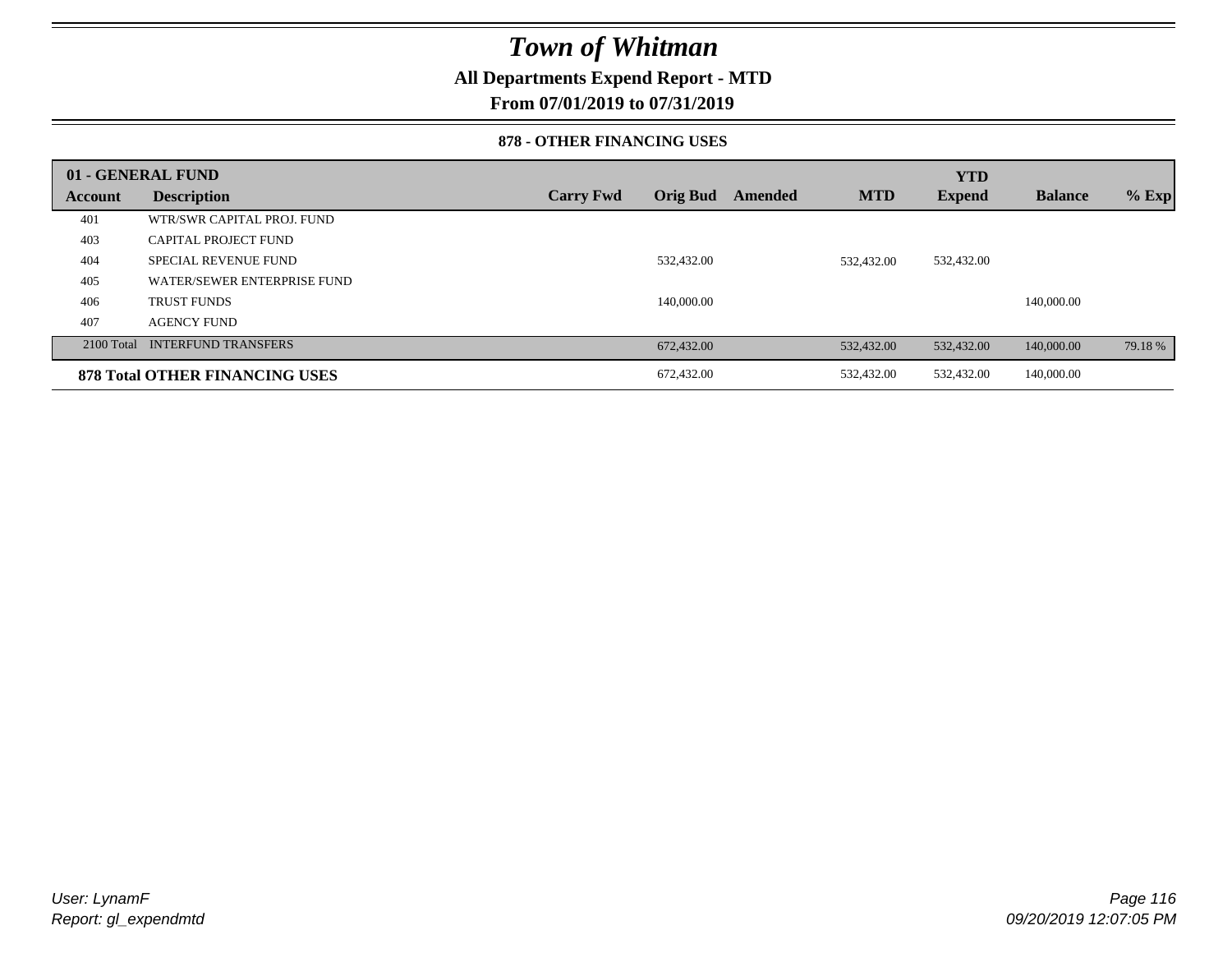### **All Departments Expend Report - MTD**

### **From 07/01/2019 to 07/31/2019**

#### **910 - UNPAID BILLS**

|                | 01 - GENERAL FUND          |                  |                  |            | <b>YTD</b>    |                |           |
|----------------|----------------------------|------------------|------------------|------------|---------------|----------------|-----------|
| <b>Account</b> | <b>Description</b>         | <b>Carry Fwd</b> | Orig Bud Amended | <b>MTD</b> | <b>Expend</b> | <b>Balance</b> | $%$ Exp   |
| 112            | <b>SALARIES</b>            |                  |                  |            |               |                |           |
|                | 1000 Total SALARIES        |                  |                  |            |               |                | 100.00 %  |
| 585            | MISCELLANEOUS EXPENSE      | 237.71           |                  |            |               | 237.71         |           |
|                | 2000 Total EXPENSE         | 237.71           |                  |            |               | 237.71         | $0.00 \%$ |
| 945            | <b>FY2013 ENCUMBRANCES</b> |                  |                  |            |               |                |           |
|                | 2001 Total EXPENSE         |                  |                  |            |               |                | 100.00 %  |
|                | 910 Total UNPAID BILLS     | 237.71           |                  |            |               | 237.71         |           |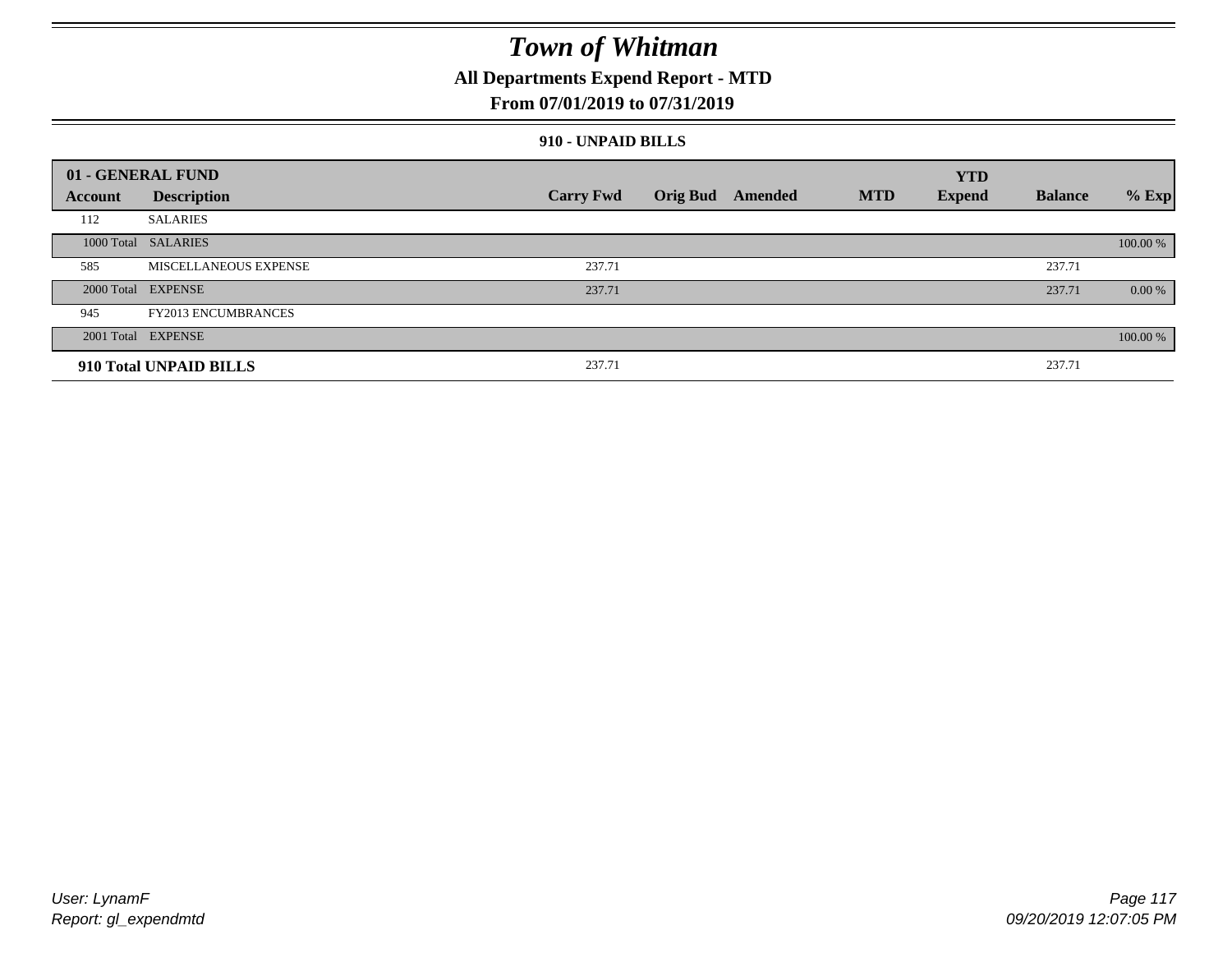### **All Departments Expend Report - MTD**

### **From 07/01/2019 to 07/31/2019**

#### **911 - RETIREMENT**

|         | 01 - GENERAL FUND          |                  |                 |         |              | <b>YTD</b>    |                |          |
|---------|----------------------------|------------------|-----------------|---------|--------------|---------------|----------------|----------|
| Account | <b>Description</b>         | <b>Carry Fwd</b> | <b>Orig Bud</b> | Amended | <b>MTD</b>   | <b>Expend</b> | <b>Balance</b> | $%$ Exp  |
| 170     | <b>COUNTY RETIREMENT</b>   |                  | 1,995,986.00    |         | 1.995.986.00 | 1,995,986.00  |                |          |
|         | 2000 Total EXPENSE         |                  | 1,995,986.00    |         | 1,995,986.00 | 1,995,986.00  |                | 100.00 % |
| 169     | STATE RETIREMENT-SECT.59A  |                  |                 |         |              |               |                |          |
|         | 2001 Total EXPENSE         |                  |                 |         |              |               |                | 100.00 % |
| 943     | <b>FY2012 ENCUMBRANCES</b> |                  |                 |         |              |               |                |          |
|         | 2002 Total EXPENSE         |                  |                 |         |              |               |                | 100.00 % |
|         | 911 Total RETIREMENT       |                  | 1,995,986.00    |         | 1.995.986.00 | 1,995,986.00  |                |          |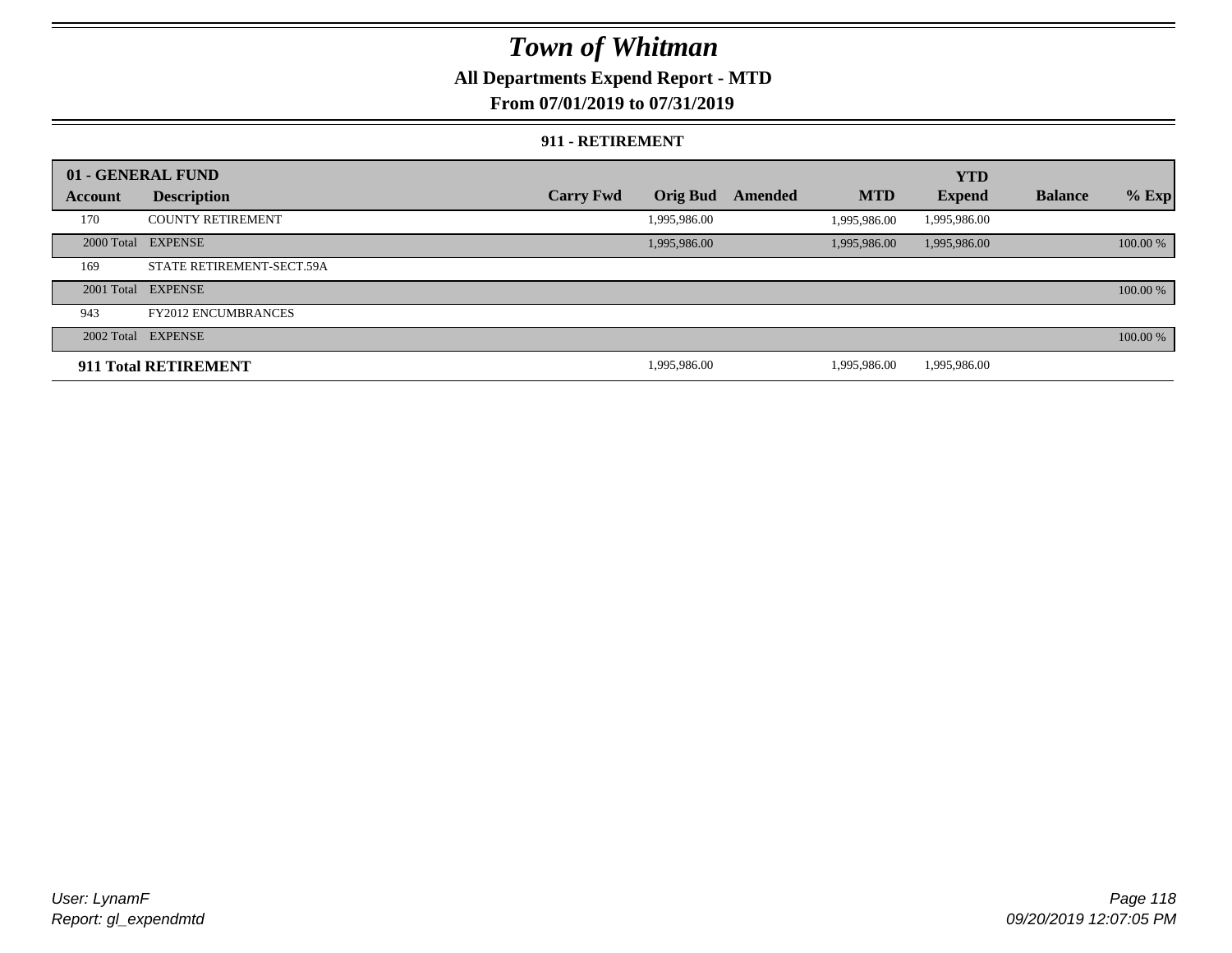**All Departments Expend Report - MTD**

**From 07/01/2019 to 07/31/2019**

#### **912 - WORKER'S COMPENSATION**

|         | 01 - GENERAL FUND               |                  |                         |            | <b>YTD</b>    |                |          |
|---------|---------------------------------|------------------|-------------------------|------------|---------------|----------------|----------|
| Account | <b>Description</b>              | <b>Carry Fwd</b> | <b>Orig Bud</b> Amended | <b>MTD</b> | <b>Expend</b> | <b>Balance</b> | $%$ Exp  |
| 171     | <b>WORKER'S COMPENSATION</b>    |                  |                         |            |               |                |          |
|         | 2000 Total EXPENSE              |                  |                         |            |               |                | 100.00 % |
|         | 912 Total WORKER'S COMPENSATION |                  |                         |            |               |                |          |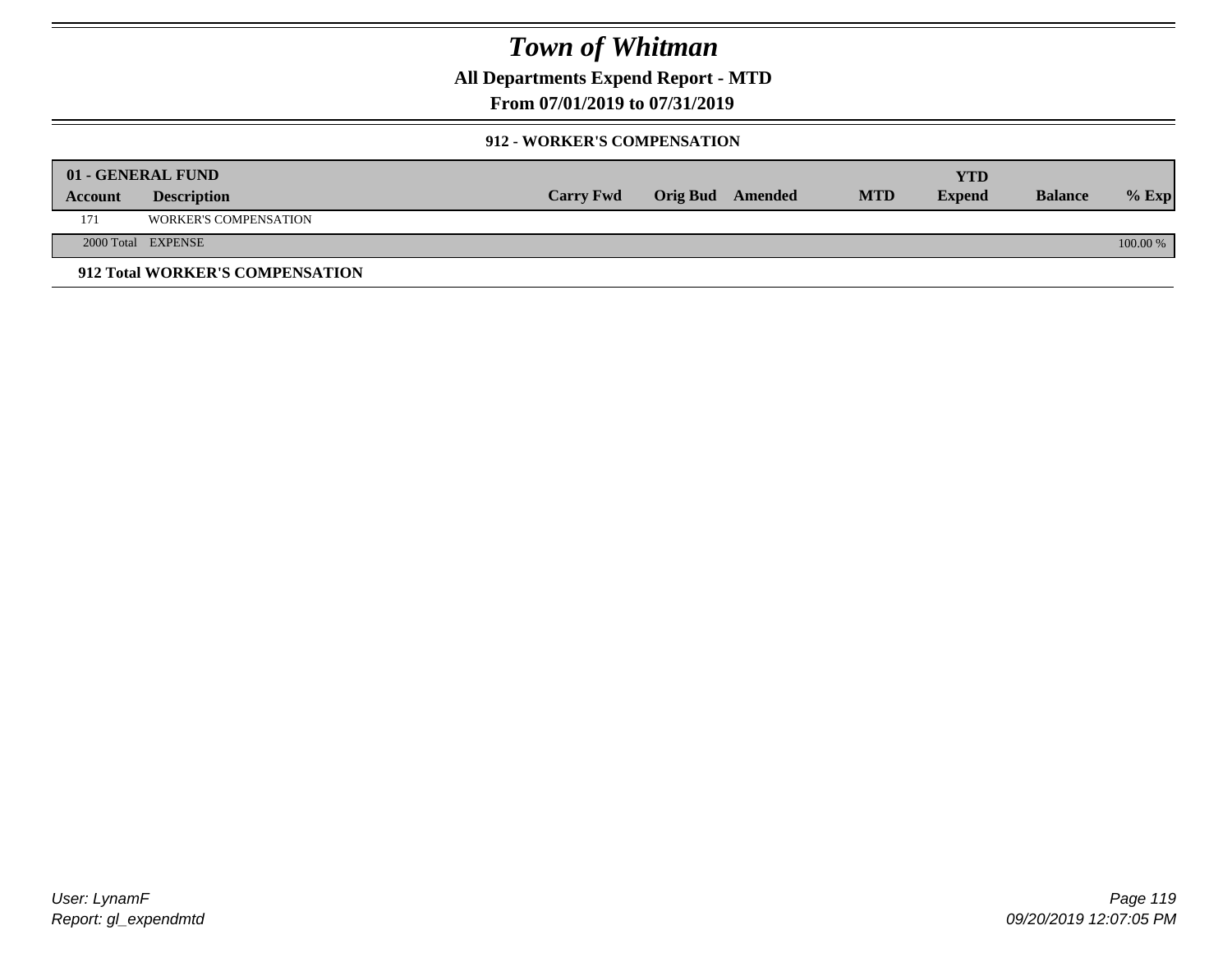**All Departments Expend Report - MTD**

**From 07/01/2019 to 07/31/2019**

#### **913 - UNEMPLOYMENT COMPENSATION**

|         | 01 - GENERAL FUND                   |                  |                 |         |            | <b>YTD</b>    |                |          |
|---------|-------------------------------------|------------------|-----------------|---------|------------|---------------|----------------|----------|
| Account | <b>Description</b>                  | <b>Carry Fwd</b> | <b>Orig Bud</b> | Amended | <b>MTD</b> | <b>Expend</b> | <b>Balance</b> | % Exp    |
| 172     | UNEMPLOYMENT INSURANCE              |                  | 8,000.00        |         |            |               | 8,000.00       |          |
|         | 2000 Total EXPENSE                  |                  | 8,000.00        |         |            |               | 8,000.00       | 0.00 %   |
| 939     | <b>FY2015 ENCUMBRANCES</b>          |                  |                 |         |            |               |                |          |
| 940     | <b>FY2016 ENCUMBRANCES</b>          |                  |                 |         |            |               |                |          |
| 948     | <b>FY07 ENCUMBRANCES</b>            |                  |                 |         |            |               |                |          |
| 958     | <b>FY2005 ENCUMBRANCES</b>          |                  |                 |         |            |               |                |          |
| 959     | FY 2019 ENCUMBRANCES                |                  |                 |         |            |               |                |          |
| 943     | <b>FY2012 ENCUMBRANCES</b>          |                  |                 |         |            |               |                |          |
|         | 2001 Total EXPENSE                  |                  |                 |         |            |               |                | 100.00 % |
|         | 913 Total UNEMPLOYMENT COMPENSATION |                  | 8,000.00        |         |            |               | 8,000.00       |          |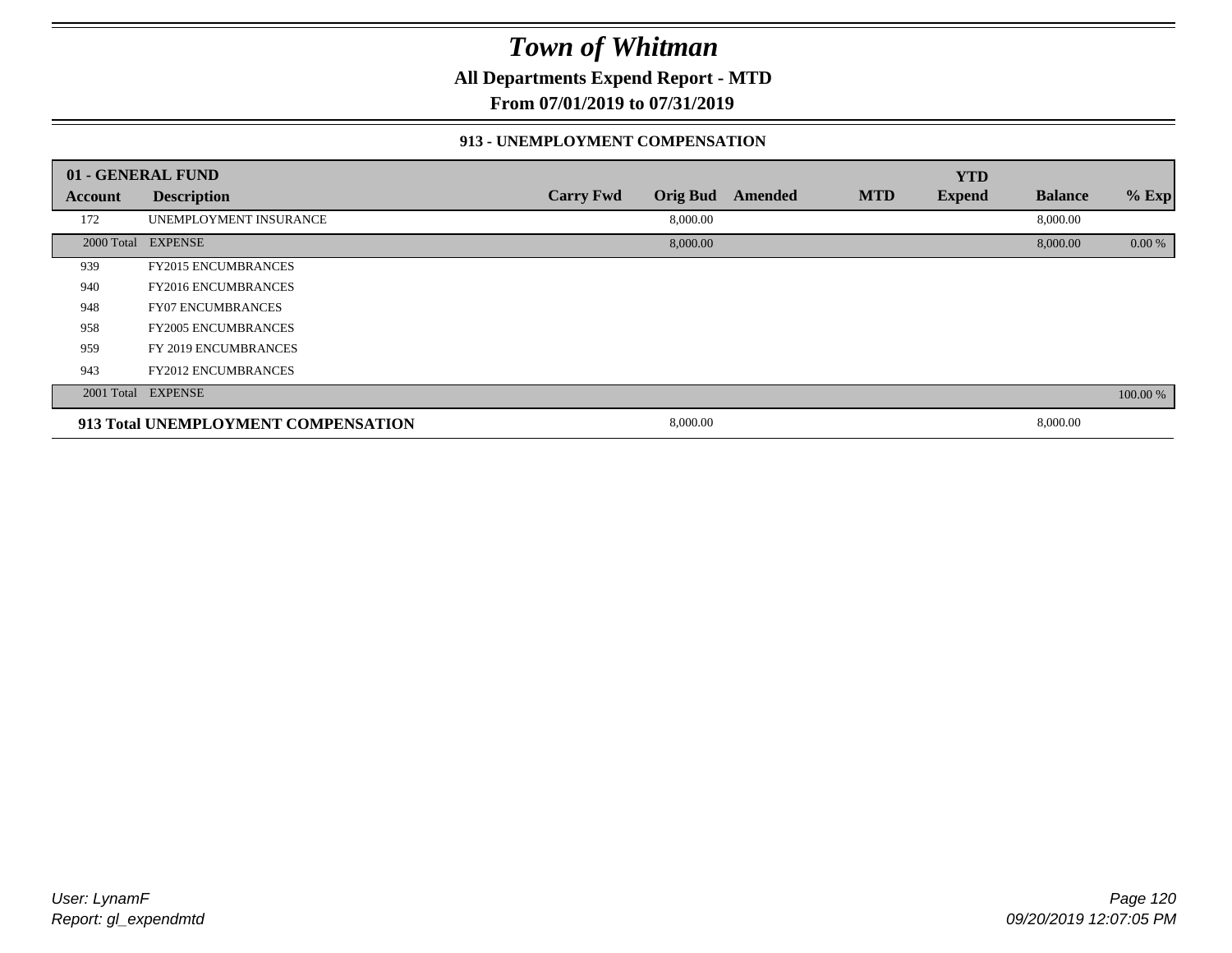**All Departments Expend Report - MTD**

**From 07/01/2019 to 07/31/2019**

#### **914 - HEALTH/LIFE INSURANCE-TOWN MATCH**

|            | 01 - GENERAL FUND                          |                  |                 |         |            | <b>YTD</b>    |                |          |
|------------|--------------------------------------------|------------------|-----------------|---------|------------|---------------|----------------|----------|
| Account    | <b>Description</b>                         | <b>Carry Fwd</b> | <b>Orig Bud</b> | Amended | <b>MTD</b> | <b>Expend</b> | <b>Balance</b> | $%$ Exp  |
| 175        | LIFE INSURANCE                             |                  |                 |         | 1,461.69   | 1,461.69      | $-1,461.69$    |          |
| 180        | <b>FLEX BENEFITS FEES</b>                  |                  |                 |         |            |               |                |          |
| 181        | MANDATORY DEF.COMP.EXP.                    |                  |                 |         |            |               |                |          |
| 174        | HEALTH INSURANCE                           |                  | 1,536,000.00    |         | 249,603.95 | 249,603.95    | 1,286,396.05   |          |
| 2000 Total | <b>EXPENSE</b>                             |                  | 1,536,000.00    |         | 251,065.64 | 251,065.64    | 1,284,934.36   | 16.34 %  |
| 941        | FY 2017 ENCUMBRANCES                       |                  |                 |         |            |               |                |          |
| 945        | FY2013 ENCUMBRANCES                        |                  |                 |         |            |               |                |          |
| 949        | <b>FY2014 ENCUMBRANCES</b>                 |                  |                 |         |            |               |                |          |
| 953        | <b>FY2009 ENCUMBRANCES</b>                 |                  |                 |         |            |               |                |          |
| 958        | <b>FY2005 ENCUMBRANCES</b>                 |                  |                 |         |            |               |                |          |
| 943        | FY2012 ENCUMBRANCES                        |                  |                 |         |            |               |                |          |
| 938        | FY 2018 ENCUMBRANCES                       |                  |                 |         |            |               |                |          |
| 959        | FY 2019 ENCUMBRANCES                       | 350.00           |                 |         |            |               | 350.00         |          |
| 2001 Total | <b>EXPENSE</b>                             | 350.00           |                 |         |            |               | 350.00         | $0.00\%$ |
|            | 914 Total HEALTH/LIFE INSURANCE-TOWN MATCH | 350.00           | 1,536,000.00    |         | 251,065.64 | 251,065.64    | 1,285,284.36   |          |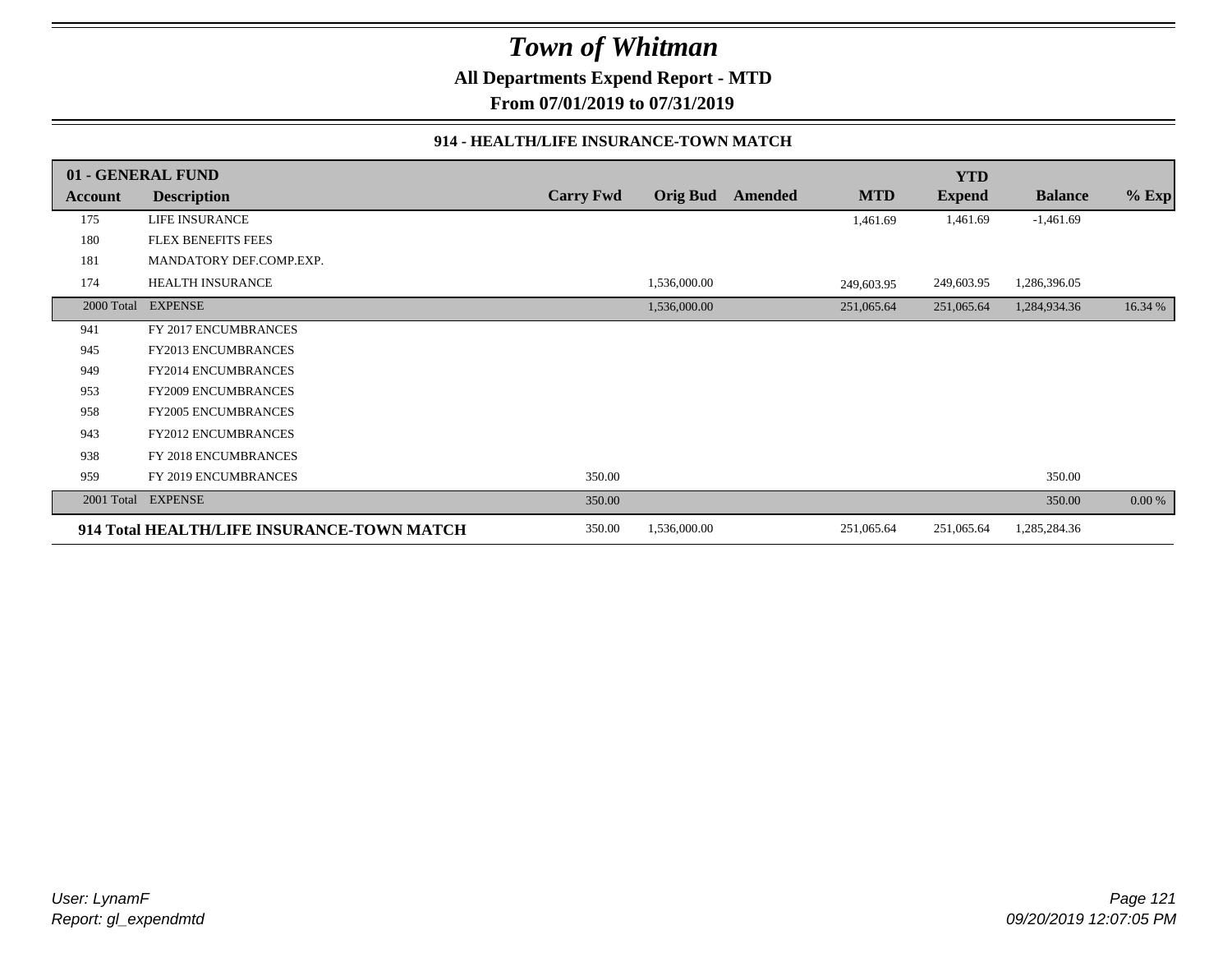**All Departments Expend Report - MTD**

**From 07/01/2019 to 07/31/2019**

#### **915 - OPEIU SICK LEAVE BUY-OUT**

|         | 01 - GENERAL FUND                  |                  |                         |            | YTD           |                |          |
|---------|------------------------------------|------------------|-------------------------|------------|---------------|----------------|----------|
| Account | <b>Description</b>                 | <b>Carry Fwd</b> | <b>Orig Bud</b> Amended | <b>MTD</b> | <b>Expend</b> | <b>Balance</b> | $%$ Exp  |
| 112     | SALARIES                           |                  |                         |            |               |                |          |
|         | 1000 Total SALARIES                |                  |                         |            |               |                | 100.00 % |
|         | 915 Total OPEIU SICK LEAVE BUY-OUT |                  |                         |            |               |                |          |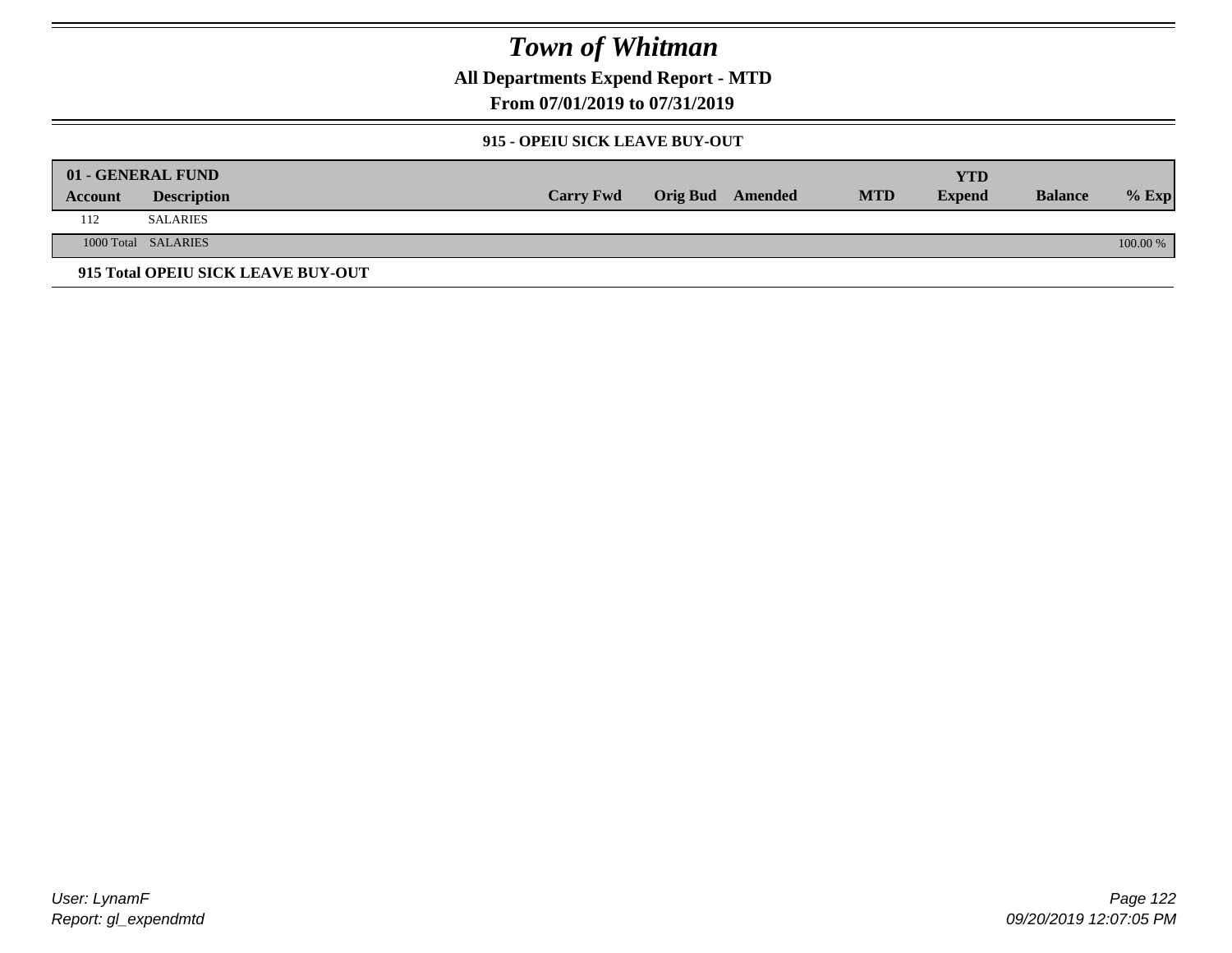**All Departments Expend Report - MTD**

**From 07/01/2019 to 07/31/2019**

#### **916 - OPEIU FY01 RETROACTIVE**

|         | 01 - GENERAL FUND                |                  |                         |            | YTD           |                |          |
|---------|----------------------------------|------------------|-------------------------|------------|---------------|----------------|----------|
| Account | <b>Description</b>               | <b>Carry Fwd</b> | <b>Orig Bud</b> Amended | <b>MTD</b> | <b>Expend</b> | <b>Balance</b> | $%$ Exp  |
| 112     | <b>SALARIES</b>                  |                  |                         |            |               |                |          |
|         | 1000 Total SALARIES              |                  |                         |            |               |                | 100.00 % |
|         | 916 Total OPEIU FY01 RETROACTIVE |                  |                         |            |               |                |          |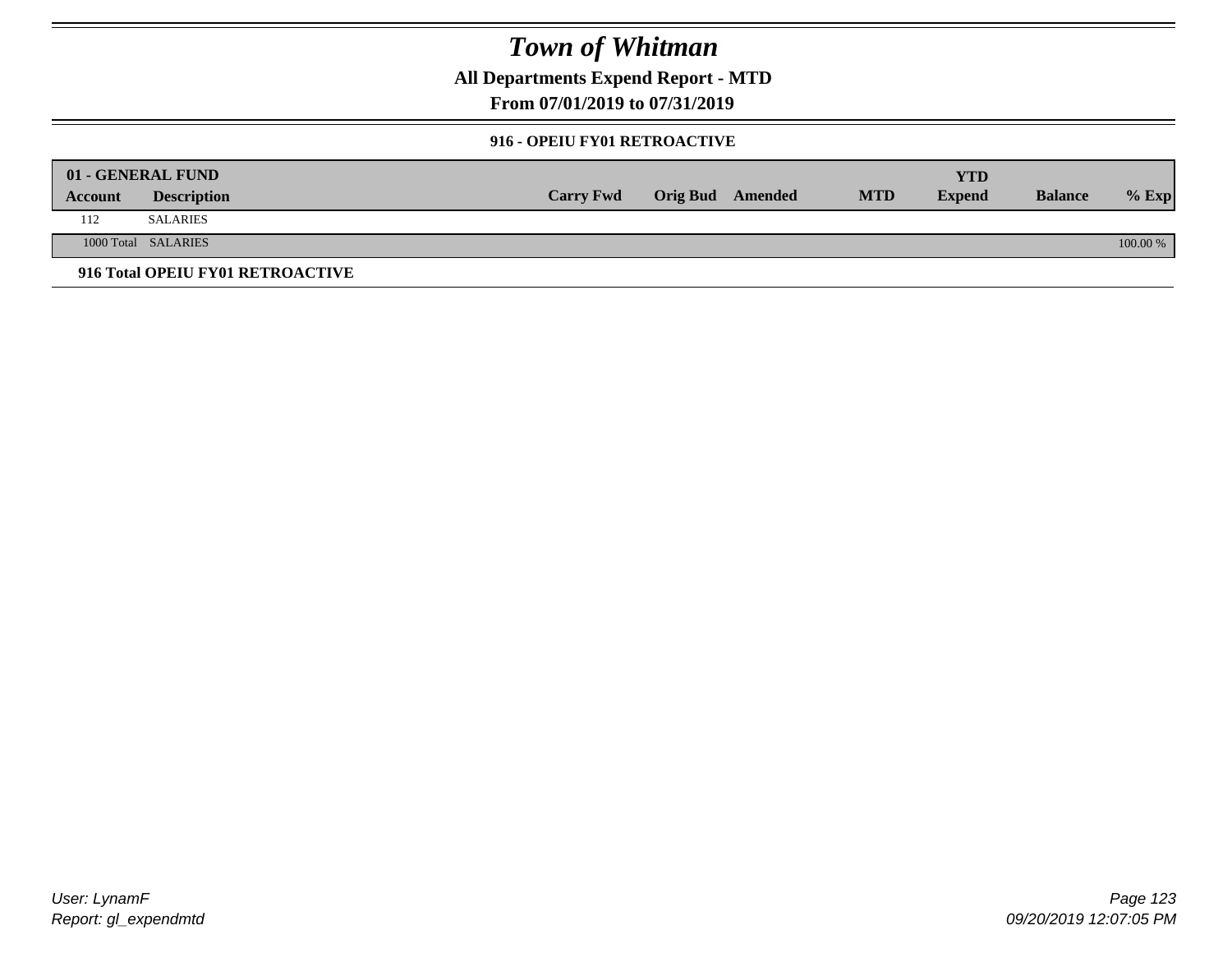**All Departments Expend Report - MTD**

**From 07/01/2019 to 07/31/2019**

#### **917 - OPEIU DEPARTMENT HEAD COVERAGE**

|         | 01 - GENERAL FUND                        |                  |                  |            | YTD           |                |            |
|---------|------------------------------------------|------------------|------------------|------------|---------------|----------------|------------|
| Account | <b>Description</b>                       | <b>Carry Fwd</b> | Orig Bud Amended | <b>MTD</b> | <b>Expend</b> | <b>Balance</b> | $%$ Exp    |
| 112     | <b>SALARIES</b>                          |                  |                  |            |               |                |            |
|         | 1000 Total SALARIES                      |                  |                  |            |               |                | $100.00\%$ |
|         | 917 Total OPEIU DEPARTMENT HEAD COVERAGE |                  |                  |            |               |                |            |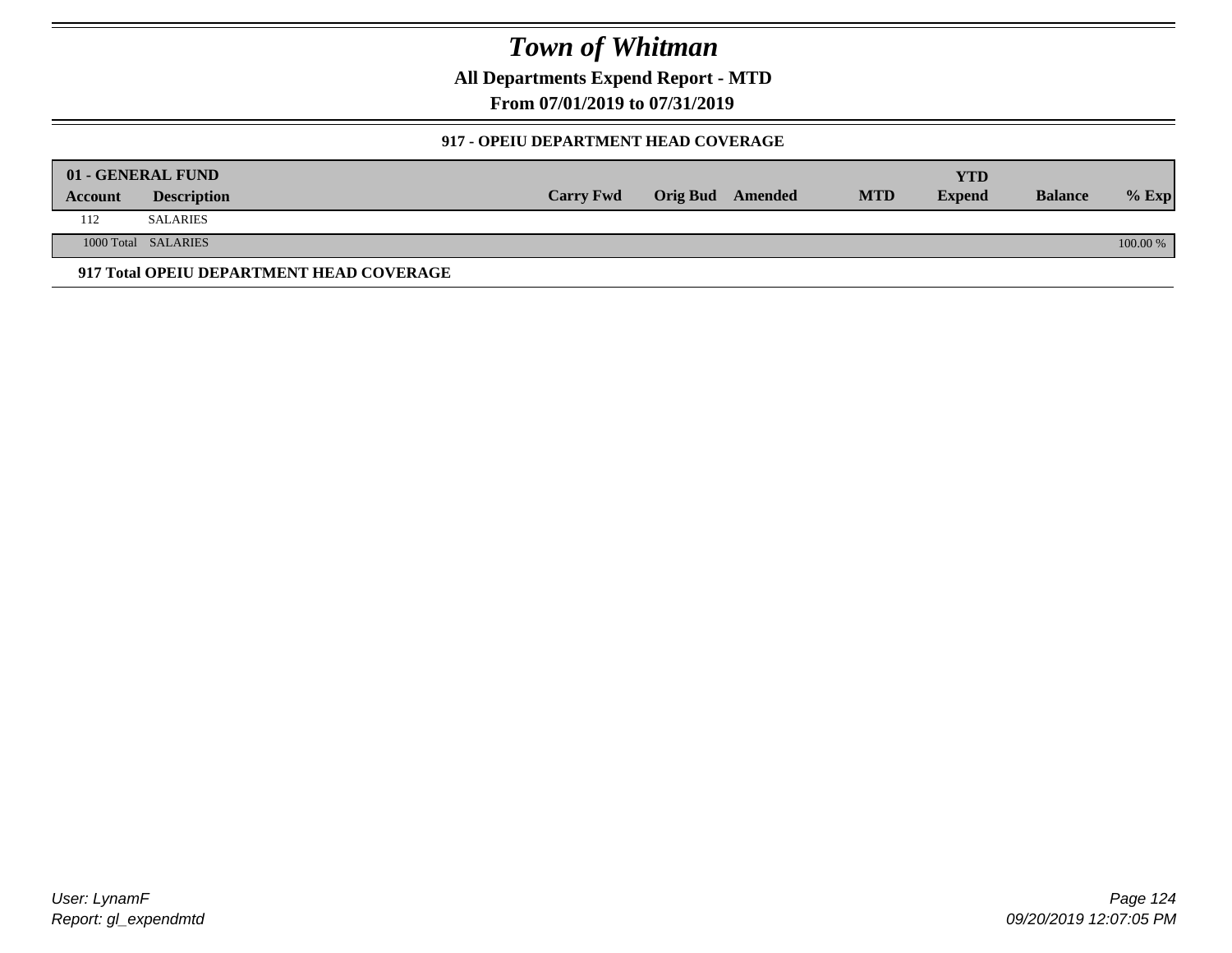**All Departments Expend Report - MTD**

**From 07/01/2019 to 07/31/2019**

#### **919 - PAYROLL TAXES - TOWN MATCH**

|         | 01 - GENERAL FUND                    |                  |                 |         |            | <b>YTD</b>    |                |          |
|---------|--------------------------------------|------------------|-----------------|---------|------------|---------------|----------------|----------|
| Account | <b>Description</b>                   | <b>Carry Fwd</b> | <b>Orig Bud</b> | Amended | <b>MTD</b> | <b>Expend</b> | <b>Balance</b> | $%$ Exp  |
| 177     | F.I.C.A.                             |                  |                 |         |            |               |                |          |
| 181     | MANDATORY DEF.COMP.EXP.              |                  |                 |         |            |               |                |          |
| 176     | <b>MEDICARE TAX</b>                  |                  | 140,000.00      |         | 10.958.66  | 10,958.66     | 129,041.34     |          |
|         | 2000 Total EXPENSE                   |                  | 140,000.00      |         | 10.958.66  | 10.958.66     | 129,041.34     | 7.82 %   |
| 941     | FY 2017 ENCUMBRANCES                 |                  |                 |         |            |               |                |          |
|         | 2001 Total EXPENSE                   |                  |                 |         |            |               |                | 100.00 % |
|         | 919 Total PAYROLL TAXES - TOWN MATCH |                  | 140,000.00      |         | 10,958.66  | 10,958.66     | 129,041.34     |          |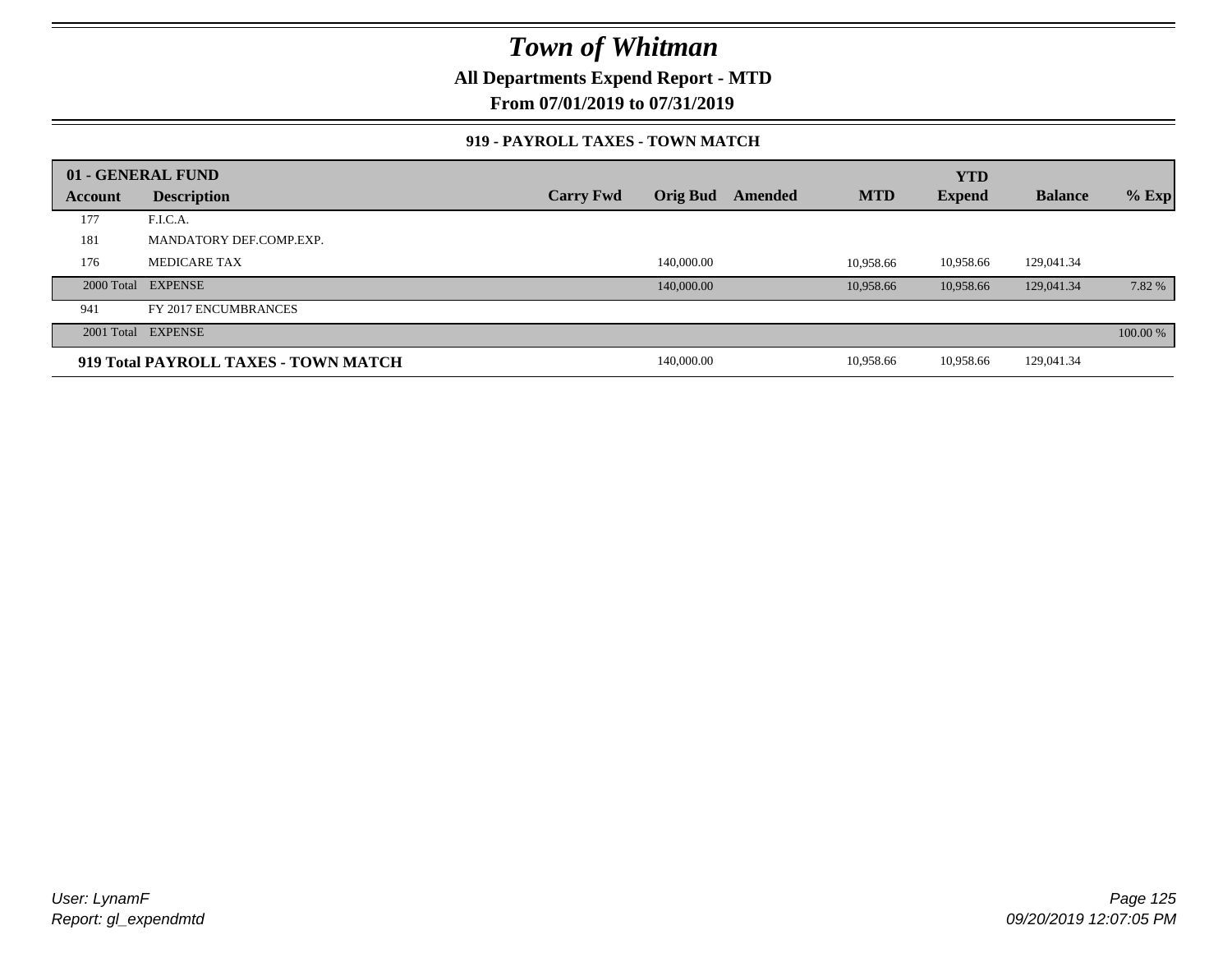### **All Departments Expend Report - MTD**

**From 07/01/2019 to 07/31/2019**

#### **945 - LIABILITY INSURANCE**

|         | 01 - GENERAL FUND                |                  |                 |         |            | <b>YTD</b>    |                |          |
|---------|----------------------------------|------------------|-----------------|---------|------------|---------------|----------------|----------|
| Account | <b>Description</b>               | <b>Carry Fwd</b> | <b>Orig Bud</b> | Amended | <b>MTD</b> | <b>Expend</b> | <b>Balance</b> | $%$ Exp  |
| 740     | <b>INSURANCE PREMIUMS</b>        |                  | 354,900.00      |         | 220,683.77 | 220,683.77    | 134,216.23     |          |
| 742     | <b>INSURANCE SEMINARS</b>        |                  |                 |         |            |               |                |          |
| 743     | <b>INSURANCE-BID ADVERTISING</b> |                  |                 |         |            |               |                |          |
|         | 2000 Total EXPENSE               |                  | 354,900.00      |         | 220,683.77 | 220,683.77    | 134,216.23     | 62.18 %  |
| 939     | <b>FY2015 ENCUMBRANCES</b>       |                  |                 |         |            |               |                |          |
| 943     | <b>FY2012 ENCUMBRANCES</b>       |                  |                 |         |            |               |                |          |
| 945     | <b>FY2013 ENCUMBRANCES</b>       |                  |                 |         |            |               |                |          |
|         | 2001 Total EXPENSE               |                  |                 |         |            |               |                | 100.00 % |
|         | 945 Total LIABILITY INSURANCE    |                  | 354,900.00      |         | 220,683.77 | 220,683.77    | 134,216.23     |          |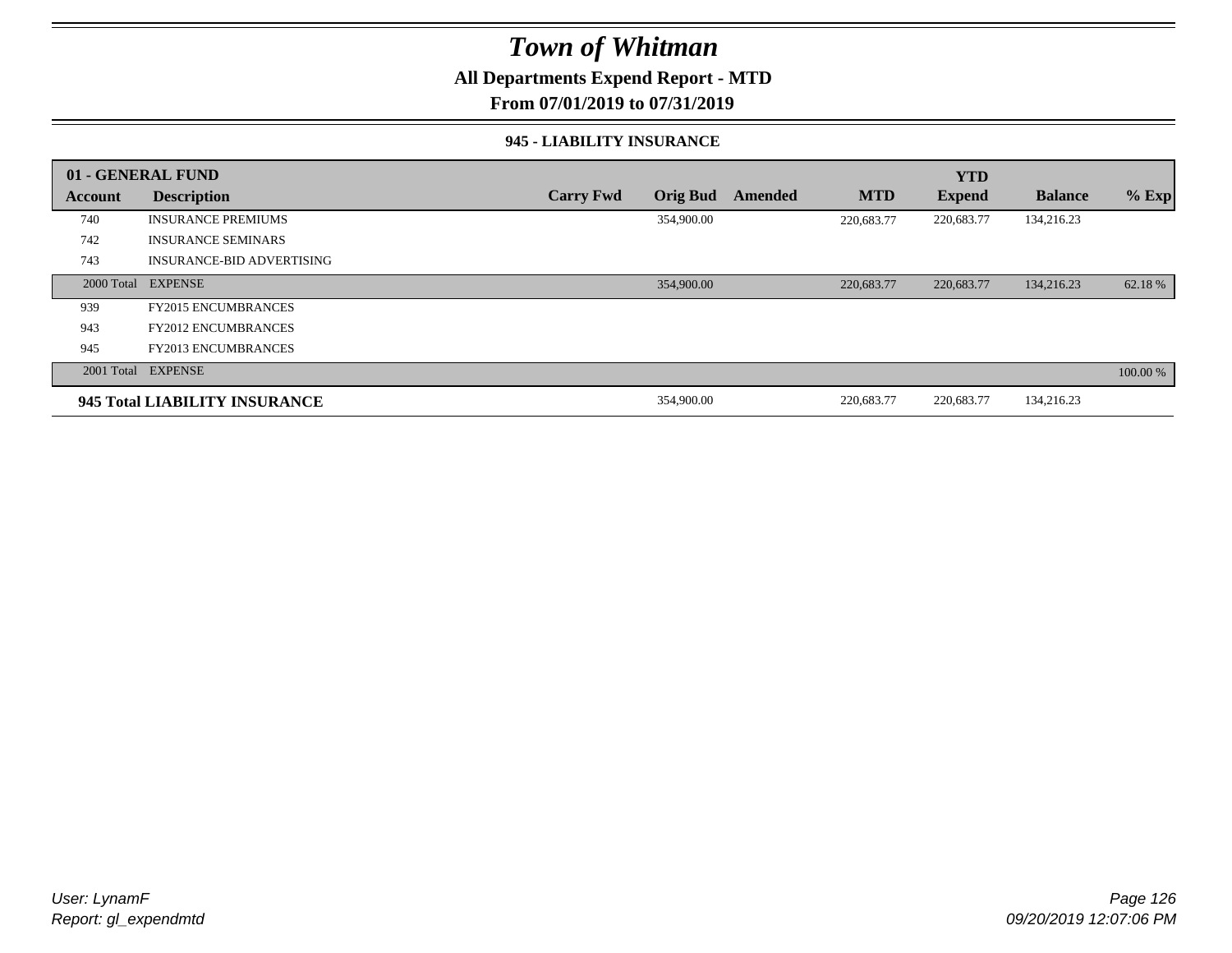**All Departments Expend Report - MTD**

### **From 07/01/2019 to 07/31/2019**

#### **996 - TRANSFERS TO TRUST FUNDS**

|         | 01 - GENERAL FUND                         |                  |                 |         |            | <b>YTD</b>    |                |            |
|---------|-------------------------------------------|------------------|-----------------|---------|------------|---------------|----------------|------------|
| Account | <b>Description</b>                        | <b>Carry Fwd</b> | <b>Orig Bud</b> | Amended | <b>MTD</b> | <b>Expend</b> | <b>Balance</b> | $%$ Exp    |
| 999     |                                           |                  |                 |         |            |               |                |            |
|         | 4001 Total A8 ATM 5/16 O.P.E.B.TRUST FUND |                  |                 |         |            |               |                | $100.00\%$ |
| 999     |                                           |                  |                 |         |            |               |                |            |
|         | 4002 Total ART.1 STM 1/17/95              |                  |                 |         |            |               |                | 100.00 %   |
|         | 996 Total TRANSFERS TO TRUST FUNDS        |                  |                 |         |            |               |                |            |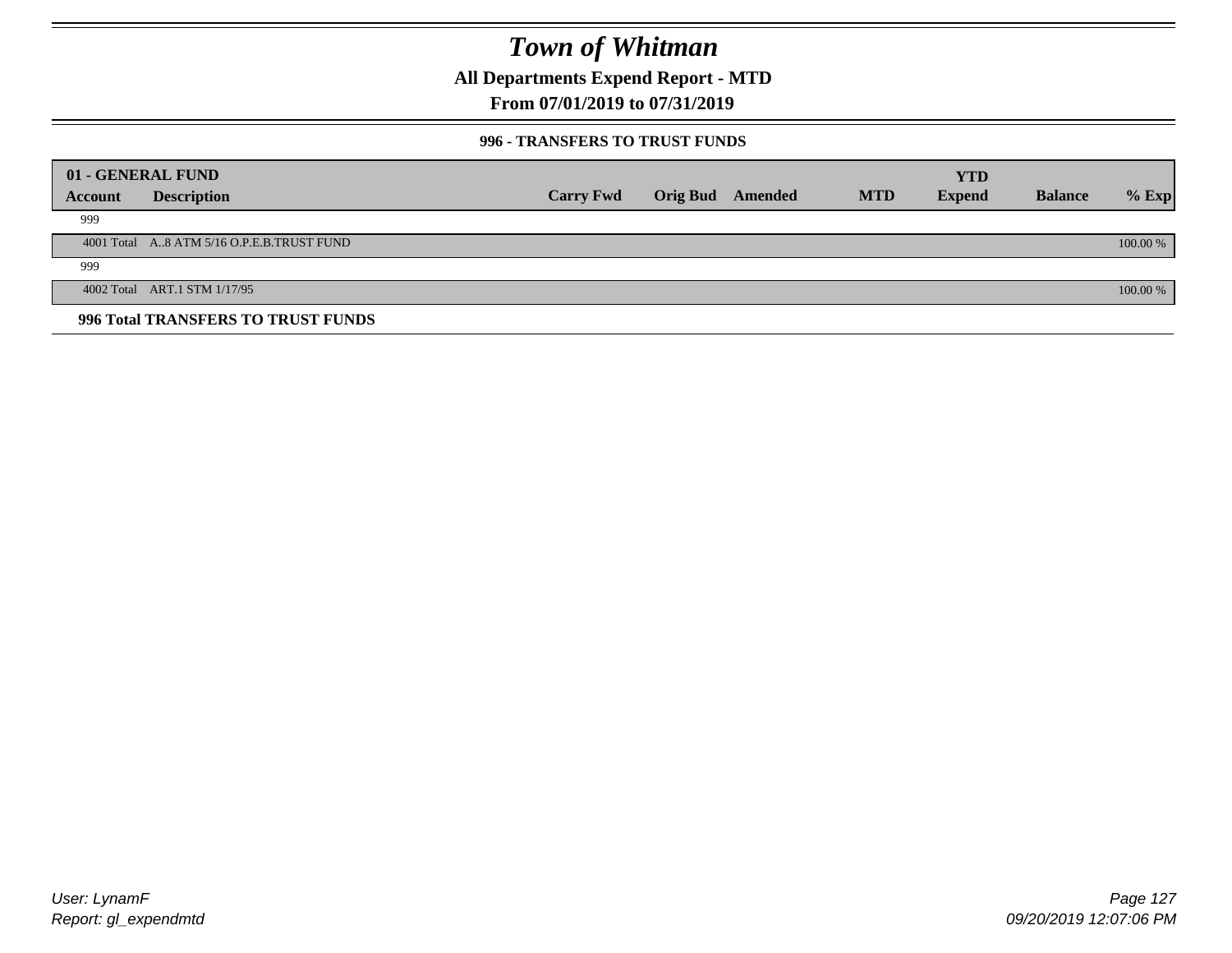**All Departments Expend Report - MTD**

### **From 07/01/2019 to 07/31/2019**

#### **997 - TRANSFERS TO AGENCY FUND**

|         | 01 - GENERAL FUND                  |                  |               |         |              | <b>YTD</b>    |                |            |
|---------|------------------------------------|------------------|---------------|---------|--------------|---------------|----------------|------------|
| Account | <b>Description</b>                 | <b>Carry Fwd</b> | Orig Bud      | Amended | <b>MTD</b>   | <b>Expend</b> | <b>Balance</b> | $%$ Exp    |
| 999     |                                    |                  |               |         |              |               |                |            |
|         | 4003 Total PRIOR YEAR ADJUSTMENT   |                  |               |         |              |               |                | $100.00\%$ |
|         | 997 Total TRANSFERS TO AGENCY FUND |                  |               |         |              |               |                |            |
|         | 01 Total GENERAL FUND              | 1,024,167.12     | 35,724,869.22 |         | 8,661,513.92 | 8,661,513.92  | 28,087,522.42  |            |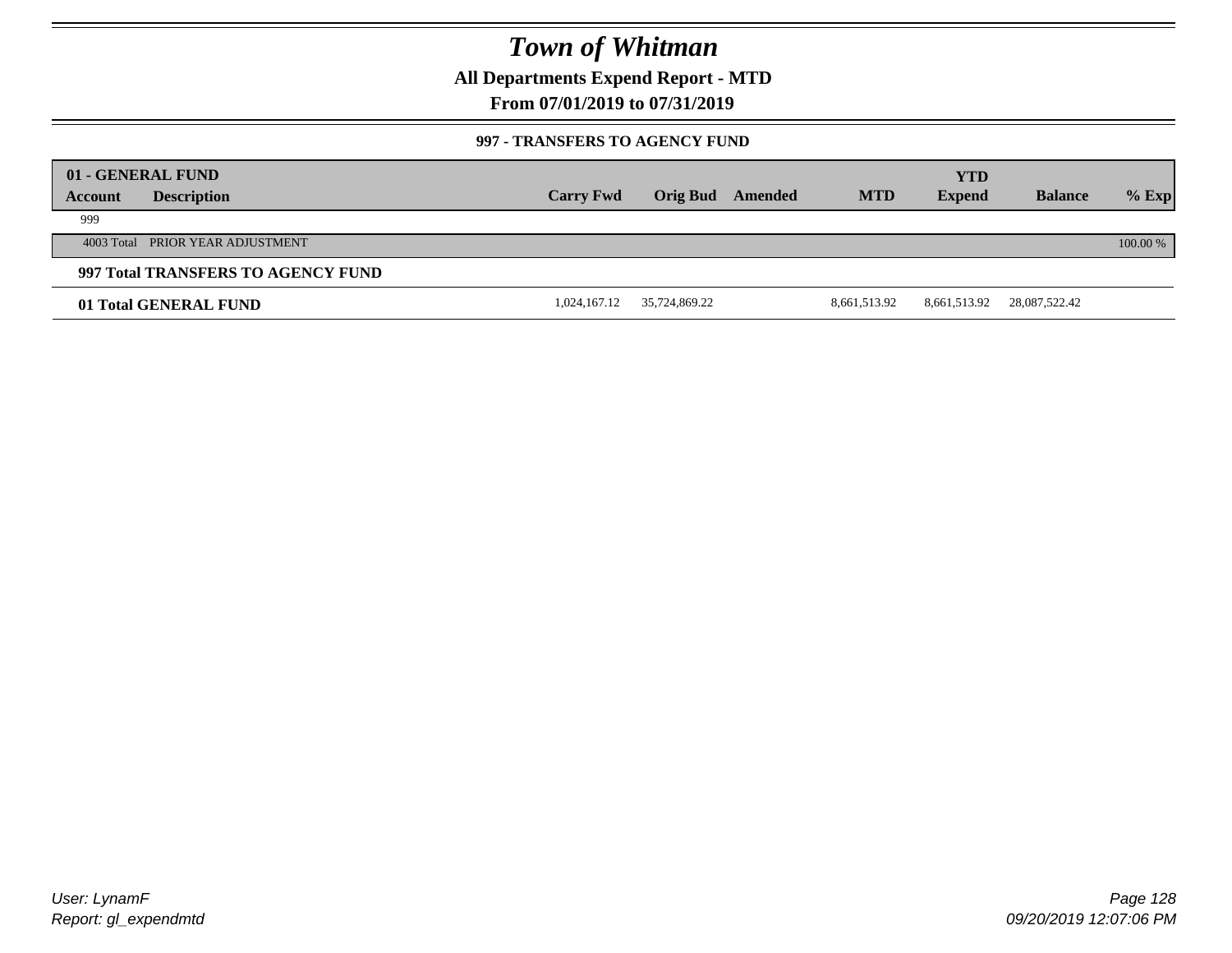**All Departments Expend Report - MTD**

**From 07/01/2019 to 07/31/2019**

#### **853 - PLANNING BOARD REVOLVING CH53G**

|         | 05 - SPECIAL REVENUE FUND                |                  |                         |            | <b>YTD</b>    |                |             |
|---------|------------------------------------------|------------------|-------------------------|------------|---------------|----------------|-------------|
| Account | <b>Description</b>                       | <b>Carry Fwd</b> | <b>Orig Bud</b> Amended | <b>MTD</b> | <b>Expend</b> | <b>Balance</b> | $%$ Exp     |
| 359     | PL.BD.REV.WINDSOR EST.C44S53G            |                  |                         |            |               |                |             |
|         | 2004 Total EXPENSE                       |                  |                         |            |               |                | 100.00 %    |
| 360     | PL.BD.REV. DANECCA EST.C44S53G           |                  |                         |            |               |                |             |
|         | 2005 Total EXPENSE                       |                  |                         |            |               |                | 100.00 %    |
| 361     | PL.BD.REV.BUTTERNUT CH44 S53G            |                  |                         |            |               |                |             |
|         | 2007 Total EXPENSE                       |                  |                         |            |               |                | $100.00~\%$ |
| 362     | PL.BD.REV.OAKDALE FM.I C44S53G           |                  |                         |            |               |                |             |
|         | 2008 Total EXPENSE                       |                  |                         |            |               |                | $100.00~\%$ |
| 358     | PLANNG.BD.REV.R.R.AVE.CH44S53G           |                  |                         |            |               |                |             |
|         | 2009 Total EXPENSE                       |                  |                         |            |               |                | 100.00 %    |
| 364     | PLANNING BOARD                           |                  |                         |            |               |                |             |
|         | 2010 Total EXPENSE                       |                  |                         |            |               |                | 100.00 %    |
| 365     | PL.BD.RV.VICTORIA EST.CH44S53G           |                  |                         |            |               |                |             |
|         | 2011 Total EXPENSE                       |                  |                         |            |               |                | 100.00 %    |
| 369     | PL.BD.REV.MEADOWBROOK CH44S53G           |                  |                         |            |               |                |             |
|         | 2016 Total EXPENSE                       |                  |                         |            |               |                | 100.00 %    |
| 370     | PL.BD.RV.CATHERINE RD.CH44S53G           |                  |                         |            |               |                |             |
|         | 2017 Total EXPENSE                       |                  |                         |            |               |                | 100.00 %    |
| 371     | PL.BD.RV.J.YOUNG EST.CH44S53G            |                  |                         |            |               |                |             |
|         | 2018 Total EXPENSE                       |                  |                         |            |               |                | $100.00~\%$ |
| 372     | PL.BD.REV.ERIN ST.EXT.C44S53G            |                  |                         |            |               |                |             |
|         | 2019 Total EXPENSE                       |                  |                         |            |               |                | 100.00 %    |
| 373     | PL.BD.RV.HIGHLND ST.EX.C44S53G           |                  |                         |            |               |                |             |
|         | 2020 Total EXPENSE                       |                  |                         |            |               |                | 100.00 %    |
| 357     | PLANNG.BD.REV.HARV.LN.CH44S53G           |                  |                         |            |               |                |             |
|         | 2021 Total EXPENSE                       |                  |                         |            |               |                | 100.00 %    |
|         | 853 Total PLANNING BOARD REVOLVING CH53G |                  |                         |            |               |                |             |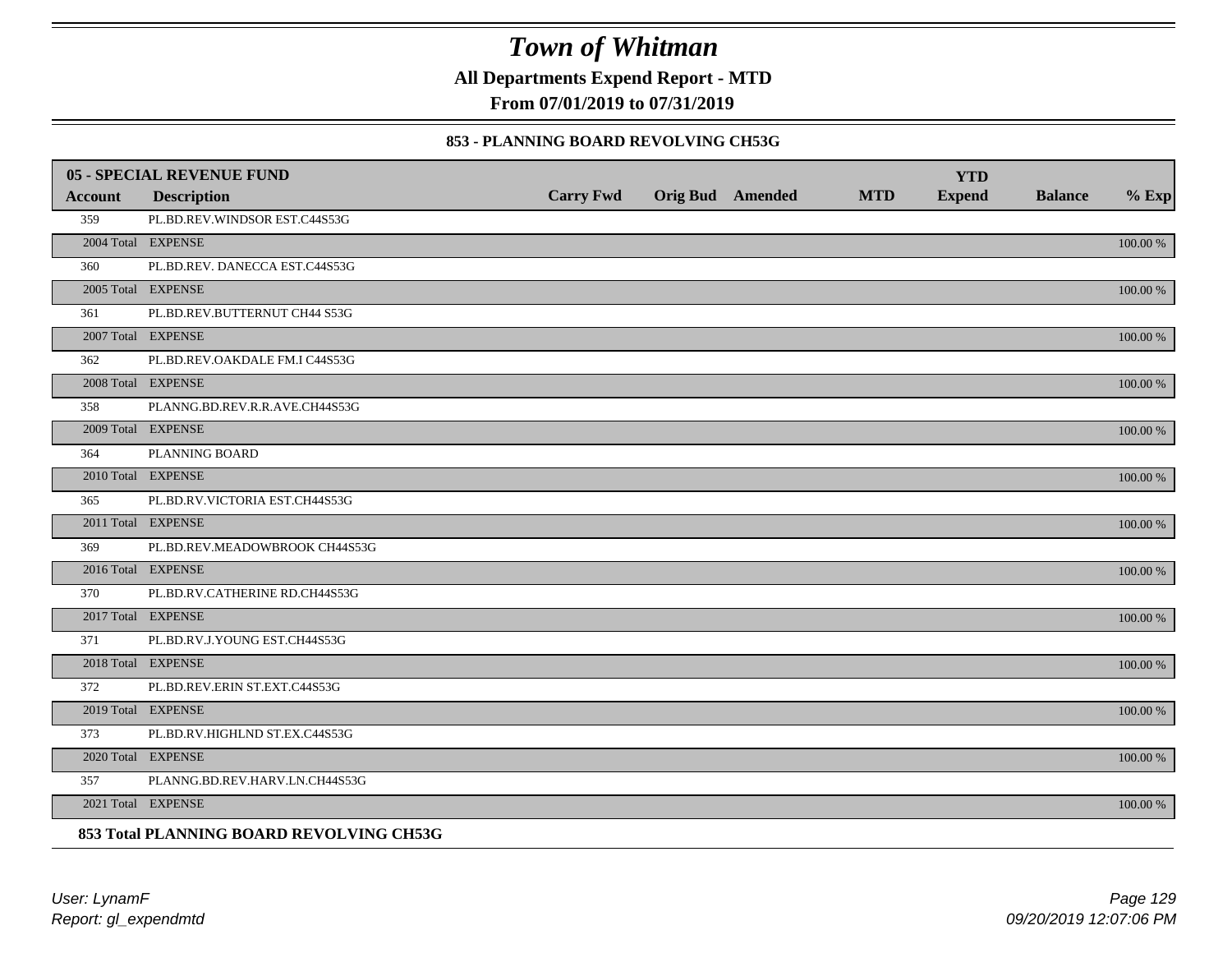### *Town of Whitman* **All Departments Expend Report - MTD**

**From 07/01/2019 to 07/31/2019**

### **855 - REVOLVING ACCOUNTS CH53E 1/2**

|            | 05 - SPECIAL REVENUE FUND              |                  |                            |            | <b>YTD</b>    |                |          |
|------------|----------------------------------------|------------------|----------------------------|------------|---------------|----------------|----------|
| Account    | <b>Description</b>                     | <b>Carry Fwd</b> | <b>Orig Bud</b><br>Amended | <b>MTD</b> | <b>Expend</b> | <b>Balance</b> | $%$ Exp  |
| 355        | C.O.A.PROGRAM REV. CH 53E 1/2          | 10,000.00        | 319.00                     | 401.84     | 401.84        | 9,917.16       |          |
|            | 2000 Total EXPENSE                     | 10,000.00        | 319.00                     | 401.84     | 401.84        | 9,917.16       | 3.89 %   |
| 356        | LIB.FINES & FEES REV.CH53E1/2          | 1,356.92         | 949.17                     | 5.44       | 5.44          | 2,300.65       |          |
|            | 2001 Total EXPENSE                     | 1,356.92         | 949.17                     | 5.44       | 5.44          | 2,300.65       | 0.23%    |
| 363        | CROSS CONN.TESTING EXPENSE             |                  |                            |            |               |                |          |
| 2002 Total | <b>EXPENSE</b>                         |                  |                            |            |               |                | 100.00 % |
| 350        | SEMLAC REV.CH44S53E1/2 (POLICE)        | 105.81           |                            |            |               | 105.81         |          |
| 351        | ANIMAL CONTROL REV.CH44 S53E1/2        | 283.00           |                            |            |               | 283.00         |          |
| 374        | PLANNING BOARD REV.C44 S53E1/2         | 75,000.00        |                            | 6,611.33   | 6,611.33      | 68,388.67      |          |
| 377        | PASSPORT PHOTO REV.CH44S53E1/2         | 3,000.00         |                            |            |               | 3,000.00       |          |
| 378        | FIRE ALARM REV.CH44S53E1/2             | 150.00           |                            |            |               | 150.00         |          |
| 379        | <b>MARIHUANA FINES CH44S53E1/2</b>     | 100.00           |                            |            |               | 100.00         |          |
| 2003 Total | <b>EXPENSE</b>                         | 78,638.81        |                            | 6,611.33   | 6,611.33      | 72,027.48      | 8.40 %   |
|            | 855 Total REVOLVING ACCOUNTS CH53E 1/2 | 89,995.73        | 1,268.17                   | 7,018.61   | 7,018.61      | 84,245.29      |          |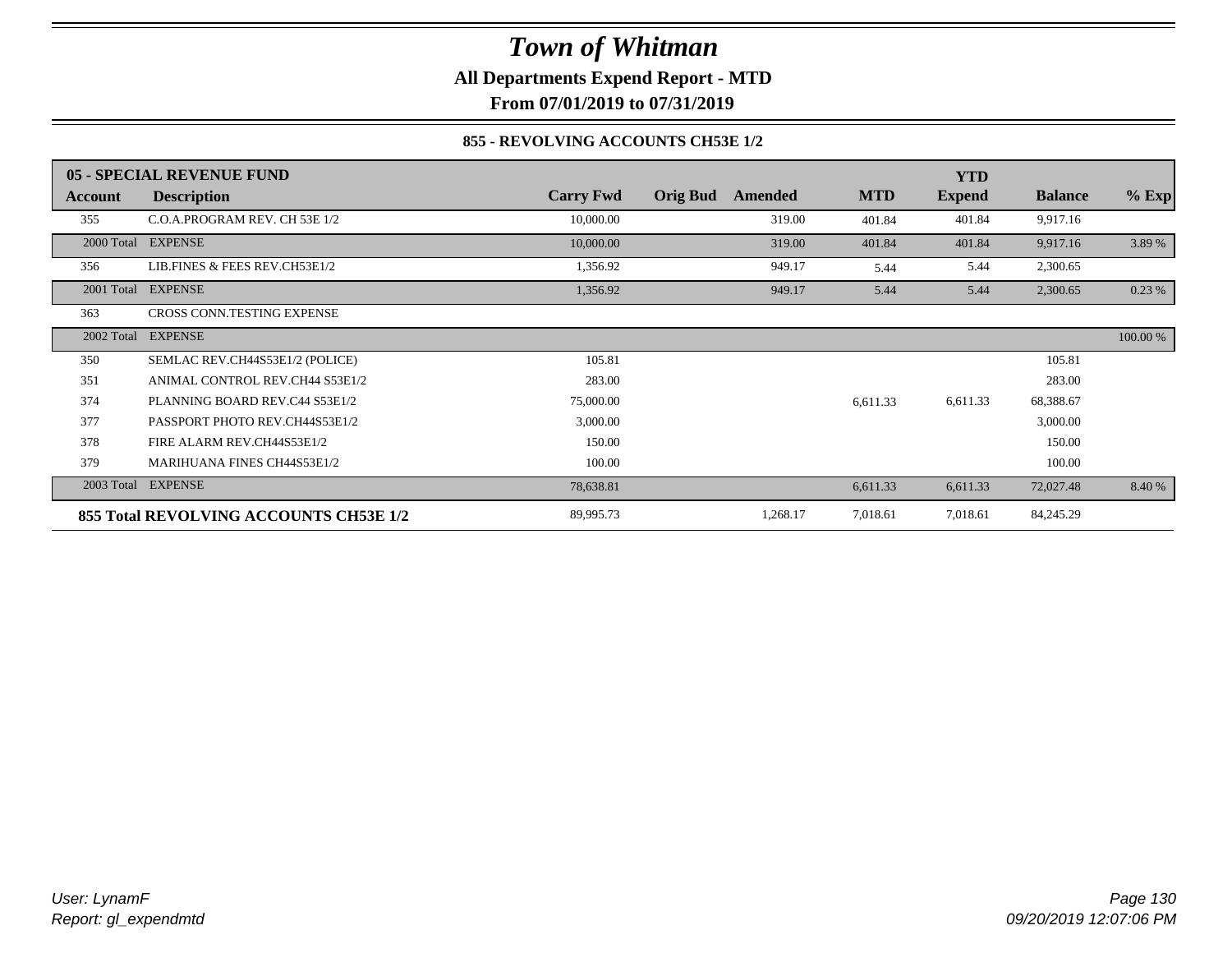**All Departments Expend Report - MTD**

**From 07/01/2019 to 07/31/2019**

#### **857 - REVOLVING ACCOUNTS - MISC.**

|                | <b>05 - SPECIAL REVENUE FUND</b>     |                  |          |         |            | YTD           |                |          |
|----------------|--------------------------------------|------------------|----------|---------|------------|---------------|----------------|----------|
| <b>Account</b> | <b>Description</b>                   | <b>Carry Fwd</b> | Orig Bud | Amended | <b>MTD</b> | <b>Expend</b> | <b>Balance</b> | $%$ Exp  |
| 376            | WETLANDS PROT.FND.CH43S218A.97       | 45.699.69        |          |         |            |               | 45.699.69      |          |
|                | 2023 Total EXPENSE                   | 45,699.69        |          |         |            |               | 45,699.69      | $0.00\%$ |
|                | 857 Total REVOLVING ACCOUNTS - MISC. | 45,699.69        |          |         |            |               | 45,699.69      |          |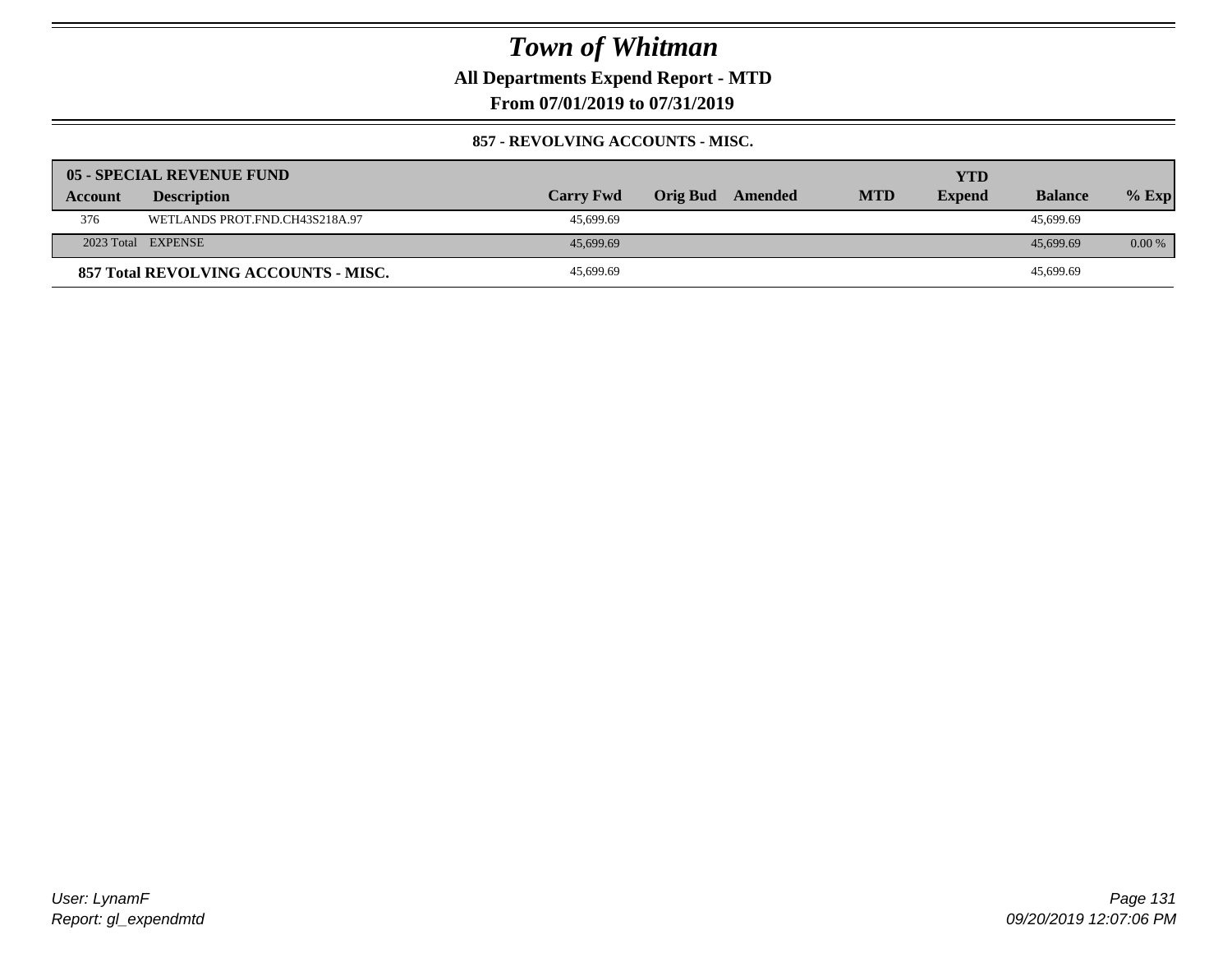**All Departments Expend Report - MTD**

**From 07/01/2019 to 07/31/2019**

#### **858 - APPEALS BD.REVOLVING S53G**

|         | 05 - SPECIAL REVENUE FUND           |                  |                  |            | YTD           |                |            |
|---------|-------------------------------------|------------------|------------------|------------|---------------|----------------|------------|
| Account | <b>Description</b>                  | <b>Carry Fwd</b> | Orig Bud Amended | <b>MTD</b> | <b>Expend</b> | <b>Balance</b> | $%$ Exp    |
| 367     | APPEALS BD.-TWOCAN PROP. S53G       |                  |                  |            |               |                |            |
|         | 2014 Total EXPENSE                  |                  |                  |            |               |                | $100.00\%$ |
|         | 858 Total APPEALS BD.REVOLVING S53G |                  |                  |            |               |                |            |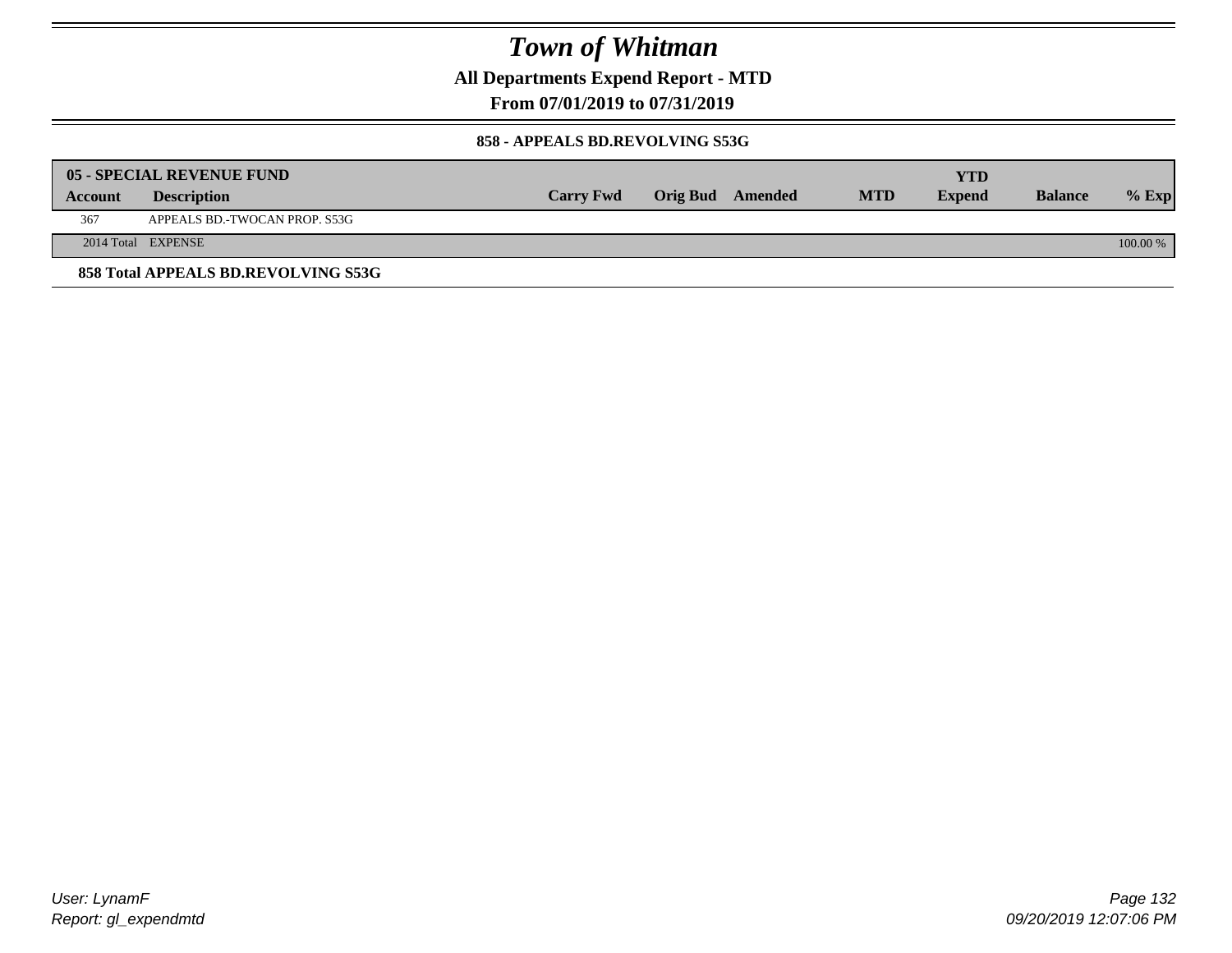**All Departments Expend Report - MTD**

### **From 07/01/2019 to 07/31/2019**

#### **862 - RECREATION REVOLVING**

|                | <b>05 - SPECIAL REVENUE FUND</b> |                  |                         |            | <b>YTD</b>    |                |             |
|----------------|----------------------------------|------------------|-------------------------|------------|---------------|----------------|-------------|
| <b>Account</b> | <b>Description</b>               | <b>Carry Fwd</b> | <b>Orig Bud Amended</b> | <b>MTD</b> | <b>Expend</b> | <b>Balance</b> | $%$ Exp     |
| 010            | <b>BASKETBALL</b>                |                  |                         |            |               |                |             |
|                | 2000 Total EXPENSE               |                  |                         |            |               |                | $100.00~\%$ |
| 011            | <b>FIELD TRIP</b>                |                  |                         |            |               |                |             |
|                | 2001 Total EXPENSE               |                  |                         |            |               |                | $100.00~\%$ |
| 012            | GOLF                             |                  |                         |            |               |                |             |
|                | 2002 Total EXPENSE               |                  |                         |            |               |                | $100.00~\%$ |
| 013            | <b>RECREATION</b>                | 25,999.30        | 15,224.00               | 22,759.46  | 22,759.46     | 18,463.84      |             |
|                | 2003 Total EXPENSE               | 25,999.30        | 15,224.00               | 22,759.46  | 22,759.46     | 18,463.84      | 55.21 %     |
| 014            | <b>PRESCHOOL</b>                 |                  |                         |            |               |                |             |
|                | 2004 Total EXPENSE               |                  |                         |            |               |                | $100.00~\%$ |
| 015            | <b>TENNIS</b>                    |                  |                         |            |               |                |             |
|                | 2005 Total EXPENSE               |                  |                         |            |               |                | $100.00~\%$ |
| 016            | <b>TAI CHI</b>                   |                  |                         |            |               |                |             |
|                | 2006 Total EXPENSE               |                  |                         |            |               |                | 100.00 %    |
| 017            | <b>WOMENS GYM</b>                |                  |                         |            |               |                |             |
|                | 2007 Total EXPENSE               |                  |                         |            |               |                | $100.00~\%$ |
| 018            | <b>FIELD MAINT</b>               | 4,771.86         | 850.00                  |            |               | 5,621.86       |             |
|                | 2008 Total EXPENSE               | 4,771.86         | 850.00                  |            |               | 5,621.86       | $0.00~\%$   |
| 019            | ARTS & CRAFTS REVOLVING          |                  |                         |            |               |                |             |
|                | 2009 Total EXPENSE               |                  |                         |            |               |                | $100.00~\%$ |
| 020            | <b>FIELD LIGHTING</b>            | 1.65             |                         |            |               | 1.65           |             |
|                | 2010 Total EXPENSE               | 1.65             |                         |            |               | 1.65           | $0.00~\%$   |
| 009            | PLAYGROUND                       |                  |                         |            |               |                |             |
|                | 2013 Total EXPENSE               |                  |                         |            |               |                | $100.00~\%$ |
| 033            | DANCE PROGRAMS                   |                  |                         |            |               |                |             |
|                | 2014 Total EXPENSE               |                  |                         |            |               |                | $100.00~\%$ |
| 056            | GUARANTEE DEP.REFND.-J. KELLEHER |                  |                         |            |               |                |             |
|                | 2015 Total EXPENSE               |                  |                         |            |               |                | 100.00 %    |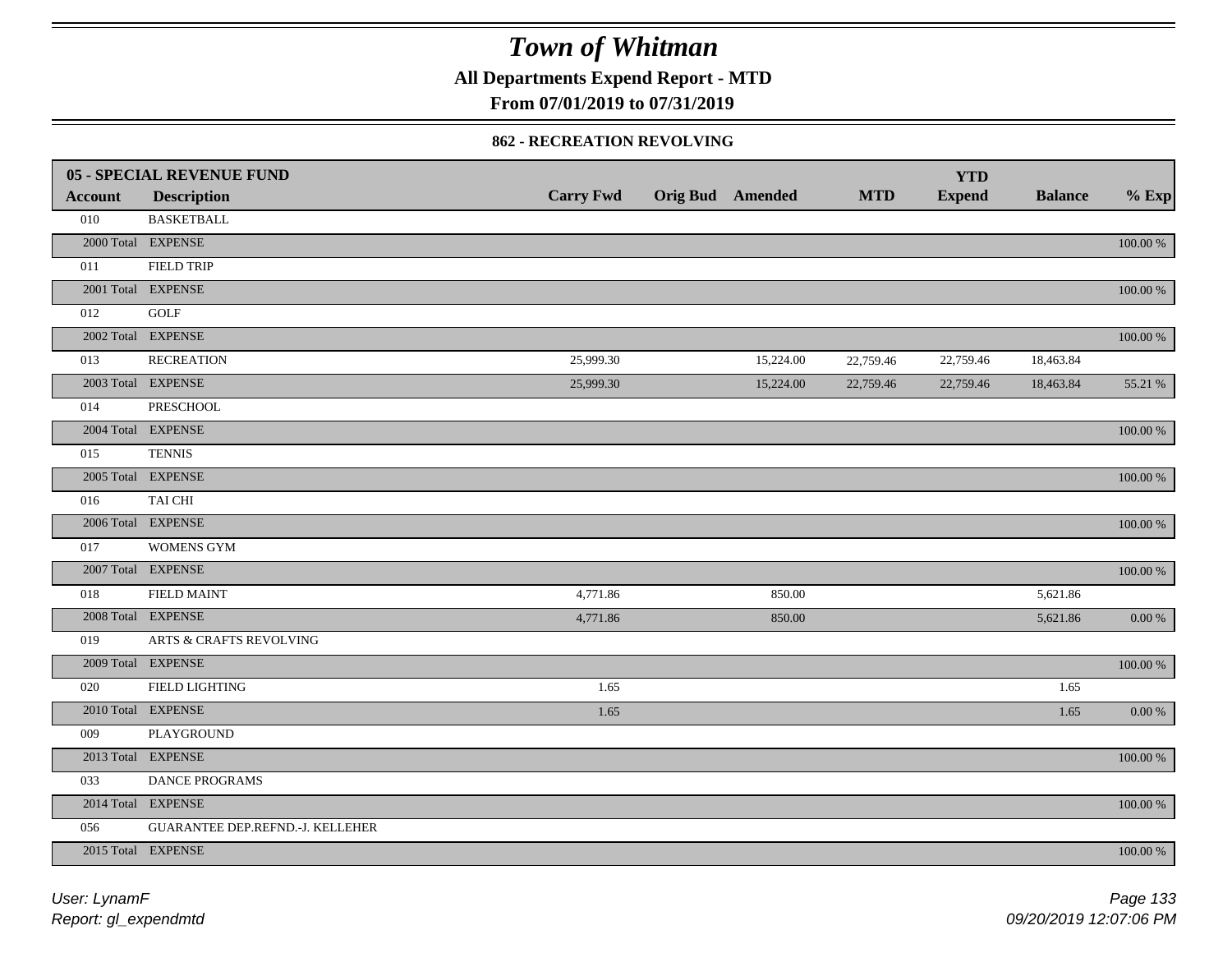**All Departments Expend Report - MTD**

### **From 07/01/2019 to 07/31/2019**

#### **862 - RECREATION REVOLVING**

|         | 05 - SPECIAL REVENUE FUND             |                  |                         |            | <b>YTD</b>    |                |          |
|---------|---------------------------------------|------------------|-------------------------|------------|---------------|----------------|----------|
| Account | <b>Description</b>                    | <b>Carry Fwd</b> | <b>Orig Bud</b> Amended | <b>MTD</b> | <b>Expend</b> | <b>Balance</b> | $%$ Exp  |
| 216     | RECREATION-SUMMER PROGRAMS            |                  |                         |            |               |                |          |
|         | 2024 Total EXPENSE                    |                  |                         |            |               |                | 100.00 % |
| 217     | <b>RECREATION-WINTER PROGRAMS</b>     |                  |                         |            |               |                |          |
|         | 2025 Total EXPENSE                    |                  |                         |            |               |                | 100.00 % |
|         | <b>862 Total RECREATION REVOLVING</b> | 30,772.81        | 16.074.00               | 22,759.46  | 22,759.46     | 24,087.35      |          |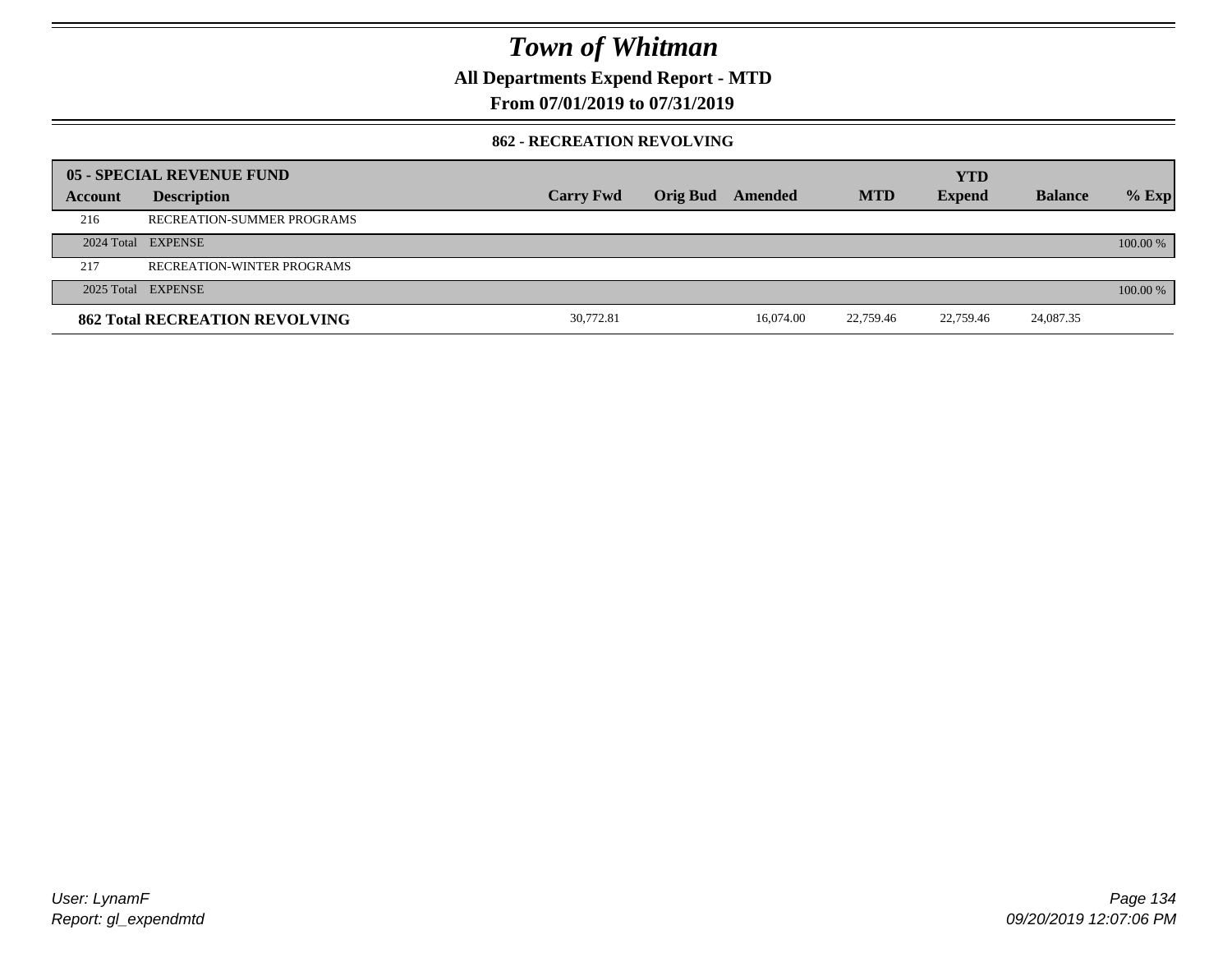### **All Departments Expend Report - MTD**

### **From 07/01/2019 to 07/31/2019**

#### **875 - MISCELLANEOUS**

|                | 05 - SPECIAL REVENUE FUND                |                  |                         |            | <b>YTD</b>    |                |          |
|----------------|------------------------------------------|------------------|-------------------------|------------|---------------|----------------|----------|
| <b>Account</b> | <b>Description</b>                       | <b>Carry Fwd</b> | <b>Orig Bud</b> Amended | <b>MTD</b> | <b>Expend</b> | <b>Balance</b> | $%$ Exp  |
| 022            | POLICE DEPT.RESTITUTION                  |                  |                         |            |               |                |          |
| 023            | FIRE DEPT. RESTITUTION                   |                  |                         |            |               |                |          |
| 025            | <b>DPW - RESTITUTION</b>                 | 29.42            |                         |            |               | 29.42          |          |
| 047            | <b>LIBRARY RESTITUTION</b>               | 1.116.93         | 42.50                   |            |               | 1,159.43       |          |
|                | 2000 Total EXPENSE                       | 1,146.35         | 42.50                   |            |               | 1,188.85       | 0.00 %   |
| 041            | <b>AMBULANCE REFUNDS</b>                 |                  |                         |            |               |                |          |
|                | 2001 Total EXPENSE                       |                  |                         |            |               |                | 100.00 % |
| 045            | PARKING TICKET REFUNDS                   |                  |                         |            |               |                |          |
|                | 2002 Total EXPENSE                       |                  |                         |            |               |                | 100.00 % |
| 049            | <b>INSURANCE PROCEEDS</b>                |                  |                         | 5,065.00   | 5,065.00      | $-5,065.00$    |          |
|                | 2003 Total EXPENSE                       |                  |                         | 5,065,00   | 5,065.00      | $-5,065.00$    | 100.00 % |
| 259            | LIBRARY AWARD-HEALTH ACCESS 2009         | 28.88            |                         |            |               | 28.88          |          |
|                | 2004 Total EXPENSE                       | 28.88            |                         |            |               | 28.88          | 0.00 %   |
| 262            | FRIENDS OF WHITMAN PARK GRANT            | 994.99           | 1,500.00                | 2,250.00   | 2,250.00      | 244.99         |          |
| 265            | NESTLE MATCH.GR.-WHITMAN PARK            | 1,420.55         |                         | 750.00     | 750.00        | 670.55         |          |
|                | 2005 Total EXPENSE                       | 2,415.54         | 1,500.00                | 3,000.00   | 3,000.00      | 915.54         | 76.61 %  |
| 264            | MAYFL.MUN.HLTH.-WELLNESS GRANT           | 55.72            |                         |            |               | 55.72          |          |
|                | 2006 Total EXPENSE                       | 55.72            |                         |            |               | 55.72          | 0.00 %   |
| 266            | FIRE DEPT-ARSON REWARD PROGRAM           |                  |                         |            |               |                |          |
|                | 2007 Total EXPENSE                       |                  |                         |            |               |                | 100.00 % |
| 267            | TOWN ADM - MIIA ACCESS CARD SYSTEM       |                  |                         |            |               |                |          |
| 268            | REC RESV FOR APPROP - DPW TRNSPRT INFRAS | 3,455.90         |                         |            |               | 3,455.90       |          |
| 331            | MIIA THERMOGRAPHY CAMERA                 | 20.97            |                         |            |               | 20.97          |          |
|                | 2008 Total EXPENSE                       | 3,476.87         |                         |            |               | 3,476.87       | 0.00 %   |
|                | <b>875 Total MISCELLANEOUS</b>           | 7,123.36         | 1,542.50                | 8,065.00   | 8,065.00      | 600.86         |          |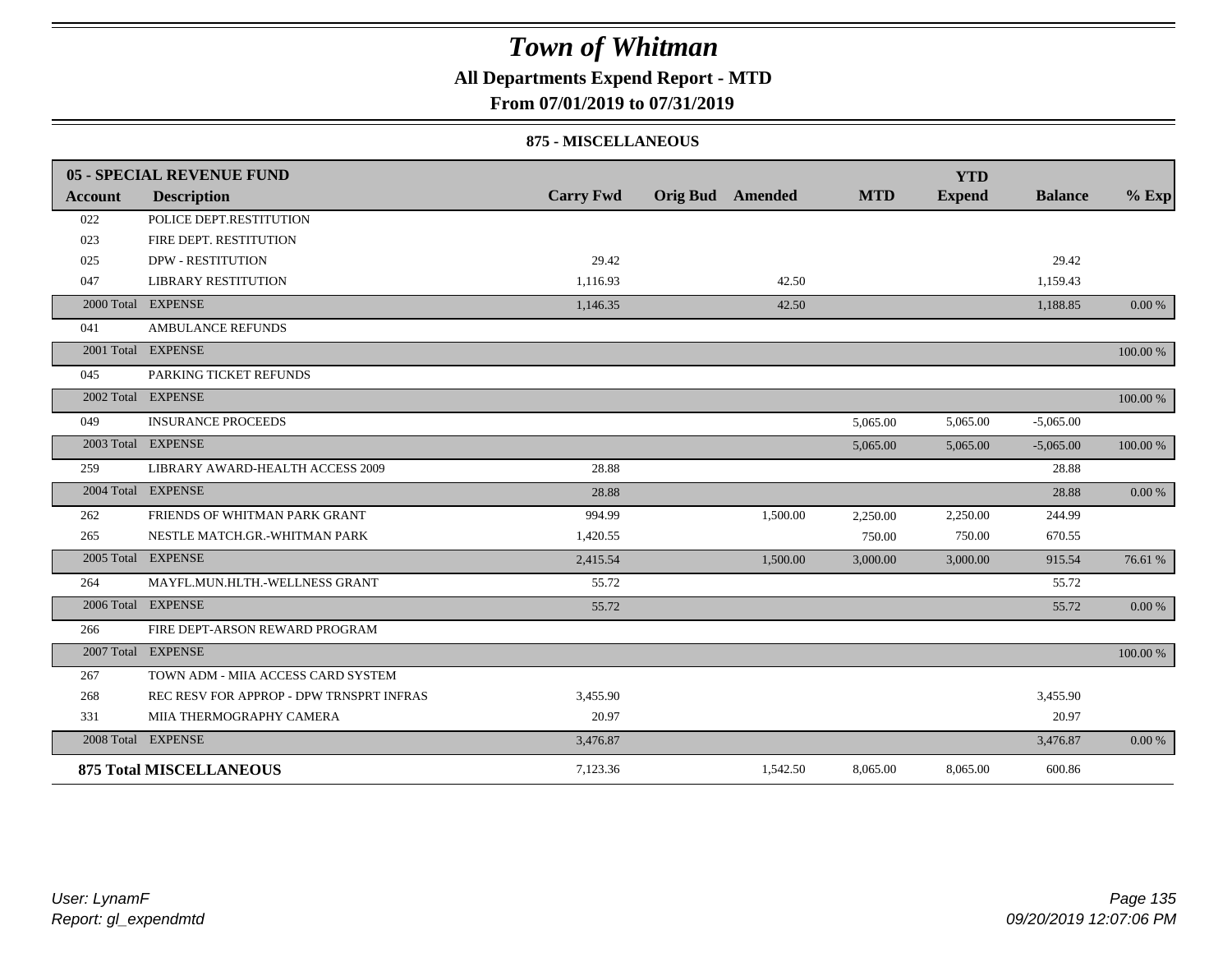**All Departments Expend Report - MTD**

**From 07/01/2019 to 07/31/2019**

#### **878 - OTHER FINANCING USES**

|         | 05 - SPECIAL REVENUE FUND             |                  |                         |              | <b>YTD</b>    |                |          |
|---------|---------------------------------------|------------------|-------------------------|--------------|---------------|----------------|----------|
| Account | <b>Description</b>                    | <b>Carry Fwd</b> | <b>Orig Bud</b> Amended | <b>MTD</b>   | <b>Expend</b> | <b>Balance</b> | $%$ Exp  |
| 400     | <b>GENERAL FUND</b>                   |                  | 1,321,457.60            | 1.321.457.60 | 1,321,457.60  |                |          |
|         | 2100 Total INTERFUND TRANSFERS        |                  | 1.321.457.60            | 1.321.457.60 | 1,321,457.60  |                | 100.00 % |
|         | <b>878 Total OTHER FINANCING USES</b> |                  | 1.321.457.60            | 1.321.457.60 | 1,321,457.60  |                |          |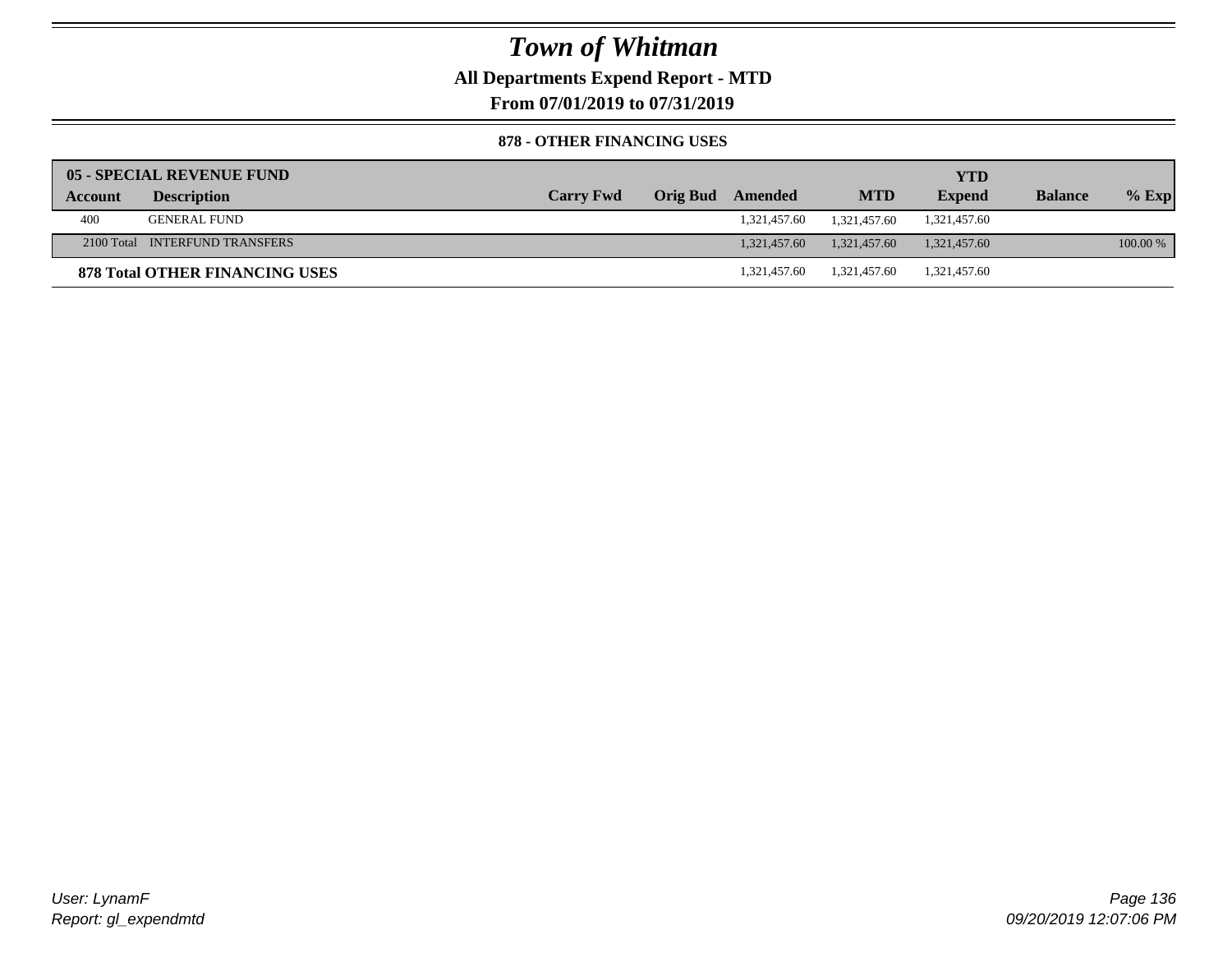**All Departments Expend Report - MTD**

**From 07/01/2019 to 07/31/2019**

#### **880 - FEDERAL GRANTS-TOWN**

|         | <b>05 - SPECIAL REVENUE FUND</b>       |                  |                         |            | <b>YTD</b>    |                |            |
|---------|----------------------------------------|------------------|-------------------------|------------|---------------|----------------|------------|
| Account | <b>Description</b>                     | <b>Carry Fwd</b> | <b>Orig Bud</b> Amended | <b>MTD</b> | <b>Expend</b> | <b>Balance</b> | $%$ Exp    |
| 218     | FED.GRANT-POL. CLICKIT OR TICK         | 12.60            |                         |            |               | 12.60          |            |
| 026     | FED.GRANT-COPS MORE                    |                  |                         |            |               |                |            |
| 057     | FED.GRANT-COPS IN SCHOOL               |                  |                         |            |               |                |            |
| 084     | FED.GRANT-COPS FAST                    |                  |                         |            |               |                |            |
| 086     | FED.EQUIT.SHARING FNDS-DEPT.OF JUSTICE | 0.14             |                         |            |               | 0.14           |            |
|         | 2002 Total EXPENSE                     | 12.74            |                         |            |               | 12.74          | 0.00 %     |
| 075     | LSTA HEALTH INFORMATION GRANT          |                  |                         |            |               |                |            |
| 207     | FED.GRANT THRU ST.- HIGHWAY SAFETY     |                  |                         |            |               |                |            |
|         | 2005 Total EXPENSE                     |                  |                         |            |               |                | 100.00 %   |
| 099     | FED.GRANT TITLE IIIE OCPC              |                  |                         |            |               |                |            |
|         | 2006 Total EXPENSE                     |                  |                         |            |               |                | 100.00 %   |
| 600     | FED.GR.-THRU STATE-CERT FY09           |                  |                         |            |               |                |            |
| 601     | FY05 EMA-CITIZEN CORP/CERT GRA         |                  |                         |            |               |                |            |
| 607     | FED.GR-THRU ST.FFY13EMA-CIT.CORP/CERT  |                  |                         |            |               |                |            |
| 610     | FED.GRNT.-THRU ST.FY14 CIT.CORP.PROG.  |                  |                         |            |               |                |            |
|         | 2007 Total EXPENSE                     |                  |                         |            |               |                | 100.00 %   |
| 602     | LIB.EQUAL ACCESS GRANT                 |                  |                         |            |               |                |            |
| 606     | FY11LIBRARIES FOR JOB SEEKERS GR.      | 27.71            |                         |            |               | 27.71          |            |
| 615     | FAIR GR.-MA HUMANITIES                 | 17.02            |                         |            |               | 17.02          |            |
| 616     | LIBRARY-FULL STEAM AHEAD GRANT         |                  |                         |            |               |                |            |
|         | 2008 Total EXPENSE                     | 44.73            |                         |            |               | 44.73          | $0.00\ \%$ |
| 349     | FEMA GRANT - ASST TO FIREFIGHTERS      | 155.28           |                         |            |               | 155.28         |            |
| 603     | FED.GRANT LOCAL PREP.GR.FY05           |                  |                         |            |               |                |            |
| 609     | FED.GRANT LOCAL PREP.GRNT.FY06         |                  |                         |            |               |                |            |
|         | 2009 Total EXPENSE                     | 155.28           |                         |            |               | 155.28         | 0.00 %     |
| 604     | FED.GR.-FY04ASST.TO FIREFIGHTE         |                  |                         |            |               |                |            |
|         | 2010 Total EXPENSE                     |                  |                         |            |               |                | 100.00 %   |
| 608     | FED.GRANT-(SRAC)HOMELAND SECUR         |                  |                         |            |               |                |            |
| 612     | FED.GRNT-THRU STATE FY11 EMPG          |                  |                         |            |               |                |            |
| 613     | FED.GRNT-THRU STATE FY10 EMPG          |                  |                         |            |               |                |            |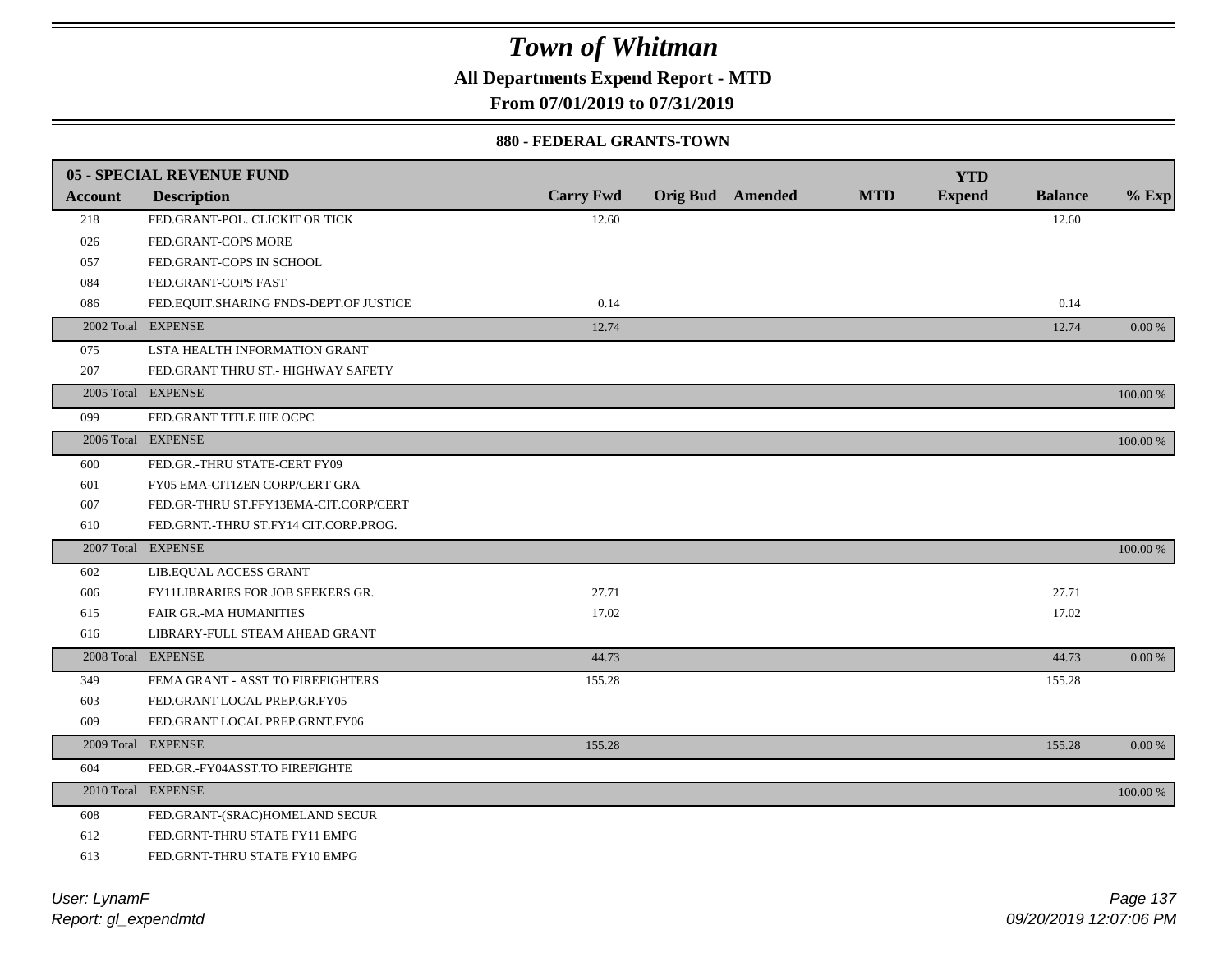**All Departments Expend Report - MTD**

**From 07/01/2019 to 07/31/2019**

#### **880 - FEDERAL GRANTS-TOWN**

|         | 05 - SPECIAL REVENUE FUND            |                  |                  |            | YTD           |                |            |
|---------|--------------------------------------|------------------|------------------|------------|---------------|----------------|------------|
| Account | <b>Description</b>                   | <b>Carry Fwd</b> | Orig Bud Amended | <b>MTD</b> | <b>Expend</b> | <b>Balance</b> | $%$ Exp    |
| 614     | FED.GRNT-THRU STATE EMPG             | $-3,000.00$      |                  |            |               | $-3,000.00$    |            |
|         | 2011 Total EXPENSE                   | $-3,000.00$      |                  |            |               | $-3,000,00$    | $100.00\%$ |
|         | <b>880 Total FEDERAL GRANTS-TOWN</b> | $-2,787.25$      |                  |            |               | $-2,787.25$    |            |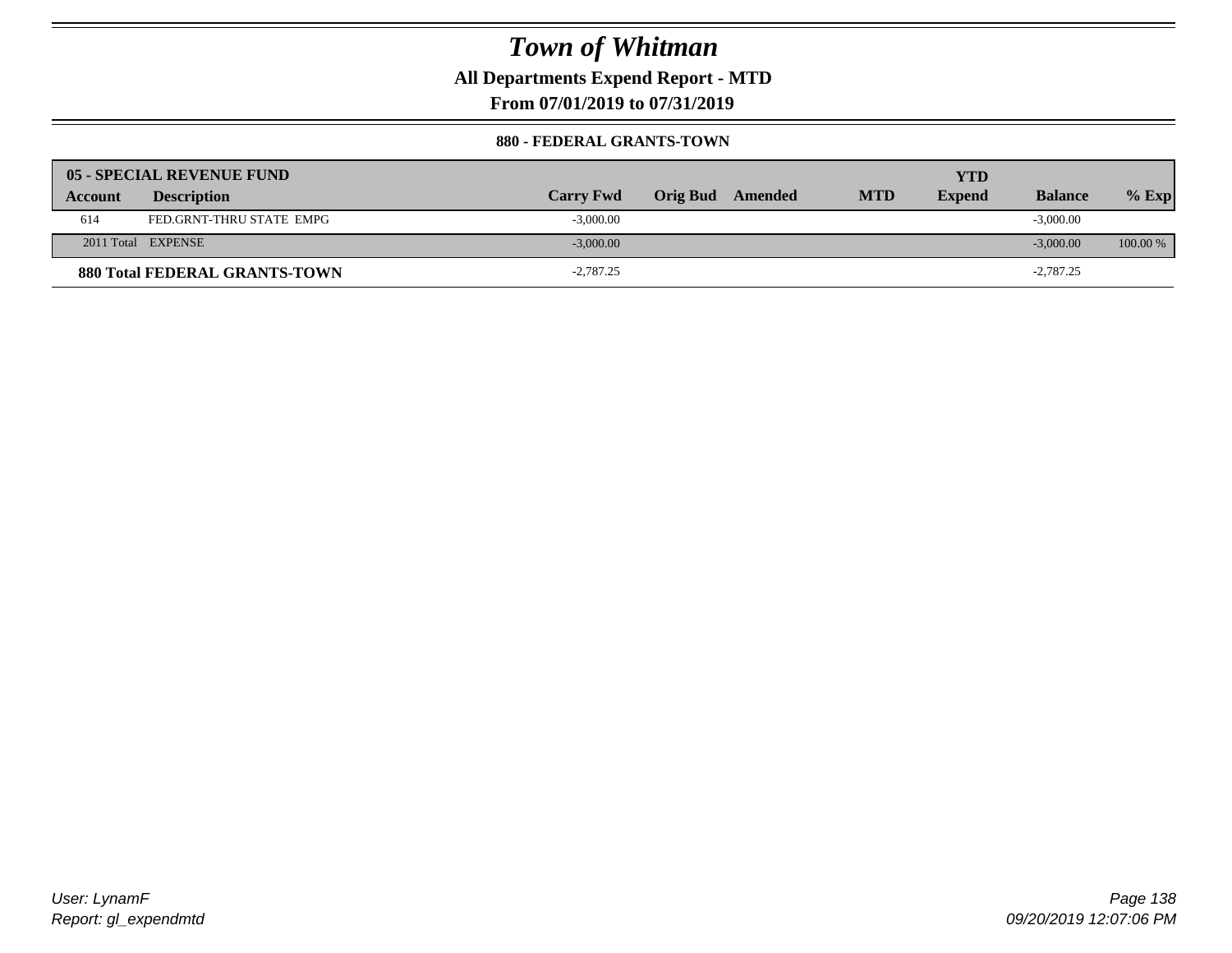**All Departments Expend Report - MTD**

**From 07/01/2019 to 07/31/2019**

#### **881 - FEDERAL REVENUE DIRECT**

|                | <b>05 - SPECIAL REVENUE FUND</b>        |                  |                  |            | YTD           |                |          |
|----------------|-----------------------------------------|------------------|------------------|------------|---------------|----------------|----------|
| <b>Account</b> | <b>Description</b>                      | <b>Carry Fwd</b> | Orig Bud Amended | <b>MTD</b> | <b>Expend</b> | <b>Balance</b> | $%$ Exp  |
| 086            | FED.EQUIT.SHARING FNDS-DEPT.OF JUSTICE  |                  |                  |            |               |                |          |
|                | 2002 Total EXPENSE                      |                  |                  |            |               |                | 100.00 % |
|                | <b>881 Total FEDERAL REVENUE DIRECT</b> |                  |                  |            |               |                |          |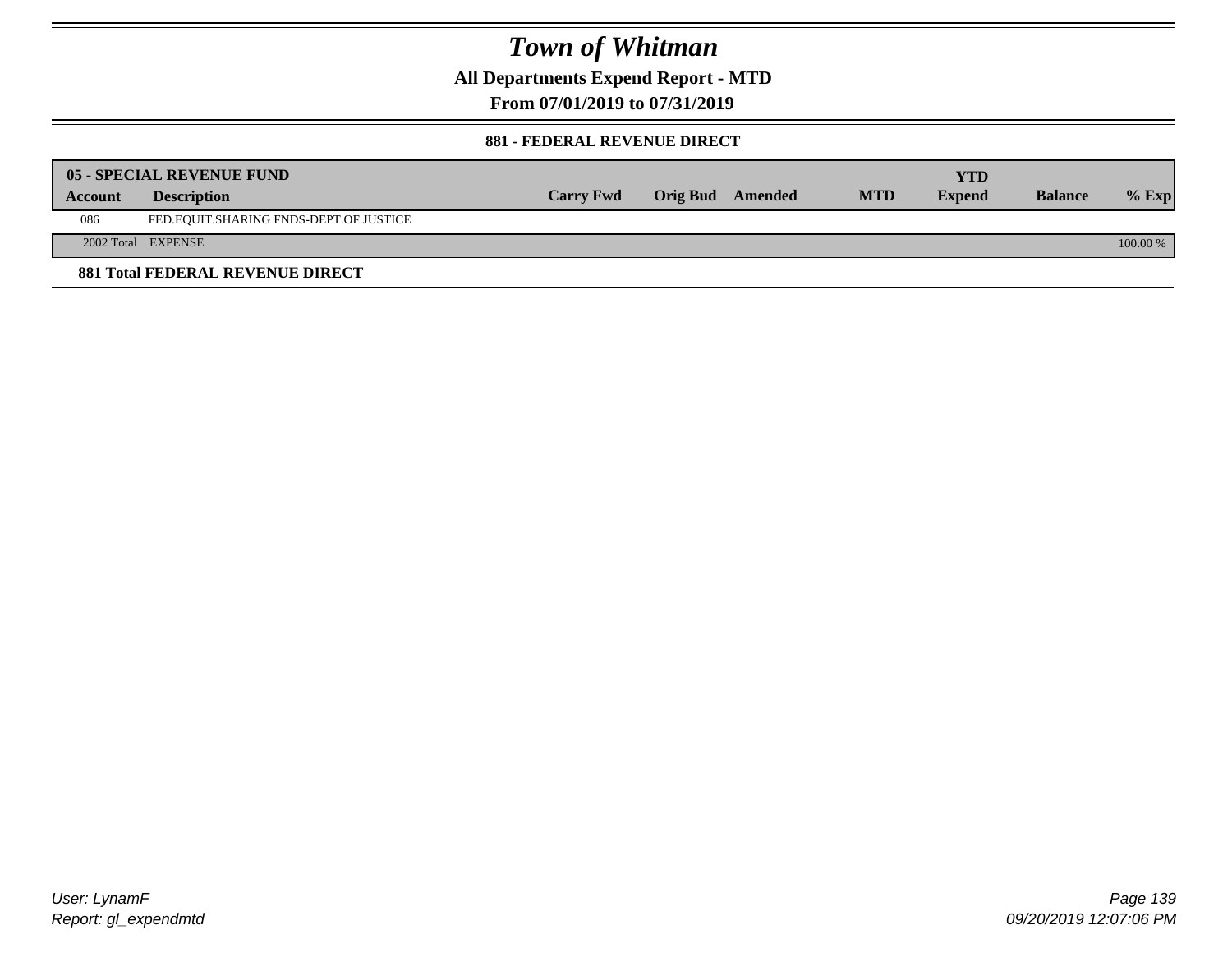**All Departments Expend Report - MTD**

**From 07/01/2019 to 07/31/2019**

#### **882 - STATE GRANTS-TOWN**

|                | 05 - SPECIAL REVENUE FUND         |                  |                         |            | <b>YTD</b>    |                |           |
|----------------|-----------------------------------|------------------|-------------------------|------------|---------------|----------------|-----------|
| <b>Account</b> | <b>Description</b>                | <b>Carry Fwd</b> | <b>Orig Bud</b> Amended | <b>MTD</b> | <b>Expend</b> | <b>Balance</b> | $%$ Exp   |
| 061            | STATE MANDATE - POLLING HOURS     | 11,291.80        |                         |            |               | 11,291.80      |           |
|                | 2000 Total EXPENSE                | 11,291.80        |                         |            |               | 11,291.80      | $0.00\%$  |
| 069            | <b>CHAPTER 90</b>                 |                  |                         |            |               |                |           |
| 070            | <b>CHAPTER 811</b>                |                  |                         |            |               |                |           |
|                | 2001 Total EXPENSE                |                  |                         |            |               |                | 100.00 %  |
| 065            | WHITMAN CULTURAL COUNCIL          | 5,579.74         |                         |            |               | 5,579.74       |           |
|                | 2002 Total EXPENSE                | 5,579.74         |                         |            |               | 5,579.74       | $0.00 \%$ |
| 073            | LIB. INCENTIVE/MUN. EQUAL.        | 707.88           |                         |            |               | 707.88         |           |
|                | 2003 Total EXPENSE                | 707.88           |                         |            |               | 707.88         | $0.00\%$  |
| 074            | C.O.A.SERV.INCENT.GR(ELDER AFF    |                  |                         |            |               |                |           |
| 076            | SENIOR CIT.FORMULA GRANT          | 20,030.05        |                         | 1,271.56   | 1,271.56      | 18,758.49      |           |
| 197            | <b>OCES NUTRITION GRANT</b>       | 2,330.87         |                         |            |               | 2,330.87       |           |
|                | 2004 Total EXPENSE                | 22,360.92        |                         | 1,271.56   | 1,271.56      | 21,089.36      | 5.68 %    |
| 077            | D.A.R.E.                          |                  |                         |            |               |                |           |
| 078            | <b>BULLET-PROOF VESTS</b>         |                  |                         |            |               |                |           |
| 079            | CCJ-POLICE PUBLIC SFTY.EQUIP.     |                  |                         |            |               |                |           |
| 082            | <b>COMMUNITY POLICING</b>         |                  |                         |            |               |                |           |
| 083            | GOV.ALLIANCE AGAINST DRUGS        |                  |                         |            |               |                |           |
|                | 2005 Total EXPENSE                |                  |                         |            |               |                | 100.00 %  |
| 085            | WPAT TITLE 5 PROGRAM              | 12,304.78        |                         |            |               | 12,304.78      |           |
| 194            | SP.REV.WPAT TITLE 5 PROG.LOAN     | 5.00             |                         |            |               | 5.00           |           |
| 325            | ST.GRANT - B.O.H. PHEP FUNDS      | 3,003.17         |                         |            |               | 3,003.17       |           |
| 326            | ST.GRANT - B.O.H. PHER 3          |                  |                         |            |               |                |           |
| 329            | ST.GR.LOCAL PUB.HLTH.MINI GR.2013 |                  |                         |            |               |                |           |
|                | 2006 Total EXPENSE                | 15,312.95        |                         |            |               | 15,312.95      | 0.00 %    |
| 087            | MHC-HISTORICAL PROPERTIES         |                  |                         |            |               |                |           |
| 198            | CIVIL WAR MONUMENT                |                  |                         |            |               |                |           |
|                | 2007 Total EXPENSE                |                  |                         |            |               |                | 100.00 %  |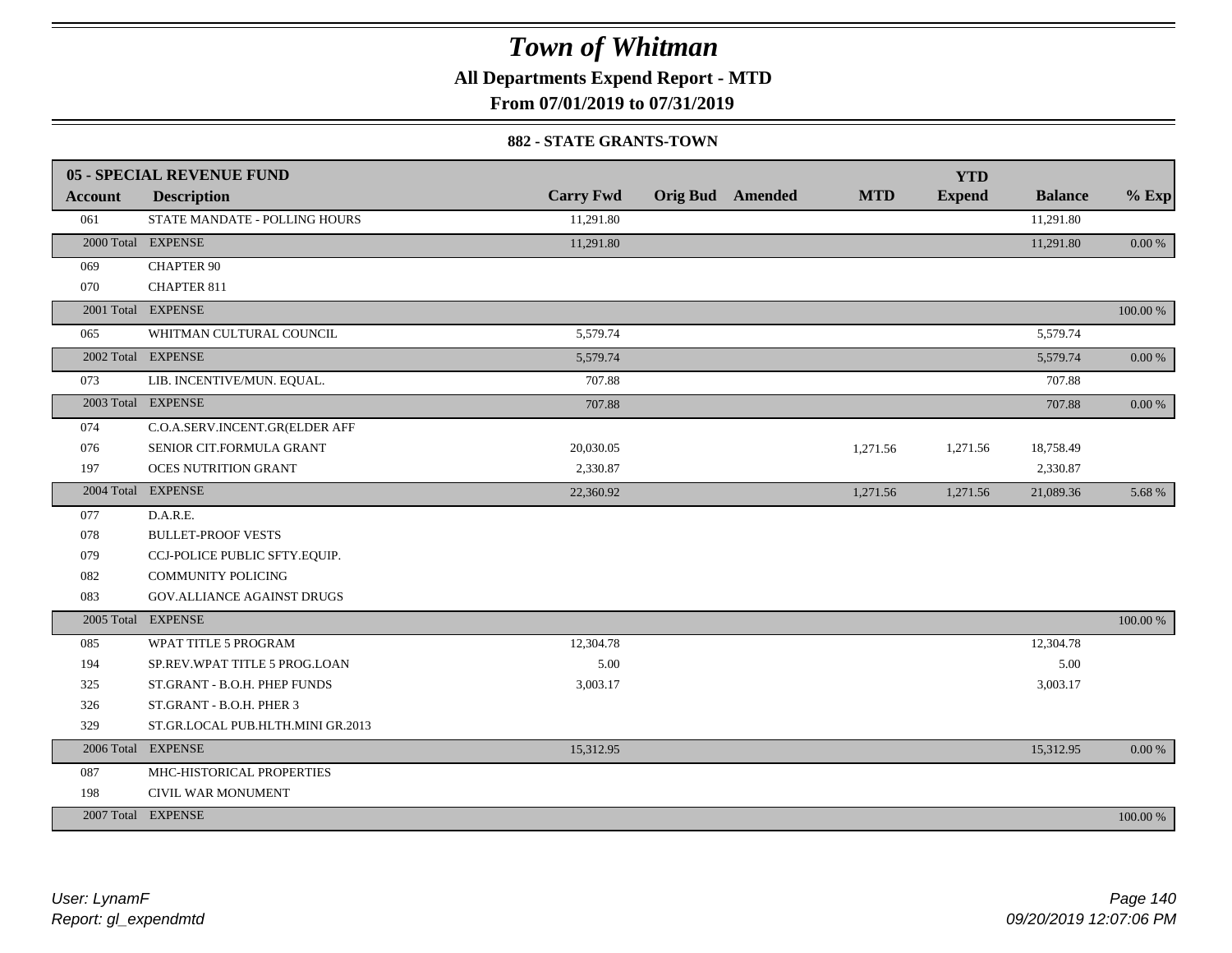**All Departments Expend Report - MTD**

**From 07/01/2019 to 07/31/2019**

#### **882 - STATE GRANTS-TOWN**

|         | <b>05 - SPECIAL REVENUE FUND</b>   |                  |                         |            | <b>YTD</b>    |                |          |
|---------|------------------------------------|------------------|-------------------------|------------|---------------|----------------|----------|
| Account | <b>Description</b>                 | <b>Carry Fwd</b> | <b>Orig Bud Amended</b> | <b>MTD</b> | <b>Expend</b> | <b>Balance</b> | $%$ Exp  |
| 089     | FIRE DEPT. S.A.F.E. GRANT          | 3,638.57         |                         |            |               | 3,638.57       |          |
| 189     | ST.GRANT-CCJ-FIRE EQUIPMENT        |                  |                         |            |               |                |          |
|         | 2008 Total EXPENSE                 | 3,638.57         |                         |            |               | 3,638.57       | 0.00 %   |
| 190     | ST.GR-GREEN COMMUNITIES-ENRGY GR.  | 51,792.33        |                         |            |               | 51,792.33      |          |
| 191     | SUST.MAT.RECYC.GR.- CARTS          | 7,889.98         |                         |            |               | 7,889.98       |          |
| 192     | COMM.COMPACT-WAGE &CLASS STUDY     |                  |                         |            |               |                |          |
| 193     | COMM.COMPACT--SOLAR DEVELPMENT     | 8,920.00         |                         |            |               | 8,920.00       |          |
| 199     | COMM.COMPACT-MFG.SITE DEVELOPMENT  | 5,260.00         |                         |            |               | 5,260.00       |          |
| 345     | ST.GR-COMM COMPACT BUDGET DOCUMENT | 10,000.00        |                         |            |               | 10,000.00      |          |
| 346     | ST.GR.-COMM COMPACT CAP IMP PLAN   | 10,000.00        |                         |            |               | 10,000.00      |          |
| 347     | ST.GR.-COMM COMPACT IT GRANT       | 29,385.36        |                         |            |               | 29,385.36      |          |
| 348     | ST.GR.-MASS DOER META GRANT        | $-0.02$          |                         |            |               | $-0.02$        |          |
|         | 2009 Total EXPENSE                 | 123,247.65       |                         |            |               | 123,247.65     | 0.00 %   |
| 195     | PLYM.CNTY.GRNT.OPER.SAFE PROM      |                  |                         |            |               |                |          |
|         | 2010 Total EXPENSE                 |                  |                         |            |               |                | 100.00 % |
| 196     | FIRE-PUBLIC SAFETY EQUIPMENT       |                  |                         |            |               |                |          |
|         | 2011 Total EXPENSE                 |                  |                         |            |               |                | 100.00 % |
| 201     | ST.GRANT - FIREFIGHTING EQUIPM     |                  |                         |            |               |                |          |
|         | 2013 Total EXPENSE                 |                  |                         |            |               |                | 100.00 % |
| 202     | ST.GRANT-HOMELAND SECURITY         |                  |                         |            |               |                |          |
| 203     | MDPH-AMB.TASK FORCE GRANT          |                  |                         |            |               |                |          |
|         | 2014 Total EXPENSE                 |                  |                         |            |               |                | 100.00 % |
| 225     | ST.GR.MA.HIST.PRES.PARK LIGHT.     |                  |                         |            |               |                |          |
|         | 2015 Total EXPENSE                 |                  |                         |            |               |                | 100.00 % |
| 227     | ST.GRANT-MC/VFA EMA GRANT          |                  |                         |            |               |                |          |
|         | 2016 Total EXPENSE                 |                  |                         |            |               |                | 100.00 % |
|         | 882 Total STATE GRANTS-TOWN        | 182,139.51       |                         | 1,271.56   | 1,271.56      | 180,867.95     |          |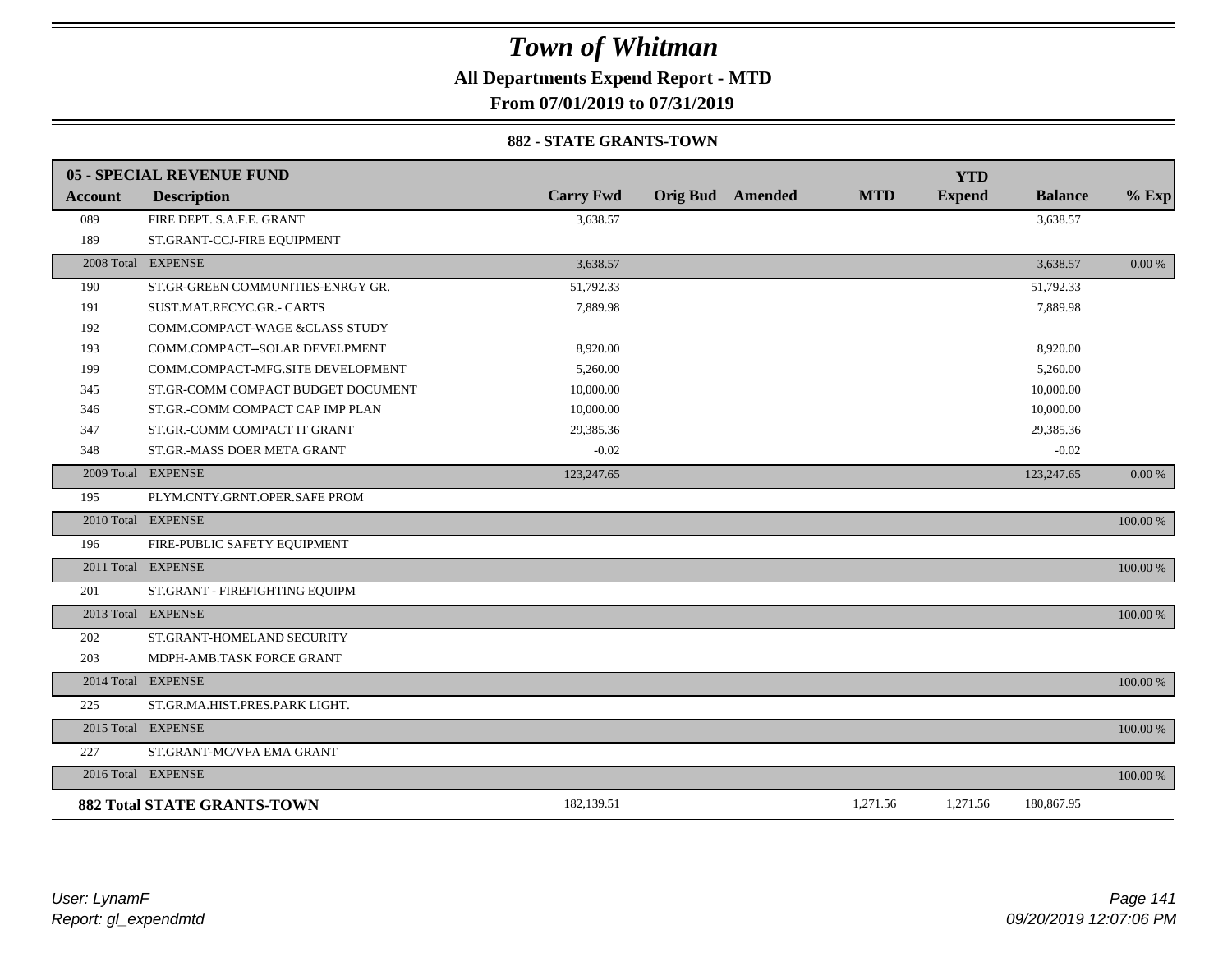### **All Departments Expend Report - MTD**

### **From 07/01/2019 to 07/31/2019**

#### **895 - GIFTS**

| Account | <b>05 - SPECIAL REVENUE FUND</b><br><b>Description</b> | <b>Carry Fwd</b> | <b>Orig Bud</b> Amended | <b>MTD</b> | <b>YTD</b><br><b>Expend</b> | <b>Balance</b> | $%$ Exp    |
|---------|--------------------------------------------------------|------------------|-------------------------|------------|-----------------------------|----------------|------------|
| 100     | <b>GIFT-COUNCIL ON AGING</b>                           | 22,656.43        |                         |            |                             | 22,656.43      |            |
|         | 2000 Total EXPENSE                                     | 22,656.43        |                         |            |                             | 22,656.43      | 0.00 %     |
| 101     | GIFT-RECREATION-POOL                                   | 226.28           |                         |            |                             | 226.28         |            |
|         | 2001 Total EXPENSE                                     |                  |                         |            |                             |                |            |
|         |                                                        | 226.28           |                         |            |                             | 226.28         | $0.00\,\%$ |
| 102     | <b>GIFT-TOWN HALL</b>                                  | 0.36             |                         |            |                             | 0.36           |            |
|         | 2003 Total EXPENSE                                     | 0.36             |                         |            |                             | 0.36           | 0.00 %     |
| 103     | <b>GIFTS-DARE PROGRAM</b>                              |                  |                         |            |                             |                |            |
|         | 2004 Total EXPENSE                                     |                  |                         |            |                             |                | 100.00 %   |
| 108     | <b>GIFT-FIRE DEPT</b>                                  | 659.80           |                         |            |                             | 659.80         |            |
| 256     | GIFT-EMERGENCY MANAGEMENT                              | 777.33           |                         |            |                             | 777.33         |            |
|         | 2005 Total EXPENSE                                     | 1,437.13         |                         |            |                             | 1,437.13       | 0.00 %     |
| 104     | GIFT-RECREATION COMMISSION                             | 20.45            |                         |            |                             | 20.45          |            |
|         | 2006 Total EXPENSE                                     | 20.45            |                         |            |                             | 20.45          | $0.00 \%$  |
| 098     | GIFT-GOLD STAR SIGN PROJECT                            | 582.77           |                         |            |                             | 582.77         |            |
| 105     | GIFT-HISTORICAL COMMISSION                             | 789.52           |                         |            |                             | 789.52         |            |
|         | 2007 Total EXPENSE                                     | 1,372.29         |                         |            |                             | 1,372.29       | 0.00 %     |
| 107     | <b>GIFT-LEARN NOT TO BURN</b>                          |                  |                         |            |                             |                |            |
|         | 2008 Total EXPENSE                                     |                  |                         |            |                             |                | 100.00 %   |
| 160     | GIFT-DARE, CLASSROOM EDUCATION                         | 12,767.71        |                         | 1,035.00   | 1,035.00                    | 11,732.71      |            |
| 208     | POLICE DEPT.LOJACK GIFT ACCT.                          | 1,060.00         |                         |            |                             | 1,060.00       |            |
| 238     | GIFT-POLICE DEPT.                                      | 100.00           |                         |            |                             | 100.00         |            |
|         | 2009 Total EXPENSE                                     | 13,927.71        |                         | 1,035.00   | 1,035.00                    | 12,892.71      | 7.43 %     |
| 161     | <b>GIFT-YOUTH CENTER</b>                               | 39.66            |                         |            |                             | 39.66          |            |
|         | 2010 Total EXPENSE                                     | 39.66            |                         |            |                             | 39.66          | $0.00\,\%$ |
| 162     | GIFT-SMALL ANIMAL CONTROL                              | 20,936.85        | 250.00                  |            |                             | 21,186.85      |            |
| 185     | GIFT-SMALL ANIMAL CONT.-CAT US                         |                  |                         |            |                             |                |            |
|         | 2011 Total EXPENSE                                     | 20,936.85        | 250.00                  |            |                             | 21,186.85      | 0.00 %     |
| 163     | GIFT-PLAYGROUND RESTORATION                            |                  |                         |            |                             |                |            |
|         | 2013 Total EXPENSE                                     |                  |                         |            |                             |                | 100.00 %   |
|         |                                                        |                  |                         |            |                             |                |            |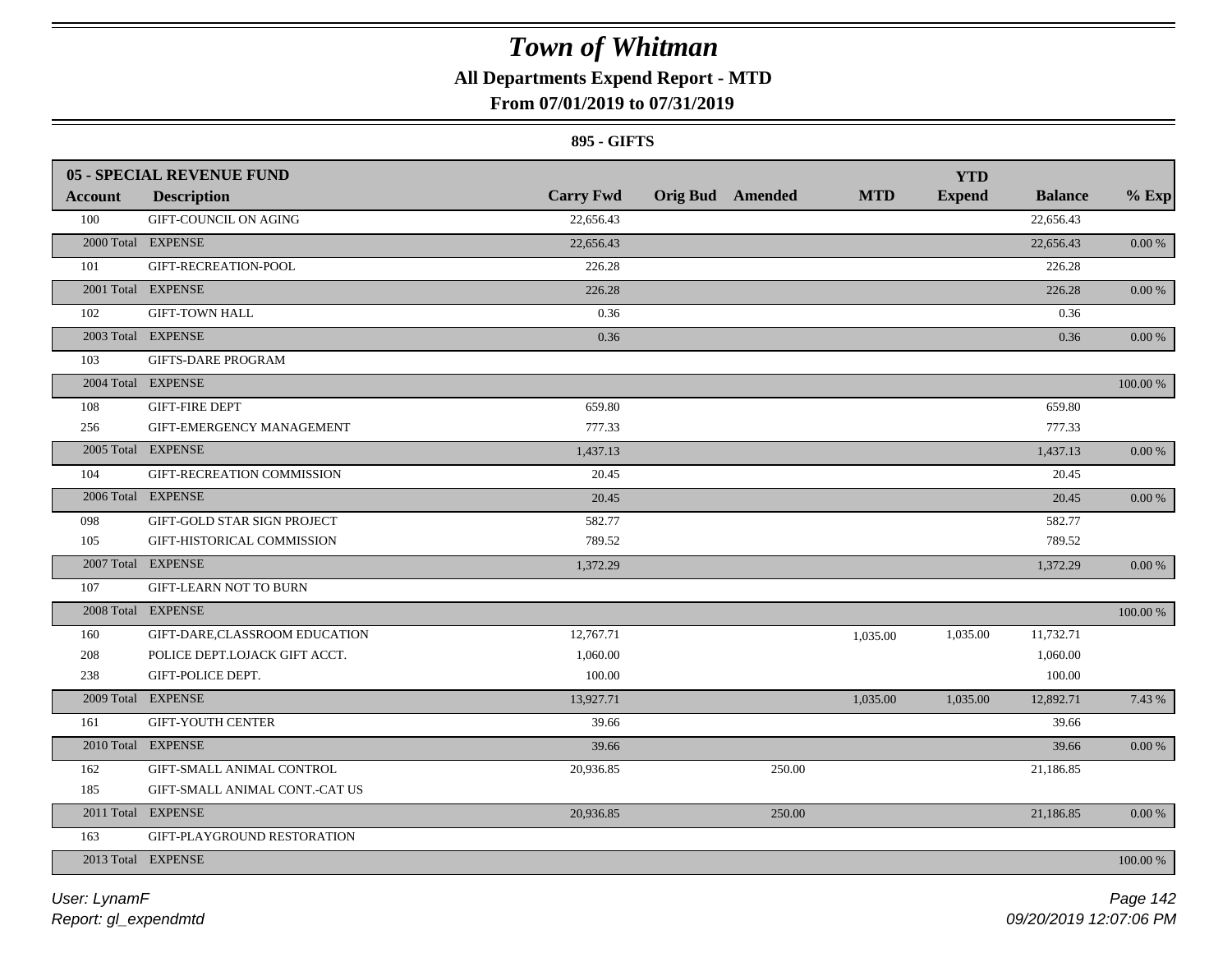### **All Departments Expend Report - MTD**

### **From 07/01/2019 to 07/31/2019**

#### **895 - GIFTS**

|                        | 05 - SPECIAL REVENUE FUND             |                  |                 |              |              | <b>YTD</b>    |                |          |
|------------------------|---------------------------------------|------------------|-----------------|--------------|--------------|---------------|----------------|----------|
| Account                | <b>Description</b>                    | <b>Carry Fwd</b> | <b>Orig Bud</b> | Amended      | <b>MTD</b>   | <b>Expend</b> | <b>Balance</b> | $%$ Exp  |
| 106                    | <b>GIFT-LIBRARY GIFT FUND</b>         | 1,419.03         |                 | 53.25        |              |               | 1,472.28       |          |
| 166                    | <b>GIFT-LIBRARY LARGE PRINT BOOKS</b> |                  |                 |              |              |               |                |          |
|                        | 2014 Total EXPENSE                    | 1,419.03         |                 | 53.25        |              |               | 1,472.28       | 0.00 %   |
| 164                    | GIFT-RECREATION-BASKETBALL            |                  |                 |              |              |               |                |          |
|                        | 2015 Total EXPENSE                    |                  |                 |              |              |               |                | 100.00 % |
| 165                    | GIFT-R.ROSEN-POOL & BASKETBALL        |                  |                 |              |              |               |                |          |
|                        | 2016 Total EXPENSE                    |                  |                 |              |              |               |                | 100.00 % |
| 168                    | GIFT - NESTLE PLAYGROUND ACCT.        |                  |                 |              |              |               |                |          |
|                        | 2017 Total EXPENSE                    |                  |                 |              |              |               |                | 100.00 % |
| 109                    | GIFT-CONSERVATION COMMISSION          | 2,388.74         |                 |              |              |               | 2,388.74       |          |
| 205                    | <b>GIFT - PARK RESTORATION</b>        | 25.00            |                 |              |              |               | 25.00          |          |
| 2018 Total             | <b>EXPENSE</b>                        | 2,413.74         |                 |              |              |               | 2,413.74       | 0.00 %   |
| 224                    | <b>GIFT - CULTURAL COUNCIL</b>        | 1,551.71         |                 |              |              |               | 1,551.71       |          |
|                        | 2019 Total EXPENSE                    | 1,551.71         |                 |              |              |               | 1,551.71       | 0.00 %   |
| 233                    | GIFT - PUB.LIB.MTCHG.INCENT.GR        | 142.41           |                 |              |              |               | 142.41         |          |
|                        | 2020 Total EXPENSE                    | 142.41           |                 |              |              |               | 142.41         | 0.00 %   |
| 235                    | GIFT - FIRE / HARVARD PILG. HEALTH    |                  |                 |              |              |               |                |          |
|                        | 2021 Total EXPENSE                    |                  |                 |              |              |               |                | 100.00 % |
| <b>895 Total GIFTS</b> |                                       | 66,144.05        |                 | 303.25       | 1,035.00     | 1,035.00      | 65,412.30      |          |
|                        | <b>05 Total SPECIAL REVENUE FUND</b>  | 419,087.90       |                 | 1,340,645.52 | 1,361,607.23 | 1,361,607.23  | 398,126.19     |          |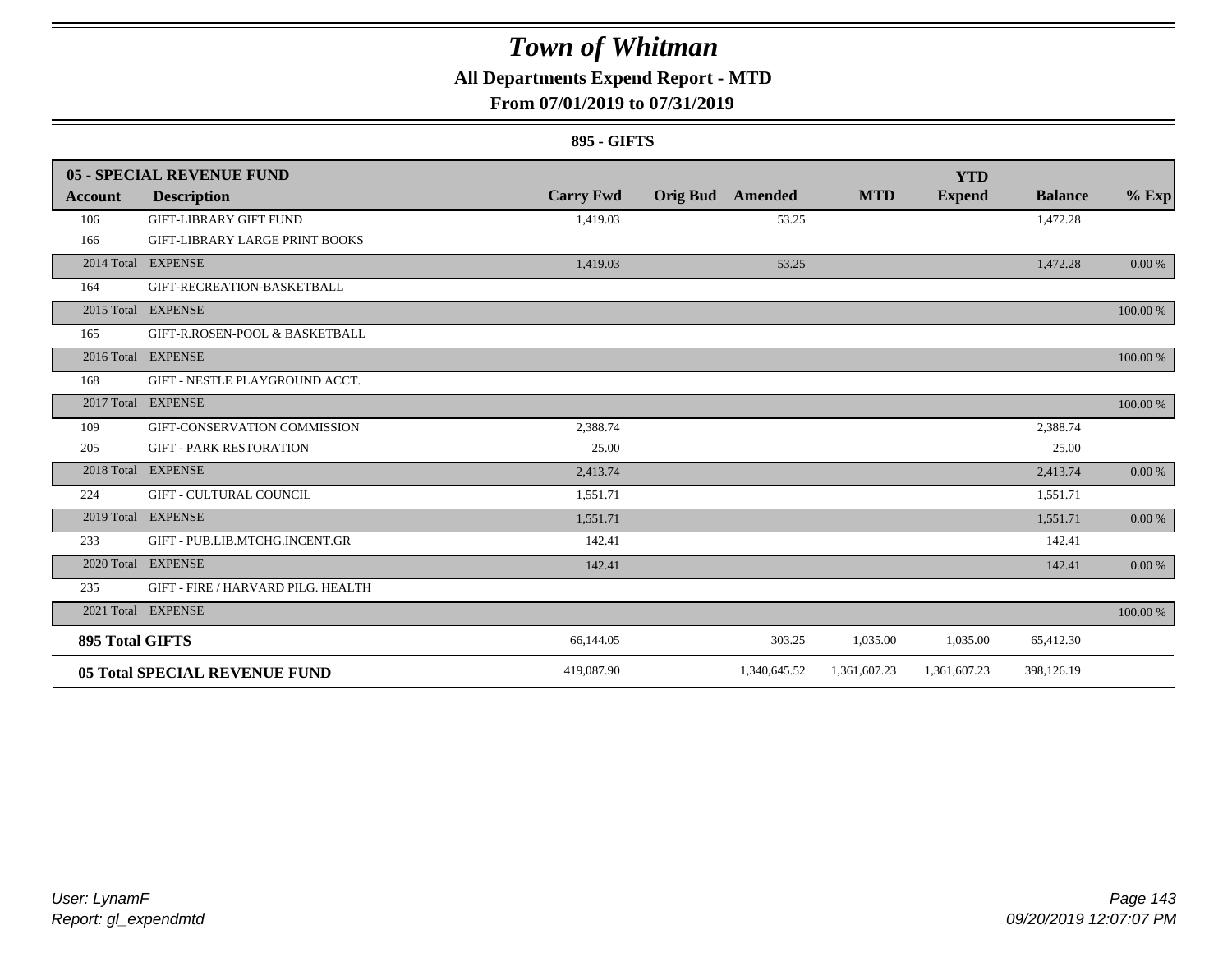**All Departments Expend Report - MTD**

**From 07/01/2019 to 07/31/2019**

#### **710 - RETIREMENT OF DEBT**

|         | <b>06 - CAPITAL PROJECTS FUND</b>   | <b>Carry Fwd</b> | Orig Bud Amended | <b>MTD</b> | <b>YTD</b><br><b>Expend</b> | <b>Balance</b> |            |
|---------|-------------------------------------|------------------|------------------|------------|-----------------------------|----------------|------------|
| Account | <b>Description</b>                  |                  |                  |            |                             |                | $%$ Exp    |
| 922     | MAT.PRIN.-BANS-TH/POL/FIRE STA      |                  |                  |            |                             |                |            |
|         | 2001 Total EXPENSE                  |                  |                  |            |                             |                | $100.00\%$ |
|         | <b>710 Total RETIREMENT OF DEBT</b> |                  |                  |            |                             |                |            |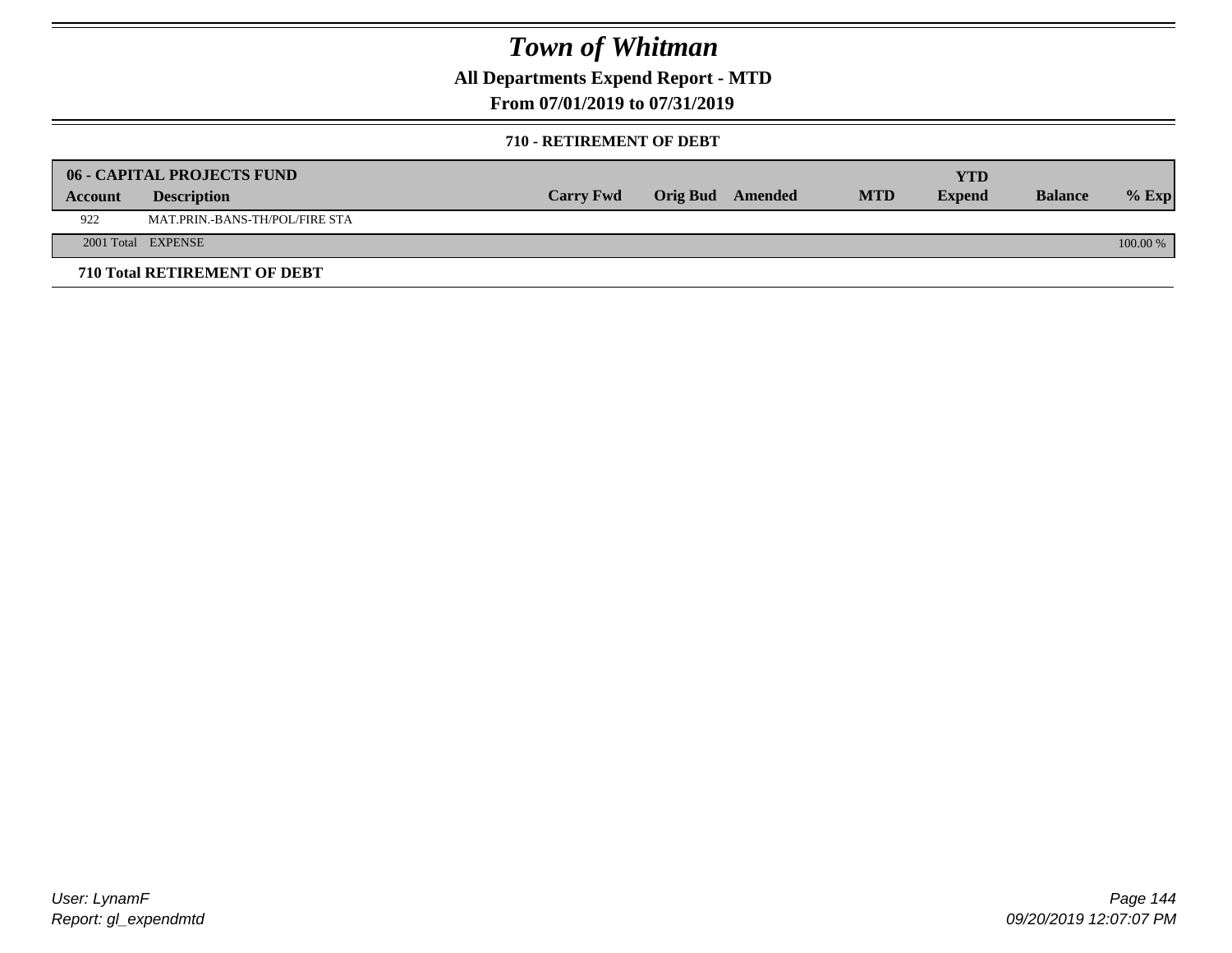### **All Departments Expend Report - MTD**

### **From 07/01/2019 to 07/31/2019**

#### **930 - CAPITAL PROJECTS**

|                | 06 - CAPITAL PROJECTS FUND                   |                  |                 |         |            | <b>YTD</b>    |                |          |
|----------------|----------------------------------------------|------------------|-----------------|---------|------------|---------------|----------------|----------|
| <b>Account</b> | <b>Description</b>                           | <b>Carry Fwd</b> | <b>Orig Bud</b> | Amended | <b>MTD</b> | <b>Expend</b> | <b>Balance</b> | $%$ Exp  |
| 832            | PROJECT MANAGEMENT SERVICES                  |                  |                 |         |            |               |                |          |
| 833            | <b>EQUIPMENT &amp; FURNISHINGS</b>           |                  |                 |         |            |               |                |          |
| 834            | <b>ISSUANCE COSTS</b>                        |                  |                 |         |            |               |                |          |
| 835            | CAP.PROJ.-BUDGET ONLY                        |                  |                 |         |            |               |                |          |
| 836            | <b>FIRE STATION</b>                          |                  |                 |         |            |               |                |          |
| 837            | TOWN HALL - AIR CONDITIONING                 |                  |                 |         |            |               |                |          |
| 839            | POLICE STATION                               |                  |                 |         |            |               |                |          |
| 4510 Total     | A.23 ATM 5/18 DEPT HDR PKGS FOR P&F SITE     |                  |                 |         |            |               |                | 100.00 % |
| 837            | TOWN HALL - AIR CONDITIONING                 |                  |                 |         |            |               |                |          |
|                | 4511 Total A.4 STM11/13 AIR COND. TOWN HALL  |                  |                 |         |            |               |                | 100.00 % |
| 837            | TOWN HALL - AIR CONDITIONING                 | 39,897.53        |                 |         |            |               | 39,897.53      |          |
|                | 4578 Total A.1 STM1/12/15 AIR COND.TOWN HALL | 39,897.53        |                 |         |            |               | 39,897.53      | 0.00 %   |
| 850            | ADDITIONAL EQUIPMENT                         | 113,545.01       |                 |         | 5,199.88   | 5,199.88      | 108,345.13     |          |
| 4617 Total     | ART 2 STM 5_7_18: PURCHASE & UPDATE STRE     | 113,545.01       |                 |         | 5,199.88   | 5,199.88      | 108,345.13     | 4.57 %   |
|                | 930 Total CAPITAL PROJECTS                   | 153,442.54       |                 |         | 5,199.88   | 5,199.88      | 148,242.66     |          |
|                | 06 Total CAPITAL PROJECTS FUND               | 153,442.54       |                 |         | 5,199.88   | 5,199.88      | 148,242.66     |          |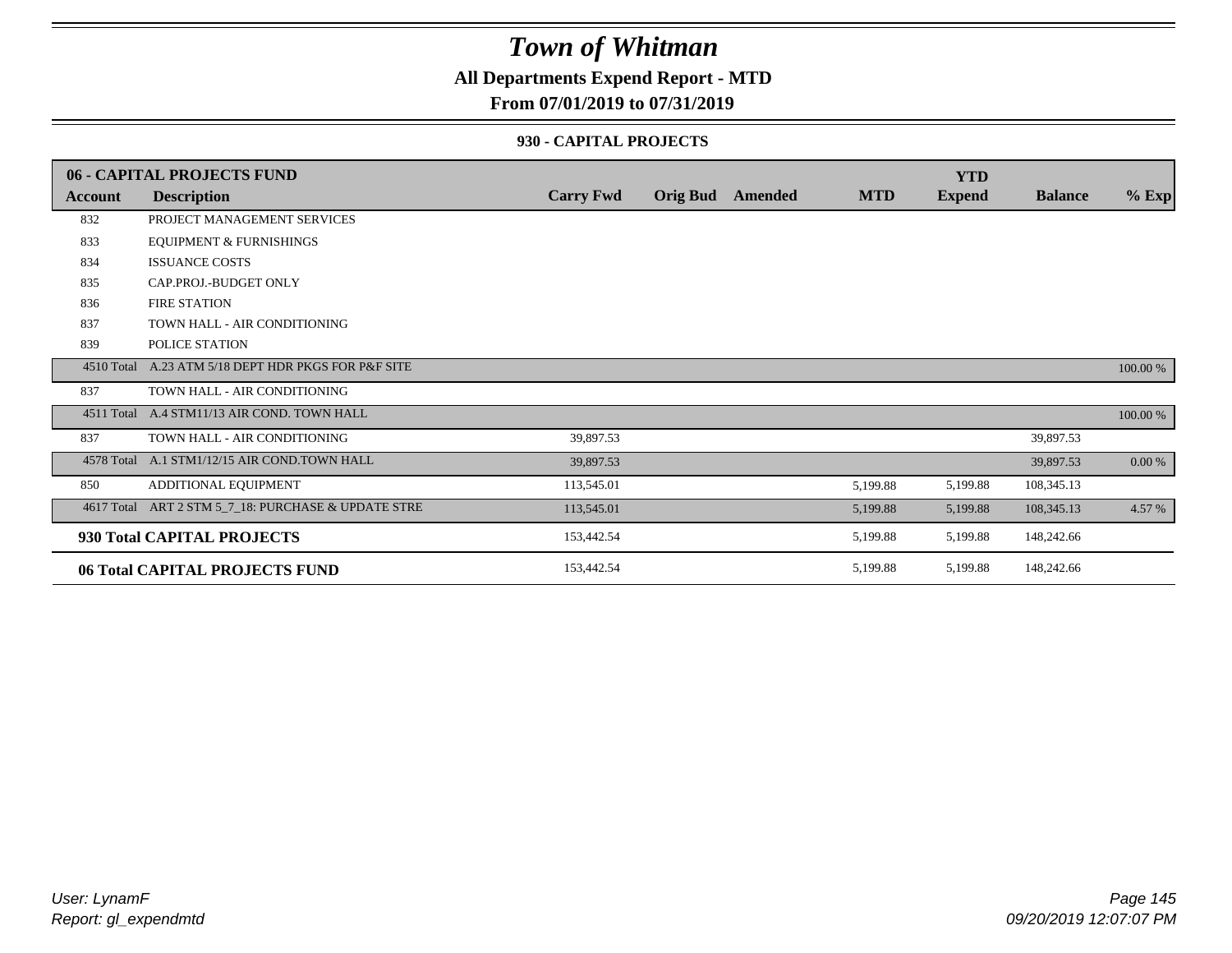**All Departments Expend Report - MTD**

**From 07/01/2019 to 07/31/2019**

#### **403 - DPW - SPECIAL ARTICLES**

|                | 07 - CHAPTER 90 HIGHWAY FUND                        |                  |            |                         |            | <b>YTD</b>    |                |             |
|----------------|-----------------------------------------------------|------------------|------------|-------------------------|------------|---------------|----------------|-------------|
| <b>Account</b> | <b>Description</b>                                  | <b>Carry Fwd</b> |            | <b>Orig Bud</b> Amended | <b>MTD</b> | <b>Expend</b> | <b>Balance</b> | $%$ Exp     |
| 069            | <b>CHAPTER 90</b>                                   | 643.75           |            |                         |            |               | 643.75         |             |
| 070            | <b>CHAPTER 811</b>                                  |                  |            |                         |            |               |                |             |
|                | 2001 Total EXPENSE                                  | 643.75           |            |                         |            |               | 643.75         | $0.00\,\%$  |
| 999            |                                                     |                  |            |                         |            |               |                |             |
|                | 4504 Total A14ATM 5/15 INSTALL TRAFFIC CNTRL.SIGNAL |                  |            |                         |            |               |                | $100.00~\%$ |
| 999            |                                                     |                  |            |                         |            |               |                |             |
|                | 4506 Total A.31 ATM5/19 XTRA STREET REPAIRS         |                  |            |                         |            |               |                | 100.00 %    |
| 999            |                                                     |                  |            |                         |            |               |                |             |
|                | 4521 Total WINTER RECOVERY ASSIST.FY15 MDOT         |                  |            |                         |            |               |                | 100.00 %    |
| 999            |                                                     |                  |            |                         |            |               |                |             |
|                | 4522 Total COMPLETE STREETS GRANT -TIER 2           |                  |            |                         |            |               |                | 100.00 %    |
| 999            |                                                     |                  | 388,036.00 |                         |            |               | 388,036.00     |             |
|                | 4525 Total A.12 ATM 5/19 REPAIR STREETS & SIDEWALKS |                  | 388,036.00 |                         |            |               | 388,036.00     | 0.00 %      |
| 999            |                                                     |                  |            |                         |            |               |                |             |
|                | 4529 Total A31ATM 5/17CH90 REPAIR STS.& S/WALKS     |                  |            |                         |            |               |                | 100.00 %    |
| 999            |                                                     |                  |            |                         |            |               |                |             |
|                | 4531 Total A13 ATM 5/15 CH90 REPAIR STS.& S/WALKS   |                  |            |                         |            |               |                | 100.00 %    |
| 999            |                                                     | 34,045.61        |            |                         |            |               | 34,045.61      |             |
|                | 4533 Total A.32ATM5/16 CH90 PUR.6 WHEEL DMP.TRK.    | 34,045.61        |            |                         |            |               | 34,045.61      | 0.00%       |
| 999            |                                                     |                  |            |                         |            |               |                |             |
|                | 4534 Total A.3 STM 11/13 CH90 REPAIR STS.& S/WALKS  |                  |            |                         |            |               |                | $100.00~\%$ |
| 999            |                                                     |                  |            |                         |            |               |                |             |
|                | 4535 Total A24ATM5/10CH90PUR.PRE-MIX HEATER TRAILER |                  |            |                         |            |               |                | 100.00 %    |
| 999            |                                                     |                  |            |                         |            |               |                |             |
|                | 4537 Total A15 ATM 5/15 CH 90 REPAIR STS.& S/WALKS  |                  |            |                         |            |               |                | 100.00 %    |
| 999            |                                                     | 187,192.99       |            |                         | 171,678.09 | 171,678.09    | 15,514.90      |             |
|                | 4618 Total ART. 10 ATM 5/18 CH 90 REPAIR STS & SIDE | 187,192.99       |            |                         | 171,678.09 | 171,678.09    | 15,514.90      | 91.71 %     |
|                | <b>403 Total DPW - SPECIAL ARTICLES</b>             | 221,882.35       | 388,036.00 |                         | 171,678.09 | 171,678.09    | 438,240.26     |             |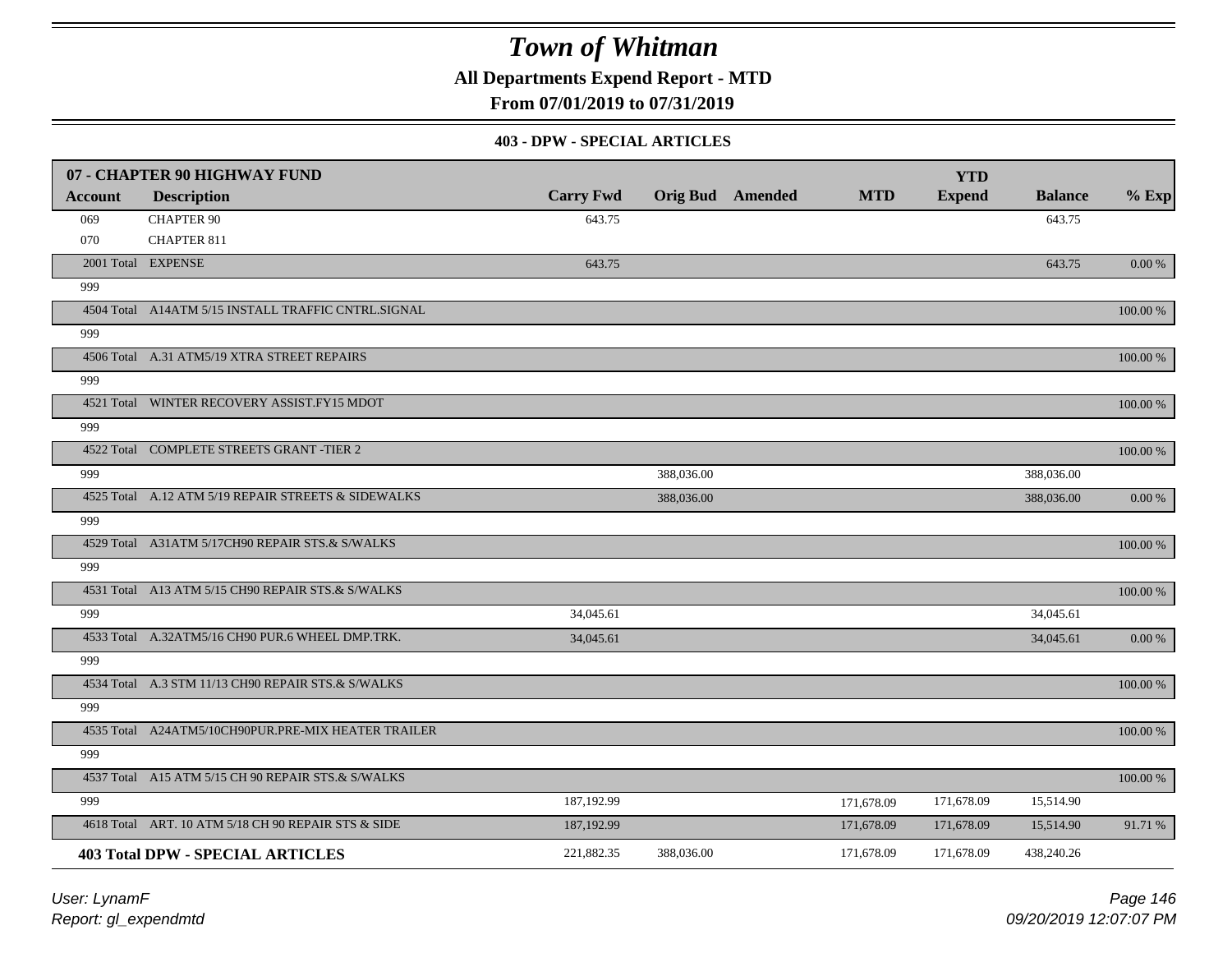**All Departments Expend Report - MTD**

**From 07/01/2019 to 07/31/2019**

#### **403 - DPW - SPECIAL ARTICLES**

| 07 - CHAPTER 90 HIGHWAY FUND     |                  |                     |            | YTD           |                |         |
|----------------------------------|------------------|---------------------|------------|---------------|----------------|---------|
| <b>Description</b><br>Account    | <b>Carry Fwd</b> | Orig Bud<br>Amended | <b>MTD</b> | <b>Expend</b> | <b>Balance</b> | $%$ Exp |
| 07 Total CHAPTER 90 HIGHWAY FUND | 221.882.35       | 388,036.00          | 171.678.09 | 171.678.09    | 438,240.26     |         |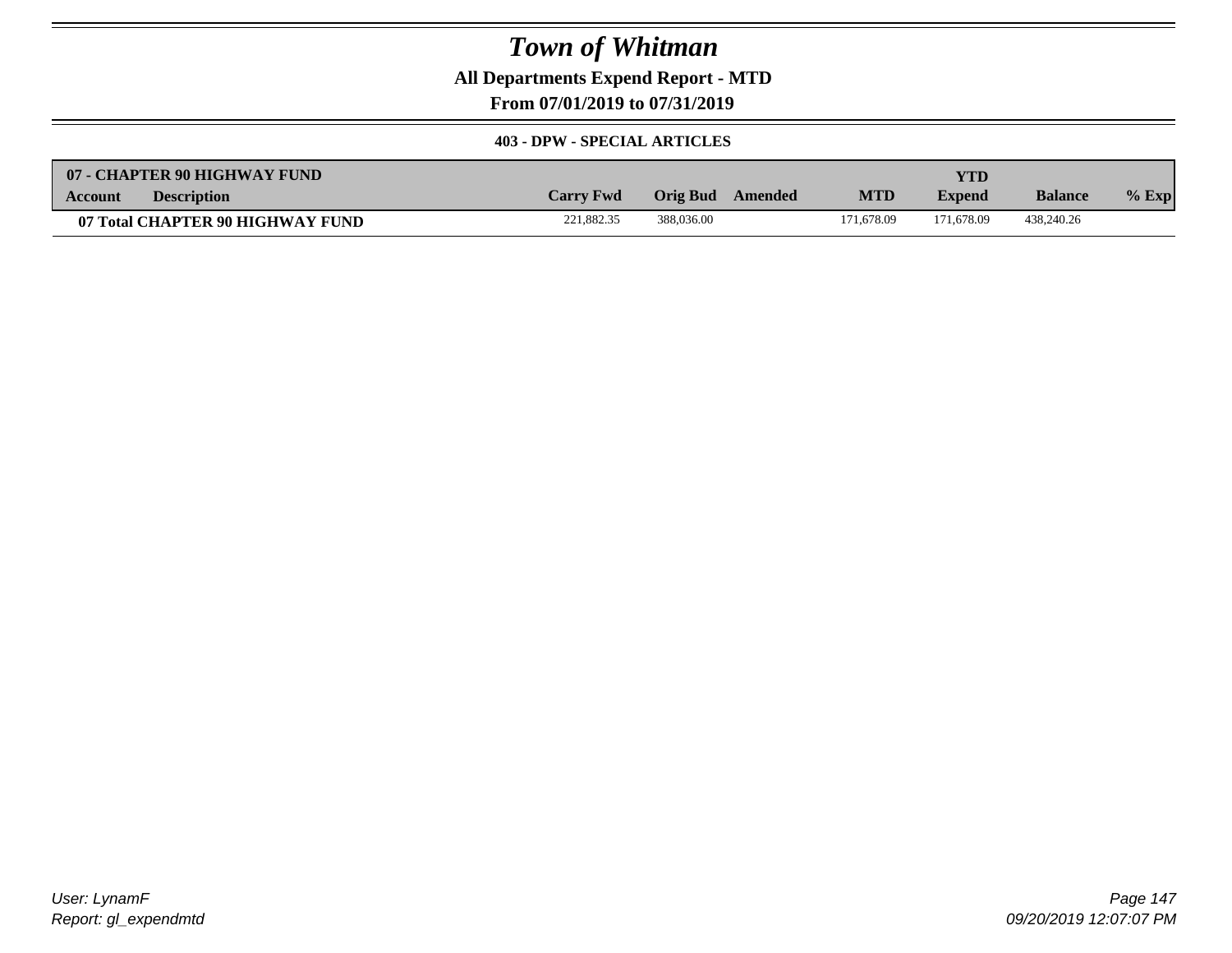### **All Departments Expend Report - MTD**

**From 07/01/2019 to 07/31/2019**

#### **852 - POLICE REVOLVING**

| <b>09 - AGENCY FUND</b> |                                   |                  |                 |         |            | <b>YTD</b>    |                |            |
|-------------------------|-----------------------------------|------------------|-----------------|---------|------------|---------------|----------------|------------|
| Account                 | <b>Description</b>                | <b>Carry Fwd</b> | <b>Orig Bud</b> | Amended | <b>MTD</b> | <b>Expend</b> | <b>Balance</b> | $%$ Exp    |
| 007                     | <b>REGULAR DETAILS</b>            |                  |                 |         | 45,490.00  | 45.490.00     | -45.490.00     |            |
|                         | 1000 Total SALARIES               |                  |                 |         | 45,490.00  | 45,490.00     | $-45.490.00$   | $100.00\%$ |
|                         | <b>852 Total POLICE REVOLVING</b> |                  |                 |         | 45,490.00  | 45.490.00     | -45,490.00     |            |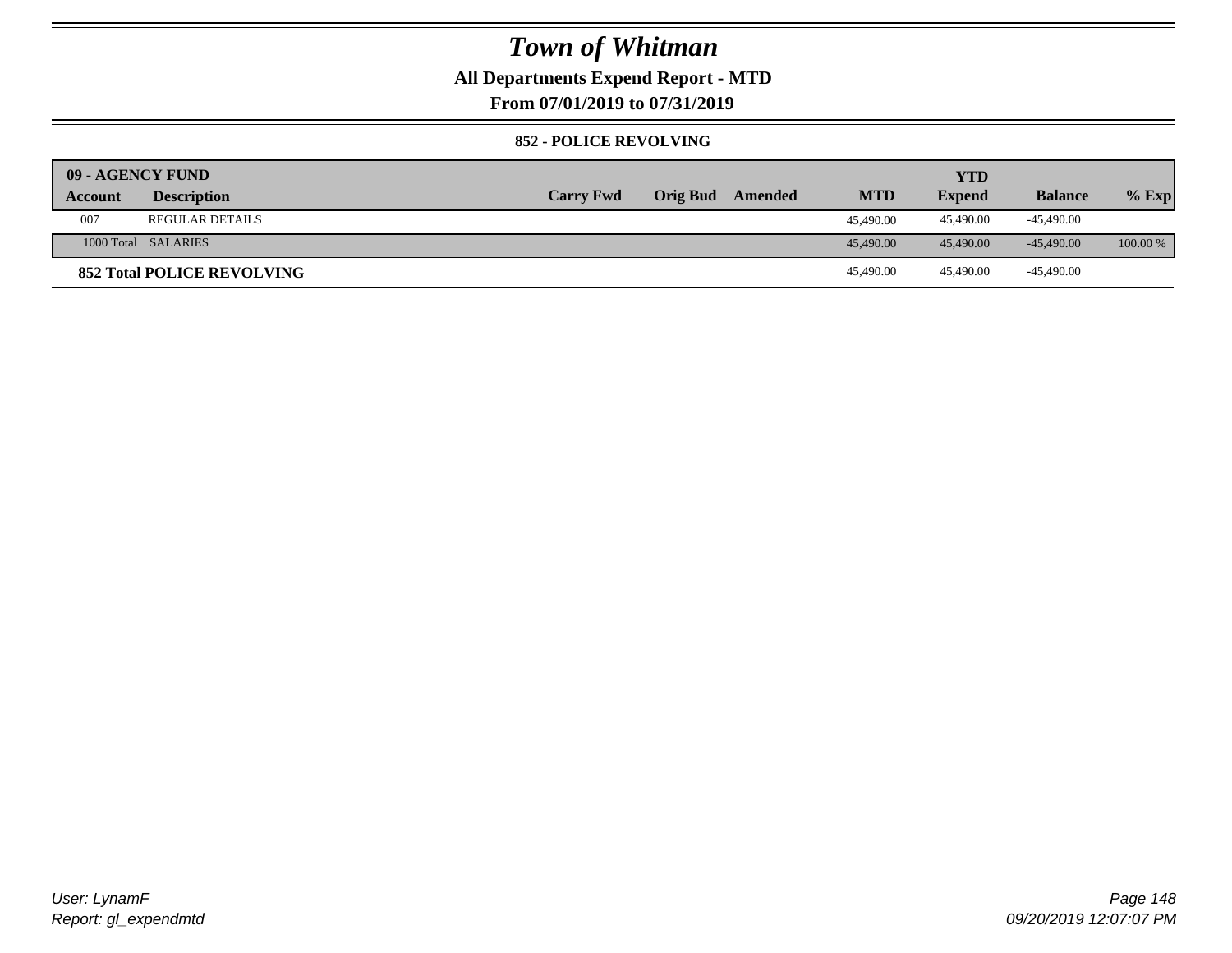**All Departments Expend Report - MTD**

**From 07/01/2019 to 07/31/2019**

#### **853 - PLANNING BOARD REVOLVING CH53G**

| 09 - AGENCY FUND |                                          |                  |                         |            | <b>YTD</b>    |                |          |
|------------------|------------------------------------------|------------------|-------------------------|------------|---------------|----------------|----------|
| Account          | <b>Description</b>                       | <b>Carry Fwd</b> | <b>Orig Bud</b> Amended | <b>MTD</b> | <b>Expend</b> | <b>Balance</b> | $%$ Exp  |
| 359              | PL.BD.REV.WINDSOR EST.C44S53G            |                  |                         |            |               |                |          |
|                  | 2004 Total EXPENSE                       |                  |                         |            |               |                | 100.00 % |
| 360              | PL.BD.REV. DANECCA EST.C44S53G           |                  |                         |            |               |                |          |
|                  | 2005 Total EXPENSE                       |                  |                         |            |               |                | 100.00 % |
| 361              | PL.BD.REV.BUTTERNUT CH44 S53G            |                  |                         |            |               |                |          |
|                  | 2007 Total EXPENSE                       |                  |                         |            |               |                | 100.00 % |
| 362              | PL.BD.REV.OAKDALE FM.I C44S53G           |                  |                         |            |               |                |          |
|                  | 2008 Total EXPENSE                       |                  |                         |            |               |                | 100.00 % |
| 358              | PLANNG.BD.REV.R.R.AVE.CH44S53G           | 1,326.04         |                         |            |               | 1,326.04       |          |
|                  | 2009 Total EXPENSE                       | 1,326.04         |                         |            |               | 1,326.04       | 0.00 %   |
| 365              | PL.BD.RV.VICTORIA EST.CH44S53G           |                  |                         |            |               |                |          |
|                  | 2011 Total EXPENSE                       |                  |                         |            |               |                | 100.00 % |
| 369              | PL.BD.REV.MEADOWBROOK CH44S53G           |                  |                         |            |               |                |          |
|                  | 2016 Total EXPENSE                       |                  |                         |            |               |                | 100.00 % |
| 370              | PL.BD.RV.CATHERINE RD.CH44S53G           |                  |                         |            |               |                |          |
|                  | 2017 Total EXPENSE                       |                  |                         |            |               |                | 100.00 % |
| 371              | PL.BD.RV.J.YOUNG EST.CH44S53G            |                  |                         |            |               |                |          |
|                  | 2018 Total EXPENSE                       |                  |                         |            |               |                | 100.00 % |
| 372              | PL.BD.REV.ERIN ST.EXT.C44S53G            |                  |                         |            |               |                |          |
|                  | 2019 Total EXPENSE                       |                  |                         |            |               |                | 100.00 % |
| 373              | PL.BD.RV.HIGHLND ST.EX.C44S53G           |                  |                         |            |               |                |          |
|                  | 2020 Total EXPENSE                       |                  |                         |            |               |                | 100.00 % |
| 357              | PLANNG.BD.REV.HARV.LN.CH44S53G           |                  |                         |            |               |                |          |
|                  | 2021 Total EXPENSE                       |                  |                         |            |               |                | 100.00 % |
|                  | 853 Total PLANNING BOARD REVOLVING CH53G | 1,326.04         |                         |            |               | 1,326.04       |          |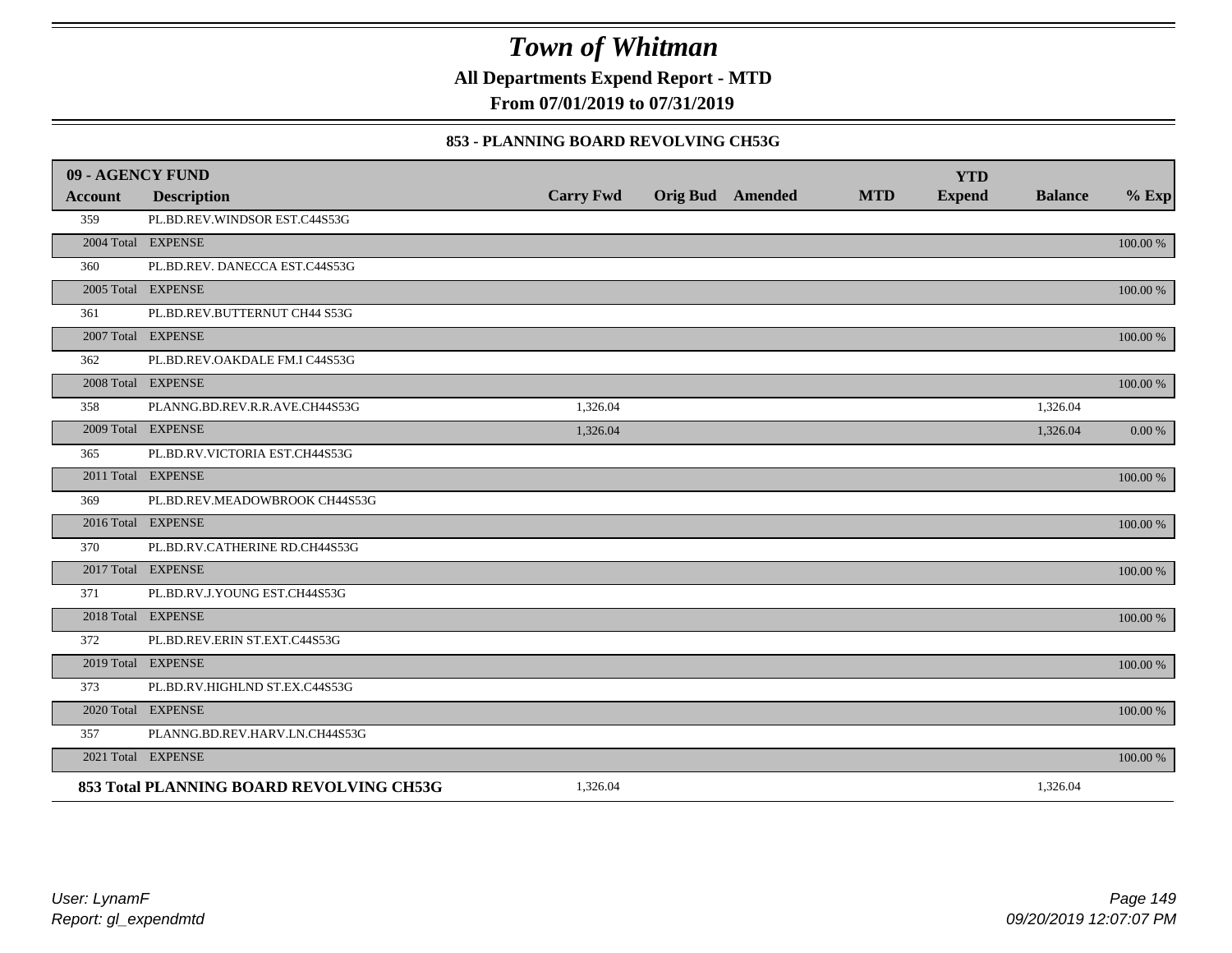**All Departments Expend Report - MTD**

### **From 07/01/2019 to 07/31/2019**

### **854 - DPW DETAILS**

|         | 09 - AGENCY FUND             |                  |                         |            | <b>YTD</b>    |                |          |
|---------|------------------------------|------------------|-------------------------|------------|---------------|----------------|----------|
| Account | <b>Description</b>           | <b>Carry Fwd</b> | <b>Orig Bud</b> Amended | <b>MTD</b> | <b>Expend</b> | <b>Balance</b> | $%$ Exp  |
| 007     | <b>REGULAR DETAILS</b>       |                  |                         |            |               |                |          |
|         | 1000 Total SALARIES          |                  |                         |            |               |                | 100.00 % |
|         | <b>854 Total DPW DETAILS</b> |                  |                         |            |               |                |          |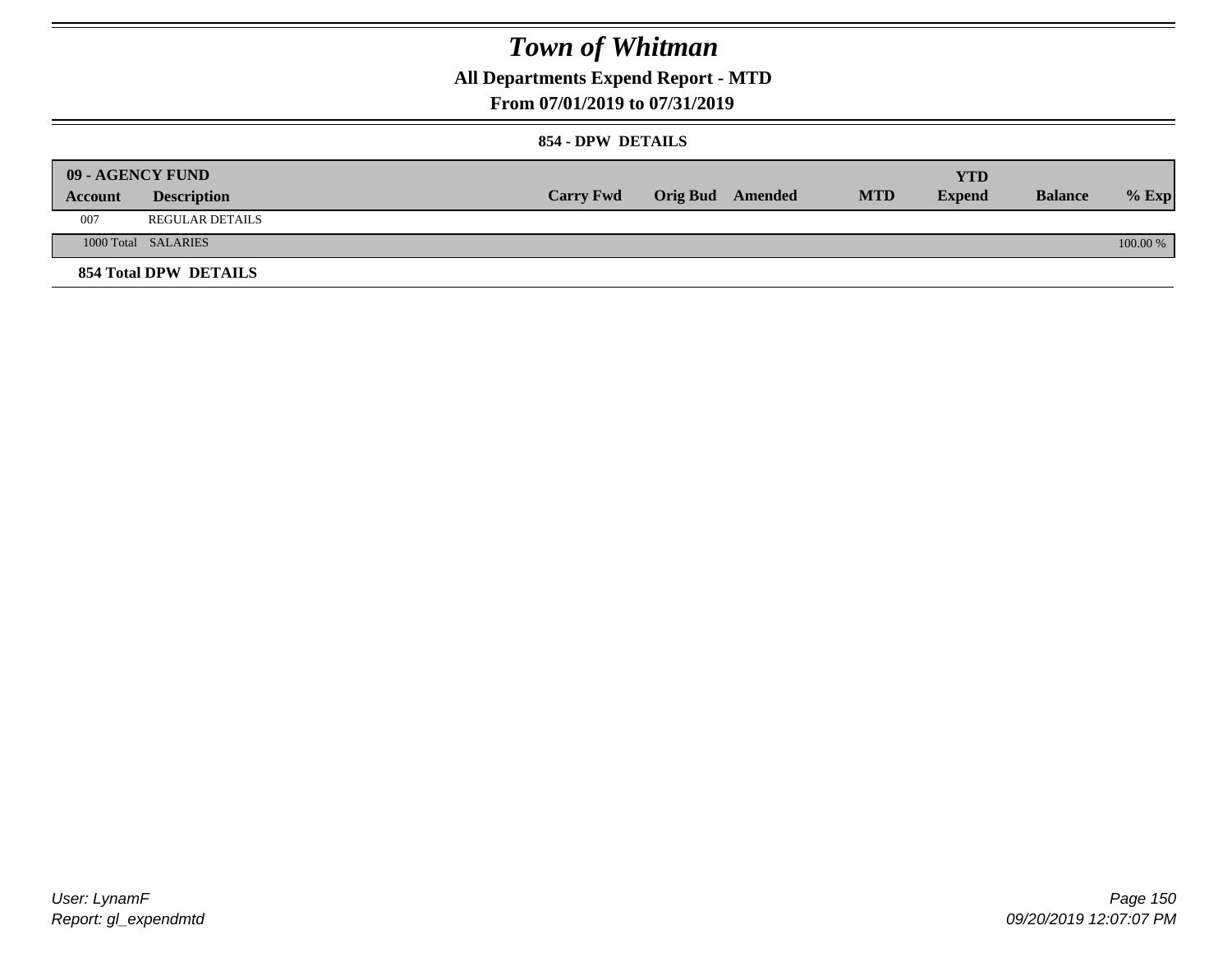## **All Departments Expend Report - MTD**

**From 07/01/2019 to 07/31/2019**

### **856 - FIRE DETAILS**

|         | 09 - AGENCY FUND       |                  |                 |         |            | YTD           |                |            |
|---------|------------------------|------------------|-----------------|---------|------------|---------------|----------------|------------|
| Account | <b>Description</b>     | <b>Carry Fwd</b> | <b>Orig Bud</b> | Amended | <b>MTD</b> | <b>Expend</b> | <b>Balance</b> | $%$ Exp    |
| 007     | <b>REGULAR DETAILS</b> |                  |                 |         | 2.592.00   | 2,592.00      | $-2,592.00$    |            |
|         | 1000 Total SALARIES    |                  |                 |         | 2.592.00   | 2,592.00      | $-2,592.00$    | $100.00\%$ |
|         | 856 Total FIRE DETAILS |                  |                 |         | 2,592.00   | 2,592.00      | $-2,592.00$    |            |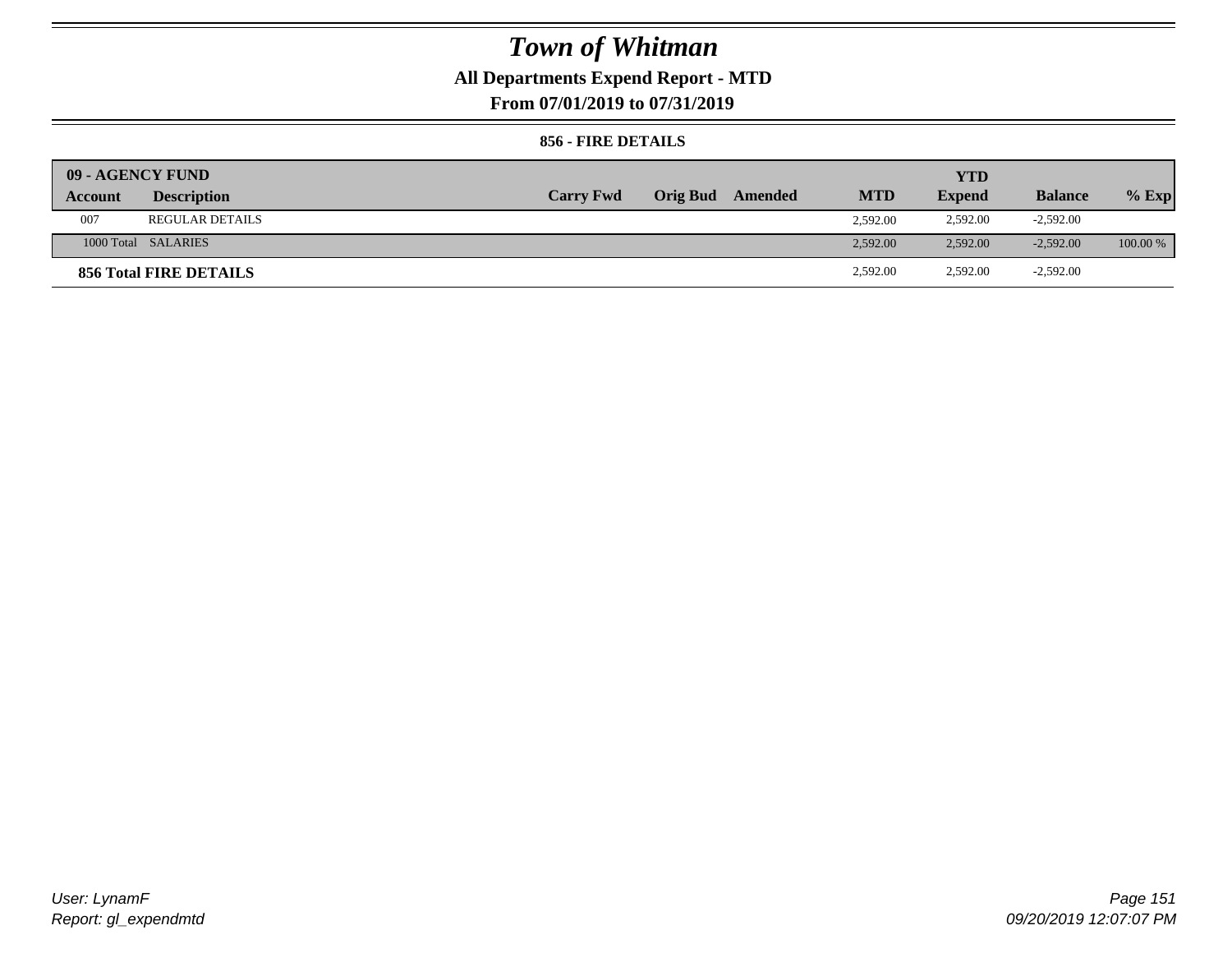**All Departments Expend Report - MTD**

**From 07/01/2019 to 07/31/2019**

#### **858 - APPEALS BD.REVOLVING S53G**

|         | 09 - AGENCY FUND                    |                  |                         |            | YTD           |                |            |
|---------|-------------------------------------|------------------|-------------------------|------------|---------------|----------------|------------|
| Account | <b>Description</b>                  | <b>Carry Fwd</b> | <b>Orig Bud</b> Amended | <b>MTD</b> | <b>Expend</b> | <b>Balance</b> | $%$ Exp    |
| 367     | APPEALS BD.-TWOCAN PROP. S53G       |                  |                         |            |               |                |            |
|         | 2014 Total EXPENSE                  |                  |                         |            |               |                | $100.00\%$ |
|         | 858 Total APPEALS BD.REVOLVING S53G |                  |                         |            |               |                |            |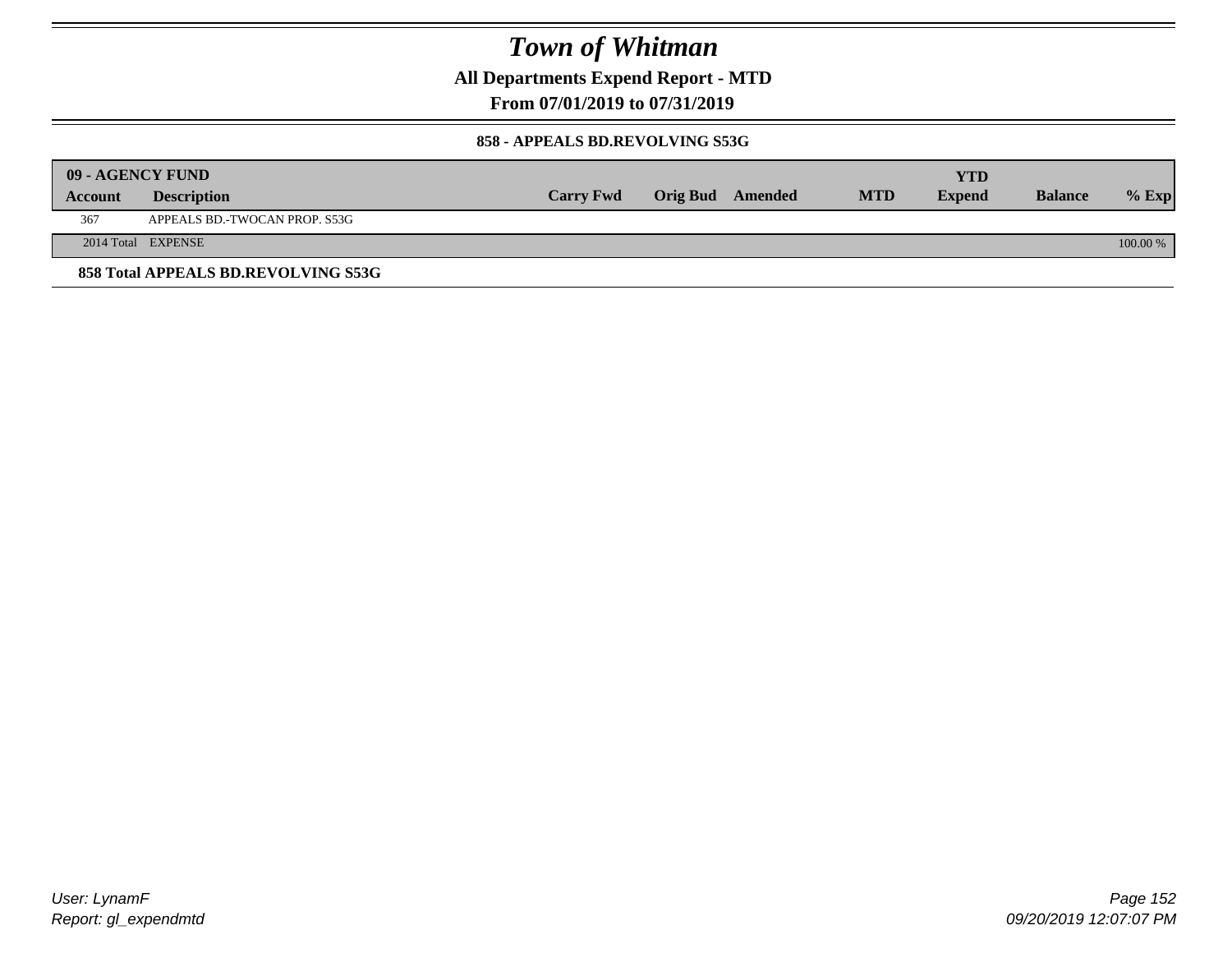## **All Departments Expend Report - MTD**

**From 07/01/2019 to 07/31/2019**

### **870 - AGENCY**

| 09 - AGENCY FUND |                                |                  |                  |            | <b>YTD</b>    |                |          |
|------------------|--------------------------------|------------------|------------------|------------|---------------|----------------|----------|
| <b>Account</b>   | <b>Description</b>             | <b>Carry Fwd</b> | Orig Bud Amended | <b>MTD</b> | <b>Expend</b> | <b>Balance</b> | $%$ Exp  |
| 030              | DEPUTY COLLECTOR'S FEES        |                  |                  | 2,839.00   | 2,839.00      | $-2,839.00$    |          |
|                  | 2000 Total EXPENSE             |                  |                  | 2,839.00   | 2,839.00      | $-2,839.00$    | 100.00 % |
| 031              | SPORTING LICENSES STATE        |                  |                  |            |               |                |          |
| 032              | DUE TO STATE-GUN PERMITS       |                  |                  | 2,687.50   | 2,687.50      | $-2,687.50$    |          |
|                  | 2001 Total EXPENSE             |                  |                  | 2,687.50   | 2,687.50      | $-2,687.50$    | 100.00 % |
| 780              | F.I.C.A. WITHHOLDING           |                  |                  |            |               |                |          |
| 781              | FEDERAL WITHHOLDING            |                  |                  | 82,929.96  | 82,929.96     | $-82,929.96$   |          |
| 782              | STATE WITHHOLDING              |                  |                  | 35,693.57  | 35,693.57     | $-35,693.57$   |          |
| 783              | <b>COUNTY RETIREMENT</b>       |                  |                  |            |               |                |          |
| 785              | MEDICARE TAX WITHHOLDING       |                  |                  | 10,958.66  | 10,958.66     | $-10,958.66$   |          |
| 786              | <b>CREDIT UNION-TOWN</b>       |                  |                  | 49,314.68  | 49,314.68     | $-49,314.68$   |          |
| 788              | DEFERRED COMPENSATION-TOWN     |                  |                  | 21,928.00  | 21,928.00     | $-21,928.00$   |          |
| 790              | COURT ORDERED DEDUCTIONS       |                  |                  | 440.00     | 440.00        | $-440.00$      |          |
| 791              | <b>DUES-POLICE</b>             |                  |                  |            |               |                |          |
| 792              | <b>DUES-FIRE</b>               |                  |                  |            |               |                |          |
| 793              | <b>DUES-DPW</b>                |                  |                  |            |               |                |          |
| 794              | DUES-T.H.EMPLOYEES UNION       |                  |                  |            |               |                |          |
| 795              | DUES-T.H. EMPLOYEES-VOLUNTARY  |                  |                  |            |               |                |          |
| 796              | <b>INSURANCE 1</b>             |                  |                  | 1,132.46   | 1,132.46      | $-1,132.46$    |          |
| 797              | <b>INSURANCE 2</b>             |                  |                  | 3,180.84   | 3,180.84      | $-3,180.84$    |          |
| 799              | <b>WAGE GARNISHMENTS</b>       |                  |                  |            |               |                |          |
| 800              | BLUE CARE-PREF.PROVIDER OPTION |                  |                  | 8,740.55   | 8,740.55      | $-8,740.55$    |          |
| 801              | MASTER HEALTH PLUS-TOWN        |                  |                  |            |               |                |          |
| 802              | MASTER HEALTH PLUS-PENSION     |                  |                  |            |               |                |          |
| 803              | <b>MEDEX</b>                   |                  |                  | 26,298.78  | 26,298.78     | $-26,298.78$   |          |
| 804              | PILGRIM-TOWN                   |                  |                  | 24,062.50  | 24,062.50     | $-24,062.50$   |          |
| 805              | TEFRA-TOWM                     |                  |                  |            |               |                |          |
| 806              | CARVE OUT GROUPS-MEDICARE      |                  |                  |            |               |                |          |
| 811              | <b>BLUE 20/20 VISION</b>       |                  |                  | 784.66     | 784.66        | $-784.66$      |          |
| 812              | MANDATORY DEFFR'D COMPENSATION |                  |                  |            |               |                |          |
| 813              | DELTA DENTAL PLAN              |                  |                  | 12,693.66  | 12,693.66     | $-12,693.66$   |          |
| 816              | CAFETERIA PLAN-FSA CARD FEE    |                  |                  |            |               |                |          |

*Report: gl\_expendmtd User: LynamF*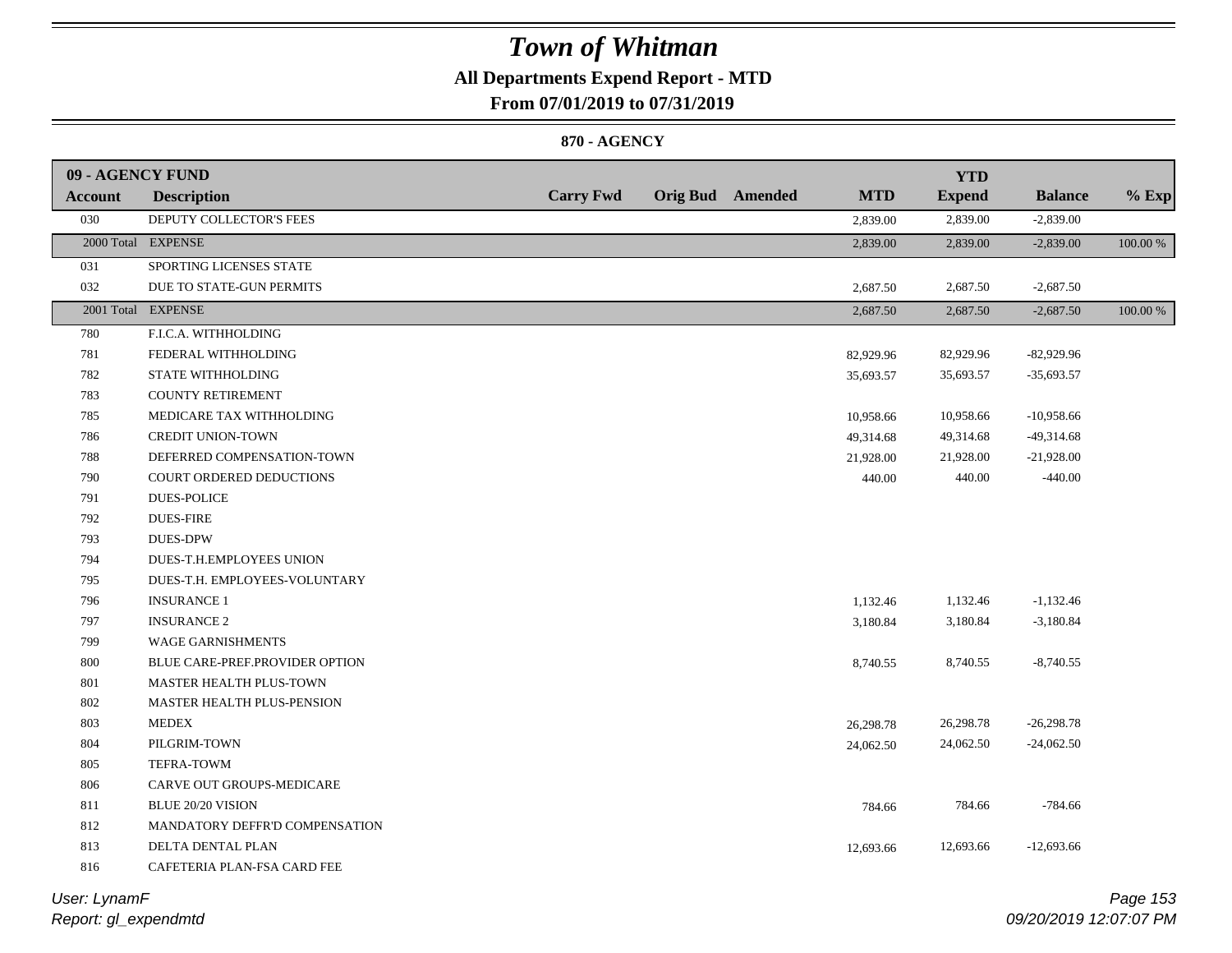## **All Departments Expend Report - MTD**

## **From 07/01/2019 to 07/31/2019**

### **870 - AGENCY**

| 09 - AGENCY FUND |                                   |                  |                 |         |            | <b>YTD</b>    |                |          |
|------------------|-----------------------------------|------------------|-----------------|---------|------------|---------------|----------------|----------|
| <b>Account</b>   | <b>Description</b>                | <b>Carry Fwd</b> | <b>Orig Bud</b> | Amended | <b>MTD</b> | <b>Expend</b> | <b>Balance</b> | $%$ Exp  |
| 818              | CAFETERIA BENEFITS-TOWN           |                  |                 |         | 4,107.64   | 4,107.64      | $-4,107.64$    |          |
| 819              | <b>TAXABLE FRINGE BENEFITS</b>    |                  |                 |         | 546.30     | 546.30        | $-546.30$      |          |
| 821              | <b>NETWORK BLUE</b>               |                  |                 |         | 53,195.10  | 53,195.10     | $-53,195.10$   |          |
| 823              | <b>HPHC MEDICARE ENHANCE</b>      |                  |                 |         |            |               |                |          |
| 824              | MPA - LEGAL DEFENSE FUND          |                  |                 |         |            |               |                |          |
| 827              | <b>DUES - LIBRARY</b>             |                  |                 |         |            |               |                |          |
| 828              | NETWORK BLUE-RATE SAVER           |                  |                 |         | 18,072.60  | 18,072.60     | $-18,072.60$   |          |
| 829              | <b>HARVARD PILGRIM-RATE SAVER</b> |                  |                 |         | 1,700.30   | 1,700.30      | $-1,700.30$    |          |
| 831              | <b>BLUE CARE PPO RATE SAVER</b>   |                  |                 |         | 2,033.50   | 2,033.50      | $-2,033.50$    |          |
| 881              | DIRECT DEPOSIT-PAYROLL            |                  |                 |         |            |               |                |          |
| 899              | <b>EXCHANGE ACCOUNT</b>           |                  |                 |         |            |               |                |          |
|                  | 2002 Total EXPENSE                |                  |                 |         | 357,813.76 | 357,813.76    | $-357,813.76$  | 100.00 % |
|                  | 870 Total AGENCY                  |                  |                 |         | 363,340.26 | 363,340.26    | $-363,340.26$  |          |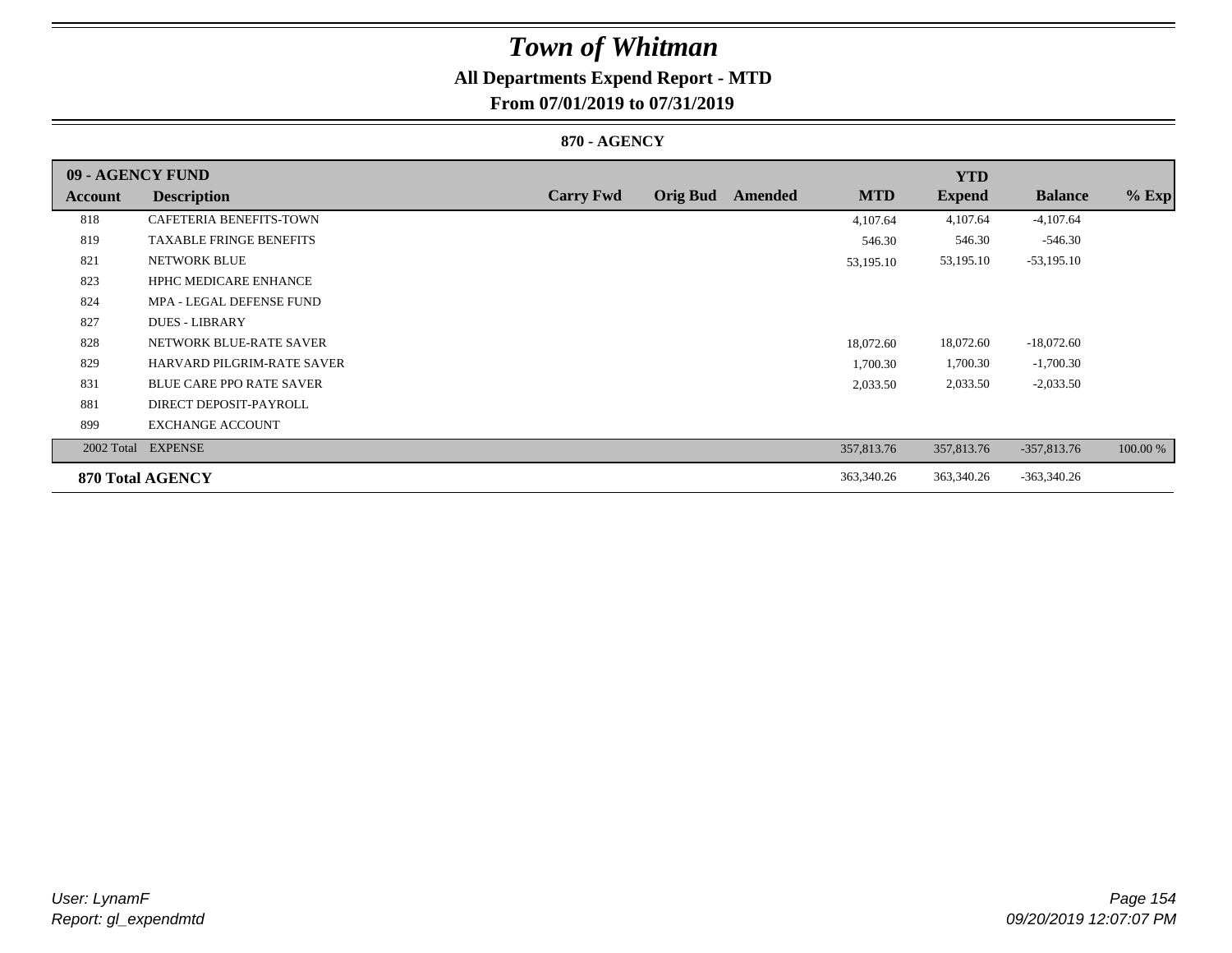**All Departments Expend Report - MTD**

### **From 07/01/2019 to 07/31/2019**

#### **980 - PERFORMANCE BONDS**

|         | 09 - AGENCY FUND            |                  |                 |         |            | <b>YTD</b>    |                |          |
|---------|-----------------------------|------------------|-----------------|---------|------------|---------------|----------------|----------|
| Account | <b>Description</b>          | <b>Carry Fwd</b> | <b>Orig Bud</b> | Amended | <b>MTD</b> | <b>Expend</b> | <b>Balance</b> | $%$ Exp  |
| 364     | PLANNING BOARD              |                  |                 |         |            |               |                |          |
|         | 2004 Total EXPENSE          |                  |                 |         |            |               |                | 100.00 % |
|         | 980 Total PERFORMANCE BONDS |                  |                 |         |            |               |                |          |
|         | 09 Total AGENCY FUND        | 1,326.04         |                 |         | 411,422.26 | 411,422.26    | -410,096.22    |          |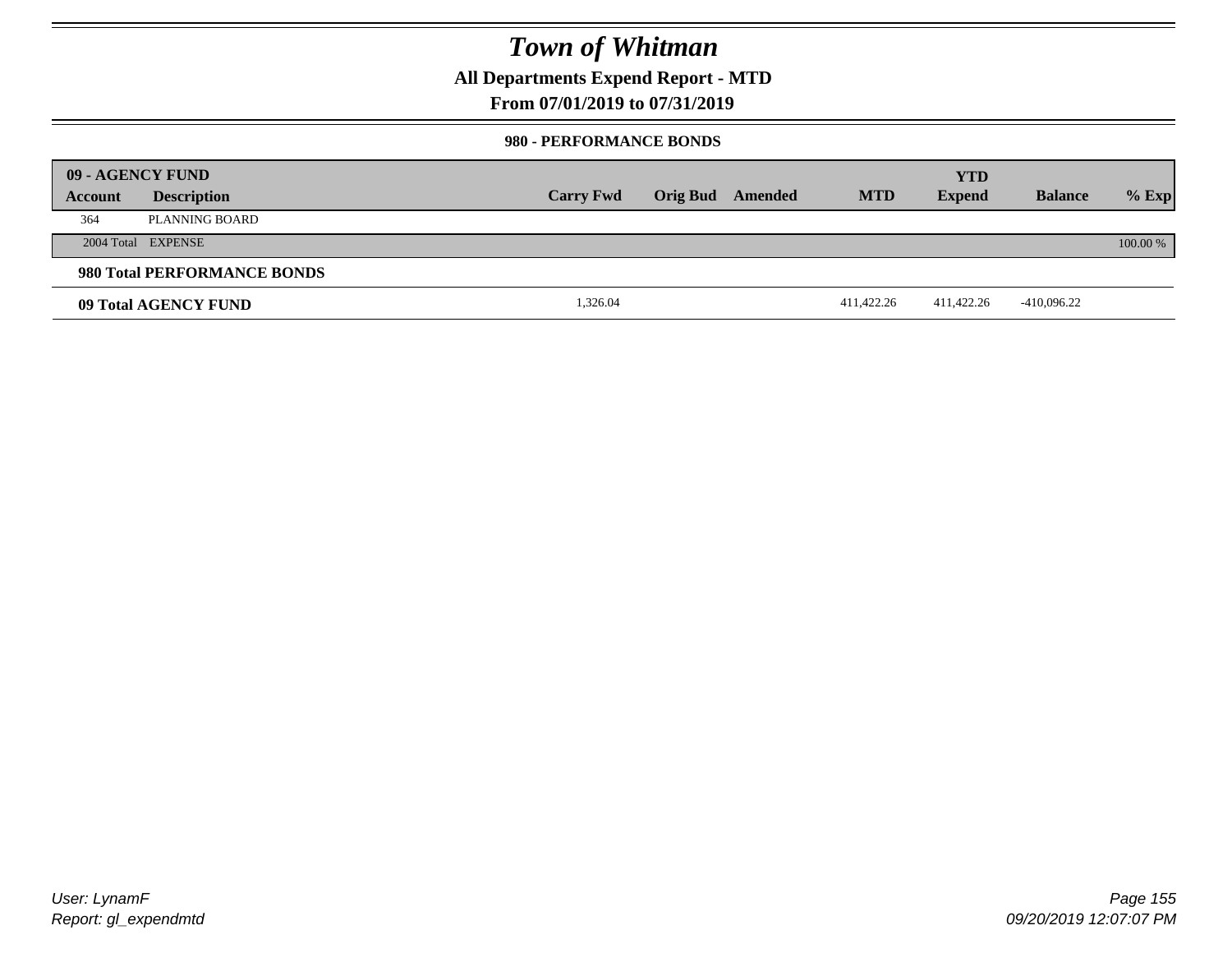**All Departments Expend Report - MTD**

### **From 07/01/2019 to 07/31/2019**

|                | 60 - WATER/SEWER ENTERPRISE FUND                    |                  |                  |            | YTD           |                |            |
|----------------|-----------------------------------------------------|------------------|------------------|------------|---------------|----------------|------------|
| <b>Account</b> | <b>Description</b>                                  | <b>Carry Fwd</b> | Orig Bud Amended | <b>MTD</b> | <b>Expend</b> | <b>Balance</b> | $\%$ Exp   |
| 999            |                                                     |                  |                  |            |               |                |            |
|                | 4615 Total ART. 3 STM MAY 7, 2018: FY 19 WATER DEBT |                  |                  |            |               |                | $100.00\%$ |
|                | <b>440 Total WATER/SEWER</b>                        |                  |                  |            |               |                |            |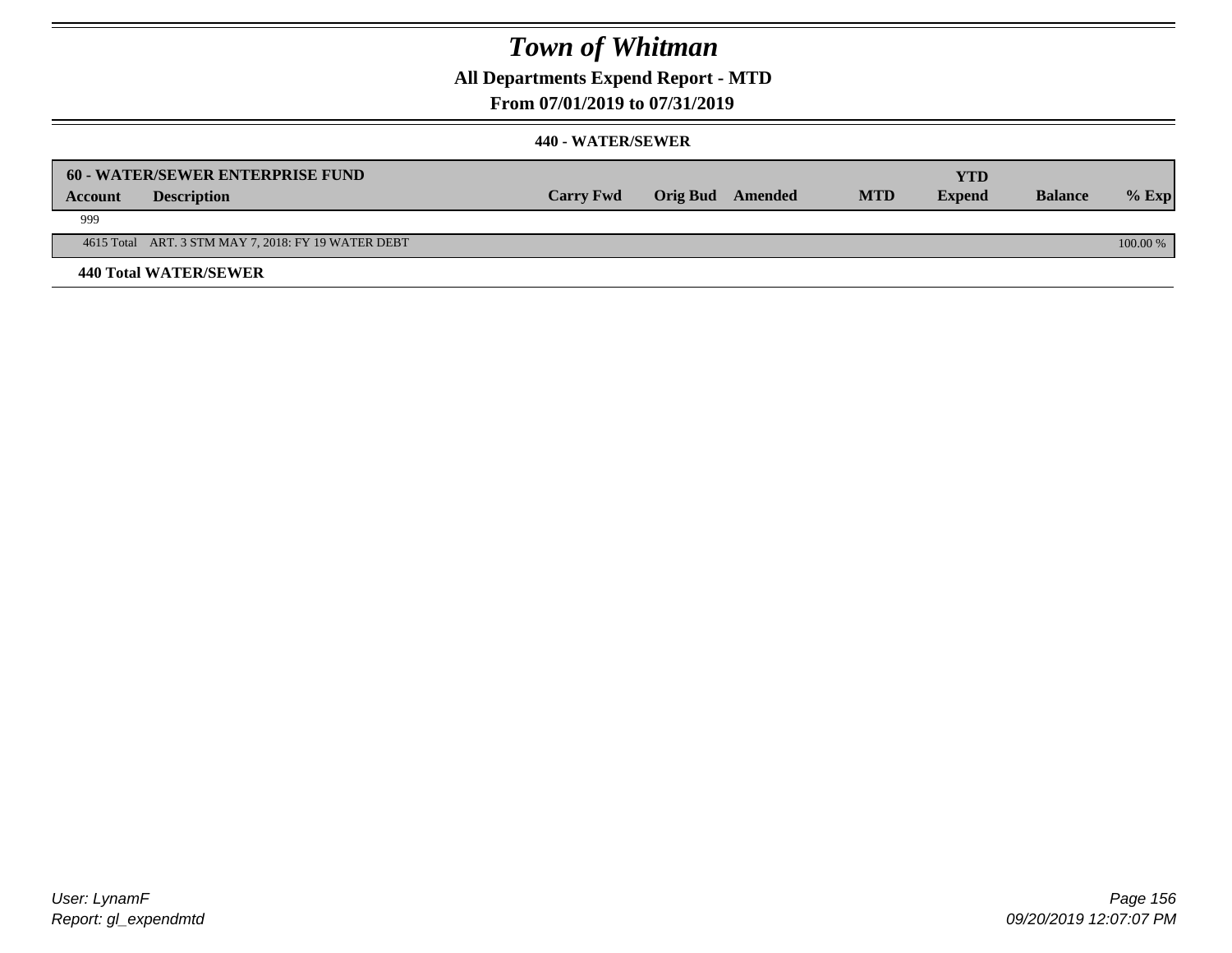## **All Departments Expend Report - MTD**

## **From 07/01/2019 to 07/31/2019**

|                | 60 - WATER/SEWER ENTERPRISE FUND         |                  |                                       | <b>YTD</b>    |                |          |
|----------------|------------------------------------------|------------------|---------------------------------------|---------------|----------------|----------|
| <b>Account</b> | <b>Description</b>                       | <b>Carry Fwd</b> | <b>Orig Bud</b> Amended<br><b>MTD</b> | <b>Expend</b> | <b>Balance</b> | $%$ Exp  |
| 111            | SALARIES-ADMINSTRATIVE                   | 99,371.00        | 7,585.12                              | 7,585.12      | 91,785.88      |          |
| 112            | <b>SALARIES</b>                          |                  |                                       |               |                |          |
| 113            | DIVISIONAL LABOR-REGULAR                 | 477,476.00       | 29,316.80                             | 29,316.80     | 448,159.20     |          |
| 114            | DIVISIONAL LABOR-O.T.                    |                  | 5,411.54                              | 5,411.54      | $-5,411.54$    |          |
| 116            | <b>CLERICAL</b>                          | 43,780.00        | 3,309.74                              | 3,309.74      | 40,470.26      |          |
| 119            | SALARY-ASSIST.SUPERINTENDENT             |                  |                                       |               |                |          |
| 136            | POLICE DETAILS                           | 16,000.00        | 2,918.64                              | 2,918.64      | 13,081.36      |          |
| 144            | <b>EDUCATION INCENTIVE</b>               |                  |                                       |               |                |          |
| 146            | SALARIES-LONGEVITY                       | 2,925.00         |                                       |               | 2,925.00       |          |
| 222            | CDL LIC. / STIPEND                       | 2,160.00         | 2,160.00                              | 2,160.00      |                |          |
| 228            | <b>CDL STIPEND - UNION</b>               |                  |                                       |               |                |          |
| 234            | SALARIES - UNUSED SICK & VAC. TIME       |                  |                                       |               |                |          |
|                | 1000 Total SALARIES                      | 641,712.00       | 50,701.84                             | 50,701.84     | 591,010.16     | 7.90 %   |
| 949            | FY2014 ENCUMBRANCES                      |                  |                                       |               |                |          |
|                | 1003 Total SALARIES                      |                  |                                       |               |                | 100.00 % |
| 210            | <b>ELECTRICITY</b>                       | 70,000.00        | 4,094.99                              | 4,094.99      | 65,905.01      |          |
| 212            | <b>GAS (NATURAL)</b>                     | 15,000.00        | 106.66                                | 106.66        | 14,893.34      |          |
| 230            | <b>WATER PURCHASE</b>                    | 1,500,000.00     |                                       |               | 1,500,000.00   |          |
| 243            | EQUIPMENT MAINTENANCE                    |                  |                                       |               |                |          |
| 309            | <b>TECHNICAL SERVICES</b>                |                  |                                       |               |                |          |
| 340            | <b>TELEPHONE</b>                         | 8,000.00         | 23.61                                 | 23.61         | 7,976.39       |          |
| 380            | DISPOSAL COSTS                           | 900,000.00       |                                       |               | 900,000.00     |          |
| 381            | PRIOR YEAR USER FEE                      |                  |                                       |               |                |          |
| 420            | <b>OFFICE SUPPLIES</b>                   |                  |                                       |               |                |          |
| 430            | <b>BUILDING MAINTENANCE &amp; REPAIR</b> | 50,000.00        | 161.88                                | 161.88        | 49,838.12      |          |
| 481            | <b>GASOLINE</b>                          | 1,500.00         |                                       |               | 1,500.00       |          |
|                |                                          |                  |                                       |               |                |          |
| 530            | <b>CHEMICALS</b>                         | 80,000.00        | 510.00                                | 510.00        | 79,490.00      |          |
| 582            | <b>UNIFORMS</b>                          |                  |                                       |               |                |          |
| 585            | MISCELLANEOUS EXPENSE                    | 15,000.00        |                                       |               | 15,000.00      |          |
| 363            | CROSS CONN.TESTING EXPENSE               | 8,500.00         |                                       |               | 8,500.00       |          |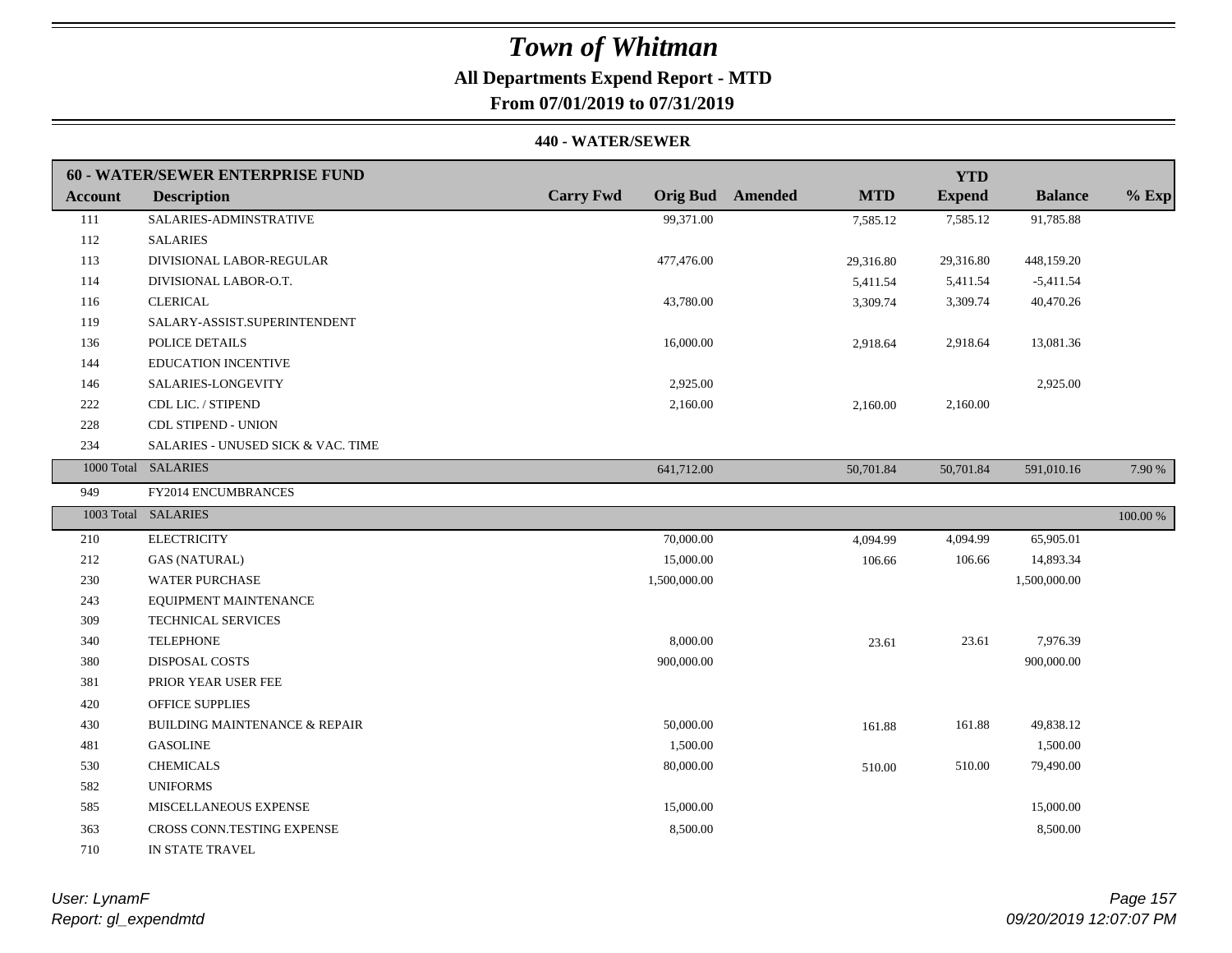## **All Departments Expend Report - MTD**

### **From 07/01/2019 to 07/31/2019**

|                | 60 - WATER/SEWER ENTERPRISE FUND     |                  |              |                         |            | <b>YTD</b>    |                |         |
|----------------|--------------------------------------|------------------|--------------|-------------------------|------------|---------------|----------------|---------|
| <b>Account</b> | <b>Description</b>                   | <b>Carry Fwd</b> |              | <b>Orig Bud</b> Amended | <b>MTD</b> | <b>Expend</b> | <b>Balance</b> | $%$ Exp |
| 720            | OUT OF STATE TRAVEL                  |                  |              |                         |            |               |                |         |
| 730            | <b>ASSOCIATION DUES</b>              |                  |              |                         |            |               |                |         |
| 734            | AGENCY AND REGISTRATION FEES         |                  |              |                         |            |               |                |         |
| 735            | <b>BANK CHARGES</b>                  |                  | 3,800.00     |                         |            |               | 3,800.00       |         |
| 924            | DEBT MISCELLANEOUS - WATER           |                  | 5,000.00     |                         | 1,476.54   | 1,476.54      | 3,523.46       |         |
| 926            | DEBT MISCELLANEOUS-SEWER             |                  |              |                         |            |               |                |         |
| 777            | <b>BUDGET RESERVE</b>                |                  | 43,497.00    |                         |            |               | 43,497.00      |         |
| 825            | <b>LAND</b>                          |                  |              |                         |            |               |                |         |
| 826            | <b>BUILDINGS</b>                     |                  |              |                         |            |               |                |         |
| 830            | <b>PLANT</b>                         |                  |              |                         |            |               |                |         |
| 840            | SITE IMPROVEMENT                     |                  |              |                         |            |               |                |         |
| 850            | ADDITIONAL EQUIPMENT                 |                  |              |                         |            |               |                |         |
| 875            | REPLACE EQUIPMENT                    |                  |              |                         |            |               |                |         |
| 890            | <b>CAPITAL PROJECT</b>               |                  |              |                         |            |               |                |         |
| 910            | MAT.PRIN.L.T.DEBT 6/1/2008           |                  |              |                         |            |               |                |         |
| 911            | <b>INT.LONG TERM DEBT WTR/SWR</b>    |                  |              |                         |            |               |                |         |
| 913            | PRIN.-L.T. DEBT WTR.RE-FUNDED 3/8/12 |                  |              |                         |            |               |                |         |
| 914            | PRINCIPAL LONG TERM-WATER            |                  |              |                         |            |               |                |         |
| 915            | <b>INT.LONG TERM DEBT-SEWER</b>      |                  | 215,000.00   |                         | 3,451.81   | 3,451.81      | 211,548.19     |         |
| 916            | <b>INTEREST LONG TERM DEBT</b>       |                  |              |                         |            |               |                |         |
| 919            | INT.LONG TERM DEBT - WATER           |                  |              |                         |            |               |                |         |
| 925            | <b>INTEREST TEMPORARY LOANS</b>      |                  |              |                         |            |               |                |         |
| 942            | SEWER PRIN.-L.T.DEBT 2030            |                  | 740,000.00   |                         | 341,974.45 | 341,974.45    | 398,025.55     |         |
| 944            | PRIN.LONG TERM-WTR/SWR               |                  |              |                         |            |               |                |         |
| 950            | <b>REPAYMENT OF BANS</b>             |                  |              |                         |            |               |                |         |
| 951            | DEBT ISSUANCE EXPENSE                |                  |              |                         |            |               |                |         |
| 955            | REPAYMENT OF GANS-PRINCIPAL          |                  |              |                         |            |               |                |         |
| 957            | MAT.PRIN.-L.T.DEBT 1/15/2013         |                  |              |                         |            |               |                |         |
| 960            | INDIRECT COSTS-TO GENERAL FUND       |                  | 512,300.00   |                         |            |               | 512,300.00     |         |
| 961            | INDIRECT COSTS-TO WATER ENT.FD       |                  |              |                         |            |               |                |         |
|                | 2000 Total EXPENSE                   |                  | 4,167,597.00 |                         | 351,799.94 | 351,799.94    | 3,815,797.06   | 8.44 %  |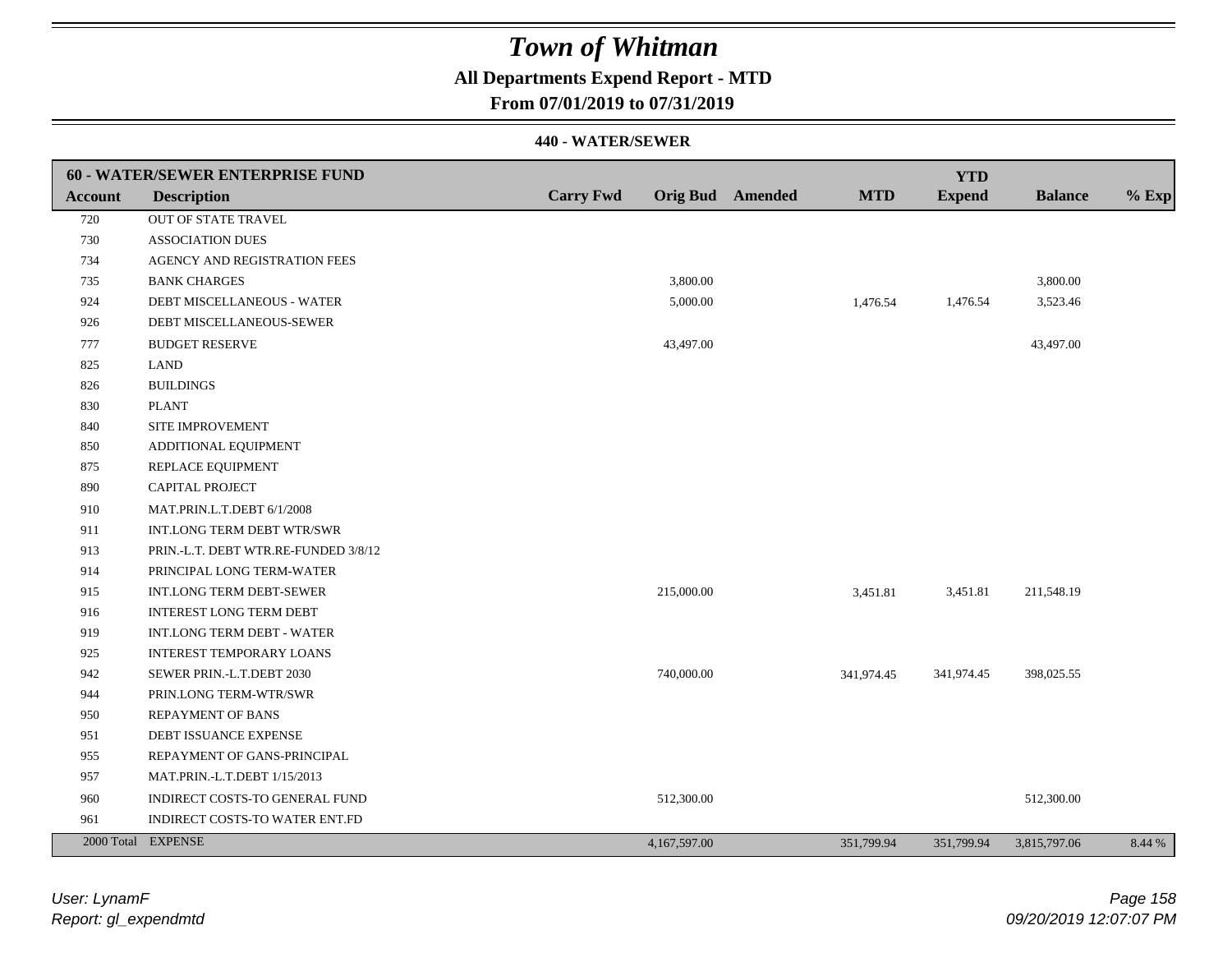**All Departments Expend Report - MTD**

### **From 07/01/2019 to 07/31/2019**

|                | <b>60 - WATER/SEWER ENTERPRISE FUND</b>             |                  |                         |            | <b>YTD</b>    |                |            |
|----------------|-----------------------------------------------------|------------------|-------------------------|------------|---------------|----------------|------------|
| <b>Account</b> | <b>Description</b>                                  | <b>Carry Fwd</b> | <b>Orig Bud</b> Amended | <b>MTD</b> | <b>Expend</b> | <b>Balance</b> | $%$ Exp    |
| 956            | REPAYMENT OF BANS-PRINCIPAL                         |                  |                         |            |               |                |            |
|                | 2004 Total EXPENSE                                  |                  |                         |            |               |                | 100.00 %   |
| 962            | SEWER BOND REFUNDING EXPENSE                        |                  |                         |            |               |                |            |
|                | 2005 Total EXPENSE                                  |                  |                         |            |               |                | 100.00 %   |
| 311            | <b>COMPUTER SERVICES</b>                            |                  | 12,000.00               | 2,600.00   | 2,600.00      | 9,400.00       |            |
| 344            | <b>POSTAGE</b>                                      |                  |                         |            |               |                |            |
|                | 2050 Total DATA PROCESSING AND MAILING              |                  | 12,000.00               | 2,600.00   | 2,600.00      | 9,400.00       | 21.66 %    |
| 272            | <b>EQUIPMENT RENTAL</b>                             |                  |                         |            |               |                |            |
| 317            | <b>WATER TESTING</b>                                |                  |                         | 100.00     | 100.00        | $-100.00$      |            |
| 251            | <b>WATER MAINS</b>                                  |                  |                         | 893.33     | 893.33        | $-893.33$      |            |
| 253            | <b>HYDRANTS</b>                                     |                  |                         |            |               |                |            |
| 254            | <b>METERS</b>                                       |                  |                         |            |               |                |            |
| 582            | <b>UNIFORMS</b>                                     |                  |                         | 219.95     | 219.95        | $-219.95$      |            |
| 585            | MISCELLANEOUS EXPENSE                               |                  | 65,300.00               | 726.92     | 726.92        | 64,573.08      |            |
|                | 2200 Total DIVISIONAL EXPENSE                       |                  | 65,300.00               | 1,940.20   | 1,940.20      | 63,359.80      | 2.97 %     |
| 286            | WATER LEAK DETECTION                                |                  | 8,000.00                |            |               | 8,000.00       |            |
|                | 2201 Total EXPENSE                                  |                  | 8,000.00                |            |               | 8,000.00       | 0.00 %     |
| 999            |                                                     |                  |                         |            |               |                |            |
|                | 4469 Total S4 ATM5/18 INSTALL 2 ROOF-TOP UNITS - WM |                  |                         |            |               |                | 100.00 %   |
| 911            | INT.LONG TERM DEBT WTR/SWR                          |                  |                         |            |               |                |            |
| 944            | PRIN.LONG TERM-WTR/SWR                              |                  |                         |            |               |                |            |
| 999            |                                                     |                  |                         |            |               |                |            |
|                | 4472 Total A.6STM5/15DEBT SER.FY16 1ST PMT.BNDS.R.E |                  |                         |            |               |                | 100.00 %   |
| 999            |                                                     | 25,000.00        |                         |            |               | 25,000.00      |            |
|                | 4473 Total A10STM5/15ENG.SERV.UNIDIR.FLSH.PR.R.E.   | 25,000.00        |                         |            |               | 25,000.00      | $0.00\ \%$ |
| 999            |                                                     |                  |                         |            |               |                |            |
|                | 4480 Total A31ATM5/16PUR2016CHEV.4W/D PICKUP W/PLOW |                  |                         |            |               |                | 100.00 %   |
| 999            |                                                     |                  |                         |            |               |                |            |
|                | 4482 Total A5STM5/15 DEBT SER.-TEMP.BORROWING-R.E.  |                  |                         |            |               |                | 100.00 %   |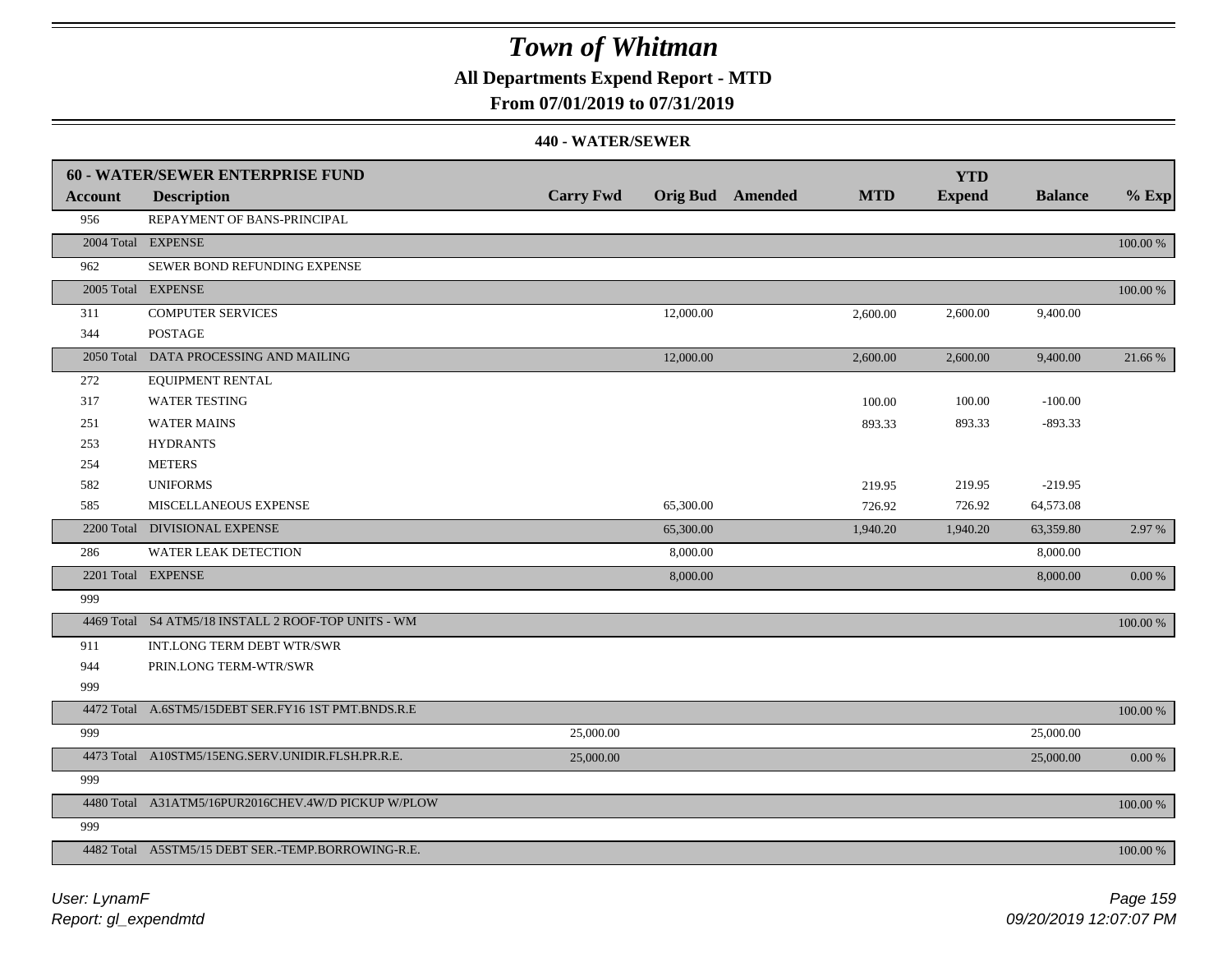**All Departments Expend Report - MTD**

### **From 07/01/2019 to 07/31/2019**

#### **440 - WATER/SEWER**

|         | 60 - WATER/SEWER ENTERPRISE FUND                     |                  |            |                         |            | <b>YTD</b>    |                |           |
|---------|------------------------------------------------------|------------------|------------|-------------------------|------------|---------------|----------------|-----------|
| Account | <b>Description</b>                                   | <b>Carry Fwd</b> |            | <b>Orig Bud</b> Amended | <b>MTD</b> | <b>Expend</b> | <b>Balance</b> | $%$ Exp   |
| 999     |                                                      |                  |            |                         |            |               |                |           |
|         | 4483 Total A.11 ATM 5/18 PURCH FLAIL BRUSH MOWER     |                  |            |                         |            |               |                | 100.00 %  |
| 999     |                                                      |                  | 315,000.00 |                         |            |               | 315,000.00     |           |
|         | 4487 Total A.20 ATM5/19 REPL WATER MAIN RAYNOR       |                  | 315,000.00 |                         |            |               | 315,000.00     | 0.00 %    |
| 999     |                                                      |                  | 200,000.00 |                         |            |               | 200,000.00     |           |
|         | 4495 Total A.18 ATM 5/19 REPAIR SOUTH AVE PUMP STA   |                  | 200,000.00 |                         |            |               | 200,000.00     | $0.00 \%$ |
| 999     |                                                      |                  | 200,000.00 |                         |            |               | 200,000.00     |           |
|         | 4496 Total A.19 ATM5/19 REPAIR AUBURN ST PUMP STATI  |                  | 200,000.00 |                         |            |               | 200,000.00     | 0.00 %    |
| 999     |                                                      | 59,587.24        |            |                         |            |               | 59,587.24      |           |
|         | 4532 Total A.20ATM5/12FR.R.EARN.TO REP.SEW.SYS       | 59,587.24        |            |                         |            |               | 59,587.24      | 0.00 %    |
| 999     |                                                      |                  |            |                         |            |               |                |           |
|         | 4538 Total A.31 ATM 5/10 50% PUR.E350 FORD CARGO VAN |                  |            |                         |            |               |                | 100.00 %  |
| 999     |                                                      |                  |            |                         |            |               |                |           |
|         | 4539 Total A13STM5/15FR.R.E.SEW.SERV.BROCK-PR.YRS    |                  |            |                         |            |               |                | 100.00 %  |
| 999     |                                                      |                  |            |                         |            |               |                |           |
|         | 4548 Total A.25ATM5/11FR.R.E. TO REP. WSTEWTR PUMPS  |                  |            |                         |            |               |                | 100.00 %  |
| 999     |                                                      |                  |            |                         |            |               |                |           |
|         | 4560 Total A.13 ATM 5/19 PUR MINI EXCAVATOR          |                  |            |                         |            |               |                | 100.00 %  |
| 999     |                                                      |                  |            |                         |            |               |                |           |
|         | 4562 Total A.30ATM5/16 REPLACE TRUCK BODY            |                  |            |                         |            |               |                | 100.00 %  |
| 999     |                                                      |                  | 120,000.00 |                         |            |               | 120,000.00     |           |
|         | 4565 Total A.13 ATM 5/19 PUR MINI EXCAVATOR          |                  | 120,000.00 |                         |            |               | 120,000.00     | 0.00 %    |
| 999     |                                                      |                  |            |                         |            |               |                |           |
|         | 4577 Total DPW-SITE WORK & PERMIT/FACILITY IMPROV.   |                  |            |                         |            |               |                | 100.00 %  |
| 999     |                                                      | 18,301.96        |            |                         |            |               | 18,301.96      |           |
|         | 4579 Total A.5STM12/17 SWR.F.MAIN REP.& BY-PASS      | 18,301.96        |            |                         |            |               | 18,301.96      | 0.00 %    |
| 999     |                                                      |                  | 10,500.00  |                         |            |               | 10,500.00      |           |
|         | 4596 Total A.14 ATM 5/19 GENERATOR REPAIR OLD COACH  |                  | 10,500.00  |                         |            |               | 10,500.00      | 0.00 %    |

*Report: gl\_expendmtd User: LynamF*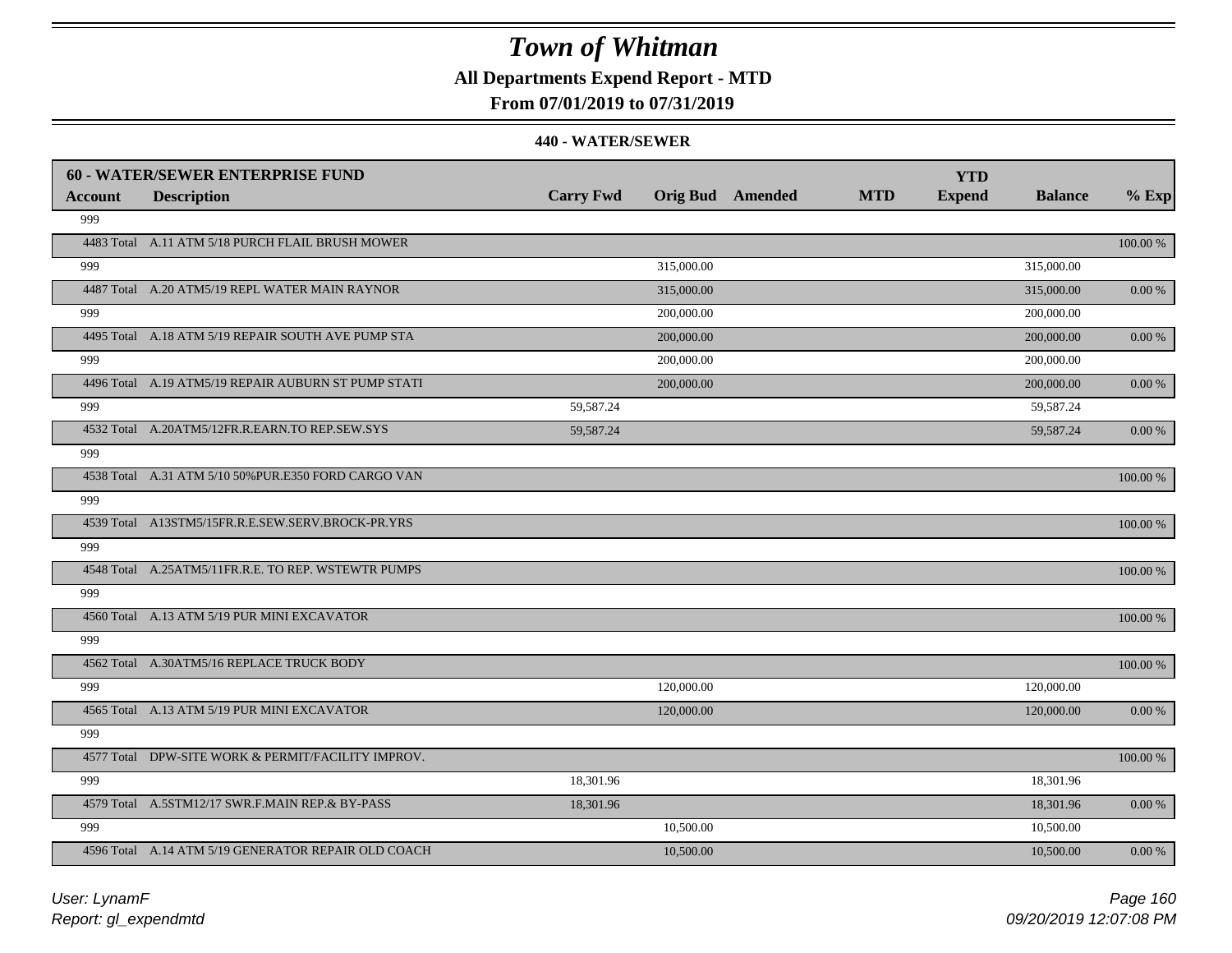## **All Departments Expend Report - MTD**

**From 07/01/2019 to 07/31/2019**

|                | <b>60 - WATER/SEWER ENTERPRISE FUND</b>             |                  |                 |         |            | <b>YTD</b>    |                |            |
|----------------|-----------------------------------------------------|------------------|-----------------|---------|------------|---------------|----------------|------------|
| <b>Account</b> | <b>Description</b>                                  | <b>Carry Fwd</b> | <b>Orig Bud</b> | Amended | <b>MTD</b> | <b>Expend</b> | <b>Balance</b> | $%$ Exp    |
| 999            |                                                     |                  | 36,000.00       |         |            |               | 36,000.00      |            |
|                | 4597 Total A.15 ATM 5/19 NEW GENERATOR BELCHER DR   |                  | 36,000.00       |         |            |               | 36,000.00      | $0.00\ \%$ |
| 999            |                                                     |                  | 36,600.00       |         |            |               | 36,600.00      |            |
|                | 4598 Total A.16 ATM 5/19 UPDATE SCADA SYST          |                  | 36,600.00       |         |            |               | 36,600.00      | $0.00~\%$  |
| 999            |                                                     |                  | 34,220.00       |         |            |               | 34,220.00      |            |
|                | 4599 Total A.17 ATM 5/19 MANHOLE REPAIRS            |                  | 34,220.00       |         |            |               | 34,220.00      | $0.00\ \%$ |
| 999            |                                                     | 2,000.00         |                 |         |            |               | 2,000.00       |            |
|                | 4606 Total Res.Fnd. Trans.-Engin.Costs Rte.18 & 27  | 2,000.00         |                 |         |            |               | 2,000.00       | $0.00\ \%$ |
| 999            |                                                     |                  |                 |         |            |               |                |            |
|                | 4608 Total A.21ATM5/12 FR.R.EARN.TO LEAK DETECT.    |                  |                 |         |            |               |                | 100.00 %   |
| 999            |                                                     |                  |                 |         |            |               |                |            |
|                | 4609 Total A.21 ATM5/14 FR.R.E.PUR&INST.BACK-UP GEN |                  |                 |         |            |               |                | 100.00 %   |
| 999            |                                                     |                  |                 |         |            |               |                |            |
|                | 4610 Total A.22ATM5/14FR.R.E.REP.&REPL.EQ@PUMP STA. |                  |                 |         |            |               |                | 100.00 %   |
| 999            |                                                     |                  |                 |         |            |               |                |            |
|                | 4611 Total A2 STM 5/17 PRIOR YEAR BILL              |                  |                 |         |            |               |                | 100.00 %   |
| 999            |                                                     |                  |                 |         |            |               |                |            |
|                | 4612 Total A.3STM 12/17 PUR.WATER METERS            |                  |                 |         |            |               |                | 100.00 %   |
| 999            |                                                     | 116,135.54       |                 |         |            |               | 116,135.54     |            |
|                | 4613 Total A.4STM12/17 SWR.EASEMNT SURVEYG ETC      | 116,135.54       |                 |         |            |               | 116,135.54     | $0.00\ \%$ |
| 999            |                                                     |                  |                 |         |            |               |                |            |
|                | 4614 Total A.30ATM 5/10 WASTEWTR.UPGRADES FY06      |                  |                 |         |            |               |                | 100.00 %   |
|                | <b>440 Total WATER/SEWER</b>                        | 221,024.74       | 5,846,929.00    |         | 407,041.98 | 407,041.98    | 5,660,911.76   |            |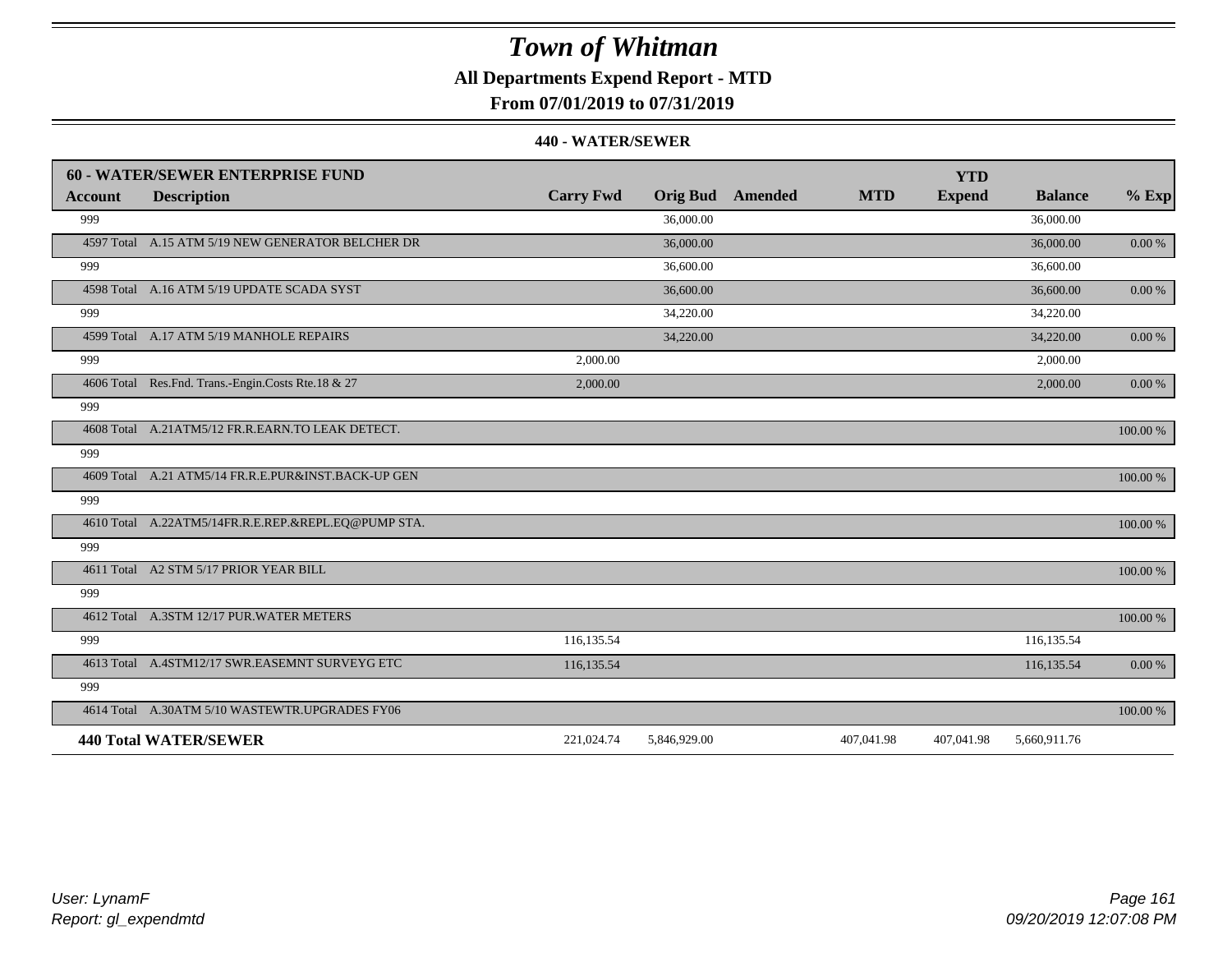**All Departments Expend Report - MTD**

### **From 07/01/2019 to 07/31/2019**

#### **441 - SEWER ENCUMBRANCE**

|                | 60 - WATER/SEWER ENTERPRISE FUND     |                  |                         |            | <b>YTD</b>    |                |          |
|----------------|--------------------------------------|------------------|-------------------------|------------|---------------|----------------|----------|
| <b>Account</b> | <b>Description</b>                   | <b>Carry Fwd</b> | <b>Orig Bud</b> Amended | <b>MTD</b> | <b>Expend</b> | <b>Balance</b> | $%$ Exp  |
| 380            | <b>DISPOSAL COSTS</b>                |                  |                         |            |               |                |          |
|                | 2000 Total EXPENSE                   |                  |                         |            |               |                | 100.00 % |
| 938            | FY 2018 ENCUMBRANCES                 | 850,000.00       |                         |            |               | 850,000.00     |          |
| 939            | <b>FY2015 ENCUMBRANCES</b>           |                  |                         |            |               |                |          |
| 940            | FY2016 ENCUMBRANCES                  |                  |                         |            |               |                |          |
| 943            | FY2012 ENCUMBRANCES                  |                  |                         |            |               |                |          |
| 945            | FY2013 ENCUMBRANCES                  |                  |                         |            |               |                |          |
| 946            | <b>FY2010 ENCUMBRANCES</b>           |                  |                         |            |               |                |          |
| 948            | <b>FY07 ENCUMBRANCES</b>             |                  |                         |            |               |                |          |
| 949            | FY2014 ENCUMBRANCES                  |                  |                         |            |               |                |          |
| 953            | FY2009 ENCUMBRANCES                  |                  |                         |            |               |                |          |
| 958            | FY2005 ENCUMBRANCES                  |                  |                         |            |               |                |          |
| 959            | FY 2019 ENCUMBRANCES                 | 900,000.00       |                         |            |               | 900,000.00     |          |
| 965            | SEWER FY13 DISPOSAL COSTS ENCUMBERED |                  |                         |            |               |                |          |
| 966            | SEWER FY14 DISPOSAL COSTS ENCUMBERED |                  |                         |            |               |                |          |
| 967            | SEWER FY15 DISPOSAL COSTS ENCUMBERED |                  |                         |            |               |                |          |
| 941            | FY 2017 ENCUMBRANCES                 |                  |                         |            |               |                |          |
|                | 2001 Total EXPENSE                   | 1,750,000.00     |                         |            |               | 1,750,000.00   | 0.00 %   |
| 765            | INDIR.COSTS DUE TO GEN.FD.FY95       |                  |                         |            |               |                |          |
| 766            | INDIR.COSTS DUE TO GEN.FD.FY96       |                  |                         |            |               |                |          |
| 767            | INDIR.COSTS DUE TO GEN.FD FY97       |                  |                         |            |               |                |          |
| 768            | INDIR.COSTS DUE TO GEN.FD.FY98       |                  |                         |            |               |                |          |
| 769            | INDIR.COSTS DUE TO GEN.FD.FY99       |                  |                         |            |               |                |          |
|                | 2002 Total EXPENSE                   |                  |                         |            |               |                | 100.00 % |
| 863            | IND.COSTS FY00 DUE TO GF-PR.YR       |                  |                         |            |               |                |          |
| 869            | INDIR.COSTS DUE TO G.FND-PR.YR       |                  |                         |            |               |                |          |
|                | 2003 Total EXPENSE                   |                  |                         |            |               |                | 100.00 % |
|                | <b>441 Total SEWER ENCUMBRANCE</b>   | 1,750,000.00     |                         |            |               | 1,750,000.00   |          |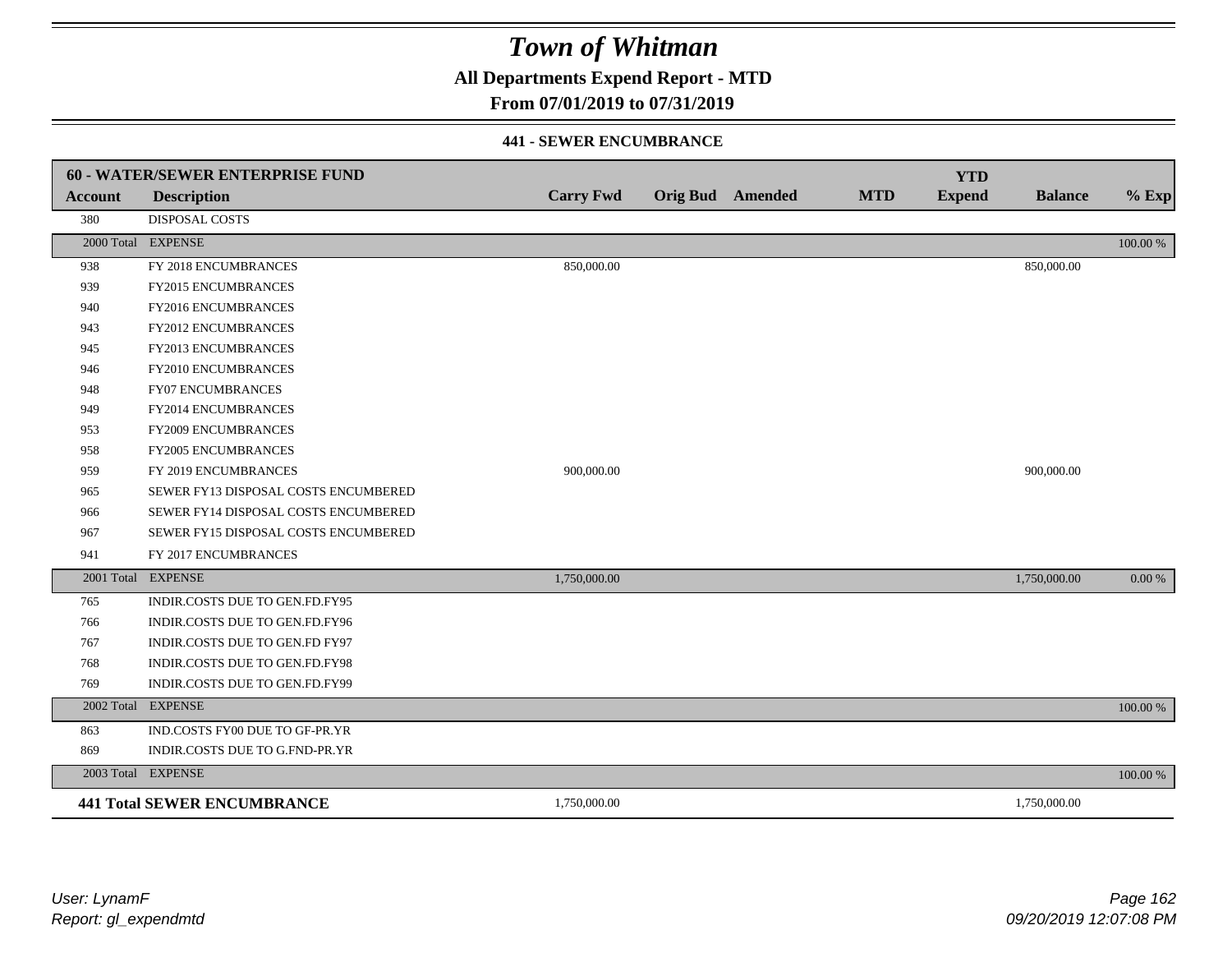**All Departments Expend Report - MTD**

### **From 07/01/2019 to 07/31/2019**

#### **451 - WATER ENCUMBRANCE**

|         | 60 - WATER/SEWER ENTERPRISE FUND   |                  |                 |         |            | <b>YTD</b>    |                |          |
|---------|------------------------------------|------------------|-----------------|---------|------------|---------------|----------------|----------|
| Account | <b>Description</b>                 | <b>Carry Fwd</b> | <b>Orig Bud</b> | Amended | <b>MTD</b> | <b>Expend</b> | <b>Balance</b> | $%$ Exp  |
| 941     | FY 2017 ENCUMBRANCES               |                  |                 |         |            |               |                |          |
|         | 2000 Total EXPENSE                 |                  |                 |         |            |               |                | 100.00 % |
| 938     | FY 2018 ENCUMBRANCES               |                  |                 |         |            |               |                |          |
| 939     | <b>FY2015 ENCUMBRANCES</b>         |                  |                 |         |            |               |                |          |
| 940     | <b>FY2016 ENCUMBRANCES</b>         |                  |                 |         |            |               |                |          |
| 949     | <b>FY2014 ENCUMBRANCES</b>         |                  |                 |         |            |               |                |          |
| 959     | FY 2019 ENCUMBRANCES               | 76,409.23        |                 |         | 45.00      | 45.00         | 76,364.23      |          |
|         | 2001 Total EXPENSE                 | 76,409.23        |                 |         | 45.00      | 45.00         | 76,364.23      | $0.05\%$ |
|         | <b>451 Total WATER ENCUMBRANCE</b> | 76,409.23        |                 |         | 45.00      | 45.00         | 76,364.23      |          |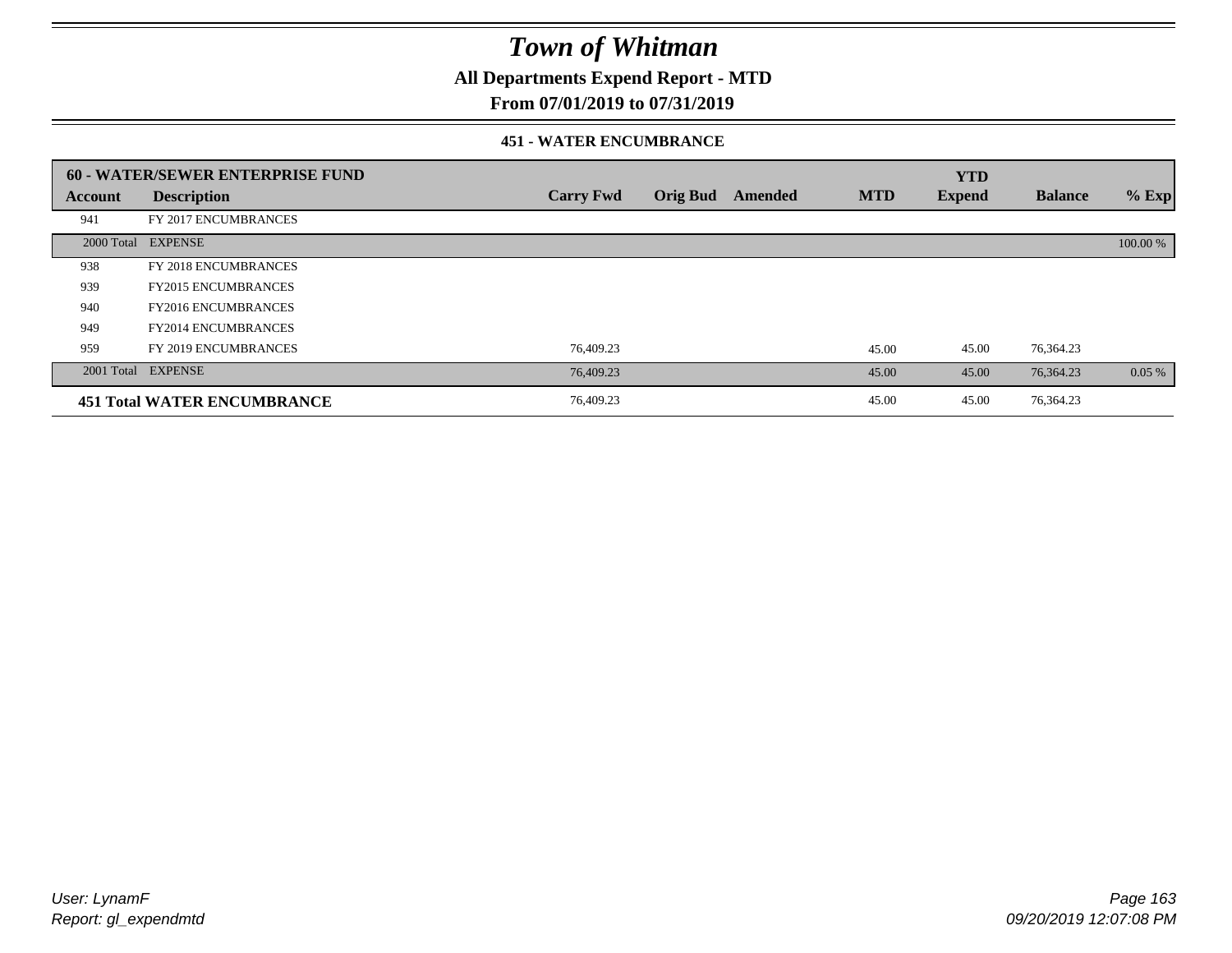**All Departments Expend Report - MTD**

### **From 07/01/2019 to 07/31/2019**

#### **850 - TAX REFUNDS**

|                 | <b>60 - WATER/SEWER ENTERPRISE FUND</b> |                  |                         |            | YTD           |                |            |
|-----------------|-----------------------------------------|------------------|-------------------------|------------|---------------|----------------|------------|
| Account         | <b>Description</b>                      | <b>Carry Fwd</b> | <b>Orig Bud</b> Amended | <b>MTD</b> | <b>Expend</b> | <b>Balance</b> | $%$ Exp    |
| 005             | <b>TRASH FEE REFUNDS</b>                |                  |                         |            |               |                |            |
| 1997 Total 1997 |                                         |                  |                         |            |               |                | $100.00\%$ |
|                 | <b>850 Total TAX REFUNDS</b>            |                  |                         |            |               |                |            |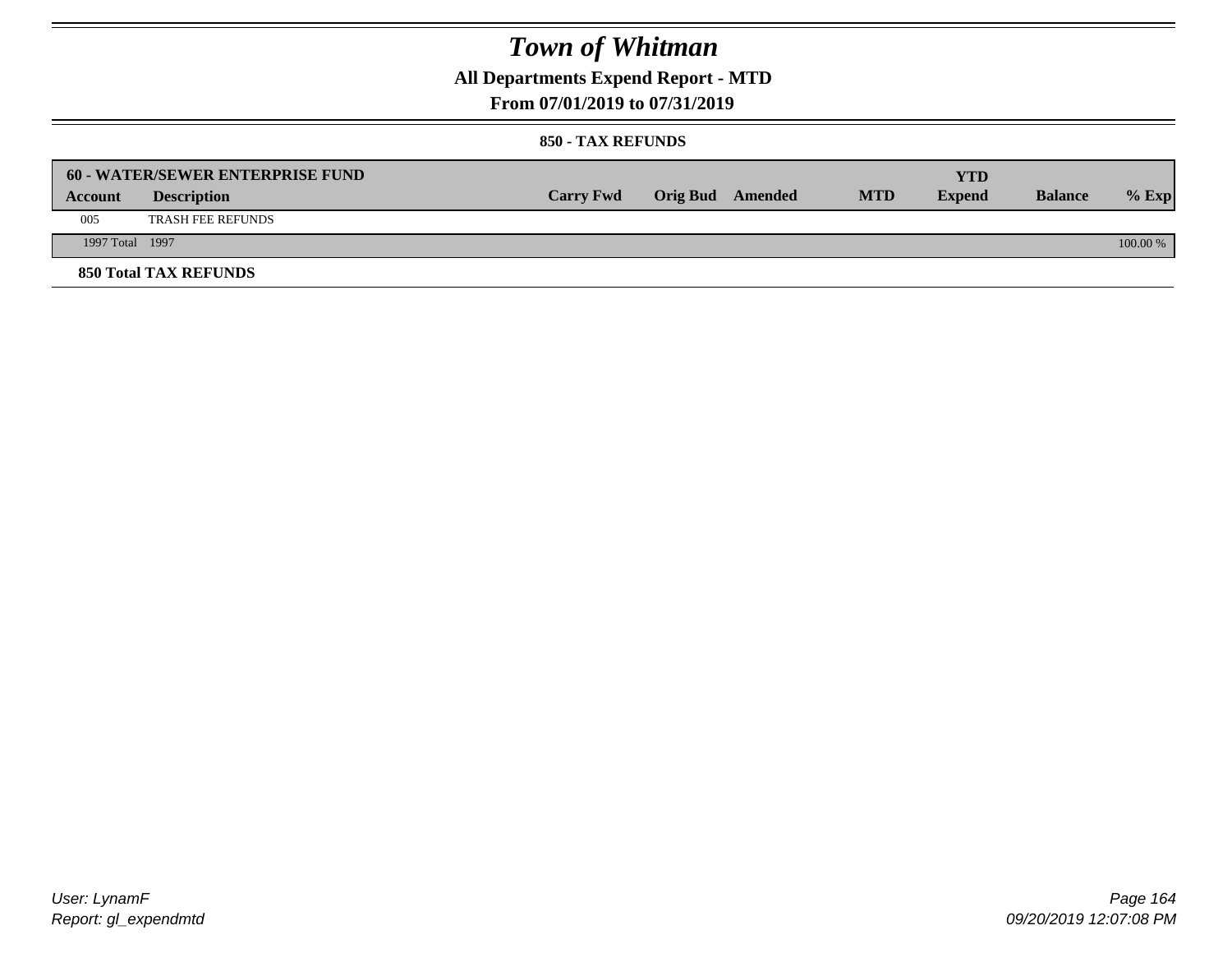**All Departments Expend Report - MTD**

### **From 07/01/2019 to 07/31/2019**

#### **851 - FIRE REVOLVING**

|         | <b>60 - WATER/SEWER ENTERPRISE FUND</b> |                  |                  |            | YTD           |                |            |
|---------|-----------------------------------------|------------------|------------------|------------|---------------|----------------|------------|
| Account | <b>Description</b>                      | <b>Carry Fwd</b> | Orig Bud Amended | <b>MTD</b> | <b>Expend</b> | <b>Balance</b> | $%$ Exp    |
| 008     | SEWER DETAILS                           |                  |                  |            |               |                |            |
|         | 1000 Total SALARIES                     |                  |                  |            |               |                | $100.00\%$ |
|         | <b>851 Total FIRE REVOLVING</b>         |                  |                  |            |               |                |            |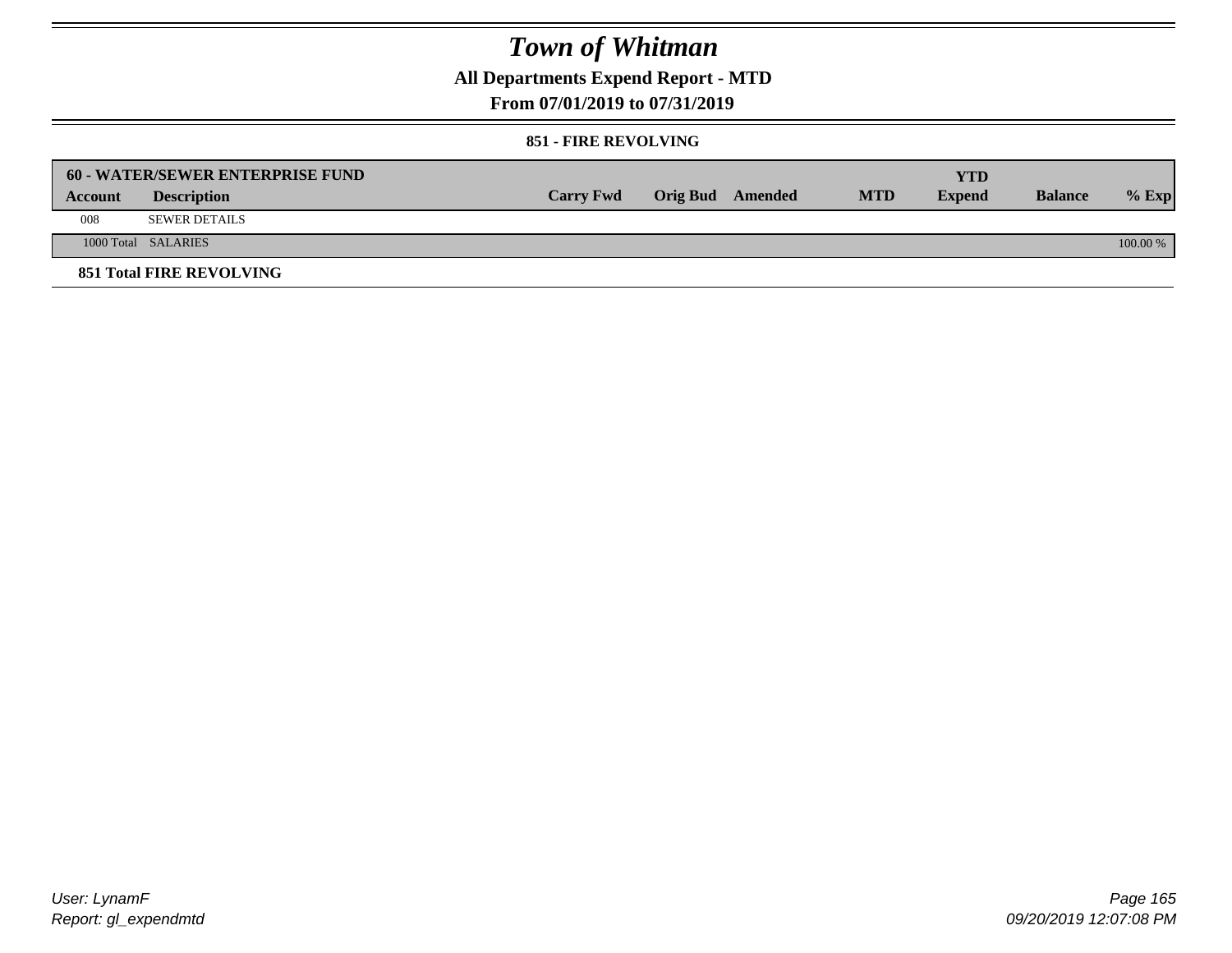**All Departments Expend Report - MTD**

### **From 07/01/2019 to 07/31/2019**

#### **852 - POLICE REVOLVING**

|         | <b>60 - WATER/SEWER ENTERPRISE FUND</b> |                  |                  |            | YTD           |                |            |
|---------|-----------------------------------------|------------------|------------------|------------|---------------|----------------|------------|
| Account | <b>Description</b>                      | <b>Carry Fwd</b> | Orig Bud Amended | <b>MTD</b> | <b>Expend</b> | <b>Balance</b> | $%$ Exp    |
| 008     | SEWER DETAILS                           |                  |                  |            |               |                |            |
|         | 1000 Total SALARIES                     |                  |                  |            |               |                | $100.00\%$ |
|         | <b>852 Total POLICE REVOLVING</b>       |                  |                  |            |               |                |            |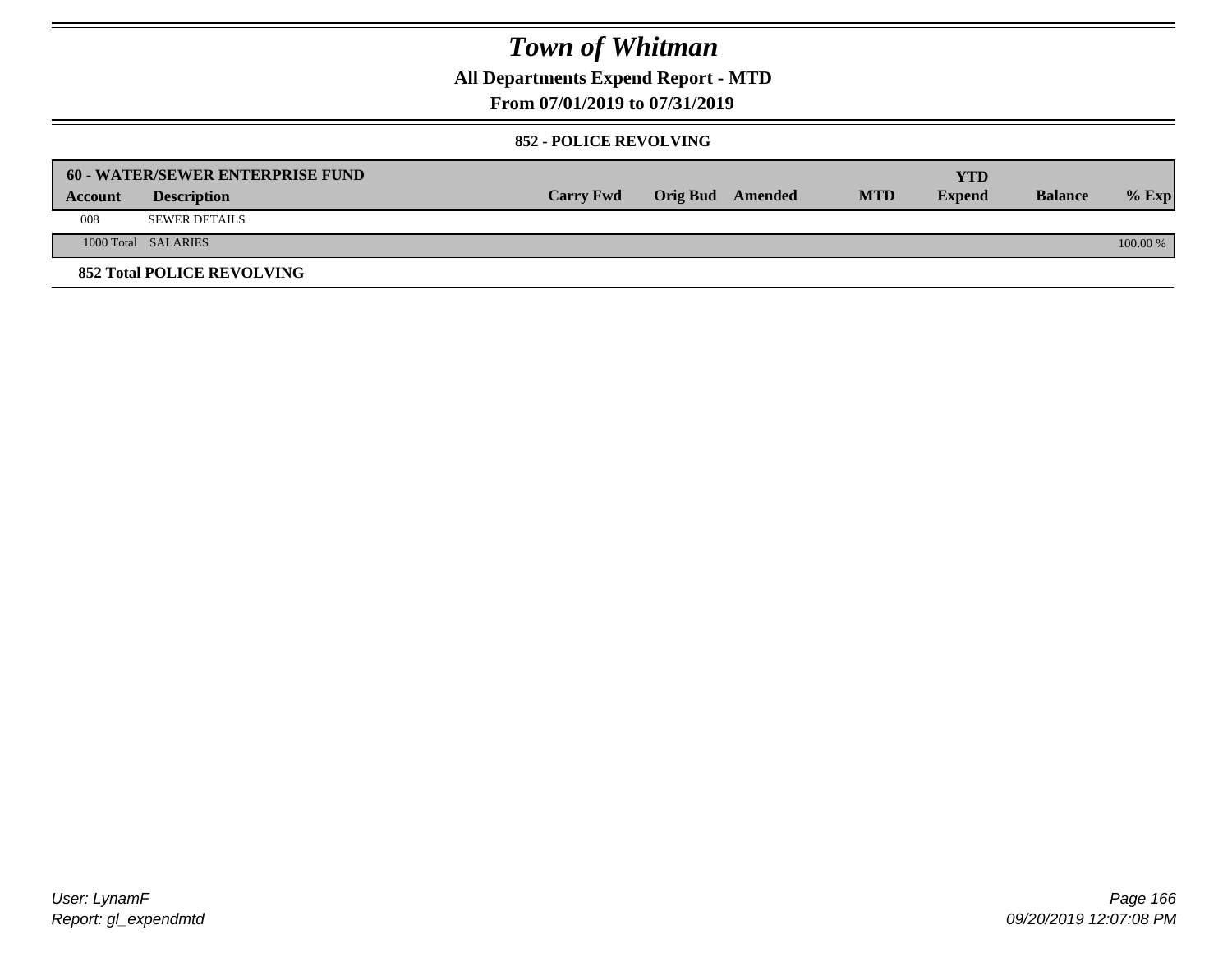## **All Departments Expend Report - MTD**

### **From 07/01/2019 to 07/31/2019**

### **870 - AGENCY**

|         | <b>60 - WATER/SEWER ENTERPRISE FUND</b> |                  |                 |                |            | <b>YTD</b>    |                |          |
|---------|-----------------------------------------|------------------|-----------------|----------------|------------|---------------|----------------|----------|
| Account | <b>Description</b>                      | <b>Carry Fwd</b> | <b>Orig Bud</b> | <b>Amended</b> | <b>MTD</b> | <b>Expend</b> | <b>Balance</b> | $%$ Exp  |
| 027     | <b>GUAR.DEPOSIT INTEREST-REFUND</b>     |                  |                 |                |            |               |                |          |
| 029     | <b>GUARANTEED DEPOSITS REFUNDED</b>     |                  |                 |                |            |               |                |          |
| 055     | <b>GUARANTEED DEP.J.TASSINARI</b>       |                  |                 |                |            |               |                |          |
| 056     | <b>GUARANTEE DEP.REFND.-J. KELLEHER</b> |                  |                 |                |            |               |                |          |
| 059     | <b>GUARANTEE DEPOSITS FORFIETED</b>     |                  |                 |                |            |               |                |          |
| 236     | GUAR.DEPOSITS REFUNDED-CONSTR.TECH.     |                  |                 |                |            |               |                |          |
| 237     | <b>GUARENTEE DEPOSITS REFUNDED</b>      |                  |                 |                |            |               |                |          |
| 410     | GUAR.DEP.REFNDED-R. Robertson           |                  |                 |                |            |               |                |          |
|         | 2000 Total EXPENSE                      |                  |                 |                |            |               |                | 100.00 % |
| 899     | <b>EXCHANGE ACCOUNT</b>                 |                  |                 |                |            |               |                |          |
|         | 2002 Total EXPENSE                      |                  |                 |                |            |               |                | 100.00 % |
|         | <b>870 Total AGENCY</b>                 |                  |                 |                |            |               |                |          |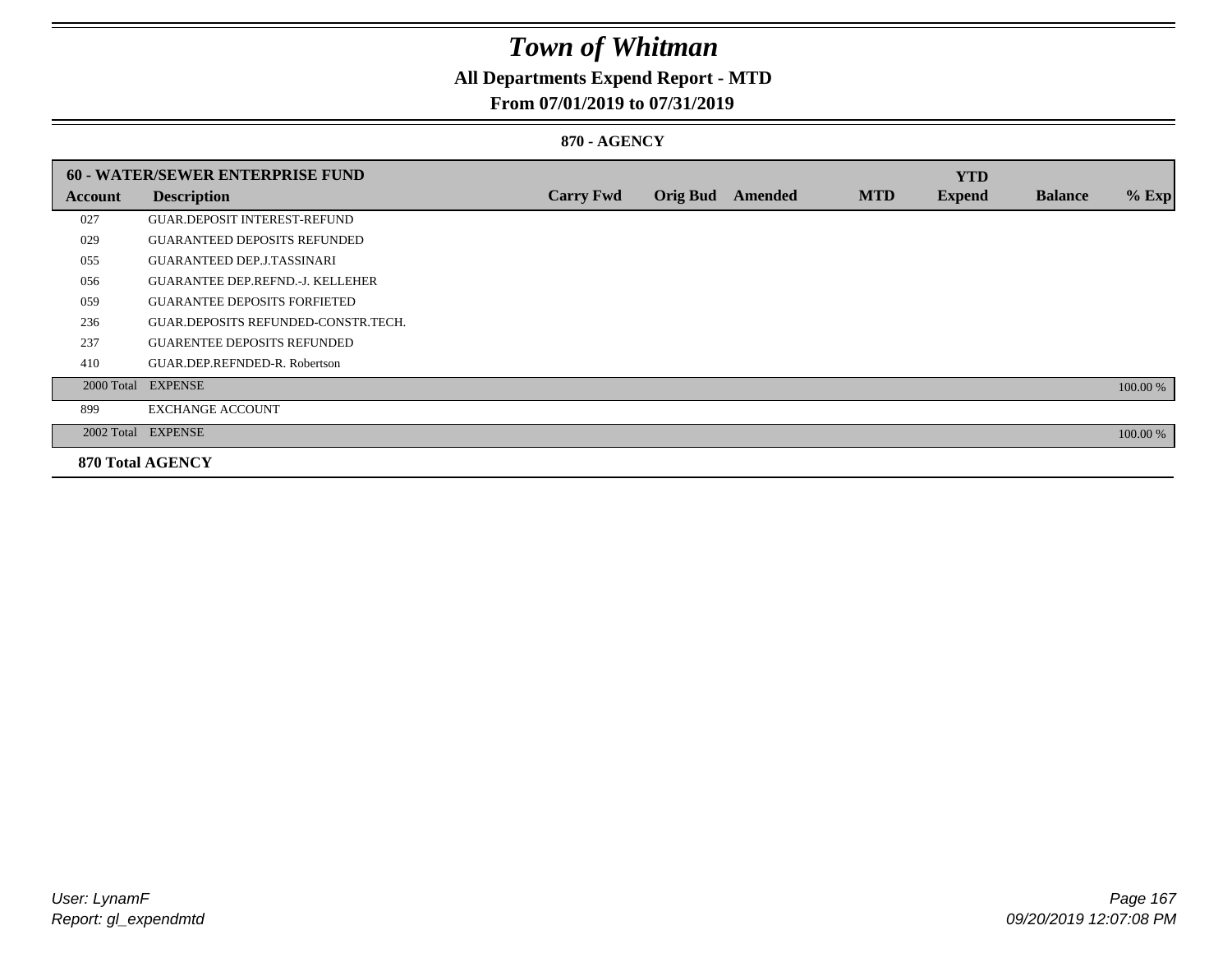**All Departments Expend Report - MTD**

### **From 07/01/2019 to 07/31/2019**

#### **873 - USER CHARGES REFUNDS**

|                 | 60 - WATER/SEWER ENTERPRISE FUND |                  |                         |            | <b>YTD</b>    |                |             |
|-----------------|----------------------------------|------------------|-------------------------|------------|---------------|----------------|-------------|
| <b>Account</b>  | <b>Description</b>               | <b>Carry Fwd</b> | <b>Orig Bud</b> Amended | <b>MTD</b> | <b>Expend</b> | <b>Balance</b> | $%$ Exp     |
| 053             | SEWER RATES REFUNDS              |                  |                         |            |               |                |             |
| 1999 Total 1999 |                                  |                  |                         |            |               |                | 100.00 %    |
| 053             | SEWER RATES REFUNDS              |                  |                         |            |               |                |             |
|                 | 2001 Total EXPENSE               |                  |                         |            |               |                | 100.00 %    |
| 053             | SEWER RATES REFUNDS              |                  |                         |            |               |                |             |
|                 | 2002 Total EXPENSE               |                  |                         |            |               |                | $100.00~\%$ |
| 053             | SEWER RATES REFUNDS              |                  |                         |            |               |                |             |
|                 | 2003 Total EXPENSE               |                  |                         |            |               |                | 100.00 %    |
| 053             | SEWER RATES REFUNDS              |                  |                         |            |               |                |             |
| 178             | <b>SEWER LIEN REFUNDS</b>        |                  |                         |            |               |                |             |
|                 | 2004 Total EXPENSE               |                  |                         |            |               |                | 100.00 %    |
| 053             | SEWER RATES REFUNDS              |                  |                         |            |               |                |             |
| 178             | SEWER LIEN REFUNDS               |                  |                         |            |               |                |             |
|                 | 2005 Total EXPENSE               |                  |                         |            |               |                | 100.00 %    |
| 053             | <b>SEWER RATES REFUNDS</b>       |                  |                         |            |               |                |             |
|                 | 2006 Total EXPENSE               |                  |                         |            |               |                | 100.00 %    |
| 053             | <b>SEWER RATES REFUNDS</b>       |                  |                         |            |               |                |             |
| 178             | SEWER LIEN REFUNDS               |                  |                         |            |               |                |             |
|                 | 2007 Total EXPENSE               |                  |                         |            |               |                | 100.00 %    |
| 053             | SEWER RATES REFUNDS              |                  |                         |            |               |                |             |
| 178             | <b>SEWER LIEN REFUNDS</b>        |                  |                         |            |               |                |             |
|                 | 2008 Total EXPENSE               |                  |                         |            |               |                | 100.00 %    |
| 053             | <b>SEWER RATES REFUNDS</b>       |                  |                         |            |               |                |             |
| 178             | SEWER LIEN REFUNDS               |                  |                         |            |               |                |             |
|                 | 2009 Total EXPENSE               |                  |                         |            |               |                | 100.00 %    |
| 053             | SEWER RATES REFUNDS              |                  |                         |            |               |                |             |
| 178             | <b>SEWER LIEN REFUNDS</b>        |                  |                         |            |               |                |             |
|                 | 2010 Total EXPENSE               |                  |                         |            |               |                | 100.00 %    |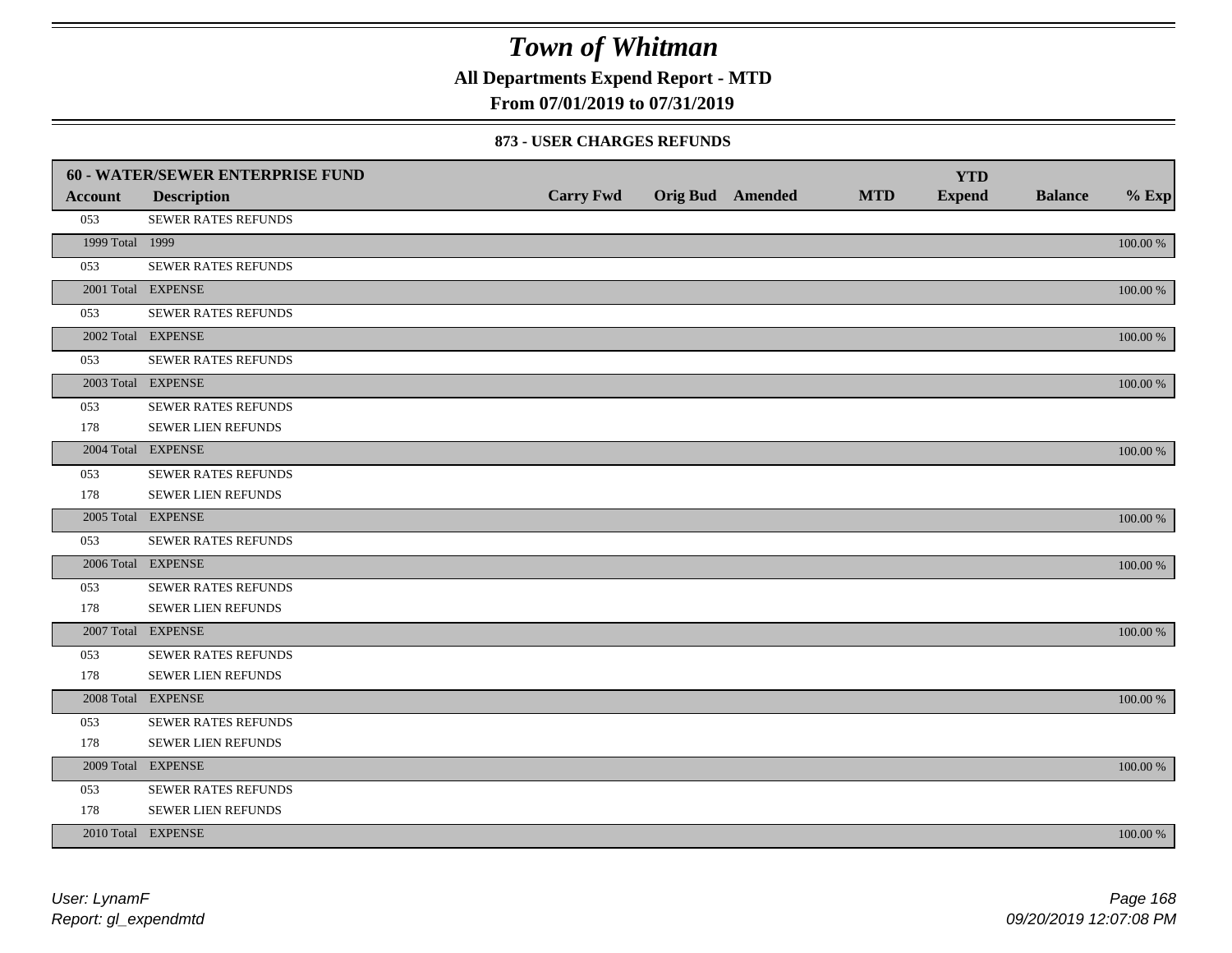**All Departments Expend Report - MTD**

### **From 07/01/2019 to 07/31/2019**

#### **873 - USER CHARGES REFUNDS**

|         | <b>60 - WATER/SEWER ENTERPRISE FUND</b> |                  |                         |            | <b>YTD</b>    |                |          |
|---------|-----------------------------------------|------------------|-------------------------|------------|---------------|----------------|----------|
| Account | <b>Description</b>                      | <b>Carry Fwd</b> | <b>Orig Bud</b> Amended | <b>MTD</b> | <b>Expend</b> | <b>Balance</b> | $%$ Exp  |
| 053     | SEWER RATES REFUNDS                     |                  |                         |            |               |                |          |
|         | 2011 Total EXPENSE                      |                  |                         |            |               |                | 100.00 % |
| 053     | SEWER RATES REFUNDS                     |                  |                         |            |               |                |          |
| 178     | SEWER LIEN REFUNDS                      |                  |                         |            |               |                |          |
|         | 2012 Total EXPENSE                      |                  |                         |            |               |                | 100.00 % |
| 053     | SEWER RATES REFUNDS                     |                  |                         |            |               |                |          |
| 173     | <b>WATER LIEN REFUNDS</b>               |                  |                         |            |               |                |          |
| 178     | SEWER LIEN REFUNDS                      |                  |                         |            |               |                |          |
|         | 2013 Total EXPENSE                      |                  |                         |            |               |                | 100.00 % |
| 046     | WATER RATES REFUNDS                     |                  |                         |            |               |                |          |
| 053     | <b>SEWER RATES REFUNDS</b>              |                  |                         |            |               |                |          |
| 173     | WATER LIEN REFUNDS                      |                  |                         |            |               |                |          |
| 178     | <b>SEWER LIEN REFUNDS</b>               |                  |                         |            |               |                |          |
|         | 2014 Total EXPENSE                      |                  |                         |            |               |                | 100.00 % |
| 046     | <b>WATER RATES REFUNDS</b>              |                  |                         |            |               |                |          |
| 053     | SEWER RATES REFUNDS                     |                  |                         |            |               |                |          |
| 173     | WATER LIEN REFUNDS                      |                  |                         |            |               |                |          |
| 178     | SEWER LIEN REFUNDS                      |                  |                         |            |               |                |          |
|         | 2015 Total EXPENSE                      |                  |                         |            |               |                | 100.00 % |
| 046     | WATER RATES REFUNDS                     |                  |                         |            |               |                |          |
| 053     | SEWER RATES REFUNDS                     |                  |                         |            |               |                |          |
| 173     | <b>WATER LIEN REFUNDS</b>               |                  |                         |            |               |                |          |
| 178     | SEWER LIEN REFUNDS                      |                  |                         |            |               |                |          |
|         | 2016 Total EXPENSE                      |                  |                         |            |               |                | 100.00 % |
| 046     | <b>WATER RATES REFUNDS</b>              |                  |                         |            |               |                |          |
| 053     | <b>SEWER RATES REFUNDS</b>              |                  |                         |            |               |                |          |
| 173     | WATER LIEN REFUNDS                      |                  |                         |            |               |                |          |
| 178     | SEWER LIEN REFUNDS                      |                  |                         |            |               |                |          |
|         | 2017 Total EXPENSE                      |                  |                         |            |               |                | 100.00 % |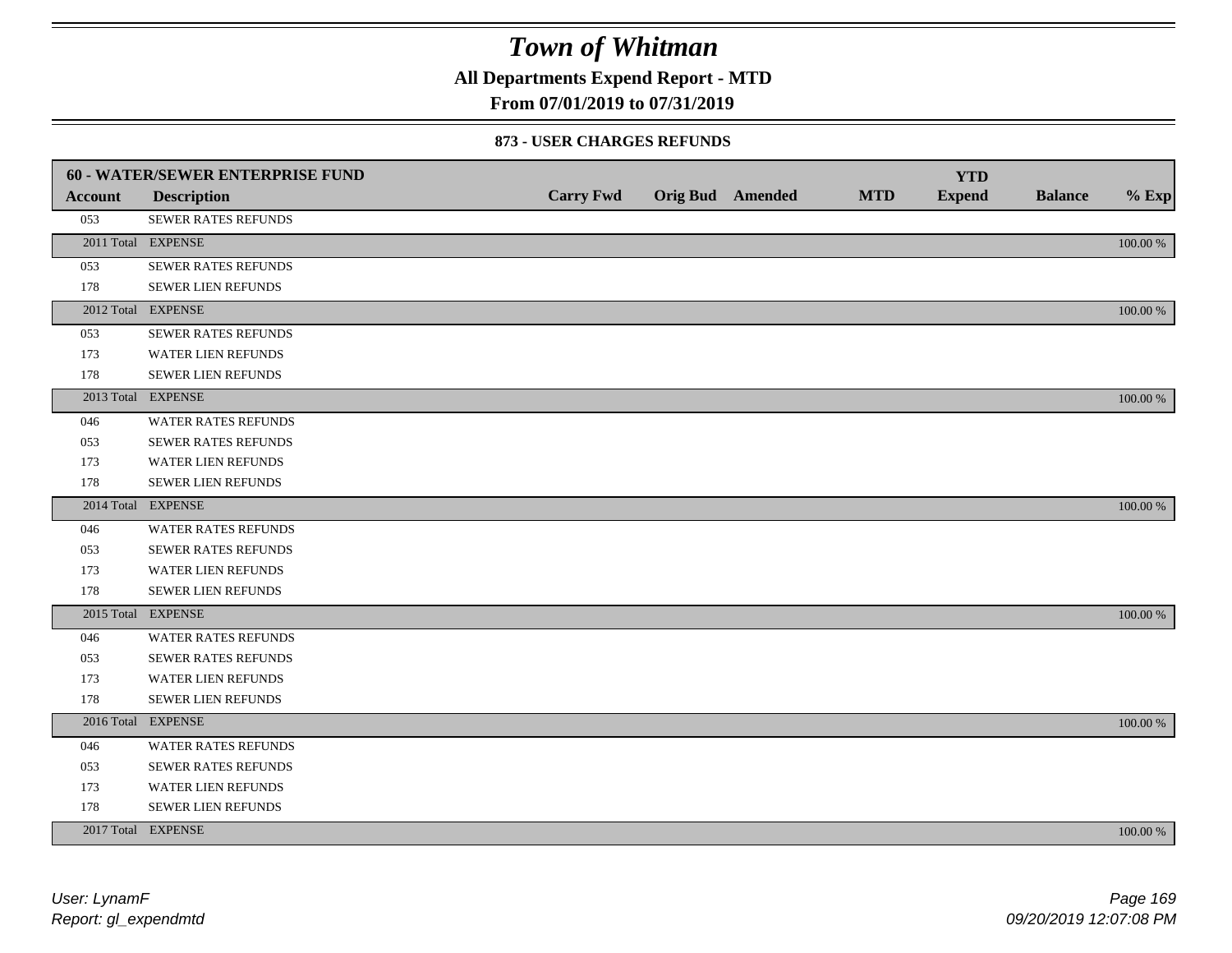### **All Departments Expend Report - MTD**

### **From 07/01/2019 to 07/31/2019**

#### **873 - USER CHARGES REFUNDS**

|            | <b>60 - WATER/SEWER ENTERPRISE FUND</b> |                  |                 |                |            | <b>YTD</b>    |                |          |
|------------|-----------------------------------------|------------------|-----------------|----------------|------------|---------------|----------------|----------|
| Account    | <b>Description</b>                      | <b>Carry Fwd</b> | <b>Orig Bud</b> | <b>Amended</b> | <b>MTD</b> | <b>Expend</b> | <b>Balance</b> | $%$ Exp  |
| 046        | <b>WATER RATES REFUNDS</b>              |                  |                 |                |            |               |                |          |
| 053        | SEWER RATES REFUNDS                     |                  |                 |                |            |               |                |          |
| 173        | <b>WATER LIEN REFUNDS</b>               |                  |                 |                |            |               |                |          |
| 178        | <b>SEWER LIEN REFUNDS</b>               |                  |                 |                |            |               |                |          |
| 2018 Total | <b>EXPENSE</b>                          |                  |                 |                |            |               |                | 100.00 % |
| 046        | <b>WATER RATES REFUNDS</b>              |                  |                 |                |            |               |                |          |
| 053        | <b>SEWER RATES REFUNDS</b>              |                  |                 |                |            |               |                |          |
| 173        | <b>WATER LIEN REFUNDS</b>               |                  |                 |                |            |               |                |          |
| 178        | <b>SEWER LIEN REFUNDS</b>               |                  |                 |                |            |               |                |          |
| 2019 Total | <b>EXPENSE</b>                          |                  |                 |                |            |               |                | 100.00 % |
| 046        | <b>WATER RATES REFUNDS</b>              |                  |                 |                |            |               |                |          |
| 053        | SEWER RATES REFUNDS                     |                  |                 |                |            |               |                |          |
| 173        | WATER LIEN REFUNDS                      |                  |                 |                |            |               |                |          |
| 178        | <b>SEWER LIEN REFUNDS</b>               |                  |                 |                |            |               |                |          |
|            | 2020 Total EXPENSE                      |                  |                 |                |            |               |                | 100.00 % |
|            | <b>873 Total USER CHARGES REFUNDS</b>   |                  |                 |                |            |               |                |          |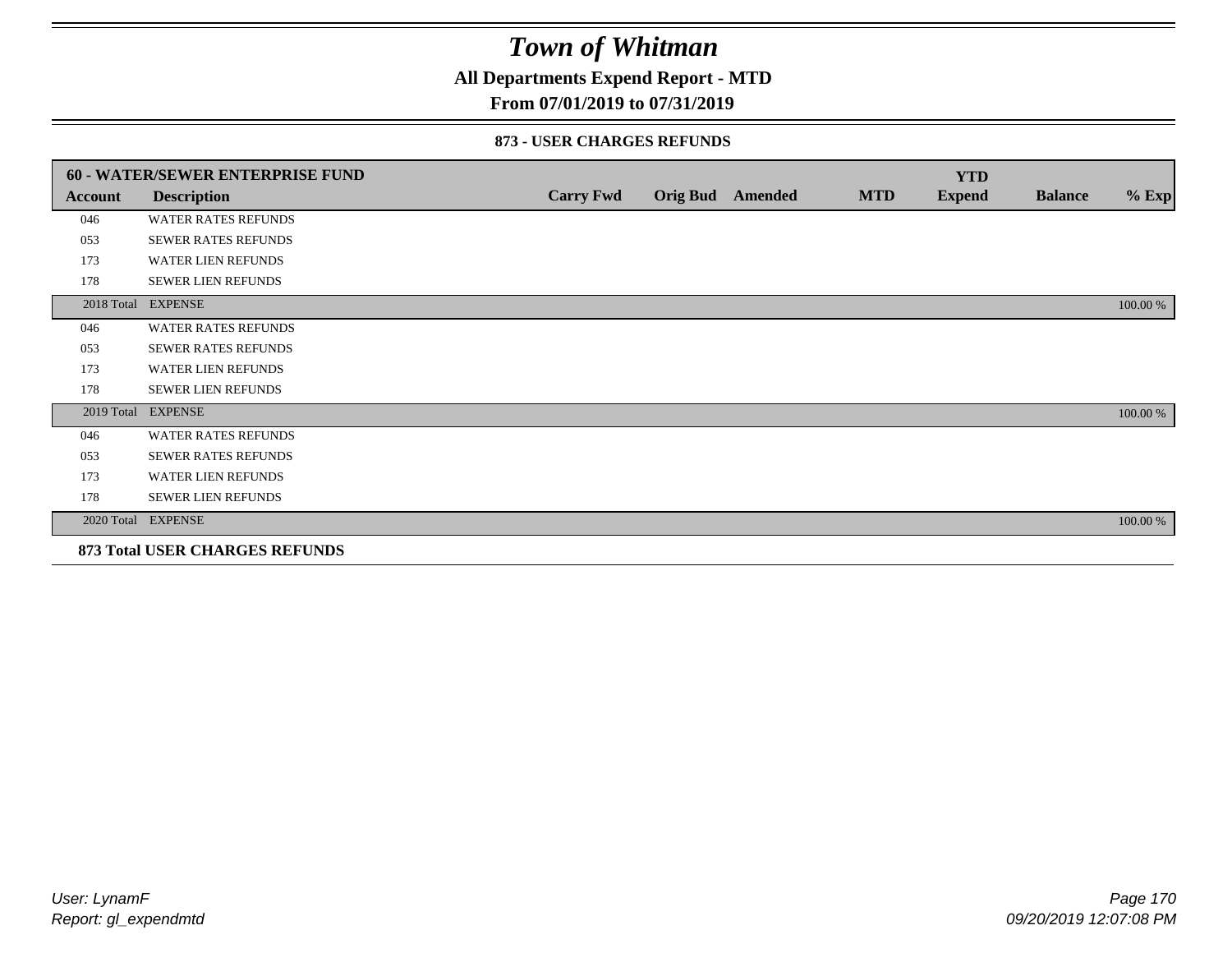## **All Departments Expend Report - MTD**

### **From 07/01/2019 to 07/31/2019**

#### **875 - MISCELLANEOUS**

|         | <b>60 - WATER/SEWER ENTERPRISE FUND</b> |                  |  |                  |            | <b>YTD</b>    |                |            |
|---------|-----------------------------------------|------------------|--|------------------|------------|---------------|----------------|------------|
| Account | <b>Description</b>                      | <b>Carry Fwd</b> |  | Orig Bud Amended | <b>MTD</b> | <b>Expend</b> | <b>Balance</b> | $%$ Exp    |
| 044     | REFUNDS-PRIOR YEARS                     |                  |  |                  |            |               |                |            |
| 080     | WTR/SWR REFUNDS-PEN.&INT.               |                  |  |                  |            |               |                |            |
|         | 2000 Total EXPENSE                      |                  |  |                  |            |               |                | $100.00\%$ |
|         | <b>875 Total MISCELLANEOUS</b>          |                  |  |                  |            |               |                |            |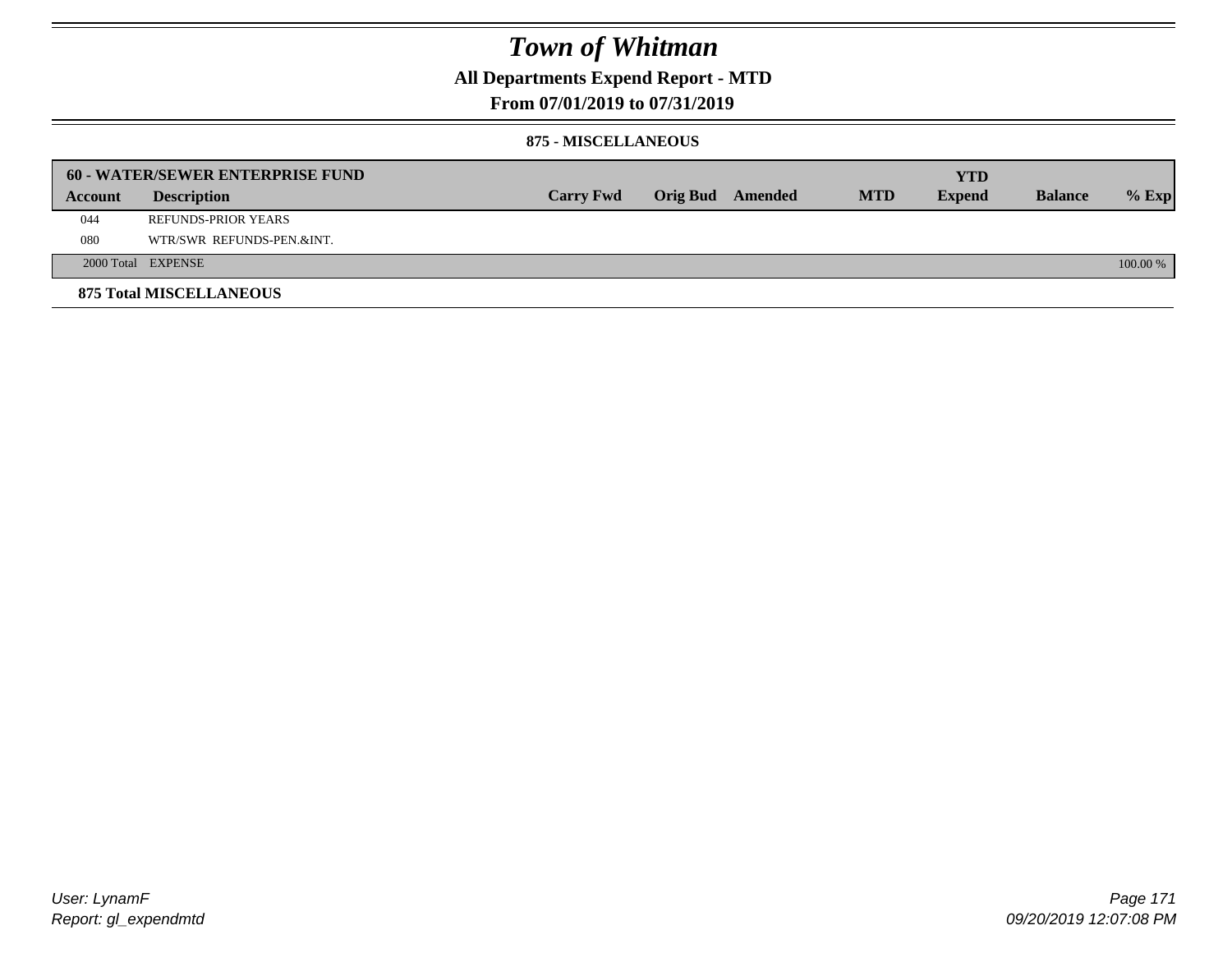**All Departments Expend Report - MTD**

### **From 07/01/2019 to 07/31/2019**

#### **878 - OTHER FINANCING USES**

|         | 60 - WATER/SEWER ENTERPRISE FUND            |                  |                 |         |            | <b>YTD</b>    |                |          |
|---------|---------------------------------------------|------------------|-----------------|---------|------------|---------------|----------------|----------|
| Account | <b>Description</b>                          | <b>Carry Fwd</b> | <b>Orig Bud</b> | Amended | <b>MTD</b> | <b>Expend</b> | <b>Balance</b> | $%$ Exp  |
| 400     | <b>GENERAL FUND</b>                         |                  |                 |         |            |               |                |          |
| 401     | WTR/SWR CAPITAL PROJ. FUND                  |                  |                 |         |            |               |                |          |
|         | 2100 Total INTERFUND TRANSFERS              |                  |                 |         |            |               |                | 100.00 % |
| 501     | PREMIUM ON SALE OF BONDS                    |                  |                 |         |            |               |                |          |
|         | 2101 Total INTERFUND TRANSFERS              |                  |                 |         |            |               |                | 100.00 % |
|         | <b>878 Total OTHER FINANCING USES</b>       |                  |                 |         |            |               |                |          |
|         | <b>60 Total WATER/SEWER ENTERPRISE FUND</b> | 2,047,433.97     | 5.846.929.00    |         | 407.086.98 | 407.086.98    | 7,487,275.99   |          |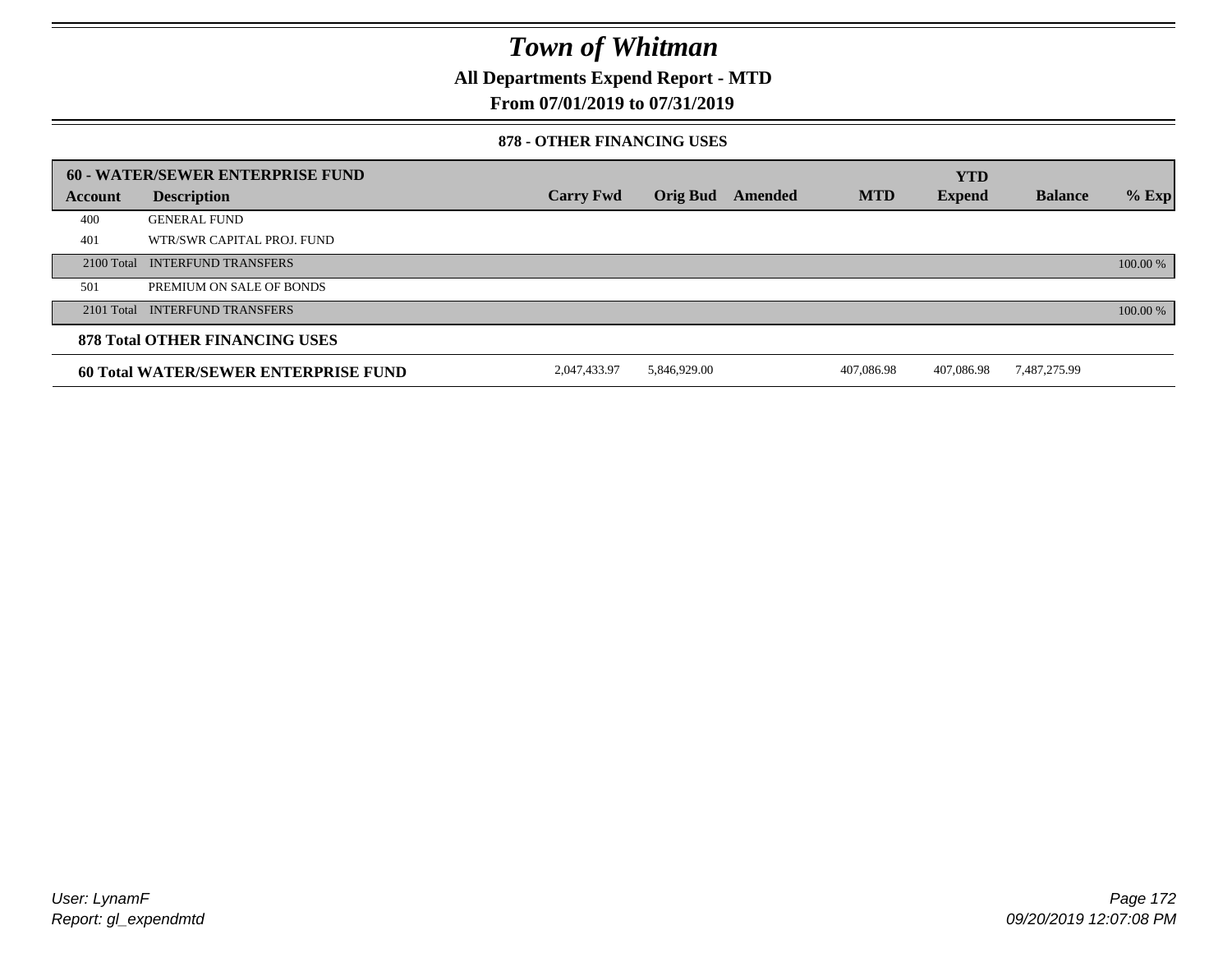**All Departments Expend Report - MTD**

**From 07/01/2019 to 07/31/2019**

#### **878 - OTHER FINANCING USES**

|         | 62 - WATER/SEWER ENT.CAP.PROJ.FUND    |                  |                  |            | <b>YTD</b>    |                |            |
|---------|---------------------------------------|------------------|------------------|------------|---------------|----------------|------------|
| Account | <b>Description</b>                    | <b>Carry Fwd</b> | Orig Bud Amended | <b>MTD</b> | <b>Expend</b> | <b>Balance</b> | $%$ Exp    |
| 950     | <b>REPAYMENT OF BANS</b>              |                  |                  |            |               |                |            |
|         | 2000 Total EXPENSE                    |                  |                  |            |               |                | $100.00\%$ |
|         | <b>878 Total OTHER FINANCING USES</b> |                  |                  |            |               |                |            |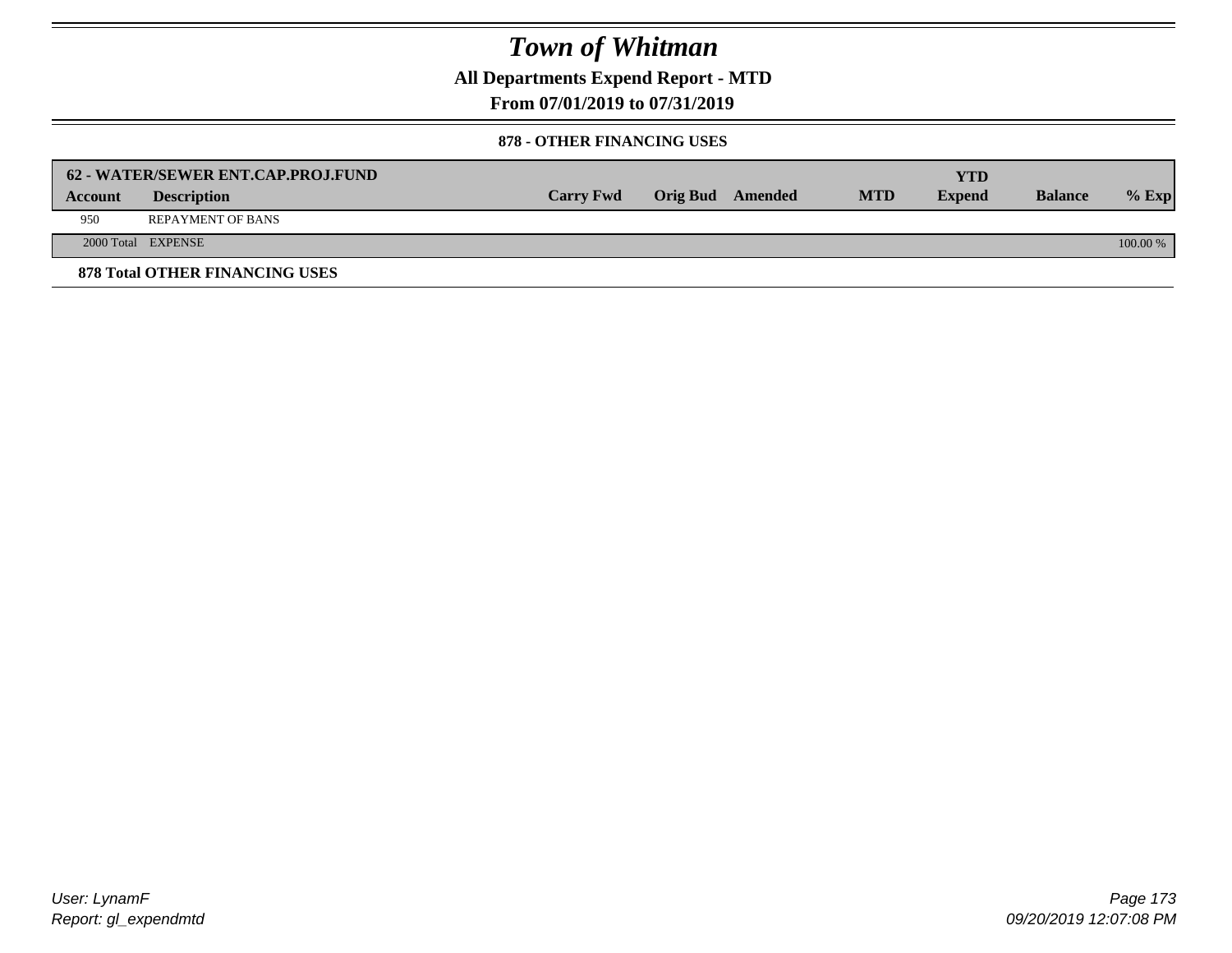**All Departments Expend Report - MTD**

### **From 07/01/2019 to 07/31/2019**

### **930 - CAPITAL PROJECTS**

|            | 62 - WATER/SEWER ENT.CAP.PROJ.FUND     |                  |                 |         |            | <b>YTD</b>    |                |          |
|------------|----------------------------------------|------------------|-----------------|---------|------------|---------------|----------------|----------|
| Account    | <b>Description</b>                     | <b>Carry Fwd</b> | <b>Orig Bud</b> | Amended | <b>MTD</b> | <b>Expend</b> | <b>Balance</b> | $%$ Exp  |
| 925        | <b>INTEREST TEMPORARY LOANS</b>        |                  |                 |         |            |               |                |          |
| 2000 Total | <b>EXPENSE</b>                         |                  |                 |         |            |               |                | 100.00 % |
| 999        |                                        | 68,899.51        |                 |         |            |               | 68,899.51      |          |
| 4515 Total | A.30 ATM5/13 WATER MAIN PROJECT        | 68,899.51        |                 |         |            |               | 68,899.51      | 0.00 %   |
| 999        |                                        | 1,500,000.00     |                 |         |            |               | 1,500,000.00   |          |
| 4588 Total | A2STM12/17DPW2018WTR.MAIN PROJ.        | 1,500,000.00     |                 |         |            |               | 1,500,000.00   | 0.00 %   |
| 999        |                                        | 1,436,936.21     |                 |         | 1,008.90   | 1,008.90      | 1,435,927.31   |          |
| 4589 Total | A2STM12/17DPW2018WTR.METERS PROJ       | 1,436,936.21     |                 |         | 1,008.90   | 1,008.90      | 1,435,927.31   | 0.07%    |
|            | 930 Total CAPITAL PROJECTS             | 3,005,835.72     |                 |         | 1,008.90   | 1,008.90      | 3,004,826.82   |          |
|            | 62 Total WATER/SEWER ENT.CAP.PROJ.FUND | 3,005,835.72     |                 |         | 1,008.90   | 1,008.90      | 3,004,826.82   |          |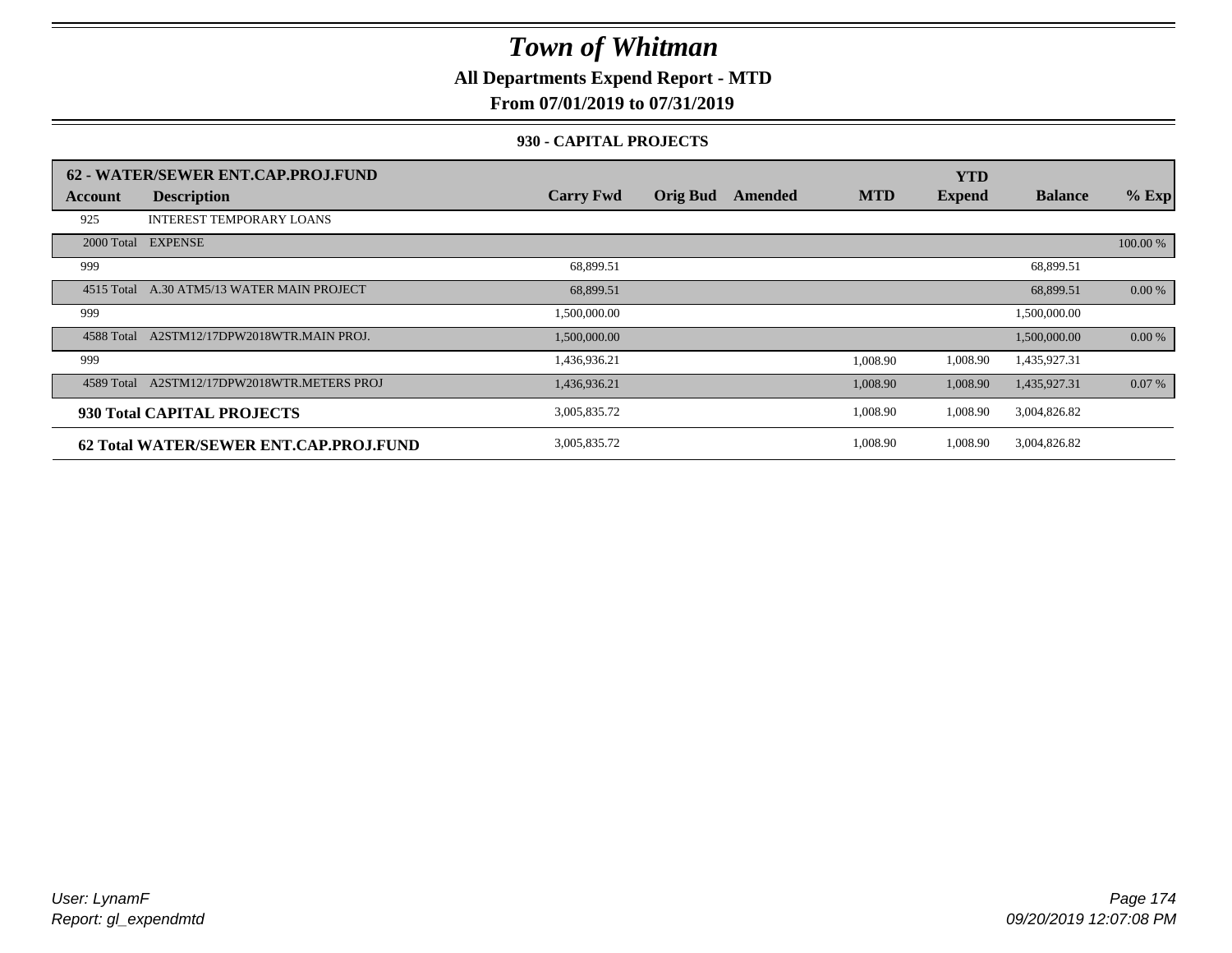**All Departments Expend Report - MTD**

### **From 07/01/2019 to 07/31/2019**

#### **878 - OTHER FINANCING USES**

|         | 70 - SEWER ENTERPRISE-REFUNDED                 |                  |                 |         |            | <b>YTD</b>    |                |          |
|---------|------------------------------------------------|------------------|-----------------|---------|------------|---------------|----------------|----------|
| Account | <b>Description</b>                             | <b>Carry Fwd</b> | <b>Orig Bud</b> | Amended | <b>MTD</b> | <b>Expend</b> | <b>Balance</b> | $%$ Exp  |
| 999     |                                                |                  |                 |         |            |               |                |          |
|         | 2000 Total EXPENSE                             |                  |                 |         |            |               |                | 100.00 % |
|         | <b>878 Total OTHER FINANCING USES</b>          |                  |                 |         |            |               |                |          |
|         | <b>70 Total SEWER ENTERPRISE-REFUNDED DEBT</b> |                  |                 |         |            |               |                |          |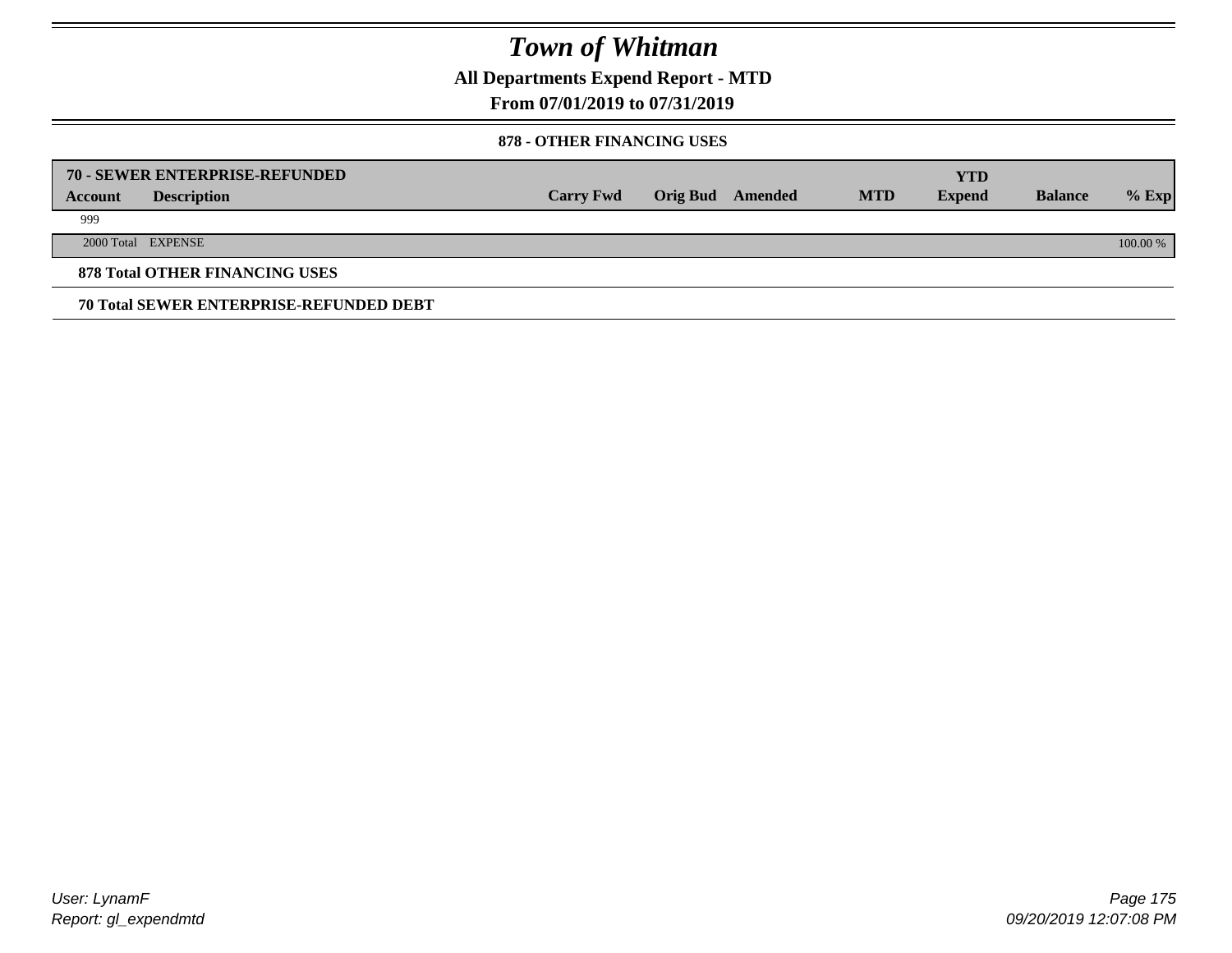### **All Departments Expend Report - MTD**

### **From 07/01/2019 to 07/31/2019**

#### **998 - TRUST FUNDS**

|                | 83 - TRUST FUNDS - EXPENDABLE             |                  |                  |            | <b>YTD</b>    |                |             |
|----------------|-------------------------------------------|------------------|------------------|------------|---------------|----------------|-------------|
| <b>Account</b> | <b>Description</b>                        | <b>Carry Fwd</b> | Orig Bud Amended | <b>MTD</b> | <b>Expend</b> | <b>Balance</b> | $%$ Exp     |
| 999            |                                           |                  |                  |            |               |                |             |
|                | 8301 Total WILMOT V. EVERSON RECREATION   |                  |                  |            |               |                | 100.00 %    |
| 999            |                                           |                  |                  |            |               |                |             |
|                | 8302 Total ELLEN CONWAY SPELLMAN FUND     |                  |                  |            |               |                | 100.00 %    |
| 999            |                                           |                  |                  |            |               |                |             |
|                | 8303 Total PRESTON GURNEY JEWELL FUND     |                  |                  |            |               |                | 100.00 %    |
| 999            |                                           |                  |                  |            |               |                |             |
|                | 8304 Total HELEN L. POOLE SCHOOL FUND     |                  |                  |            |               |                | 100.00 %    |
| 999            |                                           |                  |                  |            |               |                |             |
|                | 8305 Total CHARLES POOLE HIGH SCH.FUND    |                  |                  |            |               |                | 100.00 %    |
| 999            |                                           |                  |                  |            |               |                |             |
|                | 8306 Total CARRIE POOLE HIGH SCH.FUND     |                  |                  |            |               |                | 100.00 %    |
| 999            |                                           |                  |                  |            |               |                |             |
|                | 8307 Total GEOGAN NEEDY FUND              |                  |                  |            |               |                | 100.00 %    |
| 999            |                                           |                  |                  |            |               |                |             |
|                | 8308 Total BENJAMIN & LUCY CHURCHILL FUND |                  |                  |            |               |                | 100.00 %    |
| 999            |                                           |                  |                  |            |               |                |             |
|                | 8309 Total ANNA CLIFFORD HOWARD FUND      |                  |                  |            |               |                | $100.00~\%$ |
| 999            |                                           |                  |                  |            |               |                |             |
|                | 8310 Total J.C. GILBERT FOUNTAIN FUND     |                  |                  |            |               |                | $100.00~\%$ |
| 999            |                                           |                  |                  |            |               |                |             |
|                | 8311 Total HIGH STREET CEMETERY FUND      |                  |                  |            |               |                | $100.00~\%$ |
| 999            |                                           |                  |                  |            |               |                |             |
|                | 8312 Total MOUNT ZION CEMETERY FUND       |                  |                  |            |               |                | 100.00 %    |
| 999            |                                           |                  |                  |            |               |                |             |
|                | 8313 Total WORLD WAR II MEMORIAL FUND     |                  |                  |            |               |                | 100.00 %    |
| 999            |                                           |                  |                  |            |               |                |             |
|                | 8314 Total GAR ARTIFACTS FUND             |                  |                  |            |               |                | 100.00 %    |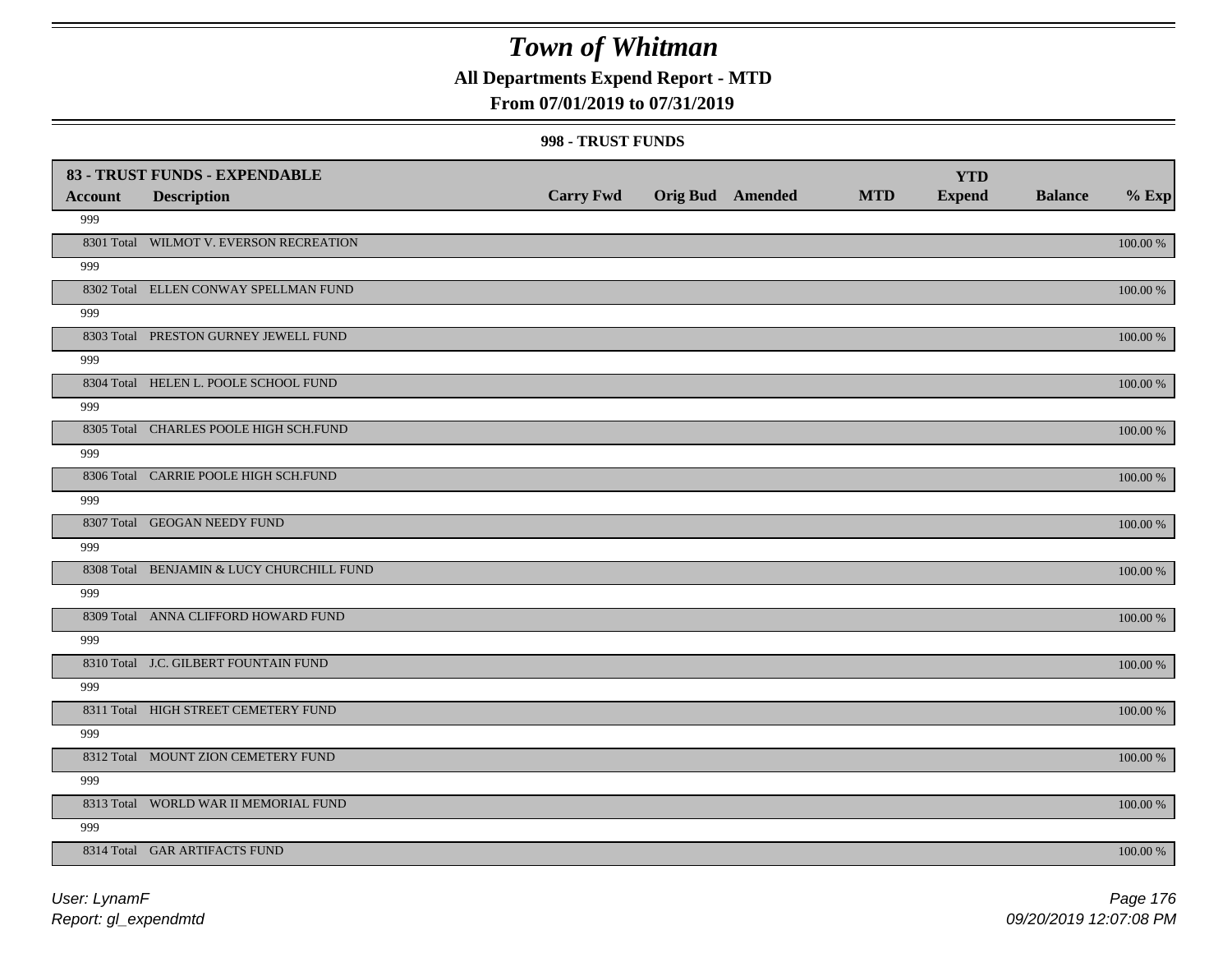**All Departments Expend Report - MTD**

### **From 07/01/2019 to 07/31/2019**

#### **998 - TRUST FUNDS**

|                | 83 - TRUST FUNDS - EXPENDABLE             |                  |                         |            | <b>YTD</b>    |                |             |
|----------------|-------------------------------------------|------------------|-------------------------|------------|---------------|----------------|-------------|
| <b>Account</b> | <b>Description</b>                        | <b>Carry Fwd</b> | <b>Orig Bud</b> Amended | <b>MTD</b> | <b>Expend</b> | <b>Balance</b> | $%$ Exp     |
| 999            |                                           |                  |                         |            |               |                |             |
|                | 8315 Total BATH HOUSE PROJECT FUND        |                  |                         |            |               |                | $100.00~\%$ |
| 999            |                                           |                  |                         |            |               |                |             |
|                | 8316 Total STABILIZATION FUND             |                  |                         |            |               |                | 100.00 %    |
| 999            |                                           |                  |                         |            |               |                |             |
|                | 8317 Total TOWN HALL RESTORATION FUND     |                  |                         |            |               |                | $100.00~\%$ |
| 999            |                                           |                  |                         |            |               |                |             |
|                | 8318 Total BICENTENNIAL VITALIZATION FUND |                  |                         |            |               |                | 100.00 %    |
| 999            |                                           |                  |                         |            |               |                |             |
|                | 8319 Total CONSERVATION FUND              |                  |                         |            |               |                | 100.00 %    |
| 999            |                                           |                  |                         |            |               |                |             |
|                | 8320 Total M.ANNIS PEARSON LIBRARY FUND   |                  |                         |            |               |                | 100.00 %    |
| 999            |                                           |                  |                         |            |               |                |             |
|                | 8321 Total ABBEY CHAMPNEY LIBRARY FUND    |                  |                         |            |               |                | 100.00 %    |
| 999            |                                           |                  |                         |            |               |                |             |
|                | 8322 Total BURRILL LIB.FND-(EXP.INC.ONLY) |                  |                         |            |               |                | 100.00 %    |
| 999            |                                           |                  |                         |            |               |                |             |
|                | 8323 Total BURRILL LIB.FND-CAP.PROJECTS   |                  |                         |            |               |                | 100.00 %    |
| 999            |                                           |                  |                         |            |               |                |             |
|                | 8324 Total ANNA CLIFFORD LIBRARY FUND     |                  |                         |            |               |                | $100.00~\%$ |
| 999            |                                           |                  |                         |            |               |                |             |
|                | 8325 Total CARRIE E. POOLE LIBRARY FUND   |                  |                         |            |               |                | $100.00~\%$ |
| 999            |                                           |                  |                         |            |               |                |             |
|                | 8326 Total WILLIAM POOLE LIBRARY FUND     |                  |                         |            |               |                | $100.00~\%$ |
| 999            |                                           |                  |                         |            |               |                |             |
|                | 8327 Total CHARLES H. POOLE LIBRARY FUND  |                  |                         |            |               |                | 100.00 %    |
| 999            |                                           |                  |                         |            |               |                |             |
|                | 8328 Total HIRAM POOLE LIBRARY FUND       |                  |                         |            |               |                | 100.00 %    |

*Report: gl\_expendmtd User: LynamF*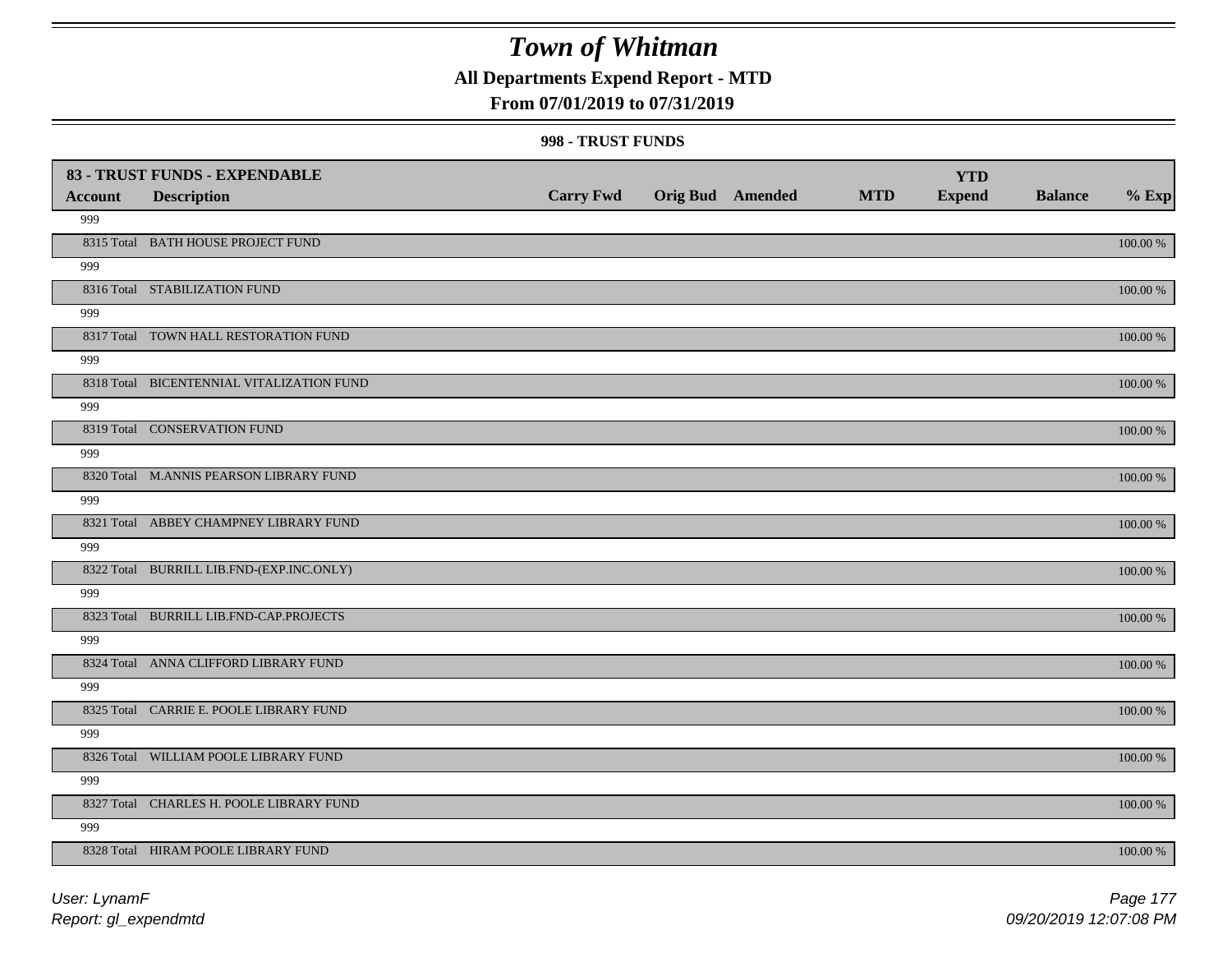**All Departments Expend Report - MTD**

### **From 07/01/2019 to 07/31/2019**

#### **998 - TRUST FUNDS**

|                | 83 - TRUST FUNDS - EXPENDABLE              |                  |                         |            | <b>YTD</b>    |                |             |
|----------------|--------------------------------------------|------------------|-------------------------|------------|---------------|----------------|-------------|
| <b>Account</b> | <b>Description</b>                         | <b>Carry Fwd</b> | <b>Orig Bud Amended</b> | <b>MTD</b> | <b>Expend</b> | <b>Balance</b> | $%$ Exp     |
| 999            |                                            |                  |                         |            |               |                |             |
|                | 8329 Total MABEL RAND LIBRARY FUND         |                  |                         |            |               |                | 100.00 %    |
| 999            |                                            |                  |                         |            |               |                |             |
|                | 8330 Total LEO F.RYAN LIBRARY TRUST FUND   |                  |                         |            |               |                | 100.00 %    |
| 999            |                                            |                  |                         |            |               |                |             |
|                | 8331 Total ANNA CLIFFORD HOWARD RELIEF     |                  |                         |            |               |                | $100.00~\%$ |
| 999            |                                            |                  |                         |            |               |                |             |
|                | 8332 Total SARAH POOLE LIBRARY FUND        |                  |                         |            |               |                | 100.00 %    |
| 999            |                                            |                  |                         |            |               |                |             |
|                | 8333 Total LYDIA POOLE LIBRARY FUND        |                  |                         |            |               |                | 100.00 %    |
| 999            |                                            |                  |                         |            |               |                |             |
|                | 8334 Total LOUIS SHARP LIBRARY FUND        |                  |                         |            |               |                | 100.00 %    |
| 999            |                                            |                  |                         |            |               |                |             |
|                | 8335 Total DANIEL REED LIBRARY FUND        |                  |                         |            |               |                | 100.00 %    |
| 999            |                                            |                  |                         |            |               |                |             |
|                | 8336 Total C & L BURRILL SCHOLARSHIP FUND  |                  |                         |            |               |                | 100.00 %    |
| 999            |                                            |                  |                         |            |               |                |             |
|                | 8337 Total W.J. & A.C. HOWARD SCHOLARSHIP  |                  |                         |            |               |                | 100.00 %    |
| 999            |                                            |                  |                         |            |               |                |             |
|                | 8338 Total CHARLES POOLE ORGAN FUND        |                  |                         |            |               |                | 100.00 %    |
| 999            |                                            |                  |                         |            |               |                |             |
|                | 8339 Total HELENE POOLE LIBRARY FUND       |                  |                         |            |               |                | 100.00 %    |
| 999            |                                            |                  |                         |            |               |                |             |
|                | 8340 Total E.P.FITZGIBBONS PERPETUAL CARE  |                  |                         |            |               |                | $100.00~\%$ |
| 999            |                                            |                  |                         |            |               |                |             |
|                | 8341 Total M.M.FITZGIBBONS, PERPETUAL CARE |                  |                         |            |               |                | $100.00~\%$ |
| 999            |                                            |                  |                         |            |               |                |             |
|                | 8342 Total SAMUEL HUTCHINSON PERPETUAL C.  |                  |                         |            |               |                | 100.00 %    |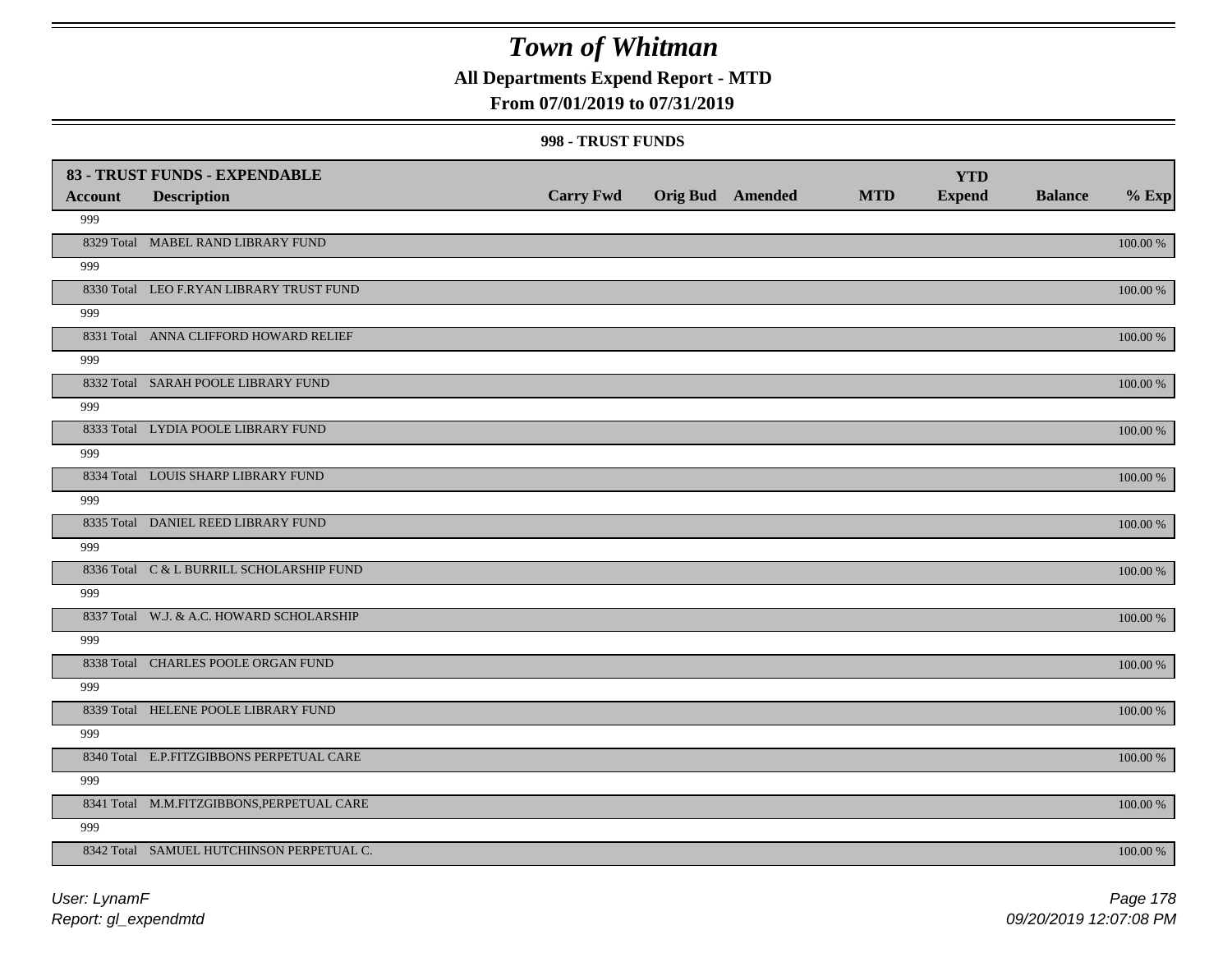### **All Departments Expend Report - MTD**

### **From 07/01/2019 to 07/31/2019**

#### **998 - TRUST FUNDS**

| Account | 83 - TRUST FUNDS - EXPENDABLE<br><b>Description</b> | <b>Carry Fwd</b> | <b>Orig Bud</b> Amended | <b>MTD</b> | <b>YTD</b><br><b>Expend</b> | <b>Balance</b> | $%$ Exp     |
|---------|-----------------------------------------------------|------------------|-------------------------|------------|-----------------------------|----------------|-------------|
| 999     |                                                     |                  |                         |            |                             |                |             |
|         | 8343 Total J.A.&W.A.MURPHY PERPETUAL CARE           |                  |                         |            |                             |                | 100.00 %    |
| 999     |                                                     |                  |                         |            |                             |                |             |
|         | 8344 Total LUCIA RYAN, PERPETUAL CARE               |                  |                         |            |                             |                | 100.00 %    |
| 999     |                                                     |                  |                         |            |                             |                |             |
|         | 8345 Total JOHN F. GURNEY, PERPETUAL CARE           |                  |                         |            |                             |                | 100.00 %    |
| 999     |                                                     |                  |                         |            |                             |                |             |
|         | 8346 Total WILLIAM H. FOGARTY, PERPETUAL C          |                  |                         |            |                             |                | 100.00 %    |
| 999     |                                                     |                  |                         |            |                             |                |             |
|         | 8348 Total BANDSTAND RESTORATION FUND               |                  |                         |            |                             |                | 100.00 %    |
| 999     |                                                     |                  |                         |            |                             |                |             |
|         | 8350 Total MARY E. PIERCE CONSTRUCTION FD           |                  |                         |            |                             |                | 100.00 %    |
| 999     |                                                     |                  |                         |            |                             |                |             |
|         | 8351 Total MARY E. PIERCE LIBRARY FUND              |                  |                         |            |                             |                | 100.00 %    |
| 999     |                                                     |                  |                         |            |                             |                |             |
|         | 8352 Total CLAIMS TRUST FUND                        |                  |                         |            |                             |                | 100.00 %    |
| 999     |                                                     |                  |                         |            |                             |                |             |
|         | 8353 Total LAW ENFORCEMENT TRUST FUND               |                  |                         |            |                             |                | $100.00~\%$ |
| 999     |                                                     |                  |                         |            |                             |                |             |
|         | 8354 Total HENNING W. HANSON BEQUEST-COA            |                  |                         |            |                             |                | 100.00 %    |
| 999     |                                                     |                  |                         |            |                             |                |             |
|         | 8355 Total HENNING W.HANSON BEQUEST-LIBR.           |                  |                         |            |                             |                | 100.00 %    |
| 999     |                                                     |                  |                         |            |                             |                |             |
|         | 8357 Total B.G.GUERRA LIBRARY TRUST FUND            |                  |                         |            |                             |                | 100.00 %    |
|         | 998 Total TRUST FUNDS                               |                  |                         |            |                             |                |             |
|         | 83 Total TRUST FUNDS - EXPENDABLE                   |                  |                         |            |                             |                |             |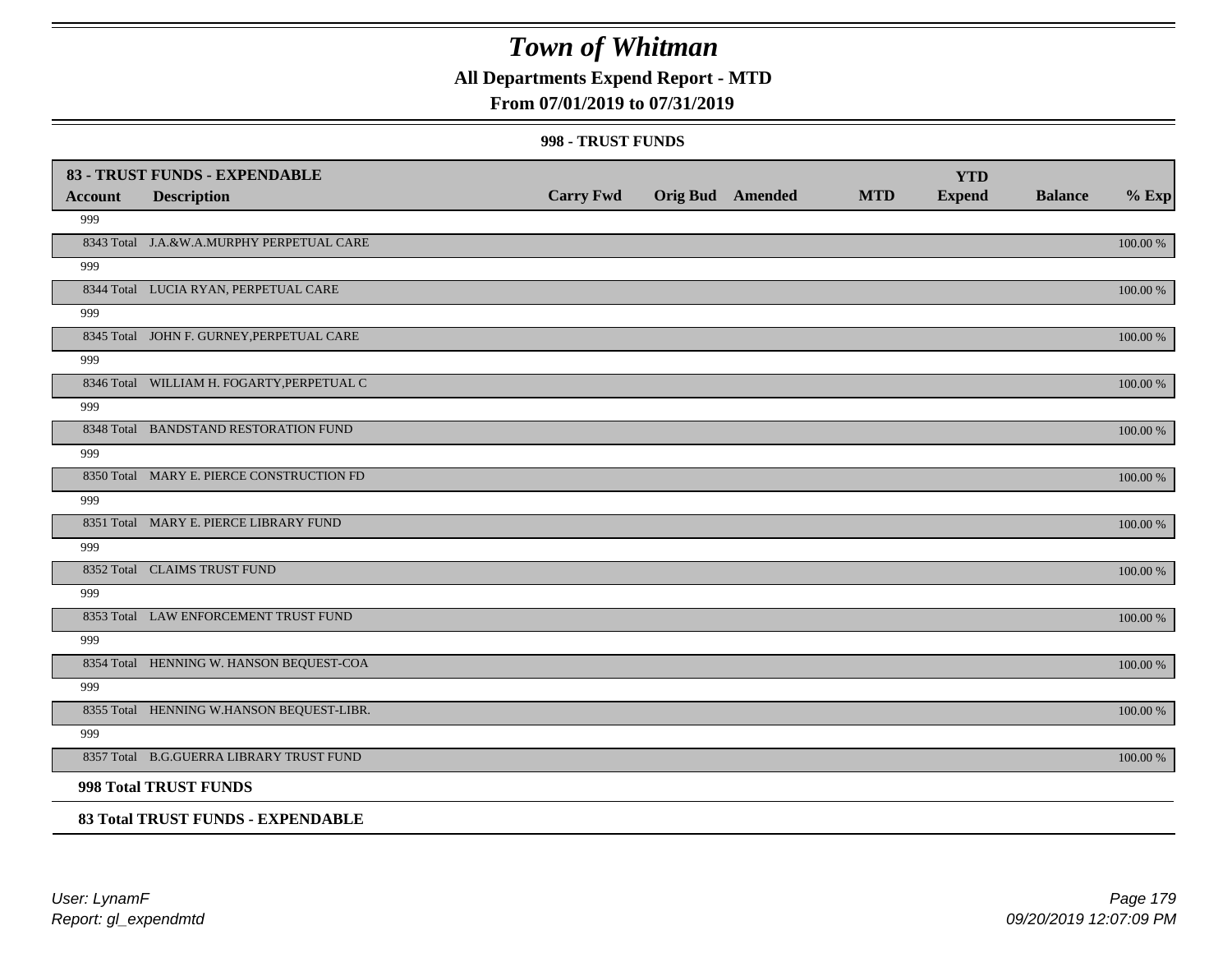**All Departments Expend Report - MTD**

### **From 07/01/2019 to 07/31/2019**

#### **820 - STATE ASSESSMENTS**

|                | 91 - GENERAL LEDGER EXPENSE ACCTS  |                  |                         |            | <b>YTD</b>    |                |          |
|----------------|------------------------------------|------------------|-------------------------|------------|---------------|----------------|----------|
| <b>Account</b> | <b>Description</b>                 | <b>Carry Fwd</b> | <b>Orig Bud</b> Amended | <b>MTD</b> | <b>Expend</b> | <b>Balance</b> | $%$ Exp  |
| 631            | SPECIAL EDUCATION                  |                  |                         |            |               |                |          |
|                | 2000 Total EXPENSE                 |                  |                         |            |               |                | 100.00 % |
| 634            | MOTOR VEHICLE EXCISE BILLS         |                  |                         |            |               |                |          |
|                | 2001 Total EXPENSE                 |                  |                         |            |               |                | 100.00 % |
| 640            | AIR POLLUTION CONTROL DISTRICT     |                  |                         |            |               |                |          |
|                | 2002 Total EXPENSE                 |                  |                         |            |               |                | 100.00 % |
| 642            | OLD COLONY PLANNING COUNCIL        |                  |                         |            |               |                |          |
|                | 2003 Total EXPENSE                 |                  |                         |            |               |                | 100.00 % |
| 643            | PARKING SURCHARGE                  |                  |                         |            |               |                |          |
|                | 2004 Total EXPENSE                 |                  |                         |            |               |                | 100.00 % |
| 644            | REGIONAL TRANSPORTATION AUTH.      |                  |                         |            |               |                |          |
|                | 2005 Total EXPENSE                 |                  |                         |            |               |                | 100.00 % |
| 645            | RMV NON-RENEWAL SURCHARGE          |                  |                         |            |               |                |          |
|                | 2006 Total EXPENSE                 |                  |                         |            |               |                | 100.00 % |
| 646            | MOSQUITO CONTROL                   |                  |                         |            |               |                |          |
|                | 2007 Total EXPENSE                 |                  |                         |            |               |                | 100.00 % |
| 648            | <b>CRIMINAL JUSTICE TRAINING</b>   |                  |                         |            |               |                |          |
|                | 2008 Total EXPENSE                 |                  |                         |            |               |                | 100.00 % |
| 647            | <b>MBTA</b>                        |                  |                         |            |               |                |          |
|                | 2009 Total EXPENSE                 |                  |                         |            |               |                | 100.00 % |
|                | <b>820 Total STATE ASSESSMENTS</b> |                  |                         |            |               |                |          |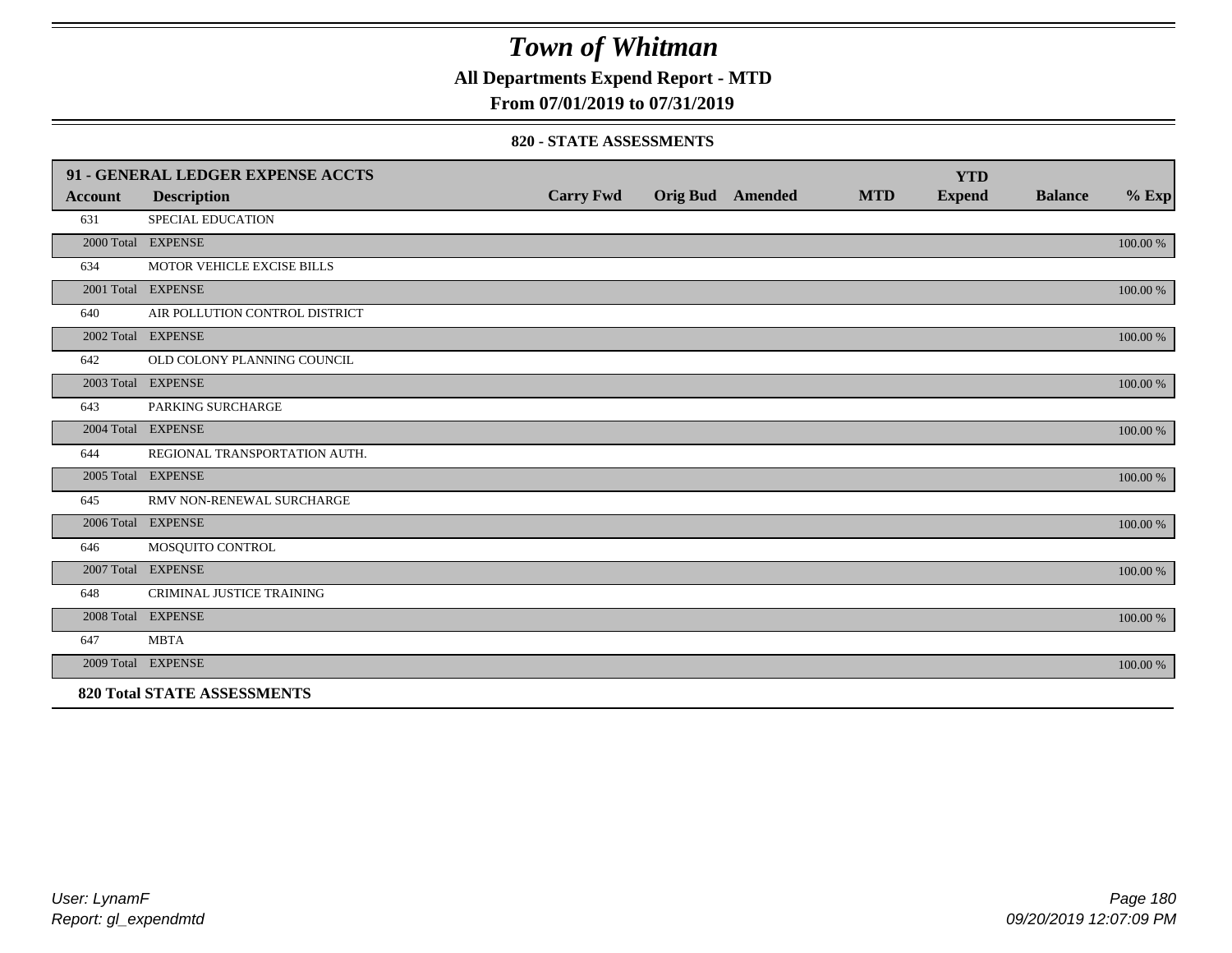**All Departments Expend Report - MTD**

**From 07/01/2019 to 07/31/2019**

#### **830 - COUNTY ASSESSMENT**

|         | 91 - GENERAL LEDGER EXPENSE ACCTS |                  |                  |            | <b>YTD</b>    |                |            |
|---------|-----------------------------------|------------------|------------------|------------|---------------|----------------|------------|
| Account | <b>Description</b>                | <b>Carry Fwd</b> | Orig Bud Amended | <b>MTD</b> | <b>Expend</b> | <b>Balance</b> | $%$ Exp    |
| 622     | <b>COUNTY TAX</b>                 |                  |                  |            |               |                |            |
|         | 2000 Total EXPENSE                |                  |                  |            |               |                | $100.00\%$ |
|         | 830 Total COUNTY ASSESSMENT       |                  |                  |            |               |                |            |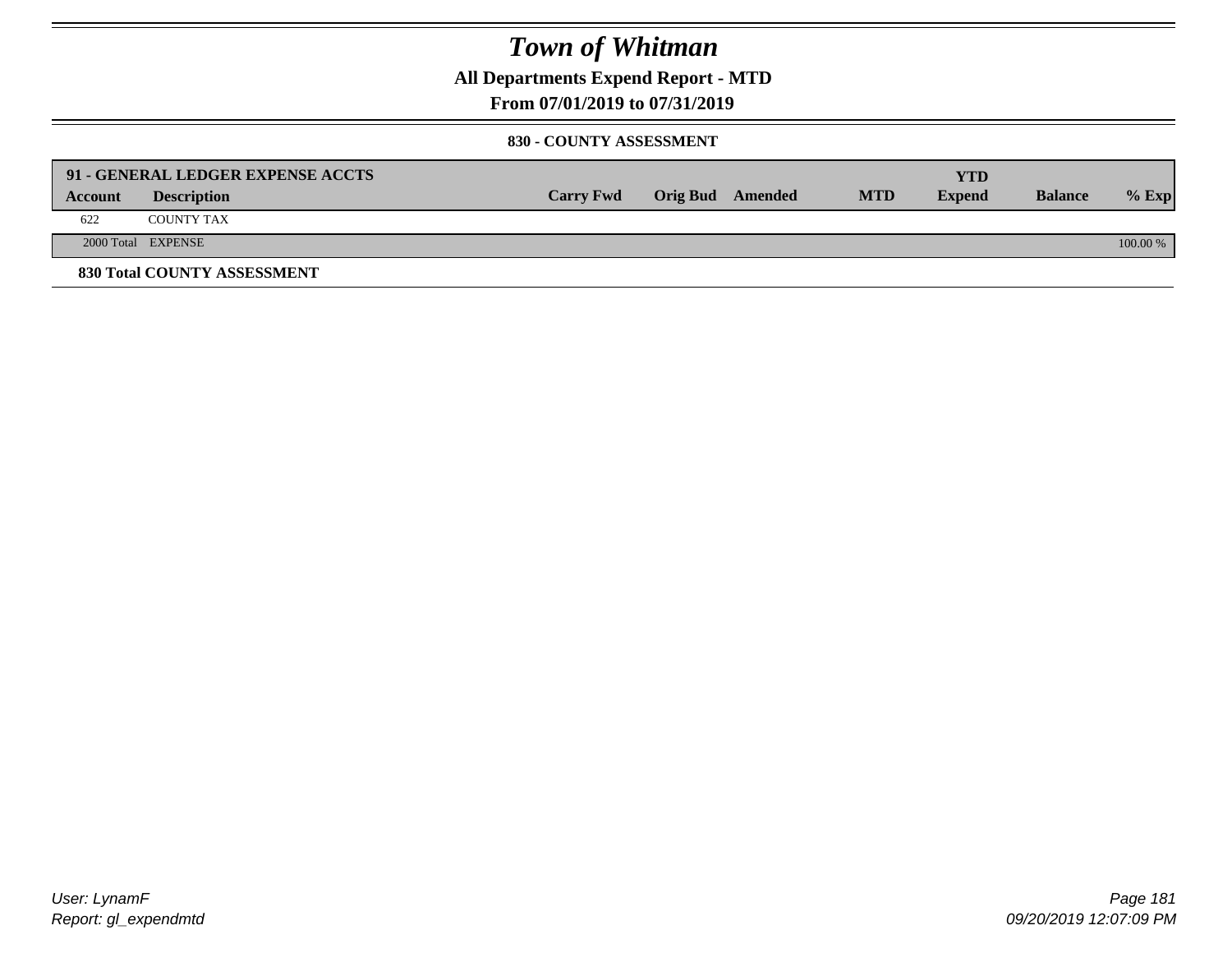**All Departments Expend Report - MTD**

### **From 07/01/2019 to 07/31/2019**

#### **850 - TAX REFUNDS**

|                 | 91 - GENERAL LEDGER EXPENSE ACCTS |                  |                         |            | <b>YTD</b>    |                |             |
|-----------------|-----------------------------------|------------------|-------------------------|------------|---------------|----------------|-------------|
| <b>Account</b>  | <b>Description</b>                | <b>Carry Fwd</b> | <b>Orig Bud Amended</b> | <b>MTD</b> | <b>Expend</b> | <b>Balance</b> | $%$ Exp     |
| 003             | MOTOR VEHICLE EXCISE              |                  |                         |            |               |                |             |
| 1984 Total 1984 |                                   |                  |                         |            |               |                | $100.00~\%$ |
| 003             | MOTOR VEHICLE EXCISE              |                  |                         |            |               |                |             |
| 1985 Total 1985 |                                   |                  |                         |            |               |                | 100.00 %    |
| 003             | MOTOR VEHICLE EXCISE              |                  |                         |            |               |                |             |
| 1986 Total 1986 |                                   |                  |                         |            |               |                | $100.00~\%$ |
| 001             | PERSONAL PROPERTY TAX             |                  |                         |            |               |                |             |
| 003             | MOTOR VEHICLE EXCISE              |                  |                         |            |               |                |             |
| 1987 Total 1987 |                                   |                  |                         |            |               |                | $100.00~\%$ |
| 001             | PERSONAL PROPERTY TAX             |                  |                         |            |               |                |             |
| 003             | MOTOR VEHICLE EXCISE              |                  |                         |            |               |                |             |
| 1988 Total 1988 |                                   |                  |                         |            |               |                | 100.00 %    |
| 002             | REAL ESTATE TAX                   |                  |                         |            |               |                |             |
| 003             | MOTOR VEHICLE EXCISE              |                  |                         |            |               |                |             |
| 1989 Total 1989 |                                   |                  |                         |            |               |                | 100.00 %    |
| 001             | PERSONAL PROPERTY TAX             |                  |                         |            |               |                |             |
| 002             | REAL ESTATE TAX                   |                  |                         |            |               |                |             |
| 003             | MOTOR VEHICLE EXCISE              |                  |                         |            |               |                |             |
| 1990 Total 1990 |                                   |                  |                         |            |               |                | 100.00 %    |
| 001             | PERSONAL PROPERTY TAX             |                  |                         |            |               |                |             |
| 002             | REAL ESTATE TAX                   |                  |                         |            |               |                |             |
| 003             | MOTOR VEHICLE EXCISE              |                  |                         |            |               |                |             |
| 1991 Total 1991 |                                   |                  |                         |            |               |                | 100.00 %    |
| 001             | PERSONAL PROPERTY TAX             |                  |                         |            |               |                |             |
| 003             | MOTOR VEHICLE EXCISE              |                  |                         |            |               |                |             |
| 1992 Total 1992 |                                   |                  |                         |            |               |                | 100.00 %    |
| 001             | PERSONAL PROPERTY TAX             |                  |                         |            |               |                |             |
| 002             | REAL ESTATE TAX                   |                  |                         |            |               |                |             |
| 003             | MOTOR VEHICLE EXCISE              |                  |                         |            |               |                |             |
| 005             | TRASH FEE REFUNDS                 |                  |                         |            |               |                |             |
| User: LynamF    |                                   |                  |                         |            |               |                | Page 182    |

*Report: gl\_expendmtd*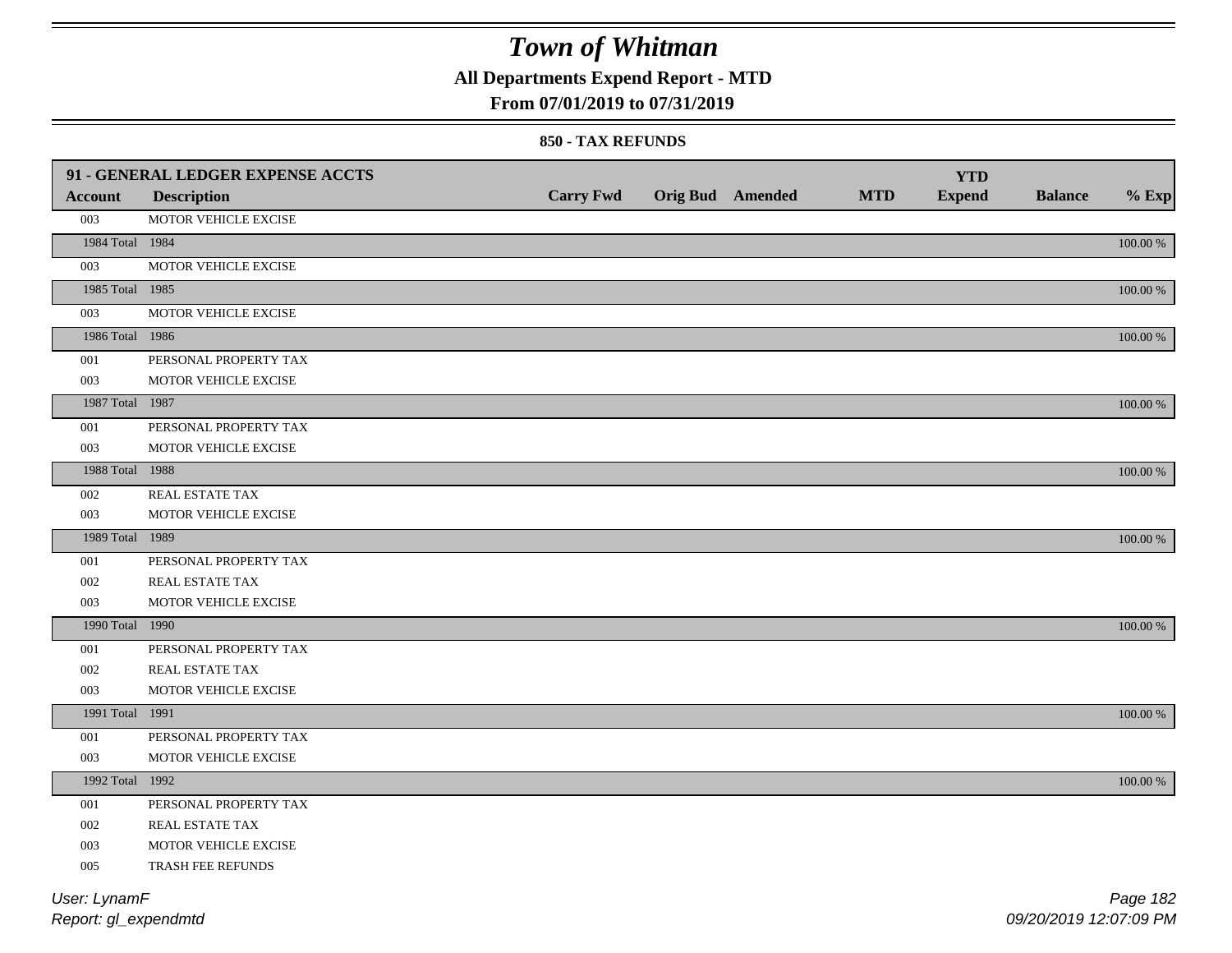**All Departments Expend Report - MTD**

### **From 07/01/2019 to 07/31/2019**

|                 | 91 - GENERAL LEDGER EXPENSE ACCTS |                  |                  |            | <b>YTD</b>    |                |             |
|-----------------|-----------------------------------|------------------|------------------|------------|---------------|----------------|-------------|
| <b>Account</b>  | <b>Description</b>                | <b>Carry Fwd</b> | Orig Bud Amended | <b>MTD</b> | <b>Expend</b> | <b>Balance</b> | $%$ Exp     |
| 006             | TRASH LIEN REFUNDS                |                  |                  |            |               |                |             |
| 1993 Total 1993 |                                   |                  |                  |            |               |                | $100.00~\%$ |
| 001             | PERSONAL PROPERTY TAX             |                  |                  |            |               |                |             |
| 002             | REAL ESTATE TAX                   |                  |                  |            |               |                |             |
| 003             | MOTOR VEHICLE EXCISE              |                  |                  |            |               |                |             |
| 005             | TRASH FEE REFUNDS                 |                  |                  |            |               |                |             |
| 006             | TRASH LIEN REFUNDS                |                  |                  |            |               |                |             |
| 1994 Total 1994 |                                   |                  |                  |            |               |                | 100.00 %    |
| 001             | PERSONAL PROPERTY TAX             |                  |                  |            |               |                |             |
| 002             | REAL ESTATE TAX                   |                  |                  |            |               |                |             |
| 003             | MOTOR VEHICLE EXCISE              |                  |                  |            |               |                |             |
| 1995 Total 1995 |                                   |                  |                  |            |               |                | 100.00 %    |
| 001             | PERSONAL PROPERTY TAX             |                  |                  |            |               |                |             |
| 002             | REAL ESTATE TAX                   |                  |                  |            |               |                |             |
| 003             | MOTOR VEHICLE EXCISE              |                  |                  |            |               |                |             |
| 1996 Total 1996 |                                   |                  |                  |            |               |                | 100.00 %    |
| 001             | PERSONAL PROPERTY TAX             |                  |                  |            |               |                |             |
| 002             | REAL ESTATE TAX                   |                  |                  |            |               |                |             |
| 003             | MOTOR VEHICLE EXCISE              |                  |                  |            |               |                |             |
| 005             | TRASH FEE REFUNDS                 |                  |                  |            |               |                |             |
| 1997 Total 1997 |                                   |                  |                  |            |               |                | 100.00 %    |
| 001             | PERSONAL PROPERTY TAX             |                  |                  |            |               |                |             |
| 002             | REAL ESTATE TAX                   |                  |                  |            |               |                |             |
| 003             | MOTOR VEHICLE EXCISE              |                  |                  |            |               |                |             |
| 1998 Total 1998 |                                   |                  |                  |            |               |                | 100.00 %    |
| 001             | PERSONAL PROPERTY TAX             |                  |                  |            |               |                |             |
| 002             | REAL ESTATE TAX                   |                  |                  |            |               |                |             |
| 003             | MOTOR VEHICLE EXCISE              |                  |                  |            |               |                |             |
| 1999 Total 1999 |                                   |                  |                  |            |               |                | 100.00 %    |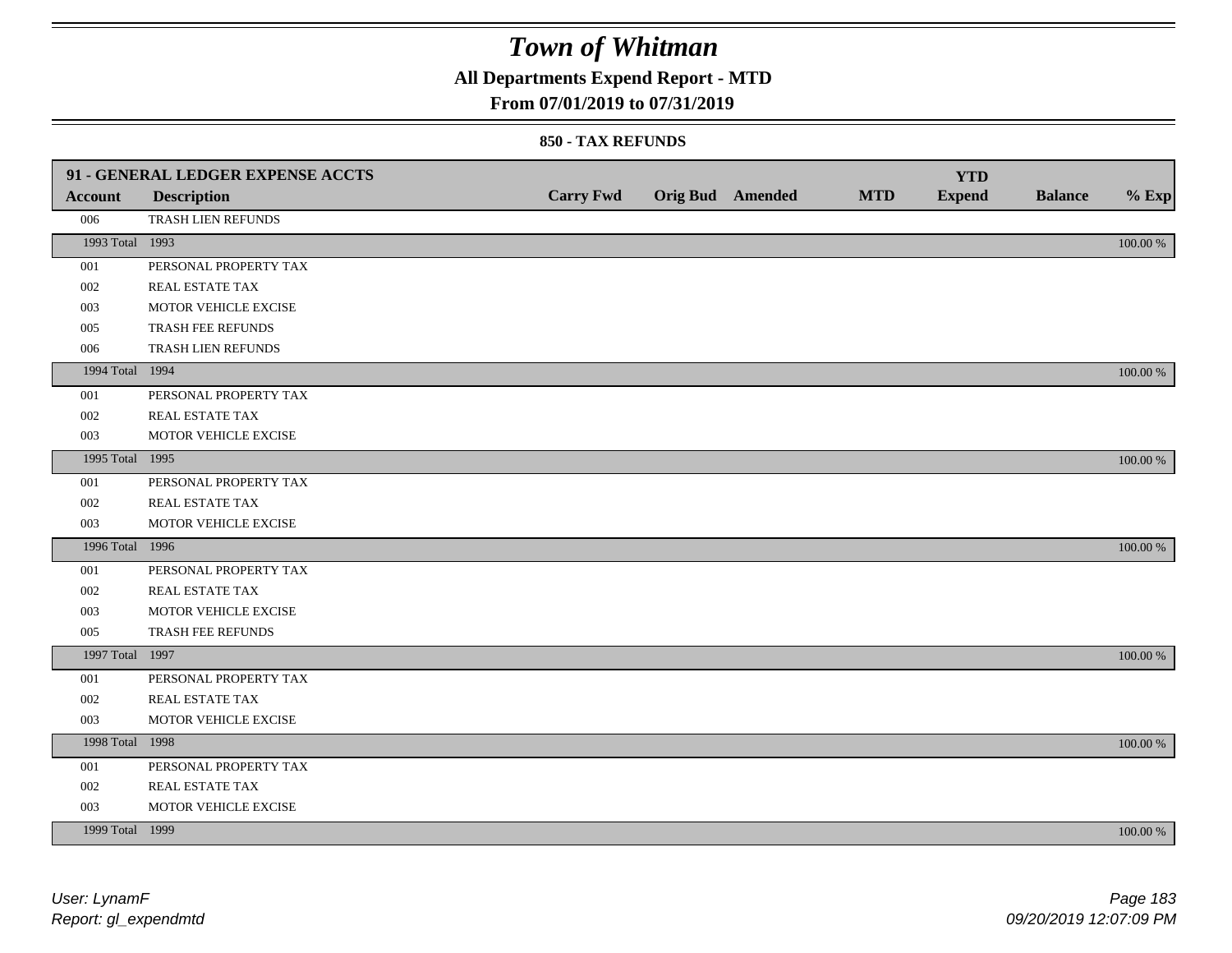## **All Departments Expend Report - MTD**

### **From 07/01/2019 to 07/31/2019**

|                | 91 - GENERAL LEDGER EXPENSE ACCTS |                  |                         |            | <b>YTD</b>    |                |             |
|----------------|-----------------------------------|------------------|-------------------------|------------|---------------|----------------|-------------|
| <b>Account</b> | <b>Description</b>                | <b>Carry Fwd</b> | <b>Orig Bud</b> Amended | <b>MTD</b> | <b>Expend</b> | <b>Balance</b> | $%$ Exp     |
| 001            | PERSONAL PROPERTY TAX             |                  |                         |            |               |                |             |
| 002            | REAL ESTATE TAX                   |                  |                         |            |               |                |             |
| 003            | MOTOR VEHICLE EXCISE              |                  |                         |            |               |                |             |
|                | 2000 Total EXPENSE                |                  |                         |            |               |                | 100.00 %    |
| 001            | PERSONAL PROPERTY TAX             |                  |                         |            |               |                |             |
| 002            | REAL ESTATE TAX                   |                  |                         |            |               |                |             |
| 003            | MOTOR VEHICLE EXCISE              |                  |                         |            |               |                |             |
|                | 2001 Total EXPENSE                |                  |                         |            |               |                | 100.00 %    |
| 001            | PERSONAL PROPERTY TAX             |                  |                         |            |               |                |             |
| 002            | REAL ESTATE TAX                   |                  |                         |            |               |                |             |
| 003            | MOTOR VEHICLE EXCISE              |                  |                         |            |               |                |             |
| 004            | <b>BOAT EXCISE</b>                |                  |                         |            |               |                |             |
|                | 2002 Total EXPENSE                |                  |                         |            |               |                | 100.00 %    |
| 001            | PERSONAL PROPERTY TAX             |                  |                         |            |               |                |             |
| 002            | REAL ESTATE TAX                   |                  |                         |            |               |                |             |
| 003            | MOTOR VEHICLE EXCISE              |                  |                         |            |               |                |             |
| 004            | <b>BOAT EXCISE</b>                |                  |                         |            |               |                |             |
| 006            | TRASH LIEN REFUNDS                |                  |                         |            |               |                |             |
|                | 2003 Total EXPENSE                |                  |                         |            |               |                | 100.00 %    |
| 001            | PERSONAL PROPERTY TAX             |                  |                         |            |               |                |             |
| 002            | REAL ESTATE TAX                   |                  |                         |            |               |                |             |
| 003            | MOTOR VEHICLE EXCISE              |                  |                         |            |               |                |             |
| 004            | <b>BOAT EXCISE</b>                |                  |                         |            |               |                |             |
|                | 2004 Total EXPENSE                |                  |                         |            |               |                | 100.00 %    |
| 001            | PERSONAL PROPERTY TAX             |                  |                         |            |               |                |             |
| 002            | REAL ESTATE TAX                   |                  |                         |            |               |                |             |
| 003            | MOTOR VEHICLE EXCISE              |                  |                         |            |               |                |             |
| 004            | <b>BOAT EXCISE</b>                |                  |                         |            |               |                |             |
|                | 2005 Total EXPENSE                |                  |                         |            |               |                | $100.00~\%$ |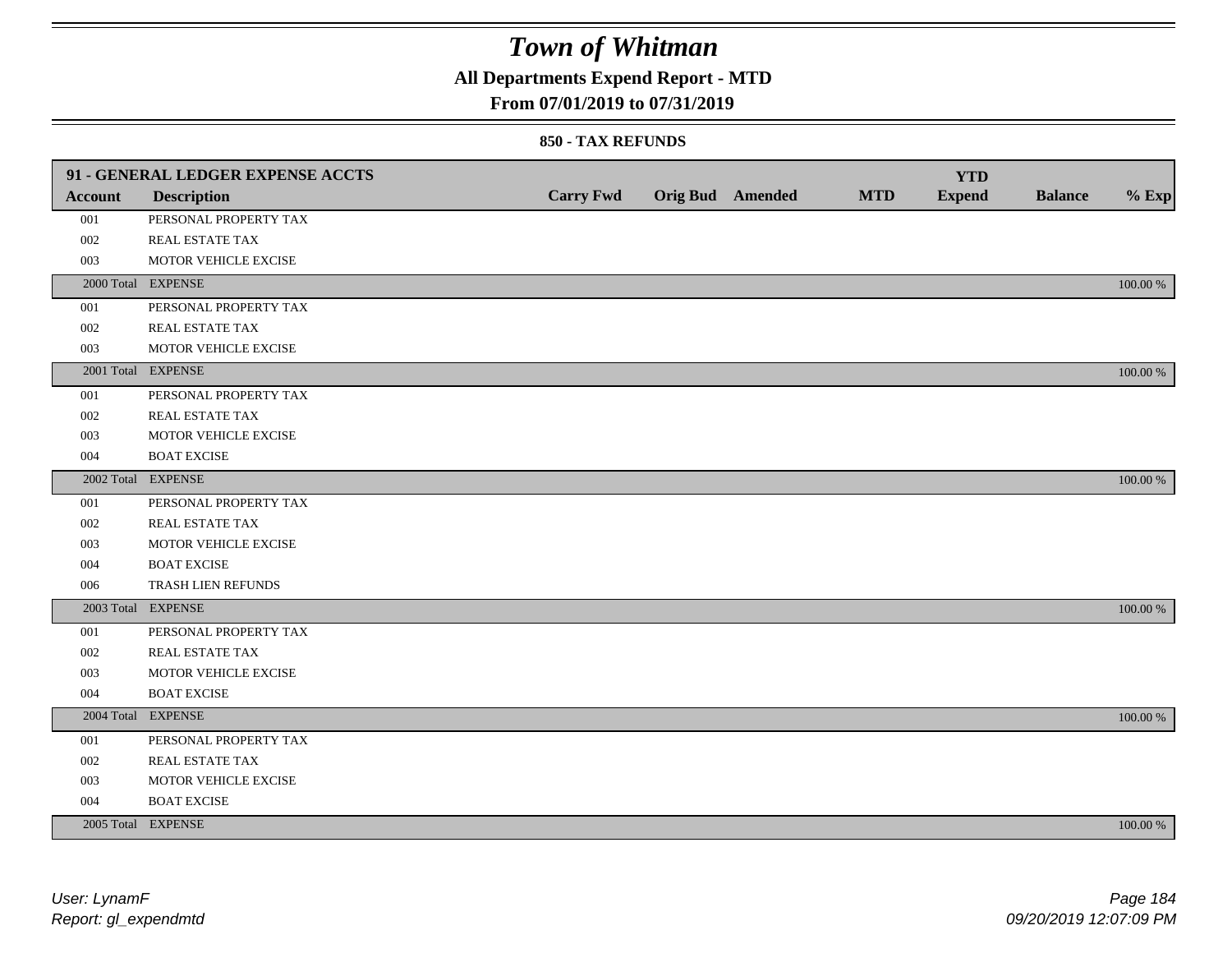## **All Departments Expend Report - MTD**

### **From 07/01/2019 to 07/31/2019**

|                | 91 - GENERAL LEDGER EXPENSE ACCTS |                  |                         |            | <b>YTD</b>    |                |             |
|----------------|-----------------------------------|------------------|-------------------------|------------|---------------|----------------|-------------|
| <b>Account</b> | <b>Description</b>                | <b>Carry Fwd</b> | <b>Orig Bud Amended</b> | <b>MTD</b> | <b>Expend</b> | <b>Balance</b> | $%$ Exp     |
| 001            | PERSONAL PROPERTY TAX             |                  |                         |            |               |                |             |
| 002            | REAL ESTATE TAX                   |                  |                         |            |               |                |             |
| 003            | MOTOR VEHICLE EXCISE              |                  |                         |            |               |                |             |
| 004            | <b>BOAT EXCISE</b>                |                  |                         |            |               |                |             |
|                | 2006 Total EXPENSE                |                  |                         |            |               |                | 100.00 %    |
| 001            | PERSONAL PROPERTY TAX             |                  |                         |            |               |                |             |
| 002            | REAL ESTATE TAX                   |                  |                         |            |               |                |             |
| 003            | MOTOR VEHICLE EXCISE              |                  |                         |            |               |                |             |
| 004            | <b>BOAT EXCISE</b>                |                  |                         |            |               |                |             |
|                | 2007 Total EXPENSE                |                  |                         |            |               |                | 100.00 %    |
| 001            | PERSONAL PROPERTY TAX             |                  |                         |            |               |                |             |
| 002            | REAL ESTATE TAX                   |                  |                         |            |               |                |             |
| 003            | MOTOR VEHICLE EXCISE              |                  |                         |            |               |                |             |
| 004            | <b>BOAT EXCISE</b>                |                  |                         |            |               |                |             |
|                | 2008 Total EXPENSE                |                  |                         |            |               |                | $100.00~\%$ |
| 001            | PERSONAL PROPERTY TAX             |                  |                         |            |               |                |             |
| 002            | REAL ESTATE TAX                   |                  |                         |            |               |                |             |
| 003            | MOTOR VEHICLE EXCISE              |                  |                         |            |               |                |             |
| 004            | <b>BOAT EXCISE</b>                |                  |                         |            |               |                |             |
|                | 2009 Total EXPENSE                |                  |                         |            |               |                | 100.00 %    |
| 001            | PERSONAL PROPERTY TAX             |                  |                         |            |               |                |             |
| 002            | REAL ESTATE TAX                   |                  |                         |            |               |                |             |
| 003            | MOTOR VEHICLE EXCISE              |                  |                         |            |               |                |             |
|                | 2010 Total EXPENSE                |                  |                         |            |               |                | $100.00~\%$ |
| 001            | PERSONAL PROPERTY TAX             |                  |                         |            |               |                |             |
| 002            | REAL ESTATE TAX                   |                  |                         |            |               |                |             |
| 003            | MOTOR VEHICLE EXCISE              |                  |                         |            |               |                |             |
|                | 2011 Total EXPENSE                |                  |                         |            |               |                | $100.00~\%$ |
| 001            | PERSONAL PROPERTY TAX             |                  |                         |            |               |                |             |
| 002            | REAL ESTATE TAX                   |                  |                         |            |               |                |             |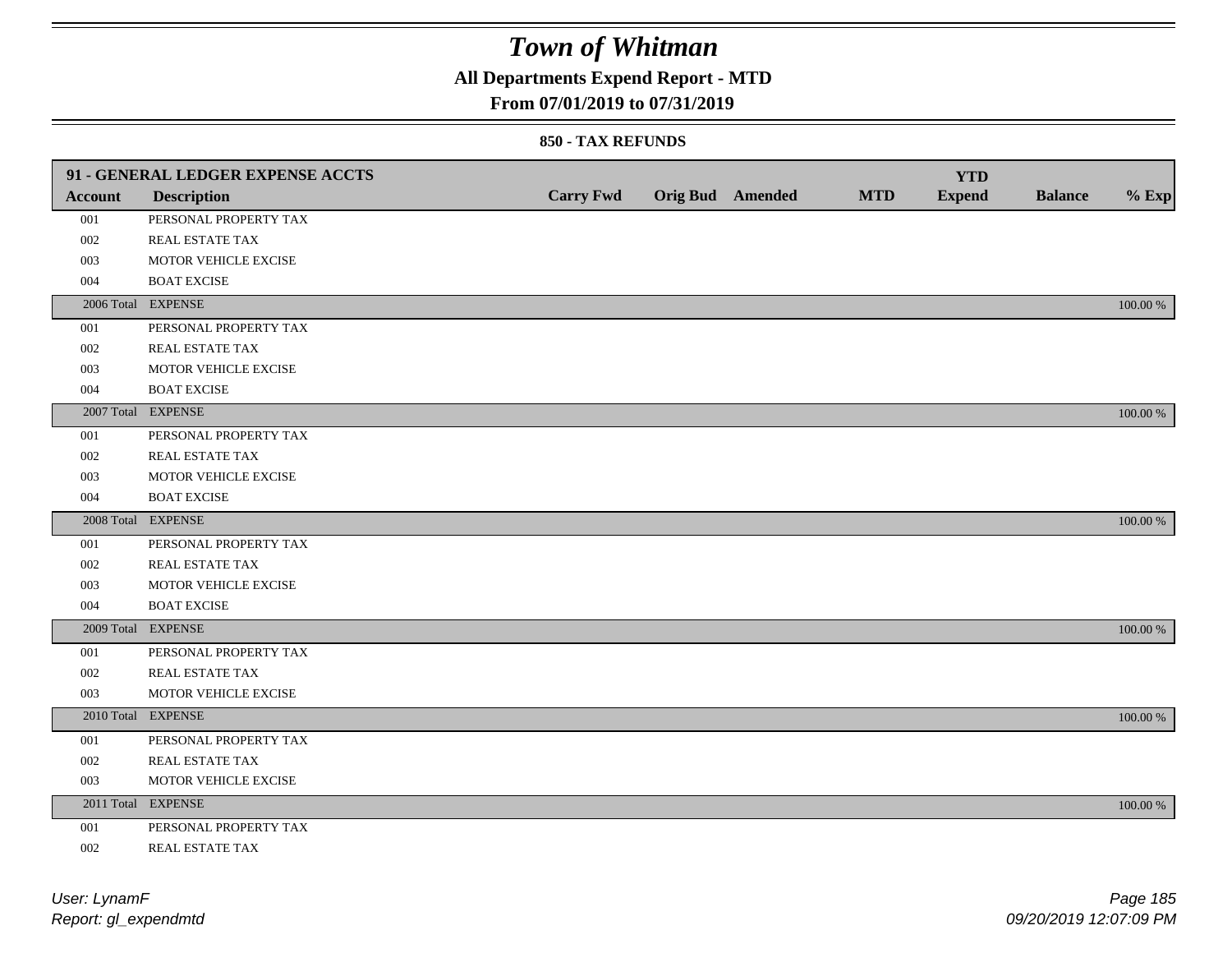## **All Departments Expend Report - MTD**

### **From 07/01/2019 to 07/31/2019**

|                | 91 - GENERAL LEDGER EXPENSE ACCTS |                  |                         |            | <b>YTD</b>    |                |          |
|----------------|-----------------------------------|------------------|-------------------------|------------|---------------|----------------|----------|
| <b>Account</b> | <b>Description</b>                | <b>Carry Fwd</b> | <b>Orig Bud</b> Amended | <b>MTD</b> | <b>Expend</b> | <b>Balance</b> | $%$ Exp  |
| 003            | MOTOR VEHICLE EXCISE              |                  |                         |            |               |                |          |
|                | 2012 Total EXPENSE                |                  |                         |            |               |                | 100.00 % |
| 001            | PERSONAL PROPERTY TAX             |                  |                         |            |               |                |          |
| 002            | REAL ESTATE TAX                   |                  |                         |            |               |                |          |
| 003            | MOTOR VEHICLE EXCISE              |                  |                         |            |               |                |          |
| 004            | <b>BOAT EXCISE</b>                |                  |                         |            |               |                |          |
|                | 2013 Total EXPENSE                |                  |                         |            |               |                | 100.00 % |
| 001            | PERSONAL PROPERTY TAX             |                  |                         |            |               |                |          |
| 002            | REAL ESTATE TAX                   |                  |                         |            |               |                |          |
| 003            | MOTOR VEHICLE EXCISE              |                  |                         |            |               |                |          |
| 004            | <b>BOAT EXCISE</b>                |                  |                         |            |               |                |          |
|                | 2014 Total EXPENSE                |                  |                         |            |               |                | 100.00 % |
| 001            | PERSONAL PROPERTY TAX             |                  |                         |            |               |                |          |
| 002            | REAL ESTATE TAX                   |                  |                         |            |               |                |          |
| 003            | MOTOR VEHICLE EXCISE              |                  |                         |            |               |                |          |
| 004            | <b>BOAT EXCISE</b>                |                  |                         |            |               |                |          |
|                | 2015 Total EXPENSE                |                  |                         |            |               |                | 100.00 % |
| 001            | PERSONAL PROPERTY TAX             |                  |                         |            |               |                |          |
| 002            | <b>REAL ESTATE TAX</b>            |                  |                         |            |               |                |          |
| 003            | MOTOR VEHICLE EXCISE              |                  |                         |            |               |                |          |
| 004            | <b>BOAT EXCISE</b>                |                  |                         |            |               |                |          |
|                | 2016 Total EXPENSE                |                  |                         |            |               |                | 100.00 % |
| 001            | PERSONAL PROPERTY TAX             |                  |                         |            |               |                |          |
| 002            | REAL ESTATE TAX                   |                  |                         |            |               |                |          |
| 003            | MOTOR VEHICLE EXCISE              |                  |                         | 498.14     | 498.14        | $-498.14$      |          |
| 004            | <b>BOAT EXCISE</b>                |                  |                         |            |               |                |          |
|                | 2017 Total EXPENSE                |                  |                         | 498.14     | 498.14        | $-498.14$      | 100.00 % |
| 001            | PERSONAL PROPERTY TAX             |                  |                         |            |               |                |          |
| 002            | REAL ESTATE TAX                   |                  |                         |            |               |                |          |
| 003            | MOTOR VEHICLE EXCISE              |                  |                         | 57.50      | 57.50         | $-57.50$       |          |
|                |                                   |                  |                         |            |               |                |          |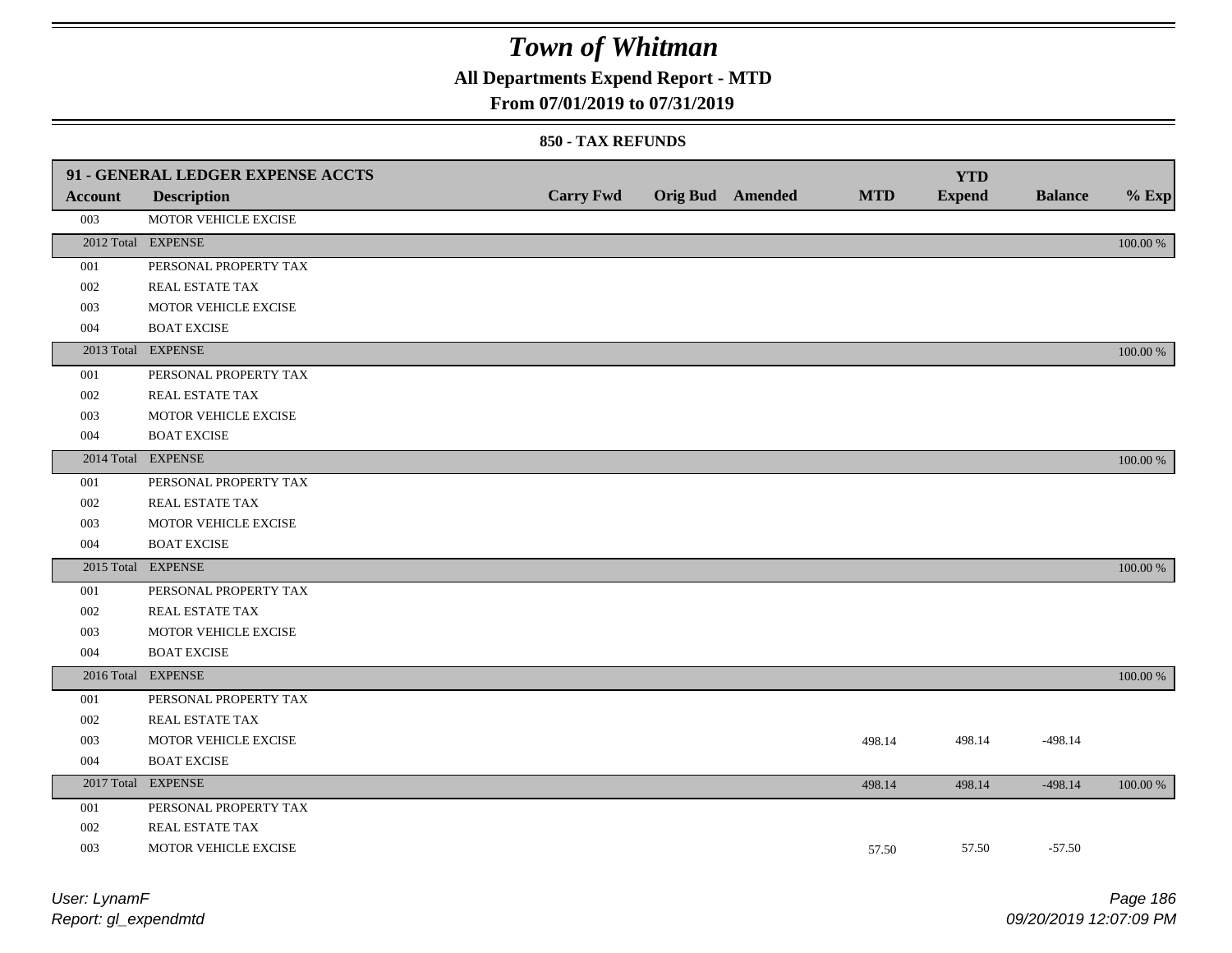### **All Departments Expend Report - MTD**

**From 07/01/2019 to 07/31/2019**

|            | 91 - GENERAL LEDGER EXPENSE ACCTS |                  |                 |                |            | <b>YTD</b>    |                |          |
|------------|-----------------------------------|------------------|-----------------|----------------|------------|---------------|----------------|----------|
| Account    | <b>Description</b>                | <b>Carry Fwd</b> | <b>Orig Bud</b> | <b>Amended</b> | <b>MTD</b> | <b>Expend</b> | <b>Balance</b> | $%$ Exp  |
| 004        | <b>BOAT EXCISE</b>                |                  |                 |                |            |               |                |          |
|            | 2018 Total EXPENSE                |                  |                 |                | 57.50      | 57.50         | $-57.50$       | 100.00 % |
| 001        | PERSONAL PROPERTY TAX             |                  |                 |                | 2,164.39   | 2,164.39      | $-2,164.39$    |          |
| 002        | <b>REAL ESTATE TAX</b>            |                  |                 |                | 35,270.74  | 35,270.74     | $-35,270.74$   |          |
| 003        | <b>MOTOR VEHICLE EXCISE</b>       |                  |                 |                | 4,421.04   | 4,421.04      | $-4,421.04$    |          |
| 004        | <b>BOAT EXCISE</b>                |                  |                 |                |            |               |                |          |
| 2019 Total | <b>EXPENSE</b>                    |                  |                 |                | 41,856.17  | 41,856.17     | $-41,856.17$   | 100.00 % |
| 001        | PERSONAL PROPERTY TAX             |                  |                 |                |            |               |                |          |
| 002        | REAL ESTATE TAX                   |                  |                 |                | 10,000.00  | 10,000.00     | $-10,000.00$   |          |
| 003        | <b>MOTOR VEHICLE EXCISE</b>       |                  |                 |                |            |               |                |          |
| 004        | <b>BOAT EXCISE</b>                |                  |                 |                |            |               |                |          |
|            | 2020 Total EXPENSE                |                  |                 |                | 10,000.00  | 10,000.00     | $-10,000.00$   | 100.00 % |
|            | <b>850 Total TAX REFUNDS</b>      |                  |                 |                | 52,411.81  | 52,411.81     | $-52,411.81$   |          |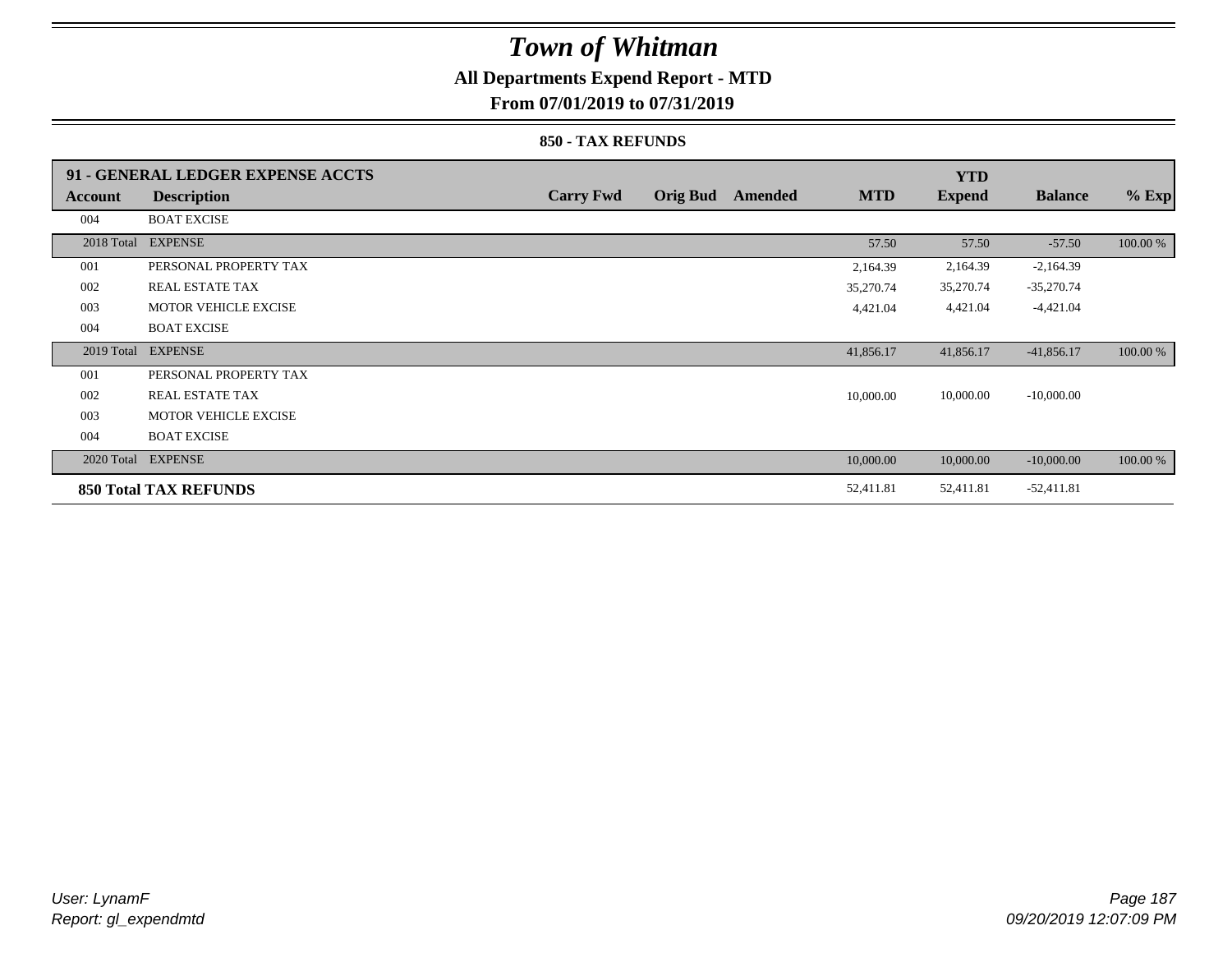## **All Departments Expend Report - MTD**

### **From 07/01/2019 to 07/31/2019**

### **870 - AGENCY**

|         | 91 - GENERAL LEDGER EXPENSE ACCTS    |                  |                         |            | <b>YTD</b>    |                |          |
|---------|--------------------------------------|------------------|-------------------------|------------|---------------|----------------|----------|
| Account | <b>Description</b>                   | <b>Carry Fwd</b> | <b>Orig Bud</b> Amended | <b>MTD</b> | <b>Expend</b> | <b>Balance</b> | $%$ Exp  |
| 899     | <b>EXCHANGE ACCOUNT</b>              |                  |                         |            |               |                |          |
|         | 2001 Total EXPENSE                   |                  |                         |            |               |                | 100.00 % |
| 028     | <b>MASS.CRUSHING &amp; RECYCLING</b> |                  |                         |            |               |                |          |
| 033     | DANCE PROGRAMS                       |                  |                         |            |               |                |          |
|         | 2012 Total EXPENSE                   |                  |                         |            |               |                | 100.00 % |
|         | 870 Total AGENCY                     |                  |                         |            |               |                |          |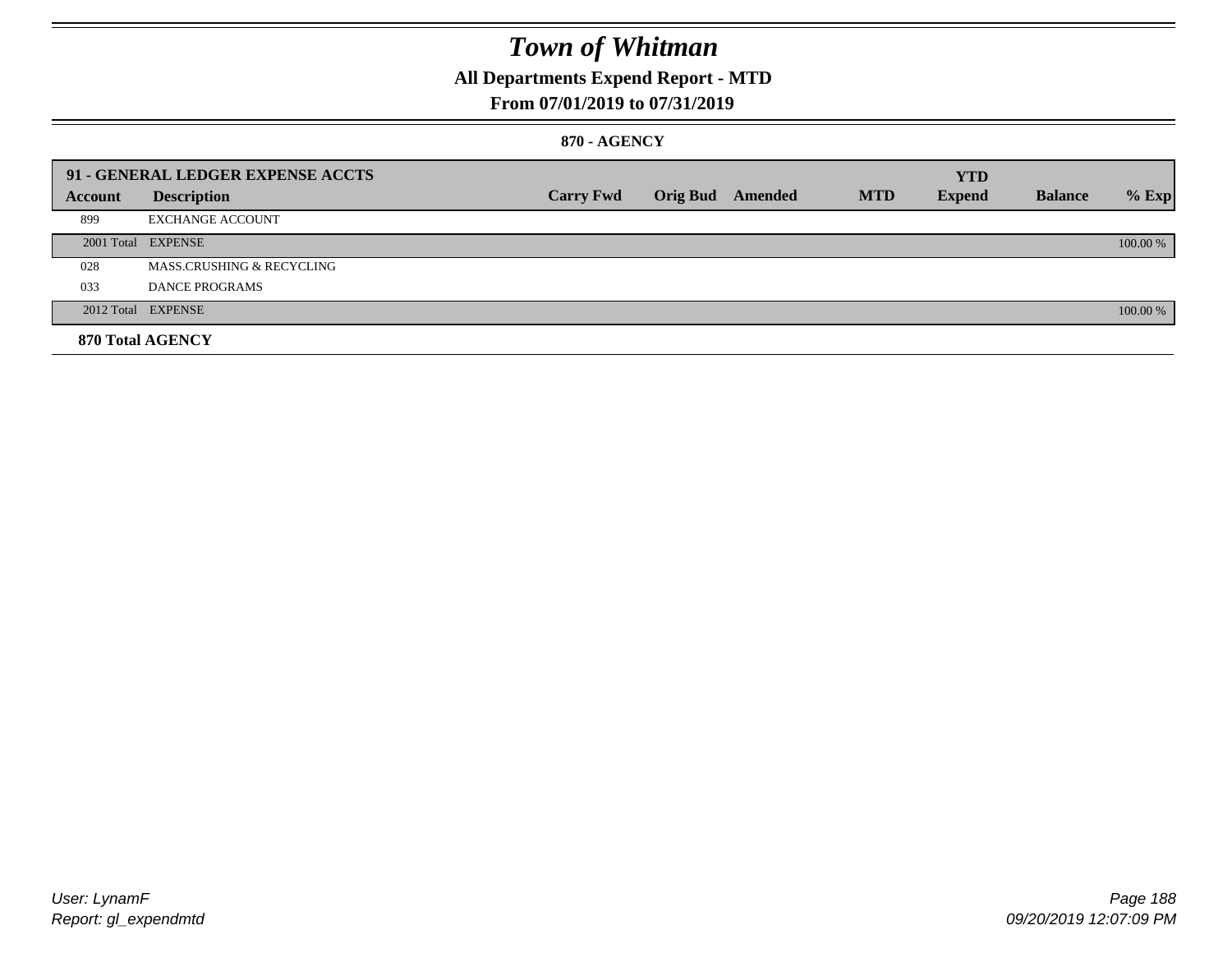**All Departments Expend Report - MTD**

### **From 07/01/2019 to 07/31/2019**

#### **873 - USER CHARGES REFUNDS**

|         | 91 - GENERAL LEDGER EXPENSE ACCTS |                  |                         |            | <b>YTD</b>    |                |          |
|---------|-----------------------------------|------------------|-------------------------|------------|---------------|----------------|----------|
| Account | <b>Description</b>                | <b>Carry Fwd</b> | <b>Orig Bud</b> Amended | <b>MTD</b> | <b>Expend</b> | <b>Balance</b> | $%$ Exp  |
| 006     | TRASH LIEN REFUNDS                |                  |                         |            |               |                |          |
| 021     | 2014 TRASH FEE REFUNDS            |                  |                         |            |               |                |          |
|         | 2000 Total EXPENSE                |                  |                         |            |               |                | 100.00 % |
| 006     | TRASH LIEN REFUNDS                |                  |                         |            |               |                |          |
|         | 2012 Total EXPENSE                |                  |                         |            |               |                | 100.00 % |
| 005     | TRASH FEE REFUNDS                 |                  |                         |            |               |                |          |
| 006     | TRASH LIEN REFUNDS                |                  |                         |            |               |                |          |
|         | 2015 Total EXPENSE                |                  |                         |            |               |                | 100.00 % |
| 005     | TRASH FEE REFUNDS                 |                  |                         |            |               |                |          |
| 006     | TRASH LIEN REFUNDS                |                  |                         |            |               |                |          |
|         | 2016 Total EXPENSE                |                  |                         |            |               |                | 100.00 % |
| 005     | TRASH FEE REFUNDS                 |                  |                         |            |               |                |          |
| 006     | TRASH LIEN REFUNDS                |                  |                         |            |               |                |          |
|         | 2017 Total EXPENSE                |                  |                         |            |               |                | 100.00 % |
| 005     | TRASH FEE REFUNDS                 |                  |                         |            |               |                |          |
| 006     | TRASH LIEN REFUNDS                |                  |                         |            |               |                |          |
|         | 2018 Total EXPENSE                |                  |                         |            |               |                | 100.00 % |
| 005     | TRASH FEE REFUNDS                 |                  |                         | 865.00     | 865.00        | $-865.00$      |          |
| 006     | TRASH LIEN REFUNDS                |                  |                         |            |               |                |          |
|         | 2019 Total EXPENSE                |                  |                         | 865.00     | 865.00        | $-865.00$      | 100.00 % |
| 005     | TRASH FEE REFUNDS                 |                  |                         |            |               |                |          |
| 006     | TRASH LIEN REFUNDS                |                  |                         |            |               |                |          |
|         | 2020 Total EXPENSE                |                  |                         |            |               |                | 100.00 % |
|         | 873 Total USER CHARGES REFUNDS    |                  |                         | 865.00     | 865.00        | $-865.00$      |          |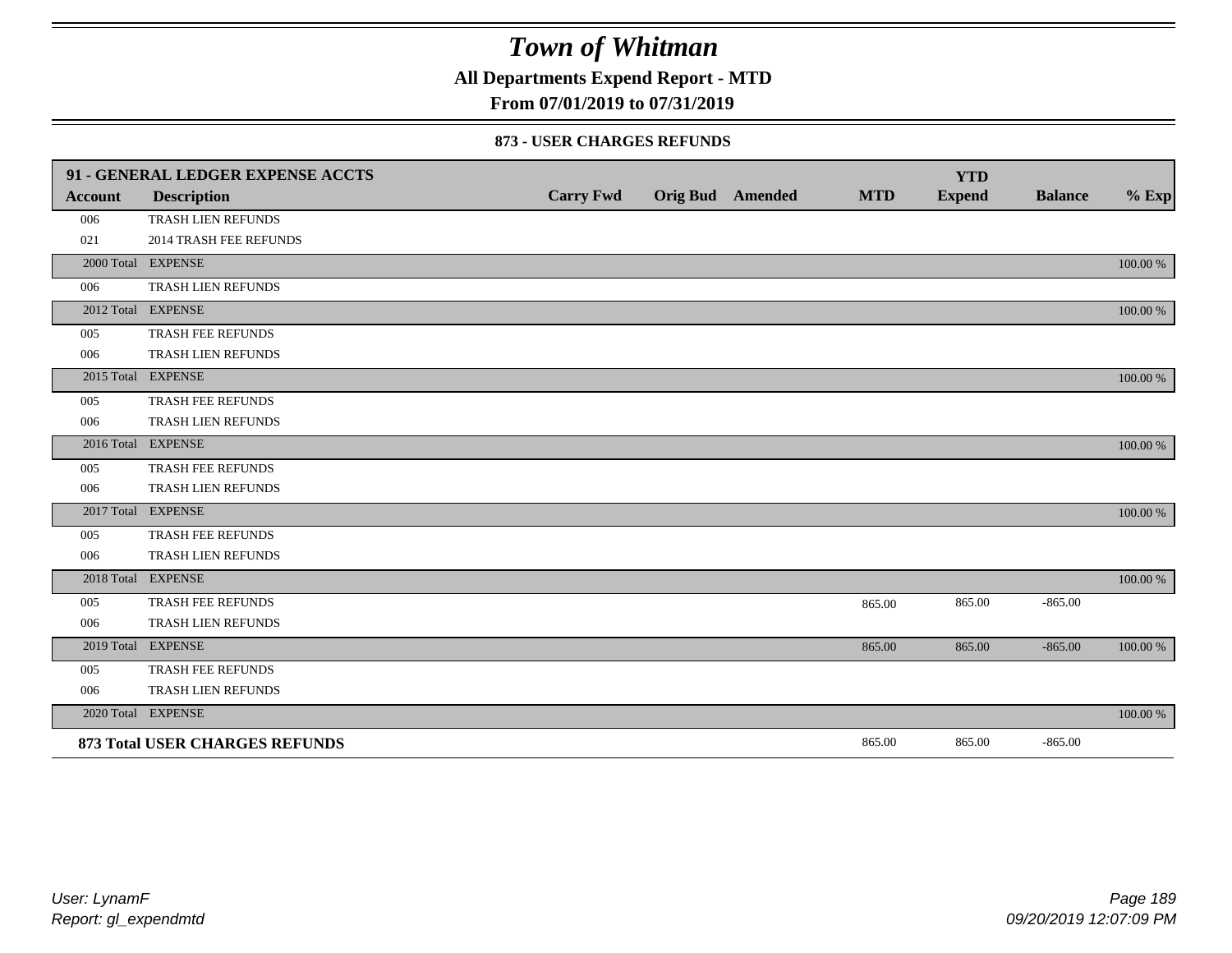**All Departments Expend Report - MTD**

### **From 07/01/2019 to 07/31/2019**

#### **875 - MISCELLANEOUS**

|                 | 91 - GENERAL LEDGER EXPENSE ACCTS |                  |                         |            | <b>YTD</b>    |                |             |
|-----------------|-----------------------------------|------------------|-------------------------|------------|---------------|----------------|-------------|
| <b>Account</b>  | <b>Description</b>                | <b>Carry Fwd</b> | <b>Orig Bud</b> Amended | <b>MTD</b> | <b>Expend</b> | <b>Balance</b> | $%$ Exp     |
| 046             | WATER RATES REFUNDS               |                  |                         |            |               |                |             |
| 1997 Total 1997 |                                   |                  |                         |            |               |                | $100.00~\%$ |
| 046             | <b>WATER RATES REFUNDS</b>        |                  |                         |            |               |                |             |
| 1998 Total 1998 |                                   |                  |                         |            |               |                | 100.00 %    |
| 046             | WATER RATES REFUNDS               |                  |                         |            |               |                |             |
| 1999 Total 1999 |                                   |                  |                         |            |               |                | $100.00~\%$ |
| 034             | PREMIUM SALE OF BONDS             |                  |                         |            |               |                |             |
| 035             | <b>INTEREST ON SALE OF BONDS</b>  |                  |                         |            |               |                |             |
| 036             | <b>GRANT ANTICIPATION NOTES</b>   |                  |                         |            |               |                |             |
| 038             | REVENUE ANTICIPATION NOTES        |                  |                         |            |               |                |             |
| 039             | <b>BOND ANTICIPATION NOTES</b>    |                  |                         |            |               |                |             |
| 042             | <b>BOARD OF APPEALS REFUNDS</b>   |                  |                         |            |               |                |             |
| 043             | BUILDING INSPECTOR REFUNDS        |                  |                         |            |               |                |             |
| 044             | REFUNDS-PRIOR YEARS               |                  |                         |            |               |                |             |
| 045             | PARKING TICKET REFUNDS            |                  |                         |            |               |                |             |
| 046             | WATER RATES REFUNDS               |                  |                         |            |               |                |             |
| 052             | <b>TAILINGS</b>                   |                  |                         |            |               |                |             |
| 071             | <b>COLLECTORS OVER/SHORT</b>      |                  |                         |            |               |                |             |
| 080             | WTR/SWR REFUNDS-PEN.&INT.         |                  |                         |            |               |                |             |
| 081             | WATER RATES REFUNDS FY95          |                  |                         |            |               |                |             |
| 090             | MUNICIPAL LIEN REFUNDS            |                  |                         |            |               |                |             |
| 093             | WATER RATES REFUNDS FY96          |                  |                         |            |               |                |             |
| 635             | COLLECTORS FEES-REFUNDS           |                  |                         |            |               |                |             |
| 636             | <b>EXCISE INTEREST-REFUNDS</b>    |                  |                         |            |               |                |             |
|                 | 2000 Total EXPENSE                |                  |                         |            |               |                | 100.00 %    |
| 021             | 2014 TRASH FEE REFUNDS            |                  |                         |            |               |                |             |
| 025             | <b>DPW - RESTITUTION</b>          |                  |                         |            |               |                |             |
| 058             | TRASH FEE REFUNDS FY2000          |                  |                         |            |               |                |             |
| 063             | TRASH FEE REFUNDS FY02            |                  |                         |            |               |                |             |
| 064             | TRASH FEE REFUNDS FY2001          |                  |                         |            |               |                |             |
| 091             | TRASH FEE REFUNDS FY03            |                  |                         |            |               |                |             |

*Report: gl\_expendmtd User: LynamF*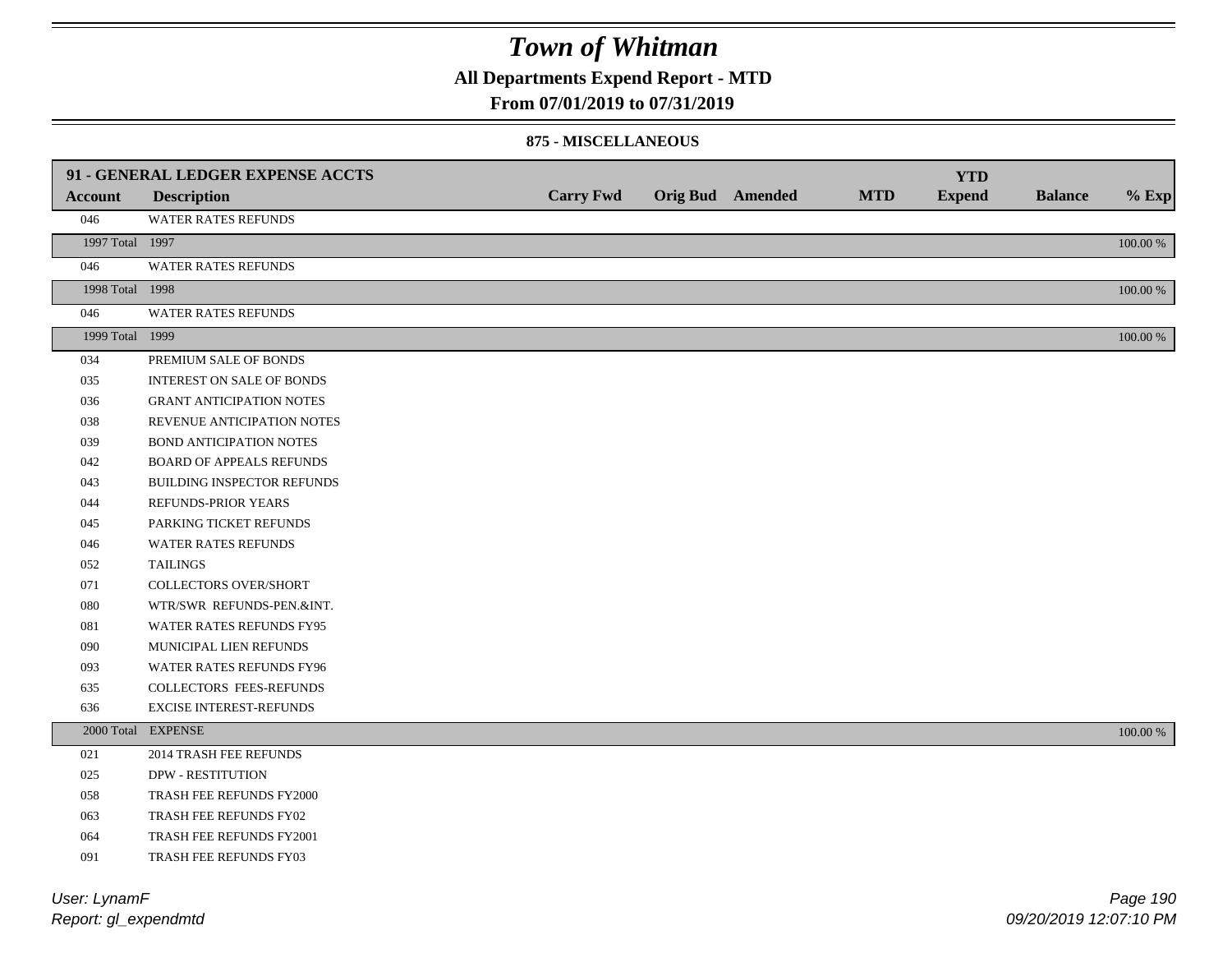### **All Departments Expend Report - MTD**

#### **From 07/01/2019 to 07/31/2019**

#### **875 - MISCELLANEOUS**

|                | 91 - GENERAL LEDGER EXPENSE ACCTS |                  |                  |            | <b>YTD</b>    |                |          |
|----------------|-----------------------------------|------------------|------------------|------------|---------------|----------------|----------|
| <b>Account</b> | <b>Description</b>                | <b>Carry Fwd</b> | Orig Bud Amended | <b>MTD</b> | <b>Expend</b> | <b>Balance</b> | $%$ Exp  |
| 092            | TRASH FEE REFUNDS FY2004          |                  |                  |            |               |                |          |
| 094            | TRASH LIEN REFUNDS FY2004         |                  |                  |            |               |                |          |
| 095            | TRASH LIEN REFUNDS FY95           |                  |                  |            |               |                |          |
| 096            | TRASH LIEN REFUNDS FY96           |                  |                  |            |               |                |          |
| 187            | TRASH LIEN REFUNDS 2005           |                  |                  |            |               |                |          |
| 206            | TRASH FEE REFUNDS 2005            |                  |                  |            |               |                |          |
| 209            | <b>TRASH FEE REFUNDS 2006</b>     |                  |                  |            |               |                |          |
| 223            | <b>TRASH LIEN REFUNDS 2006</b>    |                  |                  |            |               |                |          |
| 226            | TRASH FEE REFUNDS 2007            |                  |                  |            |               |                |          |
| 229            | TRASH LIEN REFUNDS 2007           |                  |                  |            |               |                |          |
| 231            | <b>2008 TRASH FEE REFUNDS</b>     |                  |                  |            |               |                |          |
| 232            | <b>2008 TRASH LIEN REFUNDS</b>    |                  |                  |            |               |                |          |
| 257            | <b>2009 TRASH FEE REFUNDS</b>     |                  |                  |            |               |                |          |
| 258            | 2009 TRASH LIEN REFUNDS           |                  |                  |            |               |                |          |
| 260            | 2010 TRASH FEE REFUNDS            |                  |                  |            |               |                |          |
| 261            | 2011 TRASH FEE REFUNDS            |                  |                  |            |               |                |          |
| 263            | <b>2012 TRASH FEE REFUNDS</b>     |                  |                  |            |               |                |          |
| 327            | <b>2013 TRASH FEE REFUNDS</b>     |                  |                  |            |               |                |          |
| 328            | 2013 TRASH LIEN REFUNDS           |                  |                  |            |               |                |          |
|                | 2001 Total EXPENSE                |                  |                  |            |               |                | 100.00 % |
|                | <b>875 Total MISCELLANEOUS</b>    |                  |                  |            |               |                |          |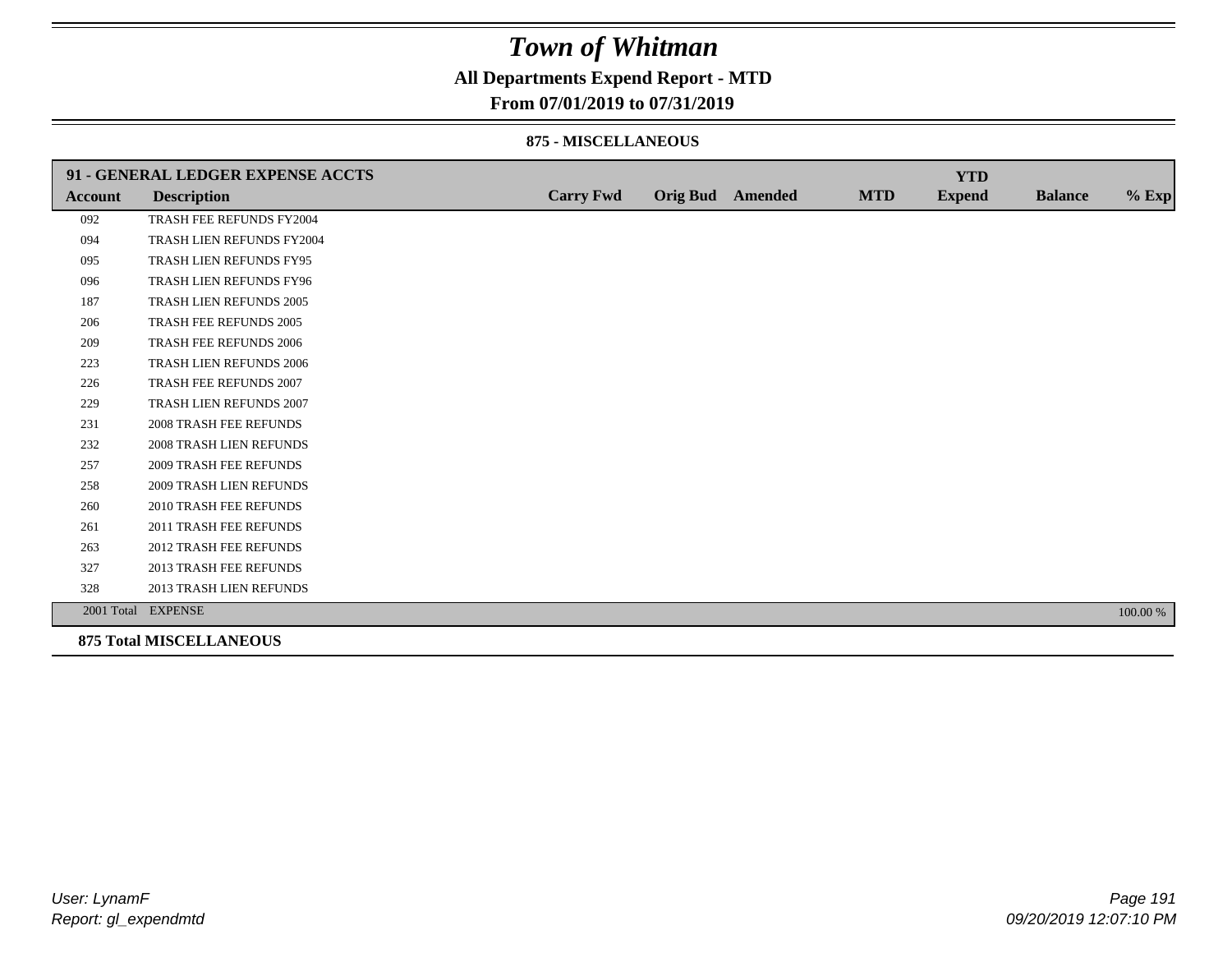### **All Departments Expend Report - MTD**

### **From 07/01/2019 to 07/31/2019**

#### **876 - INVESTMENTS**

|         | 91 - GENERAL LEDGER EXPENSE ACCTS       |                  |                 |         |            | <b>YTD</b>    |                |          |
|---------|-----------------------------------------|------------------|-----------------|---------|------------|---------------|----------------|----------|
| Account | <b>Description</b>                      | <b>Carry Fwd</b> | <b>Orig Bud</b> | Amended | <b>MTD</b> | <b>Expend</b> | <b>Balance</b> | $%$ Exp  |
| 287     | <b>AUXILIARY POLICE EXPENSE</b>         |                  |                 |         |            |               |                |          |
| 288     | REPURCHASE AGREE NOTES-GENERAL          |                  |                 |         |            |               |                |          |
| 289     | REPUR.AGREE.NOTES-DPW CHAP811           |                  |                 |         |            |               |                |          |
| 290     | <b>INVESTMENT CD'S-GENERAL</b>          |                  |                 |         |            |               |                |          |
| 293     | PROGRAMMING SERV.& SUPPLIES             |                  |                 |         |            |               |                |          |
| 294     | <b>INVEST. CD'S-CHAPTER 811</b>         |                  |                 |         |            |               |                |          |
| 295     | INVEST. CD'S-SCHOOL LUNCH               |                  |                 |         |            |               |                |          |
| 298     | RES. FND. TRAN. TITLE V DEBT ISSUE EXP. |                  |                 |         |            |               |                |          |
| 299     | REPUR.AGREE.NOTES-DPW CHAP.90           |                  |                 |         |            |               |                |          |
|         | 2000 Total EXPENSE                      |                  |                 |         |            |               |                | 100.00 % |
|         | <b>876 Total INVESTMENTS</b>            |                  |                 |         |            |               |                |          |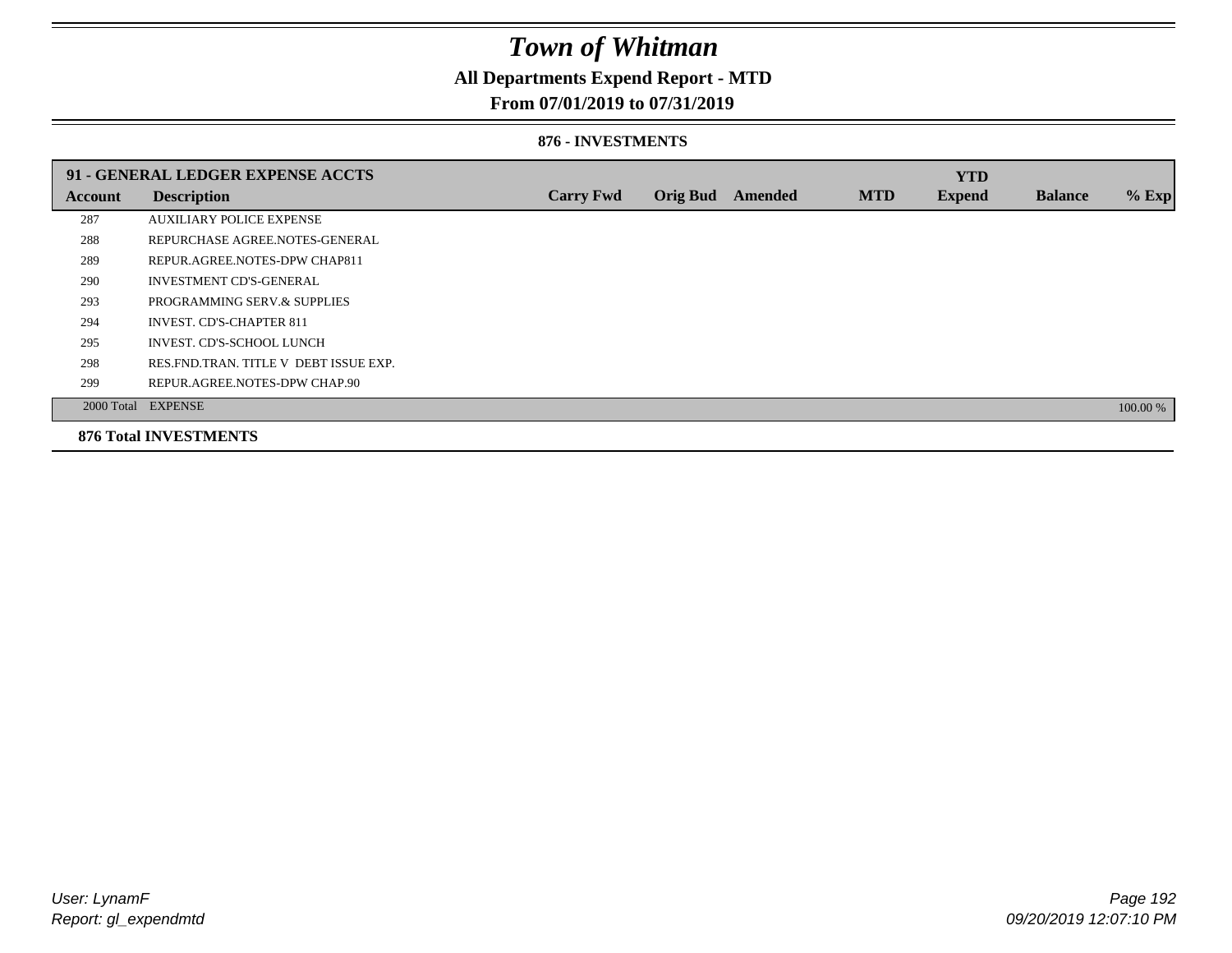**All Departments Expend Report - MTD**

### **From 07/01/2019 to 07/31/2019**

#### **878 - OTHER FINANCING USES**

|            | 91 - GENERAL LEDGER EXPENSE ACCTS     |                  |                         |            | <b>YTD</b>    |                |          |
|------------|---------------------------------------|------------------|-------------------------|------------|---------------|----------------|----------|
| Account    | <b>Description</b>                    | <b>Carry Fwd</b> | <b>Orig Bud</b> Amended | <b>MTD</b> | <b>Expend</b> | <b>Balance</b> | $%$ Exp  |
| 409        | <b>REFUNDED BONDS</b>                 |                  |                         |            |               |                |          |
| 2000 Total | <b>EXPENSE</b>                        |                  |                         |            |               |                | 100.00 % |
| 401        | WTR/SWR CAPITAL PROJ. FUND            |                  |                         |            |               |                |          |
| 404        | <b>SPECIAL REVENUE FUND</b>           |                  |                         |            |               |                |          |
| 2100 Total | <b>INTERFUND TRANSFERS</b>            |                  |                         |            |               |                | 100.00 % |
| 402        | <b>STABILIZATION FUND</b>             |                  |                         |            |               |                |          |
| 2101 Total | <b>INTERFUND TRANSFERS</b>            |                  |                         |            |               |                | 100.00 % |
| 403        | <b>CAPITAL PROJECT FUND</b>           |                  |                         |            |               |                |          |
| 2102 Total | <b>INTERFUND TRANSFERS</b>            |                  |                         |            |               |                | 100.00 % |
|            | <b>878 Total OTHER FINANCING USES</b> |                  |                         |            |               |                |          |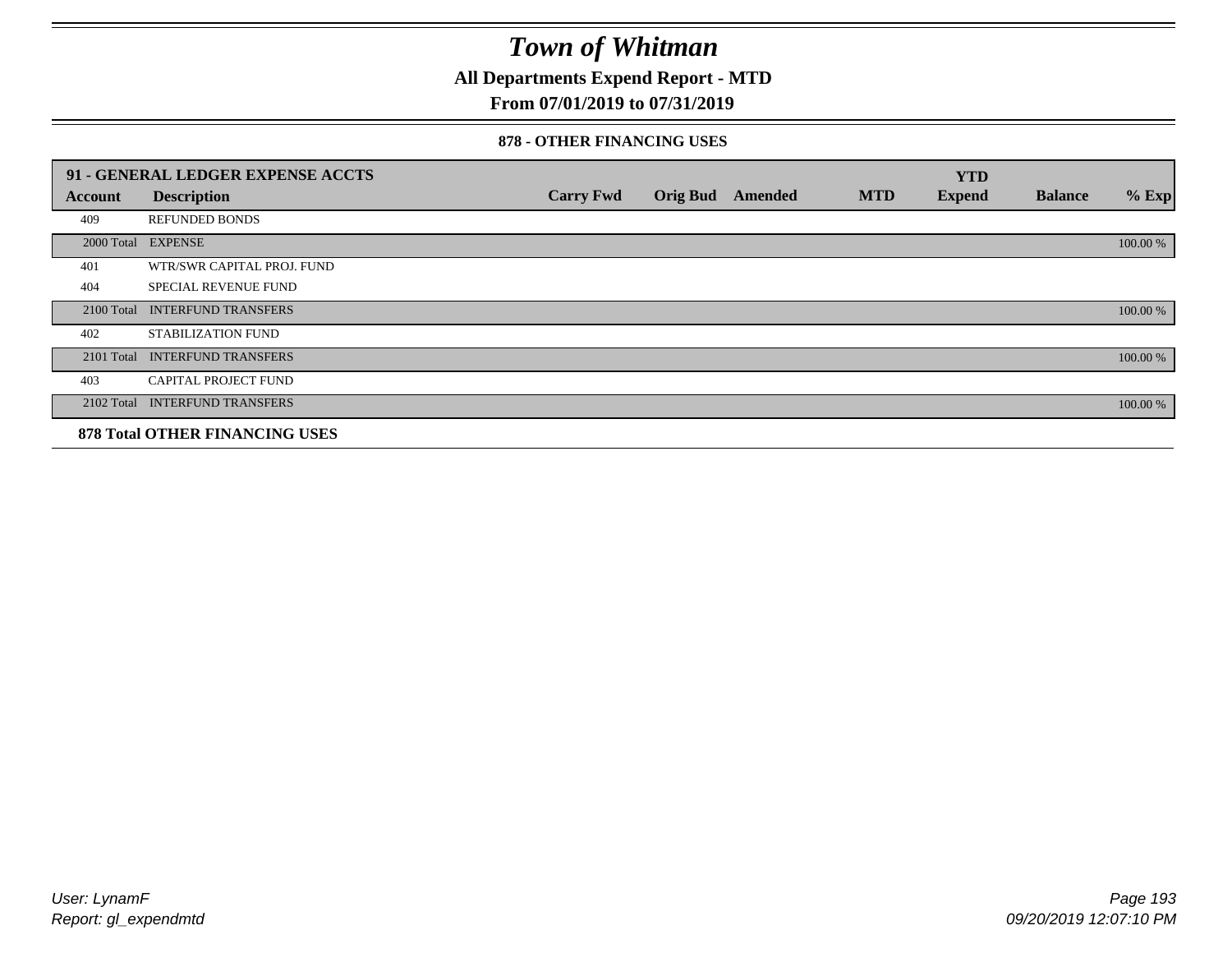**All Departments Expend Report - MTD**

**From 07/01/2019 to 07/31/2019**

### **883 - DARE GRANT DIST.W-H REG.SCHOOL**

| 91 - GENERAL LEDGER EXPENSE ACCTS<br><b>YTD</b> |                       |                  |  |                         |            |               |                |          |
|-------------------------------------------------|-----------------------|------------------|--|-------------------------|------------|---------------|----------------|----------|
| Account                                         | <b>Description</b>    | <b>Carry Fwd</b> |  | <b>Orig Bud</b> Amended | <b>MTD</b> | <b>Expend</b> | <b>Balance</b> | $%$ Exp  |
| 112                                             | <b>SALARIES</b>       |                  |  |                         |            |               |                |          |
| 585                                             | MISCELLANEOUS EXPENSE |                  |  |                         |            |               |                |          |
|                                                 | 2000 Total EXPENSE    |                  |  |                         |            |               |                | 100.00 % |
| 883 Total DARE GRANT DIST.W-H REG.SCHOOL        |                       |                  |  |                         |            |               |                |          |
| 91 Total GENERAL LEDGER EXPENSE ACCTS           |                       |                  |  |                         | 53.276.81  | 53.276.81     | $-53,276.81$   |          |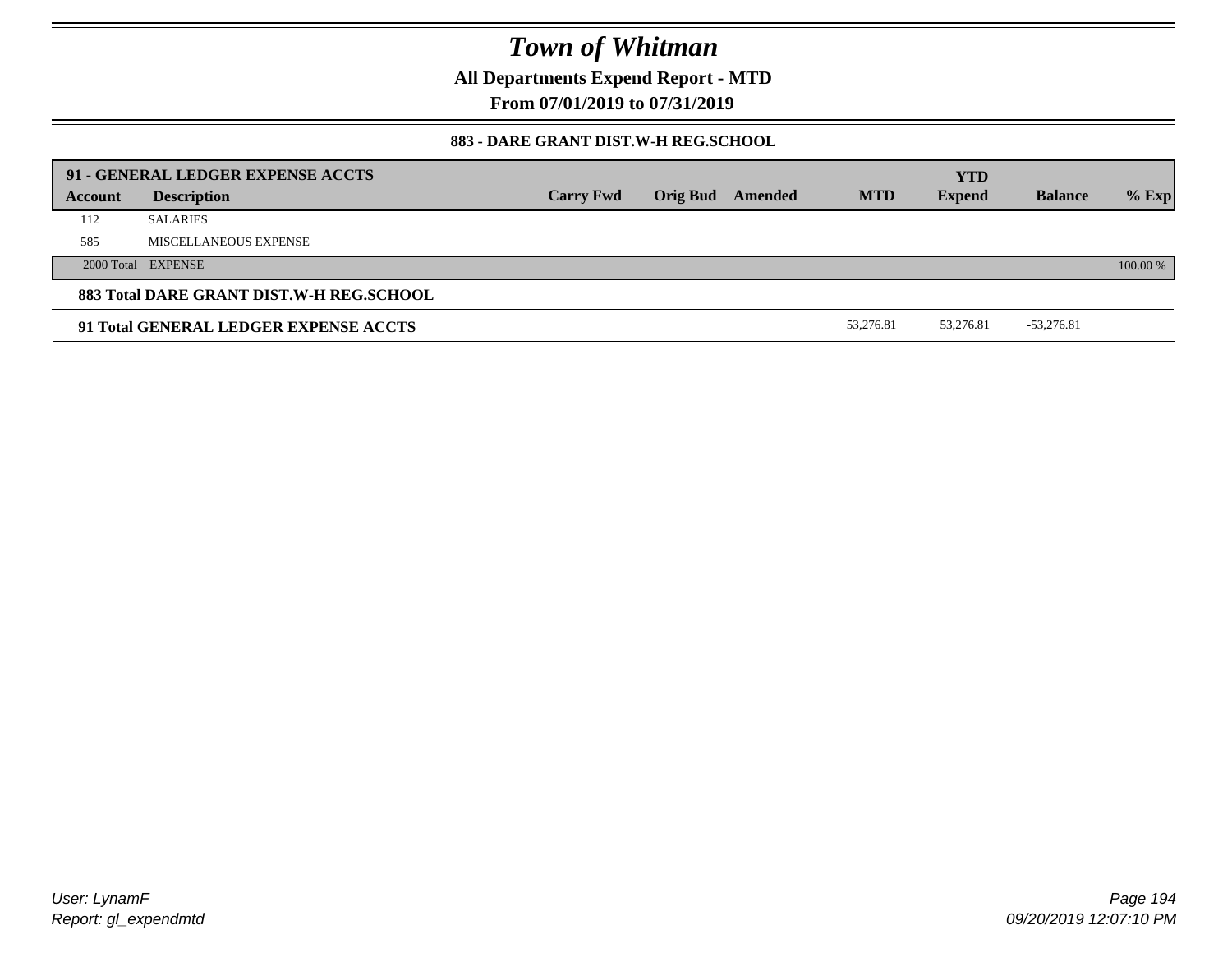**All Departments Expend Report - MTD**

**From 07/01/2019 to 07/31/2019**

#### **878 - OTHER FINANCING USES**

|         | 98 - CABLE ACCESS CORPORATION             |                  |                  |            | YTD           |                |            |
|---------|-------------------------------------------|------------------|------------------|------------|---------------|----------------|------------|
| Account | <b>Description</b>                        | <b>Carry Fwd</b> | Orig Bud Amended | <b>MTD</b> | <b>Expend</b> | <b>Balance</b> | $%$ Exp    |
| 405     | WATER/SEWER ENTERPRISE FUND               |                  |                  |            |               |                |            |
|         | 2104 Total DISTRIBUTION TO CABLE ACCESS C |                  |                  |            |               |                | $100.00\%$ |
|         | <b>878 Total OTHER FINANCING USES</b>     |                  |                  |            |               |                |            |